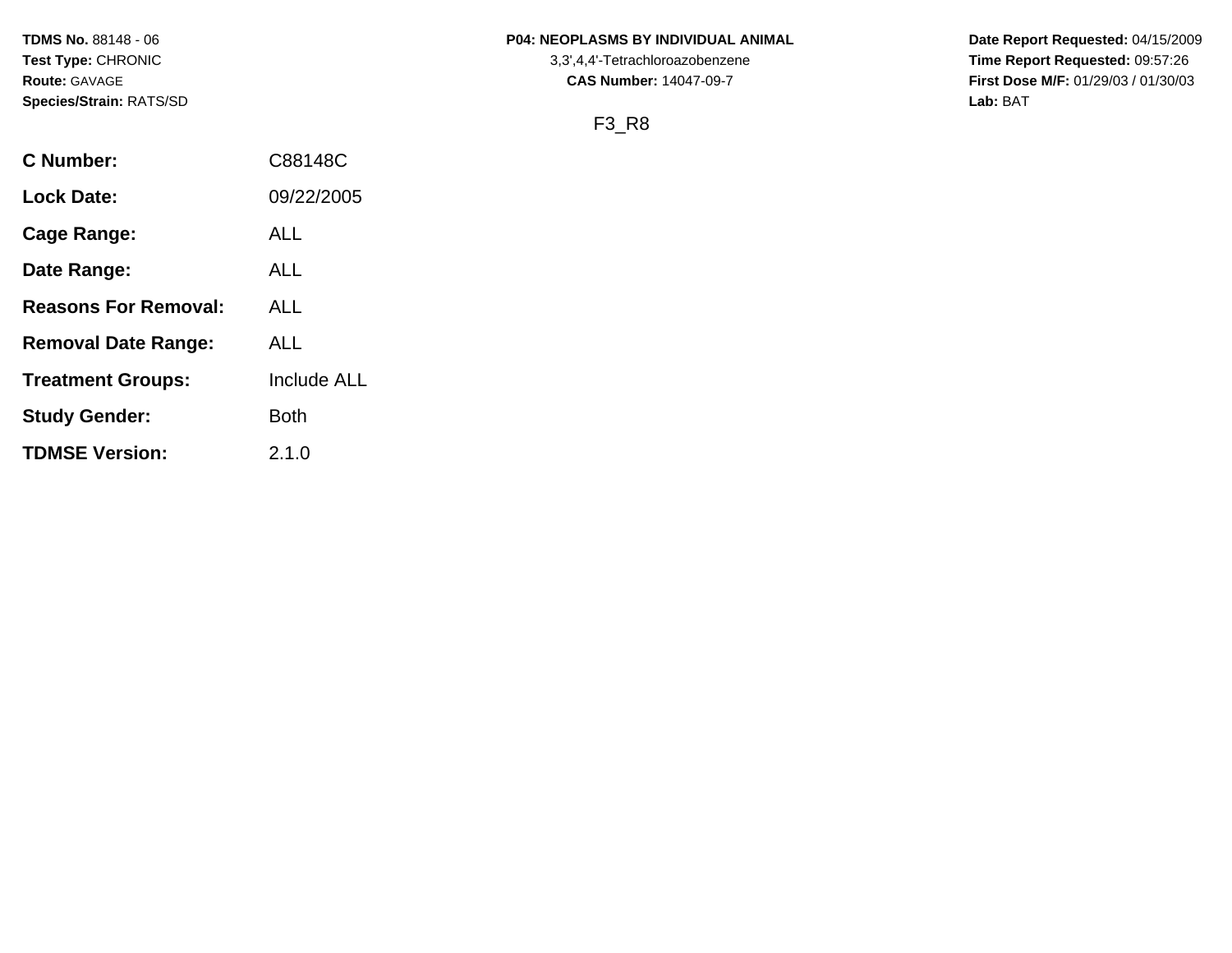#### P04: NEOPLASMS BY INDIVIDUAL ANIMAL

3,3',4,4'-Tetrachloroazobenzene

**CAS Number: 14047-09-7** 

Date Report Requested: 04/15/2009 Time Report Requested: 09:57:26 First Dose M/F: 01/29/03 / 01/30/03 Lab: BAT

| DAY ON TEST                                             | U<br>6<br>3<br>9 | 0<br>-<br>ົ<br><u>_</u><br>$\rightarrow$ | U<br><u>.</u>         | _ | 6<br>∽ | 6 | 0<br>$\sim$<br><u>.</u><br>4 | 4<br>C<br>6 | 0<br>◠<br><u>.</u> | v<br><u>_</u> | U<br>u<br>6 | v           | U<br>_           | U           | u<br><u>_</u> | $\rightarrow$ | υ<br>ົ<br><u>_</u><br>- | C | υ                  | . U<br>_ | v<br><u>_</u>      | υ      | 0<br>đ<br>3                       | 0<br>-<br>ົ<br><u>_</u><br>$\rightarrow$ |                 |
|---------------------------------------------------------|------------------|------------------------------------------|-----------------------|---|--------|---|------------------------------|-------------|--------------------|---------------|-------------|-------------|------------------|-------------|---------------|---------------|-------------------------|---|--------------------|----------|--------------------|--------|-----------------------------------|------------------------------------------|-----------------|
| <b>SPRAGUE-DAWLEY RATS MALE</b><br>ANIMAL ID<br>0 MG/KG | 0<br>0<br>0<br>v | 0<br>0<br>0<br>0<br>ົ<br>$\epsilon$      | U<br>◡<br>v<br>ົ<br>C |   | ৾৾     |   | 0<br>u<br>v                  |             | 0<br>υ<br>9        | v             | J           | v<br>U<br>c | U<br>U<br>U<br>J | U<br>U<br>v |               |               | O<br>o                  | g | υ<br>⌒<br><u>_</u> |          | J<br><u>_</u><br>_ | υ<br>◠ | 0<br>0<br>0<br>ົ<br><u>_</u><br>4 | 0<br>0<br>0<br>ົ<br><u>_</u><br>.5       | males<br>(cont) |

# **ALIMENTARY SYSTEM**

| Esophagus                                                |   |  |  |  |  |   |  |   |  |   |   |  |  |                |
|----------------------------------------------------------|---|--|--|--|--|---|--|---|--|---|---|--|--|----------------|
| Intestine Large, Cecum                                   |   |  |  |  |  |   |  |   |  |   |   |  |  |                |
| Intestine Large, Colon                                   |   |  |  |  |  |   |  |   |  |   |   |  |  |                |
| Intestine Large, Rectum                                  |   |  |  |  |  |   |  |   |  |   |   |  |  |                |
| Intestine Small, Duodenum                                |   |  |  |  |  |   |  |   |  |   |   |  |  |                |
| Intestine Small, Ileum                                   |   |  |  |  |  |   |  |   |  |   |   |  |  | +              |
| Intestine Small, Jejunum                                 |   |  |  |  |  |   |  |   |  |   |   |  |  |                |
| Liver<br>Leukemia Mononuclear                            |   |  |  |  |  | Х |  |   |  |   |   |  |  | $\overline{ }$ |
| Oral Mucosa<br>Gingival, Squamous Cell Carcinoma         |   |  |  |  |  |   |  |   |  |   |   |  |  |                |
| Pancreas<br>Acinus, Adenoma<br>Acinus, Adenoma, Multiple | X |  |  |  |  |   |  | х |  | Χ | X |  |  | +              |

\* .. Total animals with tissue examined microscopically; Total animals with tumor

+ .. Tissue examined microscopically

x .. Lesion present<br>I .. Insufficient tissue

M .. Missing tissue<br>A .. Autolysis precludes evaluation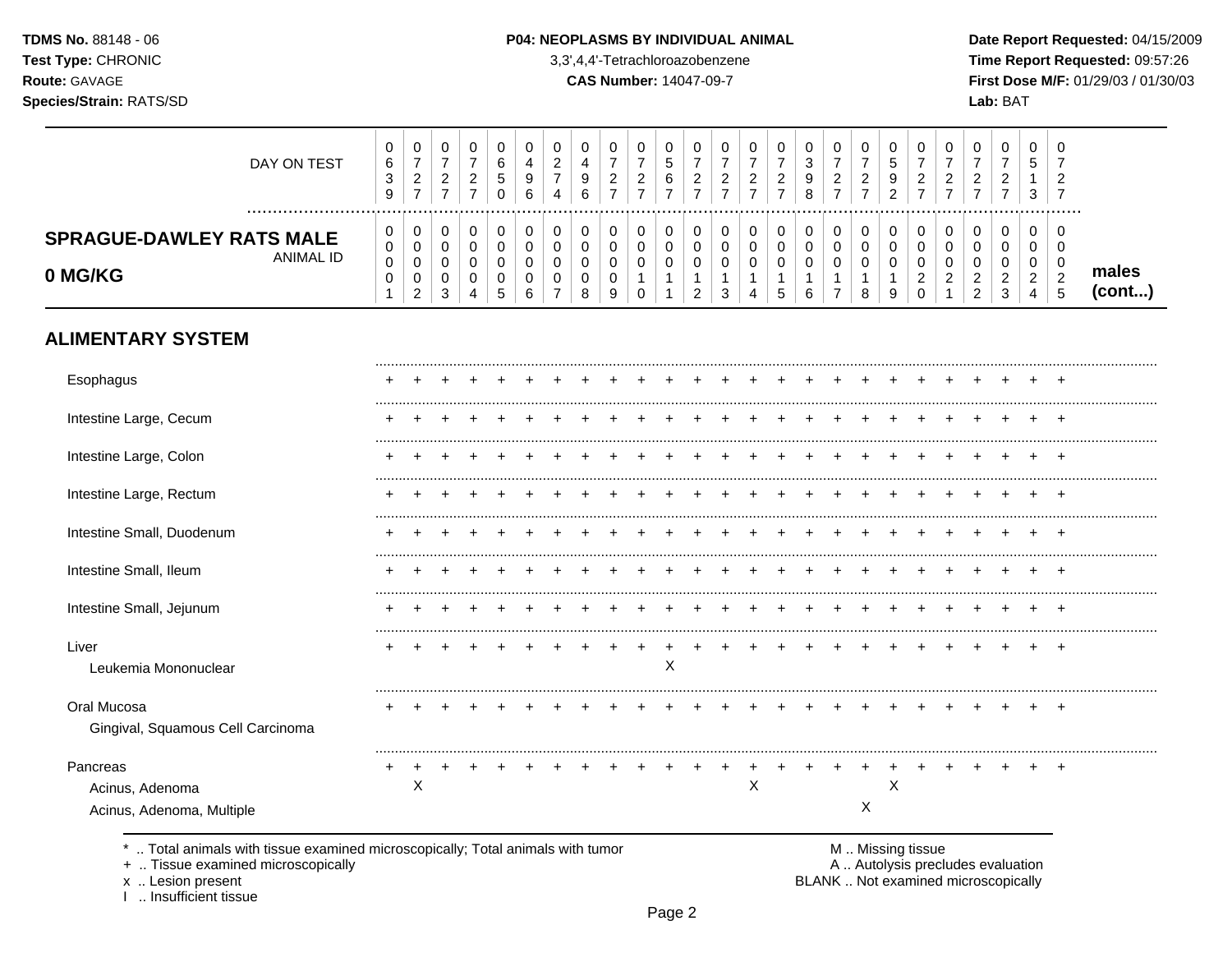| <b>TDMS No. 88148 - 06</b> |
|----------------------------|
| <b>Test Type: CHRONIC</b>  |
| <b>Route: GAVAGE</b>       |
| ----<br>.                  |

## **P04: NEOPLASMS BY INDIVIDUAL ANIMAL Date Report Requested: 04/15/2009**

**Time Report Requested:** 09:57:26 **CAS Number:** 14047-09-7 **First Dose M/F:** 01/29/03 / 01/30/03 **Species/Strain:** RATS/SD **Lab:** BAT

| DAY ON TEST                                                                                                        | 0<br>6<br>3<br>9 | $\mathbf 0$<br>$\boldsymbol{7}$<br>$\overline{c}$<br>$\overline{7}$ | 0<br>$\overline{7}$<br>$\overline{c}$<br>$\overline{7}$ | 0<br>$\overline{7}$<br>$\overline{c}$<br>$\overline{7}$ | 0<br>6<br>5<br>$\Omega$                | 0<br>4<br>9<br>6      | $\mathbf 0$<br>$\overline{c}$<br>$\overline{7}$<br>Δ | 0<br>4<br>9<br>6                | $\mathbf 0$<br>$\overline{7}$<br>$\overline{c}$<br>$\overline{7}$ | 0<br>$\overline{7}$<br>$\overline{\mathbf{c}}$<br>$\overline{7}$ | 0<br>5<br>6<br>$\overline{7}$ | 0<br>7<br>$\overline{c}$<br>$\overline{7}$   | 0<br>$\overline{7}$<br>$\overline{c}$<br>$\overline{7}$ | 0<br>$\overline{7}$<br>$\overline{c}$<br>$\overline{7}$         | 0<br>$\overline{7}$<br>$\overline{\mathbf{c}}$<br>$\overline{7}$ | 0<br>$\sqrt{3}$<br>9<br>8       | 0<br>$\boldsymbol{7}$<br>$\overline{c}$<br>$\overline{7}$ | 0<br>$\overline{7}$<br>$\overline{c}$<br>$\overline{7}$ | 0<br>5<br>9<br>$\overline{2}$ | 0<br>7<br>$\overline{c}$<br>$\overline{7}$ | 0<br>$\overline{7}$<br>$\overline{c}$<br>$\overline{7}$ | 0<br>$\overline{7}$<br>$\overline{c}$<br>$\overline{7}$ | 0<br>$\overline{7}$<br>$\overline{c}$<br>$\overline{7}$ | $\mathbf 0$<br>5<br>1<br>3                      | 0<br>$\overline{7}$<br>$\overline{2}$<br>$\overline{7}$ |                 |
|--------------------------------------------------------------------------------------------------------------------|------------------|---------------------------------------------------------------------|---------------------------------------------------------|---------------------------------------------------------|----------------------------------------|-----------------------|------------------------------------------------------|---------------------------------|-------------------------------------------------------------------|------------------------------------------------------------------|-------------------------------|----------------------------------------------|---------------------------------------------------------|-----------------------------------------------------------------|------------------------------------------------------------------|---------------------------------|-----------------------------------------------------------|---------------------------------------------------------|-------------------------------|--------------------------------------------|---------------------------------------------------------|---------------------------------------------------------|---------------------------------------------------------|-------------------------------------------------|---------------------------------------------------------|-----------------|
| <b>SPRAGUE-DAWLEY RATS MALE</b><br><b>ANIMAL ID</b><br>0 MG/KG                                                     | 0<br>0<br>0<br>0 | 0<br>$\mathbf 0$<br>0<br>$\mathbf 0$<br>$\overline{c}$              | 0<br>$\mathbf 0$<br>0<br>$\mathbf 0$<br>3               | 0<br>$\mathbf 0$<br>0<br>0<br>4                         | 0<br>$\mathbf 0$<br>0<br>$\Omega$<br>5 | 0<br>0<br>0<br>0<br>6 | 0<br>$\mathbf 0$<br>0<br>$\mathbf 0$                 | 0<br>$\mathbf 0$<br>0<br>0<br>8 | 0<br>$\mathbf 0$<br>0<br>$\mathbf 0$<br>9                         | 0<br>0<br>0<br>$\mathbf{1}$<br>$\Omega$                          | 0<br>0<br>0<br>1              | $\mathbf 0$<br>0<br>0<br>1<br>$\overline{2}$ | 0<br>0<br>0<br>$\mathbf{1}$<br>3                        | 0<br>$\mathbf 0$<br>0<br>$\mathbf{1}$<br>$\boldsymbol{\Lambda}$ | 0<br>0<br>0<br>$\mathbf{1}$<br>5                                 | 0<br>$\mathbf 0$<br>0<br>1<br>6 | 0<br>0<br>0<br>$\mathbf{1}$<br>$\overline{7}$             | 0<br>$\mathbf 0$<br>0<br>$\overline{1}$<br>8            | 0<br>0<br>0<br>1<br>9         | 0<br>0<br>0<br>2<br>$\Omega$               | 0<br>$\mathbf 0$<br>$\Omega$<br>2                       | 0<br>0<br>0<br>$\overline{c}$<br>2                      | 0<br>$\mathbf 0$<br>0<br>$\overline{c}$<br>3            | 0<br>0<br>0<br>$\overline{a}$<br>$\overline{4}$ | $\mathbf 0$<br>$\mathbf 0$<br>0<br>$\overline{c}$<br>5  | males<br>(cont) |
| Salivary Glands<br>Schwannoma Malignant                                                                            |                  |                                                                     |                                                         |                                                         |                                        |                       |                                                      |                                 |                                                                   |                                                                  |                               |                                              |                                                         |                                                                 |                                                                  |                                 |                                                           |                                                         |                               |                                            |                                                         |                                                         |                                                         |                                                 |                                                         |                 |
| Stomach, Forestomach                                                                                               |                  |                                                                     |                                                         |                                                         |                                        |                       |                                                      |                                 |                                                                   |                                                                  |                               |                                              |                                                         |                                                                 |                                                                  |                                 |                                                           |                                                         |                               |                                            |                                                         |                                                         |                                                         |                                                 |                                                         |                 |
| Stomach, Glandular                                                                                                 |                  |                                                                     |                                                         |                                                         |                                        |                       |                                                      |                                 |                                                                   |                                                                  |                               |                                              |                                                         |                                                                 |                                                                  |                                 |                                                           |                                                         |                               |                                            |                                                         |                                                         |                                                         |                                                 |                                                         |                 |
| Tooth                                                                                                              |                  |                                                                     |                                                         |                                                         |                                        |                       |                                                      |                                 |                                                                   |                                                                  |                               |                                              |                                                         |                                                                 |                                                                  |                                 |                                                           |                                                         |                               |                                            |                                                         |                                                         |                                                         |                                                 |                                                         |                 |
| <b>CARDIOVASCULAR SYSTEM</b>                                                                                       |                  |                                                                     |                                                         |                                                         |                                        |                       |                                                      |                                 |                                                                   |                                                                  |                               |                                              |                                                         |                                                                 |                                                                  |                                 |                                                           |                                                         |                               |                                            |                                                         |                                                         |                                                         |                                                 |                                                         |                 |
| <b>Blood Vessel</b>                                                                                                |                  |                                                                     |                                                         |                                                         |                                        |                       |                                                      |                                 |                                                                   |                                                                  |                               |                                              |                                                         |                                                                 |                                                                  |                                 |                                                           |                                                         |                               |                                            |                                                         |                                                         |                                                         |                                                 |                                                         |                 |
| Heart                                                                                                              |                  |                                                                     |                                                         |                                                         |                                        |                       |                                                      |                                 |                                                                   |                                                                  |                               |                                              |                                                         |                                                                 |                                                                  |                                 |                                                           |                                                         |                               |                                            |                                                         |                                                         |                                                         | ÷                                               | $+$                                                     |                 |
| <b>ENDOCRINE SYSTEM</b>                                                                                            |                  |                                                                     |                                                         |                                                         |                                        |                       |                                                      |                                 |                                                                   |                                                                  |                               |                                              |                                                         |                                                                 |                                                                  |                                 |                                                           |                                                         |                               |                                            |                                                         |                                                         |                                                         |                                                 |                                                         |                 |
| <b>Adrenal Cortex</b><br>Adenoma<br>Leukemia Mononuclear                                                           |                  |                                                                     |                                                         |                                                         |                                        |                       |                                                      |                                 |                                                                   |                                                                  | X                             |                                              |                                                         |                                                                 |                                                                  |                                 |                                                           |                                                         |                               |                                            |                                                         |                                                         |                                                         |                                                 |                                                         |                 |
| Adrenal Medulla<br>Pheochromocytoma Benign                                                                         |                  |                                                                     |                                                         |                                                         |                                        |                       |                                                      |                                 |                                                                   |                                                                  |                               |                                              |                                                         |                                                                 |                                                                  | $\ddot{}$                       | ÷<br>X                                                    |                                                         |                               |                                            |                                                         |                                                         | +                                                       | $\ddot{}$                                       | $^{+}$<br>$\times$                                      |                 |
| Total animals with tissue examined microscopically; Total animals with tumor<br>+  Tissue examined microscopically |                  |                                                                     |                                                         |                                                         |                                        |                       |                                                      |                                 |                                                                   |                                                                  |                               |                                              |                                                         |                                                                 |                                                                  |                                 |                                                           |                                                         | M  Missing tissue             |                                            |                                                         | A  Autolysis precludes evaluation                       |                                                         |                                                 |                                                         |                 |

x .. Lesion present<br>I .. Insufficient tissue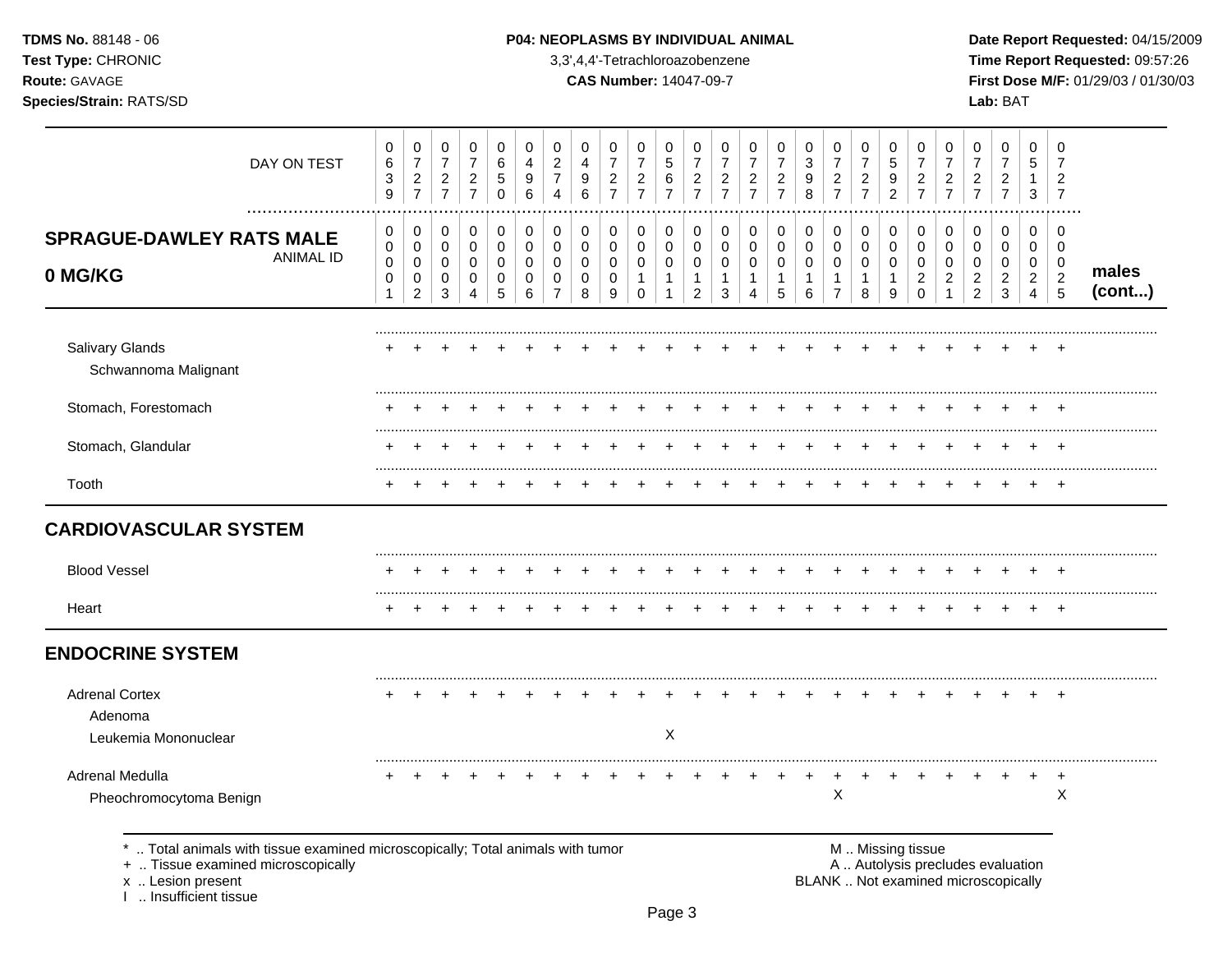| <b>TDMS No. 88148 - 06</b> |
|----------------------------|
| <b>Test Type: CHRONIC</b>  |
| <b>Route: GAVAGE</b>       |
|                            |

## **P04: NEOPLASMS BY INDIVIDUAL ANIMAL Date Report Requested:** 04/15/2009

**Time Report Requested:** 09:57:26 **CAS Number:** 14047-09-7 **First Dose M/F:** 01/29/03 / 01/30/03 **Species/Strain:** RATS/SD **Lab:** BAT

| DAY ON TEST                                                                                                                                                       | $\mathbf 0$<br>$\,6$<br>$\ensuremath{\mathsf{3}}$<br>9 | 0<br>$\overline{7}$<br>$\overline{c}$<br>$\overline{7}$ | 0<br>$\overline{7}$<br>$\overline{a}$<br>$\overline{7}$ | $\mathbf 0$<br>$\overline{7}$<br>$\overline{2}$<br>$\overline{7}$ | 0<br>6<br>5<br>0                | 0<br>4<br>9<br>6                                  | $\mathbf 0$<br>$\overline{c}$<br>$\overline{7}$<br>4           | 0<br>4<br>$9\,$<br>6                      | $\mathbf 0$<br>$\overline{7}$<br>$\overline{2}$<br>$\overline{7}$ | $\mathbf 0$<br>$\overline{7}$<br>$\boldsymbol{2}$<br>$\overline{7}$ | $\mathbf 0$<br>5<br>$\,6$<br>$\overline{7}$   | 0<br>$\overline{7}$<br>$\overline{2}$<br>$\overline{7}$ | 0<br>$\overline{7}$<br>$\overline{a}$<br>$\overline{7}$ | $\mathbf 0$<br>$\overline{7}$<br>$\overline{2}$<br>$\overline{7}$ | 0<br>$\overline{7}$<br>$\overline{c}$<br>$\overline{7}$ | $\mathbf 0$<br>$\mathbf{3}$<br>9<br>8      | $\pmb{0}$<br>$\overline{7}$<br>$\boldsymbol{2}$<br>$\overline{7}$ | 0<br>$\overline{7}$<br>$\overline{2}$<br>$\overline{7}$      | 0<br>$\overline{5}$<br>9<br>$\overline{2}$                     | 0<br>$\overline{7}$<br>$\overline{2}$<br>$\overline{7}$       | $\mathbf 0$<br>$\overline{7}$<br>$\boldsymbol{2}$<br>$\overline{7}$ | 0<br>$\overline{7}$<br>$\overline{c}$<br>$\overline{7}$ | 0<br>$\overline{7}$<br>$\frac{2}{7}$                                     | $\mathbf 0$<br>5<br>$\mathbf{1}$<br>3                                         | 0<br>7<br>$\overline{2}$<br>$\overline{7}$                          |                 |
|-------------------------------------------------------------------------------------------------------------------------------------------------------------------|--------------------------------------------------------|---------------------------------------------------------|---------------------------------------------------------|-------------------------------------------------------------------|---------------------------------|---------------------------------------------------|----------------------------------------------------------------|-------------------------------------------|-------------------------------------------------------------------|---------------------------------------------------------------------|-----------------------------------------------|---------------------------------------------------------|---------------------------------------------------------|-------------------------------------------------------------------|---------------------------------------------------------|--------------------------------------------|-------------------------------------------------------------------|--------------------------------------------------------------|----------------------------------------------------------------|---------------------------------------------------------------|---------------------------------------------------------------------|---------------------------------------------------------|--------------------------------------------------------------------------|-------------------------------------------------------------------------------|---------------------------------------------------------------------|-----------------|
| .<br><b>SPRAGUE-DAWLEY RATS MALE</b><br><b>ANIMAL ID</b><br>0 MG/KG                                                                                               | 0<br>$\mathbf 0$<br>$\mathbf 0$<br>$\mathbf 0$         | 0<br>$\mathbf 0$<br>0<br>$\pmb{0}$<br>$\overline{2}$    | 0<br>$\mathbf 0$<br>0<br>0<br>3                         | $\mathbf 0$<br>$\mathbf 0$<br>$\mathbf 0$<br>0<br>4               | 0<br>0<br>$\mathbf 0$<br>0<br>5 | $\pmb{0}$<br>$\mathbf 0$<br>$\mathbf 0$<br>0<br>6 | $\pmb{0}$<br>$\mathbf 0$<br>$\mathbf 0$<br>0<br>$\overline{7}$ | 0<br>$\mathbf 0$<br>0<br>$\mathbf 0$<br>8 | 0<br>$\mathbf 0$<br>$\mathbf 0$<br>$\mathbf 0$<br>9               | 0<br>$\pmb{0}$<br>$\mathbf 0$<br>$\mathbf{1}$<br>$\Omega$           | 0<br>$\pmb{0}$<br>$\mathbf 0$<br>$\mathbf{1}$ | 0<br>$\pmb{0}$<br>0<br>$\mathbf{1}$<br>$\overline{2}$   | 0<br>$\mathbf 0$<br>0<br>$\mathbf{1}$<br>3              | 0<br>$\mathbf 0$<br>$\mathbf 0$<br>$\mathbf{1}$<br>$\Delta$       | 0<br>$\pmb{0}$<br>0<br>1<br>5                           | 0<br>$\mathsf 0$<br>0<br>$\mathbf{1}$<br>6 | 0<br>$\mathbf 0$<br>$\mathbf 0$<br>$\mathbf{1}$<br>$\overline{7}$ | $\pmb{0}$<br>$\mathbf 0$<br>$\mathbf 0$<br>$\mathbf{1}$<br>8 | $\mathbf 0$<br>$\mathbf 0$<br>$\mathbf 0$<br>$\mathbf{1}$<br>9 | 0<br>$\mathbf 0$<br>$\mathbf 0$<br>$\overline{c}$<br>$\Omega$ | 0<br>$\mathbf 0$<br>$\mathbf 0$<br>$\overline{c}$                   | 0<br>$\mathbf 0$<br>0<br>$\overline{c}$<br>2            | 0<br>$\mathbf 0$<br>0<br>$\sqrt{2}$<br>3                                 | $\mathbf 0$<br>$\mathbf 0$<br>$\mathbf 0$<br>$\overline{2}$<br>$\overline{4}$ | $\mathbf 0$<br>$\mathbf 0$<br>$\overline{0}$<br>$\overline{c}$<br>5 | males<br>(cont) |
| Islets, Pancreatic<br>Adenoma                                                                                                                                     |                                                        |                                                         |                                                         |                                                                   | X                               |                                                   |                                                                |                                           |                                                                   |                                                                     |                                               |                                                         |                                                         |                                                                   |                                                         |                                            |                                                                   |                                                              |                                                                |                                                               |                                                                     | Χ                                                       |                                                                          |                                                                               |                                                                     |                 |
| Parathyroid Gland<br>Adenoma                                                                                                                                      |                                                        |                                                         | $\ddot{}$                                               | M                                                                 | $\ddot{}$                       | X                                                 |                                                                |                                           |                                                                   |                                                                     |                                               | м                                                       |                                                         |                                                                   |                                                         |                                            |                                                                   | $\ddot{}$                                                    | м                                                              |                                                               |                                                                     | $\ddot{}$                                               | M                                                                        | $+$                                                                           | $+$                                                                 |                 |
| <b>Pituitary Gland</b><br>Schwannoma Malignant, Metastatic, Eye<br>Pars Distalis, Adenoma                                                                         | X                                                      |                                                         |                                                         |                                                                   |                                 |                                                   |                                                                |                                           | $\mathsf{X}$                                                      |                                                                     |                                               |                                                         |                                                         | $\mathsf{X}$                                                      |                                                         |                                            |                                                                   | X                                                            |                                                                |                                                               |                                                                     |                                                         |                                                                          |                                                                               |                                                                     |                 |
| <b>Thyroid Gland</b><br>Bilateral, C-cell, Adenoma<br>C-cell, Adenoma<br>C-cell, Carcinoma                                                                        |                                                        |                                                         |                                                         | $X$ $X$                                                           |                                 |                                                   |                                                                |                                           |                                                                   | $X$ $X$                                                             |                                               |                                                         | X                                                       |                                                                   |                                                         |                                            |                                                                   |                                                              |                                                                | X                                                             |                                                                     | $\boldsymbol{X}$                                        |                                                                          |                                                                               |                                                                     |                 |
| <b>GENERAL BODY SYSTEM</b><br><b>NONE</b>                                                                                                                         |                                                        |                                                         |                                                         |                                                                   |                                 |                                                   |                                                                |                                           |                                                                   |                                                                     |                                               |                                                         |                                                         |                                                                   |                                                         |                                            |                                                                   |                                                              |                                                                |                                                               |                                                                     |                                                         |                                                                          |                                                                               |                                                                     |                 |
| <b>GENITAL SYSTEM</b>                                                                                                                                             |                                                        |                                                         |                                                         |                                                                   |                                 |                                                   |                                                                |                                           |                                                                   |                                                                     |                                               |                                                         |                                                         |                                                                   |                                                         |                                            |                                                                   |                                                              |                                                                |                                                               |                                                                     |                                                         |                                                                          |                                                                               |                                                                     |                 |
| <b>Coagulating Gland</b>                                                                                                                                          |                                                        |                                                         |                                                         |                                                                   |                                 |                                                   |                                                                |                                           |                                                                   |                                                                     |                                               |                                                         |                                                         |                                                                   |                                                         |                                            |                                                                   |                                                              |                                                                |                                                               |                                                                     |                                                         |                                                                          |                                                                               |                                                                     |                 |
| Epididymis                                                                                                                                                        |                                                        |                                                         |                                                         |                                                                   |                                 |                                                   |                                                                |                                           |                                                                   |                                                                     |                                               |                                                         |                                                         |                                                                   |                                                         |                                            |                                                                   |                                                              |                                                                |                                                               |                                                                     |                                                         |                                                                          |                                                                               |                                                                     |                 |
| Total animals with tissue examined microscopically; Total animals with tumor<br>+  Tissue examined microscopically<br>x  Lesion present<br>1  Insufficient tissue |                                                        |                                                         |                                                         |                                                                   |                                 |                                                   |                                                                |                                           |                                                                   |                                                                     |                                               |                                                         |                                                         |                                                                   |                                                         |                                            |                                                                   |                                                              | M  Missing tissue                                              |                                                               |                                                                     |                                                         | A  Autolysis precludes evaluation<br>BLANK  Not examined microscopically |                                                                               |                                                                     |                 |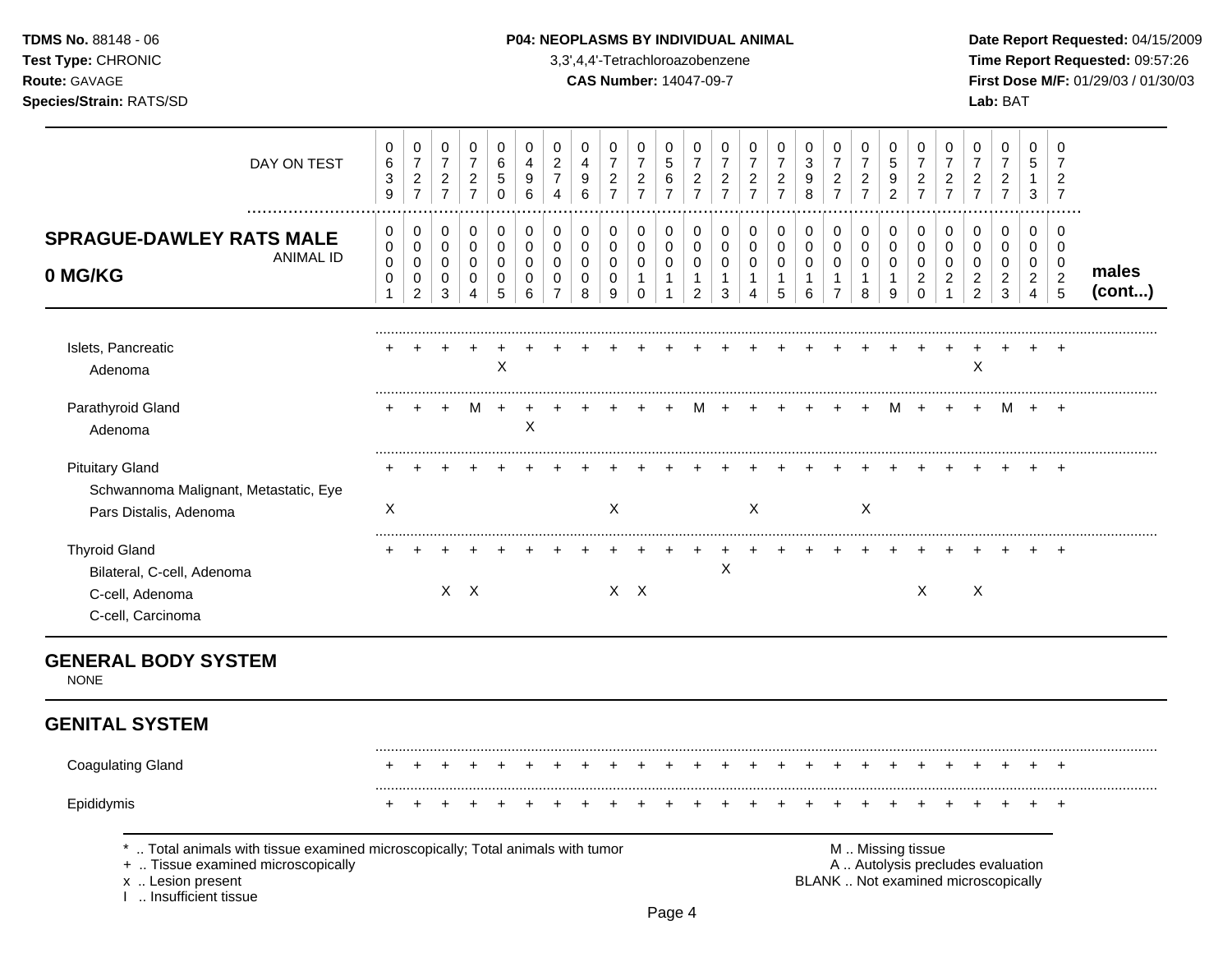### **TDMS No.** 88148 - 06 **P04: NEOPLASMS BY INDIVIDUAL ANIMAL** Date Report Requested: 04/15/2009

**Test Type:** CHRONIC 3,3',4,4'-Tetrachloroazobenzene **Time Report Requested:** 09:57:26 **Route:** GAVAGE **CAS Number:** 14047-09-7 **First Dose M/F:** 01/29/03 / 01/30/03

| DAY ON TEST                                                                         | 0<br>6<br>3<br>9                           | 0<br>$\boldsymbol{7}$<br>$\overline{2}$<br>$\overline{7}$ | 0<br>$\boldsymbol{7}$<br>$\overline{a}$<br>$\overline{7}$ | 0<br>$\overline{7}$<br>$\overline{2}$<br>$\overline{7}$ | 0<br>$\,6\,$<br>5<br>$\mathbf 0$              | 0<br>$\overline{4}$<br>9<br>6                   | 0<br>$\boldsymbol{2}$<br>$\overline{7}$<br>4 | 0<br>$\overline{4}$<br>9<br>6             | 0<br>$\overline{7}$<br>$\overline{c}$<br>$\overline{7}$ | 0<br>$\boldsymbol{7}$<br>$\overline{c}$<br>$\overline{7}$ | 0<br>$\sqrt{5}$<br>6<br>$\overline{7}$     | 0<br>$\boldsymbol{7}$<br>$\overline{2}$<br>$\overline{7}$ | 0<br>$\overline{7}$<br>$\overline{c}$<br>$\overline{7}$ | 0<br>$\boldsymbol{7}$<br>$\overline{a}$<br>$\overline{7}$ | 0<br>$\overline{7}$<br>$\overline{c}$<br>$\overline{7}$ | 0<br>$\ensuremath{\mathsf{3}}$<br>9<br>8 | 0<br>$\overline{7}$<br>$\overline{a}$<br>$\overline{7}$ | 0<br>$\overline{7}$<br>$\overline{2}$<br>$\overline{7}$ | 0<br>$\sqrt{5}$<br>9<br>2                            | 0<br>$\overline{7}$<br>$\overline{c}$<br>$\overline{7}$       | $\mathbf 0$<br>$\overline{7}$<br>$\overline{c}$<br>$\overline{7}$ | 0<br>$\overline{7}$<br>2<br>$\overline{7}$       | 0<br>$\overline{7}$<br>2<br>$\overline{7}$ | 0<br>5<br>3                        | 0<br>$\overline{7}$<br>2<br>$\overline{7}$            |                 |
|-------------------------------------------------------------------------------------|--------------------------------------------|-----------------------------------------------------------|-----------------------------------------------------------|---------------------------------------------------------|-----------------------------------------------|-------------------------------------------------|----------------------------------------------|-------------------------------------------|---------------------------------------------------------|-----------------------------------------------------------|--------------------------------------------|-----------------------------------------------------------|---------------------------------------------------------|-----------------------------------------------------------|---------------------------------------------------------|------------------------------------------|---------------------------------------------------------|---------------------------------------------------------|------------------------------------------------------|---------------------------------------------------------------|-------------------------------------------------------------------|--------------------------------------------------|--------------------------------------------|------------------------------------|-------------------------------------------------------|-----------------|
| <br><b>SPRAGUE-DAWLEY RATS MALE</b><br><b>ANIMAL ID</b><br>0 MG/KG                  | $\pmb{0}$<br>0<br>$\pmb{0}$<br>$\mathbf 0$ | 0<br>$\mathbf 0$<br>$\pmb{0}$<br>0<br>$\overline{2}$      | 0<br>$\mathsf 0$<br>$\pmb{0}$<br>0<br>3                   | 0<br>$\mathbf 0$<br>0<br>0<br>4                         | $\mathbf 0$<br>$\pmb{0}$<br>$\,0\,$<br>0<br>5 | $\,0\,$<br>$\mathbf 0$<br>$\mathbf 0$<br>0<br>6 | 0<br>0<br>0                                  | $\mathbf 0$<br>$\mathbf 0$<br>0<br>0<br>8 | $\pmb{0}$<br>0<br>0<br>0<br>9                           | 0<br>$\mathbf 0$<br>$\mathbf 0$<br>-1<br>$\Omega$         | 0<br>$\mathbf 0$<br>0<br>$\mathbf{1}$<br>1 | 0<br>$\mathbf 0$<br>0<br>$\mathbf{1}$<br>2                | 0<br>0<br>0<br>1<br>3                                   | 0<br>$\mathbf 0$<br>0<br>4                                | 0<br>$\mathbf 0$<br>0<br>1<br>5                         | $\,0\,$<br>$\pmb{0}$<br>$\pmb{0}$<br>6   | 0<br>$\mathbf 0$<br>$\mathbf 0$<br>1<br>$\overline{7}$  | 0<br>$\mathsf{O}\xspace$<br>0<br>1<br>8                 | 0<br>$\mathbf 0$<br>$\mathbf 0$<br>$\mathbf{1}$<br>9 | 0<br>$\mathbf 0$<br>$\mathbf 0$<br>$\overline{2}$<br>$\Omega$ | $\mathbf 0$<br>$\mathbf 0$<br>0<br>2                              | 0<br>$\Omega$<br>$\Omega$<br>2<br>$\overline{2}$ | 0<br>$\Omega$<br>$\Omega$<br>2<br>3        | 0<br>0<br>0<br>$\overline{2}$<br>4 | 0<br>$\mathbf 0$<br>0<br>$\sqrt{2}$<br>$\overline{5}$ | males<br>(cont) |
| <b>Preputial Gland</b>                                                              |                                            |                                                           |                                                           |                                                         |                                               |                                                 |                                              |                                           |                                                         |                                                           |                                            |                                                           |                                                         |                                                           |                                                         |                                          |                                                         |                                                         |                                                      |                                                               |                                                                   |                                                  |                                            |                                    |                                                       |                 |
| Prostate<br>Adenoma<br>Adenoma, Multiple                                            |                                            |                                                           |                                                           |                                                         |                                               |                                                 |                                              |                                           |                                                         |                                                           |                                            |                                                           |                                                         |                                                           |                                                         |                                          |                                                         |                                                         |                                                      |                                                               |                                                                   |                                                  |                                            |                                    |                                                       |                 |
| Seminal Vesicle                                                                     |                                            |                                                           |                                                           |                                                         |                                               |                                                 |                                              |                                           |                                                         |                                                           |                                            |                                                           |                                                         |                                                           |                                                         |                                          |                                                         |                                                         |                                                      |                                                               |                                                                   |                                                  |                                            |                                    |                                                       |                 |
| <b>Testes</b><br>Interstitial Cell, Adenoma<br>Interstitial Cell, Adenoma, Multiple |                                            |                                                           |                                                           |                                                         |                                               |                                                 |                                              |                                           |                                                         |                                                           |                                            | X                                                         |                                                         |                                                           |                                                         |                                          |                                                         |                                                         |                                                      |                                                               |                                                                   |                                                  |                                            |                                    | $\overline{+}$                                        |                 |
| <b>HEMATOPOIETIC SYSTEM</b>                                                         |                                            |                                                           |                                                           |                                                         |                                               |                                                 |                                              |                                           |                                                         |                                                           |                                            |                                                           |                                                         |                                                           |                                                         |                                          |                                                         |                                                         |                                                      |                                                               |                                                                   |                                                  |                                            |                                    |                                                       |                 |
| <b>Bone Marrow</b>                                                                  |                                            |                                                           |                                                           |                                                         |                                               |                                                 |                                              |                                           |                                                         |                                                           |                                            |                                                           |                                                         |                                                           |                                                         |                                          |                                                         |                                                         |                                                      |                                                               |                                                                   |                                                  |                                            |                                    |                                                       |                 |
| Lymph Node<br>Mediastinal, Leukemia Mononuclear                                     |                                            | м                                                         | M                                                         |                                                         |                                               |                                                 |                                              |                                           |                                                         |                                                           | X                                          |                                                           |                                                         |                                                           |                                                         |                                          | м                                                       | М                                                       |                                                      |                                                               |                                                                   |                                                  | м                                          |                                    | $\ddot{}$                                             |                 |
| Lymph Node, Mandibular                                                              |                                            |                                                           |                                                           |                                                         |                                               |                                                 |                                              |                                           |                                                         |                                                           |                                            |                                                           |                                                         |                                                           |                                                         |                                          |                                                         |                                                         |                                                      |                                                               |                                                                   |                                                  |                                            |                                    |                                                       |                 |
| Lymph Node, Mesenteric<br>Leukemia Mononuclear                                      |                                            |                                                           |                                                           |                                                         |                                               |                                                 |                                              |                                           |                                                         |                                                           | X                                          |                                                           |                                                         |                                                           |                                                         |                                          |                                                         |                                                         |                                                      |                                                               |                                                                   |                                                  |                                            |                                    |                                                       |                 |

\* .. Total animals with tissue examined microscopically; Total animals with tumor **M** metally more than M .. Missing tissue<br>  $\blacksquare$  Tissue examined microscopically

+ .. Tissue examined microscopically

x .. Lesion present<br>I .. Insufficient tissue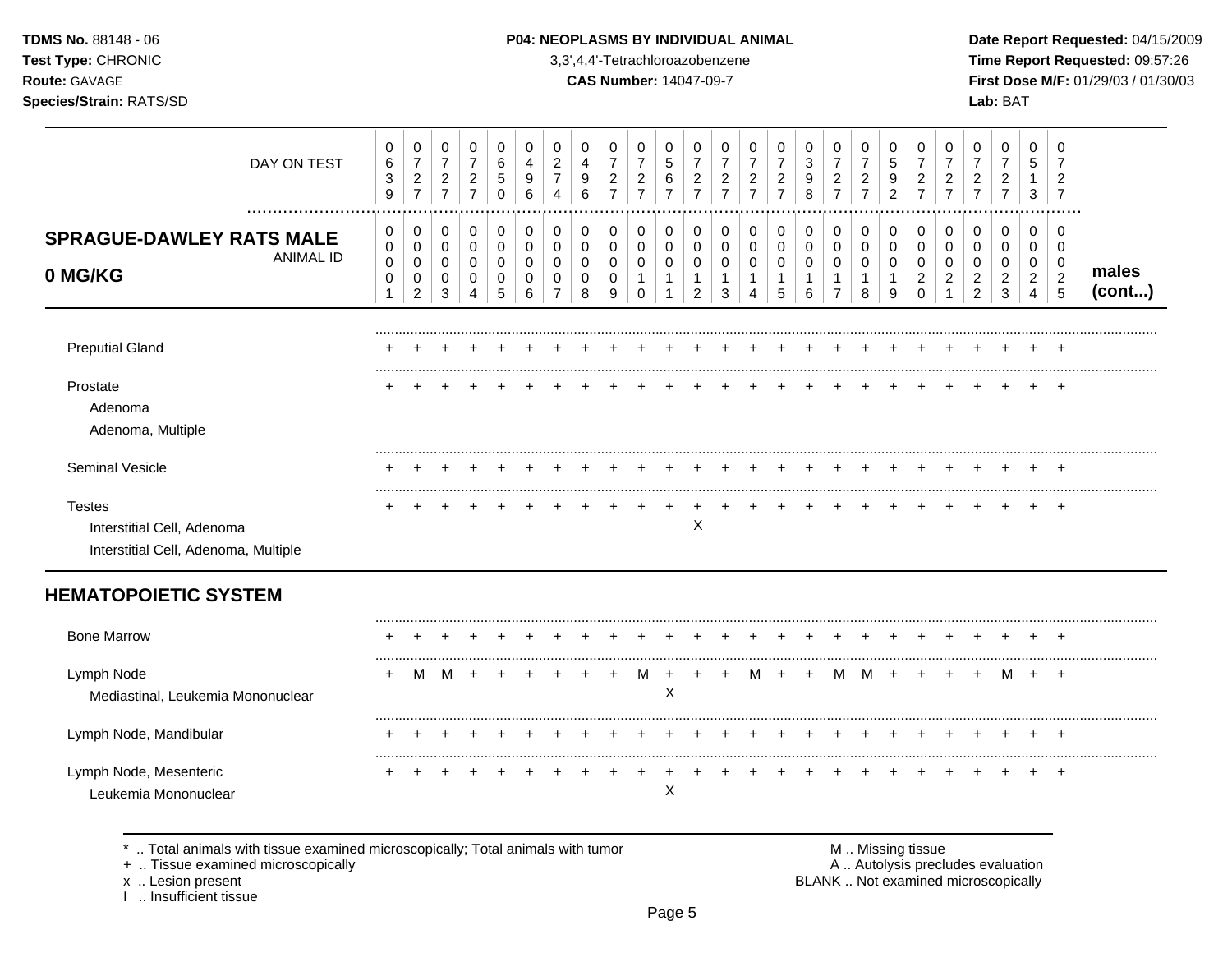## **TDMS No.** 88148 - 06 **P04: NEOPLASMS BY INDIVIDUAL ANIMAL** Date Report Requested: 04/15/2009

**Test Type:** CHRONIC 3,3',4,4'-Tetrachloroazobenzene **Time Report Requested:** 09:57:26 **Route:** GAVAGE **CAS Number:** 14047-09-7 **First Dose M/F:** 01/29/03 / 01/30/03

| DAY ON TEST                                                                                                                                                       | 0<br>$\,6$<br>$\ensuremath{\mathsf{3}}$<br>9                   | 0<br>$\overline{7}$<br>$\boldsymbol{2}$<br>$\overline{7}$ | 0<br>$\overline{7}$<br>$\frac{2}{7}$                           | 0<br>$\overline{7}$<br>$\boldsymbol{2}$<br>$\overline{7}$ | 0<br>$\,6$<br>5<br>$\mathbf 0$                    | $\mathbf 0$<br>$\overline{4}$<br>9<br>6           | 0<br>$\overline{c}$<br>7<br>$\overline{4}$                 | 0<br>$\overline{4}$<br>$\boldsymbol{9}$<br>6     | 0<br>$\overline{7}$<br>$\overline{c}$<br>$\overline{7}$ | 0<br>$\overline{7}$<br>$\frac{2}{7}$                 | $\Omega$<br>5<br>6<br>$\overline{7}$                         | 0<br>$\overline{7}$<br>$\overline{c}$<br>$\overline{7}$           | 0<br>$\overline{7}$<br>$\frac{2}{7}$                            | 0<br>$\overline{7}$<br>$\boldsymbol{2}$<br>$\overline{7}$ | 0<br>$\overline{7}$<br>$\frac{2}{7}$                 | 0<br>3<br>9<br>8                                       | 0<br>$\overline{7}$<br>$\boldsymbol{2}$<br>$\overline{7}$         | 0<br>$\overline{7}$<br>$\boldsymbol{2}$<br>$\overline{7}$ | 0<br>$\sqrt{5}$<br>$\boldsymbol{9}$<br>$\overline{2}$ | 0<br>$\boldsymbol{7}$<br>$\overline{2}$<br>$\overline{7}$     | 0<br>$\overline{7}$<br>$\boldsymbol{2}$<br>$\overline{7}$ | 0<br>$\overline{7}$<br>$\boldsymbol{2}$<br>$\overline{7}$                | 0<br>$\boldsymbol{7}$<br>$\frac{2}{7}$                            | 0<br>5<br>$\mathbf 1$<br>3                                    | 0<br>$\overline{7}$<br>2<br>$\overline{7}$                       |                 |
|-------------------------------------------------------------------------------------------------------------------------------------------------------------------|----------------------------------------------------------------|-----------------------------------------------------------|----------------------------------------------------------------|-----------------------------------------------------------|---------------------------------------------------|---------------------------------------------------|------------------------------------------------------------|--------------------------------------------------|---------------------------------------------------------|------------------------------------------------------|--------------------------------------------------------------|-------------------------------------------------------------------|-----------------------------------------------------------------|-----------------------------------------------------------|------------------------------------------------------|--------------------------------------------------------|-------------------------------------------------------------------|-----------------------------------------------------------|-------------------------------------------------------|---------------------------------------------------------------|-----------------------------------------------------------|--------------------------------------------------------------------------|-------------------------------------------------------------------|---------------------------------------------------------------|------------------------------------------------------------------|-----------------|
| <b>SPRAGUE-DAWLEY RATS MALE</b><br><b>ANIMAL ID</b><br>0 MG/KG                                                                                                    | 0<br>$\mathbf 0$<br>$\mathbf 0$<br>$\mathbf 0$<br>$\mathbf{1}$ | 0<br>$\mathbf 0$<br>$\mathbf 0$<br>0<br>$\overline{2}$    | 0<br>$\mathbf 0$<br>$\mathbf 0$<br>$\mathbf 0$<br>$\mathbf{3}$ | 0<br>$\mathbf 0$<br>$\mathbf 0$<br>$\mathbf 0$<br>4       | 0<br>$\mathbf 0$<br>$\mathbf 0$<br>$\pmb{0}$<br>5 | $\pmb{0}$<br>$\mathbf 0$<br>$\mathbf 0$<br>0<br>6 | 0<br>$\Omega$<br>$\Omega$<br>$\mathbf 0$<br>$\overline{7}$ | 0<br>$\mathbf 0$<br>$\Omega$<br>$\mathbf 0$<br>8 | 0<br>$\mathbf 0$<br>$\mathbf 0$<br>$\mathbf 0$<br>9     | 0<br>$\mathbf 0$<br>0<br>$\mathbf{1}$<br>$\mathbf 0$ | $\Omega$<br>$\mathbf 0$<br>$\mathbf 0$<br>$\mathbf{1}$<br>-1 | 0<br>$\mathbf 0$<br>$\mathbf 0$<br>$\mathbf{1}$<br>$\overline{a}$ | 0<br>$\mathbf 0$<br>$\mathbf 0$<br>$\mathbf{1}$<br>$\mathbf{3}$ | 0<br>$\mathbf 0$<br>$\Omega$<br>$\mathbf{1}$<br>4         | 0<br>$\mathbf 0$<br>$\mathbf 0$<br>$\mathbf{1}$<br>5 | 0<br>$\mathbf 0$<br>$\mathbf 0$<br>$\overline{1}$<br>6 | 0<br>$\mathbf 0$<br>$\mathbf 0$<br>$\mathbf{1}$<br>$\overline{7}$ | 0<br>$\mathbf 0$<br>$\mathbf 0$<br>$\mathbf{1}$<br>8      | 0<br>$\mathbf 0$<br>$\mathbf 0$<br>$\mathbf{1}$<br>9  | 0<br>$\mathbf 0$<br>$\mathbf 0$<br>$\overline{2}$<br>$\Omega$ | $\Omega$<br>$\Omega$<br>$\Omega$<br>$\overline{2}$        | 0<br>$\mathbf 0$<br>$\mathbf 0$<br>$\overline{2}$<br>$\overline{c}$      | 0<br>$\mathbf 0$<br>$\mathbf 0$<br>$\overline{2}$<br>$\mathbf{3}$ | $\Omega$<br>$\mathbf 0$<br>$\mathbf 0$<br>$\overline{2}$<br>4 | $\Omega$<br>$\mathbf 0$<br>0<br>$\overline{2}$<br>$\overline{5}$ | males<br>(cont) |
| Spleen<br>Lymphoid Follicle, Leukemia<br>Mononuclear                                                                                                              |                                                                |                                                           |                                                                |                                                           |                                                   |                                                   |                                                            |                                                  |                                                         |                                                      | X                                                            |                                                                   |                                                                 |                                                           |                                                      |                                                        |                                                                   |                                                           |                                                       |                                                               |                                                           |                                                                          |                                                                   |                                                               | $\pm$                                                            |                 |
| Thymus<br>Lymphoma Malignant                                                                                                                                      |                                                                |                                                           | $\boldsymbol{\mathsf{X}}$                                      |                                                           |                                                   |                                                   |                                                            |                                                  |                                                         |                                                      |                                                              |                                                                   |                                                                 |                                                           |                                                      |                                                        |                                                                   |                                                           |                                                       |                                                               |                                                           |                                                                          |                                                                   |                                                               |                                                                  |                 |
| <b>INTEGUMENTARY SYSTEM</b>                                                                                                                                       |                                                                |                                                           |                                                                |                                                           |                                                   |                                                   |                                                            |                                                  |                                                         |                                                      |                                                              |                                                                   |                                                                 |                                                           |                                                      |                                                        |                                                                   |                                                           |                                                       |                                                               |                                                           |                                                                          |                                                                   |                                                               |                                                                  |                 |
| <b>Mammary Gland</b>                                                                                                                                              |                                                                |                                                           |                                                                |                                                           |                                                   |                                                   |                                                            |                                                  |                                                         |                                                      |                                                              |                                                                   |                                                                 |                                                           |                                                      |                                                        |                                                                   |                                                           |                                                       |                                                               |                                                           |                                                                          |                                                                   |                                                               |                                                                  |                 |
| Skin<br><b>Basal Cell Adenoma</b><br>Keratoacanthoma<br>Pinna, Neural Crest Tumor<br>Subcutaneous Tissue, Fibroma<br>Subcutaneous Tissue,<br>Hemangiosarcoma      |                                                                |                                                           |                                                                |                                                           | $X$ $X$                                           |                                                   | $\boldsymbol{\mathsf{X}}$                                  |                                                  |                                                         |                                                      |                                                              |                                                                   |                                                                 |                                                           | $\times$                                             |                                                        |                                                                   |                                                           |                                                       |                                                               |                                                           |                                                                          | X<br>X<br>X                                                       |                                                               |                                                                  |                 |
| <b>MUSCULOSKELETAL SYSTEM</b>                                                                                                                                     |                                                                |                                                           |                                                                |                                                           |                                                   |                                                   |                                                            |                                                  |                                                         |                                                      |                                                              |                                                                   |                                                                 |                                                           |                                                      |                                                        |                                                                   |                                                           |                                                       |                                                               |                                                           |                                                                          |                                                                   |                                                               |                                                                  |                 |
| <b>Bone</b>                                                                                                                                                       |                                                                |                                                           |                                                                |                                                           |                                                   |                                                   |                                                            |                                                  |                                                         |                                                      |                                                              |                                                                   |                                                                 |                                                           |                                                      |                                                        |                                                                   |                                                           |                                                       |                                                               |                                                           |                                                                          |                                                                   |                                                               | $^{+}$                                                           |                 |
| Total animals with tissue examined microscopically; Total animals with tumor<br>+  Tissue examined microscopically<br>x  Lesion present<br>1  Insufficient tissue |                                                                |                                                           |                                                                |                                                           |                                                   |                                                   |                                                            |                                                  |                                                         |                                                      |                                                              |                                                                   |                                                                 |                                                           |                                                      |                                                        |                                                                   |                                                           | M  Missing tissue                                     |                                                               |                                                           | A  Autolysis precludes evaluation<br>BLANK  Not examined microscopically |                                                                   |                                                               |                                                                  |                 |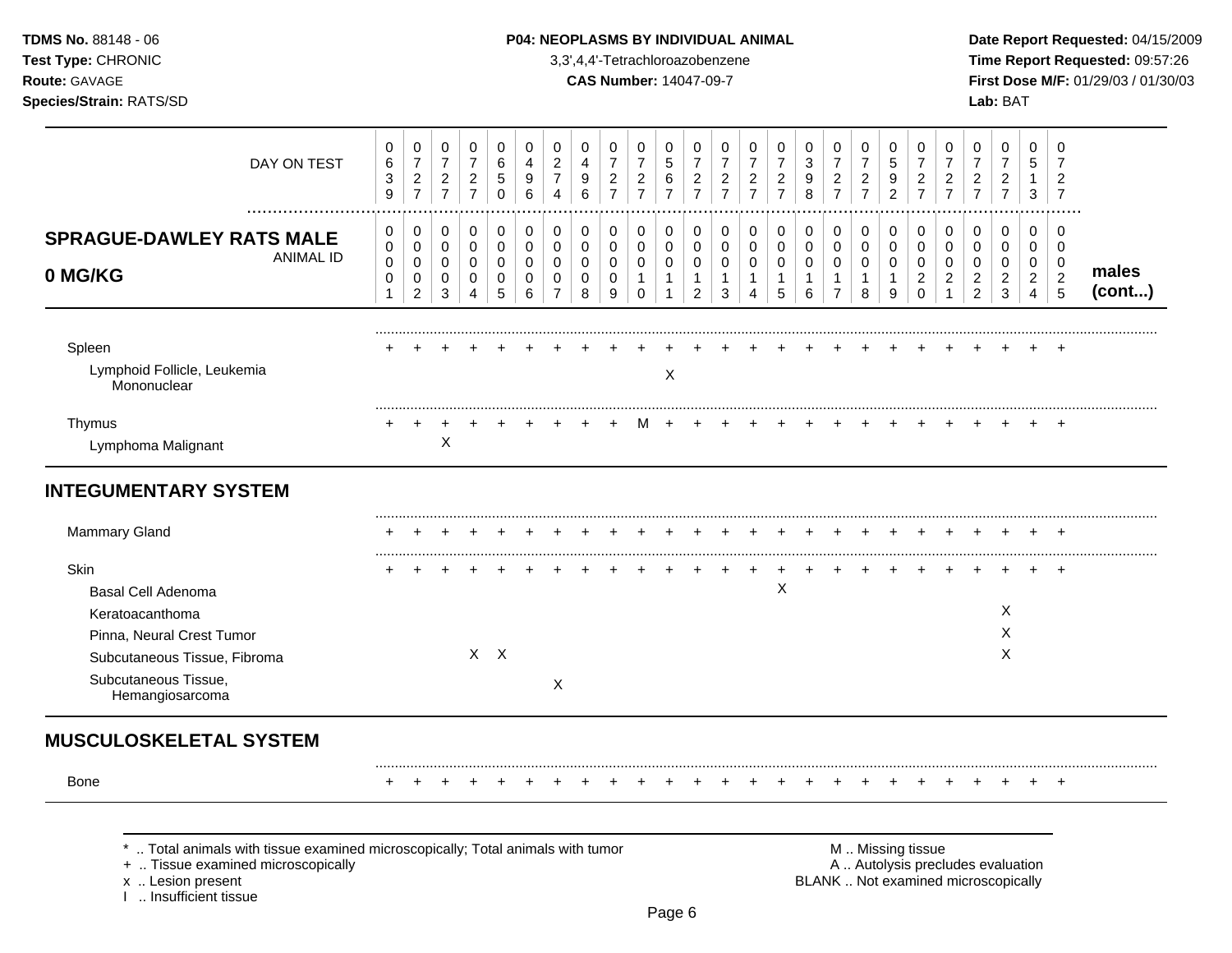## **TDMS No.** 88148 - 06 **P04: NEOPLASMS BY INDIVIDUAL ANIMAL** Date Report Requested: 04/15/2009

**Test Type:** CHRONIC 3,3',4,4'-Tetrachloroazobenzene **Time Report Requested:** 09:57:26 **Route:** GAVAGE **CAS Number:** 14047-09-7 **First Dose M/F:** 01/29/03 / 01/30/03

| DAY ON TEST                                                                                                                                                                 | 0<br>$\,6$<br>3<br>$\boldsymbol{9}$                | $\pmb{0}$<br>$\overline{7}$<br>$\sqrt{2}$<br>$\overline{7}$          | $\pmb{0}$<br>$\overline{7}$<br>$\overline{2}$<br>$\overline{7}$ | $\pmb{0}$<br>$\boldsymbol{7}$<br>$\overline{2}$<br>$\overline{7}$ | $\mathbf 0$<br>$\,6$<br>$\mathbf 5$<br>$\mathbf 0$            | $\mathbf 0$<br>4<br>9<br>6      | $\mathbf 0$<br>$\overline{c}$<br>$\overline{7}$<br>$\overline{4}$ | 0<br>$\overline{4}$<br>9<br>$6\phantom{1}6$      | $\mathbf 0$<br>$\overline{7}$<br>$\overline{2}$<br>$\overline{7}$ | 0<br>$\boldsymbol{7}$<br>$\sqrt{2}$<br>$\overline{7}$ | $\mathbf 0$<br>$\,$ 5 $\,$<br>6<br>$\overline{7}$                         | $\pmb{0}$<br>$\overline{7}$<br>$\overline{c}$<br>$\overline{7}$ | 0<br>$\overline{7}$<br>$\overline{2}$<br>$\overline{7}$ | 0<br>$\overline{7}$<br>$\overline{2}$<br>$\overline{7}$ | 0<br>$\overline{7}$<br>$\overline{c}$<br>$\overline{7}$    | 0<br>$\mathbf{3}$<br>9<br>8                          | $\pmb{0}$<br>$\overline{7}$<br>$\overline{c}$<br>$\overline{7}$ | 0<br>$\overline{7}$<br>$\sqrt{2}$<br>$\overline{7}$  | 0<br>$\mathbf 5$<br>$\boldsymbol{9}$<br>$\overline{2}$ | 0<br>$\overline{7}$<br>$\boldsymbol{2}$<br>$\overline{7}$                                     | 0<br>$\overline{7}$<br>$\overline{c}$<br>$\overline{7}$   | $\pmb{0}$<br>$\overline{7}$<br>$\overline{c}$<br>$\overline{7}$ | $\pmb{0}$<br>$\overline{7}$<br>$\sqrt{2}$<br>$\overline{7}$ | 0<br>5<br>1<br>3                                          | $\mathbf 0$<br>$\overline{7}$<br>$\overline{2}$<br>$\overline{7}$         |                 |
|-----------------------------------------------------------------------------------------------------------------------------------------------------------------------------|----------------------------------------------------|----------------------------------------------------------------------|-----------------------------------------------------------------|-------------------------------------------------------------------|---------------------------------------------------------------|---------------------------------|-------------------------------------------------------------------|--------------------------------------------------|-------------------------------------------------------------------|-------------------------------------------------------|---------------------------------------------------------------------------|-----------------------------------------------------------------|---------------------------------------------------------|---------------------------------------------------------|------------------------------------------------------------|------------------------------------------------------|-----------------------------------------------------------------|------------------------------------------------------|--------------------------------------------------------|-----------------------------------------------------------------------------------------------|-----------------------------------------------------------|-----------------------------------------------------------------|-------------------------------------------------------------|-----------------------------------------------------------|---------------------------------------------------------------------------|-----------------|
| <b>SPRAGUE-DAWLEY RATS MALE</b><br><b>ANIMAL ID</b><br>0 MG/KG                                                                                                              | 0<br>0<br>$\pmb{0}$<br>$\mathbf 0$<br>$\mathbf{1}$ | $\pmb{0}$<br>$\pmb{0}$<br>$\mathsf 0$<br>$\pmb{0}$<br>$\overline{c}$ | 0<br>$\mathbf 0$<br>$\overline{0}$<br>$\mathbf 0$<br>3          | $\pmb{0}$<br>$\pmb{0}$<br>$\mathbf 0$<br>0<br>4                   | $\mathbf 0$<br>$\mathbf 0$<br>$\mathbf 0$<br>$\mathbf 0$<br>5 | 0<br>0<br>$\mathbf 0$<br>0<br>6 | 0<br>0<br>$\mathbf 0$<br>0<br>$\overline{7}$                      | 0<br>$\mathbf 0$<br>$\Omega$<br>$\mathbf 0$<br>8 | $\mathbf 0$<br>0<br>$\mathbf 0$<br>0<br>9                         | 0<br>$\mathbf 0$<br>0<br>$\mathbf{1}$<br>$\mathbf 0$  | $\mathbf 0$<br>$\mathbf 0$<br>$\mathbf 0$<br>$\mathbf{1}$<br>$\mathbf{1}$ | 0<br>0<br>$\mathbf 0$<br>$\mathbf{1}$<br>$\overline{2}$         | $\mathbf 0$<br>0<br>$\mathbf 0$<br>$\mathbf{1}$<br>3    | 0<br>0<br>0<br>$\mathbf{1}$<br>4                        | $\mathbf 0$<br>$\pmb{0}$<br>$\pmb{0}$<br>$\mathbf{1}$<br>5 | 0<br>$\mathbf 0$<br>$\mathbf 0$<br>$\mathbf{1}$<br>6 | $\pmb{0}$<br>$\mathbf 0$<br>0<br>$\mathbf{1}$<br>$\overline{7}$ | 0<br>$\mathbf 0$<br>$\mathbf 0$<br>$\mathbf{1}$<br>8 | 0<br>0<br>$\mathbf 0$<br>$\mathbf{1}$<br>9             | $\mathbf 0$<br>0<br>$\mathbf 0$<br>$\overline{2}$<br>$\mathbf 0$                              | $\pmb{0}$<br>$\mathbf 0$<br>$\mathbf 0$<br>$\overline{2}$ | 0<br>0<br>0<br>$\overline{a}$<br>$\overline{2}$                 | 0<br>0<br>$\mathbf 0$<br>$\sqrt{2}$<br>$\mathbf{3}$         | $\mathbf 0$<br>0<br>0<br>$\overline{2}$<br>$\overline{4}$ | $\mathbf 0$<br>$\mathbf 0$<br>$\mathbf 0$<br>$\overline{2}$<br>$\sqrt{5}$ | males<br>(cont) |
| <b>NERVOUS SYSTEM</b>                                                                                                                                                       |                                                    |                                                                      |                                                                 |                                                                   |                                                               |                                 |                                                                   |                                                  |                                                                   |                                                       |                                                                           |                                                                 |                                                         |                                                         |                                                            |                                                      |                                                                 |                                                      |                                                        |                                                                                               |                                                           |                                                                 |                                                             |                                                           |                                                                           |                 |
| <b>Brain</b><br>Astrocytoma Benign                                                                                                                                          |                                                    |                                                                      |                                                                 |                                                                   |                                                               |                                 |                                                                   |                                                  |                                                                   |                                                       |                                                                           |                                                                 |                                                         |                                                         |                                                            | X                                                    |                                                                 |                                                      |                                                        |                                                                                               |                                                           |                                                                 |                                                             |                                                           |                                                                           |                 |
| <b>RESPIRATORY SYSTEM</b>                                                                                                                                                   |                                                    |                                                                      |                                                                 |                                                                   |                                                               |                                 |                                                                   |                                                  |                                                                   |                                                       |                                                                           |                                                                 |                                                         |                                                         |                                                            |                                                      |                                                                 |                                                      |                                                        |                                                                                               |                                                           |                                                                 |                                                             |                                                           |                                                                           |                 |
| Lung<br>Alveolar/Bronchiolar Adenoma<br>Alveolar/Bronchiolar Carcinoma<br>Carcinoma, Metastatic, Thyroid Gland<br>Hemangiosarcoma, Metastatic, Skin<br>Leukemia Mononuclear |                                                    |                                                                      |                                                                 |                                                                   |                                                               |                                 | $\times$                                                          |                                                  |                                                                   |                                                       | X                                                                         |                                                                 |                                                         | X                                                       |                                                            |                                                      |                                                                 |                                                      |                                                        |                                                                                               |                                                           |                                                                 |                                                             |                                                           | $\ddot{}$                                                                 |                 |
| Nose                                                                                                                                                                        |                                                    |                                                                      |                                                                 |                                                                   |                                                               |                                 |                                                                   |                                                  |                                                                   |                                                       |                                                                           |                                                                 |                                                         |                                                         |                                                            |                                                      |                                                                 |                                                      |                                                        |                                                                                               |                                                           |                                                                 |                                                             |                                                           |                                                                           |                 |
| Trachea                                                                                                                                                                     |                                                    |                                                                      |                                                                 |                                                                   |                                                               |                                 |                                                                   |                                                  |                                                                   |                                                       |                                                                           |                                                                 |                                                         |                                                         |                                                            |                                                      |                                                                 |                                                      |                                                        |                                                                                               |                                                           |                                                                 |                                                             |                                                           | $\overline{+}$                                                            |                 |
| <b>SPECIAL SENSES SYSTEM</b>                                                                                                                                                |                                                    |                                                                      |                                                                 |                                                                   |                                                               |                                 |                                                                   |                                                  |                                                                   |                                                       |                                                                           |                                                                 |                                                         |                                                         |                                                            |                                                      |                                                                 |                                                      |                                                        |                                                                                               |                                                           |                                                                 |                                                             |                                                           |                                                                           |                 |
| Eye<br>Schwannoma Malignant                                                                                                                                                 |                                                    |                                                                      |                                                                 |                                                                   |                                                               |                                 |                                                                   |                                                  |                                                                   |                                                       |                                                                           |                                                                 |                                                         |                                                         |                                                            |                                                      |                                                                 |                                                      |                                                        |                                                                                               |                                                           |                                                                 |                                                             |                                                           |                                                                           |                 |
| Total animals with tissue examined microscopically; Total animals with tumor<br>+  Tissue examined microscopically<br>x  Lesion present<br>I  Insufficient tissue           |                                                    |                                                                      |                                                                 |                                                                   |                                                               |                                 |                                                                   |                                                  |                                                                   |                                                       |                                                                           |                                                                 |                                                         |                                                         |                                                            |                                                      |                                                                 |                                                      |                                                        | M  Missing tissue<br>A  Autolysis precludes evaluation<br>BLANK  Not examined microscopically |                                                           |                                                                 |                                                             |                                                           |                                                                           |                 |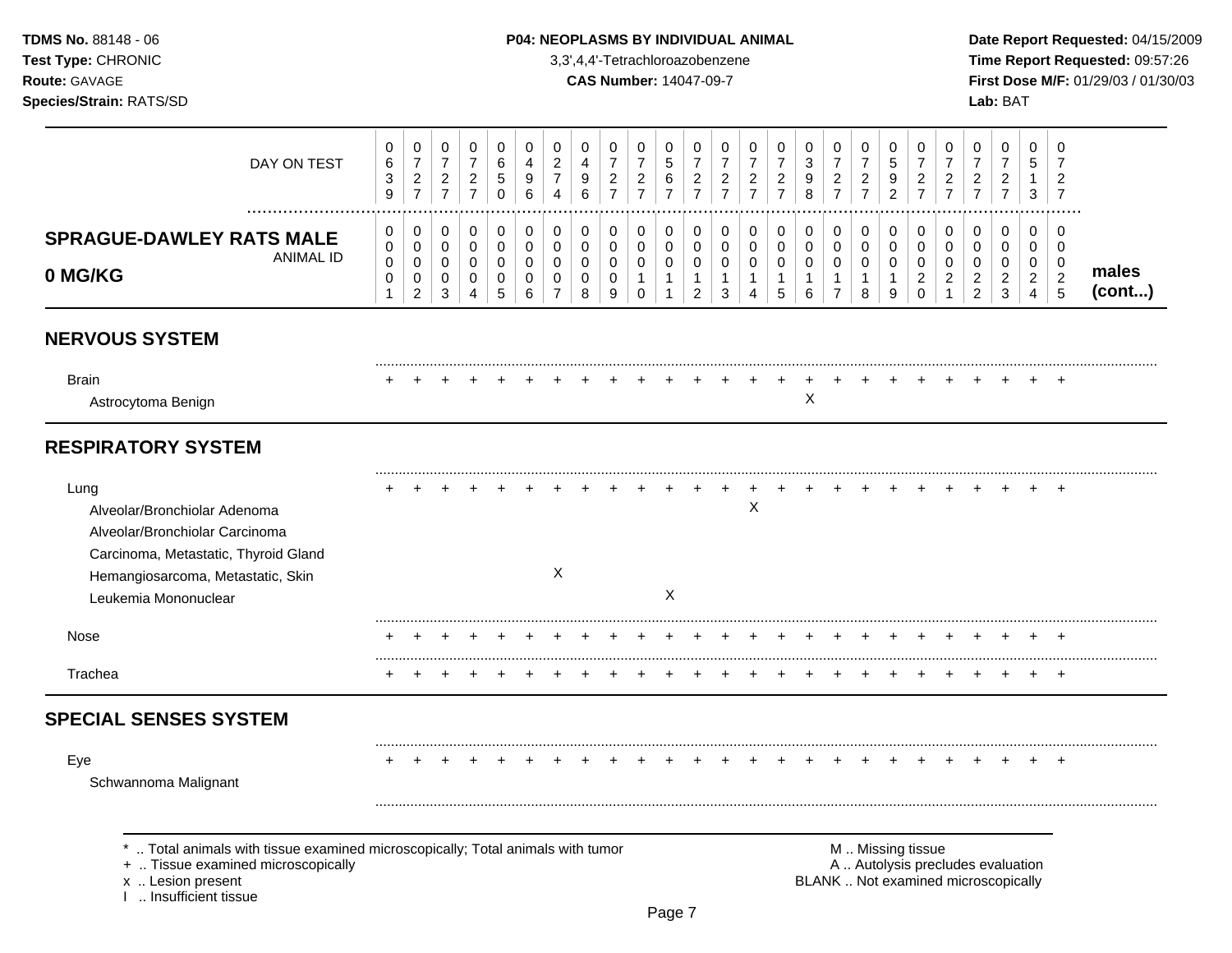| <b>TDMS No. 88148 - 06</b>     | <b>P04: NEOPLASMS BY INDIVIDUAL ANIMAL</b> | Date Rep         |
|--------------------------------|--------------------------------------------|------------------|
| <b>Test Type: CHRONIC</b>      | 3,3',4,4'-Tetrachloroazobenzene            | Time Rep         |
| <b>Route: GAVAGE</b>           | <b>CAS Number: 14047-09-7</b>              | <b>First Dos</b> |
| <b>Species/Strain: RATS/SD</b> |                                            | <b>Lab: BAT</b>  |

## **P04: NEOPLASMS BY INDIVIDUAL ANIMAL Date Report Requested: 04/15/2009**

**Time Report Requested:** 09:57:26 **Route:** GAVAGE **CAS Number:** 14047-09-7 **First Dose M/F:** 01/29/03 / 01/30/03

| DAY ON TEST                                                    | 0<br>6<br>$\ensuremath{\mathsf{3}}$<br>9 | $\mathbf 0$<br>$\boldsymbol{7}$<br>$\sqrt{2}$<br>$\overline{7}$ | 0<br>$\boldsymbol{7}$<br>$\overline{c}$<br>$\overline{7}$ | 0<br>$\boldsymbol{7}$<br>$\overline{2}$<br>$\overline{7}$ | 0<br>$\,6$<br>$\,$ 5 $\,$<br>$\mathbf 0$ | 0<br>4<br>9<br>6                       | 0<br>$\boldsymbol{2}$<br>$\overline{7}$<br>$\overline{4}$ | 0<br>$\overline{\mathbf{4}}$<br>9<br>6              | 0<br>$\overline{7}$<br>$\overline{2}$<br>$\overline{7}$ | 0<br>$\boldsymbol{7}$<br>$\overline{c}$<br>$\overline{7}$ | 0<br>$\,$ 5 $\,$<br>6<br>$\overline{7}$ | 0<br>$\boldsymbol{7}$<br>$\overline{\mathbf{c}}$<br>$\overline{7}$ | 0<br>$\overline{7}$<br>$\overline{2}$<br>$\overline{7}$ | 0<br>$\overline{7}$<br>$\overline{c}$<br>$\overline{7}$ | 0<br>$\overline{7}$<br>$\overline{c}$<br>$\overline{7}$ | 0<br>$\sqrt{3}$<br>9<br>8        | 0<br>$\boldsymbol{7}$<br>$\overline{2}$<br>$\overline{7}$       | 0<br>$\overline{7}$<br>$\overline{2}$<br>$\overline{7}$ | 0<br>5<br>9<br>$\overline{c}$ | 0<br>$\overline{7}$<br>$\overline{c}$<br>$\overline{7}$ | 0<br>$\overline{7}$<br>$\overline{c}$<br>$\overline{7}$ | 0<br>$\overline{7}$<br>$\overline{c}$<br>$\overline{7}$ | 0<br>$\overline{7}$<br>$\overline{c}$<br>$\overline{7}$ | 0<br>$\,$ 5 $\,$<br>$\mathbf{1}$<br>3                  | 0<br>7<br>$\overline{\mathbf{c}}$<br>$\overline{7}$ |                 |
|----------------------------------------------------------------|------------------------------------------|-----------------------------------------------------------------|-----------------------------------------------------------|-----------------------------------------------------------|------------------------------------------|----------------------------------------|-----------------------------------------------------------|-----------------------------------------------------|---------------------------------------------------------|-----------------------------------------------------------|-----------------------------------------|--------------------------------------------------------------------|---------------------------------------------------------|---------------------------------------------------------|---------------------------------------------------------|----------------------------------|-----------------------------------------------------------------|---------------------------------------------------------|-------------------------------|---------------------------------------------------------|---------------------------------------------------------|---------------------------------------------------------|---------------------------------------------------------|--------------------------------------------------------|-----------------------------------------------------|-----------------|
| <b>SPRAGUE-DAWLEY RATS MALE</b><br><b>ANIMAL ID</b><br>0 MG/KG | 0<br>$\mathbf 0$<br>$\pmb{0}$<br>0<br>1  | 0<br>$\pmb{0}$<br>$\pmb{0}$<br>$\pmb{0}$<br>$\overline{c}$      | 0<br>$\mathbf 0$<br>$\mathbf 0$<br>0<br>$\sqrt{3}$        | 0<br>$\mathsf{O}\xspace$<br>$\mathbf 0$<br>0<br>4         | 0<br>$\mathbf 0$<br>0<br>0<br>5          | 0<br>$\mathbf 0$<br>$\Omega$<br>0<br>6 | 0<br>0<br>0<br>0<br>7                                     | $\mathbf 0$<br>$\mathbf 0$<br>$\mathbf 0$<br>0<br>8 | 0<br>0<br>0<br>0<br>9                                   | 0<br>0<br>0<br>0                                          | 0<br>$\mathbf 0$<br>0<br>1<br>1         | 0<br>0<br>$\pmb{0}$<br>1<br>$\overline{c}$                         | 0<br>$\mathbf 0$<br>$\mathbf 0$<br>$\mathbf 1$<br>3     | 0<br>$\mathbf 0$<br>0<br>1<br>4                         | 0<br>$\pmb{0}$<br>$\mathbf 0$<br>5                      | 0<br>$\mathsf{O}$<br>0<br>1<br>6 | 0<br>$\mathsf{O}\xspace$<br>0<br>$\mathbf{1}$<br>$\overline{7}$ | 0<br>$\mathbf 0$<br>0<br>$\overline{1}$<br>8            | 0<br>0<br>0<br>1<br>9         | 0<br>0<br>0<br>$\overline{2}$<br>0                      | 0<br>$\mathbf 0$<br>0<br>$\overline{c}$<br>1            | 0<br>0<br>0<br>$\overline{2}$<br>$\overline{2}$         | 0<br>0<br>0<br>$\overline{c}$<br>$\mathbf{3}$           | $\mathbf 0$<br>$\mathbf 0$<br>0<br>$\overline{2}$<br>4 | 0<br>$\mathbf 0$<br>$\mathbf 0$<br>$\sqrt{2}$<br>5  | males<br>(cont) |
| Harderian Gland<br>Schwannoma Malignant, Metastatic, Eye       |                                          |                                                                 |                                                           |                                                           |                                          |                                        |                                                           |                                                     |                                                         |                                                           |                                         |                                                                    |                                                         |                                                         |                                                         |                                  |                                                                 |                                                         |                               |                                                         |                                                         |                                                         |                                                         |                                                        |                                                     |                 |
| Zymbal's Gland<br>Carcinoma                                    |                                          |                                                                 |                                                           |                                                           |                                          |                                        |                                                           |                                                     |                                                         |                                                           |                                         |                                                                    |                                                         |                                                         |                                                         |                                  |                                                                 |                                                         |                               |                                                         |                                                         |                                                         |                                                         |                                                        |                                                     |                 |
| <b>URINARY SYSTEM</b>                                          |                                          |                                                                 |                                                           |                                                           |                                          |                                        |                                                           |                                                     |                                                         |                                                           |                                         |                                                                    |                                                         |                                                         |                                                         |                                  |                                                                 |                                                         |                               |                                                         |                                                         |                                                         |                                                         |                                                        |                                                     |                 |
| Kidney                                                         |                                          |                                                                 |                                                           |                                                           |                                          |                                        |                                                           |                                                     |                                                         |                                                           |                                         |                                                                    |                                                         |                                                         |                                                         |                                  |                                                                 |                                                         |                               |                                                         |                                                         |                                                         |                                                         |                                                        |                                                     |                 |
| Ureter                                                         |                                          |                                                                 |                                                           |                                                           |                                          | м                                      |                                                           |                                                     |                                                         |                                                           |                                         |                                                                    |                                                         |                                                         |                                                         |                                  |                                                                 |                                                         |                               |                                                         |                                                         |                                                         |                                                         |                                                        |                                                     |                 |
| Urethra                                                        |                                          |                                                                 |                                                           |                                                           |                                          |                                        |                                                           |                                                     |                                                         |                                                           |                                         |                                                                    |                                                         |                                                         |                                                         |                                  |                                                                 |                                                         |                               |                                                         |                                                         |                                                         |                                                         |                                                        |                                                     |                 |
| <b>Urinary Bladder</b>                                         |                                          |                                                                 |                                                           |                                                           |                                          |                                        |                                                           |                                                     |                                                         |                                                           |                                         |                                                                    |                                                         |                                                         |                                                         |                                  |                                                                 |                                                         |                               |                                                         |                                                         |                                                         |                                                         |                                                        | $\pm$                                               |                 |
| <b>SYSTEMIC LESIONS</b>                                        |                                          |                                                                 |                                                           |                                                           |                                          |                                        |                                                           |                                                     |                                                         |                                                           |                                         |                                                                    |                                                         |                                                         |                                                         |                                  |                                                                 |                                                         |                               |                                                         |                                                         |                                                         |                                                         |                                                        |                                                     |                 |
| Multiple Organ<br>Leukemia Mononuclear<br>Lymphoma Malignant   |                                          |                                                                 | X                                                         |                                                           |                                          |                                        |                                                           |                                                     |                                                         |                                                           | X                                       |                                                                    |                                                         |                                                         |                                                         |                                  |                                                                 |                                                         |                               |                                                         |                                                         |                                                         |                                                         |                                                        |                                                     |                 |

 $*$  .. Total animals with tissue examined microscopically; Total animals with tumor  $\blacksquare$  M .. Missing tissue

x .. Lesion present<br>I .. Insufficient tissue

+ .. Tissue examined microscopically  $\blacksquare$  A .. Autolysis precludes evaluation M .. Missing tissue<br>A .. Autolysis precludes evaluation<br>BLANK .. Not examined microscopically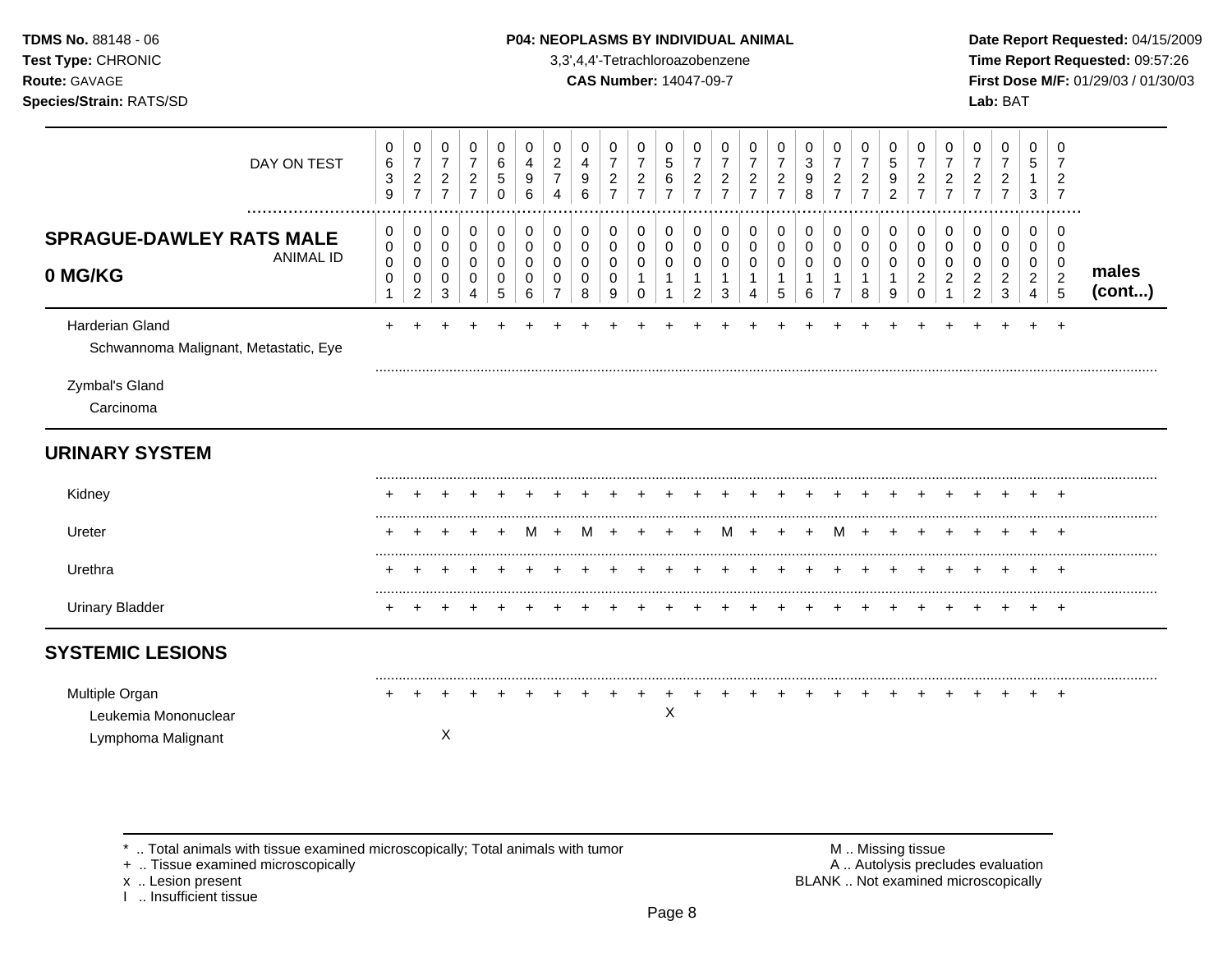#### P04: NEOPLASMS BY INDIVIDUAL ANIMAL

3,3',4,4'-Tetrachloroazobenzene

**CAS Number: 14047-09-7** 

Date Report Requested: 04/15/2009 Time Report Requested: 09:57:26 First Dose M/F: 01/29/03 / 01/30/03 Lab: BAT

| DAY ON TEST                                             | 0<br>5<br>$\overline{ }$<br>5        | 0<br>⇁<br>2<br>-           | 0<br>⇁<br>2           | 6<br>$\sqrt{2}$<br>∠ | 0<br>ົ<br>∠      | 0<br>⇁<br>ົ<br>$\epsilon$ | 0<br>◠<br>∠ | ົ<br>∠ | 0<br>0<br>6      | 0<br>6<br>9<br>4      | 0<br>6<br>⇁ | 0<br>6<br>4<br>0 | 0<br>⇁<br>2<br>⇁      | U<br>6<br>5 | 0<br>⇁<br>2<br>⇁ |   | 0<br>⇁                | -U<br>⇁<br>6     | 0<br>6      | 0<br>G<br>4<br>9 | ∠ | 0<br>0<br>0      | 0<br>$\epsilon$<br>$\overline{ }$ | 0<br>4<br>◠<br>∠<br>0 | 0<br>ົ<br>∠<br>7 |        |
|---------------------------------------------------------|--------------------------------------|----------------------------|-----------------------|----------------------|------------------|---------------------------|-------------|--------|------------------|-----------------------|-------------|------------------|-----------------------|-------------|------------------|---|-----------------------|------------------|-------------|------------------|---|------------------|-----------------------------------|-----------------------|------------------|--------|
| <b>SPRAGUE-DAWLEY RATS MALE</b><br>ANIMAL ID<br>0 MG/KG | 0<br>0<br>0<br>ົ<br>∠<br>$\sim$<br>b | 0<br>0<br>0<br>ົ<br>۷<br>- | 0<br>0<br>0<br>2<br>8 | $\sqrt{2}$<br>∠<br>9 | 0<br>0<br>0<br>З | 0<br>0<br>0<br>3          | 3<br>◠      | 3<br>3 | 0<br>0<br>3<br>4 | 0<br>0<br>0<br>3<br>5 | 3<br>⌒<br>n | 0<br>0<br>0<br>3 | 0<br>0<br>0<br>3<br>8 | 3           | 0<br>0<br>0<br>4 | 4 | 0<br>0<br>0<br>4<br>2 | 0<br>U<br>4<br>3 | 0<br>0<br>0 | C                |   | 0<br>0<br>0<br>- | 0<br>0<br>4<br>8                  | 0<br>0<br>0<br>4<br>9 | <br>0<br>0<br>.5 | TOTALS |
| <b>ALIMENTARY SYSTEM</b>                                |                                      |                            |                       |                      |                  |                           |             |        |                  |                       |             |                  |                       |             |                  |   |                       |                  |             |                  |   |                  |                                   |                       |                  |        |
| Esophagus                                               |                                      |                            |                       |                      |                  |                           |             |        |                  |                       |             |                  |                       |             |                  |   |                       |                  |             |                  |   |                  |                                   |                       |                  | 50     |
| Intestine Large, Cecum                                  |                                      |                            |                       |                      |                  |                           |             |        |                  |                       |             |                  |                       |             |                  |   |                       |                  |             |                  |   |                  |                                   |                       |                  | 50     |

| Esophagus                                        |  |  |         |   |  |   |  |  |  |  |  |  |   |  | 50 |
|--------------------------------------------------|--|--|---------|---|--|---|--|--|--|--|--|--|---|--|----|
| Intestine Large, Cecum                           |  |  |         |   |  |   |  |  |  |  |  |  |   |  | 50 |
| Intestine Large, Colon                           |  |  |         |   |  |   |  |  |  |  |  |  |   |  | 50 |
| Intestine Large, Rectum                          |  |  |         |   |  |   |  |  |  |  |  |  |   |  | 50 |
| Intestine Small, Duodenum                        |  |  |         |   |  |   |  |  |  |  |  |  |   |  | 50 |
| Intestine Small, Ileum                           |  |  |         |   |  |   |  |  |  |  |  |  |   |  | 50 |
| Intestine Small, Jejunum                         |  |  |         |   |  |   |  |  |  |  |  |  |   |  | 50 |
| Liver<br>Leukemia Mononuclear                    |  |  |         |   |  |   |  |  |  |  |  |  |   |  | 50 |
| Oral Mucosa<br>Gingival, Squamous Cell Carcinoma |  |  |         |   |  | X |  |  |  |  |  |  |   |  | 50 |
| Pancreas                                         |  |  |         | X |  | X |  |  |  |  |  |  |   |  | 50 |
| Acinus, Adenoma<br>Acinus, Adenoma, Multiple     |  |  | $X$ $X$ |   |  |   |  |  |  |  |  |  | Χ |  | 4  |
|                                                  |  |  |         |   |  |   |  |  |  |  |  |  |   |  |    |

\* .. Total animals with tissue examined microscopically; Total animals with tumor

+ .. Tissue examined microscopically

x .. Lesion present<br>I .. Insufficient tissue

M .. Missing tissue

A .. Autolysis precludes evaluation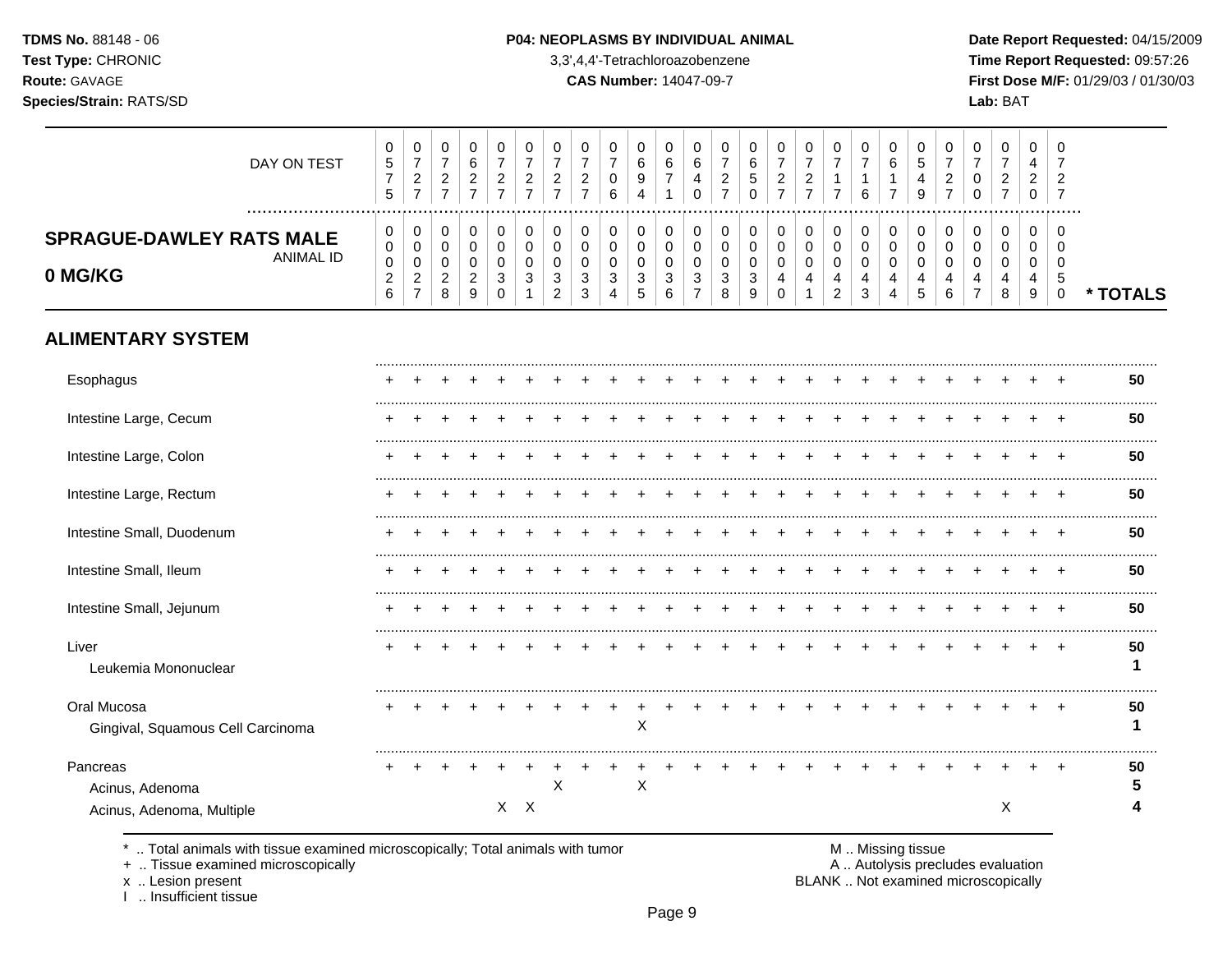### **TDMS No.** 88148 - 06 **P04: NEOPLASMS BY INDIVIDUAL ANIMAL** Date Report Requested: 04/15/2009

**Test Type:** CHRONIC 3,3',4,4'-Tetrachloroazobenzene **Time Report Requested:** 09:57:26 **Route:** GAVAGE **CAS Number:** 14047-09-7 **First Dose M/F:** 01/29/03 / 01/30/03

| DAY ON TEST                                                                                                        | 0<br>$\frac{5}{7}$<br>5            | 0<br>$\overline{7}$<br>$\frac{2}{7}$             | 0<br>$\boldsymbol{7}$<br>$\frac{2}{7}$     | 0<br>6<br>$\frac{2}{7}$                                | 0<br>$\overline{7}$<br>$\overline{c}$<br>$\overline{7}$ | 0<br>$\overline{7}$<br>$\overline{c}$<br>$\overline{7}$ | 0<br>$\overline{7}$<br>$\overline{c}$<br>$\overline{7}$ | 0<br>$\overline{7}$<br>$\overline{c}$<br>$\overline{7}$ | 0<br>$\overline{7}$<br>$\pmb{0}$<br>6 | 0<br>6<br>9<br>$\overline{4}$   | 0<br>$\,6$<br>$\overline{7}$<br>$\mathbf{1}$ | 0<br>$\,6$<br>4<br>$\Omega$                          | 0<br>$\overline{7}$<br>$\overline{c}$<br>$\overline{7}$ | 0<br>6<br>5<br>$\Omega$ | 0<br>$\overline{7}$<br>$\boldsymbol{2}$<br>$\overline{7}$ | 0<br>$\overline{7}$<br>$\overline{c}$<br>$\overline{7}$ | 0<br>$\overline{7}$<br>$\mathbf{1}$<br>$\overline{7}$ | 0<br>$\overline{7}$<br>1<br>6   | 0<br>6<br>$\mathbf 1$<br>$\overline{7}$ | 0<br>$\sqrt{5}$<br>4<br>9            | 0<br>$\overline{7}$<br>$\overline{2}$<br>$\overline{7}$ | 0<br>$\overline{7}$<br>0<br>$\Omega$             | 0<br>$\overline{7}$<br>$\boldsymbol{2}$<br>$\overline{7}$ | 0<br>4<br>$\overline{2}$<br>$\mathbf 0$ | 0<br>$\overline{7}$<br>$\overline{c}$<br>$\overline{7}$ |          |
|--------------------------------------------------------------------------------------------------------------------|------------------------------------|--------------------------------------------------|--------------------------------------------|--------------------------------------------------------|---------------------------------------------------------|---------------------------------------------------------|---------------------------------------------------------|---------------------------------------------------------|---------------------------------------|---------------------------------|----------------------------------------------|------------------------------------------------------|---------------------------------------------------------|-------------------------|-----------------------------------------------------------|---------------------------------------------------------|-------------------------------------------------------|---------------------------------|-----------------------------------------|--------------------------------------|---------------------------------------------------------|--------------------------------------------------|-----------------------------------------------------------|-----------------------------------------|---------------------------------------------------------|----------|
| <b>SPRAGUE-DAWLEY RATS MALE</b><br><b>ANIMAL ID</b><br>0 MG/KG                                                     | 0<br>0<br>0<br>$\overline{c}$<br>6 | 0<br>$\mathbf 0$<br>$\mathbf 0$<br>$\frac{2}{7}$ | 0<br>$\pmb{0}$<br>0<br>$\overline{c}$<br>8 | 0<br>$\mathbf 0$<br>$\mathbf 0$<br>$\overline{2}$<br>9 | 0<br>$\Omega$<br>0<br>3<br>$\Omega$                     | 0<br>$\Omega$<br>$\Omega$<br>3                          | 0<br>$\Omega$<br>$\Omega$<br>3<br>$\overline{2}$        | 0<br>$\mathbf 0$<br>0<br>3<br>3                         | 0<br>0<br>$\mathbf 0$<br>3<br>4       | 0<br>$\mathbf 0$<br>0<br>3<br>5 | 0<br>$\mathbf 0$<br>0<br>3<br>6              | 0<br>$\pmb{0}$<br>$\mathbf 0$<br>3<br>$\overline{7}$ | 0<br>$\mathbf 0$<br>$\mathbf 0$<br>3<br>8               | 0<br>0<br>0<br>3<br>9   | 0<br>$\Omega$<br>$\Omega$<br>4<br>$\Omega$                | 0<br>$\pmb{0}$<br>0<br>4                                | 0<br>$\mathbf 0$<br>0<br>4<br>$\overline{2}$          | 0<br>$\mathbf 0$<br>0<br>4<br>3 | 0<br>0<br>$\mathbf 0$<br>4<br>4         | 0<br>$\boldsymbol{0}$<br>0<br>4<br>5 | 0<br>0<br>0<br>4<br>6                                   | 0<br>$\Omega$<br>$\Omega$<br>4<br>$\overline{7}$ | 0<br>0<br>0<br>4<br>8                                     | 0<br>$\Omega$<br>$\mathbf 0$<br>4<br>9  | 0<br>$\Omega$<br>$\mathbf 0$<br>5<br>$\mathbf 0$        | * TOTALS |
| <b>Salivary Glands</b><br>Schwannoma Malignant                                                                     |                                    |                                                  |                                            |                                                        |                                                         |                                                         |                                                         |                                                         |                                       |                                 |                                              |                                                      |                                                         |                         |                                                           |                                                         |                                                       |                                 |                                         | X                                    |                                                         |                                                  |                                                           |                                         |                                                         | 50<br>1  |
| Stomach, Forestomach                                                                                               |                                    |                                                  |                                            |                                                        |                                                         |                                                         |                                                         |                                                         |                                       |                                 |                                              |                                                      |                                                         |                         |                                                           |                                                         |                                                       |                                 |                                         |                                      |                                                         |                                                  |                                                           |                                         |                                                         | 50       |
| Stomach, Glandular                                                                                                 |                                    |                                                  |                                            |                                                        |                                                         |                                                         |                                                         |                                                         |                                       |                                 |                                              |                                                      |                                                         |                         |                                                           |                                                         |                                                       |                                 |                                         |                                      |                                                         |                                                  |                                                           |                                         |                                                         | 50       |
| Tooth                                                                                                              |                                    |                                                  |                                            |                                                        |                                                         |                                                         |                                                         |                                                         |                                       |                                 |                                              |                                                      |                                                         |                         |                                                           |                                                         |                                                       |                                 |                                         |                                      |                                                         |                                                  |                                                           |                                         |                                                         | 50       |
| <b>CARDIOVASCULAR SYSTEM</b>                                                                                       |                                    |                                                  |                                            |                                                        |                                                         |                                                         |                                                         |                                                         |                                       |                                 |                                              |                                                      |                                                         |                         |                                                           |                                                         |                                                       |                                 |                                         |                                      |                                                         |                                                  |                                                           |                                         |                                                         |          |
| <b>Blood Vessel</b>                                                                                                |                                    |                                                  |                                            |                                                        |                                                         |                                                         |                                                         |                                                         |                                       |                                 |                                              |                                                      |                                                         |                         |                                                           |                                                         |                                                       |                                 |                                         |                                      |                                                         |                                                  |                                                           |                                         |                                                         | 50       |
| Heart                                                                                                              |                                    |                                                  |                                            |                                                        |                                                         |                                                         |                                                         |                                                         |                                       |                                 |                                              |                                                      |                                                         |                         |                                                           |                                                         |                                                       |                                 |                                         |                                      |                                                         |                                                  |                                                           |                                         |                                                         | 50       |
| <b>ENDOCRINE SYSTEM</b>                                                                                            |                                    |                                                  |                                            |                                                        |                                                         |                                                         |                                                         |                                                         |                                       |                                 |                                              |                                                      |                                                         |                         |                                                           |                                                         |                                                       |                                 |                                         |                                      |                                                         |                                                  |                                                           |                                         |                                                         |          |
| <b>Adrenal Cortex</b><br>Adenoma<br>Leukemia Mononuclear                                                           |                                    |                                                  |                                            |                                                        |                                                         |                                                         |                                                         |                                                         |                                       |                                 | $\boldsymbol{\mathsf{X}}$                    | $\ddot{}$                                            |                                                         |                         |                                                           |                                                         |                                                       |                                 |                                         |                                      |                                                         |                                                  |                                                           |                                         |                                                         | 50<br>1  |
| Adrenal Medulla<br>Pheochromocytoma Benign                                                                         |                                    |                                                  | $\ddot{}$                                  | +                                                      | $\mathsf{X}$                                            | $\mathsf{X}$                                            |                                                         |                                                         |                                       |                                 |                                              |                                                      |                                                         | $\sf X$                 |                                                           |                                                         |                                                       |                                 |                                         |                                      |                                                         |                                                  |                                                           |                                         |                                                         | 50<br>5  |
| Total animals with tissue examined microscopically; Total animals with tumor<br>+  Tissue examined microscopically |                                    |                                                  |                                            |                                                        |                                                         |                                                         |                                                         |                                                         |                                       |                                 |                                              |                                                      |                                                         |                         |                                                           |                                                         |                                                       |                                 | M  Missing tissue                       |                                      |                                                         | A  Autolysis precludes evaluation                |                                                           |                                         |                                                         |          |

x .. Lesion present<br>I .. Insufficient tissue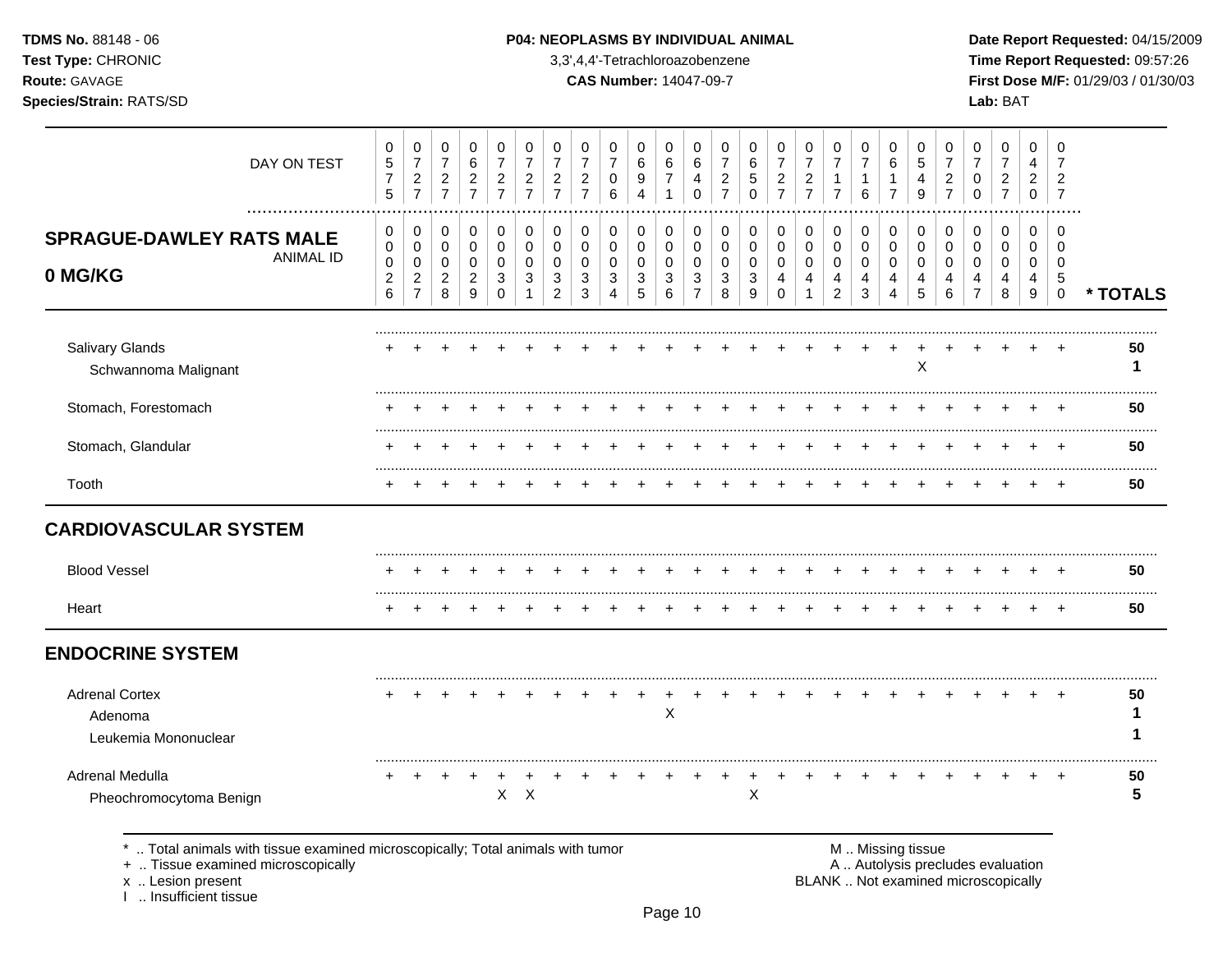I .. Insufficient tissue

## **TDMS No.** 88148 - 06 **P04: NEOPLASMS BY INDIVIDUAL ANIMAL** Date Report Requested: 04/15/2009

**Test Type:** CHRONIC 3,3',4,4'-Tetrachloroazobenzene **Time Report Requested:** 09:57:26 **Route:** GAVAGE **CAS Number:** 14047-09-7 **First Dose M/F:** 01/29/03 / 01/30/03

| DAY ON TEST                                                                                                                             | 0<br>$\mathbf 5$<br>$\overline{7}$<br>5                             | 0<br>$\boldsymbol{7}$<br>$\sqrt{2}$<br>$\overline{7}$ | 0<br>$\boldsymbol{7}$<br>$\sqrt{2}$<br>$\overline{7}$ | 0<br>$\,6$<br>$\overline{a}$<br>$\overline{7}$ | 0<br>$\overline{7}$<br>$\sqrt{2}$<br>$\overline{7}$          | 0<br>$\overline{7}$<br>$\boldsymbol{2}$<br>$\overline{7}$ | 0<br>$\overline{7}$<br>$\boldsymbol{2}$<br>$\overline{7}$ | 0<br>$\overline{7}$<br>$\overline{c}$<br>$\overline{7}$ | 0<br>$\overline{7}$<br>$\mathbf 0$<br>6                 | 0<br>6<br>9<br>$\overline{4}$                                 | 0<br>$\,6\,$<br>$\boldsymbol{7}$<br>$\mathbf{1}$             | 0<br>$\,6$<br>4<br>$\mathbf 0$                                             | 0<br>$\overline{7}$<br>$\boldsymbol{2}$<br>$\overline{7}$ | 0<br>6<br>5<br>$\overline{0}$ | 0<br>$\overline{7}$<br>$\sqrt{2}$<br>$\overline{7}$        | 0<br>$\overline{7}$<br>$\overline{c}$<br>$\overline{7}$ | 0<br>$\overline{7}$<br>$\mathbf{1}$<br>$\overline{7}$ | 0<br>$\overline{7}$<br>$\mathbf{1}$<br>6  | 0<br>6<br>$\mathbf{1}$<br>$\overline{7}$                   | 0<br>$\sqrt{5}$<br>4<br>9                 | 0<br>$\overline{7}$<br>$\overline{c}$<br>$\overline{7}$ | $\Omega$<br>$\overline{7}$<br>0<br>$\Omega$                              | 0<br>$\overline{7}$<br>$\overline{c}$<br>$\overline{7}$ | $\mathbf 0$<br>4<br>$\overline{2}$<br>$\mathbf 0$ | 0<br>$\overline{7}$<br>$\overline{2}$<br>$\overline{7}$ |                              |
|-----------------------------------------------------------------------------------------------------------------------------------------|---------------------------------------------------------------------|-------------------------------------------------------|-------------------------------------------------------|------------------------------------------------|--------------------------------------------------------------|-----------------------------------------------------------|-----------------------------------------------------------|---------------------------------------------------------|---------------------------------------------------------|---------------------------------------------------------------|--------------------------------------------------------------|----------------------------------------------------------------------------|-----------------------------------------------------------|-------------------------------|------------------------------------------------------------|---------------------------------------------------------|-------------------------------------------------------|-------------------------------------------|------------------------------------------------------------|-------------------------------------------|---------------------------------------------------------|--------------------------------------------------------------------------|---------------------------------------------------------|---------------------------------------------------|---------------------------------------------------------|------------------------------|
| <b>SPRAGUE-DAWLEY RATS MALE</b><br><b>ANIMAL ID</b><br>0 MG/KG                                                                          | 0<br>$\mathbf 0$<br>$\pmb{0}$<br>$\boldsymbol{2}$<br>$6\phantom{a}$ | 0<br>$\mathbf 0$<br>$\mathbf 0$<br>$\frac{2}{7}$      | 0<br>$\mathbf 0$<br>$\mathbf 0$<br>$\sqrt{2}$<br>8    | 0<br>$\mathbf 0$<br>0<br>$\overline{c}$<br>9   | 0<br>$\mathbf 0$<br>$\pmb{0}$<br>$\mathbf{3}$<br>$\mathbf 0$ | 0<br>$\mathbf 0$<br>$\mathbf 0$<br>3<br>$\mathbf{1}$      | 0<br>$\mathbf 0$<br>0<br>3<br>$\overline{2}$              | 0<br>$\mathbf 0$<br>$\mathbf 0$<br>$\sqrt{3}$<br>3      | 0<br>$\mathsf 0$<br>0<br>$\mathbf{3}$<br>$\overline{4}$ | 0<br>$\pmb{0}$<br>$\pmb{0}$<br>$\ensuremath{\mathsf{3}}$<br>5 | 0<br>$\mathsf{O}\xspace$<br>$\mathbf 0$<br>$\mathbf{3}$<br>6 | 0<br>$\pmb{0}$<br>$\pmb{0}$<br>$\ensuremath{\mathsf{3}}$<br>$\overline{7}$ | 0<br>$\mathbf 0$<br>$\mathbf 0$<br>$\mathbf{3}$<br>8      | 0<br>$\pmb{0}$<br>0<br>3<br>9 | $\mathbf 0$<br>$\mathbf 0$<br>$\mathbf 0$<br>4<br>$\Omega$ | 0<br>$\mathsf 0$<br>0<br>4<br>1                         | 0<br>$\pmb{0}$<br>$\pmb{0}$<br>4<br>$\overline{c}$    | 0<br>$\mathbf 0$<br>$\mathbf 0$<br>4<br>3 | $\pmb{0}$<br>$\pmb{0}$<br>$\pmb{0}$<br>4<br>$\overline{4}$ | 0<br>$\mathbf 0$<br>$\mathbf 0$<br>4<br>5 | 0<br>$\mathbf 0$<br>$\mathbf 0$<br>4<br>6               | 0<br>$\mathbf 0$<br>$\mathbf 0$<br>$\overline{4}$<br>$\overline{7}$      | 0<br>$\mathbf 0$<br>$\mathbf 0$<br>4<br>8               | 0<br>$\mathbf 0$<br>$\mathbf 0$<br>4<br>9         | $\Omega$<br>$\Omega$<br>$\mathbf 0$<br>5<br>$\mathbf 0$ | * TOTALS                     |
| Islets, Pancreatic<br>Adenoma                                                                                                           |                                                                     |                                                       |                                                       |                                                |                                                              |                                                           |                                                           |                                                         |                                                         |                                                               |                                                              |                                                                            |                                                           |                               |                                                            |                                                         |                                                       |                                           |                                                            |                                           |                                                         |                                                                          |                                                         |                                                   |                                                         | 50<br>$\mathbf{2}$           |
| Parathyroid Gland<br>Adenoma                                                                                                            |                                                                     |                                                       |                                                       |                                                |                                                              |                                                           |                                                           |                                                         |                                                         |                                                               |                                                              |                                                                            |                                                           |                               |                                                            |                                                         |                                                       |                                           |                                                            |                                           |                                                         |                                                                          |                                                         |                                                   | M                                                       | 43<br>1                      |
| <b>Pituitary Gland</b><br>Schwannoma Malignant, Metastatic, Eye<br>Pars Distalis, Adenoma                                               |                                                                     |                                                       |                                                       | $\pmb{\times}$                                 |                                                              |                                                           |                                                           |                                                         |                                                         | $\mathsf{X}$                                                  |                                                              |                                                                            | $\boldsymbol{X}$                                          | X                             |                                                            |                                                         |                                                       | $X$ $X$ $X$                               |                                                            |                                           |                                                         | $X \times$                                                               |                                                         | X                                                 |                                                         | 50<br>1<br>13                |
| <b>Thyroid Gland</b><br>Bilateral, C-cell, Adenoma<br>C-cell, Adenoma<br>C-cell, Carcinoma                                              |                                                                     | X                                                     |                                                       |                                                |                                                              |                                                           |                                                           | $\mathsf{X}$<br>$\mathsf X$                             |                                                         |                                                               | $\mathsf{X}$                                                 |                                                                            |                                                           |                               | $\mathsf{X}$                                               |                                                         |                                                       |                                           |                                                            |                                           |                                                         |                                                                          | $X$ $X$                                                 |                                                   |                                                         | 50<br>1<br>12<br>$\mathbf 1$ |
| <b>GENERAL BODY SYSTEM</b><br><b>NONE</b>                                                                                               |                                                                     |                                                       |                                                       |                                                |                                                              |                                                           |                                                           |                                                         |                                                         |                                                               |                                                              |                                                                            |                                                           |                               |                                                            |                                                         |                                                       |                                           |                                                            |                                           |                                                         |                                                                          |                                                         |                                                   |                                                         |                              |
| <b>GENITAL SYSTEM</b>                                                                                                                   |                                                                     |                                                       |                                                       |                                                |                                                              |                                                           |                                                           |                                                         |                                                         |                                                               |                                                              |                                                                            |                                                           |                               |                                                            |                                                         |                                                       |                                           |                                                            |                                           |                                                         |                                                                          |                                                         |                                                   |                                                         |                              |
| <b>Coagulating Gland</b>                                                                                                                |                                                                     |                                                       |                                                       |                                                |                                                              |                                                           |                                                           |                                                         |                                                         |                                                               |                                                              |                                                                            |                                                           |                               |                                                            |                                                         |                                                       |                                           |                                                            |                                           |                                                         |                                                                          |                                                         |                                                   |                                                         | 50                           |
| Epididymis                                                                                                                              |                                                                     |                                                       |                                                       |                                                |                                                              |                                                           |                                                           |                                                         |                                                         |                                                               |                                                              |                                                                            |                                                           |                               |                                                            |                                                         |                                                       |                                           |                                                            |                                           |                                                         |                                                                          |                                                         |                                                   |                                                         | 50                           |
| Total animals with tissue examined microscopically; Total animals with tumor<br>+  Tissue examined microscopically<br>x  Lesion present |                                                                     |                                                       |                                                       |                                                |                                                              |                                                           |                                                           |                                                         |                                                         |                                                               |                                                              |                                                                            |                                                           |                               |                                                            |                                                         |                                                       |                                           |                                                            | M  Missing tissue                         |                                                         | A  Autolysis precludes evaluation<br>BLANK  Not examined microscopically |                                                         |                                                   |                                                         |                              |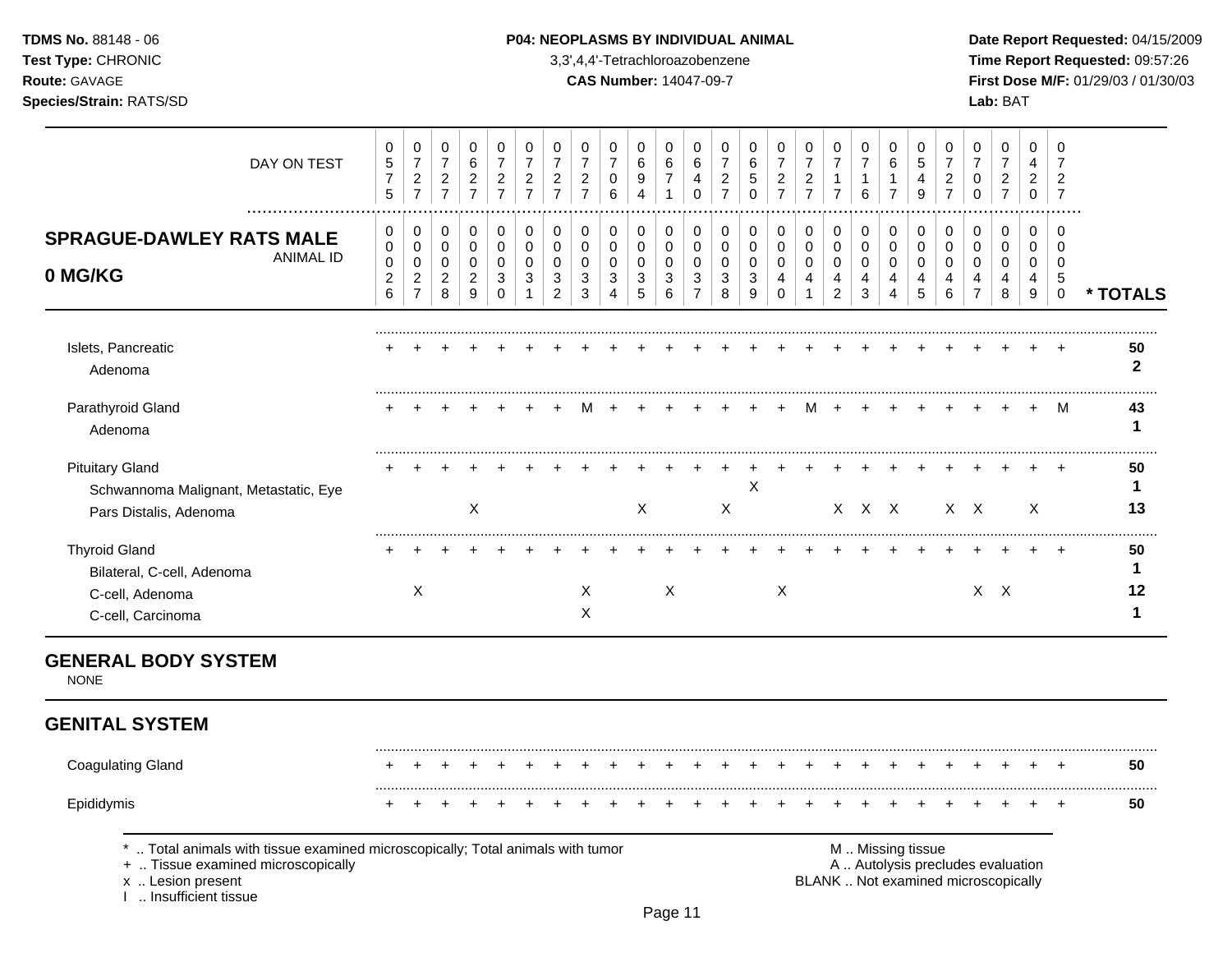## **TDMS No.** 88148 - 06 **P04: NEOPLASMS BY INDIVIDUAL ANIMAL** Date Report Requested: 04/15/2009

**Test Type:** CHRONIC 3,3',4,4'-Tetrachloroazobenzene **Time Report Requested:** 09:57:26 **Route:** GAVAGE **CAS Number:** 14047-09-7 **First Dose M/F:** 01/29/03 / 01/30/03

| DAY ON TEST                                                                         | 0<br>$\mathbf 5$<br>$\overline{7}$<br>$\overline{5}$ | 0<br>$\overline{7}$<br>$\overline{c}$<br>$\overline{7}$                      | 0<br>$\overline{7}$<br>$\sqrt{2}$<br>$\overline{7}$ | 0<br>$\,6\,$<br>$\overline{c}$<br>$\overline{7}$ | 0<br>$\overline{7}$<br>$\overline{a}$<br>$\overline{7}$ | 0<br>$\overline{7}$<br>$\overline{c}$<br>$\overline{7}$ | 0<br>$\overline{7}$<br>$\overline{c}$<br>$\overline{7}$ | 0<br>$\overline{7}$<br>$\boldsymbol{2}$<br>$\overline{7}$ | 0<br>$\overline{7}$<br>0<br>6   | 0<br>6<br>9<br>4      | 0<br>6<br>7           | 0<br>$\,6$<br>4<br>$\Omega$        | 0<br>$\overline{7}$<br>$\overline{c}$<br>$\overline{7}$ | 0<br>6<br>5<br>$\Omega$ | 0<br>$\overline{7}$<br>$\overline{c}$<br>$\overline{7}$   | 0<br>$\overline{7}$<br>$\overline{c}$<br>$\overline{7}$ | 0<br>$\overline{7}$<br>$\mathbf 1$<br>$\overline{7}$ | 0<br>$\overline{7}$<br>$\mathbf{1}$<br>6 | 0<br>$\,6\,$<br>1<br>$\overline{7}$ | 0<br>$\sqrt{5}$<br>$\overline{4}$<br>9 | 0<br>$\overline{7}$<br>$\overline{c}$<br>$\overline{7}$ | 0<br>$\overline{7}$<br>0<br>$\Omega$                | 0<br>$\overline{7}$<br>2<br>$\overline{7}$ | 0<br>4<br>2<br>$\mathbf 0$ | 0<br>$\overline{7}$<br>$\overline{2}$<br>$\overline{7}$ |              |
|-------------------------------------------------------------------------------------|------------------------------------------------------|------------------------------------------------------------------------------|-----------------------------------------------------|--------------------------------------------------|---------------------------------------------------------|---------------------------------------------------------|---------------------------------------------------------|-----------------------------------------------------------|---------------------------------|-----------------------|-----------------------|------------------------------------|---------------------------------------------------------|-------------------------|-----------------------------------------------------------|---------------------------------------------------------|------------------------------------------------------|------------------------------------------|-------------------------------------|----------------------------------------|---------------------------------------------------------|-----------------------------------------------------|--------------------------------------------|----------------------------|---------------------------------------------------------|--------------|
| <b>SPRAGUE-DAWLEY RATS MALE</b><br><b>ANIMAL ID</b><br>0 MG/KG                      | 0<br>0<br>0<br>$\sqrt{2}$<br>$6\phantom{a}$          | $\pmb{0}$<br>$\boldsymbol{0}$<br>$\mathbf 0$<br>$\sqrt{2}$<br>$\overline{7}$ | 0<br>0<br>0<br>$\overline{c}$<br>8                  | $\,0\,$<br>$\pmb{0}$<br>0<br>$\overline{c}$<br>9 | 0<br>0<br>0<br>3<br>$\Omega$                            | 0<br>0<br>0<br>3                                        | $\mathbf 0$<br>0<br>0<br>3<br>$\overline{2}$            | 0<br>0<br>0<br>$\mathbf{3}$<br>3                          | $\mathbf 0$<br>0<br>0<br>3<br>4 | 0<br>0<br>0<br>3<br>5 | 0<br>0<br>0<br>3<br>6 | 0<br>0<br>0<br>3<br>$\overline{7}$ | 0<br>0<br>0<br>3<br>8                                   | 0<br>0<br>0<br>3<br>9   | $\pmb{0}$<br>$\pmb{0}$<br>$\mathbf 0$<br>4<br>$\mathbf 0$ | 0<br>$\mathbf 0$<br>0<br>4<br>$\mathbf 1$               | 0<br>$\pmb{0}$<br>0<br>4<br>$\overline{2}$           | 0<br>0<br>0<br>4<br>3                    | 0<br>$\mathbf 0$<br>0<br>4<br>4     | $\mathbf 0$<br>0<br>0<br>4<br>5        | $\mathbf 0$<br>0<br>0<br>4<br>6                         | $\mathbf 0$<br>0<br>$\Omega$<br>4<br>$\overline{7}$ | 0<br>0<br>$\Omega$<br>4<br>8               | 0<br>0<br>0<br>4<br>9      | $\mathbf 0$<br>$\Omega$<br>0<br>5<br>$\mathbf 0$        | * TOTALS     |
| <b>Preputial Gland</b>                                                              |                                                      |                                                                              |                                                     |                                                  |                                                         |                                                         |                                                         |                                                           |                                 |                       |                       |                                    |                                                         |                         |                                                           |                                                         |                                                      |                                          |                                     |                                        |                                                         |                                                     |                                            |                            |                                                         | 50           |
| Prostate<br>Adenoma<br>Adenoma, Multiple                                            |                                                      |                                                                              |                                                     |                                                  |                                                         |                                                         | $\boldsymbol{\mathsf{X}}$                               |                                                           | X                               |                       |                       |                                    | $\sf X$                                                 |                         |                                                           |                                                         | X                                                    |                                          |                                     |                                        |                                                         | X                                                   |                                            |                            |                                                         | 50<br>3<br>2 |
| Seminal Vesicle                                                                     |                                                      |                                                                              |                                                     |                                                  |                                                         |                                                         |                                                         |                                                           |                                 |                       |                       |                                    |                                                         |                         |                                                           |                                                         |                                                      |                                          |                                     |                                        |                                                         |                                                     |                                            |                            |                                                         | 50           |
| <b>Testes</b><br>Interstitial Cell, Adenoma<br>Interstitial Cell, Adenoma, Multiple |                                                      | X                                                                            |                                                     |                                                  |                                                         |                                                         |                                                         |                                                           |                                 |                       |                       |                                    |                                                         |                         |                                                           |                                                         |                                                      |                                          |                                     |                                        |                                                         |                                                     |                                            |                            |                                                         | 50           |
| <b>HEMATOPOIETIC SYSTEM</b>                                                         |                                                      |                                                                              |                                                     |                                                  |                                                         |                                                         |                                                         |                                                           |                                 |                       |                       |                                    |                                                         |                         |                                                           |                                                         |                                                      |                                          |                                     |                                        |                                                         |                                                     |                                            |                            |                                                         |              |
| <b>Bone Marrow</b>                                                                  |                                                      |                                                                              |                                                     |                                                  |                                                         |                                                         |                                                         |                                                           |                                 |                       |                       |                                    |                                                         |                         |                                                           |                                                         |                                                      |                                          |                                     |                                        |                                                         |                                                     |                                            |                            |                                                         | 50           |
| Lymph Node<br>Mediastinal, Leukemia Mononuclear                                     |                                                      | м                                                                            |                                                     |                                                  |                                                         |                                                         |                                                         |                                                           |                                 |                       |                       |                                    |                                                         |                         |                                                           |                                                         |                                                      |                                          |                                     |                                        |                                                         |                                                     |                                            |                            |                                                         | 38           |
| Lymph Node, Mandibular                                                              |                                                      |                                                                              |                                                     |                                                  |                                                         |                                                         |                                                         |                                                           |                                 |                       |                       |                                    |                                                         |                         |                                                           |                                                         |                                                      |                                          |                                     | м                                      |                                                         |                                                     |                                            |                            |                                                         | 49           |
| Lymph Node, Mesenteric<br>Leukemia Mononuclear                                      |                                                      |                                                                              |                                                     |                                                  |                                                         |                                                         |                                                         |                                                           |                                 |                       |                       |                                    |                                                         |                         |                                                           |                                                         |                                                      |                                          |                                     |                                        |                                                         |                                                     |                                            |                            |                                                         | 50           |

\* .. Total animals with tissue examined microscopically; Total animals with tumor **M** metally more than M .. Missing tissue<br>  $\blacksquare$  Tissue examined microscopically

+ .. Tissue examined microscopically

x .. Lesion present<br>I .. Insufficient tissue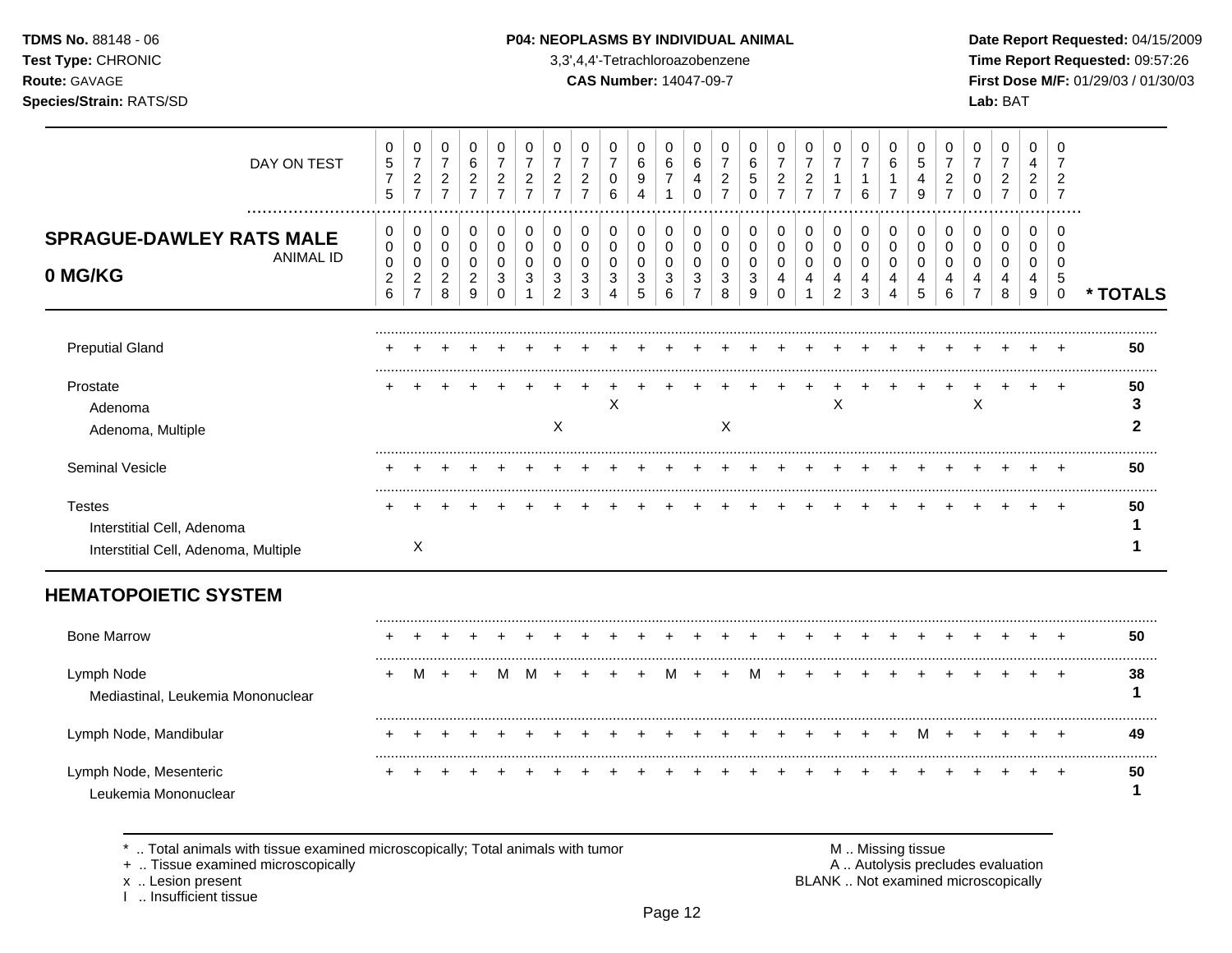I .. Insufficient tissue

## **TDMS No.** 88148 - 06 **P04: NEOPLASMS BY INDIVIDUAL ANIMAL** Date Report Requested: 04/15/2009

**Test Type:** CHRONIC 3,3',4,4'-Tetrachloroazobenzene **Time Report Requested:** 09:57:26 **Route:** GAVAGE **CAS Number:** 14047-09-7 **First Dose M/F:** 01/29/03 / 01/30/03

| DAY ON TEST                                                                  | 0<br>5                   | 0<br>$\overline{7}$                             | 0<br>$\overline{7}$                | 0<br>6                   | 0<br>$\overline{7}$   | 0<br>$\overline{7}$                | 0<br>$\overline{7}$                | 0<br>$\overline{7}$                | 0<br>$\overline{7}$      | 0<br>6                | 0<br>6                         | 0<br>6                   | 0<br>$\overline{7}$              | 0<br>6           | 0<br>$\overline{7}$                | 0<br>$\overline{7}$              | 0<br>$\overline{7}$            | 0<br>$\overline{7}$   | 0<br>$\,6$                         | 0<br>5                | $\overline{7}$ | 0                  | 0<br>$\overline{7}$             | 0<br>$\overline{7}$                                                      | 0<br>$\overline{4}$           | 0<br>7                                   |              |
|------------------------------------------------------------------------------|--------------------------|-------------------------------------------------|------------------------------------|--------------------------|-----------------------|------------------------------------|------------------------------------|------------------------------------|--------------------------|-----------------------|--------------------------------|--------------------------|----------------------------------|------------------|------------------------------------|----------------------------------|--------------------------------|-----------------------|------------------------------------|-----------------------|----------------|--------------------|---------------------------------|--------------------------------------------------------------------------|-------------------------------|------------------------------------------|--------------|
|                                                                              | $\overline{7}$<br>5      | $\boldsymbol{2}$<br>$\overline{7}$              | $\frac{2}{7}$                      | $\frac{2}{7}$            | $\frac{2}{7}$         | $\boldsymbol{2}$<br>$\overline{7}$ | $\boldsymbol{2}$<br>$\overline{7}$ | $\boldsymbol{2}$<br>$\overline{7}$ | 0<br>$6\phantom{1}6$     | 9<br>$\overline{4}$   | $\overline{7}$<br>$\mathbf{1}$ | 4<br>$\mathbf 0$         | $\overline{c}$<br>$\overline{7}$ | 5<br>$\mathbf 0$ | $\boldsymbol{2}$<br>$\overline{7}$ | $\overline{c}$<br>$\overline{7}$ | $\mathbf{1}$<br>$\overline{7}$ | 1<br>6                | 1<br>$\overline{7}$                | $\overline{4}$<br>9   | $\overline{7}$ | $\overline{c}$     | 0<br>$\Omega$                   | $\overline{c}$<br>$\overline{7}$                                         | $\overline{2}$<br>$\mathbf 0$ | $\overline{2}$<br>$\overline{7}$         |              |
|                                                                              |                          |                                                 |                                    |                          |                       |                                    |                                    |                                    |                          |                       |                                |                          |                                  |                  |                                    |                                  |                                |                       |                                    |                       |                |                    |                                 |                                                                          |                               | $\Omega$                                 |              |
| <b>SPRAGUE-DAWLEY RATS MALE</b><br><b>ANIMAL ID</b>                          | 0<br>$\mathbf 0$         | 0<br>$\pmb{0}$                                  | 0<br>0                             | 0<br>0                   | 0<br>$\mathbf 0$      | 0<br>$\mathbf 0$                   | 0<br>$\mathbf 0$                   | 0<br>$\mathbf 0$                   | 0<br>0                   | 0<br>$\mathbf 0$      | 0<br>$\mathbf 0$               | 0<br>$\mathbf 0$         | 0<br>$\mathbf 0$                 | 0<br>0           | 0<br>$\mathbf 0$                   | 0<br>$\mathbf 0$                 | $\pmb{0}$<br>$\mathsf 0$       | 0<br>$\mathbf 0$      | 0<br>0                             | 0<br>$\Omega$         |                | 0<br>$\mathbf 0$   | 0<br>$\mathbf 0$                | 0<br>$\mathbf 0$                                                         | 0<br>0                        | $\Omega$                                 |              |
| 0 MG/KG                                                                      | 0<br>$\overline{c}$<br>6 | $\mathbf 0$<br>$\overline{c}$<br>$\overline{7}$ | $\mathbf 0$<br>$\overline{2}$<br>8 | 0<br>$\overline{2}$<br>9 | 0<br>3<br>$\mathbf 0$ | 0<br>3                             | 0<br>3<br>$\overline{c}$           | $\Omega$<br>3<br>3                 | 0<br>3<br>$\overline{4}$ | $\mathbf 0$<br>3<br>5 | $\mathbf 0$<br>3<br>6          | 0<br>3<br>$\overline{7}$ | $\mathbf 0$<br>3<br>8            | 0<br>3<br>9      | $\mathbf 0$<br>4<br>$\Omega$       | 0<br>4                           | 0<br>4<br>$\overline{c}$       | $\mathbf 0$<br>4<br>3 | $\mathbf 0$<br>4<br>$\overline{4}$ | $\mathbf 0$<br>4<br>5 |                | $\Omega$<br>4<br>6 | $\Omega$<br>4<br>$\overline{7}$ | 0<br>4<br>8                                                              | 0<br>4<br>$9\,$               | $\mathbf 0$<br>$\sqrt{5}$<br>$\mathbf 0$ | * TOTALS     |
| Spleen                                                                       |                          |                                                 |                                    |                          |                       |                                    |                                    |                                    |                          |                       |                                |                          |                                  |                  |                                    |                                  |                                |                       |                                    |                       |                |                    |                                 |                                                                          |                               |                                          | 50           |
| Lymphoid Follicle, Leukemia<br>Mononuclear                                   |                          |                                                 |                                    |                          |                       |                                    |                                    |                                    |                          |                       |                                |                          |                                  |                  |                                    |                                  |                                |                       |                                    |                       |                |                    |                                 |                                                                          |                               |                                          | -1           |
| Thymus                                                                       |                          |                                                 |                                    |                          |                       |                                    |                                    |                                    |                          |                       |                                |                          |                                  |                  |                                    |                                  |                                |                       |                                    |                       |                |                    |                                 |                                                                          |                               |                                          | 48           |
| Lymphoma Malignant                                                           |                          |                                                 |                                    |                          |                       |                                    |                                    |                                    |                          |                       |                                |                          |                                  |                  |                                    |                                  |                                |                       |                                    |                       |                |                    |                                 |                                                                          |                               |                                          | 1            |
| <b>INTEGUMENTARY SYSTEM</b>                                                  |                          |                                                 |                                    |                          |                       |                                    |                                    |                                    |                          |                       |                                |                          |                                  |                  |                                    |                                  |                                |                       |                                    |                       |                |                    |                                 |                                                                          |                               |                                          |              |
| Mammary Gland                                                                |                          |                                                 |                                    |                          |                       |                                    |                                    |                                    |                          |                       |                                |                          |                                  |                  |                                    |                                  |                                |                       |                                    |                       |                |                    |                                 |                                                                          |                               |                                          | 50           |
| Skin                                                                         |                          |                                                 |                                    |                          |                       |                                    |                                    |                                    |                          |                       |                                |                          |                                  |                  |                                    |                                  |                                |                       |                                    |                       |                |                    |                                 |                                                                          |                               | $\div$                                   | 50           |
| <b>Basal Cell Adenoma</b>                                                    |                          |                                                 |                                    |                          |                       |                                    |                                    |                                    |                          |                       |                                |                          |                                  |                  |                                    |                                  |                                |                       |                                    |                       |                |                    |                                 |                                                                          |                               |                                          | $\mathbf{1}$ |
| Keratoacanthoma                                                              |                          |                                                 |                                    |                          |                       |                                    |                                    |                                    |                          |                       |                                |                          |                                  |                  |                                    | Χ                                |                                |                       |                                    |                       |                |                    |                                 |                                                                          |                               |                                          | 2            |
| Pinna, Neural Crest Tumor                                                    |                          |                                                 |                                    |                          |                       |                                    |                                    |                                    |                          |                       |                                |                          |                                  |                  |                                    |                                  |                                |                       |                                    |                       |                |                    |                                 |                                                                          |                               |                                          |              |
| Subcutaneous Tissue, Fibroma                                                 |                          | X                                               |                                    |                          |                       |                                    |                                    |                                    |                          |                       |                                |                          |                                  |                  |                                    |                                  | X                              |                       |                                    |                       |                |                    |                                 |                                                                          |                               |                                          |              |
| Subcutaneous Tissue,<br>Hemangiosarcoma                                      |                          |                                                 |                                    |                          |                       |                                    |                                    |                                    |                          |                       |                                |                          |                                  |                  |                                    |                                  |                                |                       |                                    |                       |                |                    |                                 |                                                                          |                               |                                          |              |
| <b>MUSCULOSKELETAL SYSTEM</b>                                                |                          |                                                 |                                    |                          |                       |                                    |                                    |                                    |                          |                       |                                |                          |                                  |                  |                                    |                                  |                                |                       |                                    |                       |                |                    |                                 |                                                                          |                               |                                          |              |
| Bone                                                                         |                          |                                                 |                                    |                          |                       |                                    |                                    |                                    |                          |                       |                                |                          |                                  |                  |                                    |                                  |                                |                       |                                    |                       |                |                    |                                 |                                                                          | $\div$                        | $\overline{+}$                           | 50           |
| Total animals with tissue examined microscopically; Total animals with tumor |                          |                                                 |                                    |                          |                       |                                    |                                    |                                    |                          |                       |                                |                          |                                  |                  |                                    |                                  |                                |                       |                                    | M  Missing tissue     |                |                    |                                 |                                                                          |                               |                                          |              |
| +  Tissue examined microscopically<br>x  Lesion present                      |                          |                                                 |                                    |                          |                       |                                    |                                    |                                    |                          |                       |                                |                          |                                  |                  |                                    |                                  |                                |                       |                                    |                       |                |                    |                                 | A  Autolysis precludes evaluation<br>BLANK  Not examined microscopically |                               |                                          |              |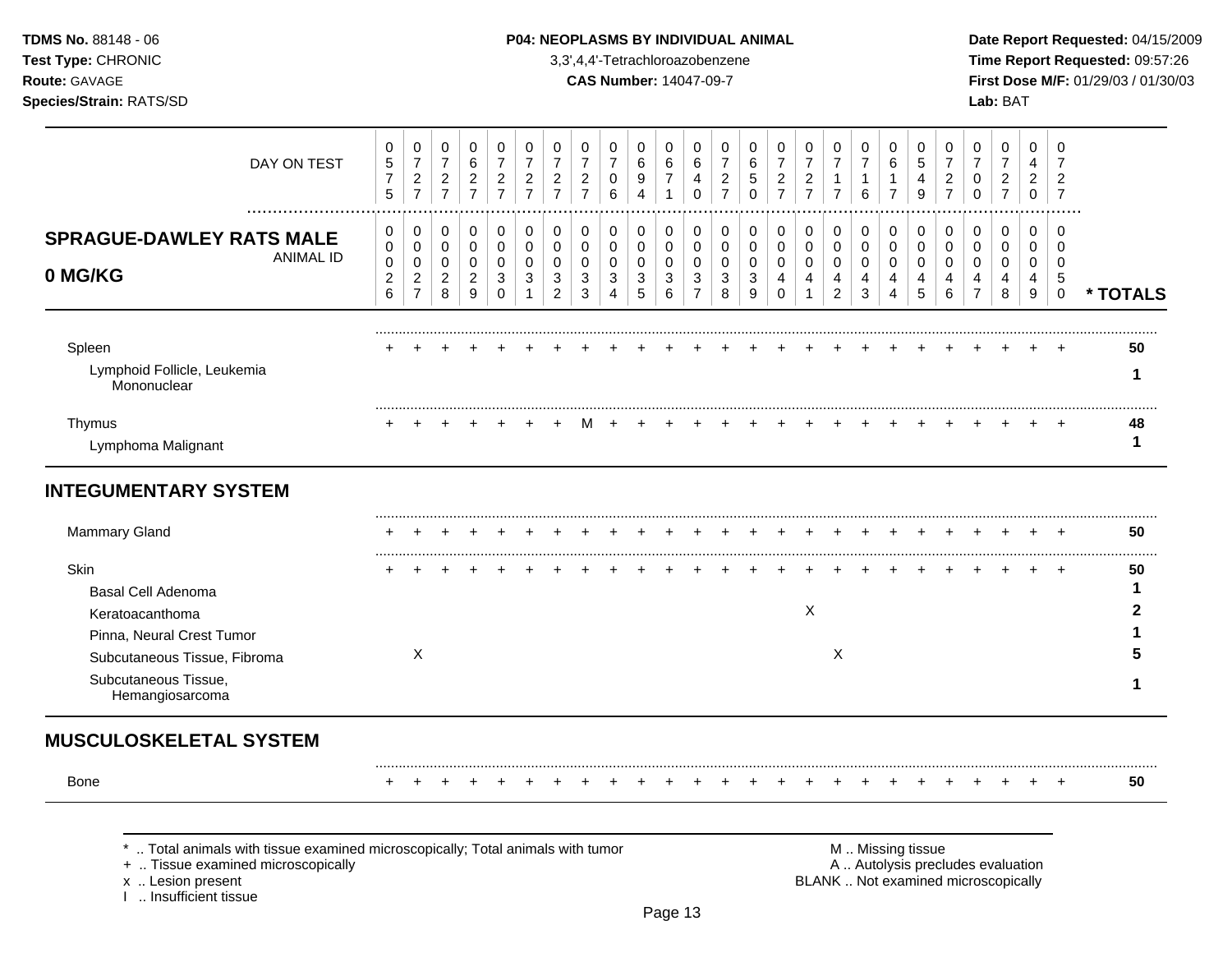## **TDMS No.** 88148 - 06 **P04: NEOPLASMS BY INDIVIDUAL ANIMAL** Date Report Requested: 04/15/2009

**Test Type:** CHRONIC 3,3',4,4'-Tetrachloroazobenzene **Time Report Requested:** 09:57:26 **Route:** GAVAGE **CAS Number:** 14047-09-7 **First Dose M/F:** 01/29/03 / 01/30/03

| DAY ON TEST                                                                                                                                                                 | 0<br>$\sqrt{5}$<br>$\boldsymbol{7}$<br>5     | 0<br>$\overline{7}$<br>$\overline{a}$<br>$\overline{7}$             | 0<br>$\overline{7}$<br>$\overline{c}$<br>$\overline{7}$ | 0<br>$\,6\,$<br>$\overline{2}$<br>$\overline{7}$          | 0<br>$\overline{7}$<br>$\overline{c}$<br>$\overline{7}$ | 0<br>$\overline{7}$<br>$\overline{2}$<br>$\overline{7}$ | 0<br>$\overline{7}$<br>$\overline{c}$<br>$\overline{7}$ | 0<br>$\overline{7}$<br>$\overline{2}$<br>$\overline{7}$ | 0<br>$\overline{7}$<br>0<br>6                | 0<br>6<br>9<br>$\boldsymbol{\Lambda}$                | $\Omega$<br>6<br>$\overline{7}$<br>1 | $\Omega$<br>6<br>4<br>$\mathbf 0$                                | 0<br>$\overline{7}$<br>$\overline{c}$<br>$\overline{7}$ | 0<br>6<br>5<br>$\mathbf 0$      | 0<br>$\overline{7}$<br>$\overline{c}$<br>$\overline{7}$ | 0<br>$\overline{7}$<br>$\overline{c}$<br>$\overline{7}$ | 0<br>$\overline{7}$<br>$\mathbf{1}$<br>$\overline{7}$ | 0<br>$\overline{7}$<br>$\mathbf{1}$<br>6             | 0<br>6<br>$\mathbf{1}$<br>$\overline{7}$     | 0<br>$\sqrt{5}$<br>4<br>9              | $\Omega$<br>$\overline{7}$<br>$\overline{2}$<br>$\overline{7}$ | $\Omega$<br>$\overline{7}$<br>0<br>$\Omega$                              | 0<br>$\overline{7}$<br>$\overline{c}$<br>$\overline{7}$ | 0<br>4<br>$\overline{2}$<br>0    | 0<br>$\overline{7}$<br>$\overline{2}$<br>$\overline{7}$          |          |
|-----------------------------------------------------------------------------------------------------------------------------------------------------------------------------|----------------------------------------------|---------------------------------------------------------------------|---------------------------------------------------------|-----------------------------------------------------------|---------------------------------------------------------|---------------------------------------------------------|---------------------------------------------------------|---------------------------------------------------------|----------------------------------------------|------------------------------------------------------|--------------------------------------|------------------------------------------------------------------|---------------------------------------------------------|---------------------------------|---------------------------------------------------------|---------------------------------------------------------|-------------------------------------------------------|------------------------------------------------------|----------------------------------------------|----------------------------------------|----------------------------------------------------------------|--------------------------------------------------------------------------|---------------------------------------------------------|----------------------------------|------------------------------------------------------------------|----------|
| <b>SPRAGUE-DAWLEY RATS MALE</b><br><b>ANIMAL ID</b><br>0 MG/KG                                                                                                              | 0<br>0<br>$\mathbf 0$<br>$\overline{c}$<br>6 | 0<br>$\mathbf 0$<br>$\mathbf 0$<br>$\overline{2}$<br>$\overline{7}$ | 0<br>0<br>$\overline{0}$<br>$\overline{2}$<br>8         | 0<br>$\pmb{0}$<br>0<br>$\overline{2}$<br>$\boldsymbol{9}$ | 0<br>$\mathbf 0$<br>$\mathbf 0$<br>3<br>$\mathbf 0$     | 0<br>$\mathbf 0$<br>$\Omega$<br>3<br>$\mathbf 1$        | 0<br>$\mathbf 0$<br>$\Omega$<br>3<br>$\overline{2}$     | 0<br>$\mathbf 0$<br>$\Omega$<br>3<br>3                  | 0<br>0<br>$\mathbf 0$<br>3<br>$\overline{4}$ | 0<br>$\mathbf 0$<br>$\mathbf 0$<br>$\mathbf{3}$<br>5 | 0<br>0<br>$\mathbf 0$<br>3<br>6      | $\mathbf 0$<br>$\mathbf 0$<br>$\mathbf 0$<br>3<br>$\overline{7}$ | 0<br>0<br>$\mathbf 0$<br>3<br>8                         | 0<br>0<br>$\mathbf 0$<br>3<br>9 | 0<br>$\mathbf 0$<br>$\mathbf 0$<br>4<br>$\Omega$        | 0<br>0<br>$\mathbf 0$<br>4<br>$\mathbf{1}$              | 0<br>$\pmb{0}$<br>$\mathbf 0$<br>4<br>$\overline{2}$  | 0<br>$\mathbf 0$<br>$\mathbf 0$<br>4<br>$\mathbf{3}$ | 0<br>0<br>$\mathbf 0$<br>4<br>$\overline{4}$ | 0<br>$\mathbf 0$<br>$\Omega$<br>4<br>5 | 0<br>$\mathbf 0$<br>$\Omega$<br>4<br>6                         | 0<br>$\Omega$<br>$\Omega$<br>4<br>$\overline{7}$                         | 0<br>$\mathbf 0$<br>$\mathbf 0$<br>4<br>8               | 0<br>0<br>$\mathbf{0}$<br>4<br>9 | $\Omega$<br>$\mathbf 0$<br>$\Omega$<br>$\sqrt{5}$<br>$\mathbf 0$ | * TOTALS |
| <b>NERVOUS SYSTEM</b>                                                                                                                                                       |                                              |                                                                     |                                                         |                                                           |                                                         |                                                         |                                                         |                                                         |                                              |                                                      |                                      |                                                                  |                                                         |                                 |                                                         |                                                         |                                                       |                                                      |                                              |                                        |                                                                |                                                                          |                                                         |                                  |                                                                  |          |
| <b>Brain</b><br>Astrocytoma Benign                                                                                                                                          |                                              |                                                                     |                                                         |                                                           |                                                         |                                                         |                                                         |                                                         |                                              |                                                      |                                      |                                                                  |                                                         |                                 |                                                         |                                                         |                                                       |                                                      |                                              |                                        |                                                                |                                                                          |                                                         |                                  |                                                                  | 50<br>-1 |
| <b>RESPIRATORY SYSTEM</b>                                                                                                                                                   |                                              |                                                                     |                                                         |                                                           |                                                         |                                                         |                                                         |                                                         |                                              |                                                      |                                      |                                                                  |                                                         |                                 |                                                         |                                                         |                                                       |                                                      |                                              |                                        |                                                                |                                                                          |                                                         |                                  |                                                                  |          |
| Lung<br>Alveolar/Bronchiolar Adenoma<br>Alveolar/Bronchiolar Carcinoma<br>Carcinoma, Metastatic, Thyroid Gland<br>Hemangiosarcoma, Metastatic, Skin<br>Leukemia Mononuclear |                                              | $\boldsymbol{\mathsf{X}}$                                           |                                                         |                                                           |                                                         |                                                         |                                                         | X                                                       |                                              |                                                      |                                      |                                                                  |                                                         |                                 |                                                         |                                                         |                                                       |                                                      |                                              |                                        |                                                                |                                                                          |                                                         |                                  |                                                                  | 50<br>1  |
| Nose                                                                                                                                                                        |                                              |                                                                     |                                                         |                                                           |                                                         |                                                         |                                                         |                                                         |                                              |                                                      |                                      |                                                                  |                                                         |                                 |                                                         |                                                         |                                                       |                                                      |                                              |                                        |                                                                |                                                                          |                                                         |                                  |                                                                  | 50       |
| Trachea                                                                                                                                                                     |                                              |                                                                     |                                                         |                                                           |                                                         |                                                         |                                                         |                                                         |                                              |                                                      |                                      |                                                                  |                                                         |                                 |                                                         |                                                         |                                                       |                                                      |                                              |                                        |                                                                |                                                                          |                                                         |                                  |                                                                  | 50       |
| <b>SPECIAL SENSES SYSTEM</b>                                                                                                                                                |                                              |                                                                     |                                                         |                                                           |                                                         |                                                         |                                                         |                                                         |                                              |                                                      |                                      |                                                                  |                                                         |                                 |                                                         |                                                         |                                                       |                                                      |                                              |                                        |                                                                |                                                                          |                                                         |                                  |                                                                  |          |
| Eye<br>Schwannoma Malignant                                                                                                                                                 |                                              |                                                                     |                                                         |                                                           |                                                         |                                                         |                                                         |                                                         |                                              |                                                      |                                      |                                                                  |                                                         | X                               |                                                         |                                                         |                                                       |                                                      |                                              |                                        |                                                                |                                                                          |                                                         |                                  |                                                                  | 48<br>1  |
| *  Total animals with tissue examined microscopically; Total animals with tumor<br>+  Tissue examined microscopically<br>x  Lesion present<br>I  Insufficient tissue        |                                              |                                                                     |                                                         |                                                           |                                                         |                                                         |                                                         |                                                         |                                              |                                                      |                                      |                                                                  |                                                         |                                 |                                                         |                                                         |                                                       |                                                      | M  Missing tissue                            |                                        |                                                                | A  Autolysis precludes evaluation<br>BLANK  Not examined microscopically |                                                         |                                  |                                                                  |          |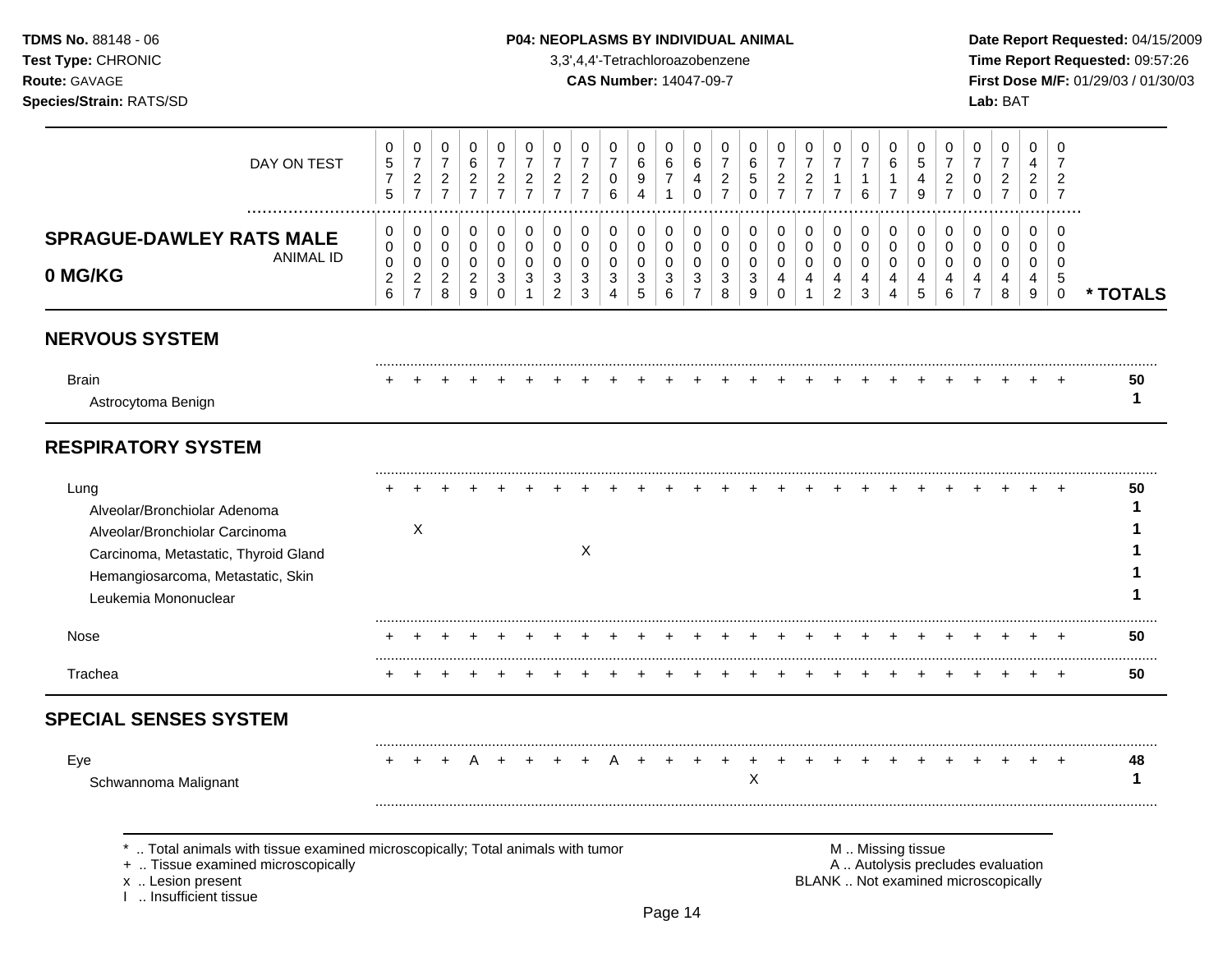### **TDMS No.** 88148 - 06 **P04: NEOPLASMS BY INDIVIDUAL ANIMAL** Date Report Requested: 04/15/2009

**Test Type:** CHRONIC 3,3',4,4'-Tetrachloroazobenzene **Time Report Requested:** 09:57:26 **Route:** GAVAGE **CAS Number:** 14047-09-7 **First Dose M/F:** 01/29/03 / 01/30/03

| DAY ON TEST                                                    | 0<br>$\sqrt{5}$<br>$\overline{7}$<br>5               | 0<br>$\overline{7}$<br>$\sqrt{2}$<br>$\overline{7}$ | 0<br>$\boldsymbol{7}$<br>$\overline{c}$<br>$\overline{7}$ | 0<br>6<br>$\overline{c}$<br>$\overline{7}$ | 0<br>$\overline{7}$<br>$\overline{c}$<br>$\overline{7}$ | 0<br>7<br>$\overline{c}$<br>$\overline{7}$ | 0<br>$\overline{7}$<br>$\overline{2}$<br>$\overline{7}$ | 0<br>$\overline{7}$<br>$\overline{2}$ | 0<br>$\overline{7}$<br>0<br>6 | 0<br>$\,6$<br>9<br>Δ                     | 0<br>6<br>$\overline{7}$ | 0<br>$\,6$<br>4<br>$\Omega$        | 0<br>7<br>$\overline{c}$<br>7 | 0<br>6<br>5<br>$\Omega$ | 0<br>$\overline{7}$<br>$\overline{2}$<br>$\overline{7}$ | 0<br>$\overline{7}$<br>$\overline{c}$<br>$\overline{7}$ | 0<br>$\overline{7}$<br>-1<br>$\overline{7}$        | 0<br>$\overline{7}$<br>1<br>6 | 0<br>6                | 0<br>5<br>4<br>9      | 0<br>$\overline{7}$<br>2 | 0<br>$\overline{7}$<br>0<br>0      | 0<br>$\overline{7}$<br>$\overline{\mathbf{c}}$<br>$\overline{7}$ | 0<br>4<br>$\overline{2}$<br>$\Omega$ | 0<br>7<br>2                                          |          |
|----------------------------------------------------------------|------------------------------------------------------|-----------------------------------------------------|-----------------------------------------------------------|--------------------------------------------|---------------------------------------------------------|--------------------------------------------|---------------------------------------------------------|---------------------------------------|-------------------------------|------------------------------------------|--------------------------|------------------------------------|-------------------------------|-------------------------|---------------------------------------------------------|---------------------------------------------------------|----------------------------------------------------|-------------------------------|-----------------------|-----------------------|--------------------------|------------------------------------|------------------------------------------------------------------|--------------------------------------|------------------------------------------------------|----------|
| <b>SPRAGUE-DAWLEY RATS MALE</b><br><b>ANIMAL ID</b><br>0 MG/KG | 0<br>$\pmb{0}$<br>$\pmb{0}$<br>$\boldsymbol{2}$<br>6 | 0<br>0<br>$\pmb{0}$<br>$\sqrt{2}$<br>$\overline{7}$ | 0<br>$\mathbf 0$<br>0<br>$\sqrt{2}$<br>$\,8\,$            | 0<br>0<br>0<br>$\overline{c}$<br>9         | 0<br>0<br>0<br>3<br>$\mathbf 0$                         | 0<br>0<br>0<br>3                           | 0<br>0<br>0<br>3<br>$\overline{c}$                      | 0<br>0<br>$\Omega$<br>3<br>3          | 0<br>0<br>0<br>3<br>4         | 0<br>$\mathbf 0$<br>0<br>$\sqrt{3}$<br>5 | 0<br>0<br>0<br>3<br>6    | 0<br>0<br>0<br>3<br>$\overline{7}$ | 0<br>0<br>0<br>3<br>8         | 0<br>0<br>0<br>3<br>9   | 0<br>0<br>0<br>4<br>$\Omega$                            | 0<br>0<br>0<br>4                                        | 0<br>$\pmb{0}$<br>$\pmb{0}$<br>4<br>$\overline{2}$ | 0<br>0<br>0<br>4<br>3         | 0<br>0<br>0<br>4<br>4 | 0<br>0<br>0<br>4<br>5 | 0<br>0<br>0<br>4<br>6    | 0<br>0<br>0<br>4<br>$\overline{7}$ | 0<br>0<br>0<br>4<br>8                                            | 0<br>0<br>0<br>4<br>$\overline{9}$   | $\Omega$<br>$\Omega$<br>$\Omega$<br>5<br>$\mathbf 0$ | * TOTALS |
| Harderian Gland<br>Schwannoma Malignant, Metastatic, Eye       |                                                      |                                                     |                                                           |                                            |                                                         |                                            |                                                         |                                       |                               |                                          |                          |                                    |                               | X                       |                                                         |                                                         |                                                    |                               |                       |                       |                          |                                    |                                                                  |                                      |                                                      | 50       |
| Zymbal's Gland<br>Carcinoma                                    |                                                      |                                                     |                                                           |                                            |                                                         |                                            |                                                         |                                       |                               |                                          |                          | X                                  |                               |                         |                                                         |                                                         |                                                    |                               |                       |                       |                          |                                    |                                                                  |                                      |                                                      |          |
| <b>URINARY SYSTEM</b>                                          |                                                      |                                                     |                                                           |                                            |                                                         |                                            |                                                         |                                       |                               |                                          |                          |                                    |                               |                         |                                                         |                                                         |                                                    |                               |                       |                       |                          |                                    |                                                                  |                                      |                                                      |          |
| Kidney                                                         |                                                      |                                                     |                                                           |                                            |                                                         |                                            |                                                         |                                       |                               |                                          |                          |                                    |                               |                         |                                                         |                                                         |                                                    |                               |                       |                       |                          |                                    |                                                                  |                                      |                                                      | 50       |
| Ureter                                                         |                                                      |                                                     |                                                           |                                            |                                                         |                                            | М                                                       |                                       | м                             |                                          |                          |                                    | M                             |                         |                                                         | м                                                       |                                                    |                               |                       |                       |                          |                                    | M                                                                | $\ddot{}$                            | $+$                                                  | 41       |
| Urethra                                                        |                                                      |                                                     |                                                           |                                            |                                                         |                                            |                                                         |                                       |                               |                                          |                          |                                    |                               |                         |                                                         |                                                         |                                                    |                               |                       |                       |                          |                                    |                                                                  |                                      |                                                      | 50       |
| <b>Urinary Bladder</b>                                         |                                                      |                                                     |                                                           |                                            |                                                         |                                            |                                                         |                                       |                               |                                          |                          |                                    |                               |                         |                                                         |                                                         |                                                    |                               |                       |                       |                          |                                    |                                                                  |                                      |                                                      | 50       |
| <b>SYSTEMIC LESIONS</b>                                        |                                                      |                                                     |                                                           |                                            |                                                         |                                            |                                                         |                                       |                               |                                          |                          |                                    |                               |                         |                                                         |                                                         |                                                    |                               |                       |                       |                          |                                    |                                                                  |                                      |                                                      |          |
| Multiple Organ<br>Leukemia Mononuclear<br>Lymphoma Malignant   |                                                      |                                                     |                                                           |                                            |                                                         |                                            |                                                         |                                       |                               |                                          |                          |                                    |                               |                         |                                                         |                                                         |                                                    |                               |                       |                       |                          |                                    |                                                                  |                                      |                                                      | 50       |

+ .. Tissue examined microscopically

x .. Lesion present<br>I .. Insufficient tissue

\* .. Total animals with tissue examined microscopically; Total animals with tumor **M** metally more than M .. Missing tissue<br>  $\blacksquare$  Tissue examined microscopically BLANK .. Not examined microscopically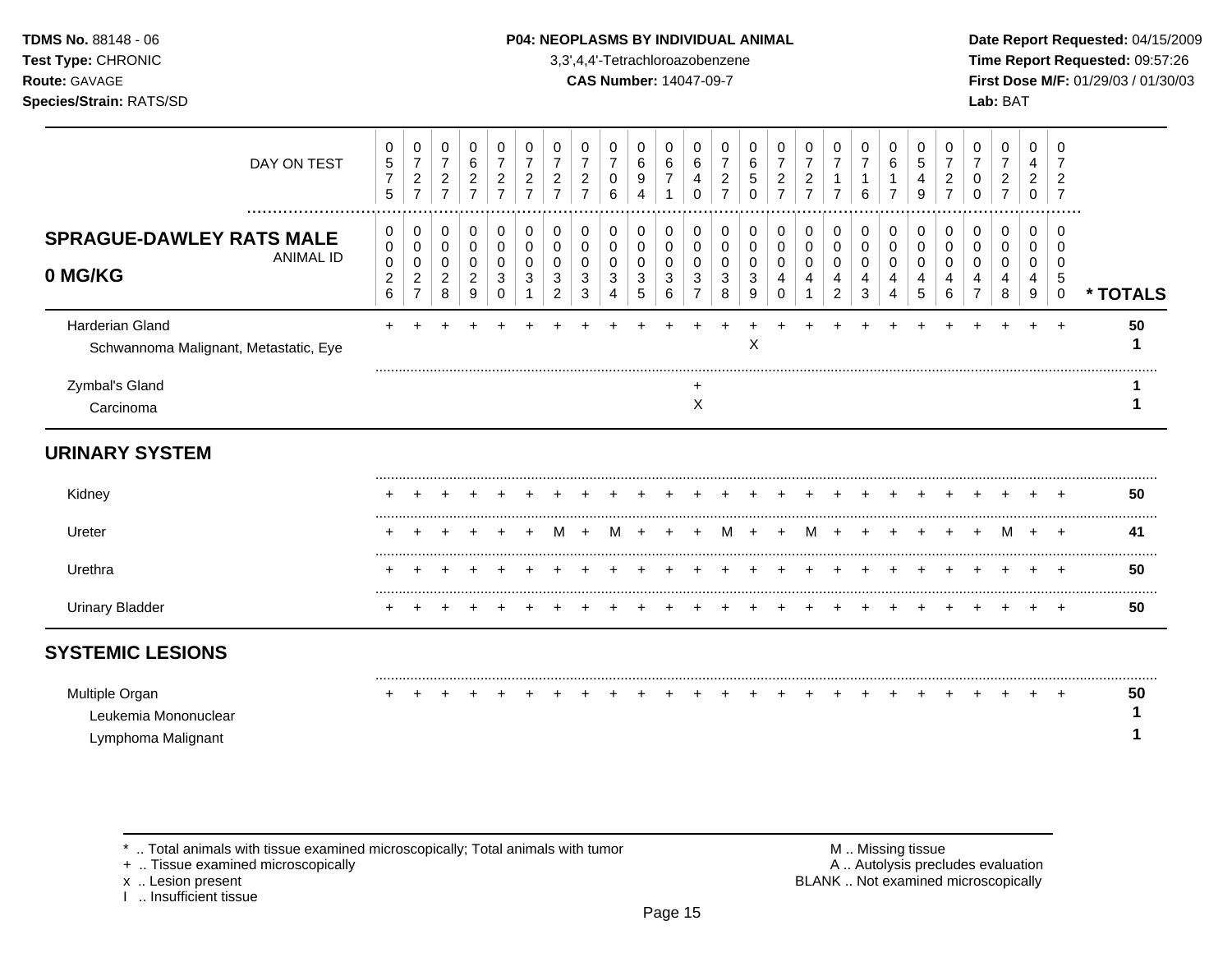#### P04: NEOPLASMS BY INDIVIDUAL ANIMAL

3,3',4,4'-Tetrachloroazobenzene

**CAS Number: 14047-09-7** 

Date Report Requested: 04/15/2009 Time Report Requested: 09:57:26 First Dose M/F: 01/29/03 / 01/30/03 Lab: BAT

| DAY ON TEST                                                     | _      | 0<br>6<br>4                                | 9<br>9           | J<br>4<br>8<br>6 | ◡<br>∽<br>IJ<br>9<br><sub>5</sub> | v<br>3<br>3<br>ົ<br><u>_</u> | U<br>6<br>8<br>9 |   | 0<br>-<br><u>_</u><br>- | 6 | v<br>5<br>ັບ<br>ν | ৾৾৾<br>3 | υ<br>đ<br>3<br>đ | υ<br>O<br>-<br>6 | v                     | v<br>-                       | U<br>b.<br>9 | 4<br>$\mathbf b$<br>4 |        | U<br>4<br>6 | _ | U<br>8<br>u        | J<br>3<br>c              | 0<br>6<br>4<br>4            | 0<br>-<br>റ<br><u>_</u><br>- |                 |
|-----------------------------------------------------------------|--------|--------------------------------------------|------------------|------------------|-----------------------------------|------------------------------|------------------|---|-------------------------|---|-------------------|----------|------------------|------------------|-----------------------|------------------------------|--------------|-----------------------|--------|-------------|---|--------------------|--------------------------|-----------------------------|------------------------------|-----------------|
| <b>SPRAGUE-DAWLEY RATS MALE</b><br>ANIMAL ID<br><b>10 MG/KG</b> | υ<br>U | $\mathbf{0}$<br>0<br>v<br>∽<br>J<br>ົ<br>_ | v<br>ບ<br>◠<br>ື | ╰<br>i.<br>д.    | ν<br>v<br>v<br>G<br>∽<br>ົບ       | υ<br>v<br>v<br>5<br>⌒<br>6   | υ<br>ν<br>C      | J | U<br>G<br>9             |   | ν<br>ν<br>ν<br>6  |          | ь                | ь                | u<br>u<br>$\sim$<br>u | ν<br>ັບ<br>ັບ<br>v<br>$\sim$ | 0<br>v<br>6  | 6                     | $\sim$ |             |   | U<br>◠<br><u>_</u> | $\overline{\phantom{a}}$ | $\mathbf{0}$<br>0<br>0<br>4 | 0<br>0<br>0<br>₿             | males<br>(cont) |

# **ALIMENTARY SYSTEM**

| Esophagus                                        |   |  |  |  |  |  |  |  |   |   |  |  |  |        |
|--------------------------------------------------|---|--|--|--|--|--|--|--|---|---|--|--|--|--------|
| Intestine Large, Cecum                           |   |  |  |  |  |  |  |  |   |   |  |  |  |        |
| Intestine Large, Colon                           |   |  |  |  |  |  |  |  |   |   |  |  |  |        |
| Intestine Large, Rectum                          |   |  |  |  |  |  |  |  |   |   |  |  |  |        |
| Intestine Small, Duodenum                        | ÷ |  |  |  |  |  |  |  |   |   |  |  |  | $\div$ |
| Intestine Small, Ileum                           |   |  |  |  |  |  |  |  |   |   |  |  |  |        |
| Intestine Small, Jejunum                         |   |  |  |  |  |  |  |  |   |   |  |  |  |        |
| Liver                                            |   |  |  |  |  |  |  |  |   |   |  |  |  |        |
| Cholangiocarcinoma                               |   |  |  |  |  |  |  |  | X | X |  |  |  |        |
| Cholangiocarcinoma, Multiple                     |   |  |  |  |  |  |  |  |   |   |  |  |  |        |
| Hepatocellular Adenoma                           | Χ |  |  |  |  |  |  |  |   |   |  |  |  |        |
| Lymphoma Malignant                               |   |  |  |  |  |  |  |  |   |   |  |  |  |        |
| Oral Mucosa<br>Gingival, Squamous Cell Carcinoma |   |  |  |  |  |  |  |  |   |   |  |  |  | ⋏      |

\* .. Total animals with tissue examined microscopically; Total animals with tumor

+ .. Tissue examined microscopically

x .. Lesion present

1 .. Insufficient tissue

M .. Missing tissue<br>A .. Autolysis precludes evaluation BLANK .. Not examined microscopically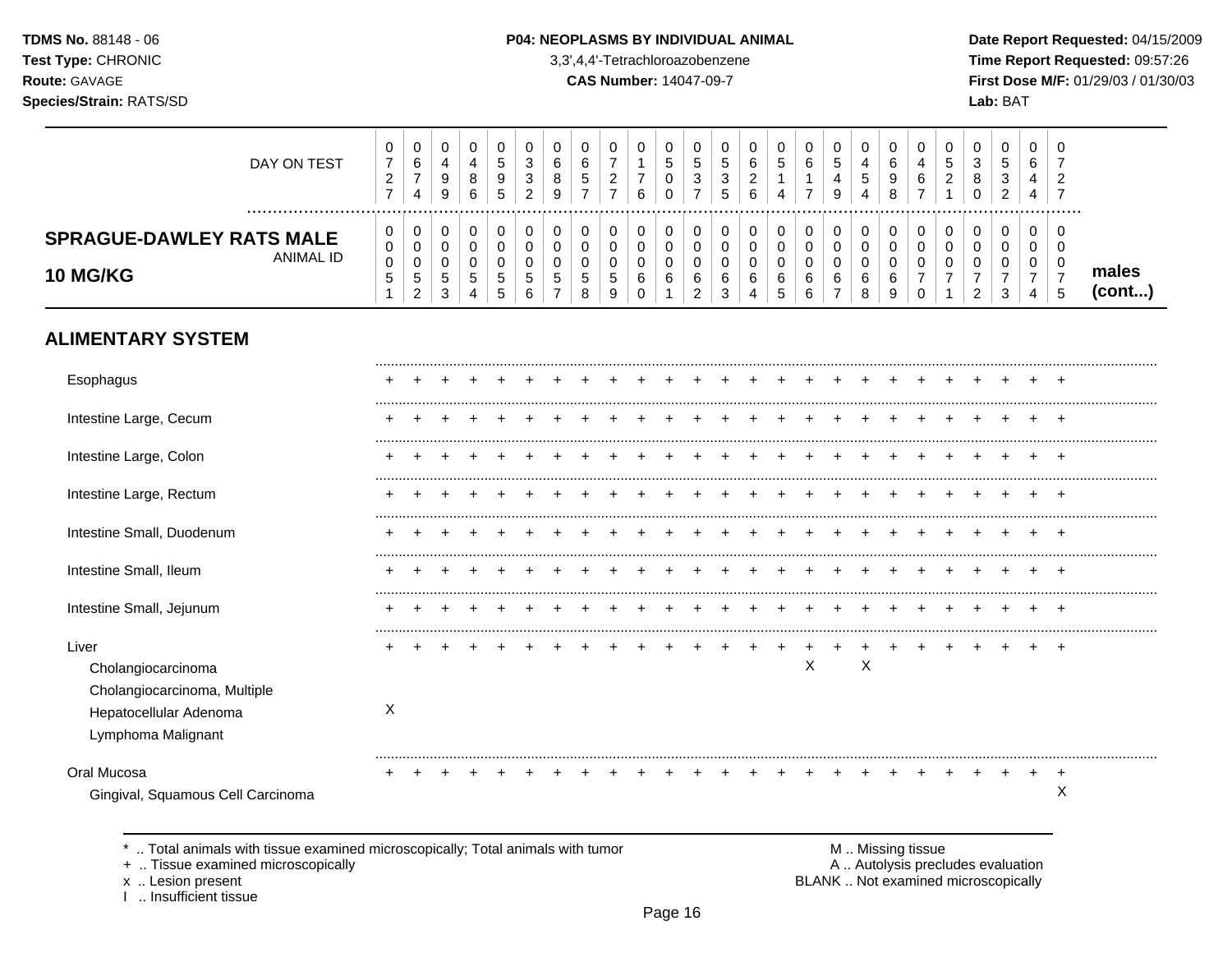| <b>TDMS No. 88148 - 06</b><br><b>Test Type: CHRONIC</b><br><b>Route: GAVAGE</b><br>Species/Strain: RATS/SD |             |                     |             |                  |                  |                         |                  | <b>P04: NEOPLASMS BY INDIVIDUAL ANIMAL</b> | 3,3',4,4'-Tetrachloroazobenzene<br><b>CAS Number: 14047-09-7</b> |   |   |                  |                  |                  |                    |        |                  |             |             |        |        |                  | Date Rep<br><b>Time Rep</b><br><b>First Dos</b><br>Lab: BAT |  |
|------------------------------------------------------------------------------------------------------------|-------------|---------------------|-------------|------------------|------------------|-------------------------|------------------|--------------------------------------------|------------------------------------------------------------------|---|---|------------------|------------------|------------------|--------------------|--------|------------------|-------------|-------------|--------|--------|------------------|-------------------------------------------------------------|--|
|                                                                                                            | DAY ON TEST | 0<br>$\overline{c}$ | 0<br>6<br>4 | 0<br>4<br>9<br>9 | 0<br>4<br>8<br>6 | $\Omega$<br>5<br>9<br>5 | 0<br>3<br>3<br>2 | 0<br>6<br>8<br>9                           | 0<br>6<br>5<br>$\overline{ }$                                    | 6 | 5 | 0<br>5<br>3<br>⇁ | 0<br>5<br>3<br>5 | 0<br>6<br>ົ<br>6 | $\Omega$<br>5<br>4 | 0<br>6 | 0<br>5<br>4<br>9 | 4<br>5<br>4 | 6<br>9<br>8 | 4<br>6 | 5<br>ົ | 0<br>3<br>8<br>0 | 5<br>3<br>2                                                 |  |
| CODACHE DAWLEY DATE MALE                                                                                   |             | $\overline{0}$      | 0           | 0                |                  |                         | 0                | 0                                          | 0                                                                | 0 |   |                  | 0                | 0                | 0                  |        |                  |             |             |        |        | 0                |                                                             |  |

## **P04: NEOPLASMS BY INDIVIDUAL ANIMAL Date Report Requested:** 04/15/2009

**Time Report Requested:** 09:57:26 **CAS Number:** 14047-09-7 **First Dose M/F:** 01/29/03 / 01/30/03

| DAY ON TEST                                                                                                                                                       | 0<br>$\boldsymbol{7}$<br>$\boldsymbol{2}$<br>$\overline{7}$ | 0<br>$\,6\,$<br>$\boldsymbol{7}$<br>4                           | 0<br>$\overline{\mathbf{4}}$<br>9<br>9 | $\mathbf 0$<br>4<br>8<br>6                       | 0<br>$\sqrt{5}$<br>9<br>5                        | $\mathbf 0$<br>$\mathbf{3}$<br>$\mathbf{3}$<br>$\overline{c}$ | $\mathbf 0$<br>6<br>8<br>9                             | 0<br>$\,6$<br>$\mathbf 5$<br>$\overline{7}$        | 0<br>$\overline{7}$<br>$\overline{2}$<br>$\overline{7}$ | 0<br>$\mathbf{1}$<br>$\boldsymbol{7}$<br>$\,6\,$ | $\mathbf 0$<br>$\overline{5}$<br>$\pmb{0}$<br>$\mathbf 0$      | 0<br>$\mathbf 5$<br>3<br>$\overline{7}$          | 0<br>$\sqrt{5}$<br>$\sqrt{3}$<br>$\sqrt{5}$ | 0<br>6<br>$\overline{c}$<br>6             | $\pmb{0}$<br>$\sqrt{5}$<br>$\mathbf{1}$<br>$\overline{4}$ | 0<br>$\,6$<br>$\mathbf{1}$<br>$\overline{7}$ | 0<br>$\,$ 5 $\,$<br>4<br>$\mathsf g$ | $\mathbf 0$<br>$\overline{4}$<br>$\sqrt{5}$<br>4        | 0<br>6<br>9<br>8                          | $\mathbf 0$<br>4<br>6<br>$\overline{7}$ | 0<br>$\mathbf 5$<br>$\overline{2}$<br>1   | 0<br>$\sqrt{3}$<br>8<br>$\Omega$                                         | 0<br>$\sqrt{5}$<br>3<br>$\overline{2}$         | $\mathbf 0$<br>6<br>4<br>4                                | $\mathbf 0$<br>$\overline{7}$<br>$\overline{c}$<br>$\overline{7}$ |                 |
|-------------------------------------------------------------------------------------------------------------------------------------------------------------------|-------------------------------------------------------------|-----------------------------------------------------------------|----------------------------------------|--------------------------------------------------|--------------------------------------------------|---------------------------------------------------------------|--------------------------------------------------------|----------------------------------------------------|---------------------------------------------------------|--------------------------------------------------|----------------------------------------------------------------|--------------------------------------------------|---------------------------------------------|-------------------------------------------|-----------------------------------------------------------|----------------------------------------------|--------------------------------------|---------------------------------------------------------|-------------------------------------------|-----------------------------------------|-------------------------------------------|--------------------------------------------------------------------------|------------------------------------------------|-----------------------------------------------------------|-------------------------------------------------------------------|-----------------|
| <b>SPRAGUE-DAWLEY RATS MALE</b><br><b>ANIMAL ID</b><br>10 MG/KG                                                                                                   | 0<br>$\pmb{0}$<br>$\mathbf 0$<br>5<br>$\mathbf{1}$          | 0<br>$\mathbf 0$<br>$\mathbf 0$<br>$\sqrt{5}$<br>$\overline{2}$ | 0<br>0<br>0<br>$\,$ 5 $\,$<br>3        | 0<br>$\pmb{0}$<br>$\mathbf 0$<br>$\sqrt{5}$<br>4 | 0<br>$\pmb{0}$<br>$\mathbf 0$<br>$\sqrt{5}$<br>5 | 0<br>$\mathbf 0$<br>$\mathbf 0$<br>5<br>6                     | 0<br>$\mathbf 0$<br>$\mathbf 0$<br>5<br>$\overline{7}$ | 0<br>$\mathbf 0$<br>$\mathbf 0$<br>$\sqrt{5}$<br>8 | 0<br>0<br>$\mathbf 0$<br>$\,$ 5 $\,$<br>9               | 0<br>0<br>0<br>6<br>0                            | $\mathbf 0$<br>$\mathbf 0$<br>$\mathbf 0$<br>6<br>$\mathbf{1}$ | 0<br>0<br>$\mathbf 0$<br>$\,6$<br>$\overline{2}$ | 0<br>0<br>0<br>$\,6$<br>3                   | 0<br>$\mathbf 0$<br>$\mathbf 0$<br>6<br>4 | 0<br>$\pmb{0}$<br>0<br>$\,6\,$<br>5                       | 0<br>0<br>0<br>$\,6\,$<br>6                  | 0<br>0<br>0<br>6<br>$\overline{7}$   | 0<br>$\mathsf{O}\xspace$<br>$\mathbf 0$<br>$\,6\,$<br>8 | 0<br>$\mathbf 0$<br>$\mathbf 0$<br>6<br>9 | 0<br>0<br>0<br>7<br>$\mathbf 0$         | 0<br>$\mathbf 0$<br>$\mathbf 0$<br>7<br>1 | 0<br>$\pmb{0}$<br>0<br>$\overline{7}$<br>2                               | 0<br>$\mathbf 0$<br>0<br>$\boldsymbol{7}$<br>3 | $\mathbf 0$<br>0<br>0<br>$\overline{7}$<br>$\overline{4}$ | 0<br>$\mathbf 0$<br>0<br>$\overline{7}$<br>5                      | males<br>(cont) |
| Gingival, Squamous Cell Carcinoma,<br>Multiple                                                                                                                    |                                                             |                                                                 |                                        |                                                  |                                                  |                                                               |                                                        |                                                    |                                                         |                                                  |                                                                |                                                  |                                             |                                           |                                                           |                                              |                                      |                                                         |                                           |                                         |                                           |                                                                          |                                                |                                                           |                                                                   |                 |
| Pancreas<br>Acinus, Adenoma                                                                                                                                       |                                                             |                                                                 |                                        |                                                  |                                                  |                                                               |                                                        |                                                    |                                                         |                                                  |                                                                |                                                  |                                             |                                           |                                                           |                                              |                                      |                                                         |                                           |                                         |                                           |                                                                          |                                                |                                                           |                                                                   |                 |
| Salivary Glands<br>Schwannoma Malignant                                                                                                                           |                                                             |                                                                 |                                        |                                                  |                                                  |                                                               |                                                        |                                                    |                                                         |                                                  |                                                                |                                                  |                                             |                                           |                                                           |                                              |                                      |                                                         |                                           |                                         |                                           |                                                                          |                                                |                                                           |                                                                   |                 |
| Stomach, Forestomach<br>Squamous Cell Carcinoma                                                                                                                   |                                                             |                                                                 |                                        |                                                  |                                                  |                                                               |                                                        |                                                    |                                                         |                                                  |                                                                |                                                  |                                             |                                           |                                                           |                                              |                                      |                                                         |                                           |                                         |                                           |                                                                          |                                                |                                                           | $\div$                                                            |                 |
| Stomach, Glandular                                                                                                                                                |                                                             |                                                                 |                                        |                                                  |                                                  |                                                               |                                                        |                                                    |                                                         |                                                  |                                                                |                                                  |                                             |                                           |                                                           |                                              |                                      |                                                         |                                           |                                         |                                           |                                                                          |                                                |                                                           |                                                                   |                 |
| Tooth                                                                                                                                                             |                                                             |                                                                 |                                        |                                                  |                                                  |                                                               |                                                        |                                                    |                                                         |                                                  |                                                                |                                                  |                                             |                                           |                                                           |                                              |                                      |                                                         |                                           |                                         |                                           |                                                                          |                                                |                                                           |                                                                   |                 |
| <b>CARDIOVASCULAR SYSTEM</b>                                                                                                                                      |                                                             |                                                                 |                                        |                                                  |                                                  |                                                               |                                                        |                                                    |                                                         |                                                  |                                                                |                                                  |                                             |                                           |                                                           |                                              |                                      |                                                         |                                           |                                         |                                           |                                                                          |                                                |                                                           |                                                                   |                 |
| <b>Blood Vessel</b>                                                                                                                                               |                                                             |                                                                 |                                        |                                                  |                                                  |                                                               |                                                        |                                                    |                                                         |                                                  |                                                                |                                                  |                                             |                                           |                                                           |                                              |                                      |                                                         |                                           |                                         |                                           |                                                                          |                                                |                                                           |                                                                   |                 |
| Heart<br>Lymphoma Malignant<br>Schwannoma Benign<br>Epicardium, Sarcoma, Metastatic, Tissue<br><b>Nos</b>                                                         |                                                             |                                                                 |                                        |                                                  |                                                  |                                                               |                                                        |                                                    |                                                         |                                                  |                                                                |                                                  | X                                           |                                           |                                                           | X                                            |                                      |                                                         | $\times$                                  |                                         | $\times$                                  |                                                                          |                                                |                                                           | $\overline{ }$                                                    |                 |
| Total animals with tissue examined microscopically; Total animals with tumor<br>+  Tissue examined microscopically<br>x  Lesion present<br>1  Insufficient tissue |                                                             |                                                                 |                                        |                                                  |                                                  |                                                               |                                                        |                                                    |                                                         |                                                  |                                                                |                                                  |                                             |                                           |                                                           |                                              |                                      |                                                         | M  Missing tissue                         |                                         |                                           | A  Autolysis precludes evaluation<br>BLANK  Not examined microscopically |                                                |                                                           |                                                                   |                 |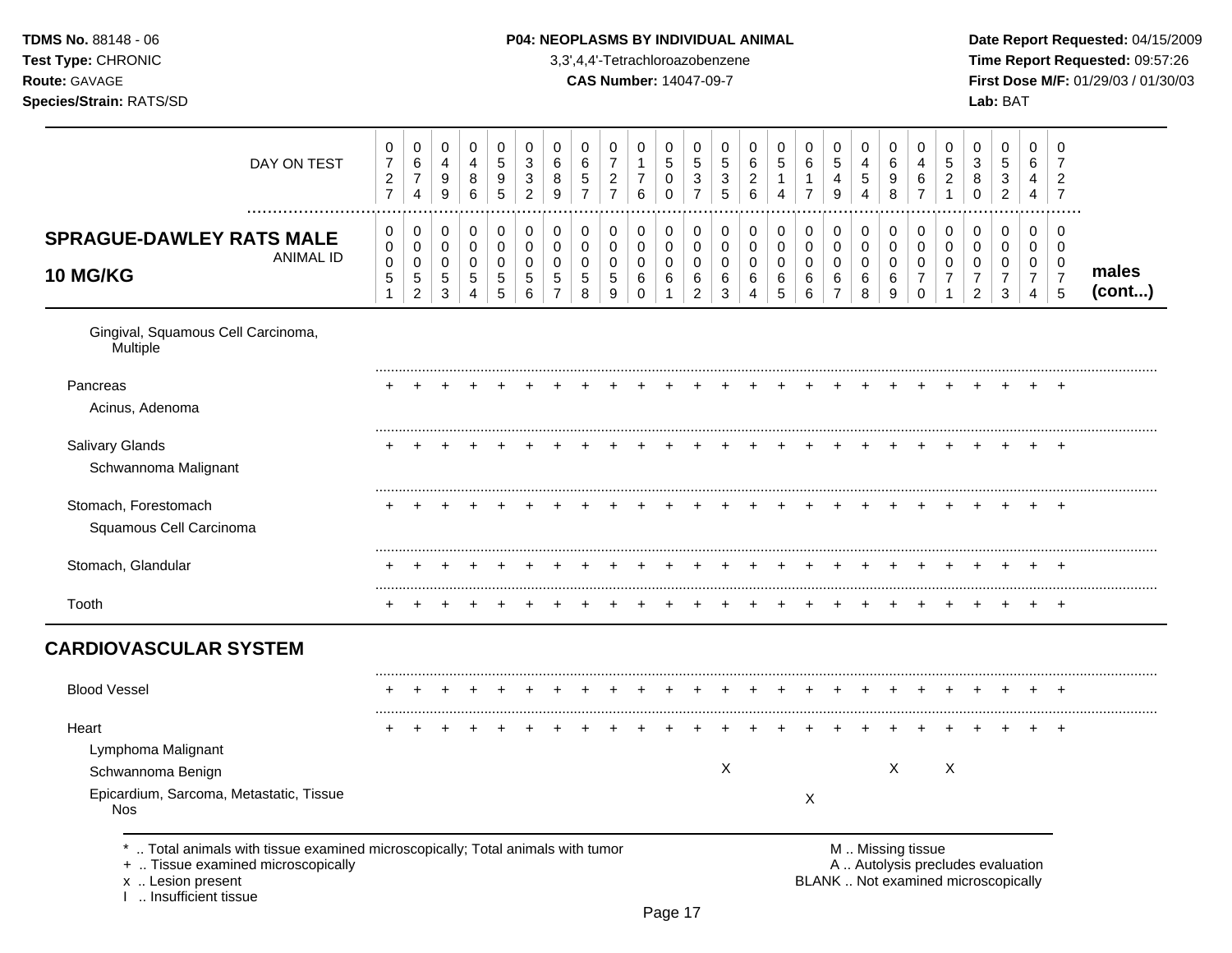#### P04: NEOPLASMS BY INDIVIDUAL ANIMAL

3,3',4,4'-Tetrachloroazobenzene

**CAS Number: 14047-09-7** 

Date Report Requested: 04/15/2009 Time Report Requested: 09:57:26 First Dose M/F: 01/29/03 / 01/30/03 Lab: BAT

| DAY ON TEST                                                     | ν                       | 0<br>6<br>4                           | 4<br>9<br>9                              | U<br>4<br>8<br>6 | v<br>G<br>9<br>5                 | 0<br>3<br>3<br>ົ<br><u>_</u> | υ<br>6<br>8<br>9 | э  | 0<br>-<br>∠            | ◡<br>$\mathbf{c}$<br>ັບ<br>ັ | ৾৾<br>3 | υ<br>.5<br>3<br>5 | 0<br>6<br>6 | U<br>∽<br>IJ          | U<br>6<br>-                | 0<br>5<br>9           | U<br>4<br>$\mathbf{p}$<br>4 | .g       | <b>U</b><br>4<br>6 | G<br>∼ | O<br>3<br>8   | J<br>-2<br>J | 0<br>6<br>4<br>4 | 0<br>-<br>◠<br>_<br>- |                 |
|-----------------------------------------------------------------|-------------------------|---------------------------------------|------------------------------------------|------------------|----------------------------------|------------------------------|------------------|----|------------------------|------------------------------|---------|-------------------|-------------|-----------------------|----------------------------|-----------------------|-----------------------------|----------|--------------------|--------|---------------|--------------|------------------|-----------------------|-----------------|
| <b>SPRAGUE-DAWLEY RATS MALE</b><br>ANIMAL ID<br><b>10 MG/KG</b> | υ<br>$\Omega$<br>υ<br>N | 0<br>0<br>0<br><sub>5</sub><br>ົ<br>∼ | v<br>$\ddot{\phantom{1}}$<br>ັ<br>⌒<br>ັ | b.               | ν<br>ν<br>ν<br><sub>5</sub><br>G | 0<br>0<br>U<br>5<br>⌒<br>6   | υ<br>ν<br>.5     | J. | 0<br>0<br>0<br>.5<br>9 | v<br>ν<br>ν<br>6             | 6       | b<br>J            | ◠<br>b      | u<br>u<br>6<br>∽<br>N | U<br>υ<br>v<br>$\sim$<br>ь | 0<br>0<br>0<br>6<br>- | 6<br>8                      | <u>ي</u> | 0                  |        | u<br><u>_</u> | J            | 0<br>0<br>0<br>4 | 0<br>0<br>0<br>.5     | males<br>(cont) |

# **ENDOCRINE SYSTEM**

| <b>Adrenal Cortex</b><br>Adenoma                                                                                                                    |   |   |  |  |   |   |  |   |   |  |  |  |  |   | X |                |
|-----------------------------------------------------------------------------------------------------------------------------------------------------|---|---|--|--|---|---|--|---|---|--|--|--|--|---|---|----------------|
| Adrenal Medulla<br>Pheochromocytoma Benign<br>Pheochromocytoma Benign, Multiple<br>Pheochromocytoma Malignant<br>Bilateral, Pheochromocytoma Benign | X | X |  |  |   |   |  | Χ |   |  |  |  |  | Χ |   | ٠<br>X         |
| Islets, Pancreatic                                                                                                                                  |   |   |  |  |   |   |  |   |   |  |  |  |  |   |   |                |
| Parathyroid Gland                                                                                                                                   |   |   |  |  |   |   |  |   |   |  |  |  |  |   |   |                |
| <b>Pituitary Gland</b><br>Pars Distalis, Adenoma                                                                                                    |   |   |  |  | X |   |  |   | Χ |  |  |  |  |   |   | $\overline{+}$ |
| <b>Thyroid Gland</b><br>Bilateral, C-cell, Adenoma<br>C-cell, Adenoma<br>C-cell, Carcinoma<br>Follicular Cell, Adenoma                              |   | Χ |  |  |   | X |  |   |   |  |  |  |  |   |   | $\pm$          |
|                                                                                                                                                     |   |   |  |  |   |   |  |   |   |  |  |  |  |   |   |                |

\* .. Total animals with tissue examined microscopically; Total animals with tumor

+ .. Tissue examined microscopically

x .. Lesion present<br>I .. Insufficient tissue

M .. Missing tissue A .. Autolysis precludes evaluation BLANK .. Not examined microscopically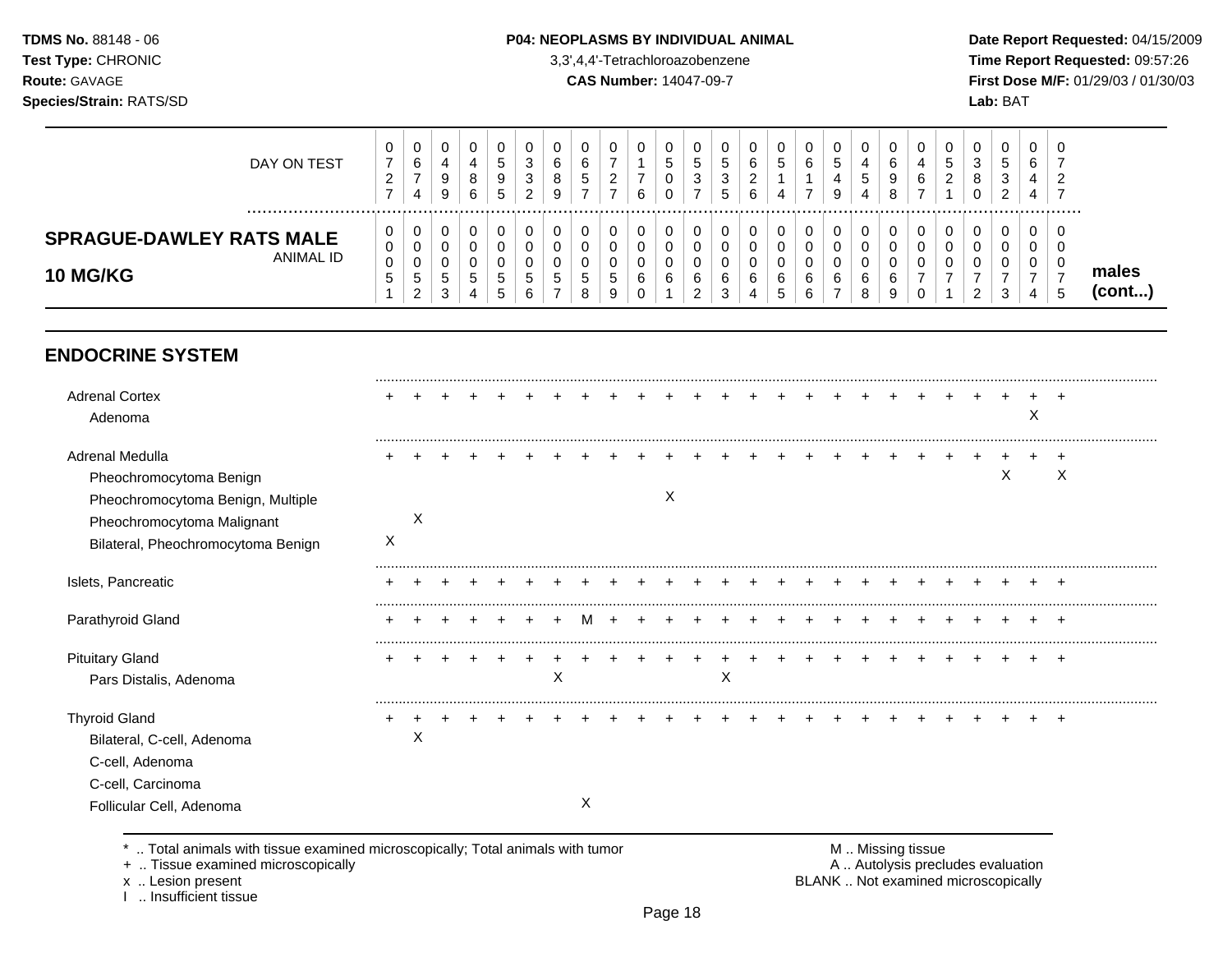#### P04: NEOPLASMS BY INDIVIDUAL ANIMAL

3,3',4,4'-Tetrachloroazobenzene

**CAS Number: 14047-09-7** 

Date Report Requested: 04/15/2009 Time Report Requested: 09:57:26 First Dose M/F: 01/29/03 / 01/30/03 Lab: BAT

| DAY ON TEST<br>                                                        | 0<br>$\boldsymbol{7}$<br>$\sqrt{2}$<br>$\overline{7}$ | 0<br>6<br>$\overline{7}$<br>$\overline{4}$             | 0<br>$\overline{4}$<br>9<br>$\boldsymbol{9}$ | 0<br>4<br>8<br>6                          | 0<br>$\sqrt{5}$<br>9<br>5                           | 0<br>$\mathbf{3}$<br>$\mathbf{3}$<br>$\overline{2}$ | 0<br>6<br>8<br>9 | 0<br>6<br>$\,$ 5 $\,$<br>$\overline{ }$ | 0<br>$\overline{7}$<br>$\overline{c}$<br>$\overline{7}$ | 0<br>$\mathbf{1}$<br>$\boldsymbol{7}$<br>6 | 0<br>$\sqrt{5}$<br>0<br>$\Omega$ | 0<br>5<br>3<br>$\overline{7}$                | 0<br>$\sqrt{5}$<br>$\sqrt{3}$<br>5 | 0<br>6<br>$\overline{c}$<br>$6\phantom{1}6$ | 0<br>$\sqrt{5}$<br>$\boldsymbol{\Lambda}$ | 0<br>$6\phantom{.}6$<br>1<br>$\overline{7}$ | 0<br>$\sqrt{5}$<br>4<br>9                         | 0<br>4<br>$\mathbf 5$<br>$\overline{4}$ | 0<br>6<br>9<br>8                | 0<br>4<br>6<br>$\overline{7}$ | 0<br>$\overline{5}$<br>$\overline{c}$<br>$\overline{1}$ | 0<br>$\ensuremath{\mathsf{3}}$<br>$\bf 8$<br>$\Omega$ | 0<br>$\sqrt{5}$<br>$\mathsf 3$<br>$\overline{2}$ | 0<br>6<br>4                                  | 0<br>7<br>$\overline{2}$<br>7                         |                       |
|------------------------------------------------------------------------|-------------------------------------------------------|--------------------------------------------------------|----------------------------------------------|-------------------------------------------|-----------------------------------------------------|-----------------------------------------------------|------------------|-----------------------------------------|---------------------------------------------------------|--------------------------------------------|----------------------------------|----------------------------------------------|------------------------------------|---------------------------------------------|-------------------------------------------|---------------------------------------------|---------------------------------------------------|-----------------------------------------|---------------------------------|-------------------------------|---------------------------------------------------------|-------------------------------------------------------|--------------------------------------------------|----------------------------------------------|-------------------------------------------------------|-----------------------|
| <b>SPRAGUE-DAWLEY RATS MALE</b><br><b>ANIMAL ID</b><br><b>10 MG/KG</b> | 0<br>$\pmb{0}$<br>$\pmb{0}$<br>$\sqrt{5}$<br>1        | 0<br>0<br>$\mathbf 0$<br>$\mathbf 5$<br>$\overline{2}$ | 0<br>0<br>$\mathbf 0$<br>$\,$ 5 $\,$<br>3    | 0<br>$\mathbf 0$<br>$\mathbf 0$<br>5<br>4 | 0<br>$\mathbf 0$<br>$\mathbf 0$<br>$\mathbf 5$<br>5 | 0<br>$\mathbf 0$<br>0<br>5<br>6                     | 0<br>0<br>0<br>5 | 0<br>0<br>0<br>5<br>8                   | 0<br>$\mathbf 0$<br>0<br>$\mathbf 5$<br>9               | 0<br>0<br>$\pmb{0}$<br>6<br>0              | 0<br>$\mathbf 0$<br>0<br>6       | 0<br>$\mathbf 0$<br>0<br>6<br>$\overline{2}$ | 0<br>$\mathbf 0$<br>0<br>6<br>3    | 0<br>$\mathbf 0$<br>0<br>6                  | 0<br>$\pmb{0}$<br>$\pmb{0}$<br>6<br>5     | 0<br>0<br>0<br>6<br>6                       | 0<br>0<br>$\boldsymbol{0}$<br>6<br>$\overline{7}$ | 0<br>$\mathbf 0$<br>0<br>6<br>8         | 0<br>$\mathbf 0$<br>0<br>6<br>9 | 0<br>0<br>0<br>7<br>$\Omega$  | 0<br>$\mathbf 0$<br>0<br>7                              | 0<br>0<br>0<br>$\overline{7}$<br>$\overline{2}$       | 0<br>$\mathbf 0$<br>0<br>$\overline{7}$<br>3     | 0<br>$\mathbf 0$<br>0<br>$\overline{7}$<br>4 | 0<br>$\mathbf 0$<br>0<br>$\overline{7}$<br>$\sqrt{5}$ | males<br>$($ cont $)$ |
| Follicular Cell, Adenoma, Multiple                                     |                                                       |                                                        |                                              |                                           |                                                     |                                                     |                  |                                         |                                                         |                                            |                                  |                                              |                                    |                                             |                                           |                                             |                                                   |                                         |                                 |                               |                                                         |                                                       |                                                  |                                              |                                                       |                       |
| <b>GENERAL BODY SYSTEM</b>                                             |                                                       |                                                        |                                              |                                           |                                                     |                                                     |                  |                                         |                                                         |                                            |                                  |                                              |                                    |                                             |                                           |                                             |                                                   |                                         |                                 |                               |                                                         |                                                       |                                                  |                                              |                                                       |                       |
| <b>Tissue NOS</b><br>Mediastinum, Sarcoma                              |                                                       |                                                        |                                              |                                           |                                                     |                                                     |                  |                                         |                                                         |                                            |                                  |                                              |                                    |                                             |                                           | +<br>X                                      |                                                   |                                         |                                 |                               |                                                         |                                                       |                                                  |                                              |                                                       |                       |
| <b>GENITAL SYSTEM</b>                                                  |                                                       |                                                        |                                              |                                           |                                                     |                                                     |                  |                                         |                                                         |                                            |                                  |                                              |                                    |                                             |                                           |                                             |                                                   |                                         |                                 |                               |                                                         |                                                       |                                                  |                                              |                                                       |                       |
| <b>Coagulating Gland</b>                                               |                                                       |                                                        |                                              |                                           |                                                     |                                                     |                  |                                         |                                                         |                                            |                                  |                                              |                                    |                                             |                                           |                                             |                                                   |                                         |                                 |                               |                                                         |                                                       |                                                  |                                              | $\overline{ }$                                        |                       |
| Epididymis                                                             |                                                       |                                                        |                                              |                                           |                                                     |                                                     |                  |                                         |                                                         |                                            |                                  |                                              |                                    |                                             |                                           |                                             |                                                   |                                         |                                 |                               |                                                         |                                                       |                                                  |                                              |                                                       |                       |
| <b>Preputial Gland</b><br>Squamous Cell Papilloma                      | X                                                     |                                                        |                                              |                                           |                                                     |                                                     |                  |                                         |                                                         |                                            |                                  |                                              |                                    |                                             |                                           |                                             |                                                   |                                         |                                 |                               |                                                         |                                                       |                                                  |                                              |                                                       |                       |
| Prostate                                                               |                                                       |                                                        |                                              |                                           |                                                     |                                                     |                  |                                         |                                                         |                                            |                                  |                                              |                                    |                                             |                                           |                                             |                                                   |                                         |                                 |                               |                                                         |                                                       |                                                  |                                              |                                                       |                       |
| <b>Seminal Vesicle</b>                                                 |                                                       |                                                        |                                              |                                           |                                                     |                                                     |                  |                                         |                                                         |                                            |                                  |                                              |                                    |                                             |                                           |                                             |                                                   |                                         |                                 |                               |                                                         |                                                       |                                                  |                                              | ٠                                                     |                       |
| <b>Testes</b><br>Interstitial Cell, Adenoma                            |                                                       |                                                        |                                              |                                           |                                                     |                                                     |                  |                                         |                                                         |                                            |                                  |                                              |                                    |                                             |                                           | Χ                                           |                                                   |                                         |                                 |                               |                                                         |                                                       |                                                  |                                              | $\overline{ }$                                        |                       |

# **HEMATOPOIETIC SYSTEM**

\* .. Total animals with tissue examined microscopically; Total animals with tumor

+ .. Tissue examined microscopically

x .. Lesion present<br>I .. Insufficient tissue

M .. Missing tissue A .. Autolysis precludes evaluation BLANK .. Not examined microscopically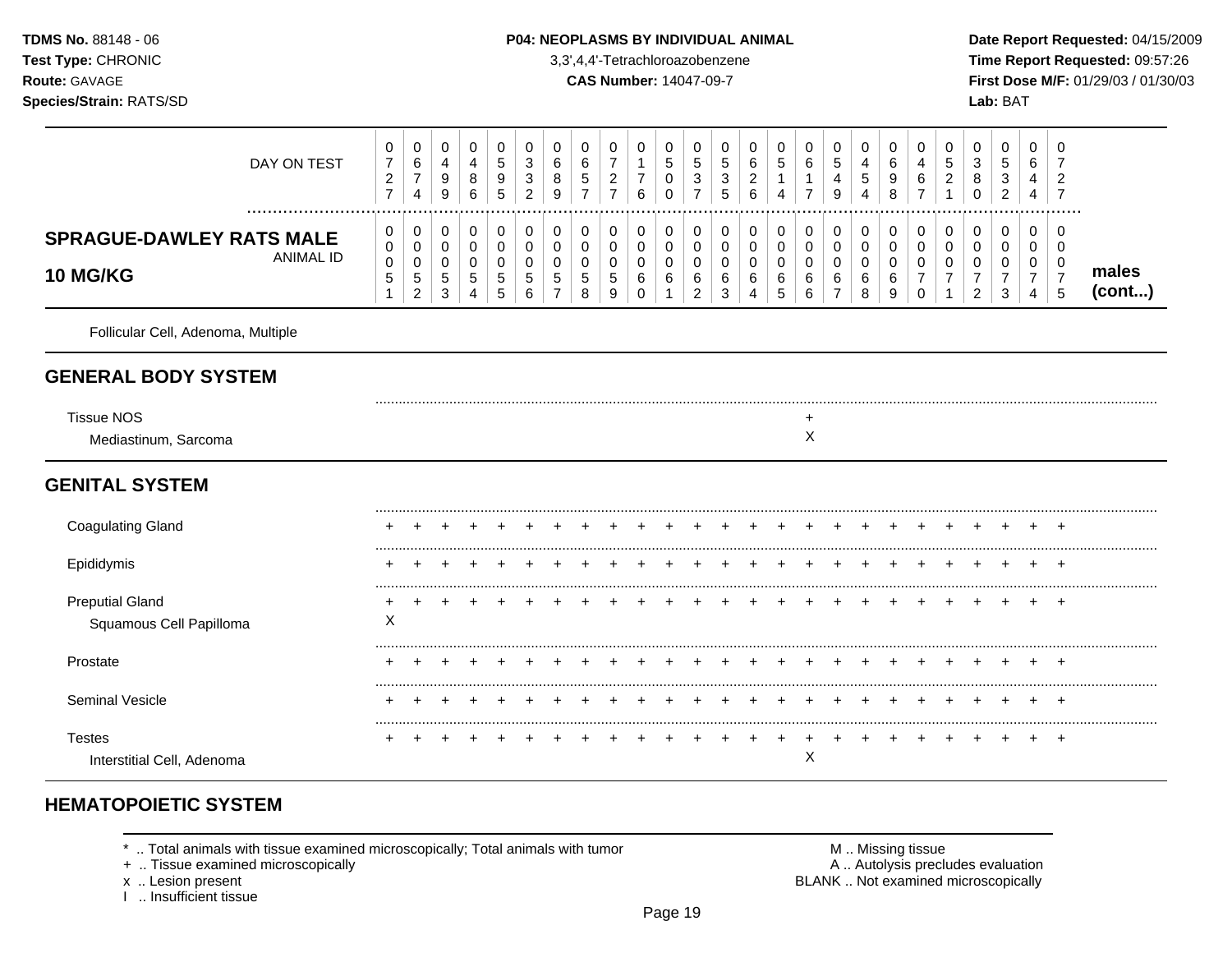| <b>TDMS No. 88148 - 06</b>     | <b>P04: NEOPLASMS BY INDIVIDUAL ANIMAL</b> | Date Repo         |
|--------------------------------|--------------------------------------------|-------------------|
| <b>Test Type: CHRONIC</b>      | 3,3',4,4'-Tetrachloroazobenzene            | Time Rep          |
| <b>Route:</b> GAVAGE           | <b>CAS Number: 14047-09-7</b>              | <b>First Dose</b> |
| <b>Species/Strain: RATS/SD</b> |                                            | Lab: BAT          |

I .. Insufficient tissue

## **P04: NEOPLASMS BY INDIVIDUAL ANIMAL Date Report Requested:** 04/15/2009

**Time Report Requested:** 09:57:26 **CAS Number:** 14047-09-7 **First Dose M/F:** 01/29/03 / 01/30/03

| DAY ON TEST                                                                                                                             | 0<br>$\overline{7}$<br>$\sqrt{2}$<br>$\overline{7}$ | 0<br>$\,6\,$<br>$\overline{7}$<br>$\overline{4}$                       | 0<br>4<br>9<br>$\boldsymbol{9}$                     | 0<br>4<br>8<br>6                                    | 0<br>5<br>9<br>$\overline{5}$                    | 0<br>$\mathbf{3}$<br>3<br>$\overline{c}$         | 0<br>6<br>8<br>9                          | 0<br>6<br>$\sqrt{5}$<br>$\overline{7}$                  | 0<br>$\overline{7}$<br>$\boldsymbol{2}$<br>$\overline{7}$ | 0<br>$\mathbf{1}$<br>7<br>6                   | 0<br>5<br>0<br>$\mathbf 0$           | 0<br>$\overline{5}$<br>$\ensuremath{\mathsf{3}}$<br>$\overline{7}$ | 0<br>$\sqrt{5}$<br>$\sqrt{3}$<br>5        | 0<br>6<br>$\overline{c}$<br>6   | $\mathbf 0$<br>$\overline{5}$<br>-1<br>4         | 0<br>$\,6$<br>1<br>$\overline{7}$ | 0<br>$\sqrt{5}$<br>4<br>$\boldsymbol{9}$     | 0<br>4<br>5<br>4                    | $\pmb{0}$<br>$\,6$<br>9<br>8                  | 0<br>4<br>$\,6$<br>$\overline{7}$                      | 0<br>5<br>$\overline{c}$<br>1                          | 0<br>3<br>8<br>$\mathbf 0$                                               | 0<br>5<br>3<br>$\overline{c}$                | 0<br>6<br>4<br>4                             | $\mathbf 0$<br>$\overline{7}$<br>$\overline{2}$<br>$\overline{7}$ |                 |
|-----------------------------------------------------------------------------------------------------------------------------------------|-----------------------------------------------------|------------------------------------------------------------------------|-----------------------------------------------------|-----------------------------------------------------|--------------------------------------------------|--------------------------------------------------|-------------------------------------------|---------------------------------------------------------|-----------------------------------------------------------|-----------------------------------------------|--------------------------------------|--------------------------------------------------------------------|-------------------------------------------|---------------------------------|--------------------------------------------------|-----------------------------------|----------------------------------------------|-------------------------------------|-----------------------------------------------|--------------------------------------------------------|--------------------------------------------------------|--------------------------------------------------------------------------|----------------------------------------------|----------------------------------------------|-------------------------------------------------------------------|-----------------|
| <b>SPRAGUE-DAWLEY RATS MALE</b><br><b>ANIMAL ID</b><br>10 MG/KG                                                                         | 0<br>$\mathbf 0$<br>$\mathbf 0$<br>$\sqrt{5}$<br>-1 | $\pmb{0}$<br>$\mathbf 0$<br>$\pmb{0}$<br>$\,$ 5 $\,$<br>$\overline{2}$ | 0<br>$\mathbf 0$<br>0<br>$\sqrt{5}$<br>$\mathbf{3}$ | $\mathbf 0$<br>$\mathbf 0$<br>0<br>$\,$ 5 $\,$<br>4 | $\pmb{0}$<br>$\mathbf 0$<br>0<br>$\sqrt{5}$<br>5 | $\mathbf 0$<br>$\mathbf 0$<br>$\Omega$<br>5<br>6 | 0<br>0<br>$\Omega$<br>5<br>$\overline{7}$ | $\pmb{0}$<br>$\mathbf 0$<br>$\Omega$<br>$\sqrt{5}$<br>8 | 0<br>$\mathbf 0$<br>0<br>5<br>9                           | 0<br>$\mathbf 0$<br>0<br>$\,6$<br>$\mathbf 0$ | 0<br>$\mathbf 0$<br>0<br>$\,6$<br>-1 | $\pmb{0}$<br>$\pmb{0}$<br>0<br>6<br>$\overline{c}$                 | $\mathbf 0$<br>$\mathbf 0$<br>0<br>6<br>3 | 0<br>$\mathbf 0$<br>0<br>6<br>4 | $\mathbf 0$<br>$\mathbf 0$<br>$\Omega$<br>6<br>5 | 0<br>$\mathbf 0$<br>0<br>6<br>6   | $\mathbf 0$<br>0<br>0<br>6<br>$\overline{7}$ | 0<br>$\mathbf 0$<br>0<br>$\,6$<br>8 | $\mathbf 0$<br>$\pmb{0}$<br>0<br>$\,6\,$<br>9 | $\mathbf 0$<br>$\mathbf 0$<br>0<br>$\overline{7}$<br>0 | $\pmb{0}$<br>$\mathbf 0$<br>$\Omega$<br>$\overline{7}$ | 0<br>$\Omega$<br>$\Omega$<br>$\overline{7}$<br>$\overline{2}$            | 0<br>$\mathbf 0$<br>0<br>$\overline{7}$<br>3 | 0<br>$\mathbf 0$<br>0<br>$\overline{7}$<br>4 | $\mathbf 0$<br>$\mathbf 0$<br>0<br>$\overline{7}$<br>5            | males<br>(cont) |
| <b>Bone Marrow</b><br>Lymphoma Malignant                                                                                                |                                                     |                                                                        |                                                     |                                                     |                                                  |                                                  |                                           |                                                         |                                                           |                                               |                                      |                                                                    |                                           |                                 |                                                  |                                   |                                              |                                     |                                               |                                                        |                                                        |                                                                          |                                              |                                              |                                                                   |                 |
| Lymph Node<br>Renal, Lymphoma Malignant                                                                                                 |                                                     | м                                                                      | M                                                   | M                                                   |                                                  |                                                  |                                           |                                                         |                                                           |                                               | M                                    | M                                                                  |                                           |                                 |                                                  |                                   |                                              |                                     |                                               |                                                        |                                                        | $M$ $M$ + $M$ + $M$ $M$ $M$ + $M$ +                                      |                                              | M +                                          |                                                                   |                 |
| Lymph Node, Mandibular                                                                                                                  |                                                     |                                                                        |                                                     |                                                     |                                                  |                                                  |                                           |                                                         |                                                           |                                               |                                      |                                                                    |                                           |                                 |                                                  |                                   |                                              |                                     |                                               |                                                        |                                                        |                                                                          |                                              |                                              |                                                                   |                 |
| Lymph Node, Mesenteric<br>Lymphoma Malignant                                                                                            |                                                     |                                                                        |                                                     |                                                     |                                                  |                                                  |                                           |                                                         |                                                           |                                               |                                      |                                                                    |                                           |                                 |                                                  |                                   |                                              |                                     |                                               |                                                        |                                                        |                                                                          |                                              | $\ddot{}$                                    | $+$                                                               |                 |
| Spleen                                                                                                                                  |                                                     |                                                                        |                                                     |                                                     |                                                  |                                                  |                                           |                                                         |                                                           |                                               |                                      |                                                                    |                                           |                                 |                                                  |                                   |                                              |                                     |                                               |                                                        |                                                        |                                                                          |                                              |                                              |                                                                   |                 |
| Thymus<br>Hemangioma<br>Lymphoma Malignant                                                                                              |                                                     |                                                                        |                                                     |                                                     |                                                  |                                                  |                                           |                                                         |                                                           |                                               |                                      |                                                                    |                                           |                                 |                                                  |                                   |                                              |                                     |                                               |                                                        |                                                        |                                                                          |                                              |                                              |                                                                   |                 |
| <b>INTEGUMENTARY SYSTEM</b>                                                                                                             |                                                     |                                                                        |                                                     |                                                     |                                                  |                                                  |                                           |                                                         |                                                           |                                               |                                      |                                                                    |                                           |                                 |                                                  |                                   |                                              |                                     |                                               |                                                        |                                                        |                                                                          |                                              |                                              |                                                                   |                 |
| Mammary Gland                                                                                                                           |                                                     |                                                                        |                                                     |                                                     |                                                  |                                                  |                                           |                                                         |                                                           |                                               |                                      |                                                                    |                                           |                                 |                                                  |                                   |                                              |                                     |                                               |                                                        |                                                        |                                                                          |                                              |                                              |                                                                   |                 |
| Skin<br>Basal Cell Adenoma                                                                                                              |                                                     | $\ddot{}$                                                              | $\div$                                              | X                                                   |                                                  |                                                  |                                           |                                                         |                                                           |                                               |                                      |                                                                    |                                           |                                 |                                                  |                                   |                                              |                                     |                                               |                                                        |                                                        |                                                                          |                                              |                                              | $\div$                                                            |                 |
| Total animals with tissue examined microscopically; Total animals with tumor<br>+  Tissue examined microscopically<br>x  Lesion present |                                                     |                                                                        |                                                     |                                                     |                                                  |                                                  |                                           |                                                         |                                                           |                                               |                                      |                                                                    |                                           |                                 |                                                  |                                   |                                              |                                     | M  Missing tissue                             |                                                        |                                                        | A  Autolysis precludes evaluation<br>BLANK  Not examined microscopically |                                              |                                              |                                                                   |                 |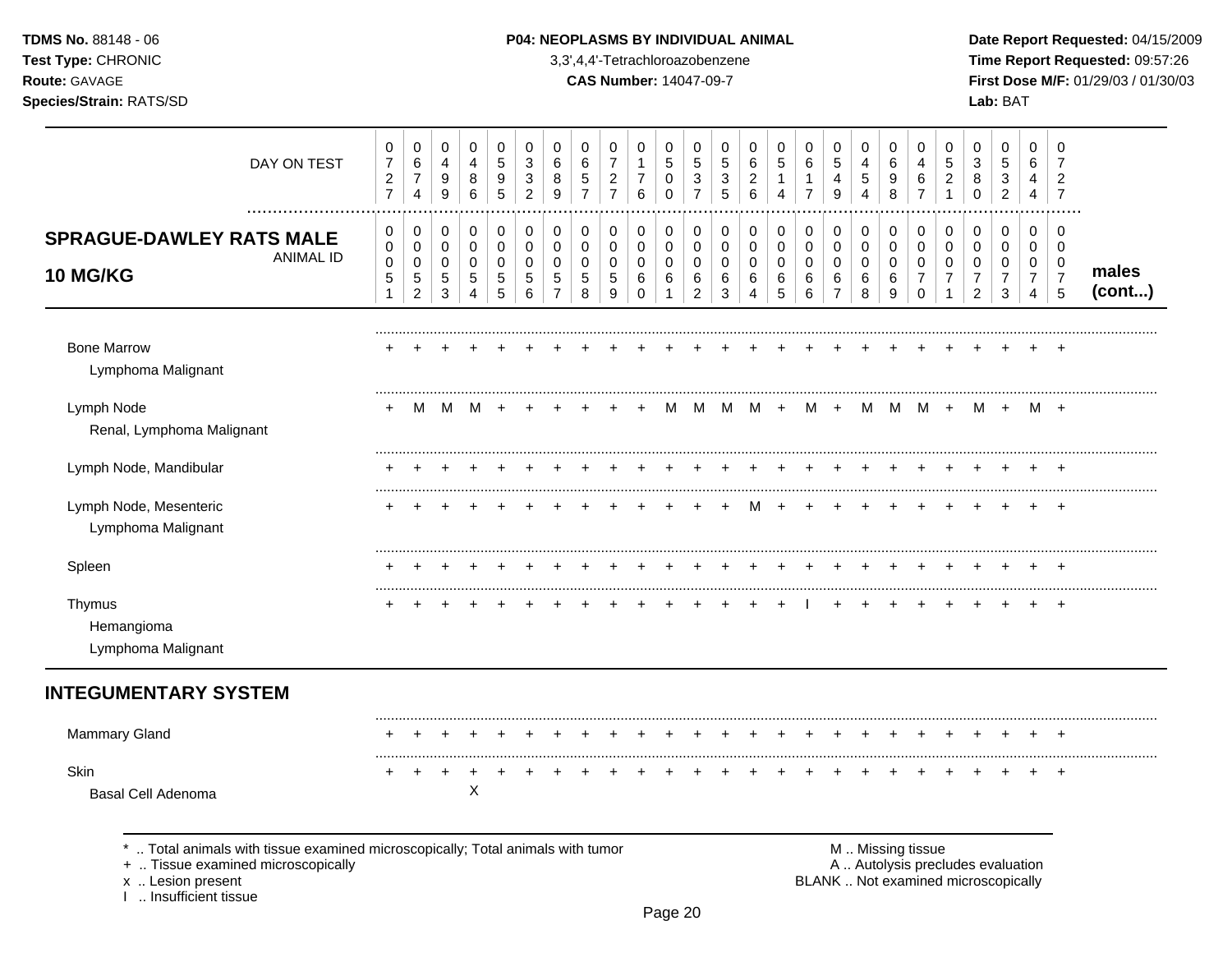Squamous Cell Papilloma X Subcutaneous Tissue, Schwannoma Malignant X **MUSCULOSKELETAL SYSTEM** ......................................................................................................................................................................................................... Bone + + + + + + + + + + + + + + + + + + + + + + + + + **NERVOUS SYSTEM** ......................................................................................................................................................................................................... Brain + + + + + + + + + + + + + + + + + + + + + + + + + **RESPIRATORY SYSTEM** ......................................................................................................................................................................................................... Lung + + + + + + + + + + + + + + + + + + + + + + + + + Alveolar/Bronchiolar Adenoma Cystic Keratinizing Epithelioma X X Cystic Keratinizing Epithelioma, Multiple X X X X Lymphoma Malignant Pheochromocytoma Malignant, Metastatic, Adrenal Medulla X ......................................................................................................................................................................................................... Nose + + + + + + + + + + + + + + + + + + + + + + + + + **Test Type:** CHRONIC 3,3',4,4'-Tetrachloroazobenzene **Time Report Requested:** 09:57:26 **Route:** GAVAGE **CAS Number:** 14047-09-7 **First Dose M/F:** 01/29/03 / 01/30/03 **Species/Strain:** RATS/SD **Lab:** BAT DAY ON TEST  $\Omega$   $\Omega$  ................................................................................................................................................................. **SPRAGUE-DAWLEY RATS MALE** ANIMAL ID **10 MG/KG males (cont...)**

**TDMS No.** 88148 - 06 **P04: NEOPLASMS BY INDIVIDUAL ANIMAL** Date Report Requested: 04/15/2009

\* .. Total animals with tissue examined microscopically; Total animals with tumor  $\blacksquare$  M .. Missing tissue<br>A .. Autolysis precting the microscopically

I .. Insufficient tissue

A .. Autolysis precludes evaluation x .. Lesion present **BLANK** .. Not examined microscopically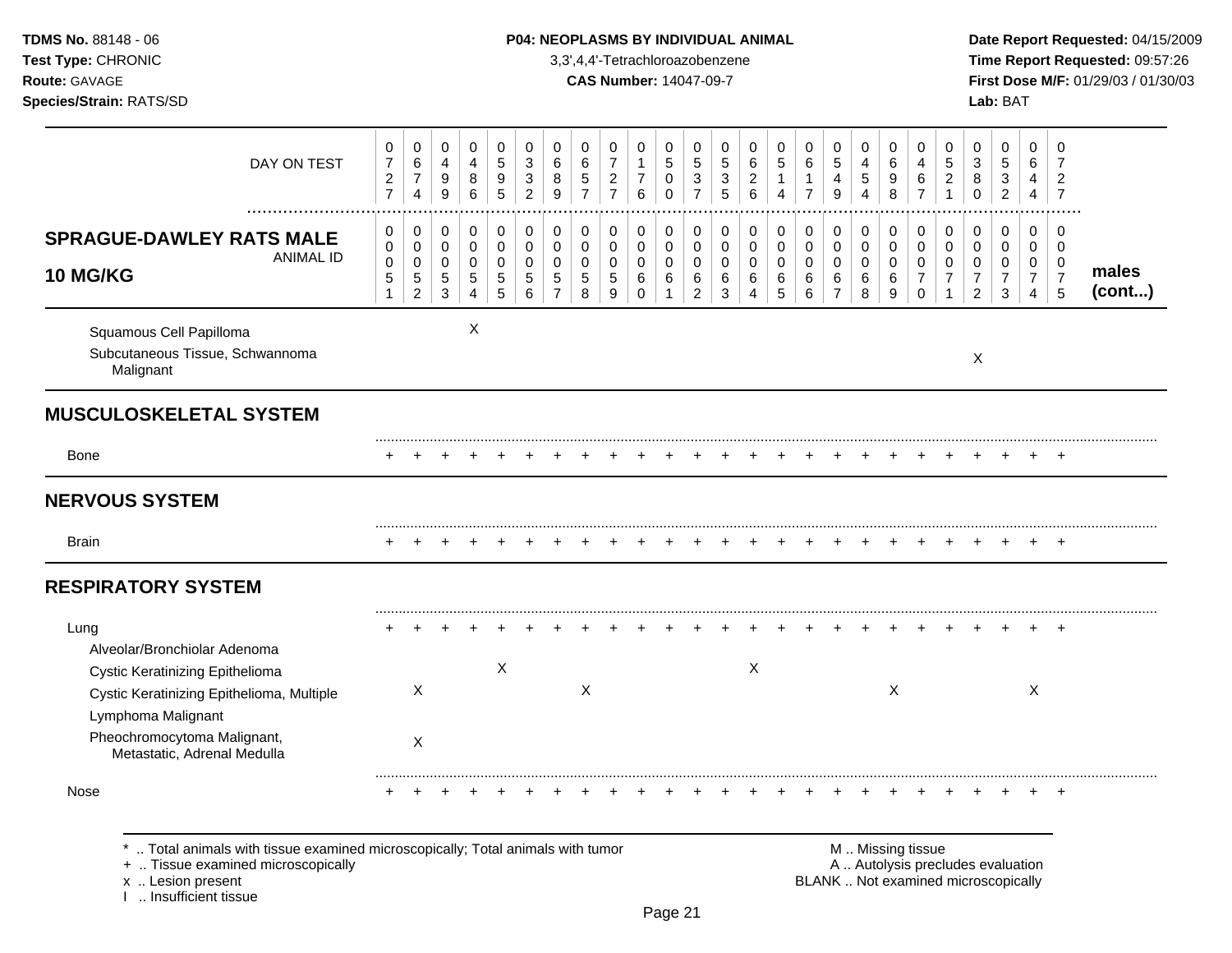| <b>TDMS No. 88148 - 06</b> |
|----------------------------|
| <b>Test Type: CHRONIC</b>  |
| <b>Route: GAVAGE</b>       |
| Species/Strain: RATS/SD    |

#### P04: NEOPLASMS BY INDIVIDUAL ANIMAL

3,3',4,4'-Tetrachloroazobenzene

**CAS Number: 14047-09-7** 

Date Report Requested: 04/15/2009 Time Report Requested: 09:57:26 First Dose M/F: 01/29/03 / 01/30/03 Lab: BAT

| DAY ON TEST                                                     | 0<br>7<br>$\boldsymbol{2}$<br>$\overline{7}$  | 0<br>6<br>$\overline{7}$<br>$\overline{4}$           | 0<br>$\overline{4}$<br>9<br>9 | $\mathbf 0$<br>$\overline{4}$<br>8<br>6 | 0<br>$\sqrt{5}$<br>9<br>5 | 0<br>3<br>3<br>2      | 0<br>6<br>8<br>$\mathbf{Q}$ | 0<br>6<br>5                    | 0<br>7<br>$\sqrt{2}$<br>$\overline{7}$ | 0<br>1<br>$\overline{7}$<br>6 | 0<br>5<br>0<br>0      | 0<br>5<br>3<br>7                   | 0<br>5<br>$\mathbf{3}$<br>5 | 0<br>6<br>2<br>6      | 0<br>5<br>4           | 0<br>6<br>$\overline{7}$                    | 0<br>$\,$ 5 $\,$<br>4<br>9                        | 0<br>4<br>5<br>4      | 0<br>6<br>9<br>8      | 0<br>4<br>6                     | 0<br>5<br>2      | 0<br>3<br>8<br>$\Omega$       | 0<br>5<br>3<br>$\overline{c}$   | 0<br>6<br>4<br>4                   | 0<br>7<br>$\overline{2}$<br>7                          |                 |
|-----------------------------------------------------------------|-----------------------------------------------|------------------------------------------------------|-------------------------------|-----------------------------------------|---------------------------|-----------------------|-----------------------------|--------------------------------|----------------------------------------|-------------------------------|-----------------------|------------------------------------|-----------------------------|-----------------------|-----------------------|---------------------------------------------|---------------------------------------------------|-----------------------|-----------------------|---------------------------------|------------------|-------------------------------|---------------------------------|------------------------------------|--------------------------------------------------------|-----------------|
| <b>SPRAGUE-DAWLEY RATS MALE</b><br><b>ANIMAL ID</b><br>10 MG/KG | 0<br>$\mathbf 0$<br>$\mathbf 0$<br>$\sqrt{5}$ | $\pmb{0}$<br>0<br>0<br>$\mathbf 5$<br>$\overline{2}$ | 0<br>0<br>0<br>5<br>3         | 0<br>0<br>0<br>5<br>4                   | 0<br>0<br>0<br>5<br>5     | 0<br>0<br>0<br>5<br>6 | 0<br>0<br>0<br>5            | 0<br>0<br>0<br>$\sqrt{5}$<br>8 | 0<br>0<br>0<br>5<br>9                  | 0<br>0<br>0<br>6<br>$\Omega$  | 0<br>0<br>0<br>6<br>1 | 0<br>0<br>0<br>6<br>$\overline{2}$ | 0<br>0<br>0<br>6<br>3       | 0<br>0<br>0<br>6<br>4 | 0<br>0<br>0<br>6<br>5 | $\pmb{0}$<br>0<br>0<br>6<br>$6\phantom{1}6$ | 0<br>$\boldsymbol{0}$<br>0<br>6<br>$\overline{7}$ | 0<br>0<br>0<br>6<br>8 | 0<br>0<br>0<br>6<br>9 | 0<br>0<br>0<br>7<br>$\mathbf 0$ | 0<br>0<br>0<br>7 | 0<br>0<br>0<br>$\overline{2}$ | $\mathbf 0$<br>0<br>0<br>7<br>3 | 0<br>0<br>0<br>$\overline{7}$<br>4 | $\mathbf 0$<br>$\mathbf 0$<br>0<br>$\overline{7}$<br>5 | males<br>(cont) |
| Trachea                                                         |                                               |                                                      |                               |                                         |                           |                       |                             |                                |                                        |                               |                       |                                    |                             |                       |                       |                                             |                                                   |                       |                       |                                 |                  |                               |                                 |                                    |                                                        |                 |
| <b>SPECIAL SENSES SYSTEM</b>                                    |                                               |                                                      |                               |                                         |                           |                       |                             |                                |                                        |                               |                       |                                    |                             |                       |                       |                                             |                                                   |                       |                       |                                 |                  |                               |                                 |                                    |                                                        |                 |
| Ear                                                             |                                               |                                                      |                               |                                         |                           |                       |                             |                                |                                        |                               |                       |                                    |                             |                       |                       |                                             |                                                   |                       |                       |                                 |                  |                               |                                 |                                    |                                                        |                 |
| Eye                                                             |                                               |                                                      |                               |                                         |                           |                       |                             |                                |                                        |                               |                       |                                    |                             |                       |                       |                                             |                                                   |                       |                       |                                 |                  |                               |                                 |                                    |                                                        |                 |
| Harderian Gland                                                 |                                               |                                                      |                               |                                         |                           |                       |                             |                                |                                        |                               |                       |                                    |                             |                       |                       |                                             |                                                   |                       |                       |                                 |                  |                               |                                 |                                    |                                                        |                 |
| <b>Lacrimal Gland</b>                                           |                                               |                                                      |                               |                                         |                           |                       |                             |                                |                                        |                               |                       |                                    |                             |                       |                       |                                             |                                                   |                       |                       |                                 |                  |                               |                                 |                                    |                                                        |                 |
| <b>URINARY SYSTEM</b>                                           |                                               |                                                      |                               |                                         |                           |                       |                             |                                |                                        |                               |                       |                                    |                             |                       |                       |                                             |                                                   |                       |                       |                                 |                  |                               |                                 |                                    |                                                        |                 |
| Kidney                                                          |                                               |                                                      |                               |                                         |                           |                       |                             |                                |                                        |                               |                       |                                    |                             |                       |                       |                                             |                                                   |                       |                       |                                 |                  |                               |                                 |                                    |                                                        |                 |
| Ureter                                                          |                                               | $\div$                                               | $\pm$                         | M                                       | M                         |                       |                             |                                | M                                      | $\ddot{}$                     | M                     |                                    |                             |                       | M                     | $+$                                         | $+$                                               | M                     | $+$                   | $\ddot{}$                       |                  | M +                           |                                 | M +                                |                                                        |                 |
| Urethra                                                         |                                               |                                                      |                               |                                         |                           |                       |                             |                                |                                        |                               |                       |                                    |                             |                       |                       |                                             |                                                   |                       |                       |                                 |                  |                               |                                 |                                    |                                                        |                 |
| <b>Urinary Bladder</b>                                          |                                               |                                                      |                               |                                         |                           |                       |                             |                                |                                        |                               |                       |                                    |                             |                       |                       |                                             |                                                   |                       |                       |                                 |                  |                               |                                 |                                    | $\pm$                                                  |                 |

# **SYSTEMIC LESIONS**

\* .. Total animals with tissue examined microscopically; Total animals with tumor

+ .. Tissue examined microscopically

x .. Lesion present<br>I .. Insufficient tissue

M .. Missing tissue<br>A .. Autolysis precludes evaluation BLANK .. Not examined microscopically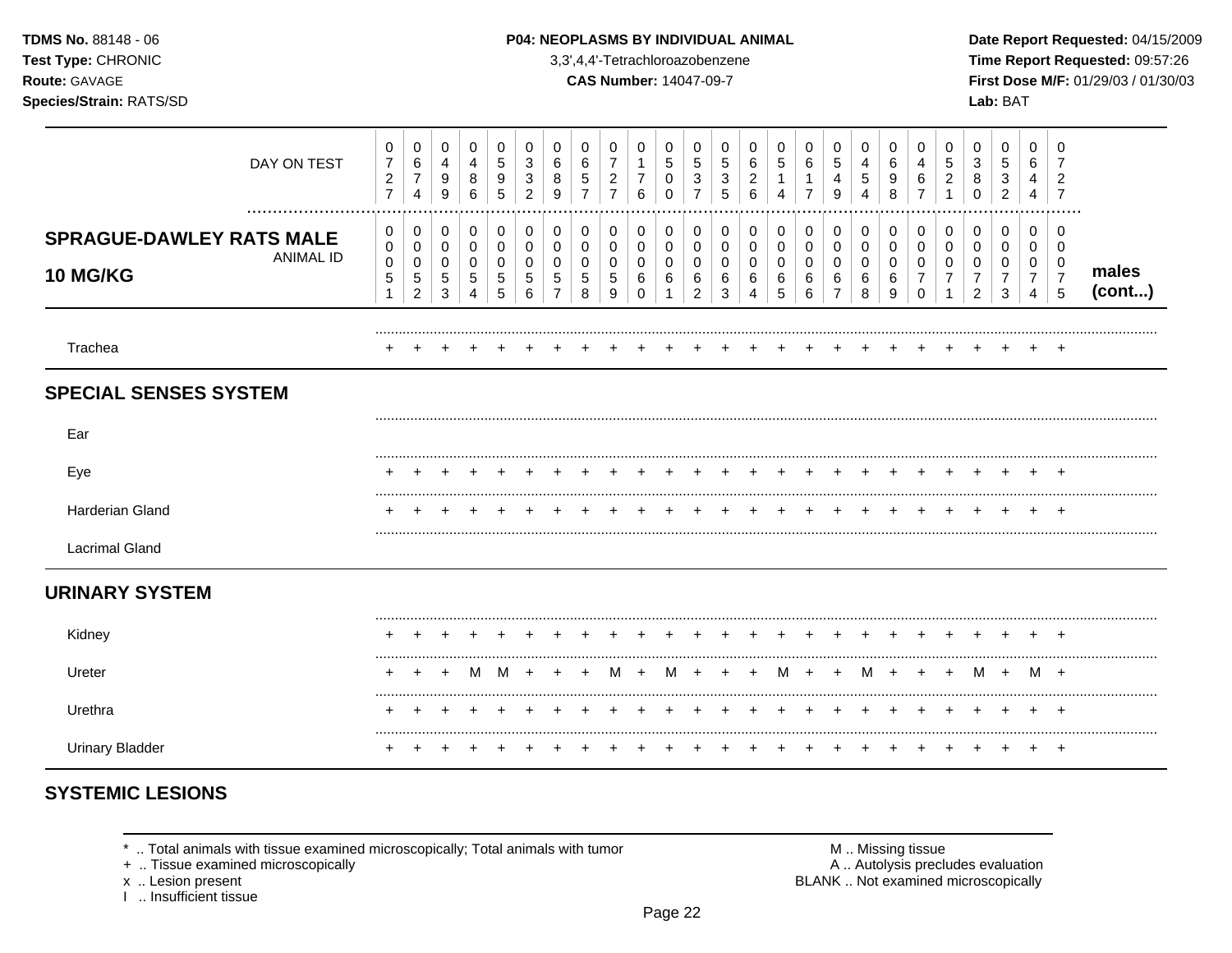### **TDMS No.** 88148 - 06 **P04: NEOPLASMS BY INDIVIDUAL ANIMAL** Date Report Requested: 04/15/2009

**Test Type:** CHRONIC 3,3',4,4'-Tetrachloroazobenzene **Time Report Requested:** 09:57:26 **Route:** GAVAGE **CAS Number:** 14047-09-7 **First Dose M/F:** 01/29/03 / 01/30/03

| DAY ON TEST                                                     | 0<br>⇁<br>ົ<br><u>_</u><br>⇁ | 6<br>-<br>4 | 0<br>4<br>9<br>9      | 0<br>4<br>8<br>6       | 5<br>9<br>5       | 0<br>3<br>3<br>2                 | 0<br>6<br>8<br>9 | 6<br>◡<br>- | υ<br>-<br>◠<br><u>_</u><br>- | 6 | U<br>5<br>U<br>v | v<br>J.<br>$\sim$<br>చ<br>⇁ | 0<br>ა<br>3<br>5      | 0<br>6<br>◠<br>∼<br>6 |   | 0<br>6      | 0<br>G.<br>4<br>9     | U<br>4<br>5<br>4 | 0<br>6<br>9<br>8      | 4<br>6 | 0<br>ς<br>$\overline{\phantom{a}}$<br>ົ<br><u>_</u> | U<br>3<br>8<br>$\sim$<br>v          | 0<br>đ<br>◠<br>ა<br>ົ<br>∼ | U<br>6<br>4<br>4 | ັ∪<br>⇁ |                 |
|-----------------------------------------------------------------|------------------------------|-------------|-----------------------|------------------------|-------------------|----------------------------------|------------------|-------------|------------------------------|---|------------------|-----------------------------|-----------------------|-----------------------|---|-------------|-----------------------|------------------|-----------------------|--------|-----------------------------------------------------|-------------------------------------|----------------------------|------------------|---------|-----------------|
| <b>SPRAGUE-DAWLEY RATS MALE</b><br>ANIMAL ID<br><b>10 MG/KG</b> | 0<br>0<br>0<br><sub>5</sub>  | u<br>റ      | 0<br>0<br>0<br>5<br>3 | 0<br>0<br>0<br>5.<br>4 | <sub>5</sub><br>5 | 0<br>0<br>0<br>$\mathbf{p}$<br>6 | G                | 0<br>8      | υ<br>C<br>9                  | 6 | U<br>0<br>v<br>6 | 6<br>ີ                      | C<br>U<br>U<br>6<br>3 | 6<br>4                | 6 | 0<br>6<br>6 | 0<br>0<br>0<br>6<br>- | υ<br>6<br>8      | 0<br>0<br>0<br>6<br>9 |        | 0<br>0<br>0                                         | υ<br>υ<br>$\sqrt{2}$<br>υ<br>-<br>ົ | 0<br>υ<br>3                | 0<br>0<br>U<br>4 | c       | males<br>(cont) |
| Multiple Organ                                                  |                              |             |                       |                        |                   |                                  |                  |             |                              |   |                  |                             |                       |                       |   |             |                       |                  |                       |        |                                                     |                                     |                            |                  |         |                 |

Lymphoma Malignant

- + .. Tissue examined microscopically
- 
- x .. Lesion present<br>I .. Insufficient tissue

\* .. Total animals with tissue examined microscopically; Total animals with tumor <br>
+ .. Tissue examined microscopically<br>
+ .. Tissue examined microscopically BLANK .. Not examined microscopically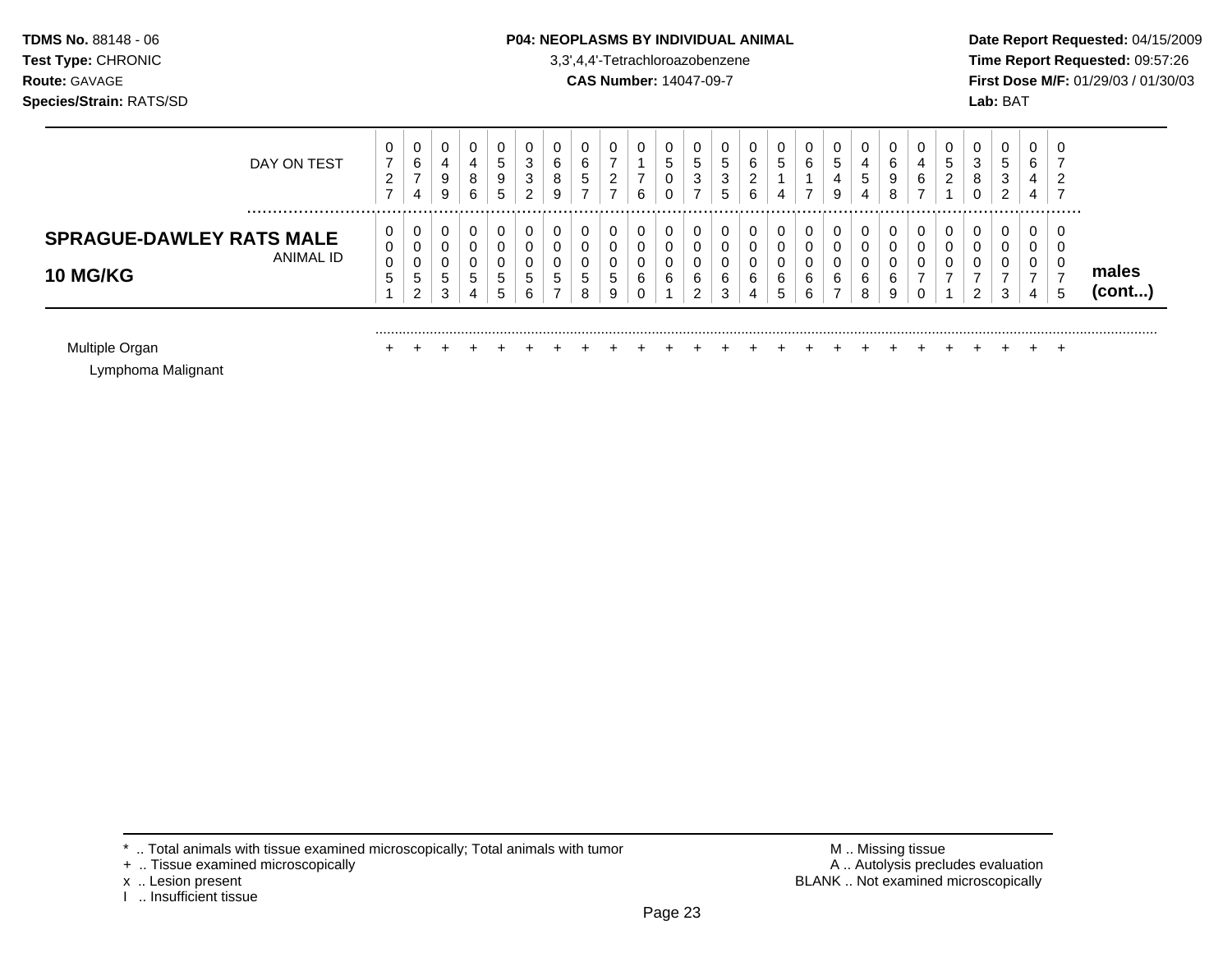#### P04: NEOPLASMS BY INDIVIDUAL ANIMAL

3,3',4,4'-Tetrachloroazobenzene

**CAS Number: 14047-09-7** 

Date Report Requested: 04/15/2009 Time Report Requested: 09:57:26 First Dose M/F: 01/29/03 / 01/30/03 Lab: BAT

| DAY ON TEST                                  | 0      | 0<br>⇁                               | U<br>6             | 4           | đ      | 0<br>6             | C                 | 0<br>4                 | 0<br>6      | 0<br>υ      | –             | 6           | 0<br>⇁      | U<br>6 | 0<br>-               | 0<br><sub>5</sub> |        | 0<br>ಎ      |             | 0<br>5      | 0<br>G      | 0<br>6      | 0<br>6         | 6       | 0<br>ა   |          |
|----------------------------------------------|--------|--------------------------------------|--------------------|-------------|--------|--------------------|-------------------|------------------------|-------------|-------------|---------------|-------------|-------------|--------|----------------------|-------------------|--------|-------------|-------------|-------------|-------------|-------------|----------------|---------|----------|----------|
|                                              | ົ<br>∼ | $\sim$<br><u>_</u><br>$\overline{ }$ | 2                  | ◠<br>∼<br>- | –<br>6 | ົ<br><u>_</u><br>⇁ | 4                 |                        | 8<br>2      | 6<br>2      | ົ<br><u>_</u> | ◠<br>د<br>b | 0<br>5      | 9      | റ<br>$\epsilon$<br>- | 4<br>9            | 2      | ົ<br>∠<br>4 | $\sim$<br>∼ | ົ<br>∼<br>4 |             | 0<br>າ<br>ے | $\overline{ }$ | చ       | 6        |          |
| <b>SPRAGUE-DAWLEY RATS MALE</b><br>ANIMAL ID | 0<br>0 | U<br>0                               | U<br>$\Omega$<br>U | U           | 0      | 0<br>0             |                   | 0<br>0                 | 0<br>0      | 0<br>0      | υ             |             | 0<br>0      |        | 0<br>0               | 0<br>0            |        | 0<br>0      |             | 0<br>0      | υ<br>0      | 0<br>0      | 0<br>0         | - 0     | -0<br>-0 |          |
| <b>10 MG/KG</b>                              | 0<br>6 | U<br>⇁                               | U<br>8             | 9           | 8<br>0 | 0<br>8             | $\circ$<br>O<br>2 | $\mathbf{0}$<br>8<br>3 | 0<br>8<br>4 | C<br>8<br>5 | 8<br>6        | 8           | 0<br>8<br>8 | 8<br>9 | 0<br>9<br>0          | 0<br>9<br>-4      | 9<br>2 | 0<br>9<br>3 | 9<br>4      | 9<br>5      | 0<br>9<br>6 | 0<br>9<br>⇁ | 0<br>9<br>8    | -9<br>9 | 0<br>0   | * TOTALS |
| <b>ALIMENTARY SYSTEM</b>                     |        |                                      |                    |             |        |                    |                   |                        |             |             |               |             |             |        |                      |                   |        |             |             |             |             |             |                |         |          |          |

| Esophagus                         |   |  |  |    |   |   |   |  |  |  |  |  |  |   |  | 50 |
|-----------------------------------|---|--|--|----|---|---|---|--|--|--|--|--|--|---|--|----|
| Intestine Large, Cecum            |   |  |  |    |   |   |   |  |  |  |  |  |  |   |  | 50 |
| Intestine Large, Colon            |   |  |  |    |   |   |   |  |  |  |  |  |  |   |  | 50 |
| Intestine Large, Rectum           |   |  |  |    |   |   |   |  |  |  |  |  |  |   |  | 50 |
| Intestine Small, Duodenum         |   |  |  |    |   |   |   |  |  |  |  |  |  |   |  | 50 |
| Intestine Small, Ileum            |   |  |  |    |   |   |   |  |  |  |  |  |  |   |  | 50 |
| Intestine Small, Jejunum          |   |  |  |    |   |   |   |  |  |  |  |  |  |   |  | 50 |
| Liver                             |   |  |  |    |   |   |   |  |  |  |  |  |  |   |  | 50 |
| Cholangiocarcinoma                | X |  |  |    |   |   |   |  |  |  |  |  |  |   |  |    |
| Cholangiocarcinoma, Multiple      |   |  |  |    |   |   |   |  |  |  |  |  |  | Χ |  |    |
| Hepatocellular Adenoma            |   |  |  |    |   |   |   |  |  |  |  |  |  |   |  |    |
| Lymphoma Malignant                |   |  |  |    |   |   | X |  |  |  |  |  |  |   |  |    |
| Oral Mucosa                       |   |  |  |    |   |   |   |  |  |  |  |  |  |   |  | 50 |
| Gingival, Squamous Cell Carcinoma |   |  |  | X. | х | X |   |  |  |  |  |  |  |   |  |    |

\* .. Total animals with tissue examined microscopically; Total animals with tumor

+ .. Tissue examined microscopically

x .. Lesion present<br>I .. Insufficient tissue

M .. Missing tissue A .. Autolysis precludes evaluation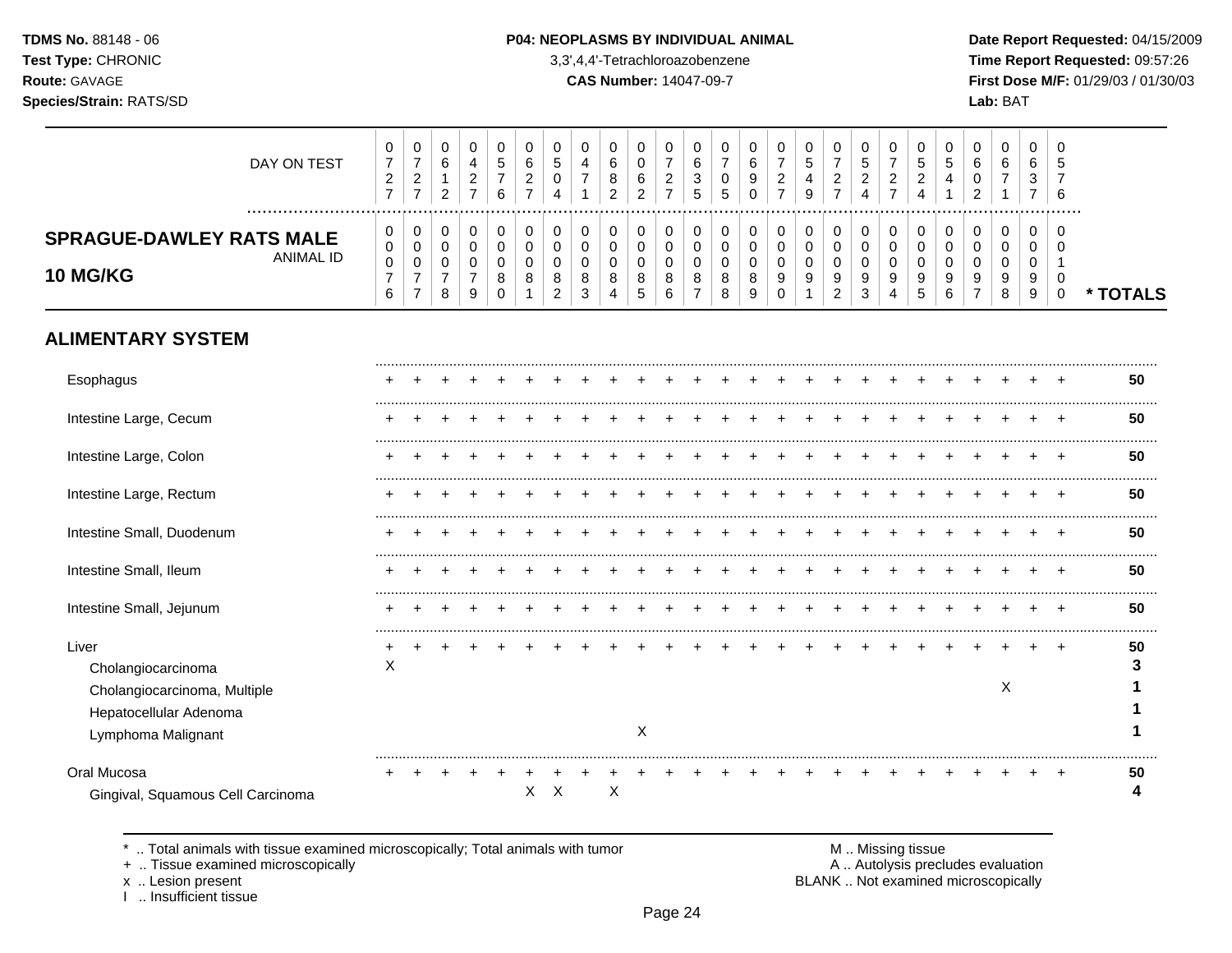## **TDMS No.** 88148 - 06 **P04: NEOPLASMS BY INDIVIDUAL ANIMAL** Date Report Requested: 04/15/2009

**Test Type:** CHRONIC 3,3',4,4'-Tetrachloroazobenzene **Time Report Requested:** 09:57:26 **Route:** GAVAGE **CAS Number:** 14047-09-7 **First Dose M/F:** 01/29/03 / 01/30/03

| 0                                | 0                                                 | 0                                | 0                                  | 0                          | 0                                | 0                     | 0                                | 0                                        | 0                    | 0                                | 0                        | 0           | 0                   | 0                                | 0                              | 0                                  | 0                                | 0                                | 0                                | 0                          | 0                                  | 0                     | 0                   | $\mathbf 0$                         |                    |
|----------------------------------|---------------------------------------------------|----------------------------------|------------------------------------|----------------------------|----------------------------------|-----------------------|----------------------------------|------------------------------------------|----------------------|----------------------------------|--------------------------|-------------|---------------------|----------------------------------|--------------------------------|------------------------------------|----------------------------------|----------------------------------|----------------------------------|----------------------------|------------------------------------|-----------------------|---------------------|-------------------------------------|--------------------|
| $\overline{c}$<br>$\overline{7}$ | $\overline{2}$<br>$\overline{7}$                  | $\mathbf{1}$<br>$\overline{2}$   | $\overline{c}$<br>$\overline{7}$   | 7<br>$\,6$                 | $\overline{2}$<br>$\overline{7}$ | 0<br>$\Delta$         | $\overline{7}$<br>$\overline{1}$ | 8<br>$\overline{2}$                      | 6<br>$\overline{2}$  | $\overline{2}$<br>$\overline{7}$ | 3<br>5                   | 0<br>5      | 9<br>$\Omega$       | $\overline{c}$<br>$\overline{7}$ | $\overline{4}$<br>9            | $\overline{c}$<br>$\overline{7}$   | $\overline{c}$<br>$\overline{4}$ | $\overline{2}$<br>$\overline{7}$ | $\overline{c}$<br>$\overline{4}$ | 4<br>$\overline{1}$        | 0<br>$\overline{2}$                | $\overline{7}$<br>1   | 3<br>$\overline{7}$ | 7<br>6                              |                    |
| 0                                | 0                                                 | 0                                | 0                                  | 0<br>0                     | 0<br>$\mathbf 0$                 | 0<br>0                | 0                                | 0                                        | 0                    | 0                                | 0<br>$\mathbf 0$         | 0           | 0                   | 0                                | 0                              | 0                                  | 0                                | 0<br>$\mathbf 0$                 | 0<br>$\mathbf 0$                 | 0                          | 0                                  | 0                     | 0                   | 0<br>$\Omega$                       |                    |
| 0<br>$\overline{7}$<br>6         | $\mathbf 0$<br>$\boldsymbol{7}$<br>$\overline{7}$ | $\pmb{0}$<br>$\overline{7}$<br>8 | $\mathbf 0$<br>$\overline{7}$<br>9 | $\pmb{0}$<br>8<br>$\Omega$ | 0<br>8                           | $\mathbf 0$<br>8<br>2 | 0<br>8<br>3                      | $\mathbf 0$<br>$\,8\,$<br>$\overline{4}$ | $\pmb{0}$<br>8<br>5  | $\pmb{0}$<br>8<br>6              | 0<br>8<br>$\overline{7}$ | 0<br>8<br>8 | 0<br>8<br>9         | $\pmb{0}$<br>9<br>$\Omega$       | $\pmb{0}$<br>9<br>$\mathbf{1}$ | $\mathbf 0$<br>9<br>$\overline{c}$ | $\mathbf 0$<br>9<br>3            | $\mathbf 0$<br>9<br>4            | $\mathbf 0$<br>9<br>5            | 0<br>$\boldsymbol{9}$<br>6 | $\mathbf 0$<br>9<br>$\overline{7}$ | $\mathbf 0$<br>9<br>8 | 0<br>9<br>9         | -1<br>$\mathbf 0$<br>$\overline{0}$ | * TOTALS           |
|                                  |                                                   |                                  |                                    |                            |                                  |                       |                                  |                                          |                      |                                  |                          |             |                     |                                  |                                | X                                  |                                  |                                  |                                  |                            |                                    |                       |                     |                                     | 1                  |
|                                  |                                                   |                                  |                                    |                            |                                  |                       |                                  |                                          |                      |                                  |                          |             |                     |                                  |                                |                                    |                                  |                                  |                                  | X                          |                                    |                       |                     |                                     | 49<br>1            |
|                                  |                                                   |                                  |                                    | $\mathsf X$                |                                  |                       |                                  |                                          |                      |                                  |                          |             |                     |                                  |                                |                                    |                                  |                                  |                                  |                            |                                    |                       |                     | X                                   | 50<br>$\mathbf{2}$ |
|                                  |                                                   |                                  |                                    |                            |                                  |                       |                                  |                                          |                      |                                  |                          |             |                     |                                  |                                |                                    |                                  | X                                |                                  |                            |                                    |                       |                     |                                     | 50<br>1            |
|                                  |                                                   |                                  |                                    |                            |                                  |                       |                                  |                                          |                      |                                  |                          |             |                     |                                  |                                |                                    |                                  |                                  |                                  |                            |                                    |                       |                     |                                     | 50                 |
|                                  |                                                   |                                  |                                    |                            |                                  |                       |                                  |                                          |                      |                                  |                          |             |                     |                                  |                                |                                    |                                  |                                  |                                  |                            |                                    |                       |                     |                                     | 50                 |
|                                  |                                                   |                                  |                                    |                            |                                  |                       |                                  |                                          |                      |                                  |                          |             |                     |                                  |                                |                                    |                                  |                                  |                                  |                            |                                    |                       |                     |                                     |                    |
|                                  |                                                   |                                  |                                    |                            |                                  |                       |                                  |                                          |                      |                                  |                          |             |                     |                                  |                                |                                    |                                  |                                  |                                  |                            |                                    |                       |                     |                                     | 50                 |
|                                  |                                                   |                                  |                                    |                            |                                  |                       |                                  |                                          |                      |                                  |                          |             |                     |                                  |                                |                                    |                                  |                                  |                                  |                            |                                    |                       |                     |                                     | 50                 |
|                                  |                                                   |                                  |                                    |                            |                                  |                       |                                  |                                          |                      |                                  |                          |             |                     |                                  |                                |                                    |                                  |                                  |                                  |                            |                                    |                       |                     |                                     | 1                  |
|                                  |                                                   |                                  |                                    |                            |                                  |                       |                                  |                                          |                      |                                  |                          |             |                     |                                  |                                |                                    |                                  |                                  |                                  |                            |                                    |                       |                     |                                     | 3                  |
|                                  |                                                   |                                  |                                    |                            |                                  |                       |                                  |                                          |                      |                                  |                          |             |                     |                                  |                                |                                    |                                  |                                  |                                  |                            |                                    |                       |                     |                                     | 1                  |
|                                  | $\overline{7}$<br>.<br>0                          | $\boldsymbol{7}$<br>0            | 6<br>0                             | 4<br>0                     | 5                                | 6                     | 5                                | 4<br>$\pmb{0}$                           | $\,6$<br>$\mathbf 0$ | 0<br>0<br>X                      | $\overline{7}$<br>0      | 6           | $\overline{7}$<br>0 | $\,6\,$<br>0                     | $\overline{7}$<br>0            | $\sqrt{5}$<br>$\pmb{0}$            | $\overline{7}$<br>$\pmb{0}$      | $\sqrt{5}$<br>$\pmb{0}$          | $\overline{7}$                   | $\sqrt{5}$                 | $\sqrt{5}$<br>$\pmb{0}$            | $\,6\,$<br>0          | 6<br>0              | 6<br>0                              | 5                  |

x .. Lesion present<br>I .. Insufficient tissue

x .. Lesion present BLANK .. Not examined microscopically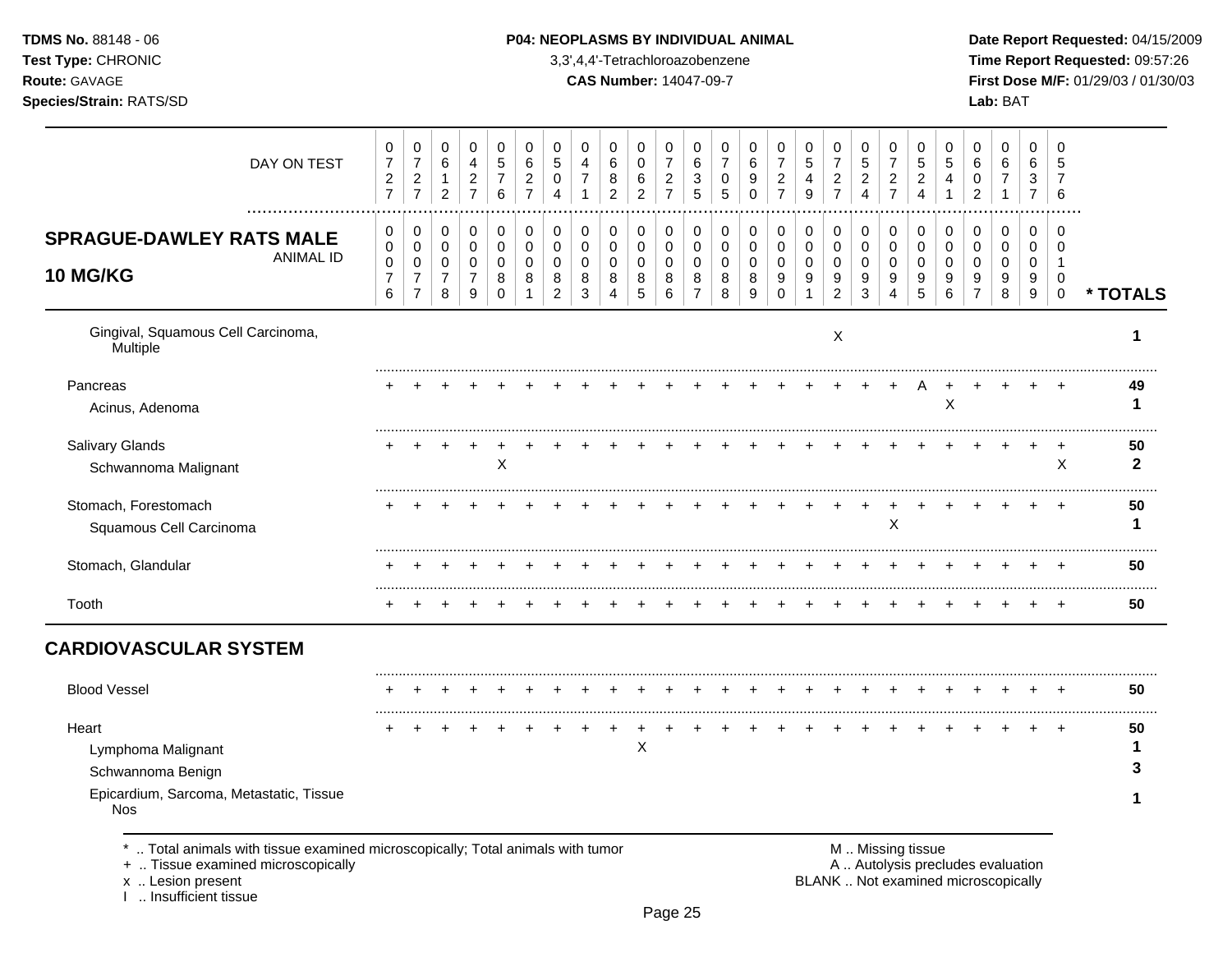### **TDMS No.** 88148 - 06 **P04: NEOPLASMS BY INDIVIDUAL ANIMAL** Date Report Requested: 04/15/2009

**Test Type:** CHRONIC 3,3',4,4'-Tetrachloroazobenzene **Time Report Requested:** 09:57:26 **Route:** GAVAGE **CAS Number:** 14047-09-7 **First Dose M/F:** 01/29/03 / 01/30/03

| DAY ON TEST                                                     | 0<br>◠<br>∼<br>$\rightarrow$ | ◡<br>-<br>_<br>$\overline{\phantom{0}}$ | v<br>6<br>◠      | 4<br>_ | 0<br>đ<br>6 | 0<br>b<br><u>_</u><br>- | u<br>◡                            |             | 6<br>8<br>ົ | υ<br>υ<br>6<br>ົ<br><u>_</u>     | ∼      | 6<br>J<br>∽<br>◡ | υ<br>υ<br>∽<br>ັ | u<br>9      | U<br><u>_</u><br>-    | 0<br>ມ<br>9 | ົ<br><u>_</u>      | ÷.     | υ           | v<br>ູບ<br>$\sqrt{2}$<br>_<br>4 |        | υ<br>U<br>ν<br>$\sqrt{2}$ | 0<br>6                | 0<br>6<br>3      | C<br>-3<br>- 6 |        |
|-----------------------------------------------------------------|------------------------------|-----------------------------------------|------------------|--------|-------------|-------------------------|-----------------------------------|-------------|-------------|----------------------------------|--------|------------------|------------------|-------------|-----------------------|-------------|--------------------|--------|-------------|---------------------------------|--------|---------------------------|-----------------------|------------------|----------------|--------|
| <b>SPRAGUE-DAWLEY RATS MALE</b><br>ANIMAL ID<br><b>10 MG/KG</b> | 0<br>0<br>0<br>6             | ν<br>$\rightarrow$                      | v<br>v<br>v<br>8 | 9      | 0<br>8<br>U | 0<br>0<br>0<br>8        | U<br>u<br>u<br>8<br>ົ<br><u>_</u> | ◡<br>8<br>J | 8           | U<br>υ<br>υ<br>o<br><sub>5</sub> | 8<br>O | 8                | 0<br>8<br>8      | u<br>8<br>9 | U<br>u<br>v<br>9<br>u | 9           | 9<br>ົ<br><u>_</u> | ō<br>đ | 0<br>9<br>4 | υ<br>9<br>∽<br>ັບ               | S<br>6 | U<br>ν<br>υ<br>9<br>-     | 0<br>0<br>0<br>9<br>8 | 0<br>0<br>9<br>9 | - 6            | TOTALS |

# **ENDOCRINE SYSTEM**

| <b>Adrenal Cortex</b>              |  |   |  |  |  |  |   |   |   |   |  |   |   |   |  |   | 50 |
|------------------------------------|--|---|--|--|--|--|---|---|---|---|--|---|---|---|--|---|----|
| Adenoma                            |  |   |  |  |  |  |   |   |   |   |  |   |   |   |  |   |    |
|                                    |  |   |  |  |  |  |   |   |   |   |  |   |   |   |  |   |    |
| Adrenal Medulla                    |  | Χ |  |  |  |  |   |   |   |   |  |   | X |   |  |   | 50 |
| Pheochromocytoma Benign            |  |   |  |  |  |  |   |   |   |   |  |   |   |   |  |   |    |
| Pheochromocytoma Benign, Multiple  |  |   |  |  |  |  |   |   |   |   |  |   |   |   |  |   |    |
| Pheochromocytoma Malignant         |  |   |  |  |  |  |   |   |   |   |  |   |   |   |  |   |    |
| Bilateral, Pheochromocytoma Benign |  |   |  |  |  |  |   |   |   |   |  |   |   |   |  |   |    |
| Islets, Pancreatic                 |  |   |  |  |  |  |   |   |   |   |  |   |   |   |  |   | 50 |
| Parathyroid Gland                  |  |   |  |  |  |  |   |   |   |   |  |   |   | м |  |   | 48 |
| <b>Pituitary Gland</b>             |  |   |  |  |  |  |   |   |   |   |  |   |   |   |  |   | 50 |
| Pars Distalis, Adenoma             |  |   |  |  |  |  |   | X |   | X |  | X |   | X |  |   |    |
| <b>Thyroid Gland</b>               |  |   |  |  |  |  |   |   |   |   |  |   |   |   |  |   | 50 |
| Bilateral, C-cell, Adenoma         |  |   |  |  |  |  |   |   |   |   |  |   |   |   |  |   |    |
| C-cell, Adenoma                    |  |   |  |  |  |  |   |   | X |   |  |   |   |   |  | X |    |
| C-cell, Carcinoma                  |  |   |  |  |  |  |   |   |   |   |  | X |   |   |  |   |    |
| Follicular Cell, Adenoma           |  |   |  |  |  |  | X |   |   |   |  |   |   |   |  |   |    |
|                                    |  |   |  |  |  |  |   |   |   |   |  |   |   |   |  |   |    |

\* .. Total animals with tissue examined microscopically; Total animals with tumor **M** metally more than M .. Missing tissue<br>  $\blacksquare$  Tissue examined microscopically

+ .. Tissue examined microscopically

I .. Insufficient tissue

x .. Lesion present **BLANK** .. Not examined microscopically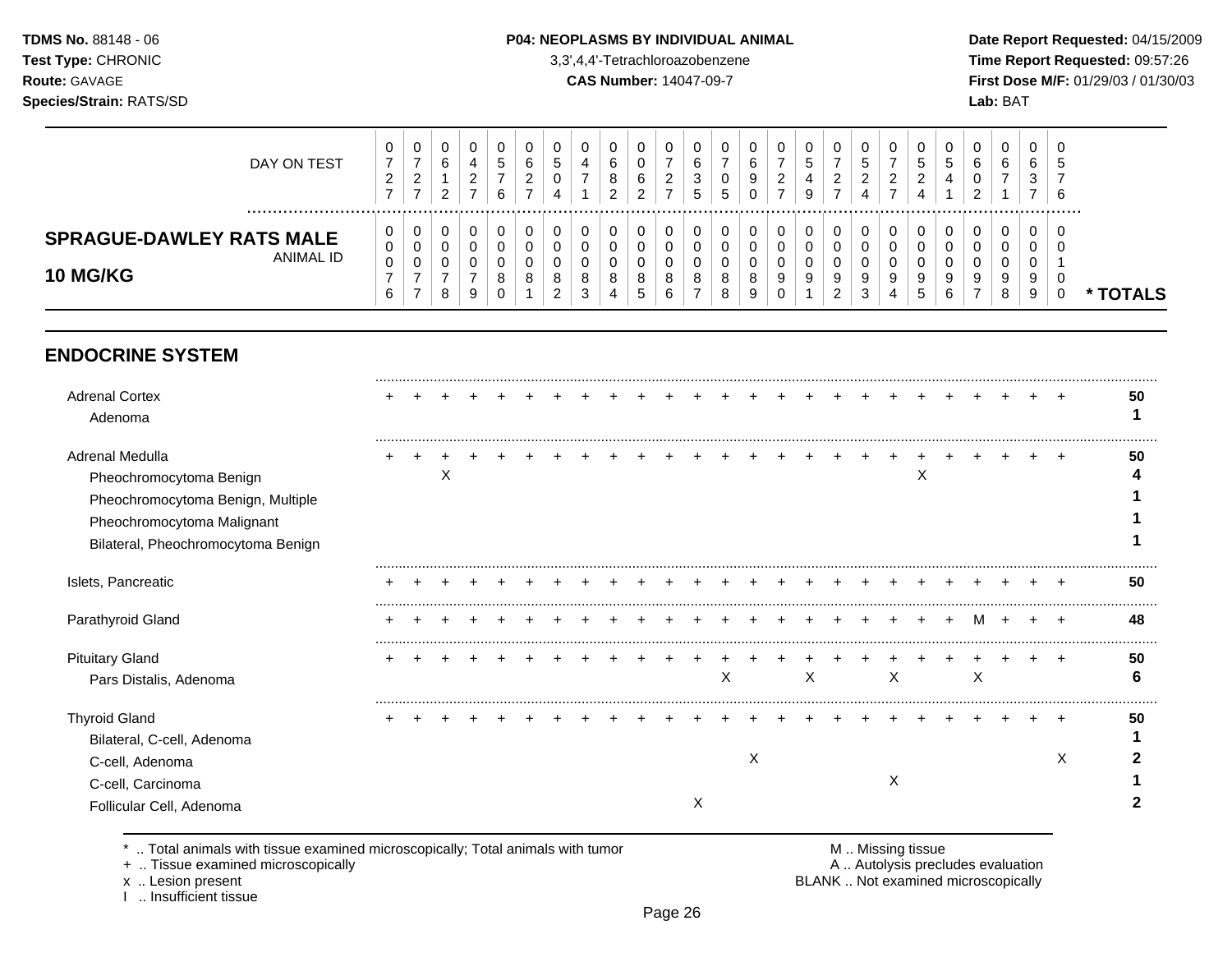### **TDMS No.** 88148 - 06 **P04: NEOPLASMS BY INDIVIDUAL ANIMAL** Date Report Requested: 04/15/2009

**Test Type:** CHRONIC 3,3',4,4'-Tetrachloroazobenzene **Time Report Requested:** 09:57:26 **Route:** GAVAGE **CAS Number:** 14047-09-7 **First Dose M/F:** 01/29/03 / 01/30/03

| DAY ON TEST                                                     | 0<br>$\overline{7}$<br>$\overline{c}$<br>$\overline{7}$ | 0<br>$\overline{7}$<br>$\overline{\mathbf{c}}$<br>$\overline{7}$         | 0<br>$\,6\,$<br>$\mathbf{1}$<br>$\overline{2}$ | 0<br>4<br>$\overline{c}$<br>$\overline{7}$   | 0<br>$\sqrt{5}$<br>$\overline{7}$<br>6 | 0<br>6<br>2<br>$\overline{7}$ | 0<br>5<br>0<br>4                   | 0<br>4<br>$\overline{7}$        | 0<br>6<br>8<br>$\overline{2}$             | 0<br>0<br>6<br>$\overline{2}$ | 0<br>$\overline{7}$<br>$\overline{c}$<br>$\overline{7}$ | 0<br>6<br>$\sqrt{3}$<br>$\sqrt{5}$ | 0<br>$\overline{7}$<br>0<br>5 | 0<br>6<br>9<br>$\mathbf 0$ | 0<br>$\overline{7}$<br>$\overline{c}$<br>$\overline{7}$ | 0<br>$\sqrt{5}$<br>4<br>9          | 0<br>$\overline{7}$<br>$\overline{c}$<br>$\overline{7}$   | 0<br>$\mathbf 5$<br>$\overline{c}$<br>$\overline{A}$ | 0<br>$\overline{7}$<br>$\overline{c}$<br>$\overline{7}$ | 0<br>5<br>$\overline{c}$<br>4 | 0<br>5                       | 0<br>6<br>0<br>$\overline{2}$ | 0<br>6<br>7           | 0<br>6<br>3<br>$\overline{7}$                      | 0<br>5<br>6                                 |          |
|-----------------------------------------------------------------|---------------------------------------------------------|--------------------------------------------------------------------------|------------------------------------------------|----------------------------------------------|----------------------------------------|-------------------------------|------------------------------------|---------------------------------|-------------------------------------------|-------------------------------|---------------------------------------------------------|------------------------------------|-------------------------------|----------------------------|---------------------------------------------------------|------------------------------------|-----------------------------------------------------------|------------------------------------------------------|---------------------------------------------------------|-------------------------------|------------------------------|-------------------------------|-----------------------|----------------------------------------------------|---------------------------------------------|----------|
| <b>SPRAGUE-DAWLEY RATS MALE</b><br><b>ANIMAL ID</b><br>10 MG/KG | 0<br>$\pmb{0}$<br>$\pmb{0}$<br>$\overline{7}$<br>6      | 0<br>$\pmb{0}$<br>$\boldsymbol{0}$<br>$\boldsymbol{7}$<br>$\overline{7}$ | 0<br>0<br>0<br>$\overline{7}$<br>8             | 0<br>$\mathbf 0$<br>0<br>$\overline{7}$<br>9 | 0<br>$\pmb{0}$<br>0<br>8<br>0          | 0<br>0<br>$\Omega$<br>8       | 0<br>0<br>0<br>8<br>$\overline{2}$ | 0<br>0<br>$\mathbf 0$<br>8<br>3 | 0<br>$\mathbf 0$<br>$\mathbf 0$<br>8<br>4 | 0<br>0<br>0<br>8<br>5         | 0<br>0<br>$\mathbf 0$<br>8<br>6                         | 0<br>0<br>$\mathbf 0$<br>8<br>7    | 0<br>0<br>0<br>8<br>8         | 0<br>0<br>0<br>8<br>9      | 0<br>0<br>0<br>9<br>$\Omega$                            | 0<br>$\mathsf{O}\xspace$<br>0<br>9 | 0<br>$\pmb{0}$<br>0<br>$\boldsymbol{9}$<br>$\overline{c}$ | 0<br>$\mathbf 0$<br>0<br>9<br>3                      | 0<br>0<br>$\mathbf 0$<br>9<br>4                         | 0<br>0<br>$\Omega$<br>9<br>5  | 0<br>0<br>$\Omega$<br>9<br>6 | 0<br>0<br>$\Omega$<br>9       | 0<br>0<br>0<br>9<br>8 | 0<br>0<br>$\mathbf 0$<br>$\boldsymbol{9}$<br>$9\,$ | $\Omega$<br>n<br>$\mathbf 0$<br>$\mathbf 0$ | * TOTALS |
| Follicular Cell, Adenoma, Multiple                              |                                                         |                                                                          |                                                |                                              |                                        |                               |                                    |                                 |                                           |                               |                                                         |                                    |                               |                            | X                                                       |                                    |                                                           |                                                      |                                                         |                               |                              |                               |                       |                                                    |                                             |          |
| <b>GENERAL BODY SYSTEM</b>                                      |                                                         |                                                                          |                                                |                                              |                                        |                               |                                    |                                 |                                           |                               |                                                         |                                    |                               |                            |                                                         |                                    |                                                           |                                                      |                                                         |                               |                              |                               |                       |                                                    |                                             |          |
| <b>Tissue NOS</b><br>Mediastinum, Sarcoma                       |                                                         |                                                                          |                                                |                                              |                                        |                               |                                    |                                 |                                           |                               |                                                         |                                    |                               |                            |                                                         |                                    |                                                           |                                                      |                                                         |                               |                              |                               |                       |                                                    |                                             |          |
| <b>GENITAL SYSTEM</b>                                           |                                                         |                                                                          |                                                |                                              |                                        |                               |                                    |                                 |                                           |                               |                                                         |                                    |                               |                            |                                                         |                                    |                                                           |                                                      |                                                         |                               |                              |                               |                       |                                                    |                                             |          |
| <b>Coagulating Gland</b>                                        |                                                         |                                                                          |                                                |                                              |                                        |                               |                                    |                                 |                                           |                               |                                                         |                                    |                               |                            |                                                         |                                    |                                                           |                                                      |                                                         |                               |                              |                               |                       |                                                    |                                             | 50       |
| Epididymis                                                      |                                                         |                                                                          |                                                |                                              |                                        |                               |                                    |                                 |                                           |                               |                                                         |                                    |                               |                            |                                                         |                                    |                                                           |                                                      |                                                         |                               |                              |                               |                       |                                                    |                                             | 50       |
| <b>Preputial Gland</b><br>Squamous Cell Papilloma               |                                                         |                                                                          |                                                |                                              |                                        |                               |                                    |                                 |                                           |                               |                                                         |                                    |                               |                            |                                                         |                                    |                                                           |                                                      |                                                         |                               |                              |                               |                       |                                                    | $\div$                                      | 50       |
| Prostate                                                        |                                                         |                                                                          |                                                |                                              |                                        |                               |                                    |                                 |                                           |                               |                                                         |                                    |                               |                            |                                                         |                                    |                                                           |                                                      |                                                         |                               |                              |                               | ÷                     | $\ddot{}$                                          | $\overline{ }$                              | 50       |
| Seminal Vesicle                                                 |                                                         |                                                                          |                                                |                                              |                                        |                               |                                    |                                 |                                           |                               |                                                         |                                    |                               |                            |                                                         |                                    |                                                           |                                                      |                                                         |                               |                              |                               |                       |                                                    |                                             | 50       |
| <b>Testes</b><br>Interstitial Cell, Adenoma                     |                                                         |                                                                          |                                                |                                              |                                        |                               |                                    |                                 |                                           |                               |                                                         |                                    |                               |                            |                                                         |                                    |                                                           |                                                      |                                                         |                               |                              |                               |                       |                                                    | $\div$                                      | 50       |

# **HEMATOPOIETIC SYSTEM**

 $*$  .. Total animals with tissue examined microscopically; Total animals with tumor  $\blacksquare$  M .. Missing tissue

+ .. Tissue examined microscopically  $\blacksquare$  A .. Autolysis precludes evaluation

x .. Lesion present<br>I .. Insufficient tissue

M .. Missing tissue<br>A .. Autolysis precludes evaluation<br>BLANK .. Not examined microscopically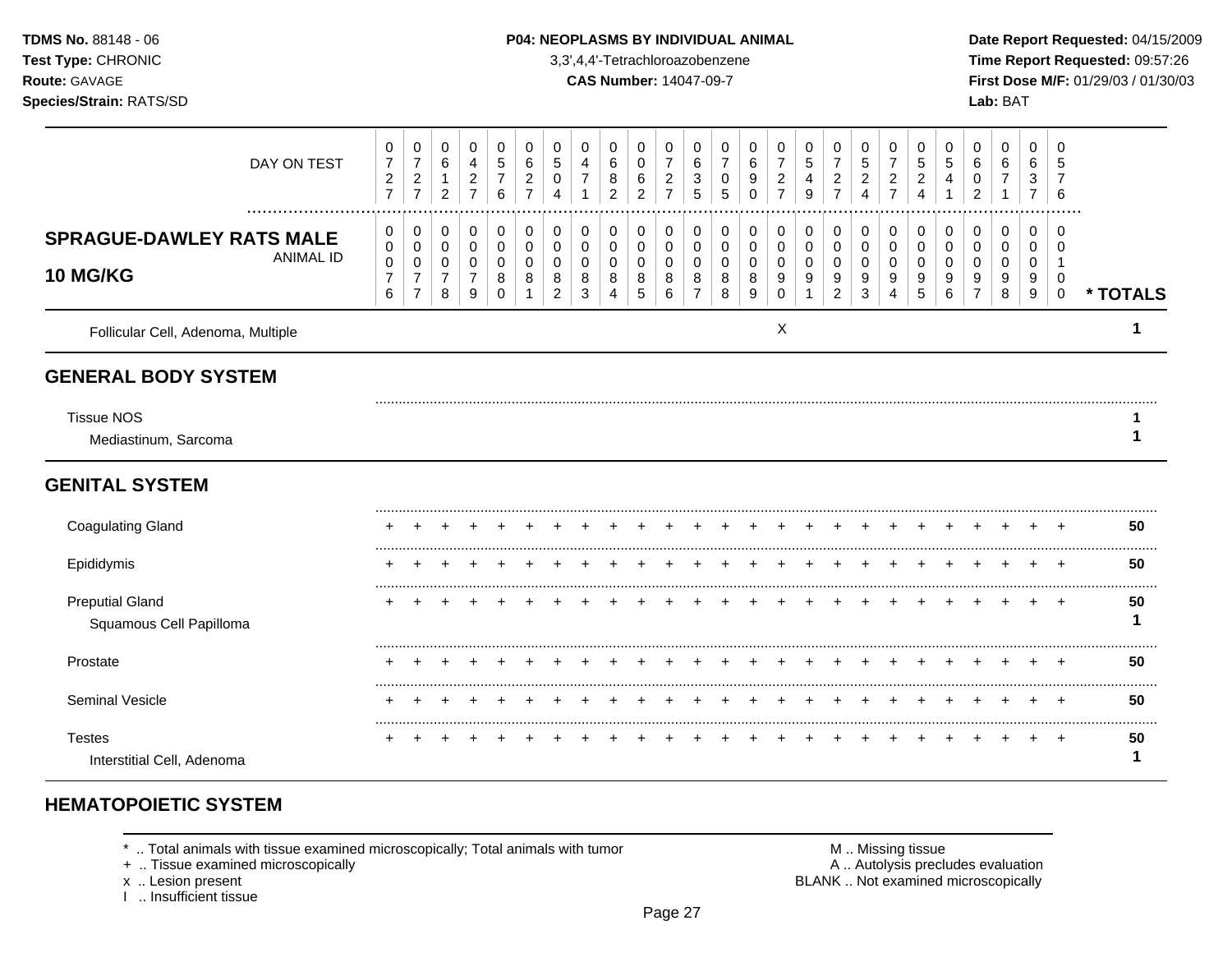## **TDMS No.** 88148 - 06 **P04: NEOPLASMS BY INDIVIDUAL ANIMAL** Date Report Requested: 04/15/2009

**Test Type:** CHRONIC 3,3',4,4'-Tetrachloroazobenzene **Time Report Requested:** 09:57:26 **Route:** GAVAGE **CAS Number:** 14047-09-7 **First Dose M/F:** 01/29/03 / 01/30/03 **Species/Strain:** RATS/SD **Lab:** BAT

| DAY ON TEST                                                                     | 0<br>$\overline{7}$<br>$\mathbf 2$<br>$\overline{7}$ | 0<br>$\overline{7}$<br>$\sqrt{2}$<br>$\overline{7}$                 | 0<br>6<br>$\mathbf{1}$<br>$\overline{2}$             | 0<br>$\overline{4}$<br>$\overline{c}$<br>$\overline{7}$ | 0<br>5<br>$\overline{7}$<br>6          | 0<br>6<br>$\overline{c}$<br>$\overline{7}$ | 0<br>5<br>0<br>$\Delta$         | 0<br>4<br>$\overline{7}$                  | 0<br>6<br>8<br>$\overline{c}$   | 0<br>0<br>$\,6$<br>$\overline{2}$ | 0<br>$\overline{7}$<br>$\overline{c}$<br>$\overline{7}$ | 0<br>6<br>3<br>5                             | 0<br>7<br>0<br>5                | 0<br>6<br>9<br>$\Omega$         | 0<br>$\overline{7}$<br>$\overline{c}$<br>$\overline{7}$ | 0<br>$\sqrt{5}$<br>4<br>9       | 0<br>$\overline{7}$<br>$\boldsymbol{2}$<br>$\overline{7}$ | 0<br>$\,$ 5 $\,$<br>$\overline{c}$<br>4 | 0<br>$\overline{7}$<br>$\overline{c}$<br>$\overline{7}$ | 0<br>5<br>$\overline{c}$<br>4   | 0<br>5<br>4<br>1                    | 0<br>6<br>0<br>$\overline{2}$                | 0<br>6<br>$\overline{7}$<br>$\mathbf{1}$ | 0<br>6<br>3<br>$\overline{7}$ | $\mathbf 0$<br>5<br>7<br>6                     |                    |
|---------------------------------------------------------------------------------|------------------------------------------------------|---------------------------------------------------------------------|------------------------------------------------------|---------------------------------------------------------|----------------------------------------|--------------------------------------------|---------------------------------|-------------------------------------------|---------------------------------|-----------------------------------|---------------------------------------------------------|----------------------------------------------|---------------------------------|---------------------------------|---------------------------------------------------------|---------------------------------|-----------------------------------------------------------|-----------------------------------------|---------------------------------------------------------|---------------------------------|-------------------------------------|----------------------------------------------|------------------------------------------|-------------------------------|------------------------------------------------|--------------------|
| .<br><b>SPRAGUE-DAWLEY RATS MALE</b><br><b>ANIMAL ID</b><br><b>10 MG/KG</b>     | 0<br>$\pmb{0}$<br>0<br>$\overline{7}$<br>6           | 0<br>$\mathbf 0$<br>$\mathbf 0$<br>$\overline{7}$<br>$\overline{7}$ | 0<br>$\mathbf 0$<br>$\pmb{0}$<br>$\overline{7}$<br>8 | 0<br>$\mathbf 0$<br>0<br>$\overline{7}$<br>9            | 0<br>$\mathbf 0$<br>0<br>8<br>$\Omega$ | 0<br>$\mathbf 0$<br>0<br>8                 | 0<br>$\mathbf 0$<br>0<br>8<br>2 | 0<br>$\mathbf 0$<br>$\mathbf 0$<br>8<br>3 | 0<br>$\mathbf 0$<br>0<br>8<br>4 | 0<br>0<br>$\mathbf 0$<br>8<br>5   | 0<br>$\mathbf 0$<br>0<br>8<br>6                         | 0<br>$\mathbf 0$<br>0<br>8<br>$\overline{7}$ | 0<br>$\mathbf 0$<br>0<br>8<br>8 | 0<br>$\mathbf 0$<br>0<br>8<br>9 | 0<br>$\mathbf 0$<br>0<br>9<br>$\Omega$                  | 0<br>0<br>$\mathbf 0$<br>9<br>1 | 0<br>0<br>0<br>9<br>$\overline{c}$                        | 0<br>$\mathbf 0$<br>0<br>9<br>3         | 0<br>$\mathbf 0$<br>0<br>9<br>4                         | 0<br>$\mathbf 0$<br>0<br>9<br>5 | 0<br>$\Omega$<br>$\Omega$<br>9<br>6 | 0<br>$\mathbf 0$<br>0<br>9<br>$\overline{7}$ | 0<br>$\mathbf 0$<br>0<br>9<br>8          | 0<br>0<br>0<br>9<br>9         | $\Omega$<br>$\Omega$<br>-1<br>0<br>$\mathbf 0$ | * TOTALS           |
| <b>Bone Marrow</b><br>Lymphoma Malignant                                        |                                                      |                                                                     |                                                      |                                                         |                                        |                                            |                                 |                                           |                                 | X                                 |                                                         |                                              |                                 |                                 |                                                         |                                 |                                                           |                                         |                                                         |                                 |                                     |                                              |                                          |                               |                                                | 50<br>1            |
| Lymph Node<br>Renal, Lymphoma Malignant                                         |                                                      |                                                                     |                                                      |                                                         |                                        |                                            |                                 |                                           |                                 | $\boldsymbol{\mathsf{X}}$         |                                                         |                                              | м                               | м                               |                                                         |                                 | $+$                                                       | м                                       | $+$                                                     | $+$                             | м                                   | M                                            | $+$                                      | M                             | M                                              | 28<br>1            |
| Lymph Node, Mandibular                                                          |                                                      |                                                                     |                                                      |                                                         |                                        |                                            |                                 |                                           |                                 |                                   |                                                         |                                              |                                 |                                 |                                                         |                                 |                                                           |                                         |                                                         |                                 |                                     |                                              |                                          |                               |                                                | 50                 |
| Lymph Node, Mesenteric<br>Lymphoma Malignant                                    |                                                      |                                                                     |                                                      |                                                         |                                        |                                            |                                 |                                           |                                 | X                                 |                                                         |                                              |                                 |                                 |                                                         |                                 |                                                           |                                         |                                                         |                                 |                                     |                                              |                                          |                               |                                                | 48<br>1            |
| Spleen                                                                          |                                                      |                                                                     |                                                      |                                                         |                                        |                                            |                                 |                                           |                                 |                                   |                                                         |                                              |                                 |                                 |                                                         |                                 |                                                           |                                         |                                                         |                                 |                                     |                                              |                                          |                               |                                                | 50                 |
| Thymus<br>Hemangioma<br>Lymphoma Malignant                                      |                                                      |                                                                     |                                                      |                                                         |                                        |                                            |                                 |                                           |                                 | X                                 |                                                         |                                              |                                 |                                 |                                                         |                                 |                                                           |                                         |                                                         | $\pmb{\times}$                  |                                     |                                              |                                          |                               |                                                | 48                 |
| <b>INTEGUMENTARY SYSTEM</b>                                                     |                                                      |                                                                     |                                                      |                                                         |                                        |                                            |                                 |                                           |                                 |                                   |                                                         |                                              |                                 |                                 |                                                         |                                 |                                                           |                                         |                                                         |                                 |                                     |                                              |                                          |                               |                                                |                    |
| Mammary Gland                                                                   |                                                      |                                                                     |                                                      |                                                         |                                        |                                            |                                 |                                           |                                 |                                   |                                                         |                                              |                                 |                                 |                                                         |                                 |                                                           |                                         |                                                         |                                 |                                     |                                              |                                          |                               | <b>+</b>                                       | 50                 |
| Skin<br><b>Basal Cell Adenoma</b>                                               |                                                      |                                                                     |                                                      |                                                         |                                        |                                            |                                 |                                           |                                 |                                   |                                                         |                                              | X                               |                                 |                                                         |                                 |                                                           |                                         |                                                         |                                 |                                     |                                              |                                          |                               |                                                | 50<br>$\mathbf{2}$ |
| *  Total animals with tissue examined microscopically; Total animals with tumor |                                                      |                                                                     |                                                      |                                                         |                                        |                                            |                                 |                                           |                                 |                                   |                                                         |                                              |                                 |                                 |                                                         |                                 |                                                           |                                         | M  Missing tissue                                       |                                 |                                     |                                              |                                          |                               |                                                |                    |

x .. Lesion present<br>I .. Insufficient tissue

+ .. Tissue examined microscopically and the state of the state of the state of the A .. Autolysis precludes evaluation BLANK .. Not examined microscopically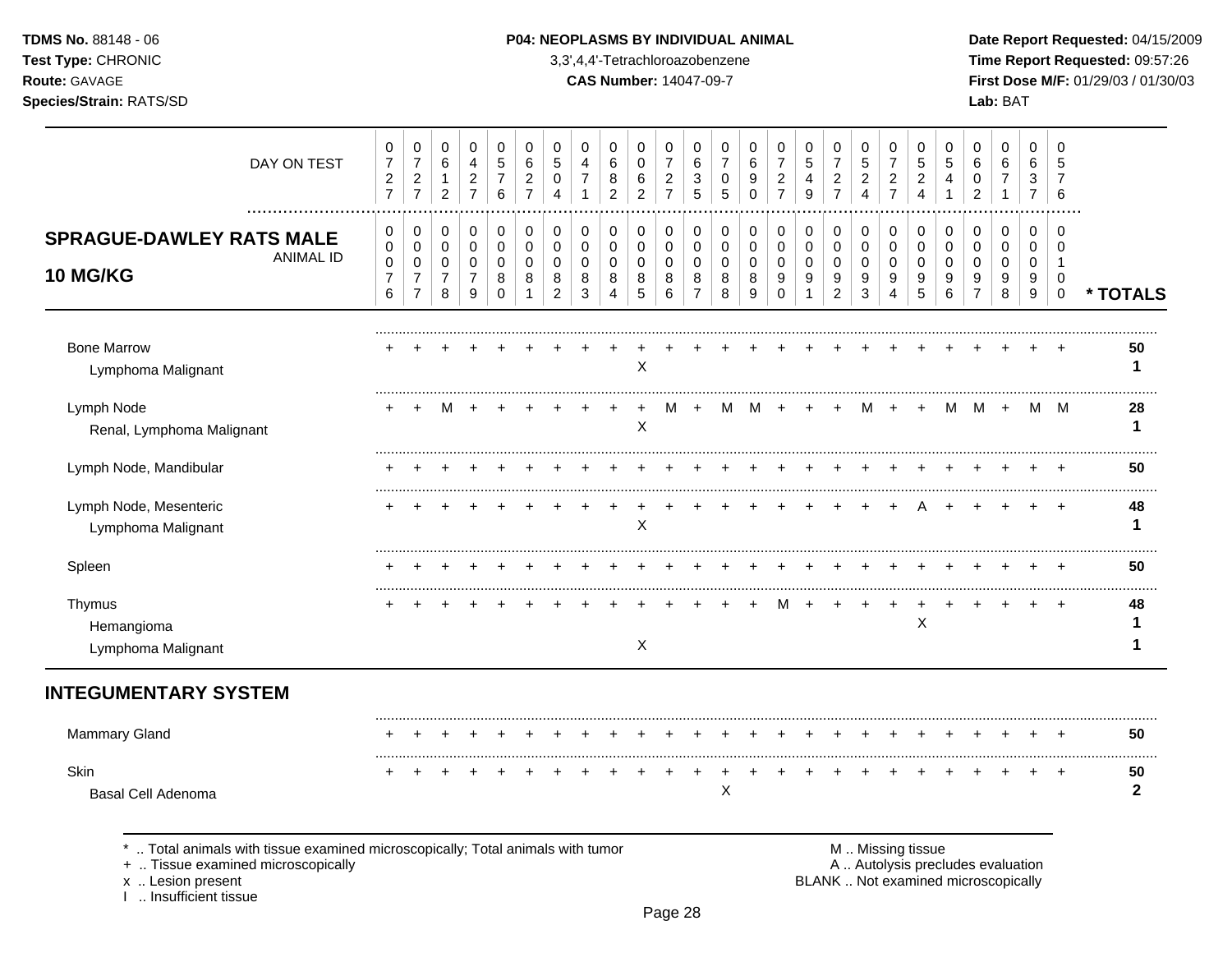### **TDMS No.** 88148 - 06 **P04: NEOPLASMS BY INDIVIDUAL ANIMAL** Date Report Requested: 04/15/2009

**Test Type:** CHRONIC 3,3',4,4'-Tetrachloroazobenzene **Time Report Requested:** 09:57:26 **Route:** GAVAGE **CAS Number:** 14047-09-7 **First Dose M/F:** 01/29/03 / 01/30/03

| DAY ON TEST                                                                                                                       | 0<br>$\overline{7}$<br>$\overline{c}$<br>$\overline{7}$ | 0<br>$\overline{7}$<br>$\boldsymbol{2}$<br>$\overline{7}$           | 0<br>$\,6\,$<br>1<br>$\overline{c}$        | 0<br>$\overline{a}$<br>$\sqrt{2}$<br>$\overline{7}$                      | 0<br>5<br>$\overline{7}$<br>6                            | $\mathbf 0$<br>$\,6\,$<br>$\overline{c}$<br>$\overline{7}$ | 0<br>5<br>0<br>4                                    | $\mathbf 0$<br>$\overline{4}$<br>$\overline{7}$ | $\mathbf 0$<br>6<br>8<br>$\overline{2}$             | 0<br>$\mathbf 0$<br>6<br>$\overline{2}$   | 0<br>$\overline{7}$<br>$\boldsymbol{2}$<br>$\overline{7}$ | 0<br>$\,6\,$<br>3<br>5                                 | 0<br>$\overline{7}$<br>$\pmb{0}$<br>5           | 0<br>$\,6\,$<br>9<br>$\Omega$             | 0<br>$\overline{7}$<br>$\overline{c}$<br>$\overline{7}$ | 0<br>$\overline{5}$<br>4<br>9        | 0<br>$\overline{7}$<br>$\overline{c}$<br>$\overline{7}$ | 0<br>5<br>$\overline{c}$<br>$\overline{4}$ | 0<br>$\overline{7}$<br>$\overline{c}$<br>$\overline{7}$       | 0<br>5<br>$\overline{c}$<br>4                     | 0<br>5<br>4                                      | 0<br>6<br>0<br>$\overline{2}$               | 0<br>6                                           | 0<br>6<br>3<br>$\overline{7}$ | 0<br>5<br>$\overline{7}$<br>6                     |          |
|-----------------------------------------------------------------------------------------------------------------------------------|---------------------------------------------------------|---------------------------------------------------------------------|--------------------------------------------|--------------------------------------------------------------------------|----------------------------------------------------------|------------------------------------------------------------|-----------------------------------------------------|-------------------------------------------------|-----------------------------------------------------|-------------------------------------------|-----------------------------------------------------------|--------------------------------------------------------|-------------------------------------------------|-------------------------------------------|---------------------------------------------------------|--------------------------------------|---------------------------------------------------------|--------------------------------------------|---------------------------------------------------------------|---------------------------------------------------|--------------------------------------------------|---------------------------------------------|--------------------------------------------------|-------------------------------|---------------------------------------------------|----------|
| <b>SPRAGUE-DAWLEY RATS MALE</b><br><b>ANIMAL ID</b><br>10 MG/KG                                                                   | 0<br>0<br>$\pmb{0}$<br>$\boldsymbol{7}$<br>6            | 0<br>$\mathbf 0$<br>$\mathbf 0$<br>$\overline{7}$<br>$\overline{7}$ | 0<br>$\pmb{0}$<br>0<br>$\overline{7}$<br>8 | $\mathbf 0$<br>$\mathsf{O}\xspace$<br>$\mathbf 0$<br>$\overline{7}$<br>9 | $\mathbf 0$<br>$\pmb{0}$<br>$\mathbf 0$<br>8<br>$\Omega$ | $\mathbf 0$<br>$\pmb{0}$<br>$\mathbf 0$<br>8               | 0<br>$\mathbf 0$<br>$\Omega$<br>8<br>$\overline{2}$ | 0<br>0<br>$\mathbf 0$<br>8<br>3                 | $\mathbf 0$<br>$\mathbf 0$<br>$\mathbf 0$<br>8<br>4 | 0<br>$\mathsf 0$<br>$\mathbf 0$<br>8<br>5 | 0<br>$\mathbf 0$<br>$\mathbf 0$<br>8<br>6                 | 0<br>$\mathbf 0$<br>$\mathbf 0$<br>8<br>$\overline{7}$ | $\mathbf 0$<br>$\pmb{0}$<br>$\pmb{0}$<br>8<br>8 | 0<br>$\mathbf 0$<br>$\mathbf 0$<br>8<br>9 | 0<br>0<br>$\mathbf 0$<br>9<br>$\Omega$                  | 0<br>$\mathbf 0$<br>$\mathbf 0$<br>9 | 0<br>$\mathbf 0$<br>$\mathbf 0$<br>9<br>$\overline{2}$  | $\pmb{0}$<br>$\pmb{0}$<br>0<br>9<br>3      | 0<br>$\pmb{0}$<br>$\mathbf 0$<br>9<br>$\overline{\mathbf{4}}$ | $\mathbf 0$<br>$\pmb{0}$<br>$\mathbf 0$<br>9<br>5 | $\mathbf 0$<br>$\mathbf 0$<br>$\Omega$<br>9<br>6 | 0<br>$\Omega$<br>$\Omega$<br>$\overline{7}$ | $\mathbf 0$<br>$\mathbf 0$<br>$\Omega$<br>9<br>8 | $\pmb{0}$<br>0<br>0<br>9<br>9 | $\Omega$<br>0<br>$\mathbf{1}$<br>0<br>$\mathbf 0$ | * TOTALS |
| Squamous Cell Papilloma<br>Subcutaneous Tissue, Schwannoma<br>Malignant                                                           |                                                         |                                                                     |                                            |                                                                          |                                                          |                                                            |                                                     |                                                 |                                                     |                                           |                                                           |                                                        |                                                 |                                           |                                                         |                                      |                                                         |                                            |                                                               |                                                   |                                                  |                                             |                                                  |                               |                                                   |          |
| <b>MUSCULOSKELETAL SYSTEM</b>                                                                                                     |                                                         |                                                                     |                                            |                                                                          |                                                          |                                                            |                                                     |                                                 |                                                     |                                           |                                                           |                                                        |                                                 |                                           |                                                         |                                      |                                                         |                                            |                                                               |                                                   |                                                  |                                             |                                                  |                               |                                                   |          |
| <b>Bone</b>                                                                                                                       |                                                         |                                                                     |                                            |                                                                          |                                                          |                                                            |                                                     |                                                 |                                                     |                                           |                                                           |                                                        |                                                 |                                           |                                                         |                                      |                                                         |                                            |                                                               |                                                   |                                                  |                                             |                                                  |                               |                                                   | 50       |
| <b>NERVOUS SYSTEM</b>                                                                                                             |                                                         |                                                                     |                                            |                                                                          |                                                          |                                                            |                                                     |                                                 |                                                     |                                           |                                                           |                                                        |                                                 |                                           |                                                         |                                      |                                                         |                                            |                                                               |                                                   |                                                  |                                             |                                                  |                               |                                                   |          |
| <b>Brain</b>                                                                                                                      |                                                         |                                                                     |                                            |                                                                          |                                                          |                                                            |                                                     |                                                 |                                                     |                                           |                                                           |                                                        |                                                 |                                           |                                                         |                                      |                                                         |                                            |                                                               |                                                   |                                                  |                                             |                                                  |                               |                                                   | 50       |
| <b>RESPIRATORY SYSTEM</b>                                                                                                         |                                                         |                                                                     |                                            |                                                                          |                                                          |                                                            |                                                     |                                                 |                                                     |                                           |                                                           |                                                        |                                                 |                                           |                                                         |                                      |                                                         |                                            |                                                               |                                                   |                                                  |                                             |                                                  |                               |                                                   |          |
| Lung<br>Alveolar/Bronchiolar Adenoma                                                                                              |                                                         | $\boldsymbol{\mathsf{X}}$                                           |                                            |                                                                          | X                                                        |                                                            |                                                     |                                                 |                                                     |                                           |                                                           |                                                        |                                                 | Χ<br>X                                    |                                                         |                                      |                                                         |                                            |                                                               |                                                   |                                                  |                                             |                                                  | X                             |                                                   | 50       |
| Cystic Keratinizing Epithelioma<br>Cystic Keratinizing Epithelioma, Multiple<br>Lymphoma Malignant<br>Pheochromocytoma Malignant, | Χ                                                       |                                                                     |                                            |                                                                          |                                                          |                                                            |                                                     |                                                 |                                                     | X                                         | X                                                         |                                                        | X                                               |                                           |                                                         |                                      |                                                         |                                            | X                                                             |                                                   |                                                  |                                             |                                                  |                               |                                                   |          |
| Metastatic, Adrenal Medulla<br>Nose                                                                                               |                                                         |                                                                     |                                            |                                                                          |                                                          |                                                            |                                                     |                                                 |                                                     |                                           |                                                           |                                                        |                                                 |                                           |                                                         |                                      |                                                         |                                            |                                                               |                                                   |                                                  |                                             |                                                  |                               |                                                   | 50       |

\* .. Total animals with tissue examined microscopically; Total animals with tumor **M** metally more than M .. Missing tissue<br>  $\blacksquare$  Tissue examined microscopically

+ .. Tissue examined microscopically

x .. Lesion present<br>I .. Insufficient tissue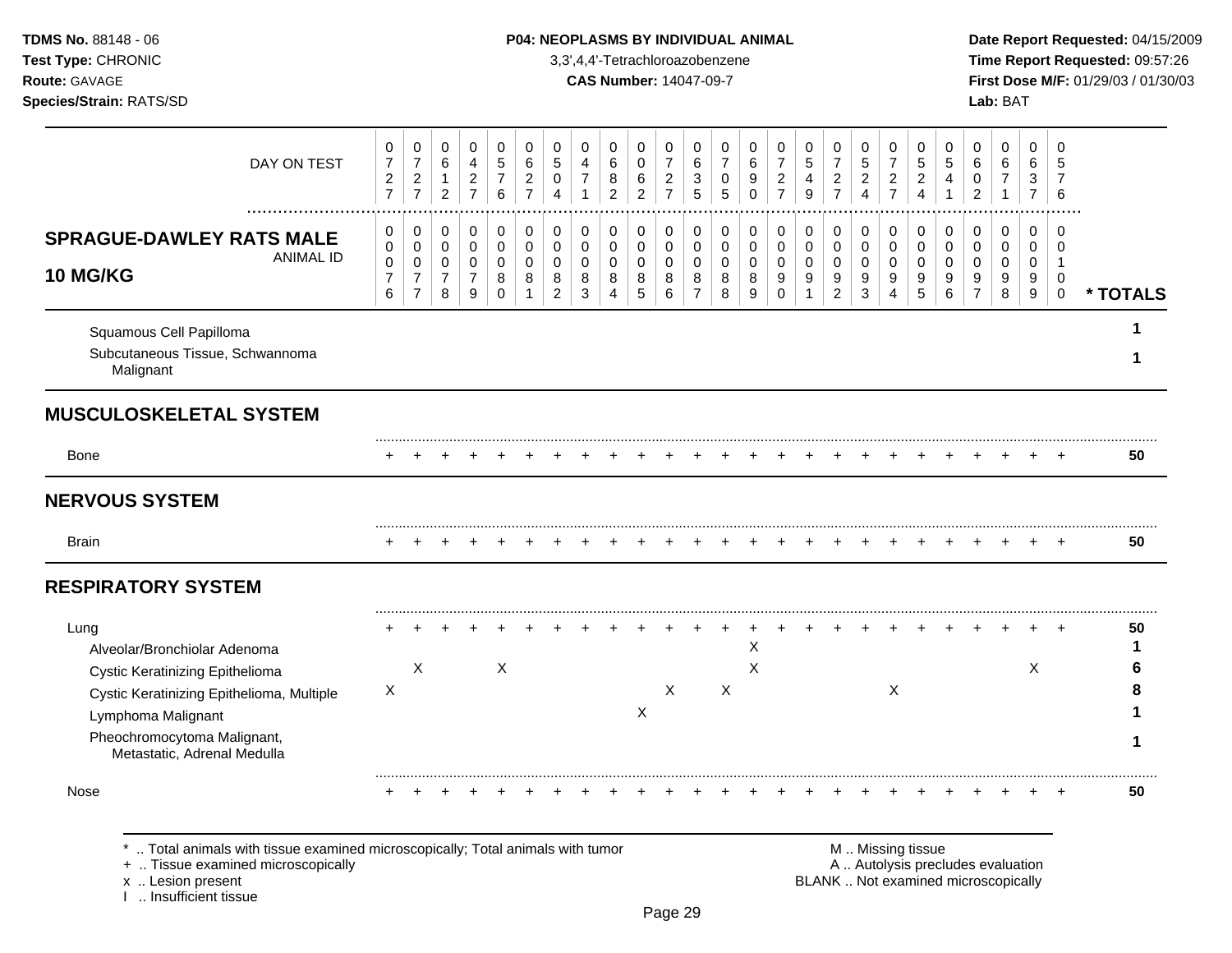| <b>TDMS No. 88148 - 06</b>     |
|--------------------------------|
| <b>Test Type: CHRONIC</b>      |
| <b>Route: GAVAGE</b>           |
| <b>Species/Strain: RATS/SD</b> |

#### P04: NEOPLASMS BY INDIVIDUAL ANIMAL

3,3',4,4'-Tetrachloroazobenzene

**CAS Number: 14047-09-7** 

Date Report Requested: 04/15/2009 Time Report Requested: 09:57:26 First Dose M/F: 01/29/03 / 01/30/03 Lab: BAT

| DAY ON TEST                                                         | 0<br>$\overline{7}$<br>$\overline{c}$<br>$\overline{7}$      | 0<br>$\boldsymbol{7}$<br>$\overline{c}$<br>$\overline{7}$ | 0<br>6<br>2           | 0<br>4<br>$\overline{c}$<br>$\overline{7}$ | 0<br>5<br>6           | 0<br>6<br>$\overline{c}$ | 0<br>$\sqrt{5}$<br>0<br>4                    | 0<br>4<br>$\overline{7}$         | 0<br>6<br>8<br>$\overline{2}$ | 0<br>0<br>6<br>2                | 0<br>$\overline{\mathbf{c}}$<br>$\overline{7}$ | 0<br>6<br>3<br>5 | 0<br>0<br>5           | 0<br>6<br>9<br>$\Omega$ | 0<br>$\overline{7}$<br>$\overline{c}$<br>$\overline{7}$ | 0<br>5<br>4<br>9                        | 0<br>$\overline{7}$<br>$\overline{\mathbf{c}}$<br>$\overline{7}$ | 0<br>5<br>$\overline{\mathbf{c}}$<br>4 | 0<br>7<br>2<br>$\overline{7}$ | 0<br>5<br>$\overline{c}$<br>4 | 0<br>5<br>4           | 0<br>6<br>0<br>$\overline{2}$      | 0<br>6<br>7<br>-1     | 0<br>6<br>3<br>7      | 0<br>5<br>6                       |          |
|---------------------------------------------------------------------|--------------------------------------------------------------|-----------------------------------------------------------|-----------------------|--------------------------------------------|-----------------------|--------------------------|----------------------------------------------|----------------------------------|-------------------------------|---------------------------------|------------------------------------------------|------------------|-----------------------|-------------------------|---------------------------------------------------------|-----------------------------------------|------------------------------------------------------------------|----------------------------------------|-------------------------------|-------------------------------|-----------------------|------------------------------------|-----------------------|-----------------------|-----------------------------------|----------|
| <br><b>SPRAGUE-DAWLEY RATS MALE</b><br><b>ANIMAL ID</b><br>10 MG/KG | $\mathbf 0$<br>$\pmb{0}$<br>$\pmb{0}$<br>$\overline{7}$<br>6 | 0<br>0<br>0<br>$\overline{7}$<br>$\overline{7}$           | 0<br>0<br>0<br>7<br>8 | 0<br>0<br>0<br>7<br>9                      | 0<br>0<br>0<br>8<br>0 | 0<br>0<br>0<br>8         | 0<br>0<br>$\mathbf 0$<br>8<br>$\overline{2}$ | 0<br>0<br>0<br>8<br>$\mathbf{3}$ | 0<br>0<br>0<br>8<br>4         | 0<br>0<br>$\mathbf 0$<br>8<br>5 | 0<br>0<br>0<br>8<br>6                          | 0<br>0<br>0<br>8 | 0<br>0<br>0<br>8<br>8 | 0<br>0<br>0<br>8<br>9   | 0<br>0<br>0<br>9<br>0                                   | $\pmb{0}$<br>$\boldsymbol{0}$<br>0<br>9 | 0<br>$\pmb{0}$<br>0<br>9<br>$\overline{2}$                       | 0<br>0<br>0<br>9<br>3                  | 0<br>0<br>0<br>9<br>4         | 0<br>0<br>0<br>9<br>5         | 0<br>0<br>0<br>9<br>6 | 0<br>0<br>0<br>9<br>$\overline{7}$ | 0<br>0<br>0<br>9<br>8 | 0<br>0<br>0<br>9<br>9 | 0<br>$\Omega$<br>0<br>$\mathbf 0$ | * TOTALS |
| Trachea                                                             |                                                              |                                                           |                       |                                            |                       |                          |                                              |                                  |                               |                                 |                                                |                  |                       |                         |                                                         |                                         |                                                                  |                                        |                               |                               |                       |                                    |                       |                       |                                   | 50       |
| <b>SPECIAL SENSES SYSTEM</b>                                        |                                                              |                                                           |                       |                                            |                       |                          |                                              |                                  |                               |                                 |                                                |                  |                       |                         |                                                         |                                         |                                                                  |                                        |                               |                               |                       |                                    |                       |                       |                                   |          |
| Ear                                                                 |                                                              |                                                           |                       |                                            |                       |                          |                                              |                                  |                               |                                 |                                                |                  |                       |                         |                                                         |                                         |                                                                  |                                        |                               |                               |                       |                                    |                       |                       |                                   |          |
| Eye                                                                 |                                                              |                                                           |                       |                                            |                       |                          |                                              |                                  |                               |                                 |                                                |                  |                       |                         |                                                         |                                         |                                                                  |                                        |                               |                               |                       |                                    |                       |                       |                                   | 50       |
| Harderian Gland                                                     |                                                              |                                                           |                       |                                            |                       |                          |                                              |                                  |                               |                                 |                                                |                  |                       |                         |                                                         |                                         |                                                                  |                                        |                               |                               |                       |                                    |                       |                       |                                   | 50       |
| <b>Lacrimal Gland</b>                                               |                                                              |                                                           |                       |                                            |                       |                          |                                              |                                  |                               |                                 |                                                |                  |                       | $\div$                  |                                                         |                                         |                                                                  |                                        |                               |                               |                       |                                    |                       |                       |                                   | 1        |
| <b>URINARY SYSTEM</b>                                               |                                                              |                                                           |                       |                                            |                       |                          |                                              |                                  |                               |                                 |                                                |                  |                       |                         |                                                         |                                         |                                                                  |                                        |                               |                               |                       |                                    |                       |                       |                                   |          |
| Kidney                                                              |                                                              |                                                           |                       |                                            |                       |                          |                                              |                                  |                               |                                 |                                                |                  |                       |                         |                                                         |                                         |                                                                  |                                        |                               |                               |                       |                                    |                       |                       |                                   | 50       |
| Ureter                                                              | $\ddot{}$                                                    | M                                                         | M                     | M                                          | $\ddot{}$             | M                        |                                              |                                  |                               |                                 | M                                              | $\ddot{}$        | $+$                   | M +                     |                                                         | $+$                                     | $+$                                                              |                                        | M +                           | M                             |                       | M M +                              |                       | M +                   |                                   | 31       |
| Urethra                                                             |                                                              |                                                           |                       |                                            |                       |                          |                                              |                                  |                               |                                 |                                                |                  |                       |                         |                                                         |                                         |                                                                  |                                        |                               |                               |                       |                                    |                       |                       |                                   | 50       |
| <b>Urinary Bladder</b>                                              |                                                              |                                                           |                       |                                            |                       |                          |                                              |                                  |                               |                                 |                                                |                  |                       |                         |                                                         |                                         |                                                                  |                                        |                               |                               |                       |                                    |                       |                       | $\pm$                             | 50       |

# **SYSTEMIC LESIONS**

\* .. Total animals with tissue examined microscopically; Total animals with tumor

+ .. Tissue examined microscopically

x .. Lesion present<br>I .. Insufficient tissue

M .. Missing tissue<br>A .. Autolysis precludes evaluation BLANK .. Not examined microscopically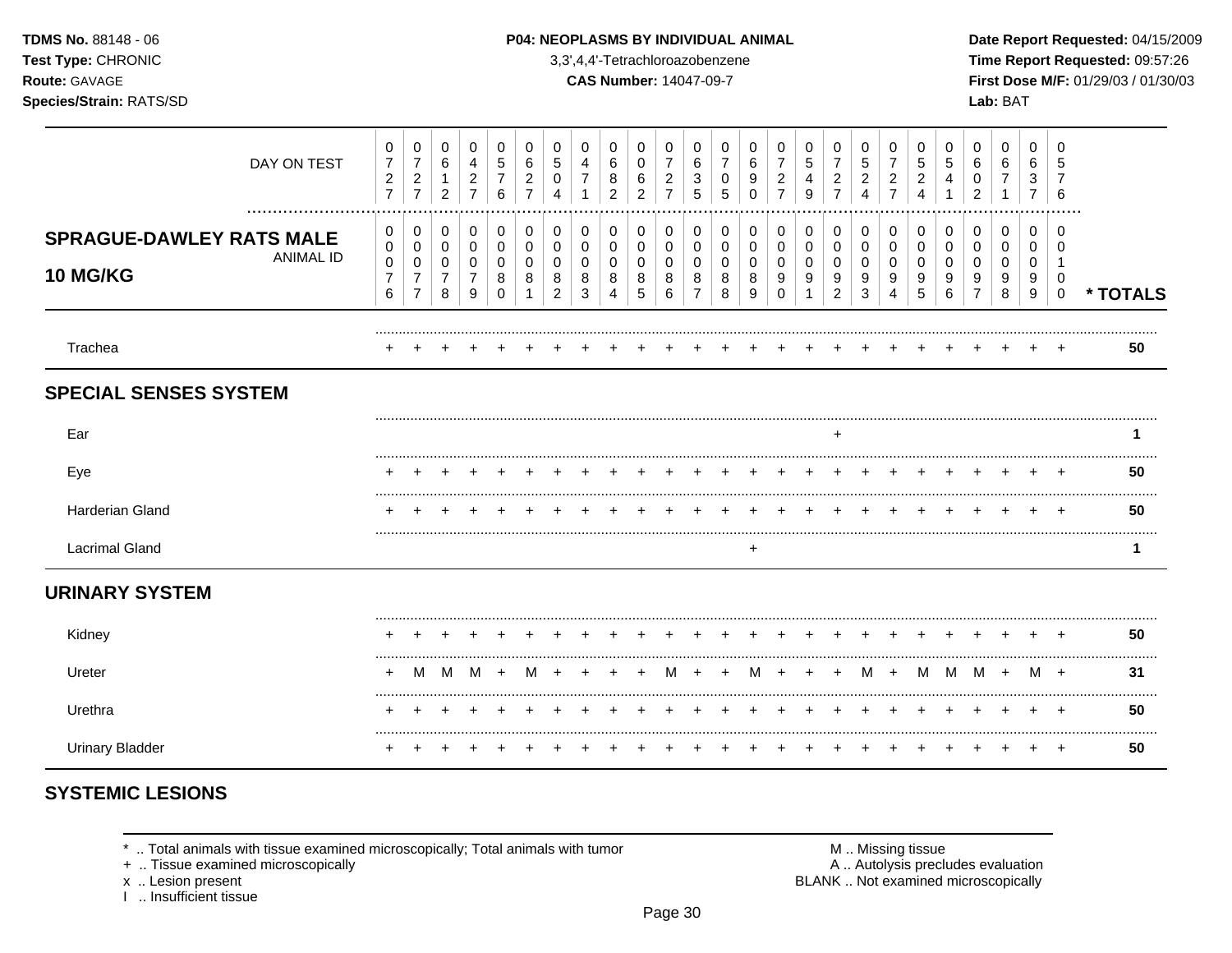### **TDMS No.** 88148 - 06 **P04: NEOPLASMS BY INDIVIDUAL ANIMAL** Date Report Requested: 04/15/2009

**Test Type:** CHRONIC 3,3',4,4'-Tetrachloroazobenzene **Time Report Requested:** 09:57:26 **Route:** GAVAGE **CAS Number:** 14047-09-7 **First Dose M/F:** 01/29/03 / 01/30/03

| Multiple Organ<br>Lymphoma Malignant               |             |                  |                       |                  |                                              |                   |                                    |             |        | $+$                                     | $+$<br>$\check{ }$<br>∧ | $\div$                                     |                  |        |                       |        | $+$              | $+$                   |                       | $+$                                          |             | $\div$ | $+$        |                       | ÷                                       | +      | 50            |
|----------------------------------------------------|-------------|------------------|-----------------------|------------------|----------------------------------------------|-------------------|------------------------------------|-------------|--------|-----------------------------------------|-------------------------|--------------------------------------------|------------------|--------|-----------------------|--------|------------------|-----------------------|-----------------------|----------------------------------------------|-------------|--------|------------|-----------------------|-----------------------------------------|--------|---------------|
| <b>SPRAGUE-DAWLEY RATS MALE</b><br><b>10 MG/KG</b> | ANIMAL ID   | 0<br>0<br>0<br>6 | -                     | 0<br>0<br>0<br>8 | 0<br>0<br>0<br>-<br>9                        | $\mathbf{0}$<br>8 | 0<br>0<br>0<br>8                   | 8<br>$\sim$ | 8<br>3 | U<br>υ<br>υ<br>8<br>4                   | 0<br>0<br>0<br>8<br>5   | 0<br>0<br>0<br>8<br>6                      | റ<br>O           | 8<br>8 | 0<br>0<br>0<br>8<br>9 | 9      | 0<br>0<br>0<br>9 | 9<br>ົ                | 0<br>0<br>0<br>9<br>3 | U<br>9<br>4                                  | 9<br>5      | 9<br>6 | ⇁          | U<br>0<br>0<br>9<br>8 | 0<br>0<br>0<br>9<br>9                   |        | <b>TOTALS</b> |
|                                                    | DAY ON TEST | 0<br>⇁<br>2<br>⇁ | ⇁<br>$\sim$<br>∼<br>⇁ | 0<br>6<br>റ      | 0<br>4<br>າ<br>∠<br>$\overline{\phantom{0}}$ | υ<br>5<br>6       | 0<br>6<br>ົ<br>∠<br>$\overline{ }$ | 5<br>4      | 4<br>- | U<br>$\sim$<br>ь<br>8<br>$\overline{2}$ | 0<br>υ<br>6<br>ົ        | 0<br>$\overline{ }$<br>2<br>$\overline{ }$ | ⌒<br>ь<br>3<br>G | 0<br>5 | 0<br>6<br>9<br>0      | ∠<br>⇁ | 0<br>ა<br>4<br>9 | ⇁<br>$\sim$<br>∠<br>⇁ | 0<br>5<br>2<br>4      | U<br>–<br>າ<br>∠<br>$\overline{\phantom{0}}$ | 5<br>ົ<br>∠ | 5<br>4 | $\sqrt{2}$ | 0<br>6                | 0<br>6<br>3<br>$\overline{\phantom{0}}$ | €<br>6 |               |

+ .. Tissue examined microscopically

x .. Lesion present<br>I .. Insufficient tissue

\* .. Total animals with tissue examined microscopically; Total animals with tumor <br>
+ .. Tissue examined microscopically<br>
+ .. Tissue examined microscopically BLANK .. Not examined microscopically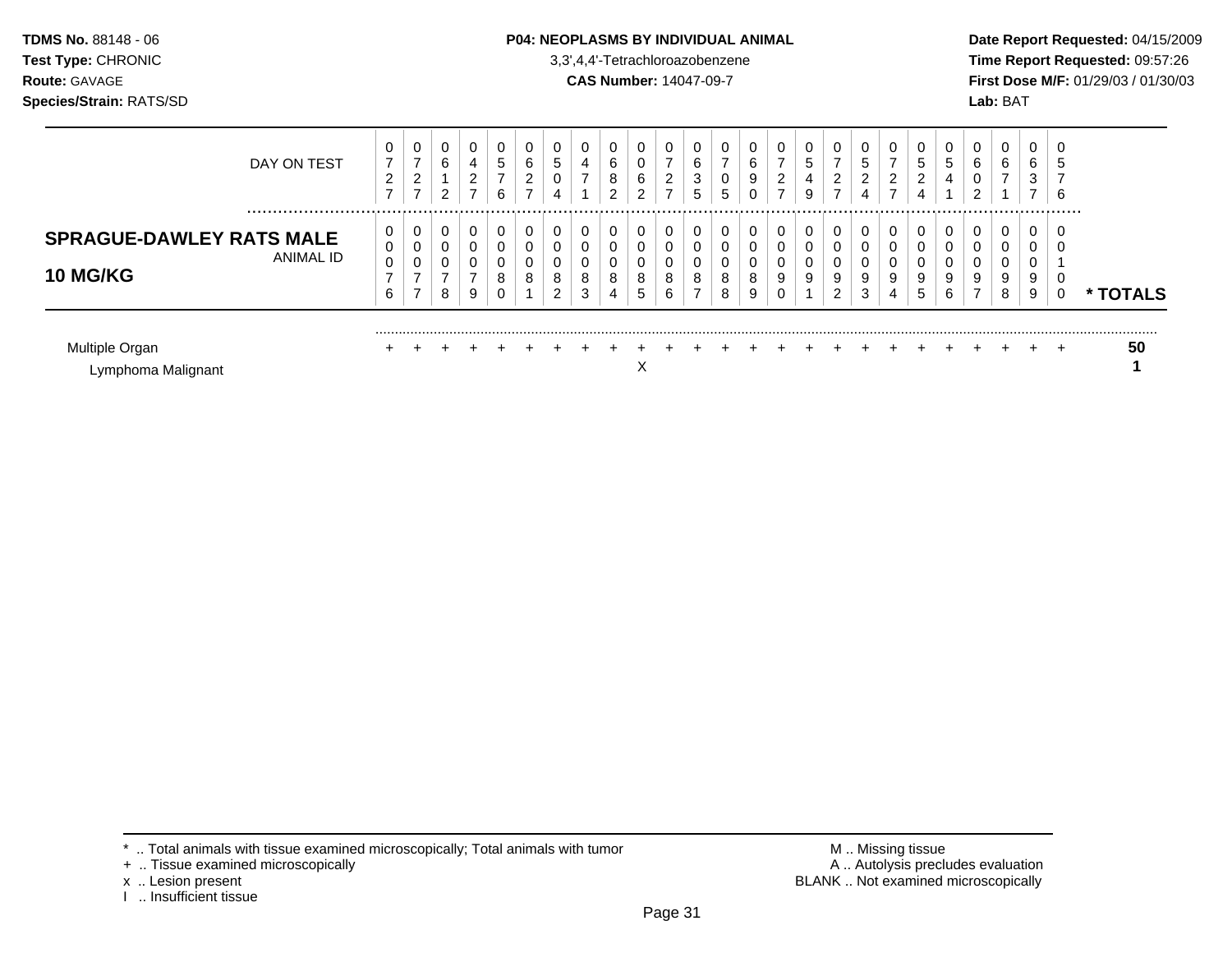#### P04: NEOPLASMS BY INDIVIDUAL ANIMAL

3,3',4,4'-Tetrachloroazobenzene

**CAS Number: 14047-09-7** 

Date Report Requested: 04/15/2009 Time Report Requested: 09:57:26 First Dose M/F: 01/29/03 / 01/30/03 Lab: BAT

| DAY ON TEST                                                         | 0<br><sub>5</sub><br><sub>5</sub><br>4 | ◡<br>4<br>9<br>$\overline{\phantom{0}}$ | ν<br>5<br>6<br>ົ<br><u>.</u> | 6<br>9 | U<br>6<br>6<br>0 | υ<br>6<br>8<br>9 | C<br>4<br>9 | 0<br>∽<br>ັບ<br>8<br>8 | 0<br>6<br>5<br>8 | 0<br>C.<br>વ<br>◡<br>3 | v<br>າ<br>∼ | ν<br>≎<br>ь | υ<br>6<br>0<br>8 | 4<br>3<br>8 | -3 | U<br><sub>5</sub><br>3 | 6 | 0<br>6<br>$\mathbf b$<br>3 | 6<br>£, | 0<br>6      | <sub>5</sub><br>4 | U<br>U<br>-                              | f.                     | $\mathbf{0}$<br>ി<br><u>_</u>           | 0<br>4<br>-<br>4  |                 |
|---------------------------------------------------------------------|----------------------------------------|-----------------------------------------|------------------------------|--------|------------------|------------------|-------------|------------------------|------------------|------------------------|-------------|-------------|------------------|-------------|----|------------------------|---|----------------------------|---------|-------------|-------------------|------------------------------------------|------------------------|-----------------------------------------|-------------------|-----------------|
| <br><b>SPRAGUE-DAWLEY RATS MALE</b><br>ANIMAL ID<br><b>30 MG/KG</b> | 0<br>0<br>0                            | ◡<br>v<br>v<br>ົ<br><u>_</u>            | v<br>3                       | 4      | O<br>∽<br>نٽ     | 0<br>6           | 0           | 0<br>0<br>ν<br>8       | 0<br>0<br>0<br>9 | 0<br>0<br>U            | υ<br>υ      | ν<br>ν      |                  | 4           | Ä. | 0<br>0<br>6            |   | 0<br>0<br>8                | č       | 0<br>0<br>ົ | ◠<br><u>_</u>     | 0<br>0<br>ົ<br><u>.</u><br>ົ<br><u>_</u> | $\sim$<br>C.<br>ູ<br>J | $\mathbf{0}$<br>0<br>ົ<br><u>_</u><br>4 | 0<br>0<br>◠<br>ູບ | males<br>(cont) |

# **ALIMENTARY SYSTEM**

| Esophagus                                                                                                                               |   |  |  |  |  |  |  |  |                   |  |   |                                                                          |       |
|-----------------------------------------------------------------------------------------------------------------------------------------|---|--|--|--|--|--|--|--|-------------------|--|---|--------------------------------------------------------------------------|-------|
| Intestine Large, Cecum                                                                                                                  |   |  |  |  |  |  |  |  |                   |  |   |                                                                          |       |
| Intestine Large, Colon                                                                                                                  |   |  |  |  |  |  |  |  |                   |  |   |                                                                          |       |
| Intestine Large, Rectum                                                                                                                 |   |  |  |  |  |  |  |  |                   |  |   |                                                                          |       |
| Intestine Small, Duodenum                                                                                                               |   |  |  |  |  |  |  |  |                   |  |   |                                                                          |       |
| Intestine Small, Ileum                                                                                                                  |   |  |  |  |  |  |  |  |                   |  |   |                                                                          |       |
| Intestine Small, Jejunum                                                                                                                |   |  |  |  |  |  |  |  |                   |  |   |                                                                          |       |
| Liver<br>Cholangiocarcinoma<br>Cholangioma<br>Lymphoma Malignant                                                                        | Χ |  |  |  |  |  |  |  |                   |  |   |                                                                          | $\pm$ |
| Oral Mucosa<br>Gingival, Squamous Cell Carcinoma                                                                                        |   |  |  |  |  |  |  |  |                   |  | Χ | X                                                                        | X     |
| Pancreas                                                                                                                                |   |  |  |  |  |  |  |  |                   |  |   |                                                                          |       |
| Total animals with tissue examined microscopically; Total animals with tumor<br>+  Tissue examined microscopically<br>x  Lesion present |   |  |  |  |  |  |  |  | M  Missing tissue |  |   | A  Autolysis precludes evaluation<br>BLANK  Not examined microscopically |       |

x .. Lesion present<br>I .. Insufficient tissue

Page 32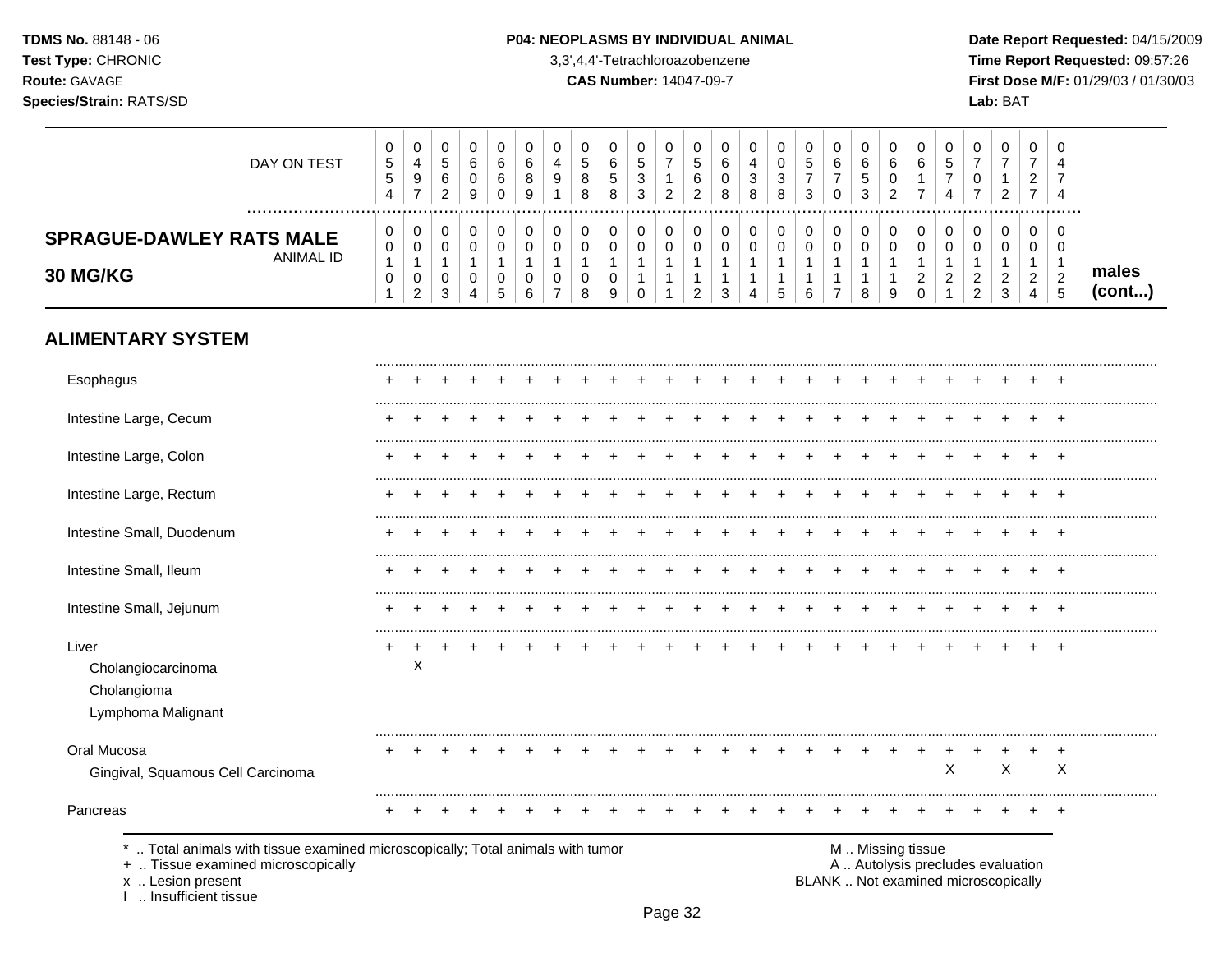| <b>TDMS No. 88148 - 06</b>     | <b>P04: NEOPLASMS BY INDIVIDUAL ANIMAL</b> | Date Rep         |
|--------------------------------|--------------------------------------------|------------------|
| <b>Test Type: CHRONIC</b>      | 3,3',4,4'-Tetrachloroazobenzene            | Time Rer         |
| <b>Route: GAVAGE</b>           | <b>CAS Number: 14047-09-7</b>              | <b>First Dos</b> |
| <b>Species/Strain: RATS/SD</b> |                                            | <b>Lab: BAT</b>  |

### **P04: NEOPLASMS BY INDIVIDUAL ANIMAL Date Report Requested: 04/15/2009**

**Time Report Requested:** 09:57:26 **Route:** GAVAGE **CAS Number:** 14047-09-7 **First Dose M/F:** 01/29/03 / 01/30/03

| DAY ON TEST<br>                                                                                         | 0<br>$\sqrt{5}$<br>$\,$ 5 $\,$<br>$\overline{4}$    | 0<br>4<br>9<br>$\overline{7}$                         | 0<br>$5\phantom{.0}$<br>$\,6\,$<br>$\overline{c}$ | 0<br>6<br>$\pmb{0}$<br>9                                        | 0<br>6<br>6<br>0                         | 0<br>6<br>8<br>9                          | 0<br>4<br>9        | 0<br>5<br>8<br>8                  | 0<br>6<br>$\sqrt{5}$<br>8 | 0<br>$\sqrt{5}$<br>3<br>3              | 0<br>$\overline{7}$<br>$\mathbf{1}$<br>$\overline{2}$ | 0<br>$\sqrt{5}$<br>6<br>2                                        | 0<br>6<br>0<br>8           | 0<br>4<br>3<br>8      | 0<br>$\mathbf 0$<br>3<br>8      | 0<br>$\sqrt{5}$<br>$\overline{7}$<br>3 | 0<br>$\,6\,$<br>$\overline{7}$<br>$\Omega$ | 0<br>$\,6\,$<br>$\mathbf 5$<br>3                     | 0<br>$\,6\,$<br>0<br>2 | 0<br>6<br>$\overline{7}$       | 0<br>5<br>$\overline{7}$<br>4 | 0<br>$\overline{7}$<br>0<br>$\overline{7}$                 | 0<br>$\overline{7}$<br>1<br>$\overline{2}$ | 0<br>$\overline{7}$<br>$\overline{c}$<br>$\overline{7}$ | 0<br>Δ<br>4                                                                                |                 |
|---------------------------------------------------------------------------------------------------------|-----------------------------------------------------|-------------------------------------------------------|---------------------------------------------------|-----------------------------------------------------------------|------------------------------------------|-------------------------------------------|--------------------|-----------------------------------|---------------------------|----------------------------------------|-------------------------------------------------------|------------------------------------------------------------------|----------------------------|-----------------------|---------------------------------|----------------------------------------|--------------------------------------------|------------------------------------------------------|------------------------|--------------------------------|-------------------------------|------------------------------------------------------------|--------------------------------------------|---------------------------------------------------------|--------------------------------------------------------------------------------------------|-----------------|
| <b>SPRAGUE-DAWLEY RATS MALE</b><br><b>ANIMAL ID</b><br>30 MG/KG                                         | 0<br>$\pmb{0}$<br>$\mathbf{1}$<br>0<br>$\mathbf{1}$ | 0<br>$\pmb{0}$<br>$\mathbf{1}$<br>0<br>$\overline{2}$ | 0<br>$\mathbf 0$<br>0<br>3                        | 0<br>$\mathsf{O}\xspace$<br>$\mathbf{1}$<br>0<br>$\overline{4}$ | 0<br>$\pmb{0}$<br>$\mathbf{1}$<br>0<br>5 | 0<br>$\mathbf 0$<br>$\mathbf 1$<br>0<br>6 | 0<br>$\Omega$<br>0 | 0<br>$\mathbf 0$<br>$\Omega$<br>8 | 0<br>$\pmb{0}$<br>0<br>9  | 0<br>$\mathbf 0$<br>1<br>1<br>$\Omega$ | 0<br>$\mathbf 0$<br>$\mathbf{1}$<br>$\mathbf{1}$      | $\mathbf 0$<br>$\mathbf 0$<br>$\mathbf 1$<br>1<br>$\overline{2}$ | 0<br>$\mathbf 0$<br>1<br>3 | 0<br>$\mathbf 0$<br>4 | 0<br>$\mathbf 0$<br>1<br>1<br>5 | 0<br>0<br>6                            | 0<br>$\mathbf 0$<br>$\overline{7}$         | 0<br>$\mathbf 0$<br>$\mathbf 1$<br>$\mathbf{1}$<br>8 | 0<br>$\mathbf 0$<br>9  | 0<br>$\Omega$<br>2<br>$\Omega$ | 0<br>$\mathbf 0$<br>2         | 0<br>$\mathbf 0$<br>-1<br>$\overline{c}$<br>$\overline{2}$ | 0<br>$\mathbf 0$<br>$\overline{2}$<br>3    | 0<br>$\mathbf 0$<br>$\overline{2}$<br>$\overline{4}$    | $\Omega$<br>$\overline{0}$<br>$\overline{\phantom{a}}$<br>$\overline{2}$<br>$\overline{5}$ | males<br>(cont) |
| Lymphoma Malignant                                                                                      |                                                     |                                                       |                                                   |                                                                 |                                          |                                           |                    |                                   |                           |                                        |                                                       |                                                                  |                            |                       |                                 |                                        |                                            |                                                      |                        |                                |                               |                                                            |                                            |                                                         |                                                                                            |                 |
| Salivary Glands<br>Lymphoma Malignant                                                                   | м                                                   |                                                       |                                                   |                                                                 |                                          |                                           |                    |                                   |                           |                                        |                                                       |                                                                  |                            |                       |                                 |                                        |                                            |                                                      |                        |                                |                               |                                                            |                                            |                                                         |                                                                                            |                 |
| Stomach, Forestomach<br>Lymphoma Malignant                                                              |                                                     |                                                       |                                                   |                                                                 |                                          |                                           |                    |                                   |                           |                                        |                                                       |                                                                  |                            |                       |                                 |                                        |                                            |                                                      |                        |                                |                               |                                                            |                                            |                                                         |                                                                                            |                 |
| Stomach, Glandular<br>Lymphoma Malignant                                                                |                                                     |                                                       |                                                   |                                                                 |                                          |                                           |                    |                                   |                           |                                        |                                                       |                                                                  |                            |                       |                                 |                                        |                                            |                                                      |                        |                                |                               |                                                            |                                            |                                                         |                                                                                            |                 |
| Tooth                                                                                                   |                                                     |                                                       |                                                   |                                                                 |                                          |                                           |                    |                                   |                           |                                        |                                                       |                                                                  |                            |                       |                                 |                                        |                                            |                                                      |                        |                                |                               |                                                            |                                            |                                                         | +                                                                                          |                 |
| <b>CARDIOVASCULAR SYSTEM</b>                                                                            |                                                     |                                                       |                                                   |                                                                 |                                          |                                           |                    |                                   |                           |                                        |                                                       |                                                                  |                            |                       |                                 |                                        |                                            |                                                      |                        |                                |                               |                                                            |                                            |                                                         |                                                                                            |                 |
| <b>Blood Vessel</b>                                                                                     |                                                     |                                                       |                                                   |                                                                 |                                          |                                           |                    |                                   |                           |                                        |                                                       |                                                                  |                            |                       |                                 |                                        |                                            |                                                      |                        |                                |                               |                                                            |                                            |                                                         |                                                                                            |                 |
| Heart<br>Fibrosarcoma, Metastatic, Tissue Nos<br>Schwannoma Malignant, Metastatic,<br><b>Tissue Nos</b> |                                                     |                                                       |                                                   |                                                                 |                                          |                                           |                    |                                   |                           |                                        | X                                                     |                                                                  |                            | X                     |                                 |                                        |                                            |                                                      |                        |                                |                               |                                                            |                                            |                                                         | $+$                                                                                        |                 |

# **ENDOCRINE SYSTEM**

\* .. Total animals with tissue examined microscopically; Total animals with tumor <br>
+ .. Tissue examined microscopically<br>
+ .. Tissue examined microscopically

+ .. Tissue examined microscopically

x .. Lesion present<br>I .. Insufficient tissue

BLANK .. Not examined microscopically

.........................................................................................................................................................................................................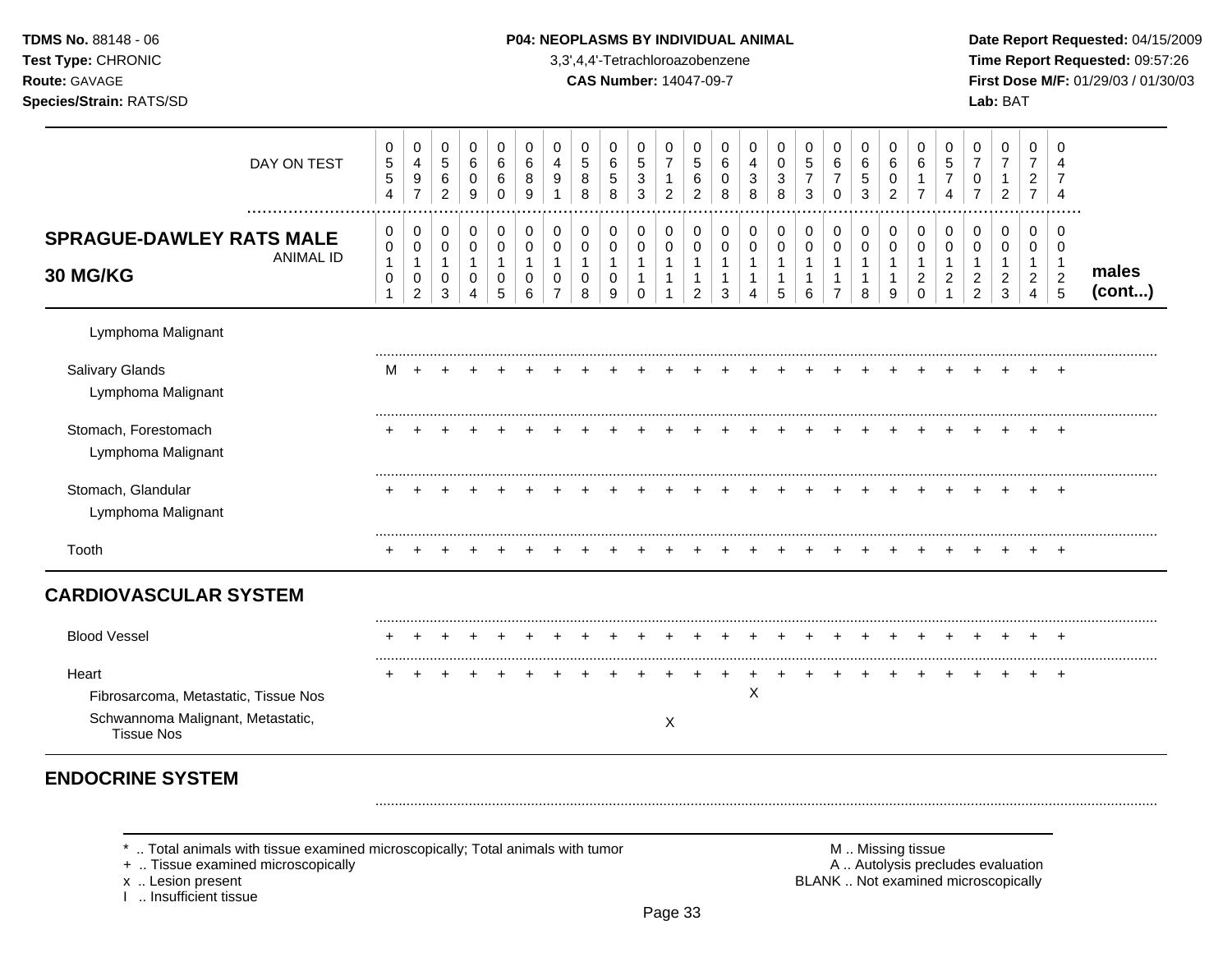### **TDMS No.** 88148 - 06 **P04: NEOPLASMS BY INDIVIDUAL ANIMAL** Date Report Requested: 04/15/2009

**Test Type:** CHRONIC 3,3',4,4'-Tetrachloroazobenzene **Time Report Requested:** 09:57:26 **Route:** GAVAGE **CAS Number:** 14047-09-7 **First Dose M/F:** 01/29/03 / 01/30/03

| DAY ON TEST                                                                                               | 0<br>$\sqrt{5}$<br>$\sqrt{5}$<br>$\overline{4}$                     | 0<br>4<br>9<br>$\overline{7}$                           | 0<br>$\overline{5}$<br>$\,6\,$<br>$\overline{2}$    | 0<br>6<br>$\mathbf 0$<br>9                   | 0<br>6<br>6<br>$\Omega$                    | 0<br>6<br>8<br>9                           | 0<br>4<br>9                                             | 0<br>5<br>8<br>8                                         | 0<br>$\,6\,$<br>$\sqrt{5}$<br>8          | 0<br>5<br>$\mathfrak{S}$<br>3                                   | 0<br>$\overline{7}$<br>$\mathbf{1}$<br>$\overline{c}$   | 0<br>5<br>6<br>$\overline{c}$                            | 0<br>6<br>$\mathbf 0$<br>8                  | 0<br>$\overline{4}$<br>3<br>8             | 0<br>$\pmb{0}$<br>$\mathbf{3}$<br>8              | 0<br>$\sqrt{5}$<br>$\overline{7}$<br>3              | 0<br>6<br>$\overline{7}$<br>$\Omega$                               | 0<br>6<br>$\mathbf 5$<br>3                            | 0<br>6<br>$\mathbf 0$<br>$\overline{2}$ | 0<br>6<br>$\overline{7}$                             | 0<br>$\overline{5}$<br>$\overline{7}$<br>4          | 0<br>$\overline{7}$<br>0<br>$\overline{7}$                                | 0<br>$\overline{7}$<br>$\mathbf 1$<br>$\overline{c}$                           | 0<br>$\overline{7}$<br>$\overline{2}$<br>$\overline{7}$ | 0<br>Δ<br>4                                                     |                 |
|-----------------------------------------------------------------------------------------------------------|---------------------------------------------------------------------|---------------------------------------------------------|-----------------------------------------------------|----------------------------------------------|--------------------------------------------|--------------------------------------------|---------------------------------------------------------|----------------------------------------------------------|------------------------------------------|-----------------------------------------------------------------|---------------------------------------------------------|----------------------------------------------------------|---------------------------------------------|-------------------------------------------|--------------------------------------------------|-----------------------------------------------------|--------------------------------------------------------------------|-------------------------------------------------------|-----------------------------------------|------------------------------------------------------|-----------------------------------------------------|---------------------------------------------------------------------------|--------------------------------------------------------------------------------|---------------------------------------------------------|-----------------------------------------------------------------|-----------------|
| <b>SPRAGUE-DAWLEY RATS MALE</b><br><b>ANIMAL ID</b><br><b>30 MG/KG</b>                                    | $\pmb{0}$<br>$\pmb{0}$<br>$\mathbf{1}$<br>$\pmb{0}$<br>$\mathbf{1}$ | 0<br>$\mathbf 0$<br>$\mathbf{1}$<br>0<br>$\overline{2}$ | 0<br>$\pmb{0}$<br>$\mathbf{1}$<br>0<br>$\mathbf{3}$ | 0<br>$\mathbf 0$<br>$\overline{1}$<br>0<br>4 | 0<br>$\mathbf 0$<br>$\mathbf{1}$<br>0<br>5 | 0<br>$\mathbf 0$<br>$\mathbf{1}$<br>0<br>6 | 0<br>$\mathbf 0$<br>$\mathbf{1}$<br>0<br>$\overline{7}$ | $\,0\,$<br>$\pmb{0}$<br>$\mathbf{1}$<br>$\mathbf 0$<br>8 | 0<br>$\pmb{0}$<br>$\mathbf{1}$<br>0<br>9 | 0<br>$\mathsf 0$<br>$\mathbf{1}$<br>$\mathbf{1}$<br>$\mathbf 0$ | 0<br>$\mathbf 0$<br>$\overline{1}$<br>$\mathbf{1}$<br>1 | 0<br>0<br>$\mathbf{1}$<br>$\mathbf{1}$<br>$\overline{2}$ | 0<br>0<br>$\mathbf{1}$<br>$\mathbf{1}$<br>3 | 0<br>$\pmb{0}$<br>$\mathbf{1}$<br>-1<br>4 | $\pmb{0}$<br>$\pmb{0}$<br>$\mathbf{1}$<br>1<br>5 | 0<br>$\pmb{0}$<br>$\mathbf{1}$<br>$\mathbf{1}$<br>6 | 0<br>$\pmb{0}$<br>$\mathbf{1}$<br>$\overline{1}$<br>$\overline{7}$ | 0<br>$\mathbf 0$<br>$\mathbf{1}$<br>$\mathbf{1}$<br>8 | 0<br>0<br>1<br>9                        | 0<br>0<br>$\mathbf{1}$<br>$\overline{c}$<br>$\Omega$ | 0<br>$\pmb{0}$<br>$\mathbf{1}$<br>2<br>$\mathbf{1}$ | $\boldsymbol{0}$<br>0<br>$\mathbf{1}$<br>$\overline{c}$<br>$\overline{c}$ | $\mathbf 0$<br>$\mathbf 0$<br>$\overline{1}$<br>$\overline{c}$<br>$\mathbf{3}$ | 0<br>$\mathbf 0$<br>$\mathbf{1}$<br>$\overline{2}$<br>4 | 0<br>$\mathbf 0$<br>$\mathbf 1$<br>$\overline{c}$<br>$\sqrt{5}$ | males<br>(cont) |
| <b>Adrenal Cortex</b><br>Lymphoma Malignant                                                               |                                                                     |                                                         |                                                     |                                              |                                            |                                            |                                                         |                                                          |                                          |                                                                 |                                                         |                                                          |                                             |                                           |                                                  |                                                     |                                                                    |                                                       |                                         |                                                      |                                                     |                                                                           |                                                                                |                                                         |                                                                 |                 |
| Adrenal Medulla<br>Pheochromocytoma Benign                                                                | Χ                                                                   |                                                         |                                                     |                                              |                                            | X                                          |                                                         |                                                          |                                          |                                                                 |                                                         |                                                          |                                             |                                           |                                                  |                                                     |                                                                    | X                                                     |                                         | X                                                    |                                                     | X                                                                         |                                                                                |                                                         |                                                                 |                 |
| Islets, Pancreatic                                                                                        |                                                                     |                                                         |                                                     |                                              |                                            |                                            |                                                         |                                                          |                                          |                                                                 |                                                         |                                                          |                                             |                                           |                                                  |                                                     |                                                                    |                                                       |                                         |                                                      |                                                     |                                                                           |                                                                                |                                                         |                                                                 |                 |
| Parathyroid Gland                                                                                         |                                                                     |                                                         |                                                     |                                              |                                            |                                            |                                                         |                                                          |                                          |                                                                 |                                                         |                                                          |                                             |                                           | м                                                |                                                     |                                                                    |                                                       |                                         |                                                      |                                                     |                                                                           | M                                                                              |                                                         |                                                                 |                 |
| <b>Pituitary Gland</b><br>Pars Distalis, Adenoma                                                          |                                                                     | $\div$                                                  | X                                                   |                                              |                                            |                                            |                                                         | X                                                        |                                          | X                                                               |                                                         |                                                          |                                             |                                           |                                                  |                                                     |                                                                    |                                                       |                                         |                                                      |                                                     |                                                                           |                                                                                | X                                                       |                                                                 |                 |
| <b>Thyroid Gland</b><br>C-cell, Adenoma<br>Follicular Cell, Adenoma<br>Follicular Cell, Adenoma, Multiple |                                                                     |                                                         |                                                     |                                              |                                            |                                            | X                                                       |                                                          |                                          | X                                                               |                                                         |                                                          |                                             |                                           |                                                  |                                                     |                                                                    |                                                       |                                         |                                                      |                                                     |                                                                           | $\mathsf X$                                                                    |                                                         | $\ddot{}$                                                       |                 |
| <b>GENERAL BODY SYSTEM</b>                                                                                |                                                                     |                                                         |                                                     |                                              |                                            |                                            |                                                         |                                                          |                                          |                                                                 |                                                         |                                                          |                                             |                                           |                                                  |                                                     |                                                                    |                                                       |                                         |                                                      |                                                     |                                                                           |                                                                                |                                                         |                                                                 |                 |
| <b>Tissue NOS</b><br>Mediastinum, Fibrosarcoma<br>Mediastinum, Schwannoma Malignant                       |                                                                     |                                                         |                                                     |                                              |                                            |                                            |                                                         |                                                          |                                          |                                                                 | ٠<br>X                                                  |                                                          |                                             | +<br>X                                    |                                                  |                                                     |                                                                    |                                                       |                                         |                                                      |                                                     |                                                                           |                                                                                |                                                         |                                                                 |                 |

\* .. Total animals with tissue examined microscopically; Total animals with tumor <br>
+ .. Tissue examined microscopically<br>
+ .. Tissue examined microscopically

+ .. Tissue examined microscopically

x .. Lesion present<br>I .. Insufficient tissue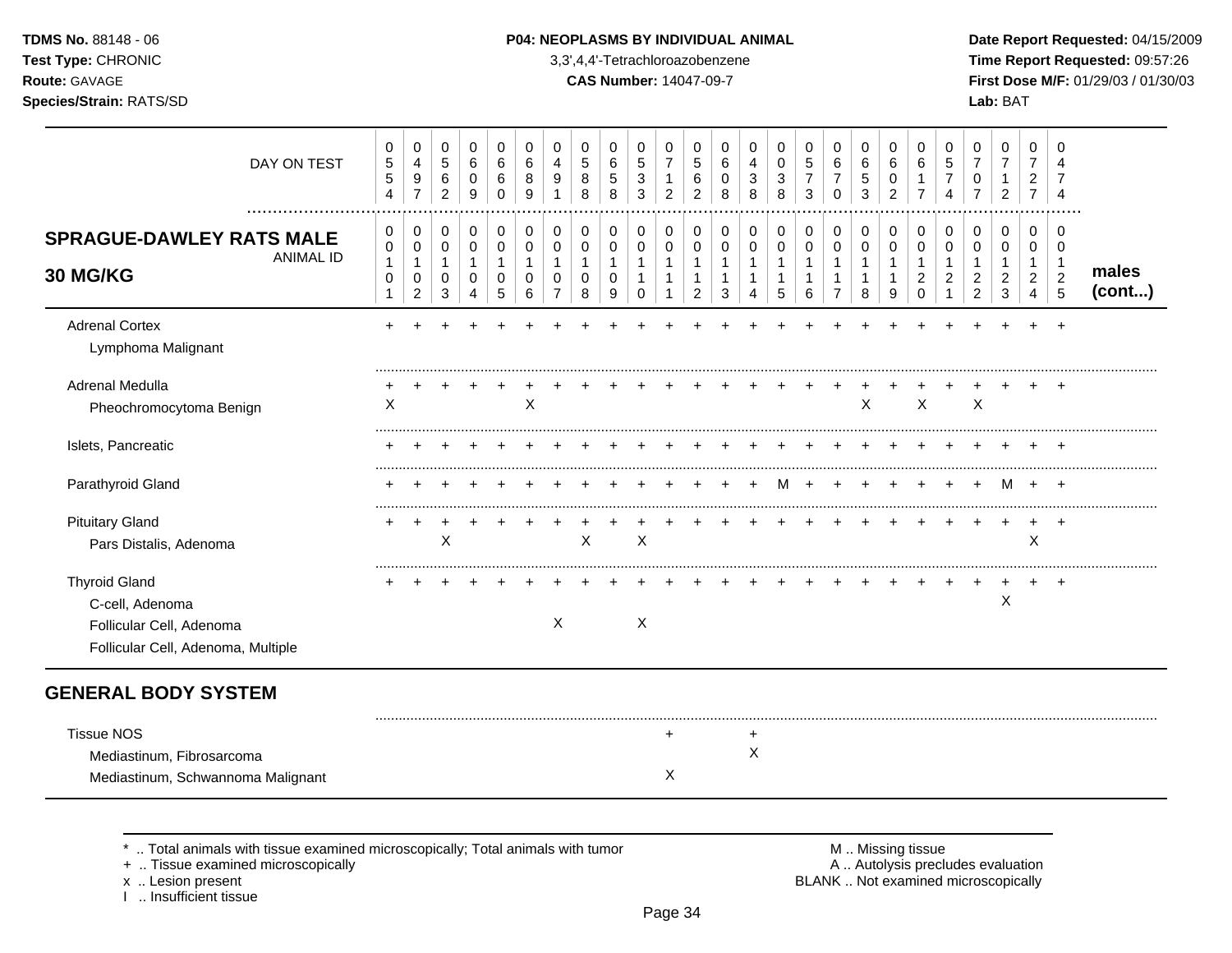#### P04: NEOPLASMS BY INDIVIDUAL ANIMAL

3,3',4,4'-Tetrachloroazobenzene

**CAS Number: 14047-09-7** 

Date Report Requested: 04/15/2009 Time Report Requested: 09:57:26 First Dose M/F: 01/29/03 / 01/30/03 Lab: BAT

| DAY ON TEST                                                                                                                                                    | 0<br>5<br>5<br>$\overline{\mathbf{4}}$      | 0<br>$\overline{4}$<br>$\boldsymbol{9}$<br>$\overline{7}$             | 0<br>5<br>6<br>$\overline{c}$                          | $\Omega$<br>6<br>0<br>9                                | $\Omega$<br>6<br>6<br>0                    | 0<br>6<br>8<br>9                           | $\Omega$<br>4<br>9                                               | 0<br>$\sqrt{5}$<br>8<br>8                                    | 0<br>$\,6\,$<br>$\sqrt{5}$<br>$\,8\,$ | 0<br>5<br>3<br>$\mathbf{3}$                                 | $\mathbf 0$<br>$\overline{7}$<br>1<br>$\overline{c}$            | 0<br>5<br>6<br>$\overline{c}$                                              | 0<br>6<br>0<br>8                                                               | 0<br>$\overline{4}$<br>3<br>8                                     | 0<br>0<br>3<br>8                           | 0<br>5<br>7<br>3                | 0<br>6<br>7<br>$\mathbf 0$                                                 | $\Omega$<br>6<br>5<br>3                                         | 0<br>6<br>0<br>$\overline{c}$                            | 0<br>6<br>1<br>$\overline{7}$                                     | 0<br>5<br>7<br>4                                                         | $\mathbf 0$<br>$\overline{7}$<br>0<br>$\overline{7}$                 | 0<br>$\overline{7}$<br>$\overline{2}$        | $\Omega$<br>$\overline{7}$<br>$\overline{2}$<br>$\overline{7}$ | $\Omega$<br>Δ<br>7<br>$\overline{4}$                             |                 |
|----------------------------------------------------------------------------------------------------------------------------------------------------------------|---------------------------------------------|-----------------------------------------------------------------------|--------------------------------------------------------|--------------------------------------------------------|--------------------------------------------|--------------------------------------------|------------------------------------------------------------------|--------------------------------------------------------------|---------------------------------------|-------------------------------------------------------------|-----------------------------------------------------------------|----------------------------------------------------------------------------|--------------------------------------------------------------------------------|-------------------------------------------------------------------|--------------------------------------------|---------------------------------|----------------------------------------------------------------------------|-----------------------------------------------------------------|----------------------------------------------------------|-------------------------------------------------------------------|--------------------------------------------------------------------------|----------------------------------------------------------------------|----------------------------------------------|----------------------------------------------------------------|------------------------------------------------------------------|-----------------|
| <br><b>SPRAGUE-DAWLEY RATS MALE</b><br><b>ANIMAL ID</b><br>30 MG/KG                                                                                            | 0<br>0<br>$\mathbf{1}$<br>0<br>$\mathbf{1}$ | $\mathbf 0$<br>$\pmb{0}$<br>$\mathbf{1}$<br>$\mathbf 0$<br>$\sqrt{2}$ | $\mathbf 0$<br>$\mathbf 0$<br>$\overline{1}$<br>0<br>3 | $\mathbf 0$<br>$\mathbf 0$<br>$\overline{1}$<br>0<br>4 | $\mathbf 0$<br>0<br>$\mathbf{1}$<br>0<br>5 | $\mathbf 0$<br>0<br>$\mathbf{1}$<br>0<br>6 | $\mathbf 0$<br>$\mathbf 0$<br>1<br>$\mathbf 0$<br>$\overline{7}$ | $\pmb{0}$<br>$\mathbf 0$<br>$\mathbf{1}$<br>$\mathbf 0$<br>8 | 0<br>0<br>1<br>$\mathbf 0$<br>9       | $\pmb{0}$<br>$\pmb{0}$<br>$\mathbf{1}$<br>$\mathbf{1}$<br>0 | $\mathbf 0$<br>$\mathbf 0$<br>$\mathbf{1}$<br>$\mathbf{1}$<br>1 | $\mathbf 0$<br>$\pmb{0}$<br>$\mathbf{1}$<br>$\mathbf{1}$<br>$\overline{2}$ | $\mathbf 0$<br>$\mathbf 0$<br>$\overline{1}$<br>$\overline{1}$<br>$\mathbf{3}$ | $\mathbf 0$<br>0<br>$\mathbf 1$<br>$\mathbf{1}$<br>$\overline{4}$ | $\mathbf 0$<br>0<br>1<br>$\mathbf{1}$<br>5 | 0<br>0<br>1<br>$\mathbf 1$<br>6 | $\mathbf 0$<br>$\pmb{0}$<br>$\mathbf{1}$<br>$\mathbf{1}$<br>$\overline{7}$ | $\mathbf 0$<br>$\mathbf 0$<br>$\mathbf{1}$<br>$\mathbf{1}$<br>8 | $\pmb{0}$<br>$\,0\,$<br>$\mathbf 1$<br>$\mathbf{1}$<br>9 | $\mathbf 0$<br>$\mathbf 0$<br>$\mathbf{1}$<br>$\overline{2}$<br>0 | 0<br>0<br>$\mathbf{1}$<br>$\overline{2}$<br>$\mathbf{1}$                 | $\mathbf 0$<br>0<br>$\mathbf{1}$<br>$\overline{c}$<br>$\overline{c}$ | $\mathbf 0$<br>0<br>1<br>$\overline{c}$<br>3 | 0<br>0<br>$\mathbf{1}$<br>$\overline{2}$<br>$\overline{4}$     | $\Omega$<br>0<br>$\mathbf 1$<br>$\overline{c}$<br>$\overline{5}$ | males<br>(cont) |
| <b>GENITAL SYSTEM</b>                                                                                                                                          |                                             |                                                                       |                                                        |                                                        |                                            |                                            |                                                                  |                                                              |                                       |                                                             |                                                                 |                                                                            |                                                                                |                                                                   |                                            |                                 |                                                                            |                                                                 |                                                          |                                                                   |                                                                          |                                                                      |                                              |                                                                |                                                                  |                 |
| <b>Coagulating Gland</b>                                                                                                                                       |                                             |                                                                       |                                                        |                                                        |                                            |                                            |                                                                  |                                                              |                                       |                                                             |                                                                 |                                                                            |                                                                                |                                                                   |                                            |                                 |                                                                            |                                                                 |                                                          |                                                                   |                                                                          |                                                                      |                                              |                                                                |                                                                  |                 |
| Epididymis                                                                                                                                                     |                                             |                                                                       |                                                        |                                                        |                                            |                                            |                                                                  |                                                              |                                       |                                                             |                                                                 |                                                                            |                                                                                |                                                                   |                                            |                                 |                                                                            |                                                                 |                                                          |                                                                   |                                                                          |                                                                      |                                              |                                                                |                                                                  |                 |
| <b>Preputial Gland</b><br>Squamous Cell Papilloma                                                                                                              |                                             |                                                                       |                                                        |                                                        |                                            |                                            |                                                                  |                                                              |                                       |                                                             |                                                                 |                                                                            |                                                                                |                                                                   |                                            |                                 |                                                                            |                                                                 |                                                          |                                                                   |                                                                          |                                                                      |                                              |                                                                | $\overline{ }$                                                   |                 |
| Prostate                                                                                                                                                       |                                             |                                                                       |                                                        |                                                        |                                            |                                            |                                                                  |                                                              |                                       |                                                             |                                                                 |                                                                            |                                                                                |                                                                   |                                            |                                 |                                                                            |                                                                 |                                                          |                                                                   |                                                                          |                                                                      |                                              |                                                                |                                                                  |                 |
| Seminal Vesicle                                                                                                                                                |                                             |                                                                       |                                                        |                                                        |                                            |                                            |                                                                  |                                                              |                                       |                                                             |                                                                 |                                                                            |                                                                                |                                                                   |                                            |                                 |                                                                            |                                                                 |                                                          |                                                                   |                                                                          |                                                                      |                                              |                                                                |                                                                  |                 |
| <b>Testes</b><br>Interstitial Cell, Adenoma                                                                                                                    |                                             |                                                                       |                                                        |                                                        |                                            |                                            |                                                                  |                                                              |                                       |                                                             |                                                                 |                                                                            |                                                                                |                                                                   |                                            |                                 |                                                                            |                                                                 |                                                          |                                                                   |                                                                          |                                                                      |                                              | $\div$                                                         | $\overline{1}$                                                   |                 |
| <b>HEMATOPOIETIC SYSTEM</b>                                                                                                                                    |                                             |                                                                       |                                                        |                                                        |                                            |                                            |                                                                  |                                                              |                                       |                                                             |                                                                 |                                                                            |                                                                                |                                                                   |                                            |                                 |                                                                            |                                                                 |                                                          |                                                                   |                                                                          |                                                                      |                                              |                                                                |                                                                  |                 |
| <b>Bone Marrow</b>                                                                                                                                             |                                             |                                                                       |                                                        |                                                        |                                            |                                            |                                                                  |                                                              |                                       |                                                             |                                                                 |                                                                            |                                                                                |                                                                   |                                            |                                 |                                                                            |                                                                 |                                                          |                                                                   |                                                                          |                                                                      |                                              |                                                                |                                                                  |                 |
| Lymph Node<br>Mediastinal, Fibrosarcoma, Metastatic,<br><b>Tissue Nos</b>                                                                                      | м                                           | $+$                                                                   |                                                        |                                                        |                                            |                                            |                                                                  |                                                              |                                       |                                                             | м                                                               |                                                                            |                                                                                | Х                                                                 | M                                          | м                               | $+$                                                                        | $\ddot{}$                                                       | м                                                        | $+$                                                               | $+$                                                                      | M                                                                    | $+$                                          | M                                                              | M                                                                |                 |
| Total animals with tissue examined microscopically; Total animals with tumor<br>+  Tissue examined microscopically<br>x  Lesion present<br>Insufficient tissue |                                             |                                                                       |                                                        |                                                        |                                            |                                            |                                                                  |                                                              |                                       |                                                             |                                                                 |                                                                            |                                                                                |                                                                   |                                            |                                 |                                                                            |                                                                 |                                                          | M  Missing tissue                                                 | A  Autolysis precludes evaluation<br>BLANK  Not examined microscopically |                                                                      |                                              |                                                                |                                                                  |                 |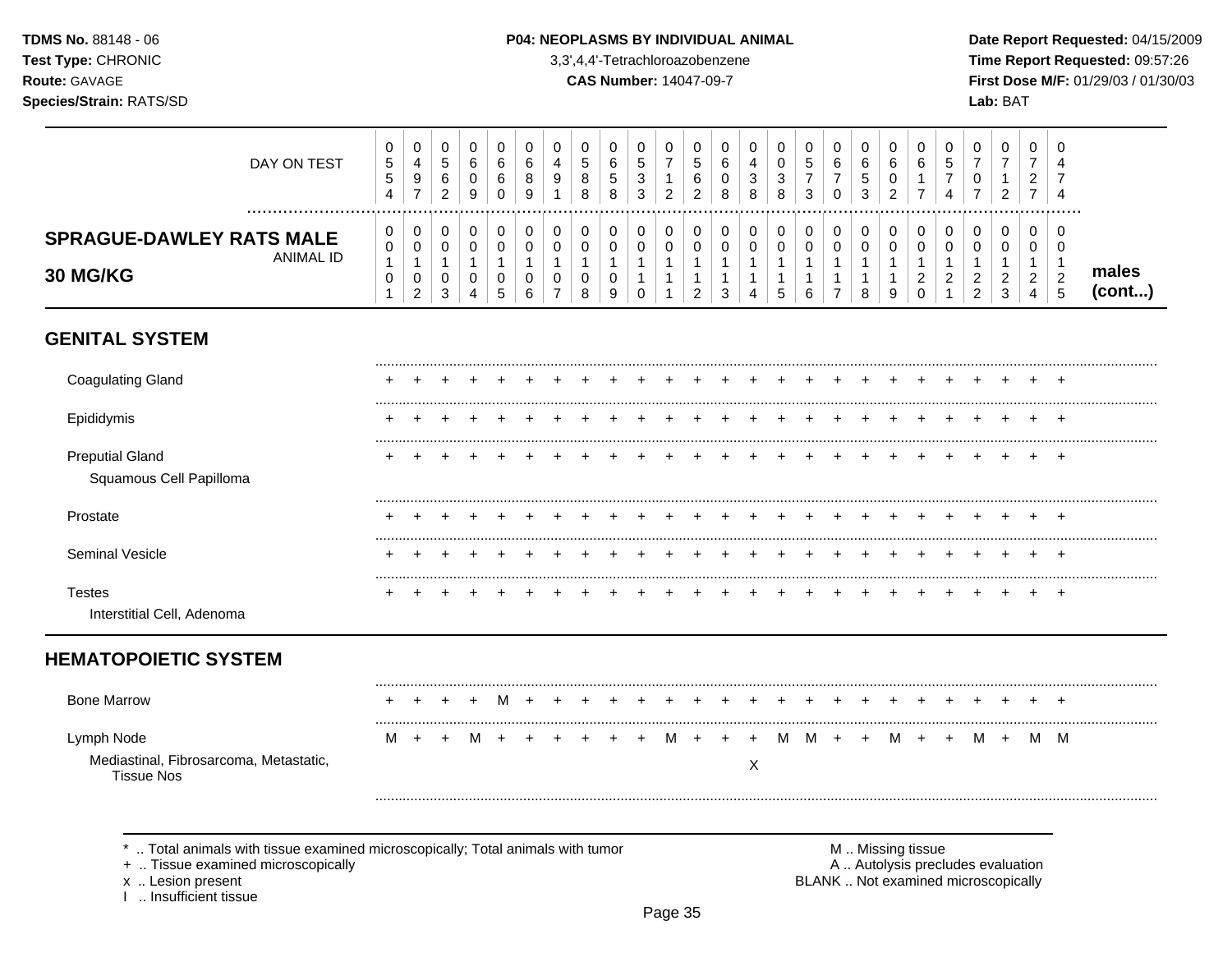## **TDMS No.** 88148 - 06 **P04: NEOPLASMS BY INDIVIDUAL ANIMAL** Date Report Requested: 04/15/2009

**Test Type:** CHRONIC 3,3',4,4'-Tetrachloroazobenzene **Time Report Requested:** 09:57:26 **Route:** GAVAGE **CAS Number:** 14047-09-7 **First Dose M/F:** 01/29/03 / 01/30/03

| DAY ON TEST                                                                                                                                                                                                                                                                     | 0<br>$\sqrt{5}$<br>$\sqrt{5}$<br>$\overline{4}$ | 0<br>$\overline{4}$<br>$\boldsymbol{9}$<br>$\overline{7}$ | 0<br>$\mathbf 5$<br>6<br>$\overline{c}$  | $\pmb{0}$<br>6<br>$\mathbf 0$<br>9         | 0<br>$\,6$<br>6<br>0                                | 0<br>$\,6\,$<br>8<br>9                       | 0<br>4<br>9<br>1                                                  | 0<br>$\sqrt{5}$<br>8<br>8                | 0<br>6<br>$\sqrt{5}$<br>8                | 0<br>$\sqrt{5}$<br>$\sqrt{3}$<br>$\mathbf{3}$       | 0<br>$\overline{7}$<br>$\mathbf{1}$<br>$\overline{2}$            | 0<br>5<br>$\,6$<br>$\overline{c}$                                  | 0<br>6<br>0<br>8                 | 0<br>4<br>$\mathbf{3}$<br>8      | 0<br>0<br>3<br>8                 | 0<br>$\sqrt{5}$<br>$\boldsymbol{7}$<br>$\mathbf{3}$ | 0<br>$\,6$<br>$\overline{7}$<br>$\mathbf 0$                      | 0<br>6<br>$\sqrt{5}$<br>$\mathbf{3}$                | 0<br>$\,6$<br>$\pmb{0}$<br>$\overline{2}$           | 0<br>6<br>$\mathbf{1}$<br>$\overline{7}$                        | 0<br>$\sqrt{5}$<br>$\overline{7}$<br>4  | 0<br>$\overline{7}$<br>0<br>$\overline{7}$                 | 0<br>$\boldsymbol{7}$<br>$\mathbf{1}$<br>$\overline{2}$          | $\mathbf 0$<br>$\overline{7}$<br>$\overline{2}$<br>$\overline{7}$ | 0<br>$\overline{4}$<br>7<br>$\overline{4}$                |                 |
|---------------------------------------------------------------------------------------------------------------------------------------------------------------------------------------------------------------------------------------------------------------------------------|-------------------------------------------------|-----------------------------------------------------------|------------------------------------------|--------------------------------------------|-----------------------------------------------------|----------------------------------------------|-------------------------------------------------------------------|------------------------------------------|------------------------------------------|-----------------------------------------------------|------------------------------------------------------------------|--------------------------------------------------------------------|----------------------------------|----------------------------------|----------------------------------|-----------------------------------------------------|------------------------------------------------------------------|-----------------------------------------------------|-----------------------------------------------------|-----------------------------------------------------------------|-----------------------------------------|------------------------------------------------------------|------------------------------------------------------------------|-------------------------------------------------------------------|-----------------------------------------------------------|-----------------|
| <b>SPRAGUE-DAWLEY RATS MALE</b><br><b>ANIMAL ID</b><br>30 MG/KG                                                                                                                                                                                                                 | 0<br>0<br>$\mathbf{1}$<br>0<br>$\mathbf{1}$     | 0<br>$\pmb{0}$<br>$\mathbf{1}$<br>0<br>$\overline{c}$     | 0<br>$\pmb{0}$<br>$\mathbf{1}$<br>0<br>3 | 0<br>$\mathbf 0$<br>$\mathbf{1}$<br>0<br>4 | 0<br>$\mathsf 0$<br>$\mathbf{1}$<br>0<br>$\sqrt{5}$ | 0<br>$\mathbf 0$<br>$\overline{1}$<br>0<br>6 | 0<br>$\mathbf 0$<br>$\mathbf{1}$<br>$\mathbf 0$<br>$\overline{7}$ | 0<br>$\pmb{0}$<br>$\mathbf{1}$<br>0<br>8 | 0<br>$\pmb{0}$<br>$\mathbf{1}$<br>0<br>9 | 0<br>$\pmb{0}$<br>$\mathbf{1}$<br>$\mathbf{1}$<br>0 | 0<br>$\mathbf 0$<br>$\mathbf{1}$<br>$\mathbf{1}$<br>$\mathbf{1}$ | 0<br>$\mathbf 0$<br>$\mathbf{1}$<br>$\mathbf{1}$<br>$\overline{c}$ | 0<br>0<br>$\mathbf{1}$<br>1<br>3 | 0<br>0<br>$\mathbf{1}$<br>1<br>4 | 0<br>0<br>$\mathbf{1}$<br>1<br>5 | 0<br>$\pmb{0}$<br>$\mathbf{1}$<br>$\mathbf{1}$<br>6 | 0<br>$\pmb{0}$<br>$\mathbf{1}$<br>$\mathbf{1}$<br>$\overline{7}$ | 0<br>$\pmb{0}$<br>$\mathbf{1}$<br>$\mathbf{1}$<br>8 | 0<br>$\pmb{0}$<br>$\mathbf{1}$<br>$\mathbf{1}$<br>9 | 0<br>$\pmb{0}$<br>$\mathbf{1}$<br>$\overline{c}$<br>$\mathbf 0$ | 0<br>$\mathbf 0$<br>1<br>$\overline{c}$ | 0<br>0<br>$\mathbf{1}$<br>$\overline{c}$<br>$\overline{2}$ | 0<br>$\pmb{0}$<br>$\mathbf{1}$<br>$\overline{c}$<br>$\mathbf{3}$ | 0<br>0<br>$\mathbf{1}$<br>$\overline{2}$<br>$\overline{4}$        | 0<br>$\mathbf 0$<br>$\overline{1}$<br>$\overline{c}$<br>5 | males<br>(cont) |
| Lymph Node, Mandibular<br>Lymphoma Malignant                                                                                                                                                                                                                                    | м                                               |                                                           |                                          |                                            |                                                     |                                              |                                                                   |                                          |                                          |                                                     |                                                                  |                                                                    |                                  |                                  |                                  |                                                     |                                                                  |                                                     |                                                     |                                                                 |                                         |                                                            |                                                                  |                                                                   | $\ddot{}$                                                 |                 |
| Lymph Node, Mesenteric<br>Lymphoma Malignant                                                                                                                                                                                                                                    |                                                 |                                                           |                                          |                                            |                                                     |                                              |                                                                   |                                          |                                          |                                                     |                                                                  |                                                                    |                                  |                                  |                                  |                                                     |                                                                  |                                                     |                                                     |                                                                 |                                         |                                                            |                                                                  |                                                                   |                                                           |                 |
| Spleen<br>Lymphoma Malignant                                                                                                                                                                                                                                                    |                                                 |                                                           |                                          |                                            |                                                     |                                              |                                                                   |                                          |                                          |                                                     |                                                                  |                                                                    |                                  |                                  |                                  |                                                     |                                                                  |                                                     |                                                     |                                                                 |                                         |                                                            |                                                                  |                                                                   | $\div$                                                    |                 |
| Thymus<br>Lymphoma Malignant                                                                                                                                                                                                                                                    |                                                 |                                                           |                                          |                                            |                                                     |                                              |                                                                   |                                          |                                          |                                                     | м                                                                |                                                                    |                                  | м                                | $\ddot{}$                        | $\div$                                              |                                                                  | $\ddot{}$                                           | м                                                   |                                                                 |                                         |                                                            |                                                                  |                                                                   | $\ddot{}$                                                 |                 |
| <b>INTEGUMENTARY SYSTEM</b>                                                                                                                                                                                                                                                     |                                                 |                                                           |                                          |                                            |                                                     |                                              |                                                                   |                                          |                                          |                                                     |                                                                  |                                                                    |                                  |                                  |                                  |                                                     |                                                                  |                                                     |                                                     |                                                                 |                                         |                                                            |                                                                  |                                                                   |                                                           |                 |
| <b>Mammary Gland</b>                                                                                                                                                                                                                                                            |                                                 |                                                           |                                          |                                            |                                                     |                                              |                                                                   |                                          |                                          |                                                     |                                                                  |                                                                    |                                  |                                  |                                  |                                                     |                                                                  |                                                     |                                                     |                                                                 |                                         |                                                            |                                                                  |                                                                   |                                                           |                 |
| Skin<br>Trichoepithelioma                                                                                                                                                                                                                                                       |                                                 |                                                           |                                          |                                            |                                                     |                                              |                                                                   |                                          |                                          |                                                     |                                                                  |                                                                    |                                  |                                  |                                  |                                                     |                                                                  |                                                     |                                                     |                                                                 |                                         |                                                            |                                                                  | $\pm$                                                             | $\ddot{}$                                                 |                 |
| <b>MUSCULOSKELETAL SYSTEM</b>                                                                                                                                                                                                                                                   |                                                 |                                                           |                                          |                                            |                                                     |                                              |                                                                   |                                          |                                          |                                                     |                                                                  |                                                                    |                                  |                                  |                                  |                                                     |                                                                  |                                                     |                                                     |                                                                 |                                         |                                                            |                                                                  |                                                                   |                                                           |                 |
| <b>Bone</b>                                                                                                                                                                                                                                                                     |                                                 |                                                           |                                          |                                            |                                                     |                                              |                                                                   |                                          |                                          |                                                     |                                                                  |                                                                    |                                  |                                  |                                  |                                                     |                                                                  |                                                     |                                                     |                                                                 |                                         |                                                            |                                                                  |                                                                   |                                                           |                 |
| <b>Skeletal Muscle</b>                                                                                                                                                                                                                                                          |                                                 |                                                           |                                          |                                            |                                                     |                                              |                                                                   |                                          |                                          |                                                     |                                                                  |                                                                    |                                  |                                  | +                                |                                                     |                                                                  |                                                     |                                                     |                                                                 |                                         |                                                            |                                                                  |                                                                   |                                                           |                 |
| Total animals with tissue examined microscopically; Total animals with tumor<br>M  Missing tissue<br>A  Autolysis precludes evaluation<br>+  Tissue examined microscopically<br>BLANK  Not examined microscopically<br>x  Lesion present<br>I  Insufficient tissue<br>$D - 220$ |                                                 |                                                           |                                          |                                            |                                                     |                                              |                                                                   |                                          |                                          |                                                     |                                                                  |                                                                    |                                  |                                  |                                  |                                                     |                                                                  |                                                     |                                                     |                                                                 |                                         |                                                            |                                                                  |                                                                   |                                                           |                 |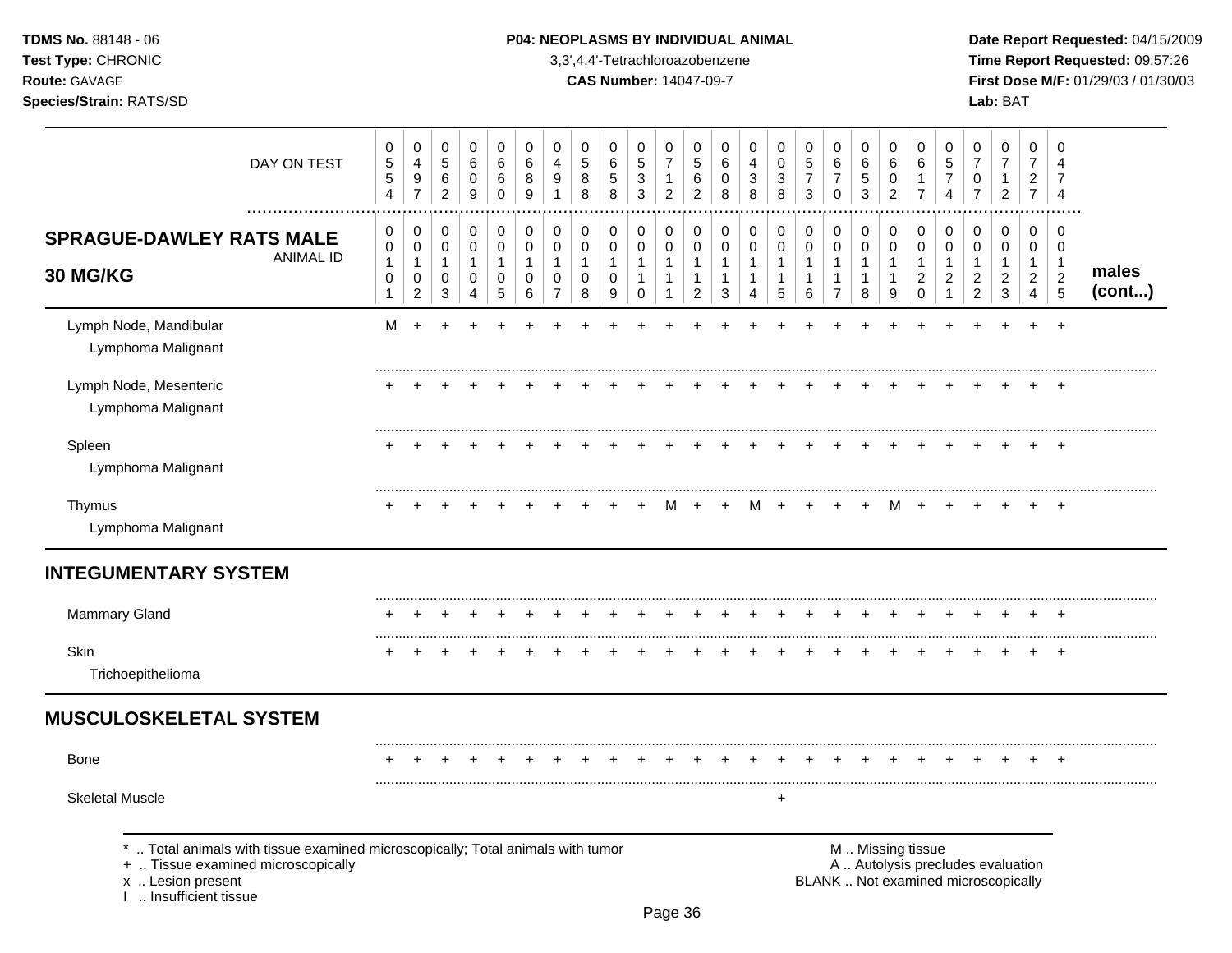# **TDMS No.** 88148 - 06 **P04: NEOPLASMS BY INDIVIDUAL ANIMAL** Date Report Requested: 04/15/2009

**Test Type:** CHRONIC 3,3',4,4'-Tetrachloroazobenzene **Time Report Requested:** 09:57:26 **Route:** GAVAGE **CAS Number:** 14047-09-7 **First Dose M/F:** 01/29/03 / 01/30/03

| DAY ON TEST<br>.                                                                                                                                                     | 0<br>$\mathbf 5$<br>5<br>$\overline{4}$     | $\pmb{0}$<br>$\overline{4}$<br>$\boldsymbol{9}$<br>$\overline{7}$     | $\pmb{0}$<br>$\sqrt{5}$<br>$\,6\,$<br>$\overline{c}$          | $\pmb{0}$<br>6<br>$\mathbf 0$<br>$\boldsymbol{9}$                    | $\mathbf 0$<br>6<br>6<br>$\mathbf 0$                        | $\mathbf 0$<br>6<br>8<br>9                                           | 0<br>4<br>9<br>$\mathbf{1}$                                             | 0<br>$\,$ 5 $\,$<br>8<br>8                                   | $\pmb{0}$<br>$\,6\,$<br>$\sqrt{5}$<br>8                      | 0<br>$\,$ 5 $\,$<br>$\ensuremath{\mathsf{3}}$<br>$\mathfrak{Z}$ | 0<br>$\overline{7}$<br>$\mathbf{1}$<br>$\overline{2}$                      | $\pmb{0}$<br>$\,$ 5 $\,$<br>6<br>$\overline{c}$                            | $\mathbf 0$<br>$\,6$<br>$\pmb{0}$<br>$\,8\,$                               | 0<br>4<br>$\ensuremath{\mathsf{3}}$<br>8                                 | 0<br>$\pmb{0}$<br>$\sqrt{3}$<br>8                          | 0<br>$\sqrt{5}$<br>$\overline{7}$<br>3                | 0<br>6<br>$\boldsymbol{7}$<br>0                                  | $\mathbf 0$<br>6<br>5<br>3                                        | 0<br>6<br>$\mathbf 0$<br>$\overline{c}$                       | 0<br>6<br>$\mathbf{1}$<br>$\overline{7}$                                | $\pmb{0}$<br>$\overline{5}$<br>$\overline{7}$<br>$\boldsymbol{\Lambda}$  | 0<br>$\overline{7}$<br>$\pmb{0}$<br>$\overline{7}$                       | $\,0\,$<br>$\boldsymbol{7}$<br>$\mathbf{1}$<br>$\overline{c}$        | $\mathbf 0$<br>$\overline{7}$<br>$\overline{2}$<br>$\overline{7}$              | $\mathbf 0$<br>$\overline{4}$<br>7<br>$\overline{4}$                      |                 |
|----------------------------------------------------------------------------------------------------------------------------------------------------------------------|---------------------------------------------|-----------------------------------------------------------------------|---------------------------------------------------------------|----------------------------------------------------------------------|-------------------------------------------------------------|----------------------------------------------------------------------|-------------------------------------------------------------------------|--------------------------------------------------------------|--------------------------------------------------------------|-----------------------------------------------------------------|----------------------------------------------------------------------------|----------------------------------------------------------------------------|----------------------------------------------------------------------------|--------------------------------------------------------------------------|------------------------------------------------------------|-------------------------------------------------------|------------------------------------------------------------------|-------------------------------------------------------------------|---------------------------------------------------------------|-------------------------------------------------------------------------|--------------------------------------------------------------------------|--------------------------------------------------------------------------|----------------------------------------------------------------------|--------------------------------------------------------------------------------|---------------------------------------------------------------------------|-----------------|
| <b>SPRAGUE-DAWLEY RATS MALE</b><br><b>ANIMAL ID</b><br><b>30 MG/KG</b>                                                                                               | 0<br>0<br>$\mathbf{1}$<br>0<br>$\mathbf{1}$ | $\pmb{0}$<br>$\pmb{0}$<br>$\mathbf{1}$<br>$\pmb{0}$<br>$\overline{c}$ | 0<br>$\mathbf 0$<br>$\mathbf{1}$<br>$\mathbf 0$<br>$\sqrt{3}$ | $\pmb{0}$<br>$\mathsf{O}\xspace$<br>$\mathbf{1}$<br>$\mathbf 0$<br>4 | $\mathbf 0$<br>$\pmb{0}$<br>$\mathbf{1}$<br>0<br>$\sqrt{5}$ | $\mathbf 0$<br>$\mathbf 0$<br>$\mathbf{1}$<br>$\mathbf 0$<br>$\,6\,$ | $\pmb{0}$<br>$\pmb{0}$<br>$\mathbf{1}$<br>$\mathbf 0$<br>$\overline{7}$ | $\mathbf 0$<br>$\pmb{0}$<br>$\mathbf{1}$<br>$\mathbf 0$<br>8 | $\mathbf 0$<br>$\pmb{0}$<br>$\mathbf{1}$<br>$\mathbf 0$<br>9 | 0<br>$\pmb{0}$<br>$\mathbf{1}$<br>$\mathbf{1}$<br>$\mathbf 0$   | $\pmb{0}$<br>$\mathbf 0$<br>$\mathbf{1}$<br>$\overline{1}$<br>$\mathbf{1}$ | $\pmb{0}$<br>$\pmb{0}$<br>$\mathbf{1}$<br>$\mathbf{1}$<br>$\boldsymbol{2}$ | $\mathbf 0$<br>$\mathbf 0$<br>$\mathbf{1}$<br>$\overline{1}$<br>$\sqrt{3}$ | $\pmb{0}$<br>$\pmb{0}$<br>$\mathbf{1}$<br>$\mathbf{1}$<br>$\overline{4}$ | $\mathbf 0$<br>$\pmb{0}$<br>1<br>$\mathbf 1$<br>$\sqrt{5}$ | 0<br>$\mathsf 0$<br>$\mathbf{1}$<br>$\mathbf{1}$<br>6 | 0<br>$\pmb{0}$<br>$\mathbf{1}$<br>$\mathbf{1}$<br>$\overline{7}$ | $\mathbf 0$<br>$\mathbf 0$<br>$\overline{1}$<br>$\mathbf{1}$<br>8 | $\mathbf 0$<br>$\pmb{0}$<br>$\mathbf{1}$<br>$\mathbf{1}$<br>9 | $\pmb{0}$<br>$\pmb{0}$<br>$\mathbf{1}$<br>$\overline{a}$<br>$\mathsf 0$ | $\pmb{0}$<br>$\pmb{0}$<br>$\mathbf{1}$<br>$\overline{c}$<br>$\mathbf{1}$ | 0<br>$\mathbf 0$<br>$\mathbf{1}$<br>$\overline{c}$<br>$\overline{2}$     | 0<br>$\mathbf 0$<br>$\mathbf{1}$<br>$\overline{c}$<br>$\mathfrak{Z}$ | $\mathbf 0$<br>$\mathbf 0$<br>$\mathbf{1}$<br>$\overline{2}$<br>$\overline{4}$ | $\mathbf 0$<br>$\mathbf 0$<br>$\mathbf 1$<br>$\sqrt{2}$<br>$\overline{5}$ | males<br>(cont) |
| Lymphoma Malignant                                                                                                                                                   |                                             |                                                                       |                                                               |                                                                      |                                                             |                                                                      |                                                                         |                                                              |                                                              |                                                                 |                                                                            |                                                                            |                                                                            |                                                                          |                                                            |                                                       |                                                                  |                                                                   |                                                               |                                                                         |                                                                          |                                                                          |                                                                      |                                                                                |                                                                           |                 |
| <b>NERVOUS SYSTEM</b>                                                                                                                                                |                                             |                                                                       |                                                               |                                                                      |                                                             |                                                                      |                                                                         |                                                              |                                                              |                                                                 |                                                                            |                                                                            |                                                                            |                                                                          |                                                            |                                                       |                                                                  |                                                                   |                                                               |                                                                         |                                                                          |                                                                          |                                                                      |                                                                                |                                                                           |                 |
| <b>Brain</b>                                                                                                                                                         |                                             |                                                                       |                                                               |                                                                      |                                                             |                                                                      |                                                                         |                                                              |                                                              |                                                                 |                                                                            |                                                                            |                                                                            |                                                                          |                                                            |                                                       |                                                                  |                                                                   |                                                               |                                                                         |                                                                          |                                                                          |                                                                      |                                                                                | $\ddot{}$                                                                 |                 |
| <b>RESPIRATORY SYSTEM</b>                                                                                                                                            |                                             |                                                                       |                                                               |                                                                      |                                                             |                                                                      |                                                                         |                                                              |                                                              |                                                                 |                                                                            |                                                                            |                                                                            |                                                                          |                                                            |                                                       |                                                                  |                                                                   |                                                               |                                                                         |                                                                          |                                                                          |                                                                      |                                                                                |                                                                           |                 |
| Lung<br>Alveolar/Bronchiolar Adenoma<br>Cystic Keratinizing Epithelioma<br>Cystic Keratinizing Epithelioma, Multiple<br>Lymphoma Malignant                           | X                                           |                                                                       |                                                               |                                                                      | X<br>X X X X                                                |                                                                      |                                                                         |                                                              |                                                              | X X X X X X                                                     |                                                                            |                                                                            |                                                                            |                                                                          |                                                            |                                                       | $X$ $X$                                                          |                                                                   | $X$ $X$                                                       |                                                                         |                                                                          | x x x x x                                                                |                                                                      |                                                                                |                                                                           |                 |
| Nose                                                                                                                                                                 |                                             |                                                                       |                                                               |                                                                      |                                                             |                                                                      |                                                                         |                                                              |                                                              |                                                                 |                                                                            |                                                                            |                                                                            |                                                                          |                                                            |                                                       |                                                                  |                                                                   |                                                               |                                                                         |                                                                          |                                                                          |                                                                      |                                                                                |                                                                           |                 |
| Trachea                                                                                                                                                              |                                             |                                                                       |                                                               |                                                                      |                                                             |                                                                      |                                                                         |                                                              |                                                              |                                                                 |                                                                            |                                                                            |                                                                            |                                                                          |                                                            |                                                       |                                                                  |                                                                   |                                                               |                                                                         |                                                                          |                                                                          |                                                                      |                                                                                | $\overline{+}$                                                            |                 |
| <b>SPECIAL SENSES SYSTEM</b>                                                                                                                                         |                                             |                                                                       |                                                               |                                                                      |                                                             |                                                                      |                                                                         |                                                              |                                                              |                                                                 |                                                                            |                                                                            |                                                                            |                                                                          |                                                            |                                                       |                                                                  |                                                                   |                                                               |                                                                         |                                                                          |                                                                          |                                                                      |                                                                                |                                                                           |                 |
| Eye                                                                                                                                                                  |                                             |                                                                       |                                                               |                                                                      |                                                             |                                                                      |                                                                         |                                                              |                                                              |                                                                 |                                                                            |                                                                            |                                                                            |                                                                          |                                                            |                                                       |                                                                  |                                                                   |                                                               |                                                                         |                                                                          |                                                                          |                                                                      |                                                                                |                                                                           |                 |
| Harderian Gland                                                                                                                                                      |                                             |                                                                       |                                                               |                                                                      |                                                             |                                                                      |                                                                         |                                                              |                                                              |                                                                 |                                                                            |                                                                            |                                                                            |                                                                          |                                                            |                                                       |                                                                  |                                                                   |                                                               |                                                                         |                                                                          |                                                                          |                                                                      |                                                                                | $\ddot{}$                                                                 |                 |
| *  Total animals with tissue examined microscopically; Total animals with tumor<br>+  Tissue examined microscopically<br>x  Lesion present<br>I  Insufficient tissue |                                             |                                                                       |                                                               |                                                                      |                                                             |                                                                      |                                                                         |                                                              |                                                              |                                                                 |                                                                            |                                                                            |                                                                            |                                                                          |                                                            |                                                       |                                                                  |                                                                   |                                                               | M  Missing tissue                                                       |                                                                          | A  Autolysis precludes evaluation<br>BLANK  Not examined microscopically |                                                                      |                                                                                |                                                                           |                 |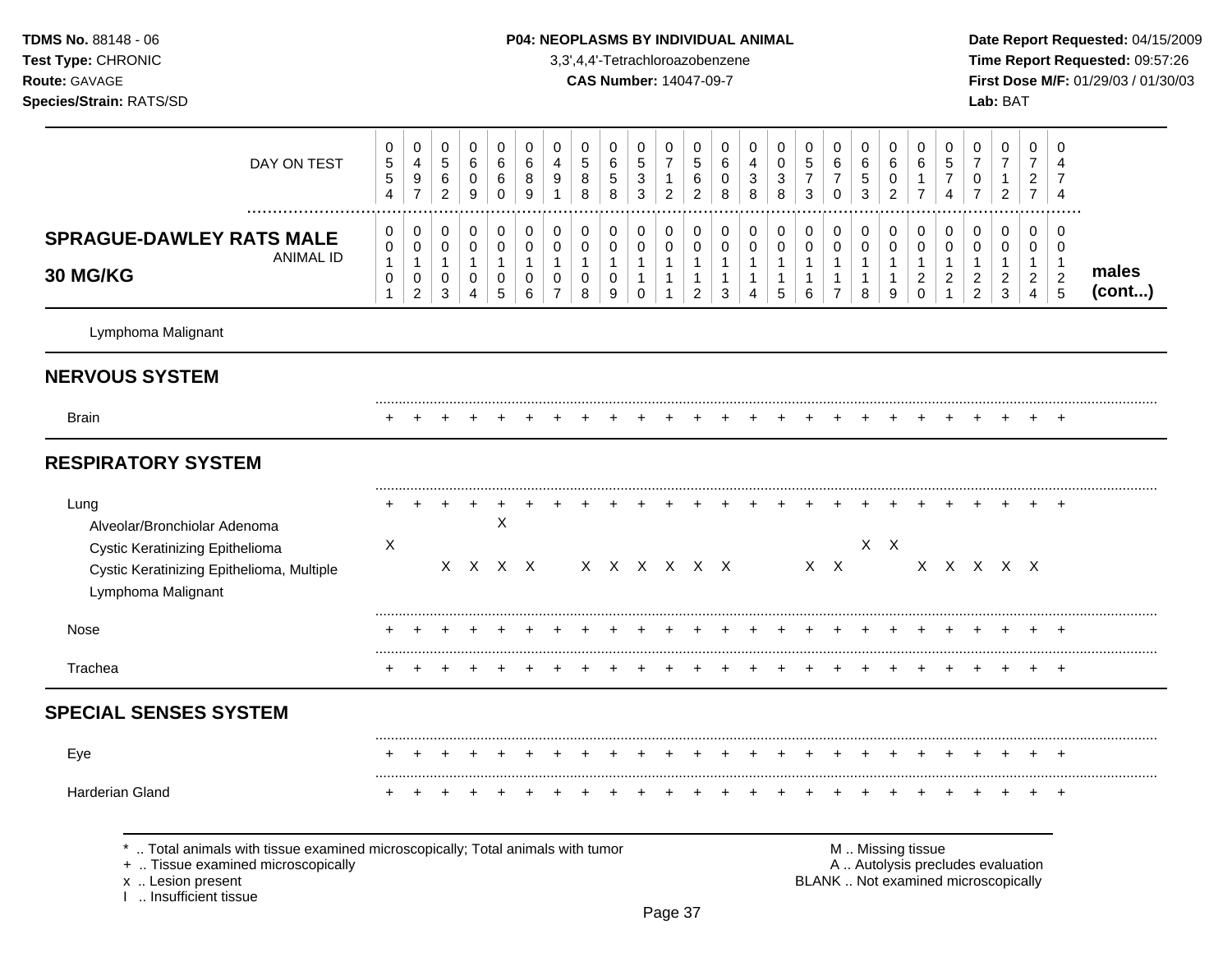| Test Type: CHRONIC<br>Route: GAVAGE<br>Species/Strain: RATS/SD  |                                             |                                                                 |                                         |                                                       |                                           |                                  |                                                     |                                          | 3,3',4,4'-Tetrachloroazobenzene<br><b>CAS Number: 14047-09-7</b> |                                            |                                                       |                                                                  |                                                                    |                             |                             |                                      |                                                          |                                               |                                                 |                                                         |                                          |                                                                    | Lab: BAT                                               |                                                            |                                                          | Time Report Requested: 09:57:26<br>First Dose M/F: 01/29/03 / 01/30/03 |
|-----------------------------------------------------------------|---------------------------------------------|-----------------------------------------------------------------|-----------------------------------------|-------------------------------------------------------|-------------------------------------------|----------------------------------|-----------------------------------------------------|------------------------------------------|------------------------------------------------------------------|--------------------------------------------|-------------------------------------------------------|------------------------------------------------------------------|--------------------------------------------------------------------|-----------------------------|-----------------------------|--------------------------------------|----------------------------------------------------------|-----------------------------------------------|-------------------------------------------------|---------------------------------------------------------|------------------------------------------|--------------------------------------------------------------------|--------------------------------------------------------|------------------------------------------------------------|----------------------------------------------------------|------------------------------------------------------------------------|
| DAY ON TEST                                                     | 0<br>$\mathbf 5$<br>5<br>4                  | 0<br>$\overline{4}$<br>9<br>$\overline{7}$                      | 0<br>$5\,$<br>$\,6\,$<br>$\overline{2}$ | 0<br>$\,6$<br>$\,0\,$<br>9                            | 0<br>6<br>6<br>0                          | $\Omega$<br>$\,6\,$<br>8<br>9    | 0<br>4<br>9<br>1                                    | 0<br>$\,$ 5 $\,$<br>8<br>8               | $\Omega$<br>6<br>5<br>8                                          | $\Omega$<br>5<br>3<br>3                    | 0<br>$\overline{7}$<br>$\mathbf{1}$<br>$\overline{c}$ | 0<br>$\sqrt{5}$<br>$\,6\,$<br>$\overline{2}$                     | $\Omega$<br>6<br>0<br>8                                            | $\Omega$<br>4<br>3<br>8     | 0<br>0<br>3<br>8            | $\Omega$<br>5<br>$\overline{7}$<br>3 | $\Omega$<br>6<br>$\overline{7}$<br>$\mathbf 0$           | $\Omega$<br>6<br>$\sqrt{5}$<br>3              | 0<br>6<br>0<br>$\overline{2}$                   | 0<br>6<br>$\overline{7}$                                | 0<br>5<br>$\overline{7}$<br>4            | 0<br>$\boldsymbol{7}$<br>$\pmb{0}$<br>$\overline{7}$               | $\mathbf 0$<br>$\overline{7}$<br>$\overline{2}$        | $\mathbf 0$<br>7<br>$\overline{a}$<br>$\overline{7}$       | $\Omega$<br>7<br>$\overline{4}$                          |                                                                        |
| <b>SPRAGUE-DAWLEY RATS MALE</b><br><b>ANIMAL ID</b><br>30 MG/KG | 0<br>0<br>$\mathbf{1}$<br>0<br>$\mathbf{1}$ | 0<br>$\pmb{0}$<br>$\mathbf{1}$<br>$\mathbf 0$<br>$\overline{c}$ | 0<br>0<br>$\mathbf{1}$<br>0<br>3        | 0<br>$\,0\,$<br>$\overline{1}$<br>0<br>$\overline{4}$ | 0<br>0<br>$\mathbf{1}$<br>0<br>$\sqrt{5}$ | 0<br>0<br>$\mathbf{1}$<br>0<br>6 | 0<br>$\,0\,$<br>$\mathbf{1}$<br>0<br>$\overline{7}$ | 0<br>$\pmb{0}$<br>$\mathbf{1}$<br>0<br>8 | 0<br>0<br>$\mathbf{1}$<br>0<br>9                                 | 0<br>0<br>$\mathbf{1}$<br>1<br>$\mathbf 0$ | 0<br>$\pmb{0}$<br>$\mathbf{1}$<br>$\mathbf{1}$        | 0<br>$\pmb{0}$<br>$\mathbf{1}$<br>$\mathbf{1}$<br>$\overline{2}$ | 0<br>$\mathbf 0$<br>$\overline{1}$<br>$\mathbf{1}$<br>$\mathbf{3}$ | 0<br>0<br>$\mathbf{1}$<br>4 | 0<br>0<br>$\mathbf{1}$<br>5 | 0<br>0<br>1<br>6                     | 0<br>0<br>$\mathbf{1}$<br>$\mathbf{1}$<br>$\overline{7}$ | 0<br>0<br>$\overline{1}$<br>$\mathbf{1}$<br>8 | 0<br>0<br>$\mathbf{1}$<br>$\mathbf{1}$<br>$9\,$ | 0<br>0<br>$\mathbf{1}$<br>$\overline{c}$<br>$\mathbf 0$ | 0<br>0<br>$\mathbf{1}$<br>$\overline{a}$ | 0<br>$\pmb{0}$<br>$\mathbf{1}$<br>$\overline{a}$<br>$\overline{2}$ | 0<br>0<br>$\mathbf{1}$<br>$\overline{c}$<br>$\sqrt{3}$ | 0<br>0<br>$\mathbf{1}$<br>$\overline{c}$<br>$\overline{4}$ | 0<br>0<br>$\overline{1}$<br>$\overline{2}$<br>$\sqrt{5}$ | males<br>$($ cont $)$                                                  |
| Schwannoma Malignant                                            |                                             |                                                                 |                                         |                                                       |                                           |                                  |                                                     |                                          |                                                                  |                                            |                                                       |                                                                  |                                                                    |                             |                             |                                      |                                                          |                                               | Χ                                               |                                                         |                                          |                                                                    |                                                        |                                                            |                                                          |                                                                        |
| Zymbal's Gland<br>Carcinoma                                     |                                             |                                                                 |                                         |                                                       |                                           |                                  |                                                     |                                          |                                                                  |                                            |                                                       |                                                                  |                                                                    |                             |                             |                                      |                                                          |                                               |                                                 |                                                         |                                          |                                                                    |                                                        |                                                            |                                                          |                                                                        |
| <b>URINARY SYSTEM</b>                                           |                                             |                                                                 |                                         |                                                       |                                           |                                  |                                                     |                                          |                                                                  |                                            |                                                       |                                                                  |                                                                    |                             |                             |                                      |                                                          |                                               |                                                 |                                                         |                                          |                                                                    |                                                        |                                                            |                                                          |                                                                        |
| Kidney<br>Lymphoma Malignant                                    |                                             |                                                                 |                                         |                                                       |                                           |                                  |                                                     |                                          |                                                                  |                                            |                                                       |                                                                  |                                                                    |                             |                             |                                      |                                                          |                                               |                                                 |                                                         |                                          |                                                                    |                                                        |                                                            |                                                          |                                                                        |
| Ureter                                                          | ٠                                           | M                                                               | M                                       |                                                       |                                           |                                  |                                                     |                                          |                                                                  |                                            | M                                                     | $+$                                                              |                                                                    |                             | $\pm$                       | M                                    | $+$                                                      |                                               |                                                 |                                                         |                                          |                                                                    |                                                        |                                                            |                                                          |                                                                        |
| Urethra                                                         |                                             | $\ddot{}$                                                       |                                         |                                                       |                                           |                                  |                                                     |                                          |                                                                  |                                            |                                                       |                                                                  |                                                                    |                             |                             | $\pm$                                | $\pm$                                                    | $\pm$                                         | $\ddot{}$                                       |                                                         | $+$                                      | $+$                                                                | $+$                                                    | $+$ $-$                                                    | $+$                                                      |                                                                        |
| <b>Urinary Bladder</b>                                          |                                             |                                                                 |                                         |                                                       |                                           |                                  |                                                     |                                          |                                                                  |                                            |                                                       |                                                                  |                                                                    |                             |                             |                                      |                                                          |                                               |                                                 |                                                         | $\div$                                   | $\pm$                                                              |                                                        |                                                            | $+$ $+$                                                  |                                                                        |
| <b>SYSTEMIC LESIONS</b>                                         |                                             |                                                                 |                                         |                                                       |                                           |                                  |                                                     |                                          |                                                                  |                                            |                                                       |                                                                  |                                                                    |                             |                             |                                      |                                                          |                                               |                                                 |                                                         |                                          |                                                                    |                                                        |                                                            |                                                          |                                                                        |
| Multiple Organ<br>Lymphoma Malignant                            |                                             |                                                                 |                                         |                                                       |                                           |                                  |                                                     |                                          |                                                                  |                                            |                                                       |                                                                  |                                                                    |                             |                             |                                      |                                                          |                                               |                                                 |                                                         |                                          |                                                                    |                                                        |                                                            | $+$ $+$                                                  |                                                                        |

**TDMS No.** 88148 - 06 **P04: NEOPLASMS BY INDIVIDUAL ANIMAL** Date Report Requested: 04/15/2009

 $*$  .. Total animals with tissue examined microscopically; Total animals with tumor  $\blacksquare$  M .. Missing tissue

x .. Lesion present<br>I .. Insufficient tissue

+ .. Tissue examined microscopically  $\blacksquare$  A .. Autolysis precludes evaluation M .. Missing tissue<br>A .. Autolysis precludes evaluation<br>BLANK .. Not examined microscopically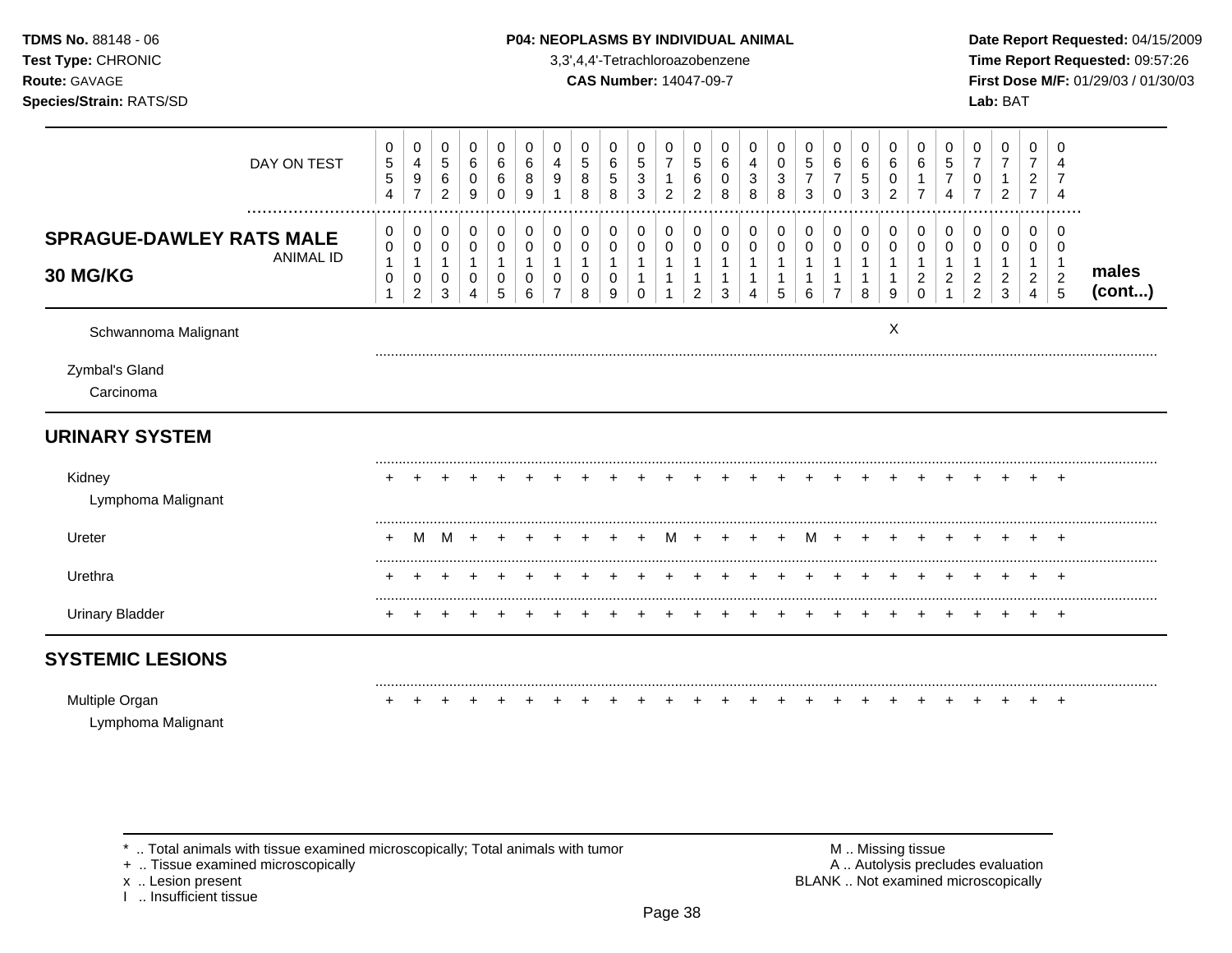### P04: NEOPLASMS BY INDIVIDUAL ANIMAL

3,3',4,4'-Tetrachloroazobenzene

**CAS Number: 14047-09-7** 

Date Report Requested: 04/15/2009 Time Report Requested: 09:57:26 First Dose M/F: 01/29/03 / 01/30/03 Lab: BAT

50

4

 $\mathbf{1}$ 

 $\mathbf{1}$ 

. . . . . . . . .

50

4

. . . . . . . .

50

| DAY ON TEST                                                  | 0<br>$\sqrt{5}$<br>8<br>$\overline{ }$        | 0<br>$\overline{c}$<br>$\boldsymbol{9}$<br>5 | 0<br>5<br>8<br>0              | 0<br>6<br>0<br>9                             | 0<br>4<br>4<br>8        | 0<br>6      | 0<br>4<br>5<br>2 | 0<br>3<br>0      | 0<br>$\overline{7}$<br>2<br>$\overline{ }$ | 0<br>4<br>8<br>$\overline{ }$ | 0<br>$\overline{7}$<br>$\boldsymbol{2}$<br>$\overline{ }$ | 0<br>$\,6$<br>5<br>3          | 0<br>$\overline{c}$<br>5<br>8 | 0<br>6<br>5<br>3 | 0<br>$\ensuremath{\mathsf{3}}$<br>6<br>7 | 0<br>$\sqrt{5}$<br>$\overline{7}$<br>4 | 0<br>$\overline{7}$<br>$\overline{c}$<br>$\overline{7}$ | 0<br>5           | 0<br>$\overline{c}$<br>8 | 0<br>6      | 0<br>5<br>3      | 0<br>5<br>5              | 0<br>6      | 0<br>4<br>6<br>8   | 0                        |          |
|--------------------------------------------------------------|-----------------------------------------------|----------------------------------------------|-------------------------------|----------------------------------------------|-------------------------|-------------|------------------|------------------|--------------------------------------------|-------------------------------|-----------------------------------------------------------|-------------------------------|-------------------------------|------------------|------------------------------------------|----------------------------------------|---------------------------------------------------------|------------------|--------------------------|-------------|------------------|--------------------------|-------------|--------------------|--------------------------|----------|
| <br><b>SPRAGUE-DAWLEY RATS MALE</b><br>ANIMAL ID<br>30 MG/KG | 0<br>0<br>$\mathbf{1}$<br>$\overline{2}$<br>6 | 0<br>0<br>$\frac{2}{7}$                      | 0<br>0<br>$\overline{c}$<br>8 | 0<br>$\mathbf 0$<br>1<br>$\overline{c}$<br>9 | 0<br>0<br>3<br>$\Omega$ | 0<br>0<br>3 | 0<br>3<br>2      | 0<br>0<br>3<br>3 | 0<br>0<br>3<br>4                           | $\pmb{0}$<br>0<br>3<br>5      | 0<br>0<br>1<br>3<br>6                                     | 0<br>0<br>3<br>$\overline{ }$ | 0<br>$\Omega$<br>3<br>8       | 0<br>0<br>3<br>9 | $\pmb{0}$<br>0<br>4<br>$\Omega$          | 0<br>0<br>4<br>1                       | 0<br>0<br>4<br>$\overline{2}$                           | 0<br>0<br>4<br>3 | 0<br>0                   | 0<br>4<br>5 | 0<br>0<br>4<br>6 | 0<br>0<br>$\overline{ }$ | 0<br>0<br>8 | 0<br>$\Omega$<br>9 | 0<br>C<br>5<br>$\pmb{0}$ | * TOTALS |
| <b>ALIMENTARY SYSTEM</b>                                     |                                               |                                              |                               |                                              |                         |             |                  |                  |                                            |                               |                                                           |                               |                               |                  |                                          |                                        |                                                         |                  |                          |             |                  |                          |             |                    |                          |          |
| Esophagus                                                    |                                               |                                              |                               |                                              |                         |             |                  |                  |                                            |                               |                                                           |                               |                               |                  |                                          |                                        |                                                         |                  |                          |             |                  |                          |             |                    |                          | 50       |
| Intestine Large, Cecum                                       |                                               |                                              |                               |                                              |                         |             |                  |                  |                                            |                               |                                                           |                               |                               |                  |                                          |                                        |                                                         |                  |                          |             |                  |                          |             |                    |                          | 50       |
| Intestine Large, Colon                                       |                                               |                                              |                               |                                              |                         |             |                  |                  |                                            |                               |                                                           |                               |                               |                  |                                          |                                        |                                                         |                  |                          |             |                  |                          |             |                    |                          | 50       |
| Intestine Large, Rectum                                      |                                               |                                              |                               |                                              |                         |             |                  |                  |                                            |                               |                                                           |                               |                               |                  |                                          |                                        |                                                         |                  |                          |             |                  |                          |             |                    |                          | 50       |
| Intestine Small, Duodenum                                    |                                               |                                              |                               |                                              |                         |             |                  |                  |                                            |                               |                                                           |                               |                               |                  |                                          |                                        |                                                         |                  |                          |             |                  |                          |             |                    |                          | <br>50   |
| Intestine Small, Ileum                                       |                                               |                                              |                               |                                              |                         |             |                  |                  |                                            |                               |                                                           |                               |                               |                  |                                          |                                        |                                                         |                  |                          |             |                  |                          |             |                    |                          | 50       |
| Intestine Small, Jejunum                                     |                                               |                                              |                               |                                              |                         |             |                  |                  |                                            |                               |                                                           |                               |                               |                  |                                          |                                        |                                                         |                  |                          |             |                  |                          |             |                    | $\pm$                    | 50       |

 $\ddot{+}$  $+$  $\ddot{+}$  $\ddot{+}$  $+$  $+$ 

 $\mathsf{X}$ 

 $\mathsf{X}$ 

 $\overline{+}$  $\ddot{}$  $\ddot{}$ 

Lymphoma Malignant Oral Mucosa Gingival, Squamous Cell Carcinoma

Cholangiocarcinoma

Cholangioma

### Pancreas

Liver

.. Total animals with tissue examined microscopically; Total animals with tumor

 $+$ X

+ .. Tissue examined microscopically

x .. Lesion present

I .. Insufficient tissue

M. Missing tissue

 $+$  $+$  $+$ 

 $\ddot{}$  $+$ 

A .. Autolysis precludes evaluation

 $+$ 

 $\sf X$ 

 $\mathsf{X}$ 

 $\ddot{}$ 

 $\mathsf{X}$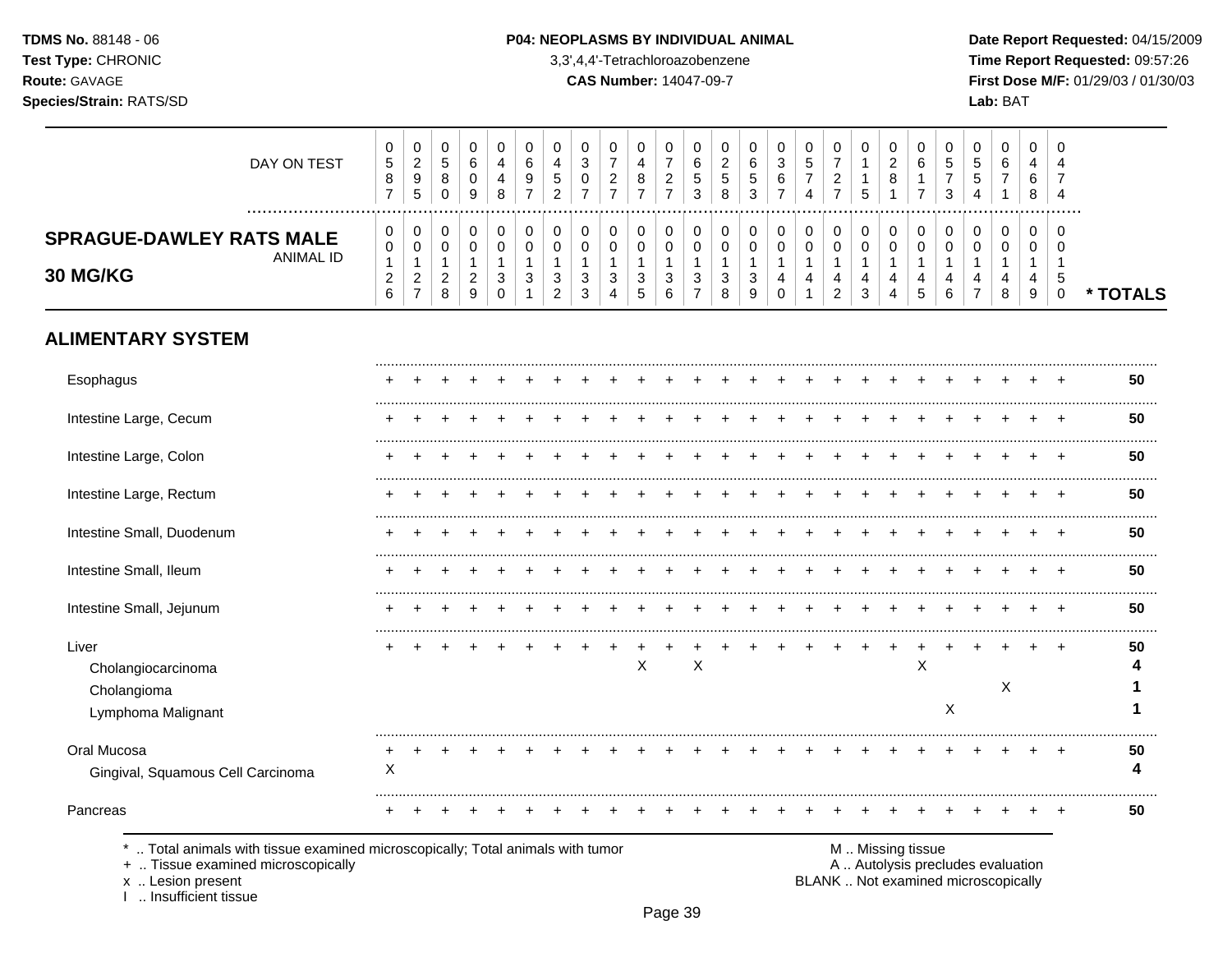| <b>TDMS No. 88148 - 06</b>     | <b>P04: NEOPLASMS BY INDIVIDUAL ANIMAL</b> | Date Repo         |
|--------------------------------|--------------------------------------------|-------------------|
| <b>Test Type: CHRONIC</b>      | 3,3',4,4'-Tetrachloroazobenzene            | Time Rep          |
| <b>Route: GAVAGE</b>           | <b>CAS Number: 14047-09-7</b>              | <b>First Dose</b> |
| <b>Species/Strain: RATS/SD</b> |                                            | Lab: BAT          |

# **P04: NEOPLASMS BY INDIVIDUAL ANIMAL Date Report Requested: 04/15/2009**

**Time Report Requested:** 09:57:26 **Route:** GAVAGE **CAS Number:** 14047-09-7 **First Dose M/F:** 01/29/03 / 01/30/03

| DAY ON TEST                                                                                             | 0<br>5<br>8<br>$\overline{7}$                         | $\mathbf 0$<br>$\boldsymbol{2}$<br>$\boldsymbol{9}$<br>5  | 0<br>$5\,$<br>8<br>$\Omega$                  | 0<br>6<br>0<br>9                   | $\,0\,$<br>$\overline{4}$<br>$\overline{4}$<br>8  | 0<br>$\,6\,$<br>9<br>7                | 0<br>4<br>5<br>$\overline{2}$        | 0<br>3<br>0                  | 0<br>$\overline{7}$<br>2 | 0<br>4<br>8<br>$\overline{7}$   | 0<br>$\overline{7}$<br>$\overline{c}$<br>$\overline{7}$ | $\mathbf 0$<br>$\,6$<br>5<br>3                          | 0<br>$\overline{c}$<br>5<br>8          | 0<br>6<br>5<br>3              | 0<br>3<br>6<br>$\overline{7}$       | $\pmb{0}$<br>5<br>$\overline{7}$<br>$\boldsymbol{\Lambda}$ | 0<br>$\overline{7}$<br>$\overline{2}$<br>$\overline{7}$ | 0<br>$\mathbf{1}$<br>1<br>5      | 0<br>$\sqrt{2}$<br>8                      | 0<br>6<br>7                  | 0<br>5<br>3             | 0<br>5<br>5        | 0<br>6<br>$\overline{7}$     | 0<br>4<br>6<br>8             | 0                        |          |
|---------------------------------------------------------------------------------------------------------|-------------------------------------------------------|-----------------------------------------------------------|----------------------------------------------|------------------------------------|---------------------------------------------------|---------------------------------------|--------------------------------------|------------------------------|--------------------------|---------------------------------|---------------------------------------------------------|---------------------------------------------------------|----------------------------------------|-------------------------------|-------------------------------------|------------------------------------------------------------|---------------------------------------------------------|----------------------------------|-------------------------------------------|------------------------------|-------------------------|--------------------|------------------------------|------------------------------|--------------------------|----------|
| <b>SPRAGUE-DAWLEY RATS MALE</b><br><b>ANIMAL ID</b><br>30 MG/KG                                         | 0<br>$\pmb{0}$<br>$\mathbf{1}$<br>$\overline{c}$<br>6 | 0<br>$\mathbf 0$<br>1<br>$\overline{2}$<br>$\overline{7}$ | 0<br>$\mathbf 0$<br>1<br>$\overline{c}$<br>8 | 0<br>0<br>1<br>$\overline{c}$<br>9 | 0<br>$\mathbf 0$<br>$\mathbf{1}$<br>3<br>$\Omega$ | 0<br>$\mathbf 0$<br>$\mathbf{1}$<br>3 | 0<br>$\Omega$<br>3<br>$\overline{2}$ | 0<br>$\Omega$<br>1<br>3<br>3 | 0<br>$\Omega$<br>3<br>4  | 0<br>$\mathbf 0$<br>1<br>3<br>5 | 0<br>0<br>$\mathbf{1}$<br>3<br>6                        | 0<br>$\mathbf 0$<br>$\mathbf{1}$<br>3<br>$\overline{7}$ | 0<br>$\Omega$<br>$\mathbf 1$<br>3<br>8 | 0<br>$\Omega$<br>-1<br>3<br>9 | 0<br>$\Omega$<br>1<br>4<br>$\Omega$ | 0<br>$\Omega$<br>4                                         | 0<br>$\mathbf 0$<br>$\mathbf{1}$<br>4<br>$\overline{2}$ | 0<br>0<br>$\mathbf{1}$<br>4<br>3 | 0<br>$\mathbf 0$<br>$\mathbf 1$<br>4<br>4 | 0<br>$\Omega$<br>1<br>4<br>5 | 0<br>$\Omega$<br>4<br>6 | 0<br>$\Omega$<br>4 | 0<br>$\Omega$<br>1<br>4<br>8 | 0<br>$\Omega$<br>1<br>4<br>9 | 0<br>∩<br>5<br>$\pmb{0}$ | * TOTALS |
| Lymphoma Malignant                                                                                      |                                                       |                                                           |                                              |                                    |                                                   |                                       |                                      |                              |                          |                                 |                                                         |                                                         |                                        |                               |                                     |                                                            |                                                         |                                  |                                           |                              | X                       |                    |                              |                              |                          |          |
| Salivary Glands<br>Lymphoma Malignant                                                                   |                                                       |                                                           |                                              |                                    |                                                   |                                       |                                      |                              |                          |                                 |                                                         |                                                         |                                        |                               |                                     |                                                            |                                                         |                                  |                                           |                              | X                       |                    |                              |                              |                          | 49       |
| Stomach, Forestomach<br>Lymphoma Malignant                                                              |                                                       |                                                           |                                              |                                    |                                                   |                                       |                                      |                              |                          |                                 |                                                         |                                                         |                                        |                               |                                     |                                                            |                                                         |                                  |                                           |                              | X                       |                    |                              |                              |                          | 50       |
| Stomach, Glandular<br>Lymphoma Malignant                                                                |                                                       |                                                           |                                              |                                    |                                                   |                                       |                                      |                              |                          |                                 |                                                         |                                                         |                                        |                               |                                     |                                                            |                                                         |                                  |                                           |                              | X                       |                    |                              |                              |                          | 50       |
| Tooth                                                                                                   |                                                       |                                                           |                                              |                                    |                                                   |                                       |                                      |                              |                          |                                 |                                                         |                                                         |                                        |                               |                                     |                                                            |                                                         |                                  |                                           |                              |                         |                    |                              |                              |                          | 50       |
| <b>CARDIOVASCULAR SYSTEM</b>                                                                            |                                                       |                                                           |                                              |                                    |                                                   |                                       |                                      |                              |                          |                                 |                                                         |                                                         |                                        |                               |                                     |                                                            |                                                         |                                  |                                           |                              |                         |                    |                              |                              |                          |          |
| <b>Blood Vessel</b>                                                                                     |                                                       |                                                           |                                              |                                    |                                                   |                                       |                                      |                              |                          |                                 |                                                         |                                                         |                                        |                               |                                     |                                                            |                                                         |                                  |                                           |                              |                         |                    |                              |                              |                          | 50       |
| Heart<br>Fibrosarcoma, Metastatic, Tissue Nos<br>Schwannoma Malignant, Metastatic,<br><b>Tissue Nos</b> |                                                       |                                                           |                                              |                                    |                                                   |                                       |                                      |                              |                          |                                 |                                                         |                                                         |                                        |                               |                                     |                                                            |                                                         |                                  |                                           |                              |                         |                    |                              |                              | $\ddot{}$                | 50       |

# **ENDOCRINE SYSTEM**

+ .. Tissue examined microscopically

x .. Lesion present<br>I .. Insufficient tissue

\* .. Total animals with tissue examined microscopically; Total animals with tumor **M** metal metal M .. Missing tissue<br>  $\blacksquare$  A .. Autolysis precludes evaluation<br>
A .. Autolysis precludes evaluation BLANK .. Not examined microscopically

.........................................................................................................................................................................................................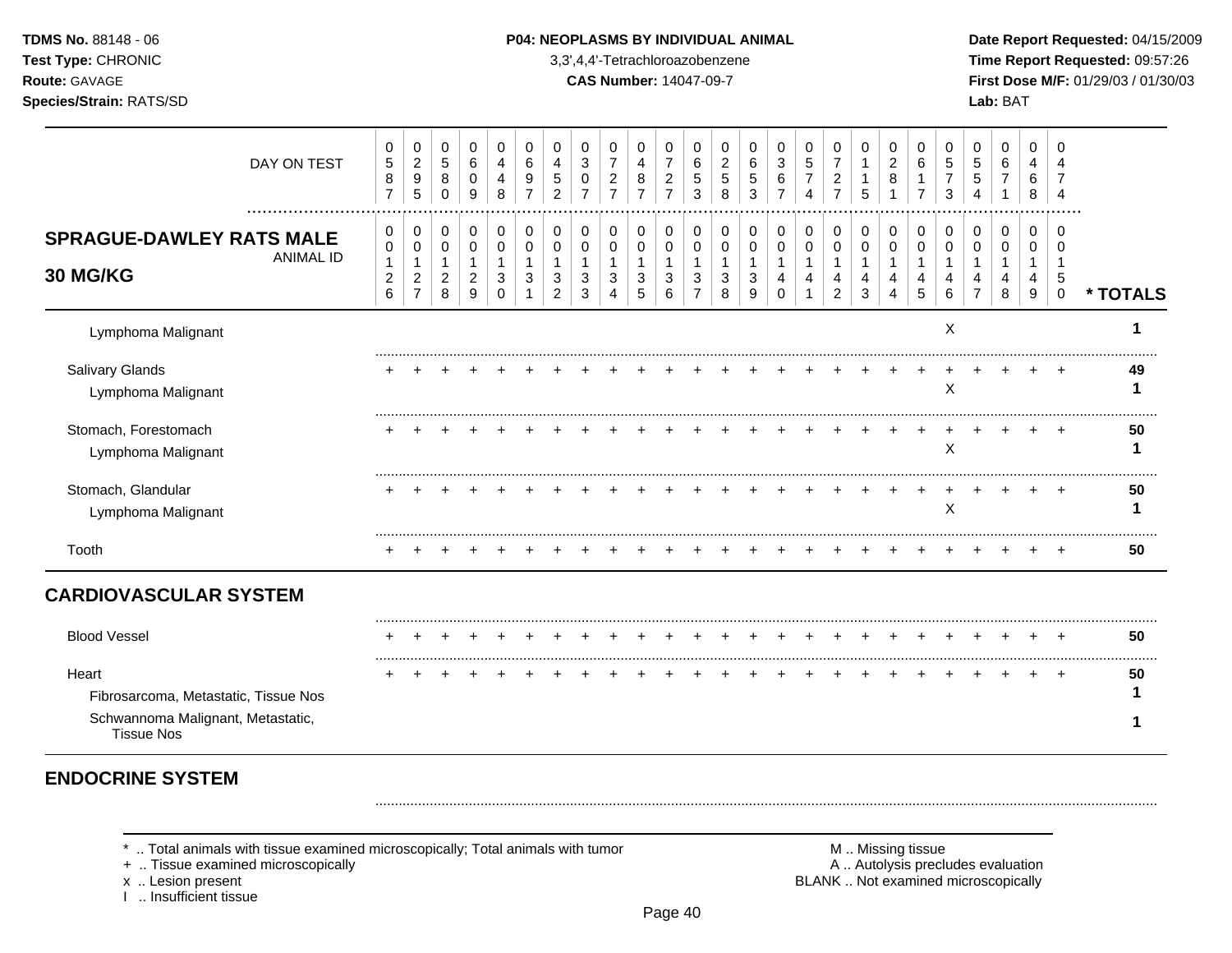# **TDMS No.** 88148 - 06 **P04: NEOPLASMS BY INDIVIDUAL ANIMAL** Date Report Requested: 04/15/2009

**Test Type:** CHRONIC 3,3',4,4'-Tetrachloroazobenzene **Time Report Requested:** 09:57:26 **Route:** GAVAGE **CAS Number:** 14047-09-7 **First Dose M/F:** 01/29/03 / 01/30/03

| DAY ON TEST                                                                                               | 0<br>$\,$ 5 $\,$<br>$\bf8$<br>$\overline{7}$ | 0<br>$\overline{a}$<br>9<br>$\overline{5}$                | 0<br>5<br>8<br>0                                 | 0<br>6<br>0<br>9                              | 0<br>4<br>8             | 0<br>6      | 0<br>4                   | 0<br>3<br>0      | 0<br>$\overline{7}$<br>$\overline{c}$<br>$\overline{ }$ | 0<br>4<br>8      | 0<br>$\overline{7}$<br>$\overline{c}$<br>$\overline{ }$ | 0<br>6<br>$\sqrt{5}$<br>3     | 0<br>$\overline{2}$<br>5<br>8 | 0<br>6<br>5<br>3 | 0<br>3<br>6             | 0<br>5 | 0<br>$\overline{7}$<br>$\overline{2}$<br>$\overline{7}$ | 0<br>1<br>5      | 0<br>$\overline{c}$<br>8 | 0<br>6      | 0<br>5<br>3 | 0<br>5 | 0<br>6      | 0<br>4<br>6<br>8 | <sup>n</sup>          |          |
|-----------------------------------------------------------------------------------------------------------|----------------------------------------------|-----------------------------------------------------------|--------------------------------------------------|-----------------------------------------------|-------------------------|-------------|--------------------------|------------------|---------------------------------------------------------|------------------|---------------------------------------------------------|-------------------------------|-------------------------------|------------------|-------------------------|--------|---------------------------------------------------------|------------------|--------------------------|-------------|-------------|--------|-------------|------------------|-----------------------|----------|
| .<br><b>SPRAGUE-DAWLEY RATS MALE</b><br><b>ANIMAL ID</b><br>30 MG/KG                                      | 0<br>$\,0\,$<br>$\overline{c}$<br>6          | 0<br>$\mathbf 0$<br>1<br>$\overline{c}$<br>$\overline{7}$ | 0<br>$\mathbf 0$<br>$\overline{\mathbf{c}}$<br>8 | 0<br>$\mathbf 0$<br>-1<br>$\overline{c}$<br>9 | 0<br>0<br>3<br>$\Omega$ | 0<br>0<br>3 | 0<br>3<br>$\overline{2}$ | 0<br>0<br>3<br>3 | 0<br>0<br>3<br>4                                        | 0<br>0<br>3<br>5 | 0<br>0<br>1<br>3<br>6                                   | 0<br>0<br>3<br>$\overline{ }$ | 0<br>0<br>3<br>8              | 0<br>0<br>3<br>9 | 0<br>0<br>4<br>$\Omega$ | 0<br>0 | 0<br>0<br>4<br>$\overline{2}$                           | 0<br>0<br>4<br>3 | 0<br>0<br>Δ              | 0<br>0<br>5 | 0<br>6      | 0<br>0 | 0<br>0<br>8 | 0<br>0<br>9      | ∩<br>5<br>$\mathbf 0$ | * TOTALS |
| <b>Adrenal Cortex</b><br>Lymphoma Malignant                                                               |                                              |                                                           |                                                  |                                               |                         |             |                          |                  |                                                         |                  |                                                         |                               |                               |                  |                         |        |                                                         |                  |                          |             | X           |        |             |                  |                       | 50       |
| Adrenal Medulla<br>Pheochromocytoma Benign                                                                |                                              |                                                           |                                                  |                                               |                         |             |                          |                  |                                                         |                  |                                                         |                               |                               |                  |                         |        |                                                         |                  |                          |             |             |        | X           |                  |                       | 50       |
| Islets, Pancreatic                                                                                        |                                              |                                                           |                                                  |                                               |                         |             |                          |                  |                                                         |                  |                                                         |                               |                               |                  |                         |        |                                                         |                  |                          |             |             |        |             |                  |                       | 50       |
| Parathyroid Gland                                                                                         |                                              |                                                           |                                                  |                                               |                         |             |                          |                  |                                                         |                  |                                                         |                               |                               |                  |                         |        |                                                         |                  |                          |             |             |        |             |                  |                       | 44       |
| <b>Pituitary Gland</b><br>Pars Distalis, Adenoma                                                          |                                              |                                                           |                                                  |                                               |                         | X           |                          |                  |                                                         |                  |                                                         |                               |                               |                  |                         |        | X                                                       |                  |                          |             |             | X      |             |                  |                       | 50       |
| <b>Thyroid Gland</b><br>C-cell, Adenoma<br>Follicular Cell, Adenoma<br>Follicular Cell, Adenoma, Multiple |                                              |                                                           |                                                  |                                               |                         |             |                          |                  | X                                                       |                  |                                                         |                               |                               |                  |                         | X      |                                                         |                  |                          |             |             |        |             |                  |                       | 50       |

# **GENERAL BODY SYSTEM**

| <b>Tissue NOS</b>                 |  |
|-----------------------------------|--|
| Mediastinum, Fibrosarcoma         |  |
| Mediastinum, Schwannoma Malignant |  |

+ .. Tissue examined microscopically

x .. Lesion present<br>I .. Insufficient tissue

\* .. Total animals with tissue examined microscopically; Total animals with tumor **M** metally more than M .. Missing tissue<br>  $\blacksquare$  Tissue examined microscopically BLANK .. Not examined microscopically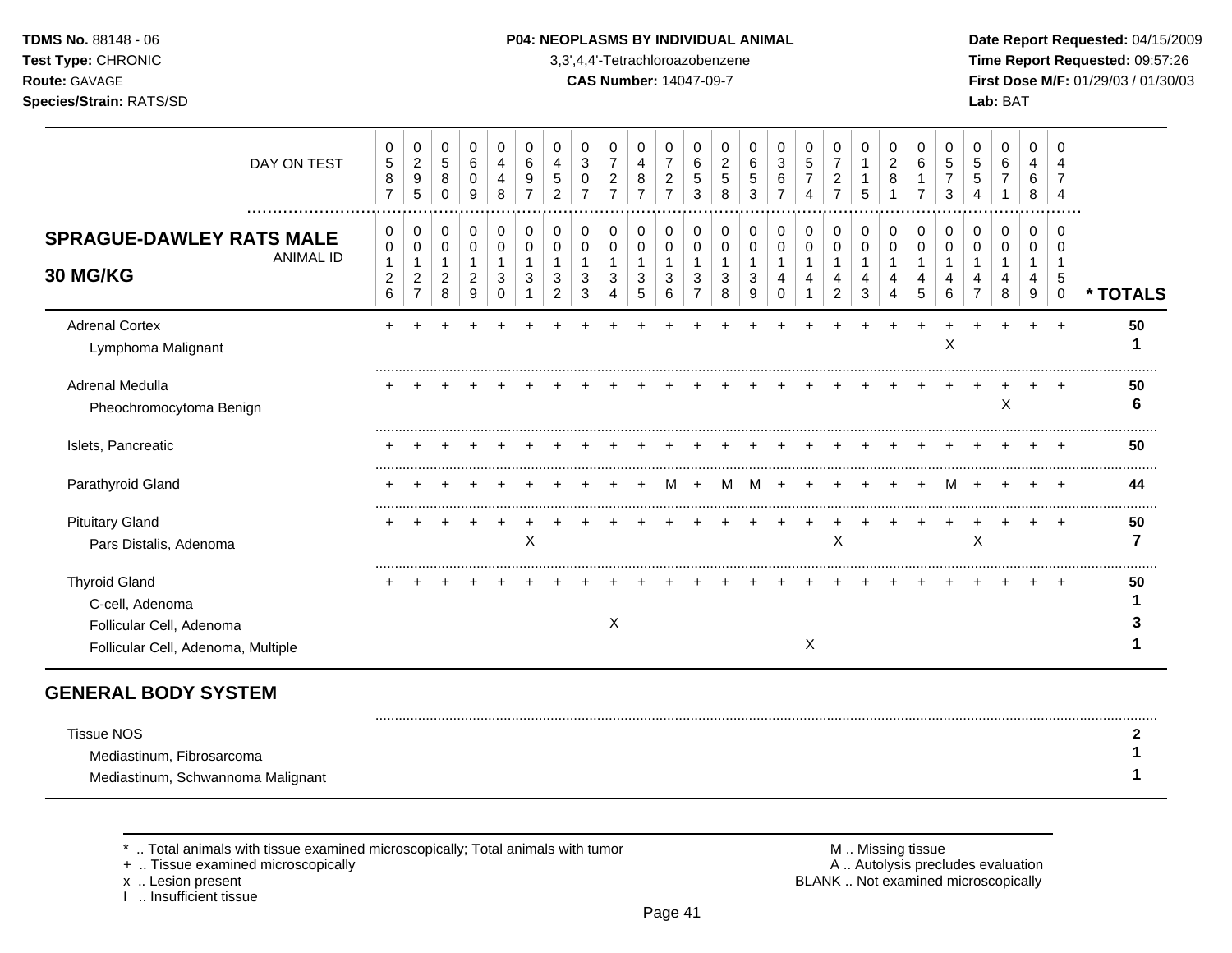#### P04: NEOPLASMS BY INDIVIDUAL ANIMAL

3,3',4,4'-Tetrachloroazobenzene

**CAS Number: 14047-09-7** 

Date Report Requested: 04/15/2009 Time Report Requested: 09:57:26 First Dose M/F: 01/29/03 / 01/30/03 Lab: BAT

| DAY ON TEST                                                                  | 0<br>$\sqrt{5}$<br>$\,8\,$<br>$\overline{7}$                     | 0<br>$\boldsymbol{2}$<br>$\boldsymbol{9}$<br>5             | 0<br>$\,$ 5 $\,$<br>8<br>$\mathbf 0$                    | 0<br>6<br>0<br>9                              | $\mathbf 0$<br>4<br>4<br>8                           | 0<br>6<br>9<br>$\overline{7}$ | 0<br>4<br>5<br>$\overline{2}$      | 0<br>3<br>0             | 0<br>$\overline{7}$<br>$\overline{c}$<br>$\overline{7}$ | 0<br>4<br>8<br>$\overline{7}$             | 0<br>$\overline{7}$<br>$\sqrt{2}$<br>$\overline{7}$ | 0<br>6<br>5<br>3                   | 0<br>2<br>$\sqrt{5}$<br>8        | 0<br>6<br>5<br>3                | 0<br>$\sqrt{3}$<br>$\,6\,$<br>$\overline{7}$ | 0<br>$\sqrt{5}$<br>$\overline{7}$<br>4                | 0<br>$\overline{7}$<br>$\sqrt{2}$<br>$\overline{7}$ | 0<br>1<br>$\mathbf{1}$<br>5                | 0<br>$\overline{c}$<br>8        | 0<br>6<br>-1     | 0<br>5<br>$\overline{7}$<br>3 | 0<br>$\sqrt{5}$<br>5                    | 0<br>6<br>$\overline{7}$<br>1     | 0<br>4<br>6<br>8                           | $\Omega$<br>4<br>7<br>4                      |          |
|------------------------------------------------------------------------------|------------------------------------------------------------------|------------------------------------------------------------|---------------------------------------------------------|-----------------------------------------------|------------------------------------------------------|-------------------------------|------------------------------------|-------------------------|---------------------------------------------------------|-------------------------------------------|-----------------------------------------------------|------------------------------------|----------------------------------|---------------------------------|----------------------------------------------|-------------------------------------------------------|-----------------------------------------------------|--------------------------------------------|---------------------------------|------------------|-------------------------------|-----------------------------------------|-----------------------------------|--------------------------------------------|----------------------------------------------|----------|
| <br><b>SPRAGUE-DAWLEY RATS MALE</b><br><b>ANIMAL ID</b><br>30 MG/KG          | 0<br>$\mathbf 0$<br>$\mathbf{1}$<br>$\sqrt{2}$<br>$6\phantom{1}$ | 0<br>0<br>$\mathbf{1}$<br>$\overline{a}$<br>$\overline{7}$ | 0<br>$\mathbf 0$<br>$\mathbf{1}$<br>$\overline{c}$<br>8 | 0<br>0<br>$\mathbf{1}$<br>$\overline{c}$<br>9 | 0<br>$\mathbf 0$<br>$\mathbf{1}$<br>3<br>$\mathbf 0$ | 0<br>$\mathbf 0$<br>-1<br>3   | 0<br>0<br>1<br>3<br>$\overline{2}$ | 0<br>$\Omega$<br>3<br>3 | 0<br>$\mathbf 0$<br>3<br>4                              | 0<br>$\mathbf 0$<br>$\mathbf 1$<br>3<br>5 | 0<br>$\mathbf 0$<br>$\mathbf{1}$<br>3<br>6          | 0<br>0<br>1<br>3<br>$\overline{7}$ | 0<br>0<br>$\mathbf{1}$<br>3<br>8 | 0<br>$\mathbf 0$<br>1<br>3<br>9 | 0<br>$\mathbf 0$<br>1<br>4<br>$\mathbf 0$    | 0<br>$\mathsf{O}$<br>$\mathbf 1$<br>4<br>$\mathbf{1}$ | 0<br>$\mathsf 0$<br>1<br>4<br>$\overline{2}$        | 0<br>$\mathbf 0$<br>$\mathbf{1}$<br>4<br>3 | 0<br>$\mathbf 0$<br>1<br>4<br>4 | 0<br>0<br>4<br>5 | 0<br>$\Omega$<br>1<br>4<br>6  | 0<br>$\mathbf 0$<br>4<br>$\overline{7}$ | 0<br>$\mathbf{0}$<br>-1<br>4<br>8 | 0<br>$\mathbf 0$<br>$\mathbf{1}$<br>4<br>9 | $\Omega$<br>$\Omega$<br>-1<br>5<br>$\pmb{0}$ | * TOTALS |
| <b>GENITAL SYSTEM</b>                                                        |                                                                  |                                                            |                                                         |                                               |                                                      |                               |                                    |                         |                                                         |                                           |                                                     |                                    |                                  |                                 |                                              |                                                       |                                                     |                                            |                                 |                  |                               |                                         |                                   |                                            |                                              |          |
| <b>Coagulating Gland</b>                                                     |                                                                  |                                                            |                                                         |                                               |                                                      |                               |                                    |                         |                                                         |                                           |                                                     |                                    |                                  |                                 |                                              |                                                       |                                                     |                                            |                                 |                  |                               |                                         |                                   |                                            |                                              | 50       |
| Epididymis                                                                   |                                                                  |                                                            |                                                         |                                               |                                                      |                               |                                    |                         |                                                         |                                           |                                                     |                                    |                                  |                                 |                                              |                                                       |                                                     |                                            |                                 |                  |                               |                                         |                                   |                                            |                                              | 50       |
| <b>Preputial Gland</b><br>Squamous Cell Papilloma                            |                                                                  |                                                            |                                                         |                                               |                                                      |                               |                                    |                         | X                                                       |                                           |                                                     |                                    |                                  |                                 |                                              |                                                       |                                                     |                                            |                                 |                  |                               |                                         |                                   |                                            |                                              | 50<br>1  |
| Prostate                                                                     |                                                                  |                                                            |                                                         |                                               |                                                      |                               |                                    |                         |                                                         |                                           |                                                     |                                    |                                  |                                 |                                              |                                                       |                                                     |                                            |                                 |                  |                               |                                         |                                   |                                            |                                              | 50       |
| Seminal Vesicle                                                              |                                                                  |                                                            |                                                         |                                               |                                                      |                               |                                    |                         |                                                         |                                           |                                                     |                                    |                                  |                                 |                                              |                                                       |                                                     |                                            |                                 |                  |                               |                                         |                                   |                                            |                                              | 50       |
| <b>Testes</b><br>Interstitial Cell, Adenoma                                  |                                                                  |                                                            | $\sf X$                                                 |                                               |                                                      |                               |                                    |                         |                                                         |                                           |                                                     |                                    |                                  |                                 |                                              |                                                       |                                                     |                                            |                                 |                  |                               |                                         |                                   |                                            |                                              | 50<br>1  |
| <b>HEMATOPOIETIC SYSTEM</b>                                                  |                                                                  |                                                            |                                                         |                                               |                                                      |                               |                                    |                         |                                                         |                                           |                                                     |                                    |                                  |                                 |                                              |                                                       |                                                     |                                            |                                 |                  |                               |                                         |                                   |                                            |                                              |          |
| <b>Bone Marrow</b>                                                           |                                                                  |                                                            |                                                         |                                               |                                                      |                               |                                    |                         |                                                         |                                           |                                                     |                                    |                                  |                                 |                                              |                                                       |                                                     |                                            |                                 |                  |                               |                                         |                                   |                                            |                                              | 49       |
| Lymph Node<br>Mediastinal, Fibrosarcoma, Metastatic,<br><b>Tissue Nos</b>    |                                                                  |                                                            |                                                         |                                               |                                                      |                               |                                    |                         |                                                         | M                                         |                                                     | м                                  |                                  | м                               | M                                            | $+$                                                   | M                                                   | M                                          | M                               | M                | $+$                           | м                                       | M                                 | M                                          | M                                            | 29<br>1  |
| Total animals with tissue examined microscopically: Total animals with tumor |                                                                  |                                                            |                                                         |                                               |                                                      |                               |                                    |                         |                                                         |                                           |                                                     |                                    |                                  |                                 |                                              |                                                       |                                                     |                                            |                                 | M Missing tissue |                               |                                         |                                   |                                            |                                              |          |

+ .. Tissue examined microscopically

x .. Lesion present<br>I .. Insufficient tissue

A .. Autolysis precludes evaluation BLANK .. Not examined microscopically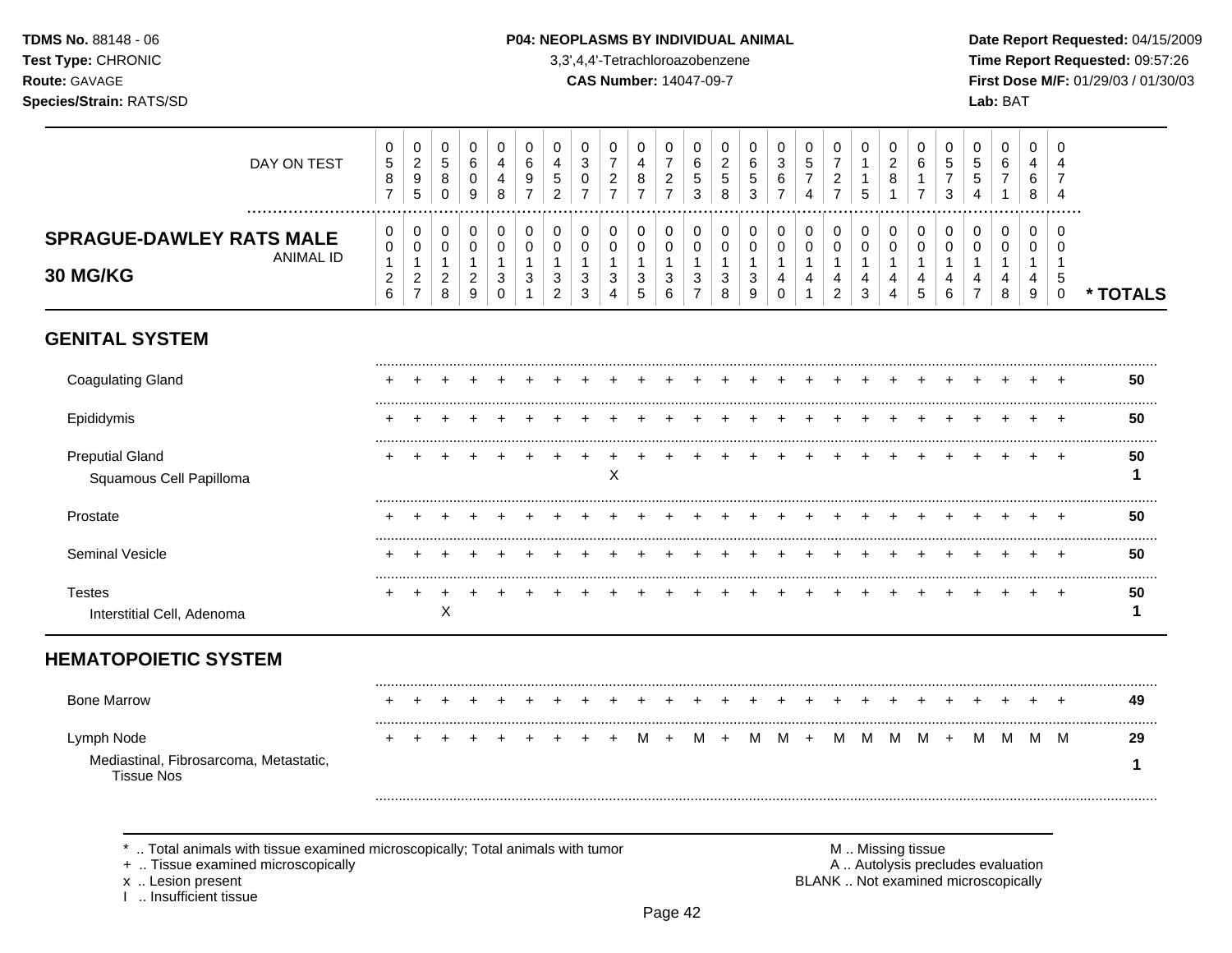# **TDMS No.** 88148 - 06 **P04: NEOPLASMS BY INDIVIDUAL ANIMAL** Date Report Requested: 04/15/2009

**Test Type:** CHRONIC 3,3',4,4'-Tetrachloroazobenzene **Time Report Requested:** 09:57:26 **Route:** GAVAGE **CAS Number:** 14047-09-7 **First Dose M/F:** 01/29/03 / 01/30/03

|                                                                                                                                                                   | 0                                                | 0                                                                          | 0                                                             | 0                                                               | $\mathbf 0$                                          | 0                                       | 0                                                         | 0                                                    | 0                                                           | 0                                                            | 0                                                    | 0                                                                            | 0                        | 0                                                                 | 0                                                          | 0                                                        | 0                                                             | 0                                                    | 0                                                    | 0                                       | 0                                                 | 0                                                                        | 0                                                | 0                                                         | $\Omega$                                          |              |
|-------------------------------------------------------------------------------------------------------------------------------------------------------------------|--------------------------------------------------|----------------------------------------------------------------------------|---------------------------------------------------------------|-----------------------------------------------------------------|------------------------------------------------------|-----------------------------------------|-----------------------------------------------------------|------------------------------------------------------|-------------------------------------------------------------|--------------------------------------------------------------|------------------------------------------------------|------------------------------------------------------------------------------|--------------------------|-------------------------------------------------------------------|------------------------------------------------------------|----------------------------------------------------------|---------------------------------------------------------------|------------------------------------------------------|------------------------------------------------------|-----------------------------------------|---------------------------------------------------|--------------------------------------------------------------------------|--------------------------------------------------|-----------------------------------------------------------|---------------------------------------------------|--------------|
| DAY ON TEST                                                                                                                                                       | $\sqrt{5}$<br>8<br>$\overline{7}$                | $\boldsymbol{2}$<br>$\mathsf g$<br>$\overline{5}$                          | $\sqrt{5}$<br>8<br>$\mathbf 0$                                | $\,6$<br>0<br>9                                                 | 4<br>$\overline{4}$<br>8                             | $\,6$<br>9<br>$\overline{7}$            | 4<br>$\sqrt{5}$<br>$\overline{c}$                         | 3<br>$\mathbf 0$<br>7                                | $\overline{7}$<br>$\overline{2}$<br>$\overline{7}$          | 4<br>8<br>$\overline{7}$                                     | $\boldsymbol{7}$<br>$\overline{c}$<br>$\overline{7}$ | 6<br>5<br>3                                                                  | $\overline{c}$<br>5<br>8 | $\,6$<br>$\sqrt{5}$<br>3                                          | 3<br>6<br>7                                                | $\sqrt{5}$<br>$\overline{7}$<br>$\overline{A}$           | $\boldsymbol{7}$<br>$\overline{c}$<br>$\overline{7}$          | $\mathbf{1}$<br>$\mathbf{1}$<br>5                    | $\boldsymbol{2}$<br>8                                | 6<br>1<br>$\overline{7}$                | $\sqrt{5}$<br>$\overline{7}$<br>3                 | 5<br>5                                                                   | $\,6$<br>$\overline{7}$                          | 4<br>6<br>8                                               | 4<br>7<br>4                                       |              |
| <b>SPRAGUE-DAWLEY RATS MALE</b><br><b>ANIMAL ID</b><br>30 MG/KG                                                                                                   | 0<br>$\mathbf 0$<br>1<br>$\overline{c}$<br>$\,6$ | $\pmb{0}$<br>$\pmb{0}$<br>$\mathbf{1}$<br>$\overline{c}$<br>$\overline{7}$ | 0<br>$\mathbf 0$<br>$\mathbf{1}$<br>$\overline{2}$<br>$\,8\,$ | $\pmb{0}$<br>$\mathsf 0$<br>$\mathbf{1}$<br>$\overline{2}$<br>9 | $\mathbf 0$<br>$\mathbf 0$<br>$\mathbf{1}$<br>3<br>0 | 0<br>$\pmb{0}$<br>$\mathbf 1$<br>3<br>1 | $\pmb{0}$<br>$\pmb{0}$<br>$\mathbf{1}$<br>3<br>$\sqrt{2}$ | $\mathbf 0$<br>$\mathbf 0$<br>$\mathbf{1}$<br>3<br>3 | $\,0\,$<br>$\pmb{0}$<br>$\mathbf{1}$<br>3<br>$\overline{4}$ | 0<br>$\pmb{0}$<br>$\mathbf{1}$<br>$\mathbf{3}$<br>$\sqrt{5}$ | $\pmb{0}$<br>$\mathsf 0$<br>1<br>3<br>6              | $\mathbf 0$<br>$\mathbf 0$<br>$\mathbf{1}$<br>$\mathbf{3}$<br>$\overline{7}$ | 0<br>0<br>1<br>3<br>8    | $\pmb{0}$<br>$\mathbf 0$<br>$\mathbf{1}$<br>3<br>$\boldsymbol{9}$ | $\mathbf 0$<br>$\mathbf 0$<br>$\mathbf 1$<br>4<br>$\Omega$ | $\,0\,$<br>$\pmb{0}$<br>$\mathbf{1}$<br>4<br>$\mathbf 1$ | $\mathbf 0$<br>$\mathbf 0$<br>$\mathbf{1}$<br>4<br>$\sqrt{2}$ | $\mathbf 0$<br>$\mathsf 0$<br>1<br>4<br>$\mathbf{3}$ | $\mathbf 0$<br>$\mathbf 0$<br>$\mathbf{1}$<br>4<br>4 | 0<br>$\pmb{0}$<br>$\mathbf 1$<br>4<br>5 | $\pmb{0}$<br>$\mathbf 0$<br>$\mathbf 1$<br>4<br>6 | $\mathbf 0$<br>$\mathbf 0$<br>$\mathbf 1$<br>4<br>$\overline{7}$         | $\pmb{0}$<br>$\pmb{0}$<br>$\mathbf{1}$<br>4<br>8 | $\mathbf 0$<br>0<br>$\mathbf{1}$<br>4<br>$\boldsymbol{9}$ | $\Omega$<br>0<br>$\overline{1}$<br>5<br>$\pmb{0}$ | * TOTALS     |
| Lymph Node, Mandibular<br>Lymphoma Malignant                                                                                                                      |                                                  |                                                                            |                                                               |                                                                 |                                                      |                                         |                                                           |                                                      |                                                             |                                                              |                                                      |                                                                              |                          |                                                                   |                                                            |                                                          |                                                               |                                                      |                                                      | ÷                                       | ÷<br>X                                            | ÷                                                                        |                                                  | $\ddot{}$                                                 | $\overline{+}$                                    | 49<br>1      |
| Lymph Node, Mesenteric<br>Lymphoma Malignant                                                                                                                      |                                                  |                                                                            |                                                               |                                                                 |                                                      |                                         |                                                           |                                                      |                                                             |                                                              |                                                      |                                                                              |                          |                                                                   |                                                            |                                                          |                                                               |                                                      |                                                      |                                         | X                                                 |                                                                          |                                                  |                                                           |                                                   | 50<br>1      |
| Spleen<br>Lymphoma Malignant                                                                                                                                      |                                                  |                                                                            |                                                               |                                                                 |                                                      |                                         |                                                           |                                                      |                                                             |                                                              |                                                      |                                                                              |                          |                                                                   |                                                            |                                                          |                                                               |                                                      |                                                      |                                         | Х                                                 |                                                                          |                                                  |                                                           |                                                   | 50<br>1      |
| Thymus<br>Lymphoma Malignant                                                                                                                                      |                                                  |                                                                            |                                                               |                                                                 |                                                      |                                         |                                                           |                                                      |                                                             |                                                              |                                                      |                                                                              |                          |                                                                   |                                                            |                                                          |                                                               |                                                      |                                                      |                                         | $\mathsf X$                                       |                                                                          |                                                  |                                                           | M                                                 | 46<br>1      |
| <b>INTEGUMENTARY SYSTEM</b>                                                                                                                                       |                                                  |                                                                            |                                                               |                                                                 |                                                      |                                         |                                                           |                                                      |                                                             |                                                              |                                                      |                                                                              |                          |                                                                   |                                                            |                                                          |                                                               |                                                      |                                                      |                                         |                                                   |                                                                          |                                                  |                                                           |                                                   |              |
| <b>Mammary Gland</b>                                                                                                                                              |                                                  |                                                                            |                                                               |                                                                 |                                                      |                                         |                                                           |                                                      |                                                             |                                                              |                                                      |                                                                              |                          |                                                                   |                                                            |                                                          |                                                               |                                                      |                                                      |                                         |                                                   |                                                                          |                                                  |                                                           |                                                   | 50           |
| Skin<br>Trichoepithelioma                                                                                                                                         |                                                  |                                                                            |                                                               |                                                                 |                                                      |                                         |                                                           |                                                      |                                                             |                                                              |                                                      |                                                                              |                          |                                                                   |                                                            |                                                          |                                                               |                                                      |                                                      |                                         |                                                   | X                                                                        |                                                  |                                                           |                                                   | 50<br>1      |
| <b>MUSCULOSKELETAL SYSTEM</b>                                                                                                                                     |                                                  |                                                                            |                                                               |                                                                 |                                                      |                                         |                                                           |                                                      |                                                             |                                                              |                                                      |                                                                              |                          |                                                                   |                                                            |                                                          |                                                               |                                                      |                                                      |                                         |                                                   |                                                                          |                                                  |                                                           |                                                   |              |
| <b>Bone</b>                                                                                                                                                       |                                                  |                                                                            |                                                               |                                                                 |                                                      |                                         |                                                           |                                                      |                                                             |                                                              |                                                      |                                                                              |                          |                                                                   |                                                            |                                                          |                                                               |                                                      |                                                      |                                         |                                                   |                                                                          |                                                  |                                                           |                                                   | 50           |
| <b>Skeletal Muscle</b>                                                                                                                                            |                                                  |                                                                            |                                                               |                                                                 |                                                      |                                         |                                                           |                                                      |                                                             |                                                              |                                                      |                                                                              |                          |                                                                   |                                                            |                                                          |                                                               |                                                      |                                                      |                                         | ÷                                                 |                                                                          |                                                  |                                                           |                                                   | $\mathbf{2}$ |
| Total animals with tissue examined microscopically; Total animals with tumor<br>+  Tissue examined microscopically<br>x  Lesion present<br>I  Insufficient tissue |                                                  |                                                                            |                                                               |                                                                 |                                                      |                                         |                                                           |                                                      |                                                             |                                                              |                                                      |                                                                              |                          |                                                                   |                                                            |                                                          |                                                               | M  Missing tissue                                    |                                                      |                                         |                                                   | A  Autolysis precludes evaluation<br>BLANK  Not examined microscopically |                                                  |                                                           |                                                   |              |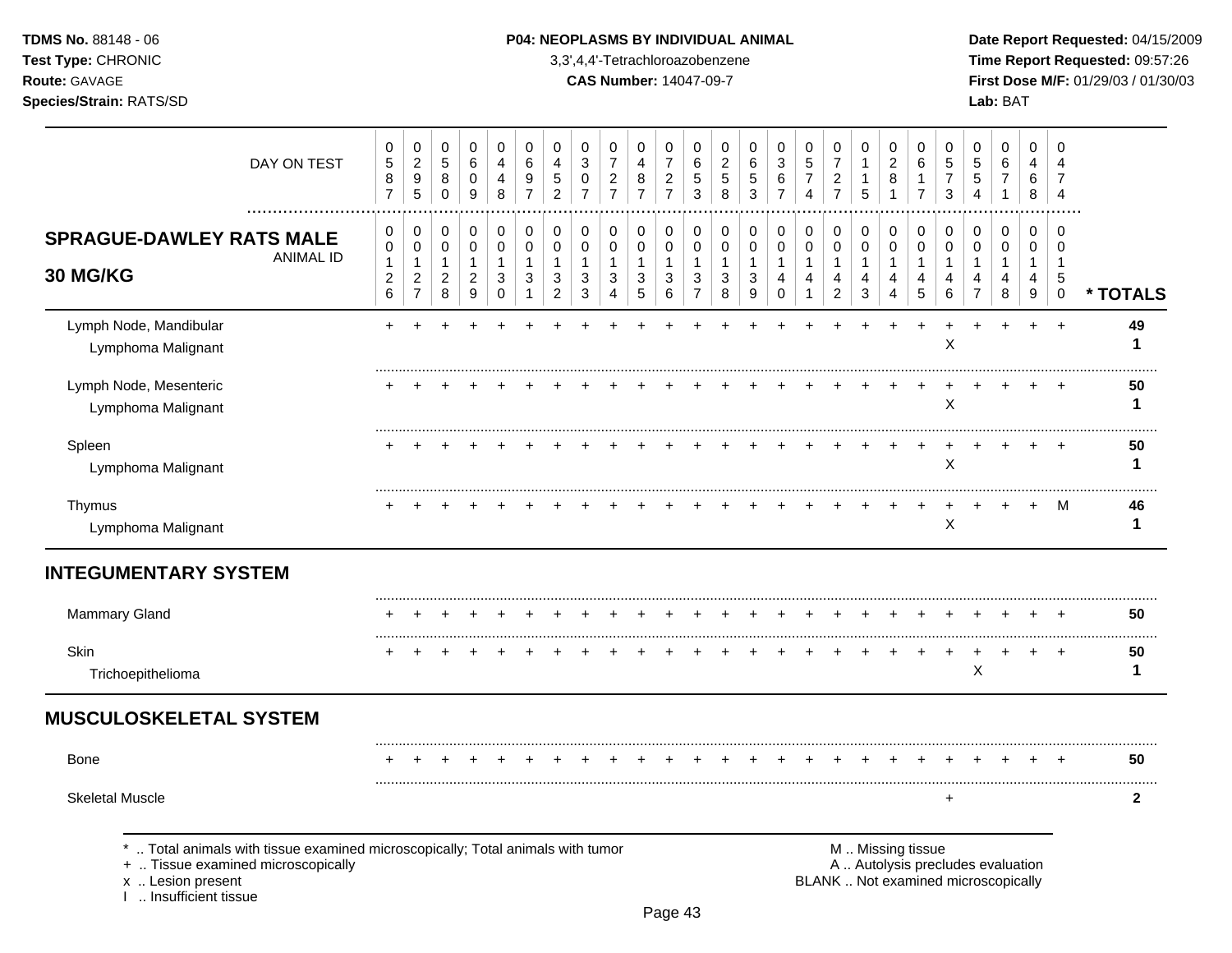Lymphoma Malignant X **1 NERVOUS SYSTEM** ......................................................................................................................................................................................................... Brain + + + + + + + + + + + + + + + + + + + + + + + + + **50 RESPIRATORY SYSTEM** ......................................................................................................................................................................................................... Lung + + + + + + + + + + + + + + + + + + + + + + + + + **50** Alveolar/Bronchiolar Adenoma **1** Cystic Keratinizing Epithelioma X X **5** Cystic Keratinizing Epithelioma, Multiple X X X X X X X X X **26** Lymphoma Malignant X **1** ......................................................................................................................................................................................................... Nose + + + + + + + + + + + + + + + + + + + + + + + + + **50** ......................................................................................................................................................................................................... Trachea + + + + + + + + + + + + + + + + + + + + + + + + + **50 SPECIAL SENSES SYSTEM** ......................................................................................................................................................................................................... Eye + + + + + + + + + + + + + + + + + + + + + + + + + **50** ......................................................................................................................................................................................................... Harderian Gland + + + + + + + + + + + + + + + + + + + + + + + + + **50 TDMS No.** 88148 - 06 **P04: NEOPLASMS BY INDIVIDUAL ANIMAL** Date Report Requested: 04/15/2009 **Test Type:** CHRONIC 3,3',4,4'-Tetrachloroazobenzene **Time Report Requested:** 09:57:26 **Route:** GAVAGE **CAS Number:** 14047-09-7 **First Dose M/F:** 01/29/03 / 01/30/03 **Species/Strain:** RATS/SD **Lab:** BAT DAY ON TEST  $\overline{2}$   $\overline{7}$   $\Omega$  ................................................................................................................................................................. **SPRAGUE-DAWLEY RATS MALE** ANIMAL ID **30 MG/KG \* TOTALS** \* .. Total animals with tissue examined microscopically; Total animals with tumor  $\blacksquare$  M .. Missing tissue<br>A .. Autolysis precling the microscopically A .. Autolysis precludes evaluation x .. Lesion present **BLANK** .. Not examined microscopically

I .. Insufficient tissue

Page 44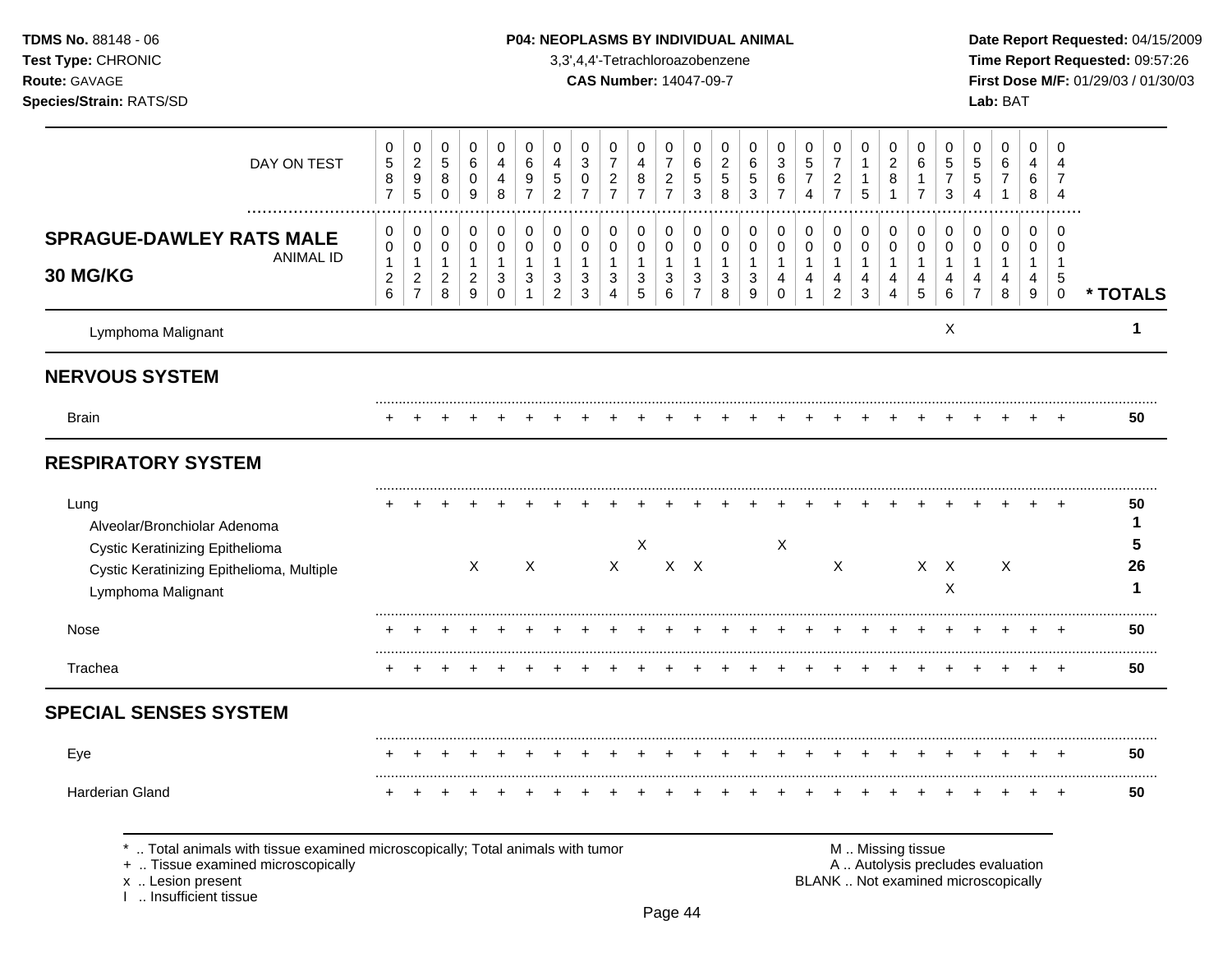| <b>TDMS No. 88148 - 06</b>     | <b>P04: NEOPLASMS BY INDIVIDUAL ANIMAL</b> | Date Rep         |
|--------------------------------|--------------------------------------------|------------------|
| <b>Test Type: CHRONIC</b>      | 3,3',4,4'-Tetrachloroazobenzene            | Time Rep         |
| <b>Route: GAVAGE</b>           | <b>CAS Number: 14047-09-7</b>              | <b>First Dos</b> |
| <b>Species/Strain: RATS/SD</b> |                                            | <b>Lab: BAT</b>  |

# **P04: NEOPLASMS BY INDIVIDUAL ANIMAL Date Report Requested: 04/15/2009**

**Time Report Requested:** 09:57:26 **CAS Number:** 14047-09-7 **First Dose M/F:** 01/29/03 / 01/30/03

|                                             | DAY ON TEST      | 0<br>$\mathbf 5$<br>8<br>$\overline{7}$       | $\mathbf 0$<br>$\overline{c}$<br>$\boldsymbol{9}$<br>$\overline{5}$ | 0<br>$\sqrt{5}$<br>8<br>$\mathbf 0$        | 0<br>6<br>$\mathbf 0$<br>9                                      | 0<br>4<br>4<br>8                | 0<br>6<br>9 | 0<br>5<br>2                   | 0<br>3<br>0<br>$\overline{7}$ | 0<br>$\overline{7}$<br>$\overline{c}$<br>$\overline{7}$ | 0<br>4<br>8<br>$\overline{7}$        | 0<br>$\overline{7}$<br>$\overline{c}$<br>7 | 0<br>6<br>5<br>3              | 0<br>2<br>5<br>8 | 0<br>6<br>5<br>3 | 0<br>3<br>$\,6$<br>7 | 0<br>$\sqrt{5}$<br>$\overline{7}$<br>4 | 0<br>$\overline{7}$<br>$\overline{c}$<br>$\overline{7}$ | 0<br>1<br>5                     | 0<br>$\overline{c}$<br>8 | 0<br>6           | 0<br>5<br>3 | 0<br>5<br>5      | 0<br>6<br>$\overline{7}$ | 0<br>4<br>6<br>8 | 0<br>4                           |          |
|---------------------------------------------|------------------|-----------------------------------------------|---------------------------------------------------------------------|--------------------------------------------|-----------------------------------------------------------------|---------------------------------|-------------|-------------------------------|-------------------------------|---------------------------------------------------------|--------------------------------------|--------------------------------------------|-------------------------------|------------------|------------------|----------------------|----------------------------------------|---------------------------------------------------------|---------------------------------|--------------------------|------------------|-------------|------------------|--------------------------|------------------|----------------------------------|----------|
| <b>SPRAGUE-DAWLEY RATS MALE</b><br>30 MG/KG | <b>ANIMAL ID</b> | 0<br>0<br>$\mathbf{1}$<br>$\overline{c}$<br>6 | 0<br>$\,0\,$<br>1<br>$\overline{c}$<br>$\overline{7}$               | 0<br>$\pmb{0}$<br>1<br>$\overline{a}$<br>8 | $\pmb{0}$<br>$\mathbf 0$<br>$\mathbf{1}$<br>$\overline{c}$<br>9 | 0<br>0<br>$\mathbf 1$<br>3<br>0 | 0<br>0<br>3 | 0<br>0<br>3<br>$\overline{c}$ | 0<br>0<br>3<br>3              | 0<br>0<br>3<br>4                                        | $\mathbf 0$<br>$\mathbf 0$<br>3<br>5 | 0<br>0<br>$\mathbf 1$<br>3<br>6            | 0<br>0<br>3<br>$\overline{7}$ | 0<br>0<br>3<br>8 | 0<br>0<br>3<br>9 | 0<br>0<br>$\Omega$   | 0<br>0<br>4                            | 0<br>0<br>1<br>4<br>$\overline{2}$                      | 0<br>$\mathbf 0$<br>1<br>4<br>3 | 0<br>$\,0\,$<br>4<br>4   | 0<br>0<br>4<br>5 | 0<br>0<br>6 | $\mathbf 0$<br>0 | 0<br>0<br>8              | 0<br>0<br>4<br>9 | 0<br>0<br>-1<br>5<br>$\mathbf 0$ | * TOTALS |
| Schwannoma Malignant                        |                  |                                               |                                                                     |                                            |                                                                 |                                 |             |                               |                               |                                                         |                                      |                                            |                               |                  |                  |                      |                                        |                                                         |                                 |                          |                  |             |                  |                          |                  |                                  |          |
| Zymbal's Gland<br>Carcinoma                 |                  |                                               |                                                                     |                                            | $\ddot{}$<br>X                                                  |                                 |             |                               |                               |                                                         |                                      |                                            |                               |                  |                  |                      |                                        |                                                         |                                 |                          |                  |             |                  |                          |                  |                                  |          |
| <b>URINARY SYSTEM</b>                       |                  |                                               |                                                                     |                                            |                                                                 |                                 |             |                               |                               |                                                         |                                      |                                            |                               |                  |                  |                      |                                        |                                                         |                                 |                          |                  |             |                  |                          |                  |                                  |          |
| Kidney<br>Lymphoma Malignant                |                  |                                               |                                                                     |                                            |                                                                 |                                 |             |                               |                               |                                                         |                                      |                                            |                               |                  |                  |                      |                                        |                                                         |                                 |                          |                  | Χ           |                  |                          |                  |                                  | 50       |
| Ureter                                      |                  |                                               |                                                                     |                                            |                                                                 |                                 |             |                               |                               |                                                         |                                      |                                            |                               |                  |                  |                      |                                        |                                                         | M                               |                          |                  | м           |                  |                          |                  |                                  | <br>42   |
| Urethra                                     |                  |                                               |                                                                     |                                            |                                                                 |                                 |             |                               |                               |                                                         |                                      |                                            |                               |                  |                  |                      |                                        |                                                         |                                 |                          |                  |             |                  |                          |                  |                                  | 50       |
| <b>Urinary Bladder</b>                      |                  |                                               |                                                                     |                                            |                                                                 |                                 |             |                               |                               |                                                         |                                      |                                            |                               |                  |                  |                      |                                        |                                                         |                                 |                          |                  |             |                  |                          |                  | $^+$                             | 50       |
| <b>SYSTEMIC LESIONS</b>                     |                  |                                               |                                                                     |                                            |                                                                 |                                 |             |                               |                               |                                                         |                                      |                                            |                               |                  |                  |                      |                                        |                                                         |                                 |                          |                  |             |                  |                          |                  |                                  |          |
| Multiple Organ<br>Lymphoma Malignant        |                  |                                               |                                                                     |                                            |                                                                 |                                 |             |                               |                               |                                                         |                                      |                                            |                               |                  |                  |                      |                                        |                                                         |                                 |                          |                  | X           |                  |                          |                  |                                  | 50       |

 $*$  .. Total animals with tissue examined microscopically; Total animals with tumor  $\blacksquare$  M .. Missing tissue

x .. Lesion present<br>I .. Insufficient tissue

+ .. Tissue examined microscopically  $\blacksquare$  A .. Autolysis precludes evaluation M .. Missing tissue<br>A .. Autolysis precludes evaluation<br>BLANK .. Not examined microscopically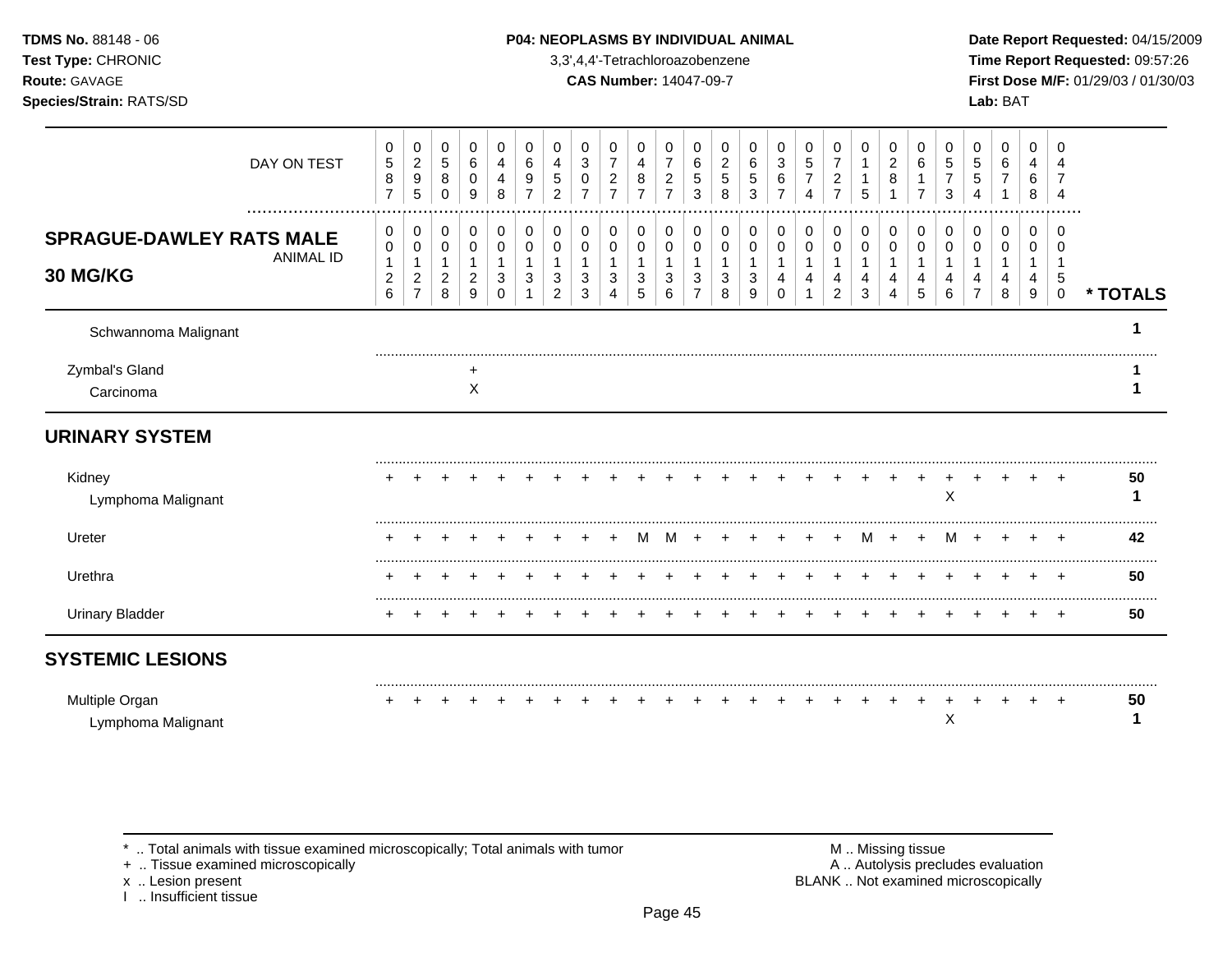### P04: NEOPLASMS BY INDIVIDUAL ANIMAL

3,3',4,4'-Tetrachloroazobenzene

**CAS Number: 14047-09-7** 

Date Report Requested: 04/15/2009 Time Report Requested: 09:57:26 First Dose M/F: 01/29/03 / 01/30/03 Lab: BAT

| DAY ON TEST                                                             | 0<br>5<br>4<br>4 | ັ<br>5<br>8<br>8      | ັ<br><sub>5</sub>      | 5<br><sub>5</sub> | υ<br>6<br>đ<br>O                        | υ<br>6 | J<br>8<br>9              | υ<br>⌒<br>ь<br>$\overline{a}$<br>IJ | 0<br>6<br>3<br><sub>5</sub> | U<br>6<br>C.<br>0 | υ<br>đ<br>∼<br>9 | ν<br>ັບ<br>ັບ<br>6 | J<br>o<br>8 | 6<br>3 | 0<br>9<br>റ<br>_ |   | v<br>4           | $\epsilon$<br>đ<br>8 | υ<br>6<br>4<br>8 | 6<br>ີ<br>ບ | ◡<br>-2<br>$\overline{\phantom{a}}$ | υ<br>∽<br>ິບ | 0<br>6<br>6<br>$\rightarrow$ | U<br>6<br>U<br>8 |                 |
|-------------------------------------------------------------------------|------------------|-----------------------|------------------------|-------------------|-----------------------------------------|--------|--------------------------|-------------------------------------|-----------------------------|-------------------|------------------|--------------------|-------------|--------|------------------|---|------------------|----------------------|------------------|-------------|-------------------------------------|--------------|------------------------------|------------------|-----------------|
| <b>SPRAGUE-DAWLEY RATS MALE</b><br><b>ANIMAL ID</b><br><b>100 MG/KG</b> | 0<br>0<br>b.     | ື<br>ັ<br>5<br>ົ<br>▵ | v<br>ັ<br>$\circ$<br>3 | 5<br>4            | 0<br>ა<br>∽<br>$\overline{\phantom{a}}$ | đ<br>h | $\overline{\phantom{a}}$ | υ<br>υ<br>J<br>8                    | 0<br>0<br><sub>5</sub><br>9 | U<br>υ<br>6<br>0  | u<br>u<br>6      | 6                  | 6           | 6<br>4 | 0<br>6<br>6      | 6 | v<br>ν<br>6<br>8 | 6<br>S               |                  |             | С<br>c                              | υ<br>υ<br>ີ  | 0<br>0<br>4                  | U<br>0<br>C      | males<br>(cont) |

# **ALIMENTARY SYSTEM**

| Esophagus                                                                                                               |  |   |  |        |        |   |   |  |   |  |  |  |  |
|-------------------------------------------------------------------------------------------------------------------------|--|---|--|--------|--------|---|---|--|---|--|--|--|--|
| Intestine Large, Cecum                                                                                                  |  |   |  |        |        |   |   |  |   |  |  |  |  |
| Intestine Large, Colon                                                                                                  |  |   |  |        |        |   |   |  |   |  |  |  |  |
| Intestine Large, Rectum                                                                                                 |  |   |  |        |        |   |   |  |   |  |  |  |  |
| Intestine Small, Duodenum                                                                                               |  |   |  |        |        |   |   |  |   |  |  |  |  |
| Intestine Small, Ileum                                                                                                  |  |   |  |        |        |   |   |  |   |  |  |  |  |
| Intestine Small, Jejunum                                                                                                |  |   |  |        |        |   |   |  |   |  |  |  |  |
| Liver<br>Cholangiocarcinoma<br>Cholangiocarcinoma, Multiple<br>Hepatocholangiocarcinoma, Multiple<br>Lymphoma Malignant |  | X |  | Χ<br>X |        | Х | X |  | Χ |  |  |  |  |
| Mesentery                                                                                                               |  |   |  |        | $\div$ |   |   |  |   |  |  |  |  |
| Transitional Epithelial Carcinoma,<br>Metastatic, Kidney                                                                |  |   |  |        | Х      |   |   |  |   |  |  |  |  |

\* .. Total animals with tissue examined microscopically; Total animals with tumor

+ .. Tissue examined microscopically

x .. Lesion present<br>I .. Insufficient tissue

M .. Missing tissue A .. Autolysis precludes evaluation BLANK .. Not examined microscopically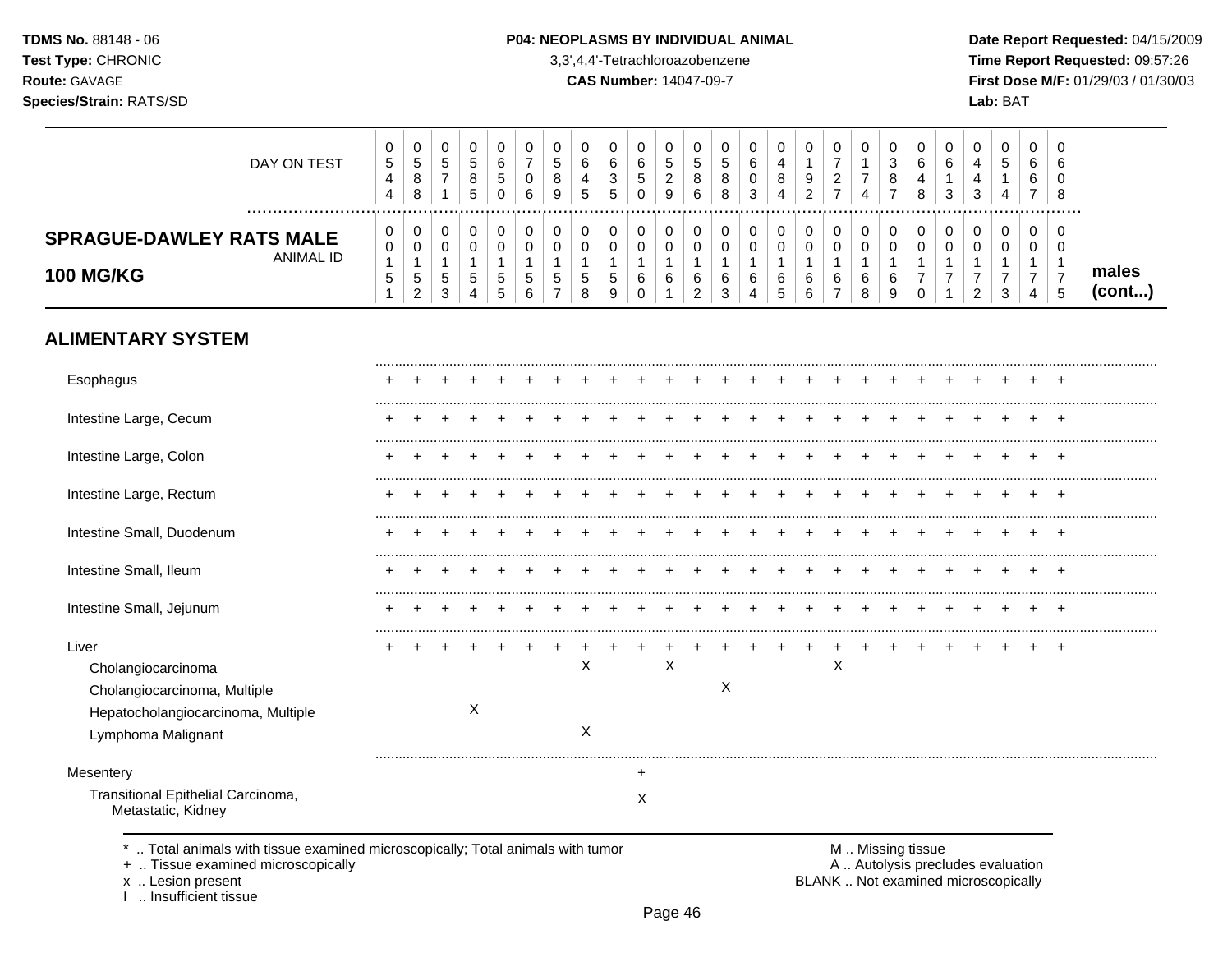| <b>TDMS No. 88148 - 06</b> |
|----------------------------|
| <b>Test Type: CHRONIC</b>  |
| <b>Route: GAVAGE</b>       |
|                            |

### **P04: NEOPLASMS BY INDIVIDUAL ANIMAL Date Report Requested: 04/15/2009**

**Time Report Requested:** 09:57:26 **Route:** GAVAGE **CAS Number:** 14047-09-7 **First Dose M/F:** 01/29/03 / 01/30/03 **Species/Strain:** RATS/SD **Lab:** BAT

| DAY ON TEST                                                                 | 0<br>$\mathbf 5$<br>$\overline{4}$<br>4       | 0<br>$\sqrt{5}$<br>$\bf 8$<br>8                                     | $\mathbf 0$<br>$\overline{5}$<br>$\overline{7}$<br>$\mathbf 1$ | 0<br>$\sqrt{5}$<br>$\bf 8$<br>5     | 0<br>$\,6\,$<br>5<br>$\Omega$                | 0<br>$\overline{7}$<br>0<br>6 | 0<br>5<br>8<br>9 | 0<br>6<br>4<br>5 | 0<br>6<br>3<br>5      | 0<br>6<br>$\sqrt{5}$<br>$\Omega$       | 0<br>$\sqrt{5}$<br>$\overline{c}$<br>9 | 0<br>$\sqrt{5}$<br>8<br>6                              | 0<br>5<br>8<br>8      | 0<br>6<br>0<br>3 | 0<br>4<br>8<br>Δ      | 0<br>$\mathbf{1}$<br>9<br>2 | 0<br>$\overline{7}$<br>$\overline{c}$<br>$\overline{7}$ | 0<br>1<br>$\overline{7}$<br>$\Delta$       | 0<br>$\mathbf{3}$<br>8<br>7               | 0<br>6<br>4<br>8   | 0<br>6<br>3   | 0<br>4<br>4<br>3         | 0<br>5<br>1<br>$\overline{4}$ | 0<br>6<br>6<br>$\overline{7}$                                      | 0<br>8                                                        |                 |
|-----------------------------------------------------------------------------|-----------------------------------------------|---------------------------------------------------------------------|----------------------------------------------------------------|-------------------------------------|----------------------------------------------|-------------------------------|------------------|------------------|-----------------------|----------------------------------------|----------------------------------------|--------------------------------------------------------|-----------------------|------------------|-----------------------|-----------------------------|---------------------------------------------------------|--------------------------------------------|-------------------------------------------|--------------------|---------------|--------------------------|-------------------------------|--------------------------------------------------------------------|---------------------------------------------------------------|-----------------|
| <br><b>SPRAGUE-DAWLEY RATS MALE</b><br><b>ANIMAL ID</b><br><b>100 MG/KG</b> | 0<br>$\pmb{0}$<br>$\mathbf{1}$<br>$\mathbf 5$ | $\,0\,$<br>$\pmb{0}$<br>$\mathbf 1$<br>$\sqrt{5}$<br>$\overline{2}$ | 0<br>$\mathbf 0$<br>1<br>$\,$ 5 $\,$<br>3                      | 0<br>$\pmb{0}$<br>$\mathbf{1}$<br>5 | 0<br>$\mathbf 0$<br>$\overline{1}$<br>5<br>5 | 0<br>0<br>1<br>5<br>6         | 0<br>0<br>5      | 0<br>0<br>5<br>8 | 0<br>0<br>1<br>5<br>9 | 0<br>$\mathbf 0$<br>1<br>6<br>$\Omega$ | 0<br>$\mathbf 0$<br>$\mathbf{1}$<br>6  | 0<br>$\mathbf 0$<br>$\mathbf 1$<br>6<br>$\overline{2}$ | 0<br>0<br>1<br>6<br>3 | 0<br>0<br>6<br>4 | 0<br>0<br>1<br>6<br>5 | 0<br>0<br>6<br>6            | 0<br>$\mathbf 0$<br>1<br>6<br>$\overline{7}$            | 0<br>$\mathbf 0$<br>$\mathbf{1}$<br>6<br>8 | 0<br>$\mathbf 0$<br>$\mathbf 1$<br>6<br>9 | 0<br>0<br>$\Omega$ | 0<br>$\Omega$ | 0<br>0<br>$\mathfrak{p}$ | 0<br>$\mathbf 0$<br>7<br>3    | 0<br>$\mathbf 0$<br>-1<br>$\overline{7}$<br>$\boldsymbol{\Lambda}$ | $\Omega$<br>$\Omega$<br>$\overline{1}$<br>$\overline{7}$<br>5 | males<br>(cont) |
| Oral Mucosa<br>Gingival, Squamous Cell Carcinoma                            |                                               |                                                                     |                                                                |                                     | X                                            |                               |                  |                  |                       |                                        | X                                      |                                                        | X                     |                  |                       |                             |                                                         |                                            |                                           | X                  |               |                          |                               |                                                                    |                                                               |                 |
| Pancreas<br>Transitional Epithelial Carcinoma,<br>Metastatic, Kidney        |                                               |                                                                     |                                                                |                                     |                                              |                               |                  |                  |                       | X                                      |                                        |                                                        |                       |                  |                       |                             |                                                         |                                            |                                           |                    |               |                          |                               |                                                                    |                                                               |                 |
| Salivary Glands<br>Schwannoma Malignant                                     |                                               |                                                                     |                                                                |                                     |                                              |                               |                  |                  |                       |                                        |                                        |                                                        |                       |                  |                       |                             |                                                         |                                            |                                           |                    |               | X                        |                               |                                                                    | +                                                             |                 |
| Stomach, Forestomach                                                        |                                               |                                                                     |                                                                |                                     |                                              |                               |                  |                  |                       |                                        |                                        |                                                        |                       |                  |                       |                             |                                                         |                                            |                                           |                    |               |                          |                               |                                                                    |                                                               |                 |
| Stomach, Glandular                                                          |                                               |                                                                     |                                                                |                                     |                                              |                               |                  |                  |                       |                                        |                                        |                                                        |                       |                  |                       |                             |                                                         |                                            |                                           |                    |               |                          |                               |                                                                    |                                                               |                 |
| Tooth                                                                       |                                               |                                                                     |                                                                |                                     |                                              |                               |                  |                  |                       |                                        |                                        |                                                        |                       |                  |                       |                             |                                                         |                                            |                                           |                    |               |                          |                               |                                                                    | $+$                                                           |                 |
| <b>CARDIOVASCULAR SYSTEM</b>                                                |                                               |                                                                     |                                                                |                                     |                                              |                               |                  |                  |                       |                                        |                                        |                                                        |                       |                  |                       |                             |                                                         |                                            |                                           |                    |               |                          |                               |                                                                    |                                                               |                 |
| <b>Blood Vessel</b>                                                         |                                               |                                                                     |                                                                |                                     |                                              |                               |                  |                  |                       |                                        |                                        |                                                        |                       |                  |                       |                             |                                                         |                                            |                                           |                    |               |                          |                               | $\pm$                                                              | $^{+}$                                                        |                 |
| Heart                                                                       |                                               |                                                                     |                                                                |                                     |                                              |                               |                  |                  |                       |                                        |                                        |                                                        |                       |                  |                       |                             |                                                         |                                            |                                           |                    |               |                          |                               |                                                                    |                                                               |                 |

# **ENDOCRINE SYSTEM**

 $*$  .. Total animals with tissue examined microscopically; Total animals with tumor  $\blacksquare$  M .. Missing tissue

x .. Lesion present<br>I .. Insufficient tissue

+ .. Tissue examined microscopically  $\blacksquare$  A .. Autolysis precludes evaluation M .. Missing tissue<br>A .. Autolysis precludes evaluation<br>BLANK .. Not examined microscopically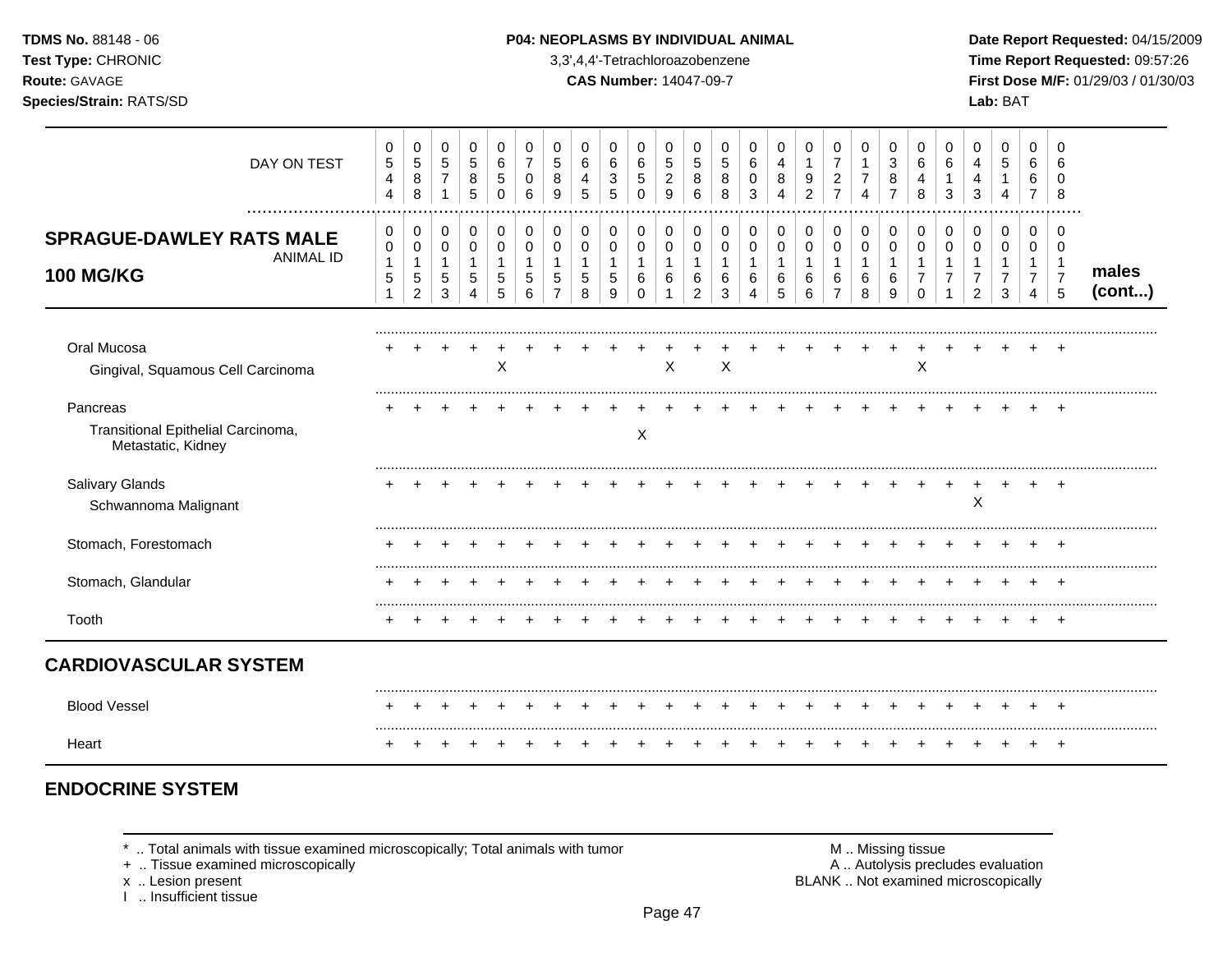| <b>TDMS No. 88148 - 06</b> |
|----------------------------|
| <b>Test Type: CHRONIC</b>  |
| <b>Route: GAVAGE</b>       |
|                            |

# **P04: NEOPLASMS BY INDIVIDUAL ANIMAL Date Report Requested: 04/15/2009**

**Time Report Requested:** 09:57:26 **Route:** GAVAGE **CAS Number:** 14047-09-7 **First Dose M/F:** 01/29/03 / 01/30/03 **Species/Strain:** RATS/SD **Lab:** BAT

| DAY ON TEST                                                                                               | 0<br>$\,$ 5 $\,$<br>$\overline{\mathbf{4}}$<br>4 | 0<br>$\sqrt{5}$<br>8<br>8                                         | 0<br>$5\phantom{.0}$<br>$\overline{7}$<br>$\mathbf{1}$ | $\mathbf 0$<br>$\overline{5}$<br>8<br>5 | 0<br>6<br>5<br>0                               | 0<br>$\overline{7}$<br>0<br>6          | $\mathbf 0$<br>5<br>8<br>9 | 0<br>6<br>4<br>5      | 0<br>6<br>3<br>5                 | 0<br>6<br>5<br>0                        | $\mathbf 0$<br>$\sqrt{5}$<br>$\overline{c}$<br>9 | 0<br>5<br>8<br>6                              | 0<br>5<br>8<br>8                | 0<br>6<br>$\Omega$<br>3            | 0<br>4<br>8<br>4      | 0<br>1<br>9<br>$\overline{c}$              | 0<br>$\overline{7}$<br>$\overline{c}$<br>$\overline{7}$ | 0<br>$\mathbf{1}$<br>$\overline{7}$<br>4 | 0<br>3<br>8<br>$\overline{7}$ | $\mathbf 0$<br>6<br>4<br>8                        | 0<br>6<br>3 | $\mathbf 0$<br>4<br>4<br>3 | 0<br>5                                       | 0<br>6<br>6<br>7                           | $\Omega$<br>6<br>$\Omega$<br>8                                |                 |
|-----------------------------------------------------------------------------------------------------------|--------------------------------------------------|-------------------------------------------------------------------|--------------------------------------------------------|-----------------------------------------|------------------------------------------------|----------------------------------------|----------------------------|-----------------------|----------------------------------|-----------------------------------------|--------------------------------------------------|-----------------------------------------------|---------------------------------|------------------------------------|-----------------------|--------------------------------------------|---------------------------------------------------------|------------------------------------------|-------------------------------|---------------------------------------------------|-------------|----------------------------|----------------------------------------------|--------------------------------------------|---------------------------------------------------------------|-----------------|
| <b>SPRAGUE-DAWLEY RATS MALE</b><br><b>ANIMAL ID</b><br><b>100 MG/KG</b>                                   | 0<br>$\mathbf 0$<br>$\mathbf{1}$<br>$\sqrt{5}$   | 0<br>$\mathbf 0$<br>$\mathbf{1}$<br>$\,$ 5 $\,$<br>$\overline{c}$ | 0<br>0<br>$\mathbf{1}$<br>5<br>3                       | 0<br>$\pmb{0}$<br>$\overline{1}$<br>5   | $\Omega$<br>$\Omega$<br>$\mathbf{1}$<br>5<br>5 | 0<br>$\Omega$<br>$\mathbf 1$<br>5<br>6 | $\mathbf 0$<br>0<br>1<br>5 | 0<br>0<br>1<br>5<br>8 | 0<br>0<br>$\mathbf{1}$<br>5<br>9 | 0<br>0<br>$\mathbf{1}$<br>6<br>$\Omega$ | 0<br>$\mathbf 0$<br>$\mathbf{1}$<br>6            | 0<br>0<br>$\mathbf{1}$<br>6<br>$\overline{2}$ | 0<br>0<br>$\mathbf 1$<br>6<br>3 | $\Omega$<br>0<br>$\mathbf{1}$<br>6 | 0<br>0<br>1<br>6<br>5 | 0<br>$\mathbf 0$<br>$\mathbf{1}$<br>6<br>6 | 0<br>$\pmb{0}$<br>$\mathbf{1}$<br>6<br>$\overline{7}$   | 0<br>$\pmb{0}$<br>$\mathbf{1}$<br>6<br>8 | 0<br>0<br>1<br>6<br>9         | 0<br>$\mathbf 0$<br>$\mathbf{1}$<br>7<br>$\Omega$ | 0<br>0<br>1 | $\mathbf 0$<br>0<br>2      | 0<br>$\mathbf 0$<br>1<br>$\overline{7}$<br>3 | 0<br>0<br>$\overline{7}$<br>$\overline{4}$ | $\Omega$<br>$\Omega$<br>$\overline{1}$<br>$\overline{7}$<br>5 | males<br>(cont) |
| <b>Adrenal Cortex</b><br>Adenoma                                                                          |                                                  |                                                                   |                                                        |                                         |                                                |                                        |                            |                       |                                  | $\mathsf X$                             |                                                  |                                               |                                 |                                    |                       |                                            |                                                         |                                          |                               |                                                   |             |                            |                                              |                                            |                                                               |                 |
| Adrenal Medulla<br>Pheochromocytoma Benign<br>Bilateral, Pheochromocytoma Benign                          | X                                                |                                                                   |                                                        | X                                       |                                                | $\mathsf{X}$                           | X                          |                       |                                  |                                         |                                                  |                                               |                                 |                                    |                       |                                            | X                                                       |                                          |                               | Χ                                                 |             |                            |                                              |                                            |                                                               |                 |
| Islets, Pancreatic                                                                                        |                                                  |                                                                   |                                                        |                                         |                                                |                                        |                            |                       |                                  |                                         |                                                  |                                               |                                 |                                    |                       |                                            |                                                         |                                          |                               |                                                   |             |                            |                                              |                                            |                                                               |                 |
| Parathyroid Gland                                                                                         |                                                  |                                                                   |                                                        |                                         |                                                |                                        |                            |                       |                                  |                                         |                                                  |                                               |                                 |                                    |                       |                                            |                                                         |                                          |                               |                                                   |             |                            |                                              |                                            |                                                               |                 |
| <b>Pituitary Gland</b>                                                                                    |                                                  |                                                                   |                                                        |                                         |                                                |                                        |                            |                       |                                  |                                         |                                                  |                                               |                                 |                                    |                       |                                            |                                                         |                                          |                               |                                                   |             |                            |                                              |                                            |                                                               |                 |
| <b>Thyroid Gland</b><br>C-cell, Adenoma<br>Follicular Cell, Adenoma<br>Follicular Cell, Adenoma, Multiple |                                                  |                                                                   |                                                        |                                         |                                                | X                                      | X                          |                       | X                                | X                                       |                                                  | $\mathsf X$                                   |                                 |                                    |                       |                                            |                                                         |                                          |                               |                                                   |             |                            |                                              |                                            |                                                               |                 |
| <b>GENERAL BODY SYSTEM</b>                                                                                |                                                  |                                                                   |                                                        |                                         |                                                |                                        |                            |                       |                                  |                                         |                                                  |                                               |                                 |                                    |                       |                                            |                                                         |                                          |                               |                                                   |             |                            |                                              |                                            |                                                               |                 |
| <b>Tissue NOS</b><br>Mediastinum, Schwannoma Malignant                                                    |                                                  |                                                                   |                                                        |                                         |                                                |                                        |                            |                       |                                  |                                         |                                                  |                                               |                                 |                                    |                       |                                            |                                                         |                                          |                               |                                                   |             |                            | +<br>Χ                                       |                                            |                                                               |                 |

+ .. Tissue examined microscopically

x .. Lesion present<br>I .. Insufficient tissue

\* .. Total animals with tissue examined microscopically; Total animals with tumor **M** metally more than M .. Missing tissue<br>  $\blacksquare$  Tissue examined microscopically BLANK .. Not examined microscopically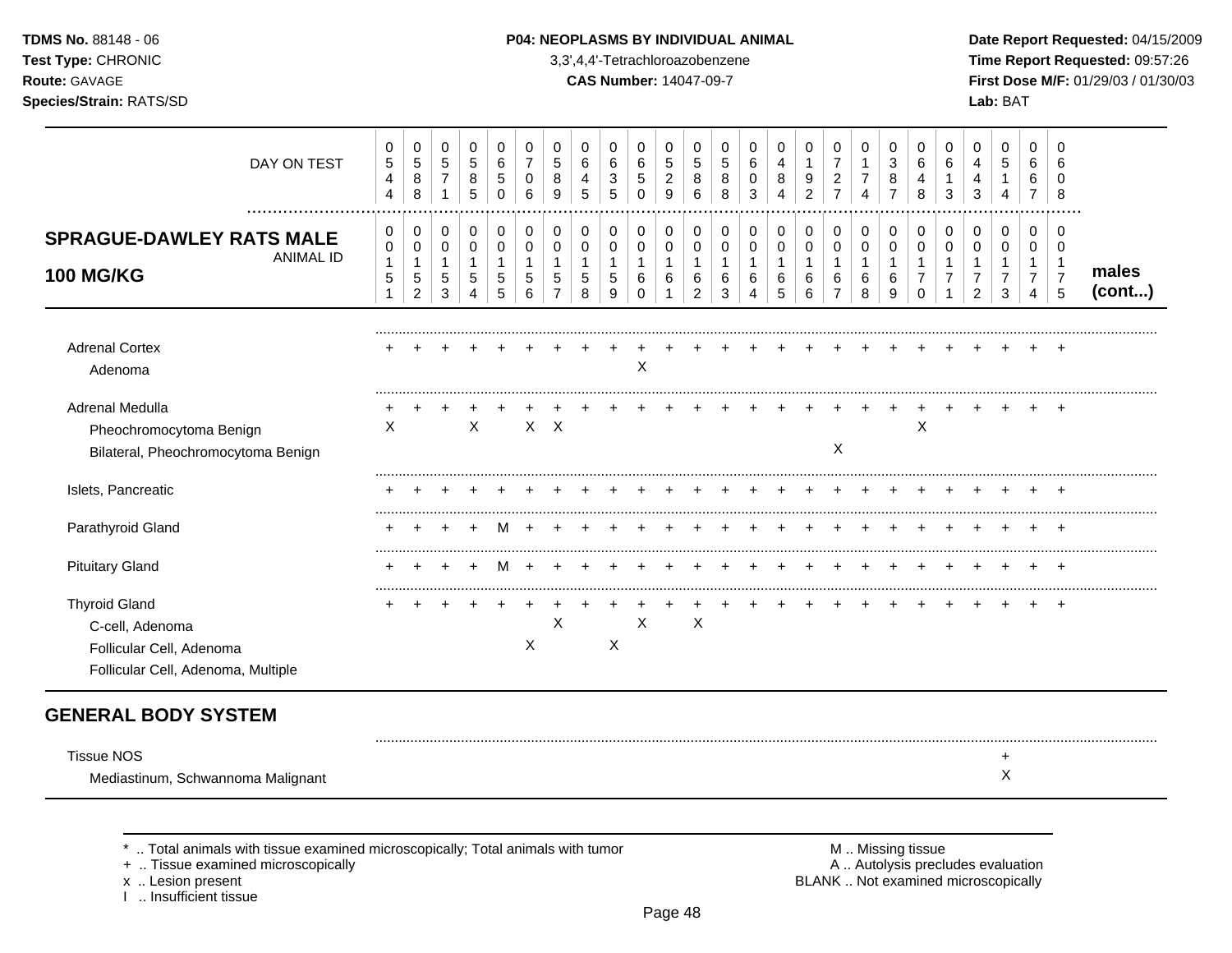#### P04: NEOPLASMS BY INDIVIDUAL ANIMAL

3,3',4,4'-Tetrachloroazobenzene

**CAS Number: 14047-09-7** 

Date Report Requested: 04/15/2009 Time Report Requested: 09:57:26 First Dose M/F: 01/29/03 / 01/30/03 Lab: BAT

| DAY ON TEST                                                                     | 0<br>$\sqrt{5}$<br>4<br>$\overline{4}$    | 0<br>$\sqrt{5}$<br>8<br>8                   | 0<br>$\sqrt{5}$<br>$\overline{7}$<br>$\mathbf{1}$    | 0<br>5<br>8<br>5                                      | 0<br>6<br>5<br>$\Omega$          | 0<br>$\overline{7}$<br>0<br>6 | 0<br>5<br>8<br>9                    | 0<br>6<br>4<br>$\overline{5}$    | 0<br>$\,6$<br>3<br>5            | 0<br>$\,6$<br>$\sqrt{5}$<br>$\Omega$ | 0<br>$\,$ 5 $\,$<br>$\overline{c}$<br>9 | 0<br>5<br>8<br>6                             | 0<br>5<br>8<br>8                            | 0<br>6<br>0<br>3                 | 0<br>4<br>8<br>Δ                | 0<br>9<br>2               | 0<br>$\overline{7}$<br>$\overline{c}$<br>$\overline{7}$ | 0<br>$\mathbf{1}$<br>$\overline{7}$<br>$\overline{4}$ | 0<br>$\sqrt{3}$<br>8<br>$\overline{7}$ | 0<br>6<br>4<br>8                                       | 0<br>6<br>-1<br>3           | 0<br>4<br>4<br>3                    | 0<br>5<br>4                       | 0<br>6<br>6<br>$\overline{7}$                             | 0<br>6<br>$\Omega$<br>8                                |                 |
|---------------------------------------------------------------------------------|-------------------------------------------|---------------------------------------------|------------------------------------------------------|-------------------------------------------------------|----------------------------------|-------------------------------|-------------------------------------|----------------------------------|---------------------------------|--------------------------------------|-----------------------------------------|----------------------------------------------|---------------------------------------------|----------------------------------|---------------------------------|---------------------------|---------------------------------------------------------|-------------------------------------------------------|----------------------------------------|--------------------------------------------------------|-----------------------------|-------------------------------------|-----------------------------------|-----------------------------------------------------------|--------------------------------------------------------|-----------------|
| <br><b>SPRAGUE-DAWLEY RATS MALE</b><br><b>ANIMAL ID</b><br><b>100 MG/KG</b>     | 0<br>0<br>$\mathbf{1}$<br>$\sqrt{5}$<br>1 | 0<br>0<br>1<br>$\sqrt{5}$<br>$\overline{2}$ | 0<br>0<br>$\mathbf{1}$<br>$\sqrt{5}$<br>$\mathbf{3}$ | 0<br>$\mathbf 0$<br>$\overline{1}$<br>$\sqrt{5}$<br>4 | 0<br>0<br>$\mathbf{1}$<br>5<br>5 | 0<br>0<br>1<br>5<br>6         | 0<br>0<br>-1<br>5<br>$\overline{7}$ | 0<br>0<br>$\mathbf{1}$<br>5<br>8 | 0<br>0<br>$\mathbf 1$<br>5<br>9 | 0<br>0<br>-1<br>6<br>$\mathbf 0$     | 0<br>0<br>$\mathbf 1$<br>6<br>1         | 0<br>0<br>$\mathbf 1$<br>6<br>$\overline{c}$ | 0<br>0<br>$\mathbf{1}$<br>6<br>$\mathbf{3}$ | 0<br>0<br>$\mathbf{1}$<br>6<br>4 | 0<br>$\mathbf 0$<br>1<br>6<br>5 | 0<br>0<br>1<br>6<br>$\,6$ | 0<br>0<br>1<br>6<br>$\overline{7}$                      | 0<br>0<br>$\mathbf{1}$<br>$\,6\,$<br>8                | 0<br>0<br>$\mathbf{1}$<br>6<br>9       | 0<br>0<br>$\mathbf 1$<br>$\overline{7}$<br>$\mathbf 0$ | $\mathbf 0$<br>0<br>-1<br>7 | 0<br>0<br>-1<br>7<br>$\overline{2}$ | $\mathbf 0$<br>$\Omega$<br>7<br>3 | $\mathbf 0$<br>0<br>1<br>$\overline{7}$<br>$\overline{4}$ | 0<br>0<br>$\mathbf{1}$<br>$\overline{7}$<br>$\sqrt{5}$ | males<br>(cont) |
| <b>GENITAL SYSTEM</b>                                                           |                                           |                                             |                                                      |                                                       |                                  |                               |                                     |                                  |                                 |                                      |                                         |                                              |                                             |                                  |                                 |                           |                                                         |                                                       |                                        |                                                        |                             |                                     |                                   |                                                           |                                                        |                 |
| <b>Coagulating Gland</b>                                                        |                                           |                                             |                                                      |                                                       |                                  |                               |                                     |                                  |                                 |                                      |                                         |                                              |                                             | м                                |                                 |                           |                                                         |                                                       |                                        |                                                        |                             |                                     |                                   |                                                           |                                                        |                 |
| Epididymis                                                                      |                                           |                                             |                                                      |                                                       |                                  |                               |                                     |                                  |                                 |                                      |                                         |                                              |                                             |                                  |                                 |                           |                                                         |                                                       |                                        |                                                        |                             |                                     |                                   |                                                           |                                                        |                 |
| <b>Preputial Gland</b><br>Squamous Cell Papilloma                               |                                           |                                             |                                                      |                                                       |                                  |                               |                                     | Χ                                |                                 |                                      |                                         |                                              |                                             |                                  |                                 | M                         | $\div$                                                  | $\div$                                                |                                        |                                                        |                             |                                     |                                   |                                                           | $\overline{ }$                                         |                 |
| Prostate<br>Carcinoma                                                           |                                           |                                             |                                                      |                                                       |                                  |                               |                                     |                                  |                                 |                                      |                                         |                                              |                                             | X                                |                                 |                           |                                                         |                                                       |                                        |                                                        |                             |                                     |                                   |                                                           | $\pm$                                                  |                 |
| Seminal Vesicle                                                                 |                                           |                                             |                                                      |                                                       |                                  |                               |                                     |                                  |                                 |                                      |                                         |                                              |                                             |                                  |                                 |                           |                                                         |                                                       |                                        |                                                        |                             |                                     |                                   |                                                           | $\ddot{}$                                              |                 |
| Transitional Epithelial Carcinoma,<br>Multiple                                  |                                           |                                             |                                                      |                                                       |                                  |                               |                                     | $\boldsymbol{X}$                 |                                 |                                      |                                         |                                              |                                             |                                  |                                 |                           |                                                         |                                                       |                                        |                                                        |                             |                                     |                                   |                                                           |                                                        |                 |
| <b>Testes</b>                                                                   |                                           |                                             |                                                      |                                                       |                                  |                               |                                     |                                  |                                 |                                      |                                         |                                              |                                             |                                  |                                 |                           |                                                         |                                                       |                                        | +                                                      |                             |                                     |                                   | $\ddot{}$                                                 | $^{+}$                                                 |                 |
| <b>HEMATOPOIETIC SYSTEM</b>                                                     |                                           |                                             |                                                      |                                                       |                                  |                               |                                     |                                  |                                 |                                      |                                         |                                              |                                             |                                  |                                 |                           |                                                         |                                                       |                                        |                                                        |                             |                                     |                                   |                                                           |                                                        |                 |
| <b>Bone Marrow</b>                                                              |                                           |                                             |                                                      |                                                       |                                  |                               |                                     |                                  |                                 |                                      |                                         |                                              |                                             |                                  |                                 |                           |                                                         |                                                       |                                        |                                                        |                             |                                     |                                   |                                                           |                                                        |                 |
| Lymph Node<br>Lymphoma Malignant                                                |                                           |                                             |                                                      |                                                       |                                  | м                             |                                     |                                  | M                               | M                                    | M                                       | M                                            | $\ddot{}$<br>X                              | м                                |                                 |                           | м                                                       | ÷                                                     |                                        |                                                        |                             |                                     |                                   |                                                           | $\overline{+}$                                         |                 |
| *  Total animals with tissue examined microscopically; Total animals with tumor |                                           |                                             |                                                      |                                                       |                                  |                               |                                     |                                  |                                 |                                      |                                         |                                              |                                             |                                  |                                 |                           |                                                         |                                                       |                                        | M  Missing tissue                                      |                             |                                     |                                   |                                                           |                                                        |                 |

+ .. Tissue examined microscopically

x .. Lesion present

I .. Insufficient tissue

M .. Missing tissue A .. Autolysis precludes evaluation BLANK .. Not examined microscopically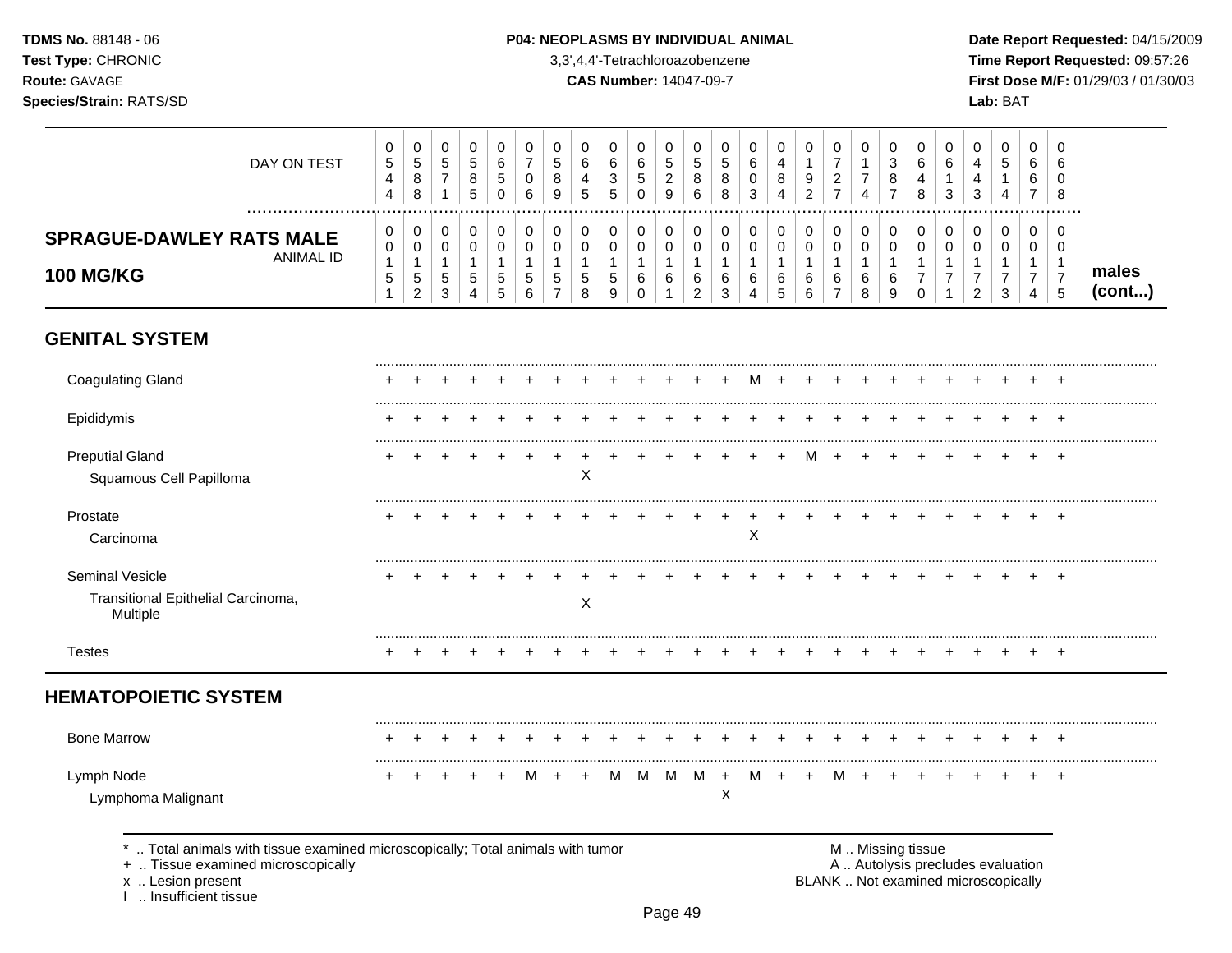| <b>TDMS No. 88148 - 06</b>     | <b>P04: NEOPLASMS BY INDIVIDUAL ANIMAL</b> | Date Rep         |
|--------------------------------|--------------------------------------------|------------------|
| <b>Test Type: CHRONIC</b>      | 3,3',4,4'-Tetrachloroazobenzene            | Time Rer         |
| <b>Route: GAVAGE</b>           | <b>CAS Number: 14047-09-7</b>              | <b>First Dos</b> |
| <b>Species/Strain: RATS/SD</b> |                                            | <b>Lab: BAT</b>  |

# **P04: NEOPLASMS BY INDIVIDUAL ANIMAL Date Report Requested:** 04/15/2009

**Time Report Requested:** 09:57:26 **CAS Number:** 14047-09-7 **First Dose M/F:** 01/29/03 / 01/30/03

| DAY ON TEST                                                                                                                                                       | 0<br>$\sqrt{5}$<br>$\overline{\mathbf{4}}$<br>$\overline{4}$    | 0<br>$\mathbf 5$<br>$\bf 8$<br>8                                 | 0<br>$\sqrt{5}$<br>$\overline{7}$<br>$\mathbf{1}$   | 0<br>5<br>8<br>5                           | $\mathbf 0$<br>6<br>$\sqrt{5}$<br>$\mathbf 0$        | 0<br>$\overline{7}$<br>$\mathbf 0$<br>6 | 0<br>5<br>8<br>9                                                 | 0<br>6<br>4<br>5                           | 0<br>6<br>$\ensuremath{\mathsf{3}}$<br>5 | 0<br>$\,6$<br>$\,$ 5 $\,$<br>$\mathsf 0$          | 0<br>$\,$ 5 $\,$<br>$\boldsymbol{2}$<br>$\boldsymbol{9}$ | 0<br>$\sqrt{5}$<br>$\bf8$<br>$\,6$                            | 0<br>$\,$ 5 $\,$<br>$\,8\,$<br>$\,8\,$     | 0<br>6<br>0<br>3                                                | 0<br>4<br>8<br>4                           | 0<br>$\mathbf{1}$<br>9<br>$\overline{2}$   | 0<br>$\overline{7}$<br>$\boldsymbol{2}$<br>$\overline{7}$ | 0<br>$\mathbf{1}$<br>$\boldsymbol{7}$<br>$\overline{4}$ | 0<br>3<br>$\bf 8$<br>$\overline{7}$            | 0<br>6<br>4<br>8                                                  | $\mathbf 0$<br>6<br>1<br>3           | 0<br>4<br>4<br>3                                                         | 0<br>$\sqrt{5}$<br>1<br>4                               | $\mathbf 0$<br>6<br>6<br>$\overline{7}$                              | $\mathbf 0$<br>6<br>$\Omega$<br>8                                   |                 |
|-------------------------------------------------------------------------------------------------------------------------------------------------------------------|-----------------------------------------------------------------|------------------------------------------------------------------|-----------------------------------------------------|--------------------------------------------|------------------------------------------------------|-----------------------------------------|------------------------------------------------------------------|--------------------------------------------|------------------------------------------|---------------------------------------------------|----------------------------------------------------------|---------------------------------------------------------------|--------------------------------------------|-----------------------------------------------------------------|--------------------------------------------|--------------------------------------------|-----------------------------------------------------------|---------------------------------------------------------|------------------------------------------------|-------------------------------------------------------------------|--------------------------------------|--------------------------------------------------------------------------|---------------------------------------------------------|----------------------------------------------------------------------|---------------------------------------------------------------------|-----------------|
| <b>SPRAGUE-DAWLEY RATS MALE</b><br><b>ANIMAL ID</b><br><b>100 MG/KG</b>                                                                                           | 0<br>$\mathbf 0$<br>$\mathbf{1}$<br>$\mathbf 5$<br>$\mathbf{1}$ | 0<br>$\mathbf 0$<br>$\mathbf{1}$<br>$\sqrt{5}$<br>$\overline{2}$ | 0<br>$\mathbf 0$<br>$\mathbf{1}$<br>$\sqrt{5}$<br>3 | 0<br>$\mathbf 0$<br>$\mathbf{1}$<br>5<br>4 | 0<br>$\mathbf 0$<br>$\mathbf{1}$<br>$\,$ 5 $\,$<br>5 | 0<br>$\mathbf 0$<br>1<br>5<br>6         | 0<br>$\mathbf 0$<br>$\mathbf{1}$<br>$\sqrt{5}$<br>$\overline{7}$ | 0<br>$\mathbf 0$<br>$\mathbf{1}$<br>5<br>8 | 0<br>$\mathbf 0$<br>1<br>5<br>9          | 0<br>$\mathbf 0$<br>$\mathbf{1}$<br>6<br>$\Omega$ | 0<br>$\mathbf 0$<br>$\mathbf{1}$<br>6<br>$\mathbf{1}$    | 0<br>$\mathbf 0$<br>$\mathbf{1}$<br>$\,6\,$<br>$\overline{c}$ | 0<br>$\pmb{0}$<br>$\overline{1}$<br>6<br>3 | 0<br>$\mathbf 0$<br>$\mathbf{1}$<br>6<br>$\boldsymbol{\Lambda}$ | 0<br>$\mathbf 0$<br>$\mathbf{1}$<br>6<br>5 | 0<br>$\mathbf 0$<br>$\mathbf{1}$<br>6<br>6 | 0<br>$\pmb{0}$<br>$\mathbf{1}$<br>6<br>$\overline{7}$     | 0<br>$\mathbf 0$<br>$\overline{1}$<br>$\,6$<br>8        | 0<br>$\mathbf 0$<br>$\mathbf{1}$<br>$\,6$<br>9 | 0<br>$\mathbf 0$<br>$\mathbf{1}$<br>$\overline{7}$<br>$\mathbf 0$ | 0<br>$\Omega$<br>1<br>$\overline{7}$ | 0<br>$\mathbf 0$<br>1<br>$\overline{7}$<br>$\overline{2}$                | 0<br>$\mathbf 0$<br>$\mathbf{1}$<br>$\overline{7}$<br>3 | 0<br>$\mathbf 0$<br>$\mathbf{1}$<br>$\overline{7}$<br>$\overline{4}$ | $\mathbf 0$<br>$\mathbf 0$<br>$\overline{1}$<br>$\overline{7}$<br>5 | males<br>(cont) |
| Deep Cervical, Lymphoma Malignant<br>Mediastinal, Thymoma Malignant,<br>Metastatic, Thymus                                                                        |                                                                 |                                                                  |                                                     |                                            |                                                      |                                         |                                                                  |                                            |                                          |                                                   |                                                          |                                                               |                                            |                                                                 |                                            |                                            |                                                           |                                                         | X                                              |                                                                   |                                      |                                                                          |                                                         |                                                                      |                                                                     |                 |
| Lymph Node, Mandibular<br>Lymphoma Malignant                                                                                                                      |                                                                 |                                                                  |                                                     |                                            |                                                      |                                         |                                                                  |                                            |                                          |                                                   |                                                          | $\pmb{\times}$                                                |                                            |                                                                 |                                            |                                            |                                                           |                                                         |                                                |                                                                   |                                      |                                                                          |                                                         |                                                                      |                                                                     |                 |
| Lymph Node, Mesenteric                                                                                                                                            |                                                                 |                                                                  |                                                     |                                            |                                                      |                                         |                                                                  |                                            |                                          |                                                   |                                                          |                                                               |                                            |                                                                 |                                            |                                            |                                                           |                                                         |                                                |                                                                   |                                      |                                                                          |                                                         |                                                                      |                                                                     |                 |
| Spleen<br>Lymphoma Malignant                                                                                                                                      |                                                                 |                                                                  |                                                     |                                            |                                                      |                                         |                                                                  | X                                          |                                          |                                                   |                                                          |                                                               |                                            |                                                                 |                                            |                                            |                                                           |                                                         |                                                |                                                                   |                                      |                                                                          |                                                         |                                                                      | $\overline{+}$                                                      |                 |
| Thymus<br>Thymoma Malignant                                                                                                                                       |                                                                 |                                                                  |                                                     |                                            |                                                      |                                         |                                                                  |                                            |                                          | м                                                 |                                                          |                                                               |                                            |                                                                 |                                            |                                            |                                                           |                                                         | $\mathsf X$                                    |                                                                   |                                      |                                                                          |                                                         |                                                                      | $\overline{+}$                                                      |                 |
| <b>INTEGUMENTARY SYSTEM</b>                                                                                                                                       |                                                                 |                                                                  |                                                     |                                            |                                                      |                                         |                                                                  |                                            |                                          |                                                   |                                                          |                                                               |                                            |                                                                 |                                            |                                            |                                                           |                                                         |                                                |                                                                   |                                      |                                                                          |                                                         |                                                                      |                                                                     |                 |
| <b>Mammary Gland</b>                                                                                                                                              |                                                                 |                                                                  |                                                     |                                            |                                                      |                                         |                                                                  |                                            |                                          |                                                   |                                                          |                                                               |                                            |                                                                 |                                            |                                            |                                                           |                                                         |                                                |                                                                   |                                      |                                                                          |                                                         |                                                                      |                                                                     |                 |
| <b>Skin</b><br><b>Basal Cell Adenoma</b>                                                                                                                          |                                                                 |                                                                  |                                                     |                                            |                                                      |                                         |                                                                  |                                            |                                          |                                                   |                                                          |                                                               |                                            |                                                                 |                                            |                                            |                                                           |                                                         |                                                |                                                                   |                                      |                                                                          |                                                         |                                                                      | $\div$                                                              |                 |
| <b>MUSCULOSKELETAL SYSTEM</b>                                                                                                                                     |                                                                 |                                                                  |                                                     |                                            |                                                      |                                         |                                                                  |                                            |                                          |                                                   |                                                          |                                                               |                                            |                                                                 |                                            |                                            |                                                           |                                                         |                                                |                                                                   |                                      |                                                                          |                                                         |                                                                      |                                                                     |                 |
| Total animals with tissue examined microscopically; Total animals with tumor<br>+  Tissue examined microscopically<br>x  Lesion present<br>I  Insufficient tissue |                                                                 |                                                                  |                                                     |                                            |                                                      |                                         |                                                                  |                                            |                                          |                                                   |                                                          |                                                               |                                            |                                                                 |                                            |                                            |                                                           |                                                         |                                                | M  Missing tissue                                                 |                                      | A  Autolysis precludes evaluation<br>BLANK  Not examined microscopically |                                                         |                                                                      |                                                                     |                 |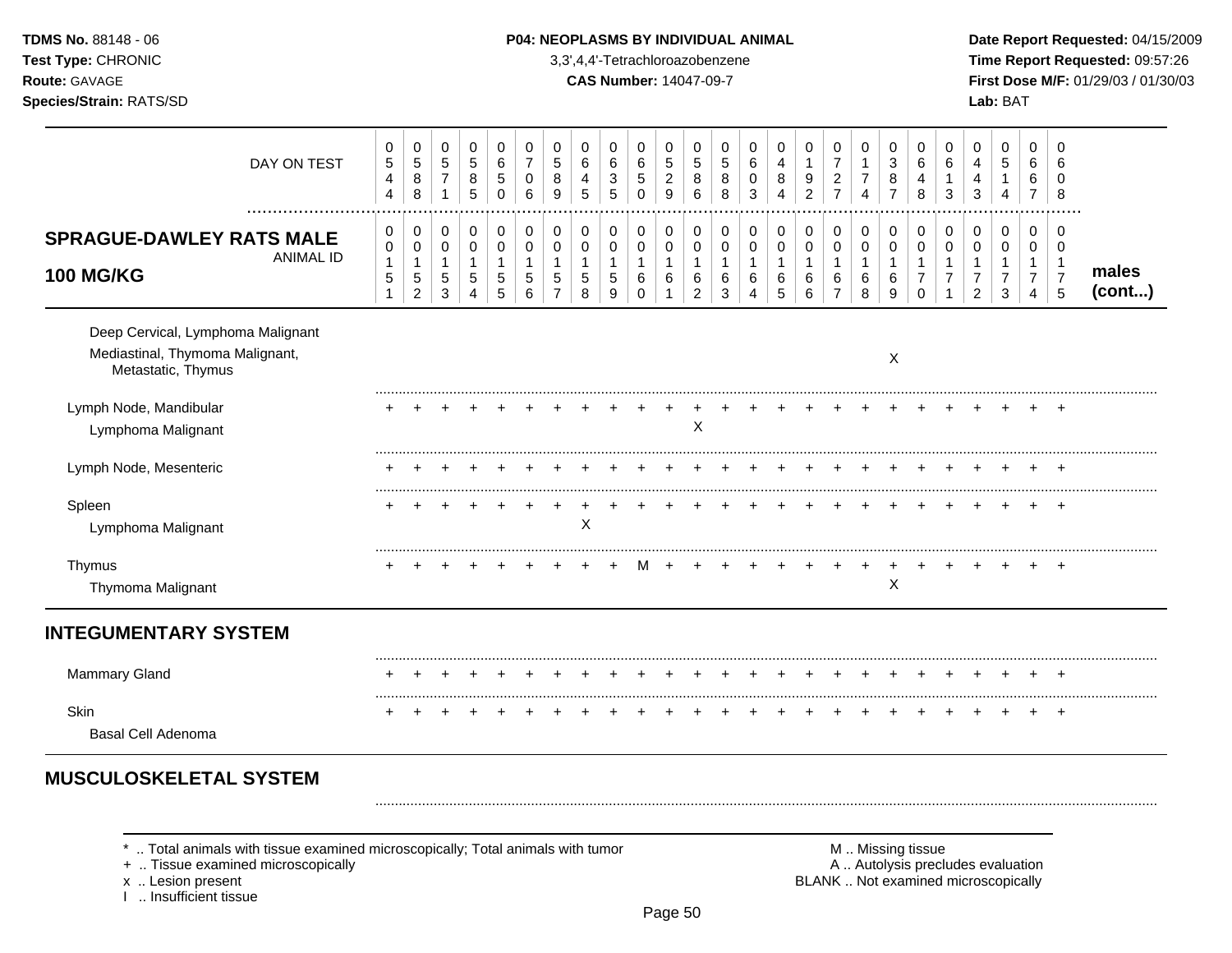| <b>TDMS No. 88148 - 06</b>     | <b>P04: NEOPLASMS BY INDIVIDUAL ANIMAL</b> | Date Rep         |
|--------------------------------|--------------------------------------------|------------------|
| <b>Test Type: CHRONIC</b>      | 3,3',4,4'-Tetrachloroazobenzene            | Time Rer         |
| <b>Route: GAVAGE</b>           | <b>CAS Number: 14047-09-7</b>              | <b>First Dos</b> |
| <b>Species/Strain: RATS/SD</b> |                                            | <b>Lab: BAT</b>  |

# **P04: NEOPLASMS BY INDIVIDUAL ANIMAL Date Report Requested:** 04/15/2009

**Time Report Requested:** 09:57:26 **CAS Number:** 14047-09-7 **First Dose M/F:** 01/29/03 / 01/30/03

| DAY ON TEST                                                                                                                                                                                        | 0<br>$\sqrt{5}$<br>4<br>4                           | $\pmb{0}$<br>$\,$ 5 $\,$<br>8<br>$\,8\,$                   | 0<br>$\sqrt{5}$<br>$\boldsymbol{7}$<br>$\mathbf{1}$ | $\mathbf 0$<br>$\sqrt{5}$<br>8<br>5                                    | $\mathbf 0$<br>6<br>5<br>$\mathbf 0$                          | 0<br>$\overline{7}$<br>$\pmb{0}$<br>$6\phantom{1}6$ | 0<br>$\sqrt{5}$<br>8<br>9                                        | 0<br>6<br>4<br>$\overline{5}$              | 0<br>6<br>$\ensuremath{\mathsf{3}}$<br>5 | $\mathbf 0$<br>6<br>5<br>$\mathbf 0$                 | 0<br>5<br>$\overline{\mathbf{c}}$<br>9    | 0<br>$\sqrt{5}$<br>8<br>6                     | 0<br>$\sqrt{5}$<br>8<br>8                 | $\pmb{0}$<br>6<br>$\,0\,$<br>$\mathbf{3}$  | 0<br>4<br>8<br>$\overline{4}$                               | $\mathbf 0$<br>$\mathbf{1}$<br>9<br>$\overline{c}$ | $\pmb{0}$<br>$\overline{7}$<br>$\overline{c}$<br>$\overline{7}$   | 0<br>$\mathbf{1}$<br>$\overline{7}$<br>$\overline{4}$  | 0<br>3<br>8<br>$\overline{7}$    | 0<br>6<br>4<br>8                                                                              | 0<br>6<br>1<br>3                             | 0<br>$\overline{4}$<br>4<br>$\mathfrak{Z}$                   | $\mathbf 0$<br>5<br>$\mathbf{1}$<br>$\overline{4}$      | 0<br>6<br>6<br>$\overline{7}$                              | $\mathbf 0$<br>6<br>0<br>$\bf8$               |                 |
|----------------------------------------------------------------------------------------------------------------------------------------------------------------------------------------------------|-----------------------------------------------------|------------------------------------------------------------|-----------------------------------------------------|------------------------------------------------------------------------|---------------------------------------------------------------|-----------------------------------------------------|------------------------------------------------------------------|--------------------------------------------|------------------------------------------|------------------------------------------------------|-------------------------------------------|-----------------------------------------------|-------------------------------------------|--------------------------------------------|-------------------------------------------------------------|----------------------------------------------------|-------------------------------------------------------------------|--------------------------------------------------------|----------------------------------|-----------------------------------------------------------------------------------------------|----------------------------------------------|--------------------------------------------------------------|---------------------------------------------------------|------------------------------------------------------------|-----------------------------------------------|-----------------|
| <b>SPRAGUE-DAWLEY RATS MALE</b><br><b>ANIMAL ID</b><br><b>100 MG/KG</b>                                                                                                                            | 0<br>0<br>$\mathbf{1}$<br>$\sqrt{5}$<br>$\mathbf 1$ | 0<br>$\pmb{0}$<br>$\mathbf{1}$<br>$\sqrt{5}$<br>$\sqrt{2}$ | 0<br>0<br>$\mathbf{1}$<br>$\sqrt{5}$<br>3           | $\pmb{0}$<br>$\pmb{0}$<br>$\mathbf{1}$<br>$\sqrt{5}$<br>$\overline{4}$ | $\mathbf 0$<br>$\mathbf 0$<br>$\mathbf{1}$<br>$\sqrt{5}$<br>5 | 0<br>$\pmb{0}$<br>$\mathbf{1}$<br>5<br>6            | 0<br>$\mathbf 0$<br>$\mathbf{1}$<br>$\sqrt{5}$<br>$\overline{7}$ | 0<br>0<br>$\mathbf{1}$<br>$\,$ 5 $\,$<br>8 | 0<br>0<br>$\mathbf{1}$<br>$5\,$<br>9     | 0<br>$\mathbf 0$<br>$\mathbf{1}$<br>6<br>$\mathbf 0$ | 0<br>$\mathbf 0$<br>$\mathbf 1$<br>6<br>1 | 0<br>0<br>$\mathbf{1}$<br>6<br>$\overline{2}$ | 0<br>$\mathbf 0$<br>$\mathbf 1$<br>6<br>3 | 0<br>$\mathsf 0$<br>$\mathbf{1}$<br>6<br>4 | 0<br>$\pmb{0}$<br>$\mathbf{1}$<br>$\,6\,$<br>$\overline{5}$ | 0<br>$\mathbf 0$<br>$\mathbf{1}$<br>6<br>6         | $\,0\,$<br>$\pmb{0}$<br>$\mathbf{1}$<br>$\,6\,$<br>$\overline{7}$ | $\pmb{0}$<br>$\pmb{0}$<br>$\mathbf{1}$<br>6<br>$\,8\,$ | 0<br>0<br>$\mathbf{1}$<br>6<br>9 | 0<br>$\mathbf 0$<br>1<br>$\overline{7}$<br>$\mathbf 0$                                        | 0<br>0<br>$\mathbf 1$<br>$\overline{7}$<br>1 | 0<br>0<br>$\mathbf{1}$<br>$\boldsymbol{7}$<br>$\overline{c}$ | 0<br>$\mathbf 0$<br>$\mathbf{1}$<br>$\overline{7}$<br>3 | 0<br>0<br>$\mathbf{1}$<br>$\overline{7}$<br>$\overline{4}$ | 0<br>$\mathbf 0$<br>-1<br>$\overline{7}$<br>5 | males<br>(cont) |
| Bone                                                                                                                                                                                               |                                                     |                                                            |                                                     |                                                                        |                                                               |                                                     |                                                                  |                                            |                                          |                                                      |                                           |                                               |                                           |                                            |                                                             |                                                    |                                                                   |                                                        |                                  |                                                                                               |                                              |                                                              |                                                         |                                                            | $+$                                           |                 |
| <b>NERVOUS SYSTEM</b>                                                                                                                                                                              |                                                     |                                                            |                                                     |                                                                        |                                                               |                                                     |                                                                  |                                            |                                          |                                                      |                                           |                                               |                                           |                                            |                                                             |                                                    |                                                                   |                                                        |                                  |                                                                                               |                                              |                                                              |                                                         |                                                            |                                               |                 |
| <b>Brain</b>                                                                                                                                                                                       |                                                     |                                                            |                                                     |                                                                        |                                                               |                                                     |                                                                  |                                            |                                          |                                                      |                                           |                                               |                                           |                                            |                                                             |                                                    |                                                                   |                                                        |                                  |                                                                                               |                                              |                                                              |                                                         |                                                            |                                               |                 |
| <b>RESPIRATORY SYSTEM</b>                                                                                                                                                                          |                                                     |                                                            |                                                     |                                                                        |                                                               |                                                     |                                                                  |                                            |                                          |                                                      |                                           |                                               |                                           |                                            |                                                             |                                                    |                                                                   |                                                        |                                  |                                                                                               |                                              |                                                              |                                                         |                                                            |                                               |                 |
| Lung<br>Cystic Keratinizing Epithelioma<br>Cystic Keratinizing Epithelioma, Multiple<br>Hepatocholangiocarcinoma, Metastatic,<br>Liver<br>Transitional Epithelial Carcinoma,<br>Metastatic, Kidney | X                                                   |                                                            | $X$ $X$ $X$                                         | Χ                                                                      | X                                                             |                                                     | $X$ $X$ $X$                                                      |                                            |                                          | $\times$<br>X                                        |                                           | $\mathsf{X}$                                  | X                                         | X                                          | X                                                           | $\mathsf{X}$                                       | X                                                                 |                                                        |                                  | $\mathsf{X}$                                                                                  | $\ddot{}$<br>X                               | $\ddot{}$                                                    |                                                         | $X \times X$                                               | $\div$                                        |                 |
| <b>Nose</b>                                                                                                                                                                                        |                                                     |                                                            |                                                     |                                                                        |                                                               |                                                     |                                                                  |                                            |                                          |                                                      |                                           |                                               |                                           |                                            |                                                             |                                                    |                                                                   |                                                        |                                  |                                                                                               |                                              |                                                              |                                                         |                                                            |                                               |                 |
| Trachea                                                                                                                                                                                            | ÷                                                   |                                                            |                                                     |                                                                        |                                                               |                                                     |                                                                  |                                            |                                          |                                                      |                                           |                                               |                                           |                                            |                                                             |                                                    |                                                                   |                                                        |                                  |                                                                                               |                                              |                                                              |                                                         | $\div$                                                     | $\pm$                                         |                 |
| <b>SPECIAL SENSES SYSTEM</b>                                                                                                                                                                       |                                                     |                                                            |                                                     |                                                                        |                                                               |                                                     |                                                                  |                                            |                                          |                                                      |                                           |                                               |                                           |                                            |                                                             |                                                    |                                                                   |                                                        |                                  |                                                                                               |                                              |                                                              |                                                         |                                                            |                                               |                 |
| Eye                                                                                                                                                                                                |                                                     |                                                            |                                                     |                                                                        |                                                               |                                                     |                                                                  |                                            |                                          |                                                      |                                           |                                               |                                           |                                            |                                                             |                                                    |                                                                   |                                                        |                                  |                                                                                               |                                              |                                                              |                                                         |                                                            |                                               |                 |
| Total animals with tissue examined microscopically; Total animals with tumor<br>+  Tissue examined microscopically<br>x  Lesion present<br>1  Insufficient tissue                                  |                                                     |                                                            |                                                     |                                                                        |                                                               |                                                     |                                                                  |                                            |                                          |                                                      |                                           |                                               |                                           |                                            |                                                             |                                                    |                                                                   |                                                        |                                  | M  Missing tissue<br>A  Autolysis precludes evaluation<br>BLANK  Not examined microscopically |                                              |                                                              |                                                         |                                                            |                                               |                 |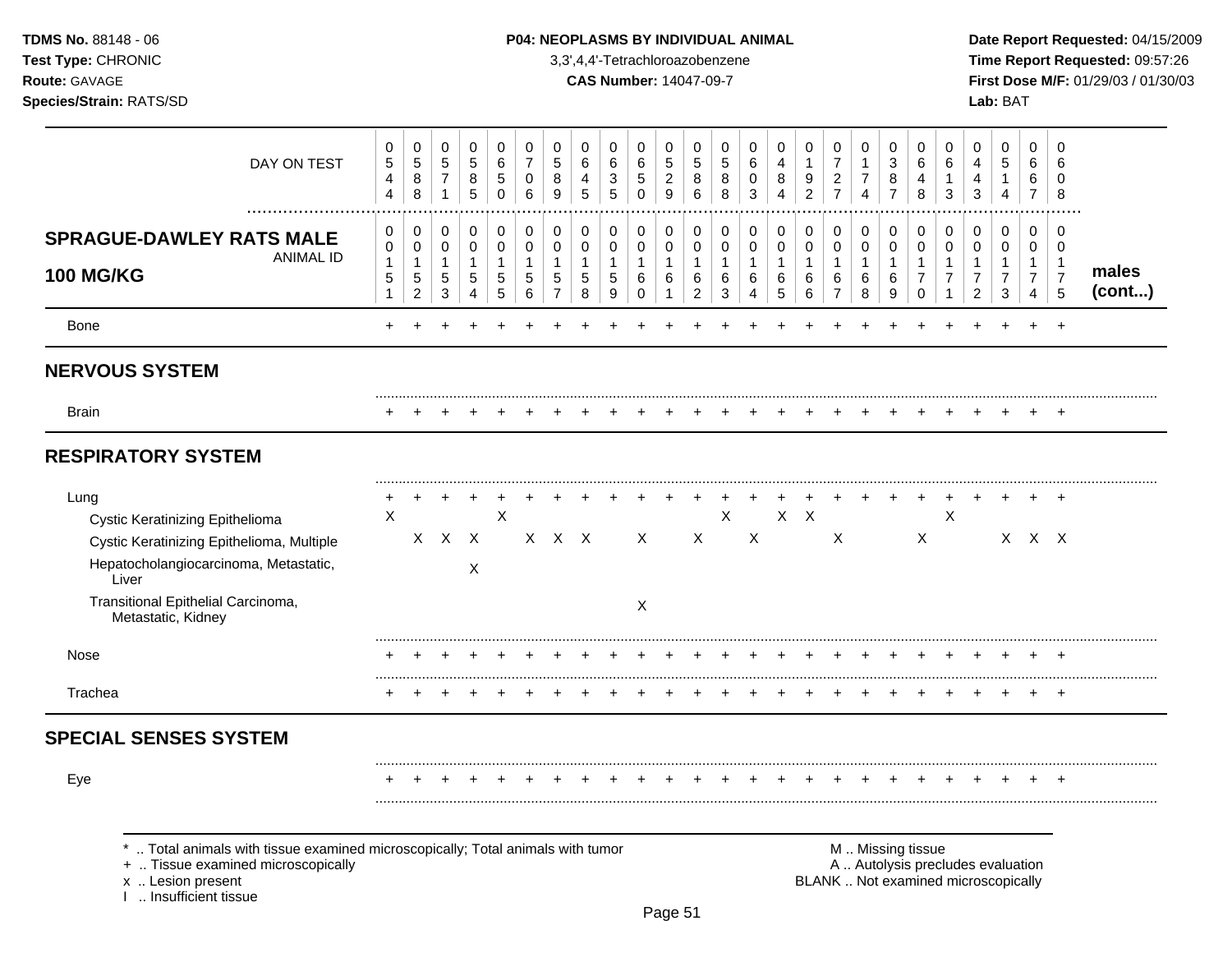### **TDMS No.** 88148 - 06 **P04: NEOPLASMS BY INDIVIDUAL ANIMAL** Date Report Requested: 04/15/2009

**Test Type:** CHRONIC 3,3',4,4'-Tetrachloroazobenzene **Time Report Requested:** 09:57:26 **Route:** GAVAGE **CAS Number:** 14047-09-7 **First Dose M/F:** 01/29/03 / 01/30/03

| DAY ON TEST                                                          | 0<br>$\sqrt{5}$<br>$\overline{4}$<br>4               | 0<br>5<br>8<br>8              | 0<br>$\sqrt{5}$<br>$\overline{7}$ | 0<br>$\,$ 5 $\,$<br>8<br>5 | 0<br>6<br>5<br>0 | 0<br>0<br>6      | 0<br>5<br>8<br>9 | 6<br>4<br>5 | 0<br>6<br>3<br>5 | 0<br>6<br>5<br>0 | 0<br>5<br>$\overline{2}$<br>9 | 0<br>5<br>8<br>6 | 0<br>5<br>8<br>8 | 6<br>0<br>3 | 0<br>4<br>8<br>4 | 0<br>9<br>$\overline{2}$ | 0<br>$\overline{7}$<br>$\overline{2}$<br>$\overline{7}$ | 0<br>$\overline{7}$ | 0<br>3<br>8      | 0<br>6<br>4<br>8 | 6<br>3 | 0<br>4<br>4<br>3 | 0<br>5<br>4 | 0<br>6<br>6<br>$\overline{ }$ | 6<br>0<br>8                   |                       |
|----------------------------------------------------------------------|------------------------------------------------------|-------------------------------|-----------------------------------|----------------------------|------------------|------------------|------------------|-------------|------------------|------------------|-------------------------------|------------------|------------------|-------------|------------------|--------------------------|---------------------------------------------------------|---------------------|------------------|------------------|--------|------------------|-------------|-------------------------------|-------------------------------|-----------------------|
| <br><b>SPRAGUE-DAWLEY RATS MALE</b><br>ANIMAL ID<br><b>100 MG/KG</b> | $\boldsymbol{0}$<br>$\mathbf 0$<br>$\mathbf{1}$<br>5 | 0<br>0<br>5<br>$\overline{2}$ | 0<br>$\mathbf 0$<br>5<br>3        | 0<br>$\mathbf 0$<br>5      | 0<br>0<br>5<br>5 | 0<br>0<br>5<br>6 | 0<br>5           | 0<br>đ<br>8 | 0<br>0<br>5<br>9 | 0<br>0<br>6<br>0 | 0<br>0<br>6                   | 0<br>0<br>6<br>2 | 0<br>6<br>3      | 0<br>6      | 0<br>6<br>5      | 0<br>0<br>6<br>6         | 0<br>0<br>6                                             | 0<br>0<br>6<br>8    | 0<br>0<br>6<br>9 | 0<br>0<br>0      | 0      | 0<br>0<br>2      | 0<br>0<br>3 | 0<br>0<br>4                   | .<br>0<br>$\overline{7}$<br>5 | males<br>$($ cont $)$ |
| Harderian Gland                                                      |                                                      |                               |                                   |                            |                  |                  |                  |             |                  |                  |                               |                  |                  |             |                  |                          |                                                         |                     |                  |                  |        |                  |             |                               |                               |                       |
| <b>URINARY SYSTEM</b>                                                |                                                      |                               |                                   |                            |                  |                  |                  |             |                  |                  |                               |                  |                  |             |                  |                          |                                                         |                     |                  |                  |        |                  |             |                               |                               |                       |
| Kidney<br>Transitional Epithelium, Carcinoma                         |                                                      |                               |                                   |                            |                  |                  |                  |             |                  | X                |                               |                  |                  |             |                  |                          |                                                         |                     |                  |                  |        |                  |             |                               |                               |                       |
| Ureter                                                               |                                                      |                               |                                   |                            |                  |                  |                  |             |                  |                  |                               |                  |                  |             |                  | M                        |                                                         |                     |                  |                  |        |                  |             |                               |                               |                       |
| Urethra                                                              |                                                      |                               |                                   |                            |                  |                  |                  |             |                  |                  |                               |                  |                  |             |                  |                          |                                                         |                     |                  |                  |        |                  |             |                               | +                             |                       |
| <b>Urinary Bladder</b>                                               |                                                      |                               |                                   |                            |                  |                  |                  |             |                  |                  |                               |                  |                  |             |                  |                          |                                                         |                     |                  |                  |        |                  |             | ÷                             | $\pm$                         |                       |

# **SYSTEMIC LESIONS**

| ∩nultinle Oroor ا |  |  |  |  |  |  |  |  |  |  |  |  |  |  |
|-------------------|--|--|--|--|--|--|--|--|--|--|--|--|--|--|
|                   |  |  |  |  |  |  |  |  |  |  |  |  |  |  |

+ .. Tissue examined microscopically

I .. Insufficient tissue

\* .. Total animals with tissue examined microscopically; Total animals with tumor <br>
+ .. Tissue examined microscopically<br>
+ .. Tissue examined microscopically x .. Lesion present **BLANK** .. Not examined microscopically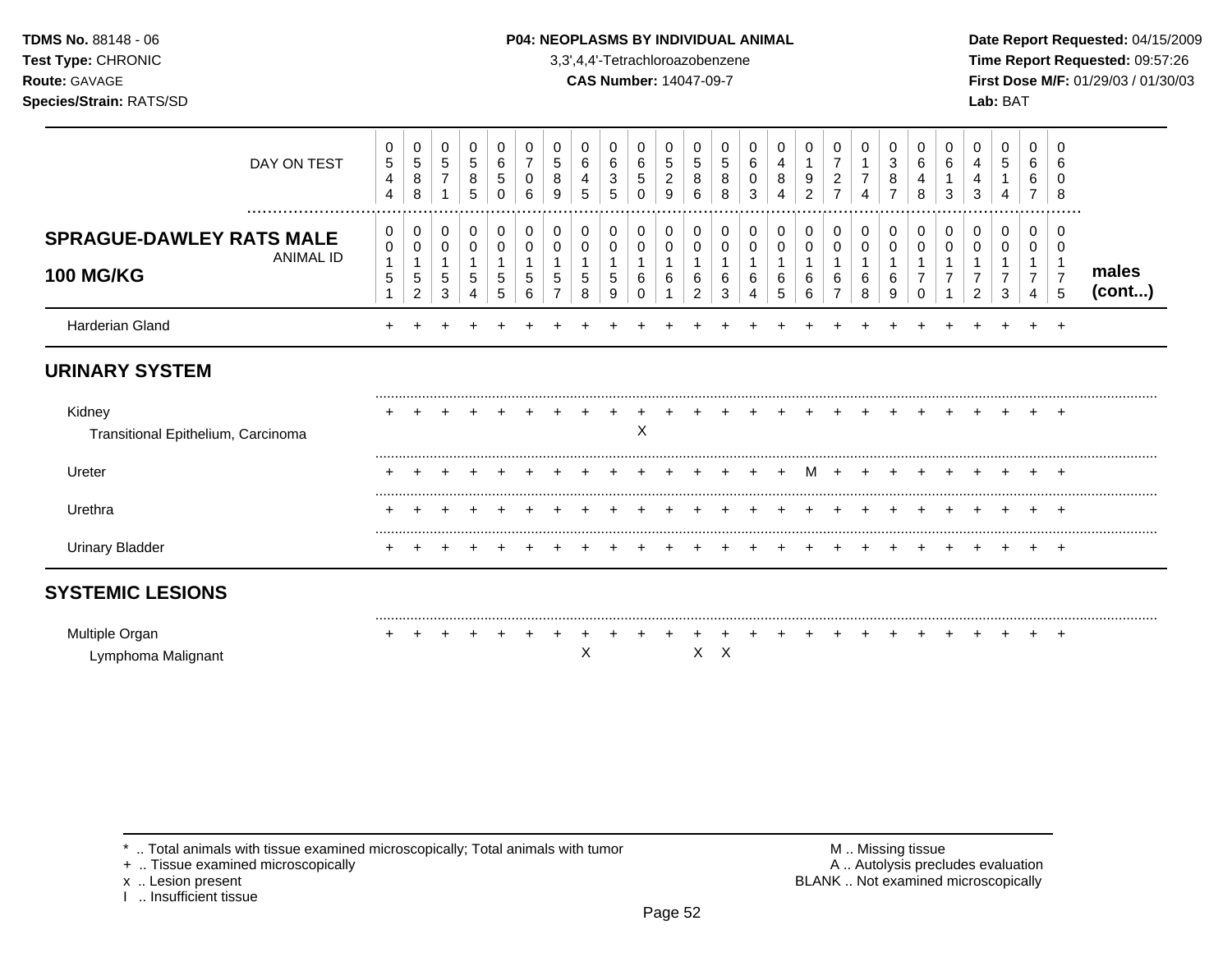#### P04: NEOPLASMS BY INDIVIDUAL ANIMAL

3,3',4,4'-Tetrachloroazobenzene

**CAS Number: 14047-09-7** 

Date Report Requested: 04/15/2009 Time Report Requested: 09:57:26 First Dose M/F: 01/29/03 / 01/30/03 Lab: BAT

| DAY ON TEST                                                                                                             | $\overline{0}$<br>$\boldsymbol{7}$<br>$\pmb{0}$<br>$\mathbf{1}$    | 0<br>$\sqrt{5}$<br>$\pmb{0}$<br>3                                    | 0<br>$\overline{a}$<br>$\boldsymbol{9}$<br>9              | 0<br>$\sqrt{5}$<br>3<br>9                     | 0<br>$\sqrt{5}$<br>6<br>$\overline{7}$ | 0<br>4<br>3<br>3                          | 0<br>$\sqrt{5}$<br>6<br>$\mathbf 0$               | 0<br>$\mathbf{3}$<br>9<br>8   | 0<br>$\,$ 5 $\,$<br>$\pmb{0}$<br>$\mathbf 0$                  | 0<br>$\sqrt{2}$<br>$\overline{c}$<br>5            | 0<br>$\mathbf 5$<br>$\overline{c}$<br>4            | 0<br>6<br>4<br>3                                        | 0<br>$\mathbf{3}$<br>$\,6$<br>5 | 0<br>$\overline{4}$<br>$\overline{7}$<br>6 | 0<br>$\,6\,$<br>5<br>$\overline{7}$  | 0<br>$\overline{c}$<br>$\overline{7}$<br>4 | 0<br>$\,6\,$<br>$\overline{c}$<br>3                           | 0<br>$\,6\,$<br>$\mathbf{1}$<br>3        | 0<br>$\sqrt{5}$<br>$\mathbf 0$<br>3                 | 0<br>6<br>6<br>8                          | 0<br>$\sqrt{5}$<br>$\sqrt{5}$<br>3 | 0<br>$\overline{7}$<br>6      | 0<br>$\overline{2}$<br>$\bf 8$<br>$\mathbf{1}$ | 0<br>$\overline{7}$<br>$\overline{2}$<br>$\overline{7}$ | 0<br>6<br>3<br>$\overline{4}$                          |          |
|-------------------------------------------------------------------------------------------------------------------------|--------------------------------------------------------------------|----------------------------------------------------------------------|-----------------------------------------------------------|-----------------------------------------------|----------------------------------------|-------------------------------------------|---------------------------------------------------|-------------------------------|---------------------------------------------------------------|---------------------------------------------------|----------------------------------------------------|---------------------------------------------------------|---------------------------------|--------------------------------------------|--------------------------------------|--------------------------------------------|---------------------------------------------------------------|------------------------------------------|-----------------------------------------------------|-------------------------------------------|------------------------------------|-------------------------------|------------------------------------------------|---------------------------------------------------------|--------------------------------------------------------|----------|
| .<br><b>SPRAGUE-DAWLEY RATS MALE</b><br><b>ANIMAL ID</b><br><b>100 MG/KG</b>                                            | 0<br>$\pmb{0}$<br>$\mathbf{1}$<br>$\overline{7}$<br>$6\phantom{a}$ | 0<br>$\pmb{0}$<br>$\mathbf{1}$<br>$\boldsymbol{7}$<br>$\overline{7}$ | 0<br>$\mathbf 0$<br>$\overline{1}$<br>$\overline{7}$<br>8 | 0<br>$\mathbf 0$<br>-1<br>$\overline{7}$<br>9 | 0<br>0<br>8<br>$\Omega$                | $\mathbf 0$<br>$\mathbf 0$<br>1<br>8<br>1 | $\mathbf 0$<br>$\mathbf 0$<br>8<br>$\overline{2}$ | 0<br>$\pmb{0}$<br>1<br>8<br>3 | $\pmb{0}$<br>$\pmb{0}$<br>$\mathbf{1}$<br>8<br>$\overline{4}$ | 0<br>$\pmb{0}$<br>$\mathbf{1}$<br>8<br>$\sqrt{5}$ | $\mathbf 0$<br>$\pmb{0}$<br>$\mathbf{1}$<br>8<br>6 | $\mathbf 0$<br>$\mathbf 0$<br>-1<br>8<br>$\overline{7}$ | 0<br>0<br>1<br>8<br>8           | $\pmb{0}$<br>$\mathbf 0$<br>8<br>9         | 0<br>$\pmb{0}$<br>1<br>9<br>$\Omega$ | $\pmb{0}$<br>$\pmb{0}$<br>1<br>9           | $\pmb{0}$<br>$\pmb{0}$<br>$\mathbf{1}$<br>9<br>$\overline{2}$ | 0<br>$\pmb{0}$<br>$\mathbf{1}$<br>9<br>3 | $\mathbf 0$<br>$\mathbf 0$<br>$\mathbf 1$<br>9<br>4 | $\mathbf 0$<br>$\mathbf 0$<br>1<br>9<br>5 | 0<br>$\mathbf 0$<br>9<br>6         | 0<br>0<br>9<br>$\overline{7}$ | $\mathbf 0$<br>0<br>$\mathbf{1}$<br>9<br>8     | $\mathbf 0$<br>0<br>$\mathbf{1}$<br>9<br>9              | 0<br>$\mathbf 0$<br>$\overline{2}$<br>0<br>$\mathbf 0$ | * TOTALS |
| <b>ALIMENTARY SYSTEM</b>                                                                                                |                                                                    |                                                                      |                                                           |                                               |                                        |                                           |                                                   |                               |                                                               |                                                   |                                                    |                                                         |                                 |                                            |                                      |                                            |                                                               |                                          |                                                     |                                           |                                    |                               |                                                |                                                         |                                                        |          |
| Esophagus                                                                                                               |                                                                    |                                                                      |                                                           |                                               |                                        |                                           |                                                   |                               |                                                               |                                                   |                                                    |                                                         |                                 |                                            |                                      |                                            |                                                               |                                          |                                                     |                                           |                                    |                               |                                                |                                                         |                                                        | 50       |
| Intestine Large, Cecum                                                                                                  |                                                                    |                                                                      |                                                           |                                               |                                        |                                           |                                                   |                               |                                                               |                                                   |                                                    |                                                         |                                 |                                            |                                      |                                            |                                                               |                                          |                                                     |                                           |                                    |                               |                                                |                                                         |                                                        | 50       |
| Intestine Large, Colon                                                                                                  |                                                                    |                                                                      |                                                           |                                               |                                        |                                           |                                                   |                               |                                                               |                                                   |                                                    |                                                         |                                 |                                            |                                      |                                            |                                                               |                                          |                                                     |                                           |                                    |                               |                                                |                                                         |                                                        | 50       |
| Intestine Large, Rectum                                                                                                 |                                                                    |                                                                      |                                                           |                                               |                                        |                                           |                                                   |                               |                                                               |                                                   |                                                    |                                                         |                                 |                                            |                                      |                                            |                                                               |                                          |                                                     |                                           |                                    |                               |                                                |                                                         | $\div$                                                 | 50       |
| Intestine Small, Duodenum                                                                                               |                                                                    |                                                                      |                                                           |                                               |                                        |                                           |                                                   |                               |                                                               |                                                   |                                                    |                                                         |                                 |                                            |                                      |                                            |                                                               |                                          |                                                     |                                           |                                    |                               |                                                |                                                         | $\ddot{}$                                              | 50       |
| Intestine Small, Ileum                                                                                                  |                                                                    |                                                                      |                                                           |                                               |                                        |                                           |                                                   |                               |                                                               |                                                   |                                                    |                                                         |                                 |                                            |                                      |                                            |                                                               |                                          |                                                     |                                           |                                    |                               |                                                |                                                         | $\pm$                                                  | 50       |
| Intestine Small, Jejunum                                                                                                |                                                                    |                                                                      |                                                           |                                               |                                        |                                           |                                                   |                               |                                                               |                                                   |                                                    |                                                         |                                 |                                            |                                      |                                            |                                                               |                                          |                                                     |                                           |                                    |                               |                                                |                                                         | $\div$                                                 | 50       |
| Liver<br>Cholangiocarcinoma<br>Cholangiocarcinoma, Multiple<br>Hepatocholangiocarcinoma, Multiple<br>Lymphoma Malignant |                                                                    |                                                                      |                                                           |                                               |                                        |                                           | X                                                 |                               |                                                               |                                                   |                                                    | X                                                       |                                 |                                            |                                      |                                            |                                                               |                                          |                                                     |                                           |                                    |                               |                                                |                                                         | $\ddot{}$                                              | 50<br>5  |
| Mesentery                                                                                                               |                                                                    |                                                                      |                                                           |                                               |                                        |                                           |                                                   |                               |                                                               |                                                   |                                                    |                                                         |                                 |                                            |                                      |                                            |                                                               |                                          |                                                     |                                           |                                    |                               |                                                |                                                         |                                                        | 1        |
| Transitional Epithelial Carcinoma,<br>Metastatic, Kidney                                                                |                                                                    |                                                                      |                                                           |                                               |                                        |                                           |                                                   |                               |                                                               |                                                   |                                                    |                                                         |                                 |                                            |                                      |                                            |                                                               |                                          |                                                     |                                           |                                    |                               |                                                |                                                         |                                                        |          |

\* .. Total animals with tissue examined microscopically; Total animals with tumor

+ .. Tissue examined microscopically

x .. Lesion present<br>I .. Insufficient tissue

M .. Missing tissue<br>A .. Autolysis precludes evaluation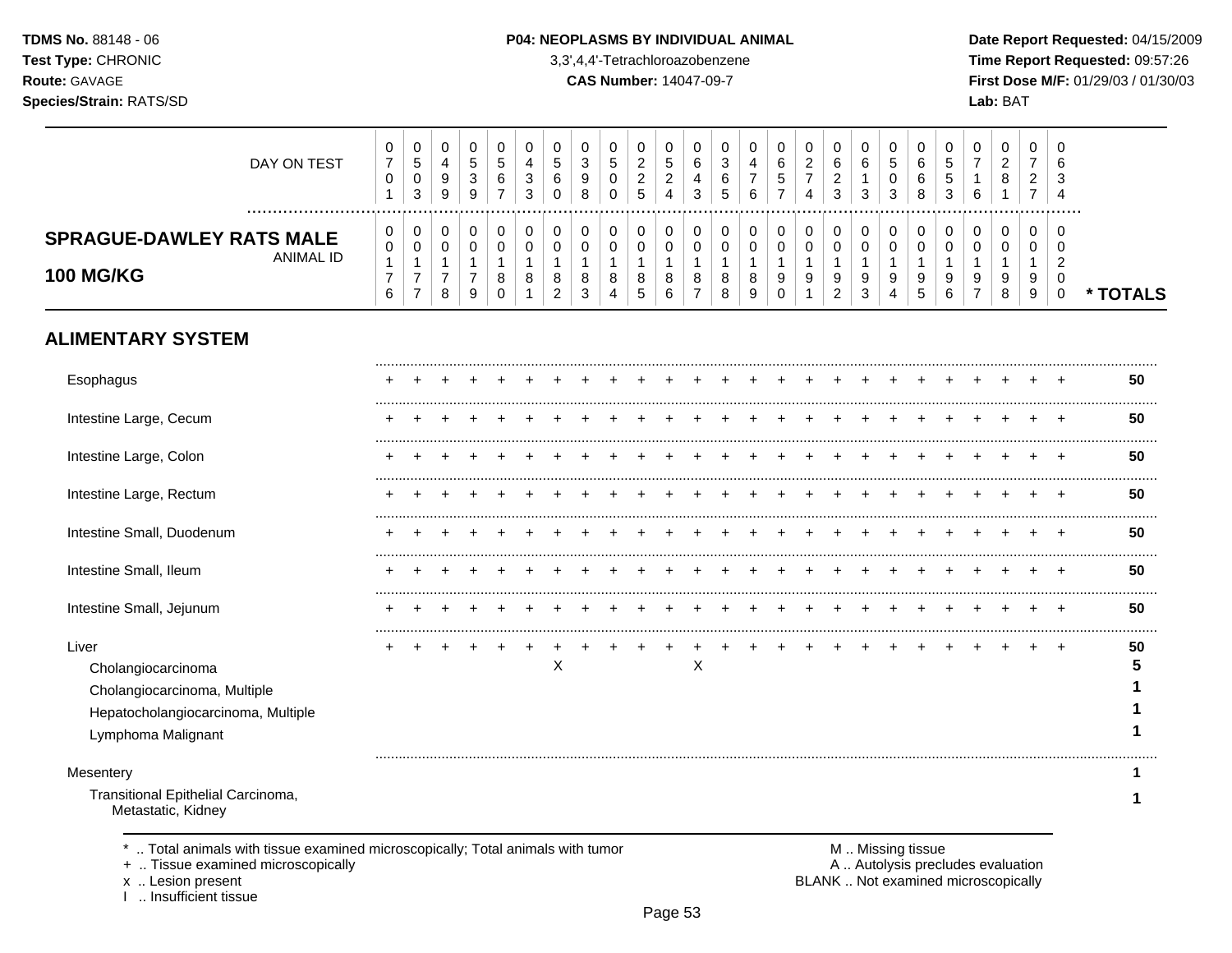**Test Type:** CHRONIC 3,3',4,4'-Tetrachloroazobenzene **Time Report Requested:** 09:57:26 **Route:** GAVAGE **CAS Number:** 14047-09-7 **First Dose M/F:** 01/29/03 / 01/30/03

| DAY ON TEST                                                             | 0<br>$\overline{7}$<br>0<br>$\mathbf{1}$              | 0<br>$\,$ 5 $\,$<br>$\mathbf 0$<br>3                                 | 0<br>$\overline{4}$<br>9<br>9                 | 0<br>$\,$ 5 $\,$<br>3<br>9         | 0<br>5<br>6             | 0<br>4<br>3<br>3 | 0<br>5<br>6                   | 0<br>$\mathbf{3}$<br>9<br>8   | 0<br>$\sqrt{5}$<br>0<br>$\Omega$           | 0<br>$\boldsymbol{2}$<br>$\boldsymbol{2}$<br>5 | $\Omega$<br>5<br>$\overline{2}$<br>4 | $\Omega$<br>6<br>4<br>3            | 0<br>3<br>6<br>5 | 0<br>4<br>6      | 0<br>6<br>5             | 0<br>$\overline{a}$<br>$\overline{7}$ | 0<br>6<br>$\overline{c}$<br>3 | 0<br>6<br>1<br>3                       | 0<br>$\overline{5}$<br>0<br>3                      | 0<br>6<br>6<br>8      | 0<br>5<br>5<br>3 | 0<br>$\overline{7}$ | 0<br>$\overline{c}$<br>8 | 0<br>$\overline{7}$<br>$\overline{2}$ | 0<br>6                                              |          |
|-------------------------------------------------------------------------|-------------------------------------------------------|----------------------------------------------------------------------|-----------------------------------------------|------------------------------------|-------------------------|------------------|-------------------------------|-------------------------------|--------------------------------------------|------------------------------------------------|--------------------------------------|------------------------------------|------------------|------------------|-------------------------|---------------------------------------|-------------------------------|----------------------------------------|----------------------------------------------------|-----------------------|------------------|---------------------|--------------------------|---------------------------------------|-----------------------------------------------------|----------|
| <b>SPRAGUE-DAWLEY RATS MALE</b><br><b>ANIMAL ID</b><br><b>100 MG/KG</b> | 0<br>$\pmb{0}$<br>$\mathbf{1}$<br>$\overline{7}$<br>6 | 0<br>$\mathbf 0$<br>$\mathbf{1}$<br>$\overline{7}$<br>$\overline{7}$ | 0<br>0<br>$\mathbf{1}$<br>$\overline{7}$<br>8 | 0<br>0<br>1<br>$\overline{7}$<br>9 | 0<br>0<br>8<br>$\Omega$ | 0<br>0<br>8      | 0<br>0<br>8<br>$\overline{2}$ | 0<br>$\pmb{0}$<br>1<br>8<br>3 | 0<br>$\mathbf 0$<br>$\mathbf{1}$<br>8<br>4 | 0<br>0<br>1<br>8<br>5                          | 0<br>0<br>1<br>8<br>6                | 0<br>0<br>1<br>8<br>$\overline{7}$ | 0<br>0<br>8<br>8 | 0<br>0<br>8<br>q | 0<br>0<br>9<br>$\Omega$ | 0<br>0<br>9                           | 0<br>$\pmb{0}$<br>9<br>2      | 0<br>$\,0\,$<br>$\mathbf{1}$<br>9<br>3 | 0<br>$\,0\,$<br>$\mathbf 1$<br>9<br>$\overline{4}$ | 0<br>0<br>1<br>9<br>5 | 0<br>0<br>9<br>6 | 0<br>0<br>9         | 0<br>0<br>9<br>8         | 0<br>0<br>9<br>9                      | 0<br>$\Omega$<br>$\overline{c}$<br>0<br>$\mathbf 0$ | * TOTALS |
| Oral Mucosa<br>Gingival, Squamous Cell Carcinoma                        |                                                       |                                                                      |                                               |                                    |                         |                  |                               |                               |                                            |                                                | X                                    |                                    |                  |                  |                         |                                       |                               |                                        |                                                    |                       |                  |                     |                          |                                       |                                                     | 50<br>5  |
| Pancreas<br>Transitional Epithelial Carcinoma,<br>Metastatic, Kidney    |                                                       |                                                                      |                                               |                                    |                         |                  |                               |                               |                                            |                                                |                                      |                                    |                  |                  |                         |                                       |                               |                                        |                                                    |                       |                  |                     |                          |                                       |                                                     | 50       |
| Salivary Glands<br>Schwannoma Malignant                                 |                                                       |                                                                      |                                               |                                    |                         |                  |                               |                               |                                            |                                                |                                      |                                    |                  |                  |                         |                                       |                               |                                        |                                                    |                       |                  |                     |                          |                                       |                                                     | 50       |
| Stomach, Forestomach                                                    |                                                       |                                                                      |                                               |                                    |                         |                  |                               |                               |                                            |                                                |                                      |                                    |                  |                  |                         |                                       |                               |                                        |                                                    |                       |                  |                     |                          |                                       |                                                     | 50       |
| Stomach, Glandular                                                      |                                                       |                                                                      |                                               |                                    |                         |                  |                               |                               |                                            |                                                |                                      |                                    |                  |                  |                         |                                       |                               |                                        |                                                    |                       |                  |                     |                          |                                       |                                                     | 50       |
| Tooth                                                                   | +                                                     |                                                                      |                                               |                                    |                         |                  |                               |                               |                                            |                                                |                                      |                                    |                  |                  |                         |                                       |                               |                                        |                                                    |                       |                  |                     |                          |                                       | $\div$                                              | 50       |
| <b>CARDIOVASCULAR SYSTEM</b>                                            |                                                       |                                                                      |                                               |                                    |                         |                  |                               |                               |                                            |                                                |                                      |                                    |                  |                  |                         |                                       |                               |                                        |                                                    |                       |                  |                     |                          |                                       |                                                     |          |
| <b>Blood Vessel</b>                                                     |                                                       |                                                                      |                                               |                                    |                         |                  |                               |                               |                                            |                                                |                                      |                                    |                  |                  |                         |                                       |                               |                                        |                                                    |                       |                  |                     | +                        |                                       | $^{+}$                                              | 50       |
| Heart                                                                   |                                                       |                                                                      |                                               |                                    |                         |                  |                               |                               |                                            |                                                |                                      |                                    |                  |                  |                         |                                       |                               |                                        |                                                    |                       |                  |                     |                          |                                       |                                                     | 50       |

# **ENDOCRINE SYSTEM**

\* .. Total animals with tissue examined microscopically; Total animals with tumor <br>
+ .. Tissue examined microscopically<br>
+ .. Tissue examined microscopically

+ .. Tissue examined microscopically

x .. Lesion present<br>I .. Insufficient tissue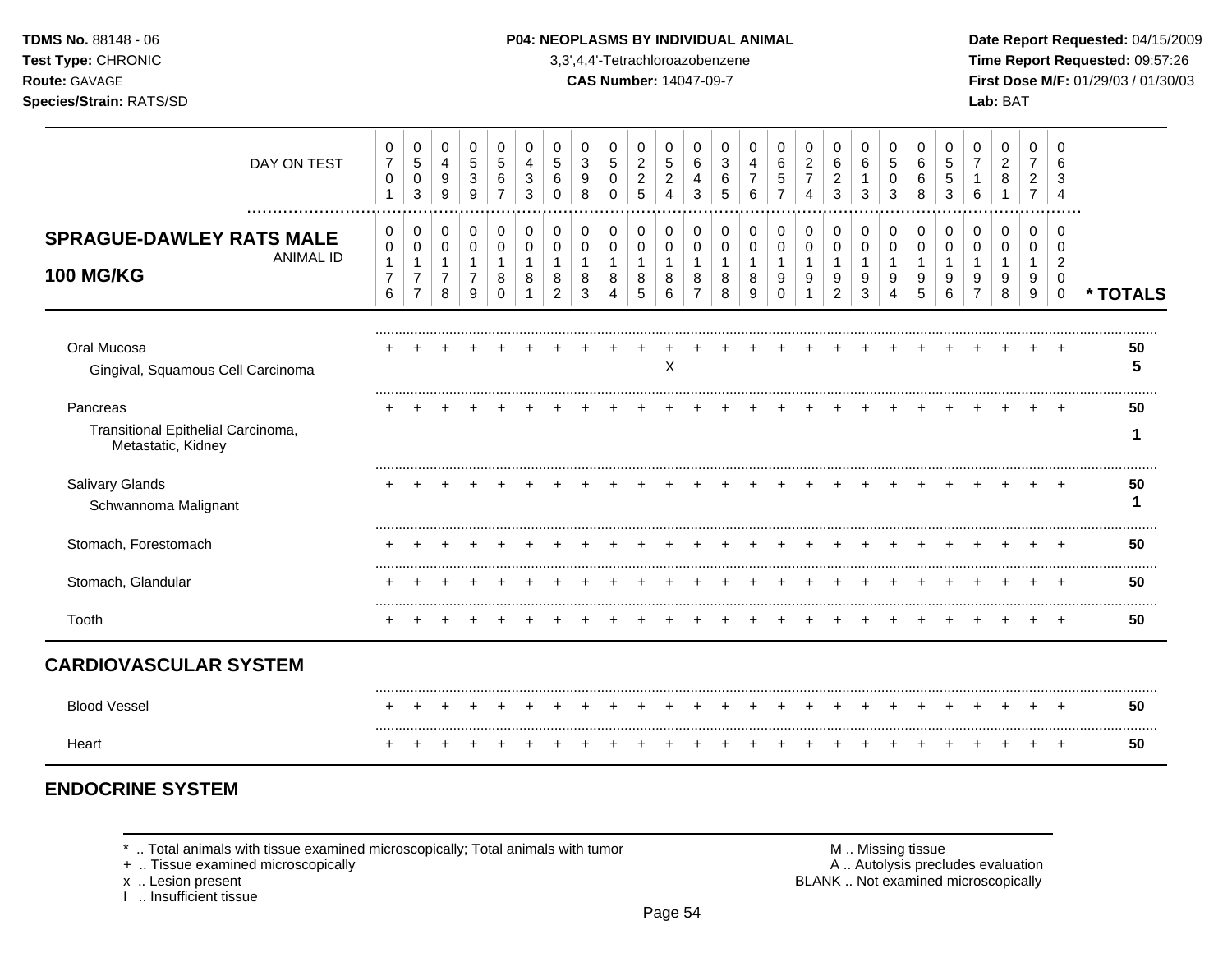**Test Type:** CHRONIC 3,3',4,4'-Tetrachloroazobenzene **Time Report Requested:** 09:57:26 **Route:** GAVAGE **CAS Number:** 14047-09-7 **First Dose M/F:** 01/29/03 / 01/30/03

| DAY ON TEST                                                                                               | 0<br>$\overline{7}$<br>0<br>$\mathbf{1}$      | 0<br>5<br>$\mathbf 0$<br>3                                | 0<br>$\overline{4}$<br>9<br>9                 | 0<br>$\sqrt{5}$<br>3<br>9                               | 0<br>5<br>6<br>7                       | 0<br>4<br>3<br>3 | 0<br>5<br>6<br>$\Omega$            | 0<br>$\mathfrak{S}$<br>9<br>8              | 0<br>$\overline{5}$<br>0<br>$\Omega$          | 0<br>$\boldsymbol{2}$<br>$\boldsymbol{2}$<br>5 | 0<br>5<br>$\overline{c}$<br>Δ             | $\Omega$<br>6<br>4<br>3                              | 0<br>3<br>6<br>5                     | 0<br>4<br>6                             | 0<br>6<br>5                            | 0<br>$\overline{2}$<br>$\overline{7}$<br>$\overline{\mathbf{4}}$ | 0<br>6<br>$\overline{c}$<br>3                         | 0<br>6<br>1<br>3                           | 0<br>$\overline{5}$<br>0<br>3                         | 0<br>6<br>6<br>8                           | 0<br>5<br>5<br>3      | 0<br>$\overline{7}$<br>6                                   | 0<br>$\overline{c}$<br>8 | 0<br>$\overline{7}$<br>$\overline{2}$ | 0<br>6                                                        |                    |
|-----------------------------------------------------------------------------------------------------------|-----------------------------------------------|-----------------------------------------------------------|-----------------------------------------------|---------------------------------------------------------|----------------------------------------|------------------|------------------------------------|--------------------------------------------|-----------------------------------------------|------------------------------------------------|-------------------------------------------|------------------------------------------------------|--------------------------------------|-----------------------------------------|----------------------------------------|------------------------------------------------------------------|-------------------------------------------------------|--------------------------------------------|-------------------------------------------------------|--------------------------------------------|-----------------------|------------------------------------------------------------|--------------------------|---------------------------------------|---------------------------------------------------------------|--------------------|
| .<br><b>SPRAGUE-DAWLEY RATS MALE</b><br><b>ANIMAL ID</b><br><b>100 MG/KG</b>                              | 0<br>0<br>$\mathbf{1}$<br>$\overline{7}$<br>6 | 0<br>0<br>$\mathbf 1$<br>$\overline{7}$<br>$\overline{7}$ | 0<br>0<br>$\mathbf{1}$<br>$\overline{7}$<br>8 | $\mathbf 0$<br>0<br>$\mathbf{1}$<br>$\overline{7}$<br>9 | 0<br>$\mathbf 0$<br>1<br>8<br>$\Omega$ | 0<br>0<br>8      | 0<br>0<br>1<br>8<br>$\overline{2}$ | 0<br>$\mathbf 0$<br>$\mathbf{1}$<br>8<br>3 | 0<br>0<br>$\mathbf{1}$<br>8<br>$\overline{4}$ | 0<br>0<br>$\mathbf{1}$<br>8<br>5               | $\Omega$<br>0<br>$\overline{1}$<br>8<br>6 | $\Omega$<br>0<br>$\mathbf{1}$<br>8<br>$\overline{7}$ | $\Omega$<br>$\Omega$<br>-1<br>8<br>8 | $\Omega$<br>0<br>$\mathbf{1}$<br>8<br>9 | 0<br>$\mathbf 0$<br>1<br>9<br>$\Omega$ | 0<br>0<br>$\mathbf 1$<br>9                                       | 0<br>$\pmb{0}$<br>$\mathbf{1}$<br>9<br>$\overline{c}$ | 0<br>$\pmb{0}$<br>$\overline{1}$<br>9<br>3 | 0<br>$\pmb{0}$<br>$\mathbf{1}$<br>9<br>$\overline{4}$ | 0<br>$\mathbf 0$<br>$\mathbf{1}$<br>9<br>5 | 0<br>0<br>1<br>9<br>6 | $\Omega$<br>$\Omega$<br>$\mathbf 1$<br>9<br>$\overline{7}$ | 0<br>0<br>1<br>9<br>8    | 0<br>0<br>-1<br>9<br>$9\,$            | 0<br>$\Omega$<br>$\overline{2}$<br>$\mathbf 0$<br>$\mathbf 0$ | * TOTALS           |
| <b>Adrenal Cortex</b><br>Adenoma                                                                          |                                               |                                                           |                                               |                                                         |                                        |                  |                                    |                                            |                                               |                                                |                                           |                                                      | $\pmb{\times}$                       |                                         |                                        |                                                                  |                                                       |                                            |                                                       |                                            |                       |                                                            |                          |                                       |                                                               | 50<br>$\mathbf{2}$ |
| Adrenal Medulla<br>Pheochromocytoma Benign<br>Bilateral, Pheochromocytoma Benign                          |                                               |                                                           |                                               |                                                         |                                        |                  |                                    |                                            |                                               |                                                |                                           |                                                      |                                      |                                         |                                        |                                                                  | Χ                                                     |                                            |                                                       |                                            |                       |                                                            |                          |                                       |                                                               | 50                 |
| Islets, Pancreatic                                                                                        |                                               |                                                           |                                               |                                                         |                                        |                  |                                    |                                            |                                               |                                                |                                           |                                                      |                                      |                                         |                                        |                                                                  |                                                       |                                            |                                                       |                                            |                       |                                                            |                          |                                       |                                                               | 50                 |
| Parathyroid Gland                                                                                         | м                                             |                                                           | м                                             |                                                         |                                        |                  |                                    |                                            |                                               |                                                |                                           |                                                      |                                      |                                         |                                        |                                                                  |                                                       |                                            |                                                       |                                            |                       |                                                            |                          |                                       |                                                               | 44                 |
| <b>Pituitary Gland</b>                                                                                    |                                               |                                                           |                                               |                                                         |                                        |                  |                                    |                                            |                                               |                                                |                                           |                                                      |                                      |                                         |                                        |                                                                  |                                                       |                                            |                                                       |                                            |                       |                                                            |                          |                                       |                                                               | 49                 |
| <b>Thyroid Gland</b><br>C-cell, Adenoma<br>Follicular Cell, Adenoma<br>Follicular Cell, Adenoma, Multiple | Χ                                             |                                                           |                                               |                                                         |                                        |                  |                                    |                                            |                                               |                                                |                                           |                                                      |                                      | X                                       |                                        |                                                                  |                                                       |                                            |                                                       |                                            |                       | $\mathsf{X}$                                               |                          |                                       |                                                               | 50                 |
| <b>GENERAL BODY SYSTEM</b>                                                                                |                                               |                                                           |                                               |                                                         |                                        |                  |                                    |                                            |                                               |                                                |                                           |                                                      |                                      |                                         |                                        |                                                                  |                                                       |                                            |                                                       |                                            |                       |                                                            |                          |                                       |                                                               |                    |
| <b>Tissue NOS</b><br>Mediastinum, Schwannoma Malignant                                                    |                                               |                                                           |                                               |                                                         | +<br>X                                 |                  |                                    | $\ddot{}$<br>X                             |                                               |                                                |                                           |                                                      |                                      |                                         |                                        |                                                                  |                                                       |                                            |                                                       |                                            |                       |                                                            |                          |                                       |                                                               |                    |

\* .. Total animals with tissue examined microscopically; Total animals with tumor **M** metally more than M .. Missing tissue<br>  $\blacksquare$  Tissue examined microscopically

+ .. Tissue examined microscopically

x .. Lesion present<br>I .. Insufficient tissue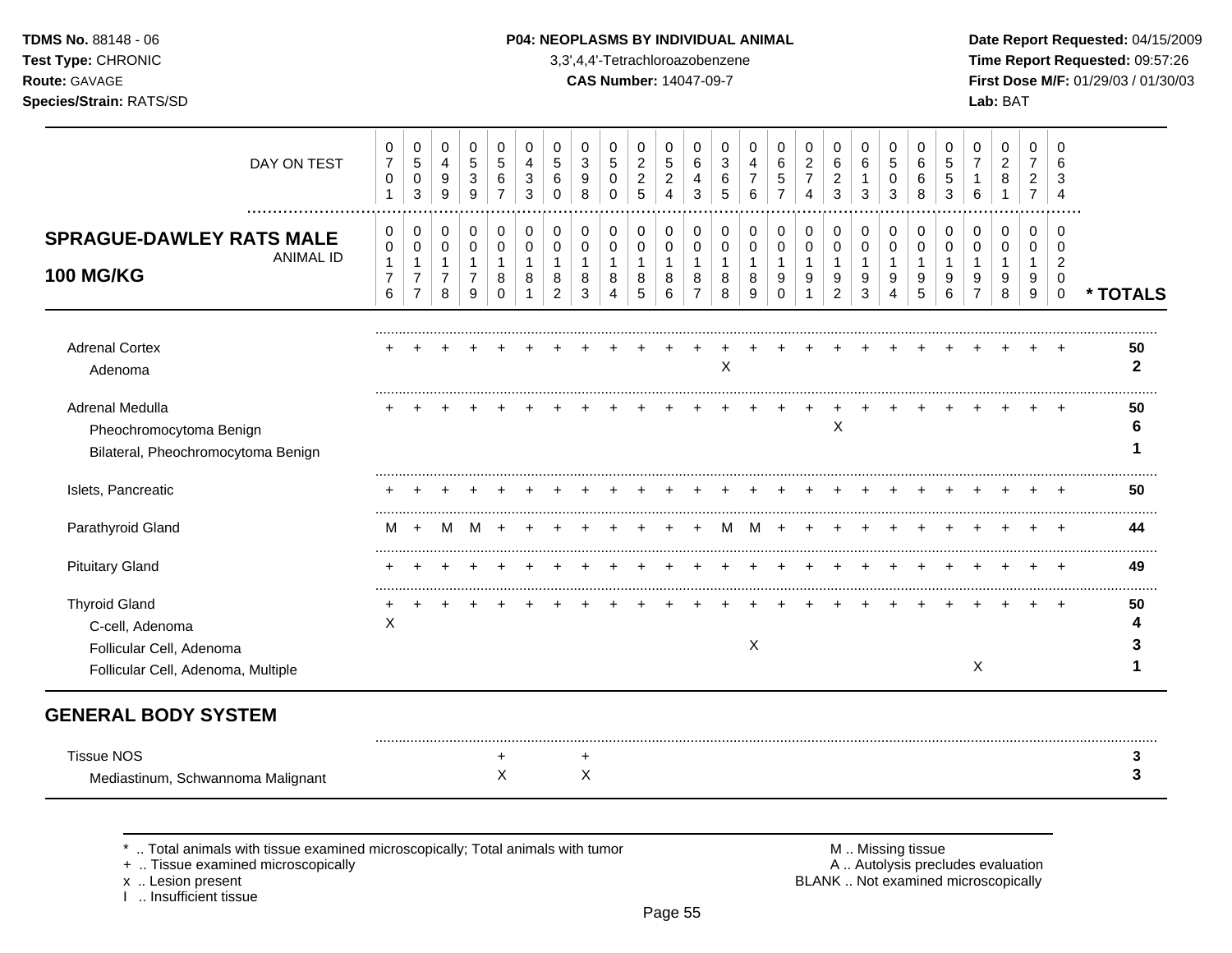### P04: NEOPLASMS BY INDIVIDUAL ANIMAL

3,3',4,4'-Tetrachloroazobenzene

**CAS Number: 14047-09-7** 

Date Report Requested: 04/15/2009 Time Report Requested: 09:57:26 First Dose M/F: 01/29/03 / 01/30/03 Lab: BAT

| DAY ON TEST<br>.                                                        | 0<br>$\overline{7}$<br>0<br>$\mathbf{1}$              | 0<br>$\sqrt{5}$<br>$\pmb{0}$<br>3                                    | 0<br>4<br>9<br>9                                        | $\mathbf 0$<br>5<br>$\sqrt{3}$<br>9                          | 0<br>5<br>6<br>7                           | 0<br>4<br>3<br>3        | 0<br>5<br>6<br>0                          | $\Omega$<br>3<br>9<br>8      | 0<br>5<br>0<br>$\Omega$         | 0<br>$\sqrt{2}$<br>$\sqrt{2}$<br>5         | 0<br>5<br>$\overline{2}$<br>$\overline{\mathbf{4}}$ | $\Omega$<br>6<br>4<br>3              | $\Omega$<br>3<br>6<br>5      | $\Omega$<br>4<br>$\overline{7}$<br>6    | 0<br>6<br>5                         | 0<br>$\boldsymbol{2}$<br>$\overline{7}$ | 0<br>6<br>$\overline{c}$<br>3 | 0<br>6<br>$\mathbf{1}$<br>3      | 0<br>$\sqrt{5}$<br>0<br>3                  | 0<br>6<br>6<br>8                           | 0<br>5<br>5<br>3              | 0<br>-1<br>6                  | 0<br>$\overline{c}$<br>8     | 0<br>$\overline{7}$<br>2<br>$\overline{7}$ | 0<br>6<br>3<br>4                          |          |
|-------------------------------------------------------------------------|-------------------------------------------------------|----------------------------------------------------------------------|---------------------------------------------------------|--------------------------------------------------------------|--------------------------------------------|-------------------------|-------------------------------------------|------------------------------|---------------------------------|--------------------------------------------|-----------------------------------------------------|--------------------------------------|------------------------------|-----------------------------------------|-------------------------------------|-----------------------------------------|-------------------------------|----------------------------------|--------------------------------------------|--------------------------------------------|-------------------------------|-------------------------------|------------------------------|--------------------------------------------|-------------------------------------------|----------|
| <b>SPRAGUE-DAWLEY RATS MALE</b><br><b>ANIMAL ID</b><br><b>100 MG/KG</b> | 0<br>$\pmb{0}$<br>$\mathbf{1}$<br>$\overline{7}$<br>6 | 0<br>$\mathbf 0$<br>$\mathbf{1}$<br>$\overline{7}$<br>$\overline{7}$ | 0<br>$\mathbf 0$<br>$\mathbf{1}$<br>$\overline{7}$<br>8 | 0<br>$\boldsymbol{0}$<br>$\mathbf{1}$<br>$\overline{7}$<br>9 | 0<br>$\mathbf 0$<br>$\mathbf{1}$<br>8<br>0 | 0<br>$\Omega$<br>1<br>8 | 0<br>$\Omega$<br>1<br>8<br>$\overline{2}$ | 0<br>$\Omega$<br>1<br>8<br>3 | 0<br>0<br>$\mathbf 1$<br>8<br>4 | 0<br>$\mathbf 0$<br>$\mathbf{1}$<br>8<br>5 | 0<br>$\mathbf 0$<br>$\mathbf{1}$<br>8<br>6          | 0<br>$\mathbf 0$<br>$\mathbf 1$<br>8 | 0<br>$\Omega$<br>1<br>8<br>8 | 0<br>$\Omega$<br>$\mathbf{1}$<br>8<br>9 | 0<br>$\Omega$<br>1<br>9<br>$\Omega$ | 0<br>$\Omega$<br>9                      | 0<br>0<br>1<br>9<br>2         | 0<br>0<br>$\mathbf{1}$<br>9<br>3 | 0<br>$\mathbf 0$<br>$\mathbf{1}$<br>9<br>4 | 0<br>$\mathbf 0$<br>$\mathbf{1}$<br>9<br>5 | 0<br>$\Omega$<br>-1<br>9<br>6 | 0<br>$\Omega$<br>-1<br>9<br>7 | 0<br>$\Omega$<br>1<br>9<br>8 | 0<br>$\Omega$<br>1<br>9<br>9               | 0<br>$\Omega$<br>$\overline{2}$<br>0<br>0 | * TOTALS |
| <b>GENITAL SYSTEM</b>                                                   |                                                       |                                                                      |                                                         |                                                              |                                            |                         |                                           |                              |                                 |                                            |                                                     |                                      |                              |                                         |                                     |                                         |                               |                                  |                                            |                                            |                               |                               |                              |                                            |                                           |          |
| <b>Coagulating Gland</b>                                                |                                                       |                                                                      |                                                         |                                                              |                                            |                         |                                           |                              |                                 |                                            |                                                     |                                      |                              |                                         |                                     |                                         |                               |                                  |                                            |                                            |                               |                               |                              |                                            |                                           | 49       |
| Epididymis                                                              |                                                       |                                                                      |                                                         |                                                              |                                            |                         |                                           |                              |                                 |                                            |                                                     |                                      |                              |                                         |                                     |                                         |                               |                                  |                                            |                                            |                               |                               |                              |                                            |                                           | 50       |
| <b>Preputial Gland</b><br>Squamous Cell Papilloma                       |                                                       |                                                                      |                                                         |                                                              |                                            |                         |                                           |                              |                                 |                                            |                                                     |                                      |                              |                                         |                                     |                                         |                               |                                  |                                            |                                            |                               |                               |                              |                                            |                                           | 49       |
| Prostate<br>Carcinoma                                                   |                                                       |                                                                      |                                                         |                                                              |                                            |                         |                                           |                              |                                 |                                            |                                                     |                                      |                              |                                         |                                     |                                         |                               |                                  |                                            |                                            |                               |                               |                              |                                            |                                           | 50       |
| Seminal Vesicle<br>Transitional Epithelial Carcinoma,<br>Multiple       |                                                       |                                                                      |                                                         |                                                              |                                            |                         |                                           |                              |                                 |                                            |                                                     |                                      |                              |                                         |                                     |                                         |                               |                                  |                                            |                                            |                               |                               |                              |                                            |                                           | 50       |
| <b>Testes</b>                                                           |                                                       |                                                                      |                                                         |                                                              |                                            |                         |                                           |                              |                                 |                                            |                                                     |                                      |                              |                                         |                                     |                                         |                               |                                  |                                            |                                            |                               |                               |                              |                                            |                                           | 50       |
| <b>HEMATOPOIETIC SYSTEM</b>                                             |                                                       |                                                                      |                                                         |                                                              |                                            |                         |                                           |                              |                                 |                                            |                                                     |                                      |                              |                                         |                                     |                                         |                               |                                  |                                            |                                            |                               |                               |                              |                                            |                                           |          |
| <b>Bone Marrow</b>                                                      |                                                       |                                                                      |                                                         |                                                              |                                            |                         |                                           |                              |                                 |                                            |                                                     |                                      |                              |                                         |                                     |                                         |                               |                                  |                                            |                                            |                               |                               |                              |                                            |                                           | 50       |
| Lymph Node<br>Lymphoma Malignant                                        |                                                       |                                                                      |                                                         |                                                              |                                            |                         |                                           |                              |                                 |                                            | м                                                   |                                      |                              |                                         |                                     |                                         |                               |                                  |                                            | $\div$                                     | +                             | м                             |                              |                                            | $\overline{ }$                            | 41       |

\* .. Total animals with tissue examined microscopically; Total animals with tumor

+ .. Tissue examined microscopically

x .. Lesion present<br>I .. Insufficient tissue

M .. Missing tissue<br>A .. Autolysis precludes evaluation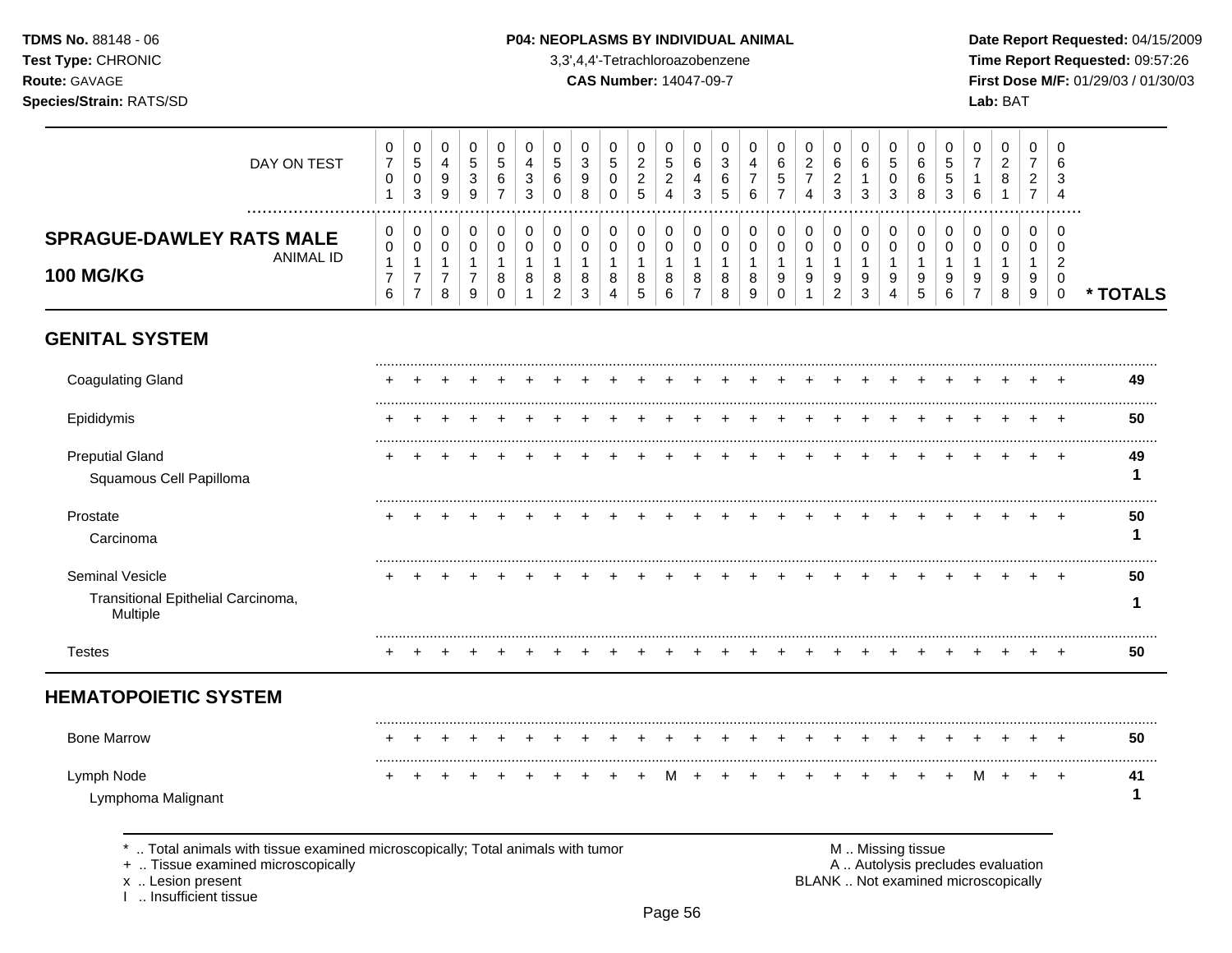### **TDMS No.** 88148 - 06 **P04: NEOPLASMS BY INDIVIDUAL ANIMAL** Date Report Requested: 04/15/2009

**Test Type:** CHRONIC 3,3',4,4'-Tetrachloroazobenzene **Time Report Requested:** 09:57:26 **Route:** GAVAGE **CAS Number:** 14047-09-7 **First Dose M/F:** 01/29/03 / 01/30/03

| DAY ON TEST                                                                                | 0<br>$\overline{7}$<br>0<br>-1           | 0<br>5<br>$\mathbf 0$<br>3                        | 0<br>4<br>9<br>9                              | 0<br>$\overline{5}$<br>$\ensuremath{\mathsf{3}}$<br>9   | 0<br>5<br>6<br>$\overline{7}$ | 0<br>4<br>3<br>3 | 0<br>5<br>6<br>0                   | 0<br>3<br>9<br>8 | 0<br>5<br>0<br>$\Omega$ | 0<br>$\overline{2}$<br>$\overline{c}$<br>5 | 0<br>5<br>$\overline{c}$<br>$\overline{4}$ | 0<br>6<br>4<br>3                   | 0<br>3<br>6<br>5      | $\Omega$<br>4<br>$\overline{7}$<br>6 | 0<br>6<br>5<br>$\overline{7}$ | 0<br>$\boldsymbol{2}$<br>$\overline{7}$<br>$\overline{4}$ | 0<br>6<br>$\overline{c}$<br>3                                         | $\Omega$<br>6<br>3    | 0<br>5<br>$\Omega$<br>3 | 0<br>6<br>6<br>8      | 0<br>5<br>5<br>3 | 0<br>$\overline{7}$<br>6                | 0<br>$\overline{2}$<br>8<br>1   | $\mathbf 0$<br>$\overline{7}$<br>$\overline{c}$<br>$\overline{7}$ | $\Omega$<br>6<br>3<br>$\overline{4}$                 |          |
|--------------------------------------------------------------------------------------------|------------------------------------------|---------------------------------------------------|-----------------------------------------------|---------------------------------------------------------|-------------------------------|------------------|------------------------------------|------------------|-------------------------|--------------------------------------------|--------------------------------------------|------------------------------------|-----------------------|--------------------------------------|-------------------------------|-----------------------------------------------------------|-----------------------------------------------------------------------|-----------------------|-------------------------|-----------------------|------------------|-----------------------------------------|---------------------------------|-------------------------------------------------------------------|------------------------------------------------------|----------|
| <b>SPRAGUE-DAWLEY RATS MALE</b><br><b>ANIMAL ID</b><br><b>100 MG/KG</b>                    | 0<br>0<br>1<br>$\overline{7}$<br>$\,6\,$ | 0<br>0<br>1<br>$\boldsymbol{7}$<br>$\overline{7}$ | 0<br>0<br>$\mathbf{1}$<br>$\overline{7}$<br>8 | 0<br>$\mathbf 0$<br>$\mathbf{1}$<br>$\overline{7}$<br>9 | 0<br>0<br>1<br>8<br>$\Omega$  | 0<br>0<br>8      | 0<br>0<br>1<br>8<br>$\overline{2}$ | 0<br>0<br>8<br>3 | 0<br>0<br>-1<br>8<br>Δ  | 0<br>$\mathbf 0$<br>1<br>8<br>5            | 0<br>$\pmb{0}$<br>-1<br>$\bf8$<br>6        | 0<br>0<br>1<br>8<br>$\overline{7}$ | 0<br>0<br>1<br>8<br>8 | 0<br>0<br>8<br>9                     | 0<br>0<br>9<br>$\Omega$       | 0<br>0<br>$\mathbf{1}$<br>9<br>1                          | 0<br>$\mathbf 0$<br>$\mathbf 1$<br>$\boldsymbol{9}$<br>$\overline{c}$ | 0<br>0<br>1<br>9<br>3 | 0<br>0<br>9<br>4        | 0<br>0<br>1<br>9<br>5 | 0<br>0<br>9<br>6 | 0<br>$\mathbf 0$<br>9<br>$\overline{7}$ | 0<br>0<br>1<br>$\mathsf g$<br>8 | 0<br>0<br>-1<br>9<br>9                                            | 0<br>0<br>$\overline{2}$<br>$\pmb{0}$<br>$\mathbf 0$ | * TOTALS |
| Deep Cervical, Lymphoma Malignant<br>Mediastinal, Thymoma Malignant,<br>Metastatic, Thymus |                                          | X                                                 |                                               |                                                         |                               |                  |                                    |                  |                         |                                            |                                            |                                    |                       |                                      |                               |                                                           |                                                                       |                       |                         |                       |                  |                                         |                                 |                                                                   |                                                      |          |
| Lymph Node, Mandibular<br>Lymphoma Malignant                                               |                                          |                                                   |                                               |                                                         |                               |                  |                                    |                  |                         |                                            |                                            |                                    |                       |                                      |                               |                                                           |                                                                       |                       |                         |                       |                  |                                         |                                 |                                                                   |                                                      | 50<br>1  |
| Lymph Node, Mesenteric                                                                     |                                          |                                                   |                                               |                                                         |                               |                  |                                    |                  |                         |                                            |                                            |                                    |                       |                                      |                               |                                                           |                                                                       |                       |                         |                       |                  |                                         |                                 |                                                                   |                                                      | 50       |
| Spleen<br>Lymphoma Malignant                                                               |                                          |                                                   |                                               |                                                         |                               |                  |                                    |                  |                         |                                            |                                            |                                    |                       |                                      |                               |                                                           |                                                                       |                       |                         |                       |                  |                                         |                                 |                                                                   |                                                      | 50<br>1  |
| Thymus<br>Thymoma Malignant                                                                |                                          |                                                   |                                               |                                                         |                               |                  |                                    |                  |                         |                                            |                                            |                                    |                       |                                      |                               |                                                           |                                                                       |                       |                         |                       |                  |                                         |                                 |                                                                   |                                                      | 48       |
| <b>INTEGUMENTARY SYSTEM</b>                                                                |                                          |                                                   |                                               |                                                         |                               |                  |                                    |                  |                         |                                            |                                            |                                    |                       |                                      |                               |                                                           |                                                                       |                       |                         |                       |                  |                                         |                                 |                                                                   |                                                      |          |
| <b>Mammary Gland</b>                                                                       |                                          |                                                   |                                               |                                                         |                               |                  |                                    |                  |                         |                                            |                                            |                                    |                       |                                      |                               |                                                           |                                                                       |                       |                         |                       |                  |                                         |                                 |                                                                   |                                                      | 50       |
| Skin<br><b>Basal Cell Adenoma</b>                                                          | $\ddot{}$                                | $\ddot{}$                                         |                                               |                                                         |                               |                  |                                    |                  | ٠                       | X                                          |                                            |                                    |                       |                                      |                               |                                                           |                                                                       |                       |                         |                       |                  |                                         |                                 | +                                                                 | $^{+}$                                               | 50<br>1  |

\* .. Total animals with tissue examined microscopically; Total animals with tumor **M** . M .. Missing tissue examined microscopically<br>
+ .. Tissue examined microscopically

+ .. Tissue examined microscopically

I .. Insufficient tissue

x .. Lesion present **BLANK** .. Not examined microscopically

.........................................................................................................................................................................................................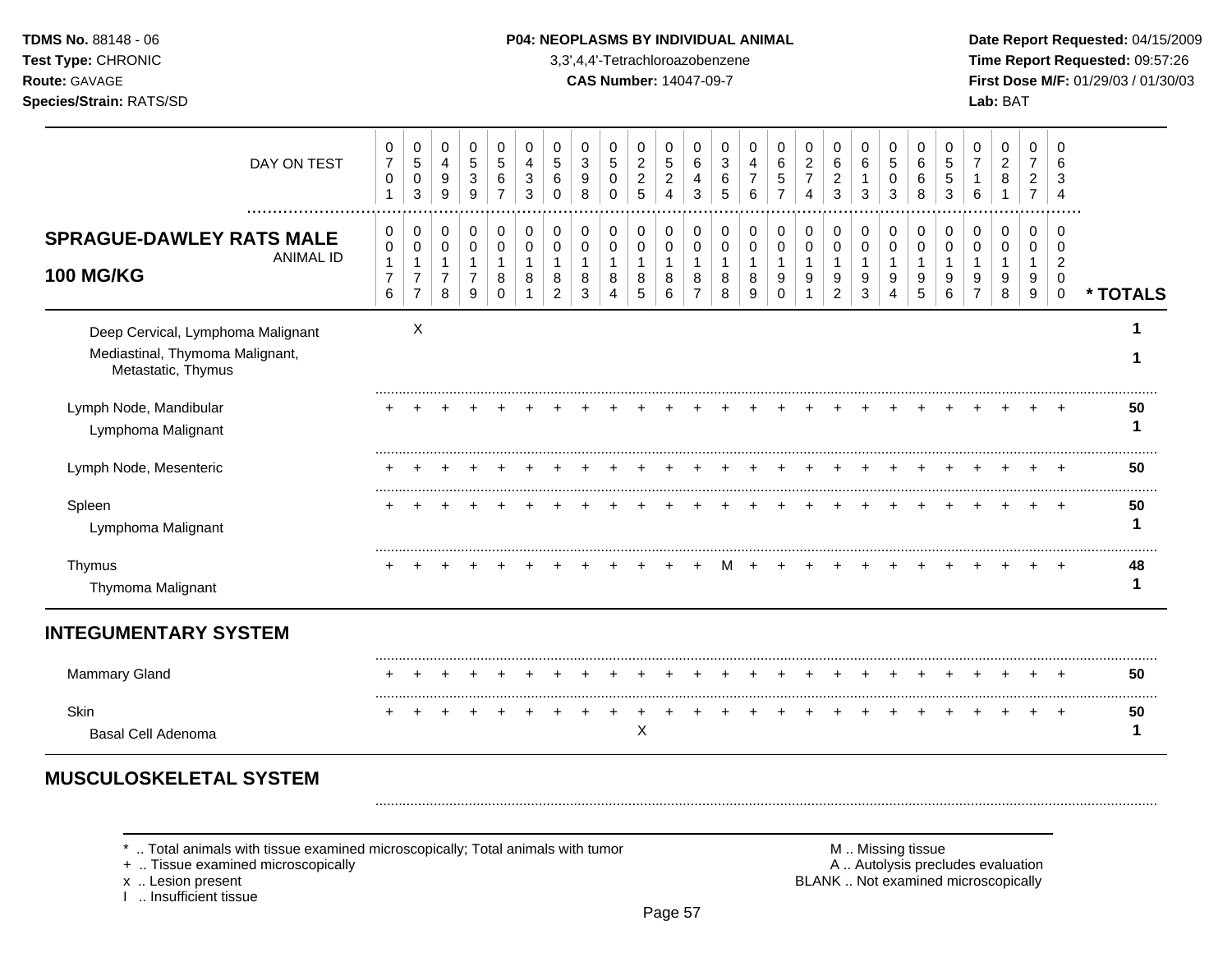# **TDMS No.** 88148 - 06 **P04: NEOPLASMS BY INDIVIDUAL ANIMAL** Date Report Requested: 04/15/2009

**Test Type:** CHRONIC 3,3',4,4'-Tetrachloroazobenzene **Time Report Requested:** 09:57:26 **Route:** GAVAGE **CAS Number:** 14047-09-7 **First Dose M/F:** 01/29/03 / 01/30/03

| DAY ON TEST                                                                                                                                                                                               | 0<br>$\overline{7}$<br>0<br>$\mathbf{1}$      | 0<br>$\sqrt{5}$<br>$\mathbf 0$<br>3                        | 0<br>4<br>9<br>$\boldsymbol{9}$                               | 0<br>$\overline{5}$<br>$\sqrt{3}$<br>$9\,$                           | $\mathbf 0$<br>$\overline{5}$<br>6<br>$\overline{7}$ | 0<br>$\overline{4}$<br>$\mathbf{3}$<br>$\mathbf{3}$ | 0<br>5<br>6<br>$\mathbf 0$                                        | 0<br>3<br>9<br>8                 | 0<br>5<br>$\pmb{0}$<br>$\Omega$ | 0<br>$\overline{c}$<br>$\overline{c}$<br>5 | 0<br>5<br>$\overline{c}$<br>$\overline{4}$ | 0<br>6<br>$\overline{\mathbf{4}}$<br>3        | 0<br>$\mathbf{3}$<br>6<br>5                | 0<br>$\overline{4}$<br>7<br>6    | 0<br>$\,6\,$<br>$\sqrt{5}$<br>$\overline{7}$ | 0<br>$\boldsymbol{2}$<br>$\overline{7}$<br>4 | 0<br>6<br>$\overline{c}$<br>3                 | 0<br>6<br>$\mathbf{1}$<br>3                | 0<br>$\sqrt{5}$<br>0<br>3                             | 0<br>6<br>6<br>8                   | 0<br>5<br>5<br>3                 | 0<br>$\overline{7}$<br>6                                                 | 0<br>$\overline{c}$<br>8<br>$\mathbf{1}$ | 0<br>$\overline{7}$<br>$\overline{2}$<br>$\overline{7}$ | $\Omega$<br>6<br>3<br>$\overline{4}$                           |                                     |
|-----------------------------------------------------------------------------------------------------------------------------------------------------------------------------------------------------------|-----------------------------------------------|------------------------------------------------------------|---------------------------------------------------------------|----------------------------------------------------------------------|------------------------------------------------------|-----------------------------------------------------|-------------------------------------------------------------------|----------------------------------|---------------------------------|--------------------------------------------|--------------------------------------------|-----------------------------------------------|--------------------------------------------|----------------------------------|----------------------------------------------|----------------------------------------------|-----------------------------------------------|--------------------------------------------|-------------------------------------------------------|------------------------------------|----------------------------------|--------------------------------------------------------------------------|------------------------------------------|---------------------------------------------------------|----------------------------------------------------------------|-------------------------------------|
| <br><b>SPRAGUE-DAWLEY RATS MALE</b><br><b>ANIMAL ID</b><br><b>100 MG/KG</b>                                                                                                                               | 0<br>0<br>$\mathbf{1}$<br>$\overline{7}$<br>6 | 0<br>0<br>$\mathbf{1}$<br>$\overline{7}$<br>$\overline{7}$ | 0<br>$\mathbf 0$<br>$\mathbf{1}$<br>$\overline{7}$<br>$\,8\,$ | 0<br>$\pmb{0}$<br>$\mathbf{1}$<br>$\overline{7}$<br>$\boldsymbol{9}$ | $\pmb{0}$<br>$\,0\,$<br>$\mathbf{1}$<br>8<br>0       | $\pmb{0}$<br>$\mathbf 0$<br>$\mathbf{1}$<br>8<br>1  | $\mathbf 0$<br>$\mathbf 0$<br>$\mathbf{1}$<br>8<br>$\overline{c}$ | 0<br>0<br>$\mathbf{1}$<br>8<br>3 | 0<br>0<br>$\mathbf 1$<br>8<br>4 | 0<br>0<br>$\mathbf{1}$<br>8<br>5           | 0<br>0<br>$\mathbf{1}$<br>8<br>6           | 0<br>0<br>$\mathbf{1}$<br>8<br>$\overline{7}$ | 0<br>$\pmb{0}$<br>$\overline{1}$<br>8<br>8 | 0<br>0<br>$\mathbf{1}$<br>8<br>9 | 0<br>0<br>$\mathbf{1}$<br>9<br>$\mathbf 0$   | 0<br>0<br>$\mathbf{1}$<br>9<br>-1            | 0<br>0<br>$\mathbf{1}$<br>9<br>$\overline{2}$ | 0<br>$\mathbf 0$<br>$\mathbf{1}$<br>9<br>3 | 0<br>$\pmb{0}$<br>$\mathbf{1}$<br>9<br>$\overline{4}$ | 0<br>0<br>$\overline{1}$<br>9<br>5 | 0<br>0<br>$\mathbf{1}$<br>9<br>6 | $\mathbf 0$<br>$\mathbf 0$<br>1<br>9<br>$\overline{7}$                   | 0<br>0<br>$\mathbf{1}$<br>9<br>8         | 0<br>0<br>$\mathbf{1}$<br>9<br>9                        | $\mathbf 0$<br>$\mathbf 0$<br>$\overline{2}$<br>0<br>$\pmb{0}$ | * TOTALS                            |
| <b>Bone</b>                                                                                                                                                                                               | +                                             |                                                            |                                                               |                                                                      |                                                      |                                                     |                                                                   |                                  |                                 |                                            |                                            |                                               |                                            |                                  |                                              |                                              |                                               |                                            |                                                       |                                    |                                  |                                                                          |                                          | $\ddot{}$                                               | $+$                                                            | 50                                  |
| <b>NERVOUS SYSTEM</b>                                                                                                                                                                                     |                                               |                                                            |                                                               |                                                                      |                                                      |                                                     |                                                                   |                                  |                                 |                                            |                                            |                                               |                                            |                                  |                                              |                                              |                                               |                                            |                                                       |                                    |                                  |                                                                          |                                          |                                                         |                                                                |                                     |
| <b>Brain</b>                                                                                                                                                                                              |                                               |                                                            |                                                               |                                                                      |                                                      |                                                     |                                                                   |                                  |                                 |                                            |                                            |                                               |                                            |                                  |                                              |                                              |                                               |                                            |                                                       |                                    |                                  |                                                                          |                                          |                                                         |                                                                | 50                                  |
| <b>RESPIRATORY SYSTEM</b>                                                                                                                                                                                 |                                               |                                                            |                                                               |                                                                      |                                                      |                                                     |                                                                   |                                  |                                 |                                            |                                            |                                               |                                            |                                  |                                              |                                              |                                               |                                            |                                                       |                                    |                                  |                                                                          |                                          |                                                         |                                                                |                                     |
| Lung<br><b>Cystic Keratinizing Epithelioma</b><br>Cystic Keratinizing Epithelioma, Multiple<br>Hepatocholangiocarcinoma, Metastatic,<br>Liver<br>Transitional Epithelial Carcinoma,<br>Metastatic, Kidney | $\mathsf X$                                   | X                                                          | $\boldsymbol{\mathsf{X}}$                                     |                                                                      | X                                                    |                                                     | $X$ $X$                                                           |                                  | X                               |                                            |                                            | X                                             |                                            |                                  | X                                            |                                              |                                               | $X$ $X$                                    | X                                                     | $\boldsymbol{\mathsf{X}}$          |                                  | $X$ $X$                                                                  |                                          | $\ddot{}$<br>X                                          | $\overline{ }$<br>X                                            | 50<br>13<br>24<br>-1<br>$\mathbf 1$ |
| <b>Nose</b>                                                                                                                                                                                               |                                               |                                                            |                                                               |                                                                      |                                                      |                                                     |                                                                   |                                  |                                 |                                            |                                            |                                               |                                            |                                  |                                              |                                              |                                               |                                            |                                                       |                                    |                                  |                                                                          |                                          |                                                         |                                                                | 50                                  |
| Trachea                                                                                                                                                                                                   |                                               |                                                            |                                                               |                                                                      |                                                      |                                                     |                                                                   |                                  |                                 |                                            |                                            |                                               |                                            |                                  |                                              |                                              |                                               |                                            |                                                       |                                    |                                  |                                                                          |                                          |                                                         | $\overline{+}$                                                 | 50                                  |
| <b>SPECIAL SENSES SYSTEM</b>                                                                                                                                                                              |                                               |                                                            |                                                               |                                                                      |                                                      |                                                     |                                                                   |                                  |                                 |                                            |                                            |                                               |                                            |                                  |                                              |                                              |                                               |                                            |                                                       |                                    |                                  |                                                                          |                                          |                                                         |                                                                |                                     |
| Eye                                                                                                                                                                                                       |                                               |                                                            |                                                               |                                                                      |                                                      |                                                     |                                                                   |                                  |                                 |                                            |                                            |                                               |                                            |                                  |                                              |                                              |                                               |                                            |                                                       |                                    |                                  |                                                                          |                                          |                                                         |                                                                | 50                                  |
| Total animals with tissue examined microscopically; Total animals with tumor<br>+  Tissue examined microscopically<br>x  Lesion present<br>1  Insufficient tissue                                         |                                               |                                                            |                                                               |                                                                      |                                                      |                                                     |                                                                   |                                  |                                 |                                            |                                            |                                               |                                            |                                  |                                              |                                              |                                               |                                            |                                                       | M  Missing tissue                  |                                  | A  Autolysis precludes evaluation<br>BLANK  Not examined microscopically |                                          |                                                         |                                                                |                                     |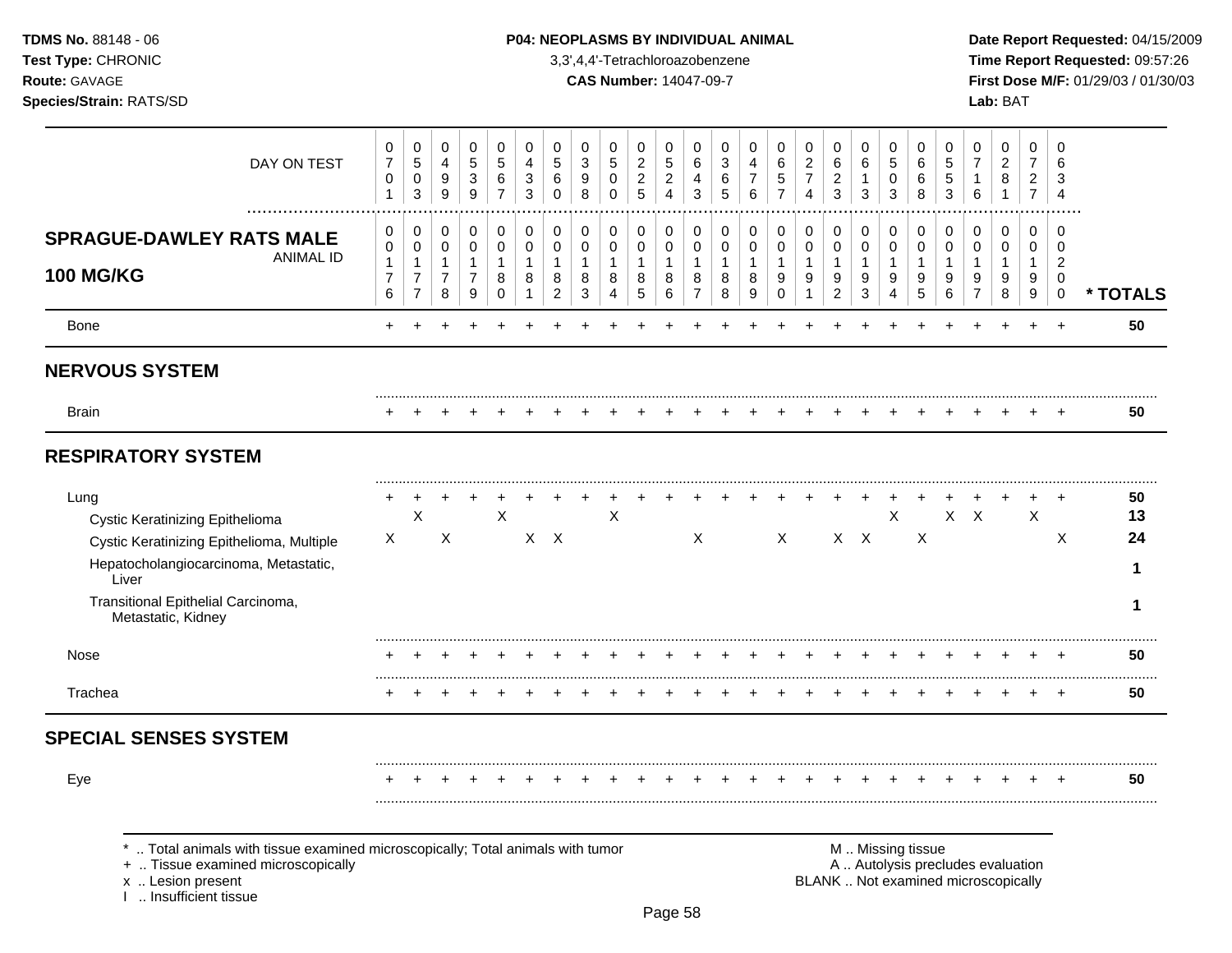### **TDMS No.** 88148 - 06 **P04: NEOPLASMS BY INDIVIDUAL ANIMAL** Date Report Requested: 04/15/2009

**Test Type:** CHRONIC 3,3',4,4'-Tetrachloroazobenzene **Time Report Requested:** 09:57:26 **Route:** GAVAGE **CAS Number:** 14047-09-7 **First Dose M/F:** 01/29/03 / 01/30/03

| DAY ON TEST<br>                                                         | 0<br>$\overline{7}$<br>0      | 0<br>5<br>0<br>3                           | 0<br>$\overline{4}$<br>9<br>9 | 0<br>$\overline{5}$<br>3<br>9              | 0<br>$\sqrt{5}$<br>6  | 0<br>4<br>3<br>3 | 0<br>5<br>6<br>$\Omega$ | 0<br>3<br>9<br>8 | 0<br>5<br>0<br>$\Omega$ | 0<br>$\overline{c}$<br>$\overline{c}$<br>5 | 0<br>$\sqrt{5}$<br>$\overline{c}$<br>4 | 0<br>6<br>4<br>3           | 0<br>3<br>6<br>5      | 0<br>4<br>6      | 0<br>$\,6$<br>5<br>$\overline{7}$ | 0<br>$\overline{2}$<br>7<br>4 | 0<br>$\,6\,$<br>$\overline{c}$<br>3 | 0<br>6<br>3           | 0<br>$\sqrt{5}$<br>0<br>3 | 0<br>6<br>6<br>8 | 0<br>5<br>5<br>3 | 0<br>6 | 0<br>$\overline{c}$<br>8 | 0<br>$\overline{7}$<br>2<br>$\overline{7}$ | 0<br>6                                           |          |
|-------------------------------------------------------------------------|-------------------------------|--------------------------------------------|-------------------------------|--------------------------------------------|-----------------------|------------------|-------------------------|------------------|-------------------------|--------------------------------------------|----------------------------------------|----------------------------|-----------------------|------------------|-----------------------------------|-------------------------------|-------------------------------------|-----------------------|---------------------------|------------------|------------------|--------|--------------------------|--------------------------------------------|--------------------------------------------------|----------|
| <b>SPRAGUE-DAWLEY RATS MALE</b><br><b>ANIMAL ID</b><br><b>100 MG/KG</b> | 0<br>0<br>$\overline{7}$<br>6 | 0<br>0<br>$\overline{7}$<br>$\overline{7}$ | 0<br>0<br>$\overline{7}$<br>8 | 0<br>$\pmb{0}$<br>1<br>$\overline{7}$<br>9 | 0<br>0<br>1<br>8<br>0 | 0<br>0<br>8      | 0<br>0<br>8<br>2        | 0<br>0<br>8<br>3 | 0<br>0<br>8<br>4        | 0<br>0<br>8<br>5                           | 0<br>0<br>-1<br>8<br>6                 | 0<br>0<br>$\mathbf 1$<br>8 | 0<br>0<br>1<br>8<br>8 | 0<br>0<br>8<br>9 | 0<br>0<br>9<br>0                  | 0<br>0<br>9                   | 0<br>0<br>-1<br>9<br>$\overline{2}$ | 0<br>0<br>1<br>9<br>3 | 0<br>0<br>9<br>4          | 0<br>0<br>9<br>5 | 0<br>0<br>9<br>6 | 0<br>0 | 0<br>0<br>9<br>8         | $\Omega$<br>$\Omega$<br>9<br>9             | O<br>$\overline{\mathbf{c}}$<br>0<br>$\mathbf 0$ | * TOTALS |
| Harderian Gland                                                         |                               |                                            |                               |                                            |                       |                  |                         |                  |                         |                                            |                                        |                            |                       |                  |                                   |                               |                                     |                       |                           |                  |                  |        |                          |                                            |                                                  | 50       |
| <b>URINARY SYSTEM</b>                                                   |                               |                                            |                               |                                            |                       |                  |                         |                  |                         |                                            |                                        |                            |                       |                  |                                   |                               |                                     |                       |                           |                  |                  |        |                          |                                            |                                                  |          |
| Kidney<br>Transitional Epithelium, Carcinoma                            |                               |                                            |                               |                                            |                       |                  |                         |                  |                         |                                            |                                        |                            |                       |                  |                                   |                               |                                     |                       |                           |                  |                  |        |                          |                                            |                                                  | 50       |
| Ureter                                                                  |                               |                                            |                               |                                            |                       |                  |                         |                  |                         |                                            |                                        |                            |                       |                  |                                   |                               |                                     |                       |                           |                  |                  |        |                          |                                            |                                                  | 49       |
| Urethra                                                                 |                               |                                            |                               |                                            |                       |                  |                         |                  |                         |                                            |                                        |                            |                       |                  |                                   |                               |                                     |                       |                           |                  |                  |        |                          |                                            |                                                  | 50       |
| <b>Urinary Bladder</b>                                                  |                               |                                            |                               |                                            |                       |                  |                         |                  |                         |                                            |                                        |                            |                       |                  |                                   |                               |                                     |                       |                           |                  |                  |        |                          |                                            |                                                  | 50       |
| <b>SYSTEMIC LESIONS</b>                                                 |                               |                                            |                               |                                            |                       |                  |                         |                  |                         |                                            |                                        |                            |                       |                  |                                   |                               |                                     |                       |                           |                  |                  |        |                          |                                            |                                                  |          |
| Multiple Organ<br>Lymphoma Malignant                                    |                               | X                                          |                               |                                            |                       |                  |                         |                  |                         |                                            |                                        |                            |                       |                  |                                   |                               |                                     |                       |                           |                  |                  |        |                          |                                            |                                                  | 50       |

\*\*\* END OF MALE DATA \*\*\*

\* .. Total animals with tissue examined microscopically; Total animals with tumor <br>
+ .. Tissue examined microscopically<br>
+ .. Tissue examined microscopically

+ .. Tissue examined microscopically

x .. Lesion present<br>I .. Insufficient tissue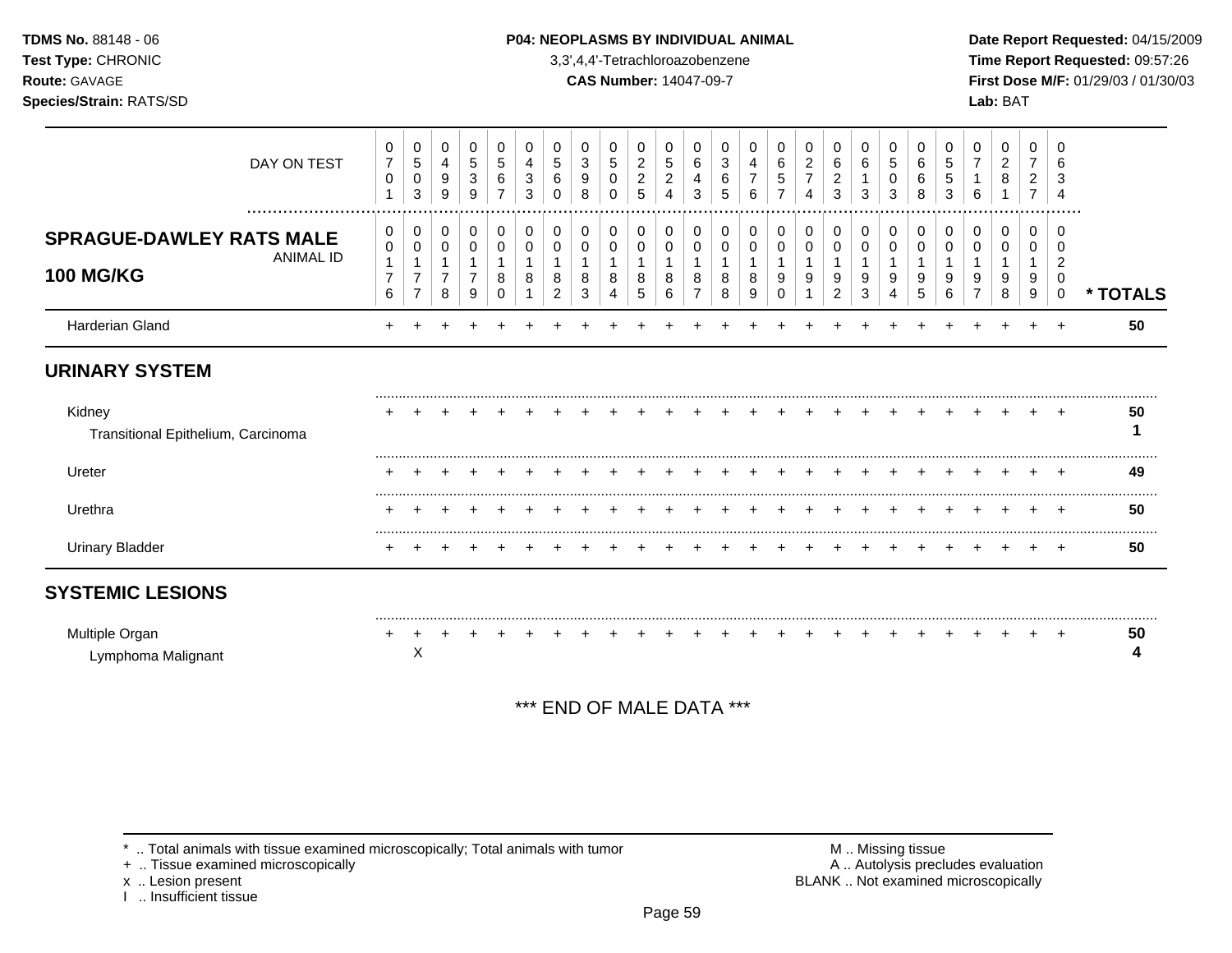#### P04: NEOPLASMS BY INDIVIDUAL ANIMAL

3,3',4,4'-Tetrachloroazobenzene

**CAS Number: 14047-09-7** 

Date Report Requested: 04/15/2009 Time Report Requested: 09:57:26 First Dose M/F: 01/29/03 / 01/30/03 Lab: BAT

| DAY ON TEST                                                                                                                             | $\pmb{0}$<br>$\sqrt{2}$<br>$\ensuremath{\mathsf{3}}$<br>$\overline{c}$ | $\pmb{0}$<br>$\mathbf 5$<br>4<br>$\mathbf 0$                      | $\pmb{0}$<br>$\overline{7}$<br>$\overline{c}$<br>8 | $\,0\,$<br>$\overline{7}$<br>$\overline{c}$<br>8               | 0<br>$\,6\,$<br>$\overline{7}$<br>4        | 0<br>$\overline{7}$<br>$\overline{c}$<br>8           | 0<br>$\overline{7}$<br>2<br>8                                         | 0<br>$\overline{7}$<br>2<br>8             | 0<br>4<br>0<br>6                             | $\pmb{0}$<br>$\overline{7}$<br>$\sqrt{2}$<br>$\,8\,$ | 0<br>$\overline{7}$<br>$\overline{c}$<br>$\overline{7}$ | 0<br>$\overline{7}$<br>$\overline{c}$<br>$\overline{7}$                  | 0<br>$\overline{7}$<br>$\overline{c}$<br>$\overline{7}$   | 0<br>6<br>1<br>4                              | 0<br>$\sqrt{5}$<br>8<br>$\overline{7}$                        | 0<br>6<br>6<br>$\Omega$                            | 0<br>$\sqrt{5}$<br>4<br>8                                    | 0<br>$\overline{7}$<br>$\overline{c}$<br>$\overline{7}$   | 0<br>6<br>9<br>6                                                | 0<br>$\overline{7}$<br>$\overline{c}$<br>$\overline{7}$   | 0<br>$\overline{7}$<br>$\overline{c}$<br>8         | 0<br>$\sqrt{3}$<br>7<br>$\overline{2}$      | 0<br>$\overline{7}$<br>$\overline{c}$<br>8                | $\pmb{0}$<br>6<br>3<br>6                                       | 0<br>7<br>$\overline{2}$<br>8                                   |                   |
|-----------------------------------------------------------------------------------------------------------------------------------------|------------------------------------------------------------------------|-------------------------------------------------------------------|----------------------------------------------------|----------------------------------------------------------------|--------------------------------------------|------------------------------------------------------|-----------------------------------------------------------------------|-------------------------------------------|----------------------------------------------|------------------------------------------------------|---------------------------------------------------------|--------------------------------------------------------------------------|-----------------------------------------------------------|-----------------------------------------------|---------------------------------------------------------------|----------------------------------------------------|--------------------------------------------------------------|-----------------------------------------------------------|-----------------------------------------------------------------|-----------------------------------------------------------|----------------------------------------------------|---------------------------------------------|-----------------------------------------------------------|----------------------------------------------------------------|-----------------------------------------------------------------|-------------------|
| <b>SPRAGUE-DAWLEY RATS</b><br><b>FEMALE</b><br><b>ANIMAL ID</b><br>0 MG/KG                                                              | 0<br>0<br>$\overline{c}$<br>$\pmb{0}$                                  | 0<br>$\mathbf 0$<br>$\overline{c}$<br>$\pmb{0}$<br>$\overline{c}$ | $\pmb{0}$<br>0<br>$\overline{c}$<br>0<br>3         | $\pmb{0}$<br>$\pmb{0}$<br>$\boldsymbol{2}$<br>$\mathbf 0$<br>4 | 0<br>$\pmb{0}$<br>$\overline{c}$<br>0<br>5 | $\pmb{0}$<br>$\mathbf 0$<br>$\overline{2}$<br>0<br>6 | $\pmb{0}$<br>$\Omega$<br>$\overline{c}$<br>$\Omega$<br>$\overline{7}$ | 0<br>$\Omega$<br>$\overline{2}$<br>0<br>8 | 0<br>0<br>$\overline{a}$<br>$\mathbf 0$<br>9 | 0<br>0<br>$\sqrt{2}$<br>$\mathbf{1}$<br>$\mathbf 0$  | 0<br>$\mathbf 0$<br>$\overline{c}$<br>$\mathbf{1}$<br>1 | $\,0\,$<br>$\pmb{0}$<br>$\overline{c}$<br>$\mathbf{1}$<br>$\overline{c}$ | 0<br>$\mathbf 0$<br>$\boldsymbol{2}$<br>$\mathbf{1}$<br>3 | 0<br>0<br>$\overline{2}$<br>$\mathbf{1}$<br>4 | $\mathbf 0$<br>$\mathbf 0$<br>$\sqrt{2}$<br>$\mathbf{1}$<br>5 | $\pmb{0}$<br>$\pmb{0}$<br>$\overline{c}$<br>1<br>6 | 0<br>0<br>$\boldsymbol{2}$<br>$\mathbf{1}$<br>$\overline{7}$ | 0<br>$\mathbf 0$<br>$\boldsymbol{2}$<br>$\mathbf{1}$<br>8 | $\pmb{0}$<br>$\pmb{0}$<br>$\boldsymbol{2}$<br>$\mathbf{1}$<br>9 | 0<br>$\mathbf 0$<br>$\overline{c}$<br>$\overline{c}$<br>0 | $\pmb{0}$<br>0<br>$\overline{2}$<br>$\overline{c}$ | 0<br>0<br>$\overline{c}$<br>$\sqrt{2}$<br>2 | 0<br>$\mathbf 0$<br>$\overline{2}$<br>$\overline{c}$<br>3 | 0<br>$\mathbf 0$<br>$\sqrt{2}$<br>$\sqrt{2}$<br>$\overline{4}$ | 0<br>$\Omega$<br>$\overline{c}$<br>$\sqrt{2}$<br>$\overline{5}$ | females<br>(cont) |
| <b>ALIMENTARY SYSTEM</b>                                                                                                                |                                                                        |                                                                   |                                                    |                                                                |                                            |                                                      |                                                                       |                                           |                                              |                                                      |                                                         |                                                                          |                                                           |                                               |                                                               |                                                    |                                                              |                                                           |                                                                 |                                                           |                                                    |                                             |                                                           |                                                                |                                                                 |                   |
| Esophagus                                                                                                                               |                                                                        |                                                                   |                                                    |                                                                |                                            |                                                      |                                                                       |                                           |                                              |                                                      |                                                         |                                                                          |                                                           |                                               |                                                               |                                                    |                                                              |                                                           |                                                                 |                                                           |                                                    |                                             |                                                           |                                                                |                                                                 |                   |
| Intestine Large, Cecum                                                                                                                  |                                                                        |                                                                   |                                                    |                                                                |                                            |                                                      |                                                                       |                                           |                                              |                                                      |                                                         |                                                                          |                                                           |                                               |                                                               |                                                    |                                                              |                                                           |                                                                 |                                                           |                                                    |                                             |                                                           |                                                                |                                                                 |                   |
| Intestine Large, Colon                                                                                                                  |                                                                        |                                                                   |                                                    |                                                                |                                            |                                                      |                                                                       |                                           |                                              |                                                      |                                                         |                                                                          |                                                           |                                               |                                                               |                                                    |                                                              |                                                           |                                                                 |                                                           |                                                    |                                             |                                                           |                                                                |                                                                 |                   |
| Intestine Large, Rectum                                                                                                                 |                                                                        |                                                                   |                                                    |                                                                |                                            |                                                      |                                                                       |                                           |                                              |                                                      |                                                         |                                                                          |                                                           |                                               |                                                               |                                                    |                                                              |                                                           |                                                                 |                                                           |                                                    |                                             |                                                           | $\pm$                                                          | $\pm$                                                           |                   |
| Intestine Small, Duodenum<br>Carcinoma                                                                                                  |                                                                        |                                                                   |                                                    |                                                                |                                            |                                                      |                                                                       |                                           |                                              |                                                      |                                                         |                                                                          |                                                           |                                               |                                                               |                                                    |                                                              |                                                           |                                                                 |                                                           |                                                    |                                             |                                                           |                                                                | $\pm$                                                           |                   |
| Intestine Small, Ileum                                                                                                                  |                                                                        |                                                                   |                                                    |                                                                |                                            |                                                      |                                                                       |                                           |                                              |                                                      |                                                         |                                                                          |                                                           |                                               |                                                               |                                                    |                                                              |                                                           |                                                                 |                                                           |                                                    |                                             |                                                           |                                                                |                                                                 |                   |
| Intestine Small, Jejunum                                                                                                                |                                                                        |                                                                   |                                                    |                                                                |                                            |                                                      |                                                                       |                                           |                                              |                                                      |                                                         |                                                                          |                                                           |                                               |                                                               |                                                    |                                                              |                                                           |                                                                 |                                                           |                                                    |                                             |                                                           |                                                                |                                                                 |                   |
| Liver<br>Carcinoma, Metastatic, Pancreas<br>Cholangiocarcinoma<br>Hepatocellular Adenoma<br>Histiocytic Sarcoma<br>Leukemia Mononuclear |                                                                        |                                                                   |                                                    | $\times$                                                       |                                            |                                                      | X                                                                     |                                           |                                              |                                                      |                                                         | X                                                                        |                                                           |                                               |                                                               |                                                    |                                                              |                                                           |                                                                 |                                                           |                                                    |                                             |                                                           |                                                                |                                                                 |                   |

.. Total animals with tissue examined microscopically; Total animals with tumor  $\star$ 

+ .. Tissue examined microscopically

x .. Lesion present<br>I .. Insufficient tissue

M .. Missing tissue<br>A .. Autolysis precludes evaluation BLANK .. Not examined microscopically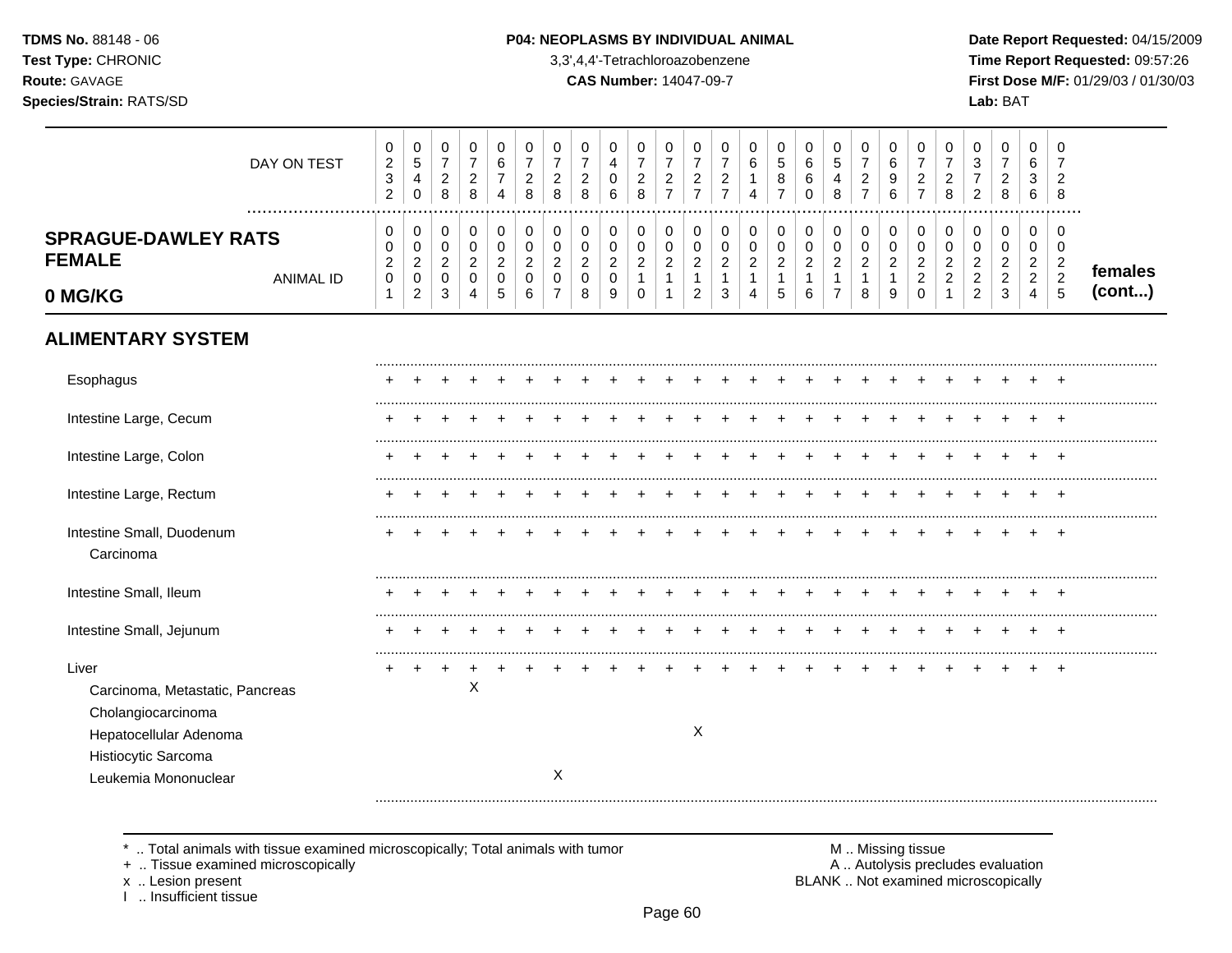# **TDMS No.** 88148 - 06 **P04: NEOPLASMS BY INDIVIDUAL ANIMAL** Date Report Requested: 04/15/2009

**Test Type:** CHRONIC 3,3',4,4'-Tetrachloroazobenzene **Time Report Requested:** 09:57:26 **Route:** GAVAGE **CAS Number:** 14047-09-7 **First Dose M/F:** 01/29/03 / 01/30/03

|                                                                                                                                                                   | DAY ON TEST      | 0<br>$\sqrt{2}$<br>$\ensuremath{\mathsf{3}}$<br>$\overline{2}$    | 0<br>$\,$ 5 $\,$<br>$\overline{4}$<br>$\pmb{0}$             | 0<br>$\overline{7}$<br>$\begin{array}{c} 2 \\ 8 \end{array}$ | 0<br>$\overline{7}$<br>$\overline{c}$<br>8         | $\mathbf 0$<br>6<br>7<br>4                               | 0<br>$\overline{7}$<br>$\overline{c}$<br>8               | 0<br>$\overline{7}$<br>$\overline{2}$<br>8                          | 0<br>$\overline{7}$<br>$\overline{c}$<br>8                         | 0<br>$\overline{4}$<br>$\pmb{0}$<br>6                | 0<br>$\overline{7}$<br>$_{\rm 8}^2$                               | $\mathbf 0$<br>$\overline{7}$<br>$\frac{2}{7}$                                 | 0<br>$\overline{7}$<br>$\frac{2}{7}$                               | 0<br>$\overline{7}$<br>$\overline{c}$<br>$\overline{7}$ | 0<br>6<br>1<br>4                                | 0<br>$\sqrt{5}$<br>8<br>$\overline{7}$                        | 0<br>6<br>6<br>$\Omega$                               | 0<br>$\sqrt{5}$<br>4<br>$\,8\,$                                      | $\mathbf 0$<br>$\overline{7}$<br>$\overline{c}$<br>$\overline{7}$   | 0<br>6<br>9<br>$\,6$                                                         | 0<br>$\overline{7}$<br>$\overline{c}$<br>$\overline{7}$                 | 0<br>$\overline{7}$<br>$\overline{c}$<br>8                   | 0<br>$\mathbf{3}$<br>$\overline{7}$<br>$\overline{c}$                | $\pmb{0}$<br>$\overline{7}$<br>$\overline{\mathbf{c}}$<br>8              | 0<br>6<br>3<br>$\,6\,$                                       | $\mathbf 0$<br>7<br>$\overline{c}$<br>8                                          |                   |
|-------------------------------------------------------------------------------------------------------------------------------------------------------------------|------------------|-------------------------------------------------------------------|-------------------------------------------------------------|--------------------------------------------------------------|----------------------------------------------------|----------------------------------------------------------|----------------------------------------------------------|---------------------------------------------------------------------|--------------------------------------------------------------------|------------------------------------------------------|-------------------------------------------------------------------|--------------------------------------------------------------------------------|--------------------------------------------------------------------|---------------------------------------------------------|-------------------------------------------------|---------------------------------------------------------------|-------------------------------------------------------|----------------------------------------------------------------------|---------------------------------------------------------------------|------------------------------------------------------------------------------|-------------------------------------------------------------------------|--------------------------------------------------------------|----------------------------------------------------------------------|--------------------------------------------------------------------------|--------------------------------------------------------------|----------------------------------------------------------------------------------|-------------------|
| <b>SPRAGUE-DAWLEY RATS</b><br><b>FEMALE</b><br>0 MG/KG                                                                                                            | <b>ANIMAL ID</b> | 0<br>$\mathbf 0$<br>$\boldsymbol{2}$<br>$\pmb{0}$<br>$\mathbf{1}$ | 0<br>$\pmb{0}$<br>$\sqrt{2}$<br>$\pmb{0}$<br>$\overline{c}$ | 0<br>$\pmb{0}$<br>$\sqrt{2}$<br>$\pmb{0}$<br>$\sqrt{3}$      | 0<br>$\mathbf 0$<br>$\sqrt{2}$<br>$\mathbf 0$<br>4 | $\,0\,$<br>$\pmb{0}$<br>$\overline{c}$<br>$\pmb{0}$<br>5 | 0<br>$\mathbf 0$<br>$\boldsymbol{2}$<br>$\mathbf 0$<br>6 | 0<br>$\mathbf 0$<br>$\overline{2}$<br>$\mathbf 0$<br>$\overline{7}$ | $\mathbf 0$<br>$\mathbf 0$<br>$\boldsymbol{2}$<br>$\mathbf 0$<br>8 | 0<br>$\pmb{0}$<br>$\overline{c}$<br>$\mathbf 0$<br>9 | 0<br>$\pmb{0}$<br>$\boldsymbol{2}$<br>$\mathbf{1}$<br>$\mathbf 0$ | $\mathbf 0$<br>$\mathbf 0$<br>$\overline{c}$<br>$\overline{1}$<br>$\mathbf{1}$ | 0<br>$\pmb{0}$<br>$\overline{c}$<br>$\mathbf{1}$<br>$\overline{c}$ | 0<br>0<br>$\boldsymbol{2}$<br>$\mathbf{1}$<br>3         | 0<br>0<br>$\boldsymbol{2}$<br>$\mathbf{1}$<br>4 | $\mathbf 0$<br>$\pmb{0}$<br>$\sqrt{2}$<br>$\overline{1}$<br>5 | 0<br>$\pmb{0}$<br>$\overline{c}$<br>$\mathbf{1}$<br>6 | 0<br>$\pmb{0}$<br>$\boldsymbol{2}$<br>$\mathbf{1}$<br>$\overline{7}$ | $\mathbf 0$<br>$\pmb{0}$<br>$\sqrt{2}$<br>$\overline{1}$<br>$\,8\,$ | $\,0\,$<br>$\pmb{0}$<br>$\boldsymbol{2}$<br>$\mathbf{1}$<br>$\boldsymbol{9}$ | 0<br>$\mathbf 0$<br>$\boldsymbol{2}$<br>$\boldsymbol{2}$<br>$\mathbf 0$ | 0<br>0<br>$\boldsymbol{2}$<br>$\overline{2}$<br>$\mathbf{1}$ | 0<br>$\mathbf 0$<br>$\sqrt{2}$<br>$\boldsymbol{2}$<br>$\overline{2}$ | 0<br>$\mathbf 0$<br>$\overline{c}$<br>$\boldsymbol{2}$<br>3              | 0<br>0<br>$\overline{a}$<br>$\overline{2}$<br>$\overline{4}$ | $\mathbf 0$<br>$\mathbf 0$<br>$\overline{c}$<br>$\overline{2}$<br>$\overline{5}$ | females<br>(cont) |
| Mesentery<br>Carcinoma, Metastatic, Pancreas<br>Histiocytic Sarcoma                                                                                               |                  |                                                                   |                                                             |                                                              | $\ddot{}$<br>$\times$                              |                                                          |                                                          |                                                                     |                                                                    |                                                      |                                                                   |                                                                                |                                                                    |                                                         |                                                 |                                                               |                                                       |                                                                      |                                                                     |                                                                              |                                                                         |                                                              |                                                                      |                                                                          |                                                              |                                                                                  |                   |
| Oral Mucosa                                                                                                                                                       |                  |                                                                   |                                                             |                                                              |                                                    |                                                          |                                                          |                                                                     |                                                                    |                                                      |                                                                   |                                                                                |                                                                    |                                                         |                                                 |                                                               |                                                       |                                                                      |                                                                     |                                                                              |                                                                         |                                                              |                                                                      |                                                                          |                                                              |                                                                                  |                   |
| Pancreas<br>Carcinoma, Metastatic, Intestine Small,<br>Duodenum<br>Histiocytic Sarcoma<br>Duct, Carcinoma                                                         |                  |                                                                   |                                                             |                                                              | $\boldsymbol{\mathsf{X}}$                          |                                                          |                                                          |                                                                     |                                                                    |                                                      |                                                                   |                                                                                |                                                                    |                                                         |                                                 |                                                               |                                                       |                                                                      |                                                                     |                                                                              |                                                                         |                                                              |                                                                      |                                                                          |                                                              | $\overline{+}$                                                                   |                   |
| Salivary Glands                                                                                                                                                   |                  |                                                                   |                                                             |                                                              |                                                    |                                                          |                                                          |                                                                     |                                                                    |                                                      |                                                                   |                                                                                |                                                                    |                                                         |                                                 |                                                               |                                                       |                                                                      |                                                                     |                                                                              |                                                                         |                                                              |                                                                      |                                                                          |                                                              |                                                                                  |                   |
| Stomach, Forestomach<br>Histiocytic Sarcoma                                                                                                                       |                  |                                                                   |                                                             |                                                              |                                                    |                                                          |                                                          |                                                                     |                                                                    |                                                      |                                                                   |                                                                                |                                                                    |                                                         |                                                 |                                                               |                                                       |                                                                      |                                                                     |                                                                              |                                                                         |                                                              |                                                                      |                                                                          |                                                              | $\overline{ }$                                                                   |                   |
| Stomach, Glandular<br>Carcinoma, Metastatic, Pancreas                                                                                                             |                  |                                                                   |                                                             | $\ddot{}$                                                    | X                                                  |                                                          |                                                          |                                                                     |                                                                    |                                                      |                                                                   |                                                                                |                                                                    |                                                         |                                                 |                                                               |                                                       |                                                                      |                                                                     |                                                                              |                                                                         |                                                              |                                                                      |                                                                          |                                                              |                                                                                  |                   |
| Tooth                                                                                                                                                             |                  |                                                                   |                                                             |                                                              |                                                    |                                                          |                                                          |                                                                     |                                                                    |                                                      |                                                                   |                                                                                |                                                                    |                                                         |                                                 |                                                               |                                                       |                                                                      |                                                                     |                                                                              |                                                                         |                                                              |                                                                      |                                                                          |                                                              |                                                                                  |                   |
| <b>CARDIOVASCULAR SYSTEM</b>                                                                                                                                      |                  |                                                                   |                                                             |                                                              |                                                    |                                                          |                                                          |                                                                     |                                                                    |                                                      |                                                                   |                                                                                |                                                                    |                                                         |                                                 |                                                               |                                                       |                                                                      |                                                                     |                                                                              |                                                                         |                                                              |                                                                      |                                                                          |                                                              |                                                                                  |                   |
| <b>Blood Vessel</b>                                                                                                                                               |                  |                                                                   |                                                             |                                                              |                                                    |                                                          |                                                          |                                                                     |                                                                    |                                                      |                                                                   |                                                                                |                                                                    |                                                         |                                                 |                                                               |                                                       |                                                                      |                                                                     |                                                                              |                                                                         |                                                              |                                                                      |                                                                          |                                                              |                                                                                  |                   |
| Total animals with tissue examined microscopically; Total animals with tumor<br>+  Tissue examined microscopically<br>x  Lesion present<br>I  Insufficient tissue |                  |                                                                   |                                                             |                                                              |                                                    |                                                          |                                                          |                                                                     |                                                                    |                                                      |                                                                   |                                                                                |                                                                    |                                                         |                                                 |                                                               |                                                       |                                                                      | M  Missing tissue                                                   |                                                                              |                                                                         |                                                              |                                                                      | A  Autolysis precludes evaluation<br>BLANK  Not examined microscopically |                                                              |                                                                                  |                   |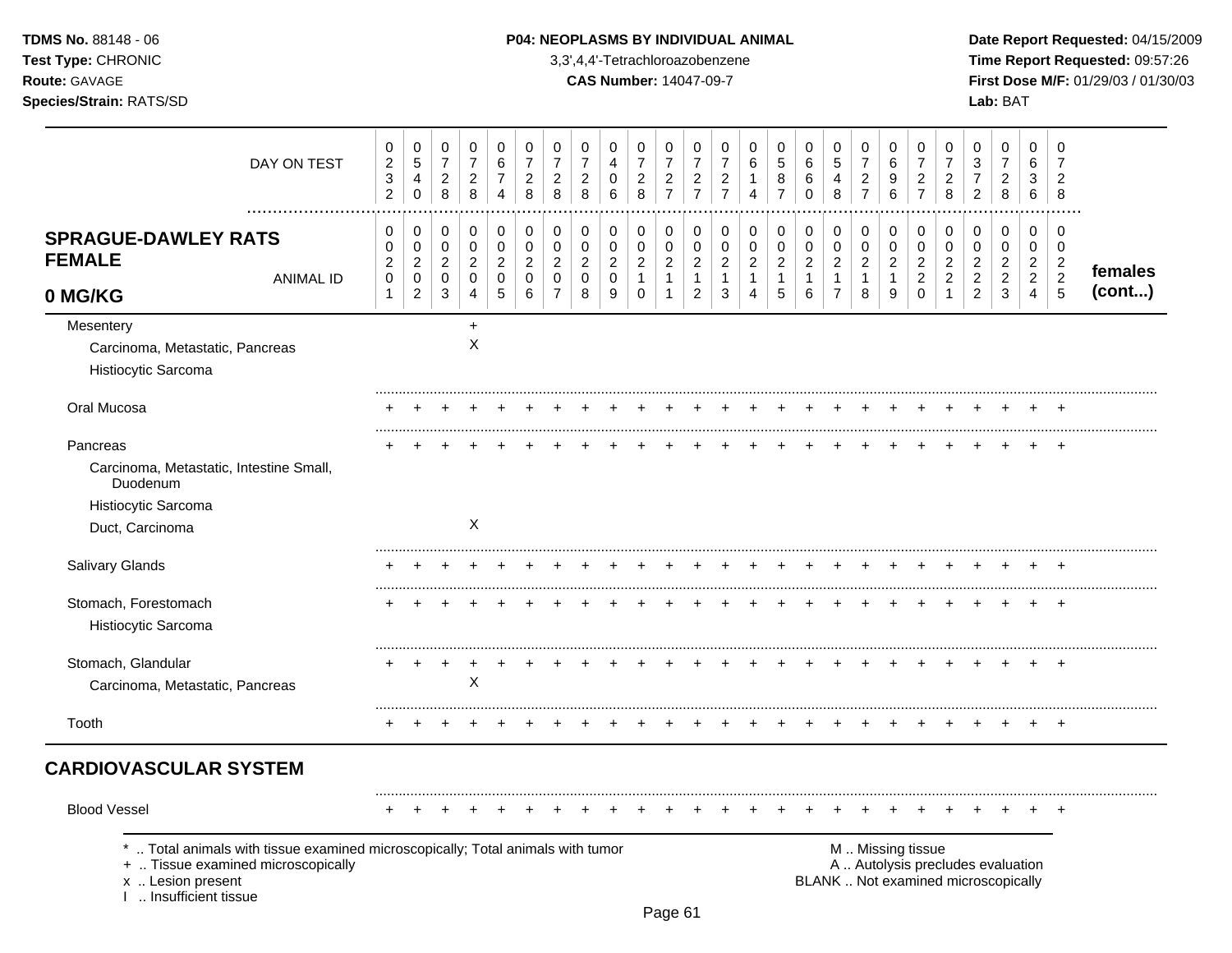# **TDMS No.** 88148 - 06 **P04: NEOPLASMS BY INDIVIDUAL ANIMAL** Date Report Requested: 04/15/2009

**Test Type:** CHRONIC 3,3',4,4'-Tetrachloroazobenzene **Time Report Requested:** 09:57:26 **Route:** GAVAGE **CAS Number:** 14047-09-7 **First Dose M/F:** 01/29/03 / 01/30/03 **Species/Strain:** RATS/SD **Lab:** BAT

|                                                                                            | DAY ON TEST<br>. | 0<br>$\overline{2}$<br>$\ensuremath{\mathsf{3}}$<br>$\overline{2}$ | $\pmb{0}$<br>$\sqrt{5}$<br>4<br>$\pmb{0}$ | 0<br>$\overline{7}$<br>$\boldsymbol{2}$<br>8  | 0<br>$\overline{7}$<br>$\boldsymbol{2}$<br>8      | 0<br>6<br>$\overline{7}$<br>4                     | 0<br>$\overline{7}$<br>$\overline{2}$<br>8 | 0<br>$\overline{7}$<br>$\overline{c}$<br>8        | $\mathbf 0$<br>$\overline{7}$<br>$\overline{c}$<br>8    | 0<br>4<br>$\mathbf 0$<br>6              | $\,0\,$<br>$\overline{7}$<br>$\overline{c}$<br>8 | 0<br>$\overline{7}$<br>$\boldsymbol{2}$<br>$\overline{7}$ | 0<br>$\overline{7}$<br>$\boldsymbol{2}$<br>$\overline{7}$ | 0<br>$\overline{7}$<br>$\overline{2}$<br>$\overline{7}$ | 0<br>6<br>1<br>4                         | 0<br>$\sqrt{5}$<br>8<br>$\overline{7}$         | 0<br>6<br>6<br>$\Omega$                          | $\mathbf 0$<br>$\sqrt{5}$<br>4<br>8              | 0<br>$\overline{7}$<br>$\overline{2}$<br>$\overline{7}$ | $\Omega$<br>6<br>9<br>6                    | 0<br>$\overline{7}$<br>$\overline{2}$<br>$\overline{7}$ | 0<br>7<br>$\overline{c}$<br>8                        | 0<br>3<br>$\overline{7}$<br>$\overline{2}$           | 0<br>$\overline{7}$<br>$\overline{c}$<br>8           | $\mathbf 0$<br>6<br>3<br>6                           | 0<br>$\overline{7}$<br>$\overline{c}$<br>8 |         |
|--------------------------------------------------------------------------------------------|------------------|--------------------------------------------------------------------|-------------------------------------------|-----------------------------------------------|---------------------------------------------------|---------------------------------------------------|--------------------------------------------|---------------------------------------------------|---------------------------------------------------------|-----------------------------------------|--------------------------------------------------|-----------------------------------------------------------|-----------------------------------------------------------|---------------------------------------------------------|------------------------------------------|------------------------------------------------|--------------------------------------------------|--------------------------------------------------|---------------------------------------------------------|--------------------------------------------|---------------------------------------------------------|------------------------------------------------------|------------------------------------------------------|------------------------------------------------------|------------------------------------------------------|--------------------------------------------|---------|
| <b>SPRAGUE-DAWLEY RATS</b><br><b>FEMALE</b>                                                | <b>ANIMAL ID</b> | 0<br>0<br>$\boldsymbol{2}$<br>$\pmb{0}$                            | 0<br>0<br>$\boldsymbol{2}$<br>$\pmb{0}$   | 0<br>$\mathbf 0$<br>$\sqrt{2}$<br>$\mathbf 0$ | 0<br>$\pmb{0}$<br>$\boldsymbol{2}$<br>$\mathbf 0$ | 0<br>$\mathbf 0$<br>$\overline{c}$<br>$\mathbf 0$ | 0<br>0<br>$\overline{c}$<br>$\mathbf 0$    | 0<br>$\mathbf 0$<br>$\overline{c}$<br>$\mathbf 0$ | $\pmb{0}$<br>$\pmb{0}$<br>$\overline{c}$<br>$\mathbf 0$ | 0<br>$\mathsf 0$<br>$\overline{c}$<br>0 | 0<br>$\pmb{0}$<br>$\overline{c}$<br>$\mathbf{1}$ | 0<br>$\pmb{0}$<br>$\boldsymbol{2}$<br>$\mathbf{1}$        | 0<br>$\pmb{0}$<br>$\overline{c}$<br>$\mathbf{1}$          | 0<br>$\mathbf 0$<br>$\overline{2}$<br>1                 | 0<br>0<br>$\overline{2}$<br>$\mathbf{1}$ | 0<br>$\mathbf 0$<br>$\sqrt{2}$<br>$\mathbf{1}$ | 0<br>$\pmb{0}$<br>$\overline{c}$<br>$\mathbf{1}$ | 0<br>$\mathbf 0$<br>$\sqrt{2}$<br>$\overline{1}$ | 0<br>0<br>$\overline{2}$<br>$\mathbf{1}$                | 0<br>0<br>$\boldsymbol{2}$<br>$\mathbf{1}$ | 0<br>$\mathbf 0$<br>$\overline{c}$<br>$\overline{c}$    | 0<br>$\mathbf 0$<br>$\overline{c}$<br>$\overline{2}$ | 0<br>$\mathbf 0$<br>$\overline{c}$<br>$\overline{c}$ | 0<br>$\mathbf 0$<br>$\overline{c}$<br>$\overline{c}$ | 0<br>$\mathbf 0$<br>$\overline{2}$<br>$\overline{2}$ | 0<br>0<br>$\overline{c}$<br>$\overline{2}$ | females |
| 0 MG/KG                                                                                    |                  | $\mathbf{1}$                                                       | $\overline{2}$                            | 3                                             | 4                                                 | 5                                                 | 6                                          | $\overline{7}$                                    | 8                                                       | 9                                       | $\mathbf 0$                                      | 1                                                         | $\overline{c}$                                            | 3                                                       | 4                                        | 5                                              | 6                                                | $\overline{7}$                                   | 8                                                       | 9                                          | $\Omega$                                                |                                                      | $\overline{2}$                                       | 3                                                    | $\overline{4}$                                       | $\sqrt{5}$                                 | (cont)  |
| Heart                                                                                      |                  |                                                                    |                                           |                                               |                                                   |                                                   |                                            |                                                   |                                                         |                                         |                                                  |                                                           |                                                           |                                                         |                                          |                                                |                                                  |                                                  |                                                         |                                            |                                                         |                                                      |                                                      |                                                      |                                                      |                                            |         |
| <b>ENDOCRINE SYSTEM</b>                                                                    |                  |                                                                    |                                           |                                               |                                                   |                                                   |                                            |                                                   |                                                         |                                         |                                                  |                                                           |                                                           |                                                         |                                          |                                                |                                                  |                                                  |                                                         |                                            |                                                         |                                                      |                                                      |                                                      |                                                      |                                            |         |
| <b>Adrenal Cortex</b><br>Adenoma<br>Leukemia Mononuclear                                   |                  |                                                                    |                                           |                                               |                                                   |                                                   |                                            | $\boldsymbol{\mathsf{X}}$                         |                                                         |                                         |                                                  |                                                           |                                                           |                                                         |                                          |                                                |                                                  |                                                  |                                                         |                                            |                                                         |                                                      |                                                      |                                                      |                                                      |                                            |         |
| Adrenal Medulla<br>Pheochromocytoma Benign                                                 |                  |                                                                    |                                           |                                               |                                                   |                                                   |                                            |                                                   |                                                         |                                         |                                                  |                                                           |                                                           | X                                                       |                                          |                                                |                                                  |                                                  |                                                         |                                            |                                                         | X                                                    |                                                      |                                                      |                                                      |                                            |         |
| Islets, Pancreatic                                                                         |                  |                                                                    |                                           |                                               |                                                   |                                                   |                                            |                                                   |                                                         |                                         |                                                  |                                                           |                                                           |                                                         |                                          |                                                |                                                  |                                                  |                                                         |                                            |                                                         |                                                      |                                                      |                                                      |                                                      | $\overline{1}$                             |         |
| Parathyroid Gland                                                                          |                  | $\ddot{}$                                                          | $\ddot{}$                                 | м                                             |                                                   |                                                   |                                            |                                                   |                                                         |                                         | $\div$                                           | M                                                         | $\ddot{}$                                                 |                                                         |                                          |                                                | $\ddot{}$                                        | $\ddot{}$                                        | $\div$                                                  |                                            | $\div$                                                  |                                                      |                                                      |                                                      | $\ddot{}$                                            | $^{+}$                                     |         |
| <b>Pituitary Gland</b><br>Pars Distalis, Adenoma<br>Pars Intermedia, Adenoma               |                  | +                                                                  |                                           |                                               |                                                   |                                                   |                                            |                                                   | $\mathsf X$                                             |                                         |                                                  | $\mathsf{X}$                                              | $\mathsf{X}$                                              | $\mathsf{X}$                                            |                                          |                                                | X                                                |                                                  | X                                                       | $X$ $X$                                    |                                                         |                                                      |                                                      |                                                      |                                                      | $\ddot{}$<br>$X$ $X$                       |         |
| <b>Thyroid Gland</b><br>Bilateral, C-cell, Adenoma<br>C-cell, Adenoma<br>C-cell, Carcinoma |                  |                                                                    |                                           |                                               | $X$ $X$                                           |                                                   | X                                          |                                                   |                                                         |                                         |                                                  | $\boldsymbol{X}$                                          |                                                           |                                                         |                                          | $X$ $X$                                        |                                                  |                                                  |                                                         |                                            |                                                         |                                                      |                                                      |                                                      |                                                      | $\overline{+}$<br>X                        |         |

\* .. Total animals with tissue examined microscopically; Total animals with tumor **M** metally more than M .. Missing tissue<br>  $\blacksquare$  Tissue examined microscopically

+ .. Tissue examined microscopically

x .. Lesion present<br>I .. Insufficient tissue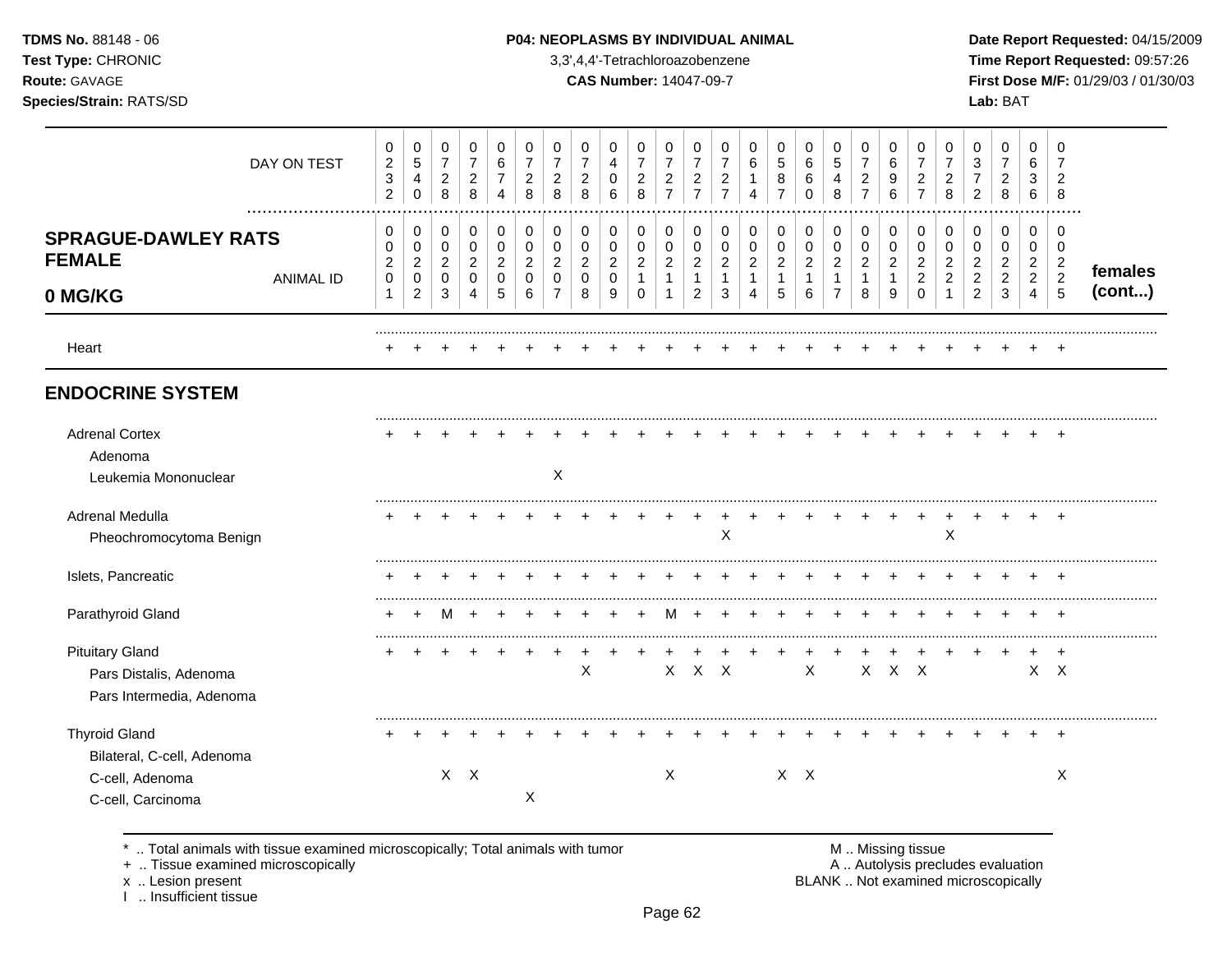### **TDMS No.** 88148 - 06 **P04: NEOPLASMS BY INDIVIDUAL ANIMAL Date Report Requested:** 04/15/2009

**Test Type:** CHRONIC 3,3',4,4'-Tetrachloroazobenzene **Time Report Requested:** 09:57:26 **Route:** GAVAGE **CAS Number:** 14047-09-7 **First Dose M/F:** 01/29/03 / 01/30/03

| DAY ON TEST                                                         | U<br>◠ | 2<br>ত<br>2      | 0<br>$\mathbf{p}$<br>4<br>0     | ▵<br>8 | v<br>⌒<br>$\sim$<br>8             | 6<br>-<br>4     | 0<br>ີ<br><u>.</u><br>8    | 0<br>ົ<br><u>_</u><br>8               | ν<br>$\sim$<br>8                  | U<br>4<br>ັບ<br>6 | <u>_</u><br>8 | υ<br>ີ<br><u>_</u>      | ∼                             | U<br>_ | υ<br>b<br>4           | v<br>J<br>8           | v<br>⌒<br>ь<br>$\sim$<br>ь<br>U | 0<br>G<br>8                  | ົ<br>$\epsilon$         | g                   | U<br>⌒<br><u>_</u>                | <b>U</b><br>◠<br><u>_</u><br>8    | J<br>ว<br>J<br>2                                     | 0<br>-<br>≏<br><u>_</u><br>8           | 0<br>6<br>3<br>6                            | 0<br>-<br>ົ<br>▴<br>8                          |                   |
|---------------------------------------------------------------------|--------|------------------|---------------------------------|--------|-----------------------------------|-----------------|----------------------------|---------------------------------------|-----------------------------------|-------------------|---------------|-------------------------|-------------------------------|--------|-----------------------|-----------------------|---------------------------------|------------------------------|-------------------------|---------------------|-----------------------------------|-----------------------------------|------------------------------------------------------|----------------------------------------|---------------------------------------------|------------------------------------------------|-------------------|
| <b>SPRAGUE-DAWLEY RATS</b><br><b>FEMALE</b><br>ANIMAL ID<br>0 MG/KG |        | v<br>v<br>∠<br>0 | 0<br>0<br>ົ<br>∠<br>0<br>າ<br>∠ | $\sim$ | v<br>v<br>ົ<br><u>.</u><br>ν<br>4 | $\sqrt{2}$<br>৩ | 0<br>0<br>ີ<br>▃<br>0<br>6 | 0<br>0<br><sup>o</sup><br>C<br>υ<br>- | υ<br>υ<br>າ<br><u>.</u><br>◡<br>8 | U<br>U<br>v<br>9  | ν<br>$\sim$   | υ<br>0<br>◠<br><u>.</u> | $\overline{\phantom{a}}$<br>c | ۍ      | υ<br>0<br>$\sim$<br>4 | v<br>U<br>ີ<br>▃<br>J | U<br>v<br>ົ<br>$\sim$<br>ь      | 0<br>0<br>ົ<br>$\rightarrow$ | $\sim$<br><u>_</u><br>8 | $\overline{ }$<br>g | 0<br>U<br>ົ<br>◠<br><u>.</u><br>U | 0<br>0<br>$\sim$<br>⌒<br><u>_</u> | U<br>0<br>ີ<br><u>.</u><br><u>_</u><br>ີ<br><u>.</u> | 0<br>$\Omega$<br>U<br>ົ<br>ົ<br>-<br>3 | 0<br>0<br>ົ<br>$\sim$<br>ົ<br><u>_</u><br>4 | 0<br>0<br>ົ<br><u>_</u><br>ົ<br><u>_</u><br>.5 | temales<br>(cont) |

# **GENERAL BODY SYSTEM**

NONE

# **GENITAL SYSTEM**

| <b>Clitoral Gland</b>                               |  |   |  |   |   |                |  |   |  |  |   |   |  |   |   |
|-----------------------------------------------------|--|---|--|---|---|----------------|--|---|--|--|---|---|--|---|---|
|                                                     |  |   |  |   |   |                |  |   |  |  |   |   |  |   |   |
| Ovary                                               |  |   |  |   |   |                |  |   |  |  |   |   |  |   |   |
| Carcinoma, Metastatic, Pancreas                     |  | ∧ |  |   |   |                |  |   |  |  |   |   |  |   |   |
| Granulosa Cell Tumor Malignant                      |  |   |  |   |   |                |  |   |  |  |   |   |  |   |   |
| Histiocytic Sarcoma                                 |  |   |  |   |   |                |  |   |  |  |   |   |  |   |   |
|                                                     |  |   |  |   |   |                |  |   |  |  |   |   |  |   |   |
| Oviduct                                             |  |   |  |   |   | $\overline{ }$ |  |   |  |  |   |   |  |   |   |
| <b>Uterus</b>                                       |  |   |  |   |   |                |  |   |  |  |   |   |  |   |   |
| Carcinoma, Metastatic, Intestine Small,<br>Duodenum |  |   |  |   |   |                |  |   |  |  |   |   |  |   |   |
| Histiocytic Sarcoma                                 |  |   |  |   |   |                |  |   |  |  |   |   |  |   |   |
| Polyp Stromal                                       |  |   |  | X |   |                |  | X |  |  | X | X |  |   |   |
| Squamous Cell Carcinoma                             |  |   |  |   |   |                |  |   |  |  |   |   |  |   |   |
| Endometrium, Carcinoma                              |  |   |  |   |   |                |  |   |  |  |   |   |  |   | ⋏ |
| Endometrium, Polyp Stromal                          |  |   |  |   | Х |                |  |   |  |  |   |   |  | ∧ |   |
|                                                     |  |   |  |   |   |                |  |   |  |  |   |   |  |   |   |

\* .. Total animals with tissue examined microscopically; Total animals with tumor <br>
+ .. Tissue examined microscopically<br>
+ .. Tissue examined microscopically

+ .. Tissue examined microscopically

I .. Insufficient tissue

x .. Lesion present **BLANK** .. Not examined microscopically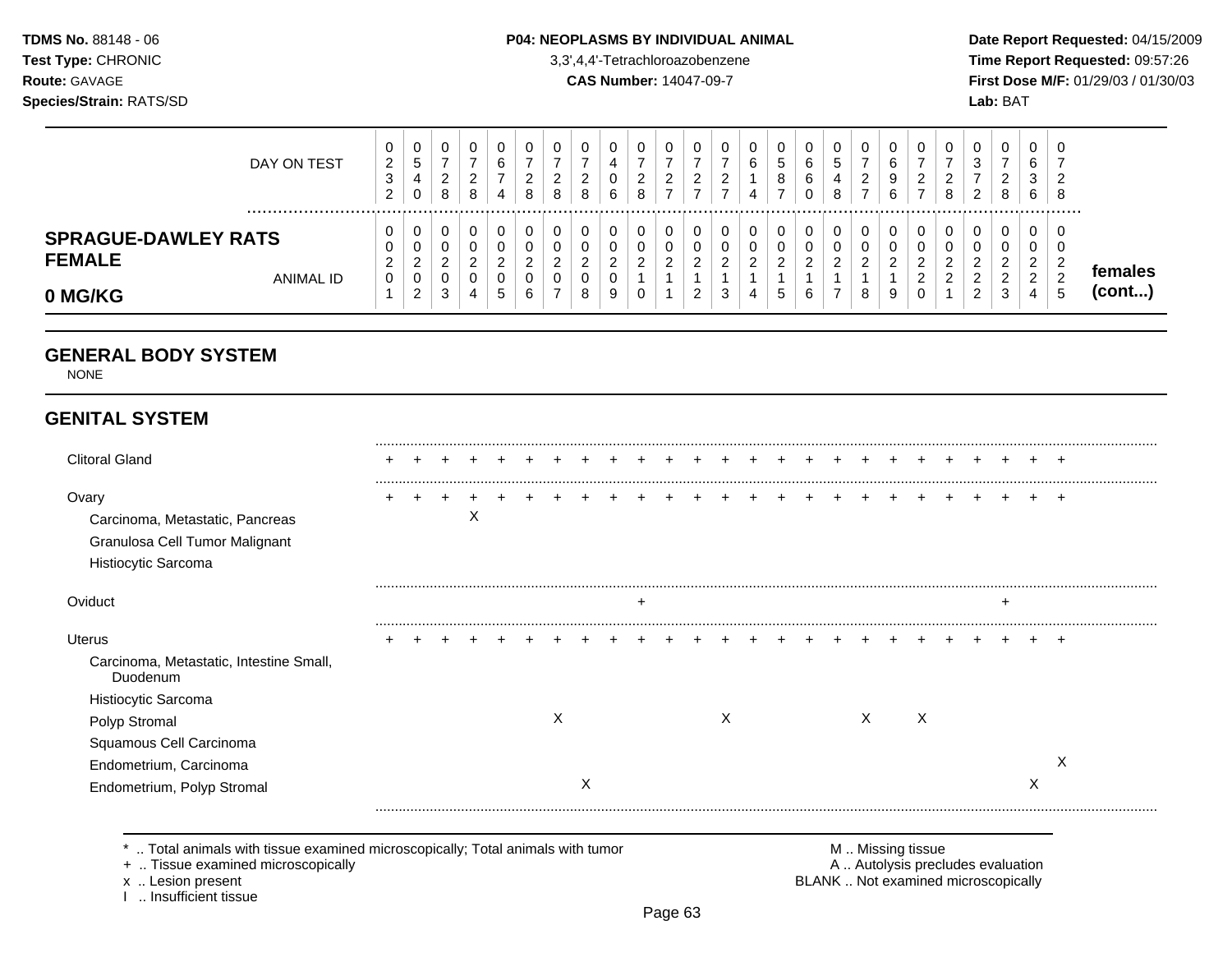| <b>TDMS No.</b> 88148 - 06 |
|----------------------------|
| Test Type: CHRONIC         |
| <b>Route:</b> GAVAGE       |
| Species/Strain: RATS/SD    |

### P04: NEOPLASMS BY INDIVIDUAL ANIMAL

3,3',4,4'-Tetrachloroazobenzene

**CAS Number: 14047-09-7** 

Date Report Requested: 04/15/2009 Time Report Requested: 09:57:26 First Dose M/F: 01/29/03 / 01/30/03 Lab: BAT

| DAY ON TEST                                                                                                                                                       | $\pmb{0}$<br>$\boldsymbol{2}$<br>$\ensuremath{\mathsf{3}}$<br>$\overline{c}$ | $\pmb{0}$<br>$\,$ 5 $\,$<br>$\overline{4}$<br>$\pmb{0}$ | $\pmb{0}$<br>$\overline{7}$<br>$\overline{a}$<br>8 | $\mathbf 0$<br>$\overline{7}$<br>$\overline{c}$<br>$\,8\,$ | 0<br>6<br>$\overline{7}$<br>$\overline{4}$ | 0<br>$\overline{7}$<br>$\boldsymbol{2}$<br>8 | $\pmb{0}$<br>$\overline{7}$<br>$\sqrt{2}$<br>8        | $\pmb{0}$<br>$\overline{7}$<br>$\sqrt{2}$<br>8  | $\pmb{0}$<br>4<br>$\mathbf 0$<br>$\,6\,$          | $\pmb{0}$<br>$\overline{7}$<br>$\sqrt{2}$<br>8 | 0<br>$\overline{7}$<br>$\overline{\mathbf{c}}$<br>$\overline{7}$ | $\pmb{0}$<br>$\overline{7}$<br>$\sqrt{2}$<br>$\overline{7}$ | 0<br>$\overline{7}$<br>$\overline{c}$<br>$\overline{7}$ | $\,0\,$<br>6<br>$\overline{4}$                     | $\,0\,$<br>$\sqrt{5}$<br>8<br>$\overline{7}$       | $\pmb{0}$<br>6<br>6<br>$\mathbf 0$                 | $\mathbf 0$<br>$\overline{5}$<br>4<br>8          | 0<br>$\overline{7}$<br>$\overline{c}$<br>$\overline{7}$ | 0<br>6<br>9<br>6                                 | 0<br>$\overline{7}$<br>$\overline{c}$<br>$\overline{7}$ | $\,0\,$<br>$\overline{7}$<br>$\boldsymbol{2}$<br>8   | $\mathbf 0$<br>$\sqrt{3}$<br>$\overline{7}$<br>$\overline{2}$ | $\mathbf 0$<br>$\overline{7}$<br>$\sqrt{2}$<br>$\,8\,$                   | $\pmb{0}$<br>6<br>3<br>6                   | 0<br>$\overline{7}$<br>$\overline{2}$<br>8 |         |
|-------------------------------------------------------------------------------------------------------------------------------------------------------------------|------------------------------------------------------------------------------|---------------------------------------------------------|----------------------------------------------------|------------------------------------------------------------|--------------------------------------------|----------------------------------------------|-------------------------------------------------------|-------------------------------------------------|---------------------------------------------------|------------------------------------------------|------------------------------------------------------------------|-------------------------------------------------------------|---------------------------------------------------------|----------------------------------------------------|----------------------------------------------------|----------------------------------------------------|--------------------------------------------------|---------------------------------------------------------|--------------------------------------------------|---------------------------------------------------------|------------------------------------------------------|---------------------------------------------------------------|--------------------------------------------------------------------------|--------------------------------------------|--------------------------------------------|---------|
| <b>SPRAGUE-DAWLEY RATS</b><br><b>FEMALE</b><br><b>ANIMAL ID</b>                                                                                                   | 0<br>$\pmb{0}$<br>$\overline{c}$<br>$\pmb{0}$                                | $\pmb{0}$<br>$\mathbf 0$<br>$\sqrt{2}$<br>$\mathbf 0$   | 0<br>0<br>$\overline{2}$<br>$\mathbf 0$            | 0<br>$\pmb{0}$<br>$\boldsymbol{2}$<br>$\mathbf 0$          | 0<br>0<br>$\overline{2}$<br>$\mathbf 0$    | 0<br>0<br>$\overline{c}$<br>0                | $\pmb{0}$<br>$\mathbf 0$<br>$\sqrt{2}$<br>$\mathbf 0$ | 0<br>$\pmb{0}$<br>$\overline{2}$<br>$\mathbf 0$ | 0<br>$\mathsf 0$<br>$\overline{2}$<br>$\mathbf 0$ | 0<br>0<br>$\overline{2}$<br>$\mathbf{1}$       | 0<br>0<br>$\boldsymbol{2}$<br>$\mathbf{1}$                       | 0<br>0<br>$\overline{2}$<br>$\mathbf{1}$                    | 0<br>0<br>$\overline{\mathbf{c}}$<br>$\mathbf{1}$       | 0<br>$\mathbf 0$<br>$\overline{c}$<br>$\mathbf{1}$ | 0<br>$\mathbf 0$<br>$\overline{2}$<br>$\mathbf{1}$ | 0<br>$\mathsf 0$<br>$\overline{2}$<br>$\mathbf{1}$ | 0<br>$\pmb{0}$<br>$\overline{2}$<br>$\mathbf{1}$ | 0<br>0<br>$\overline{2}$<br>$\mathbf{1}$                | $\pmb{0}$<br>0<br>$\overline{2}$<br>$\mathbf{1}$ | 0<br>0<br>$\sqrt{2}$<br>$\boldsymbol{2}$                | 0<br>$\mathsf 0$<br>$\overline{c}$<br>$\overline{c}$ | 0<br>0<br>$\overline{c}$<br>$\overline{c}$                    | 0<br>$\mathbf 0$<br>$\overline{2}$<br>$\overline{2}$                     | 0<br>0<br>$\overline{c}$<br>$\overline{c}$ | 0<br>0<br>$\overline{c}$<br>$\overline{2}$ | females |
| 0 MG/KG                                                                                                                                                           | $\mathbf{1}$                                                                 | $\sqrt{2}$                                              | 3                                                  | 4                                                          | 5                                          | 6                                            | $\overline{7}$                                        | 8                                               | 9                                                 | 0                                              | $\mathbf{1}$                                                     | $\overline{2}$                                              | 3                                                       | $\overline{4}$                                     | 5                                                  | 6                                                  | $\overline{7}$                                   | 8                                                       | 9                                                | $\Omega$                                                | $\mathbf{1}$                                         | $\boldsymbol{2}$                                              | 3                                                                        | $\overline{4}$                             | $\sqrt{5}$                                 | (cont)  |
| Vagina                                                                                                                                                            |                                                                              |                                                         |                                                    |                                                            |                                            |                                              |                                                       |                                                 |                                                   |                                                |                                                                  |                                                             |                                                         |                                                    |                                                    |                                                    |                                                  |                                                         |                                                  |                                                         |                                                      |                                                               | $\ddot{}$                                                                |                                            |                                            |         |
| <b>HEMATOPOIETIC SYSTEM</b>                                                                                                                                       |                                                                              |                                                         |                                                    |                                                            |                                            |                                              |                                                       |                                                 |                                                   |                                                |                                                                  |                                                             |                                                         |                                                    |                                                    |                                                    |                                                  |                                                         |                                                  |                                                         |                                                      |                                                               |                                                                          |                                            |                                            |         |
| <b>Bone Marrow</b>                                                                                                                                                |                                                                              |                                                         |                                                    |                                                            |                                            |                                              |                                                       |                                                 |                                                   |                                                |                                                                  |                                                             |                                                         |                                                    |                                                    |                                                    |                                                  |                                                         |                                                  |                                                         |                                                      |                                                               |                                                                          |                                            |                                            |         |
| Lymph Node<br>Mediastinal, Histiocytic Sarcoma                                                                                                                    |                                                                              |                                                         |                                                    |                                                            |                                            |                                              |                                                       |                                                 |                                                   |                                                |                                                                  |                                                             |                                                         |                                                    |                                                    |                                                    |                                                  |                                                         |                                                  |                                                         |                                                      |                                                               |                                                                          |                                            |                                            |         |
| Lymph Node, Mandibular                                                                                                                                            |                                                                              |                                                         |                                                    |                                                            |                                            |                                              |                                                       |                                                 |                                                   |                                                |                                                                  |                                                             |                                                         |                                                    |                                                    |                                                    |                                                  |                                                         |                                                  |                                                         |                                                      |                                                               |                                                                          |                                            |                                            |         |
| Lymph Node, Mesenteric                                                                                                                                            |                                                                              |                                                         |                                                    |                                                            |                                            |                                              |                                                       |                                                 |                                                   |                                                |                                                                  |                                                             |                                                         |                                                    |                                                    |                                                    |                                                  |                                                         |                                                  |                                                         |                                                      |                                                               |                                                                          | $\div$                                     | $\overline{+}$                             |         |
| Spleen<br>Carcinoma, Metastatic, Pancreas<br>Histiocytic Sarcoma<br>Leukemia Mononuclear                                                                          |                                                                              |                                                         |                                                    | $\sf X$                                                    |                                            |                                              | X                                                     |                                                 |                                                   |                                                |                                                                  |                                                             |                                                         |                                                    |                                                    |                                                    |                                                  |                                                         |                                                  |                                                         |                                                      |                                                               |                                                                          | $\div$                                     | $\ddot{}$                                  |         |
| Thymus                                                                                                                                                            |                                                                              |                                                         |                                                    |                                                            |                                            |                                              |                                                       |                                                 |                                                   |                                                |                                                                  |                                                             |                                                         |                                                    |                                                    |                                                    |                                                  |                                                         |                                                  |                                                         |                                                      |                                                               |                                                                          |                                            |                                            |         |
| <b>INTEGUMENTARY SYSTEM</b>                                                                                                                                       |                                                                              |                                                         |                                                    |                                                            |                                            |                                              |                                                       |                                                 |                                                   |                                                |                                                                  |                                                             |                                                         |                                                    |                                                    |                                                    |                                                  |                                                         |                                                  |                                                         |                                                      |                                                               |                                                                          |                                            |                                            |         |
| Mammary Gland<br>Adenoma                                                                                                                                          | $\ddot{}$                                                                    | $\ddot{}$                                               | $\ddot{}$                                          | $\div$                                                     | $\div$<br>$\mathsf X$                      |                                              |                                                       |                                                 |                                                   |                                                | ÷                                                                |                                                             |                                                         |                                                    | +                                                  | $\ddot{}$                                          | $\div$                                           | +                                                       |                                                  |                                                         | $\div$                                               | $\div$                                                        |                                                                          | $\div$                                     | $\div$                                     |         |
| Total animals with tissue examined microscopically; Total animals with tumor<br>+  Tissue examined microscopically<br>x  Lesion present<br>1  Insufficient tissue |                                                                              |                                                         |                                                    |                                                            |                                            |                                              |                                                       |                                                 |                                                   |                                                |                                                                  |                                                             |                                                         |                                                    |                                                    |                                                    |                                                  |                                                         |                                                  | M  Missing tissue                                       |                                                      |                                                               | A  Autolysis precludes evaluation<br>BLANK  Not examined microscopically |                                            |                                            |         |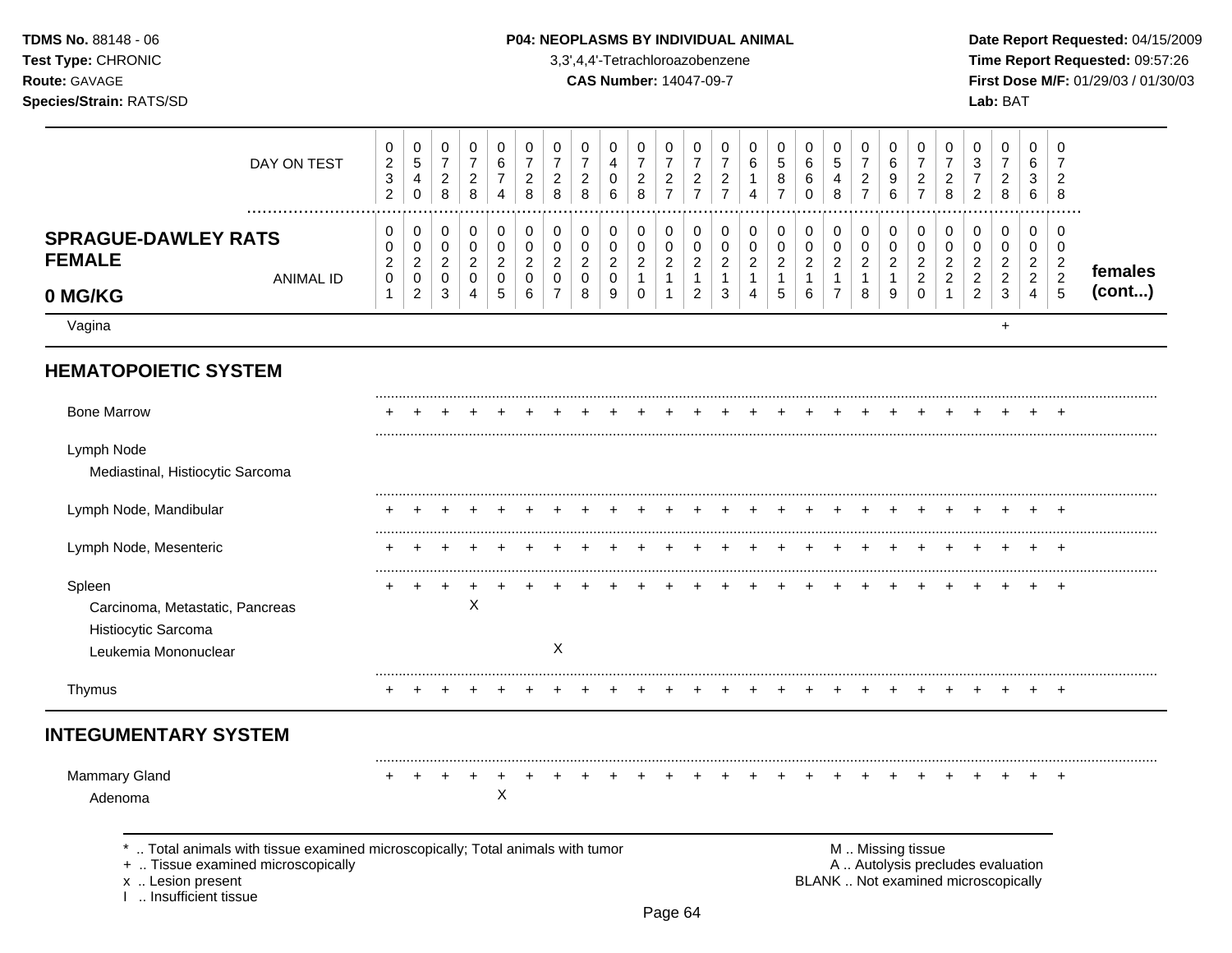### **TDMS No.** 88148 - 06 **P04: NEOPLASMS BY INDIVIDUAL ANIMAL** Date Report Requested: 04/15/2009

**Test Type:** CHRONIC 3,3',4,4'-Tetrachloroazobenzene **Time Report Requested:** 09:57:26 **Route:** GAVAGE **CAS Number:** 14047-09-7 **First Dose M/F:** 01/29/03 / 01/30/03

|                                                        | DAY ON TEST      | $\pmb{0}$<br>$\overline{c}$<br>$\sqrt{3}$<br>$\overline{c}$ | 0<br>$\overline{5}$<br>4<br>0                             | 0<br>$\boldsymbol{7}$<br>$\overline{2}$<br>$\,8\,$ | 0<br>$\overline{7}$<br>$\overline{2}$<br>8             | 0<br>6<br>$\overline{7}$<br>4 | 0<br>2<br>8                                      | 0<br>7<br>$\overline{c}$<br>8 | 0<br>$\overline{7}$<br>$\overline{c}$<br>8   | 0<br>4<br>0<br>6                                       | 0<br>$\boldsymbol{7}$<br>$\overline{c}$<br>8         | 0<br>$\overline{7}$<br>$\sqrt{2}$<br>$\overline{7}$ | 0<br>$\overline{7}$<br>$\overline{c}$<br>$\overline{7}$ | 0<br>$\overline{c}$<br>$\overline{7}$         | 0<br>6<br>Δ                      | 0<br>5<br>8                                                      | 0<br>$\,6$<br>6<br>$\Omega$        | 0<br>$\mathbf 5$<br>4<br>8                                 | 0<br>$\overline{7}$<br>$\overline{c}$<br>$\overline{7}$ | 0<br>$\,6\,$<br>9<br>6                        | 0<br>$\overline{7}$<br>$\overline{2}$<br>$\overline{7}$   | 0<br>$\overline{7}$<br>2<br>8              | 0<br>3<br>2                                                  | 0<br>$\overline{7}$<br>$\overline{2}$<br>8                | 0<br>6<br>3<br>6                                             | 0<br>2<br>8                                     |                   |
|--------------------------------------------------------|------------------|-------------------------------------------------------------|-----------------------------------------------------------|----------------------------------------------------|--------------------------------------------------------|-------------------------------|--------------------------------------------------|-------------------------------|----------------------------------------------|--------------------------------------------------------|------------------------------------------------------|-----------------------------------------------------|---------------------------------------------------------|-----------------------------------------------|----------------------------------|------------------------------------------------------------------|------------------------------------|------------------------------------------------------------|---------------------------------------------------------|-----------------------------------------------|-----------------------------------------------------------|--------------------------------------------|--------------------------------------------------------------|-----------------------------------------------------------|--------------------------------------------------------------|-------------------------------------------------|-------------------|
| <b>SPRAGUE-DAWLEY RATS</b><br><b>FEMALE</b><br>0 MG/KG | <b>ANIMAL ID</b> | 0<br>0<br>$\overline{c}$<br>0<br>1                          | 0<br>$\mathbf 0$<br>$\overline{2}$<br>0<br>$\overline{2}$ | 0<br>0<br>$\overline{2}$<br>0<br>3                 | 0<br>$\mathbf 0$<br>$\overline{c}$<br>$\mathbf 0$<br>4 | 0<br>0<br>2<br>$\Omega$<br>5  | 0<br>$\Omega$<br>$\overline{2}$<br>$\Omega$<br>6 | 0<br>0<br>2<br>$\Omega$       | 0<br>0<br>$\overline{2}$<br>$\mathbf 0$<br>8 | 0<br>$\mathbf 0$<br>$\overline{2}$<br>$\mathbf 0$<br>9 | 0<br>0<br>$\overline{c}$<br>$\mathbf{1}$<br>$\Omega$ | 0<br>$\mathbf 0$<br>$\overline{c}$<br>$\mathbf{1}$  | 0<br>0<br>$\overline{c}$<br>$\mathbf{1}$<br>2           | 0<br>$\mathbf 0$<br>$\overline{2}$<br>-1<br>3 | 0<br>0<br>2<br>$\mathbf{1}$<br>4 | 0<br>$\mathbf 0$<br>$\overline{\mathbf{c}}$<br>$\mathbf{1}$<br>5 | 0<br>0<br>$\overline{2}$<br>1<br>6 | 0<br>0<br>$\overline{c}$<br>$\mathbf{1}$<br>$\overline{7}$ | 0<br>$\mathbf 0$<br>$\overline{c}$<br>$\mathbf{1}$<br>8 | 0<br>0<br>$\overline{c}$<br>$\mathbf{1}$<br>9 | 0<br>$\mathbf 0$<br>$\overline{2}$<br>$\overline{2}$<br>0 | 0<br>0<br>$\overline{c}$<br>$\overline{c}$ | 0<br>0<br>$\overline{2}$<br>$\overline{2}$<br>$\overline{2}$ | 0<br>$\mathbf 0$<br>$\overline{2}$<br>$\overline{2}$<br>3 | 0<br>0<br>$\overline{c}$<br>$\overline{2}$<br>$\overline{4}$ | 0<br>$\mathbf 0$<br>$\frac{2}{2}$<br>$\sqrt{5}$ | females<br>(cont) |
| Carcinoma<br>Fibroadenoma<br>Fibroadenoma, Multiple    |                  |                                                             | X                                                         |                                                    |                                                        | $X$ $X$                       |                                                  |                               |                                              |                                                        |                                                      | $X$ $X$ $X$                                         |                                                         |                                               |                                  | $\mathsf X$                                                      |                                    | X<br>$\mathsf X$                                           |                                                         |                                               | X X X X                                                   |                                            | X                                                            | X                                                         |                                                              | $X$ $X$                                         |                   |
| Skin                                                   |                  |                                                             |                                                           |                                                    |                                                        |                               |                                                  |                               |                                              |                                                        |                                                      |                                                     |                                                         |                                               |                                  |                                                                  |                                    |                                                            |                                                         |                                               |                                                           |                                            |                                                              |                                                           |                                                              | $^+$                                            |                   |
| <b>MUSCULOSKELETAL SYSTEM</b>                          |                  |                                                             |                                                           |                                                    |                                                        |                               |                                                  |                               |                                              |                                                        |                                                      |                                                     |                                                         |                                               |                                  |                                                                  |                                    |                                                            |                                                         |                                               |                                                           |                                            |                                                              |                                                           |                                                              |                                                 |                   |
| Bone                                                   |                  |                                                             |                                                           |                                                    |                                                        |                               |                                                  |                               |                                              |                                                        |                                                      |                                                     |                                                         |                                               |                                  |                                                                  |                                    |                                                            |                                                         |                                               |                                                           |                                            |                                                              |                                                           |                                                              | +                                               |                   |
| <b>Skeletal Muscle</b><br>Rhabdomyosarcoma             |                  |                                                             |                                                           |                                                    |                                                        |                               |                                                  |                               |                                              | +<br>Χ                                                 |                                                      |                                                     |                                                         |                                               |                                  |                                                                  |                                    |                                                            |                                                         |                                               |                                                           |                                            |                                                              |                                                           |                                                              |                                                 |                   |
| <b>NERVOUS SYSTEM</b>                                  |                  |                                                             |                                                           |                                                    |                                                        |                               |                                                  |                               |                                              |                                                        |                                                      |                                                     |                                                         |                                               |                                  |                                                                  |                                    |                                                            |                                                         |                                               |                                                           |                                            |                                                              |                                                           |                                                              |                                                 |                   |
| <b>Brain</b>                                           |                  |                                                             |                                                           |                                                    |                                                        |                               |                                                  |                               |                                              |                                                        |                                                      |                                                     |                                                         |                                               |                                  |                                                                  |                                    |                                                            |                                                         |                                               |                                                           |                                            |                                                              |                                                           |                                                              |                                                 |                   |
| Peripheral Nerve<br>Schwannoma Malignant               |                  |                                                             |                                                           |                                                    |                                                        |                               |                                                  |                               |                                              |                                                        |                                                      |                                                     |                                                         |                                               |                                  |                                                                  | $\ddot{}$                          |                                                            |                                                         |                                               |                                                           |                                            |                                                              |                                                           |                                                              |                                                 |                   |
| Spinal Cord                                            |                  |                                                             |                                                           |                                                    |                                                        |                               |                                                  |                               |                                              |                                                        |                                                      |                                                     |                                                         |                                               |                                  |                                                                  | $\ddot{}$                          |                                                            |                                                         |                                               |                                                           |                                            |                                                              |                                                           |                                                              |                                                 |                   |

# **RESPIRATORY SYSTEM**

+ .. Tissue examined microscopically

I .. Insufficient tissue

\* .. Total animals with tissue examined microscopically; Total animals with tumor **M** metally more than M .. Missing tissue<br>  $\blacksquare$  Tissue examined microscopically x .. Lesion present **BLANK** .. Not examined microscopically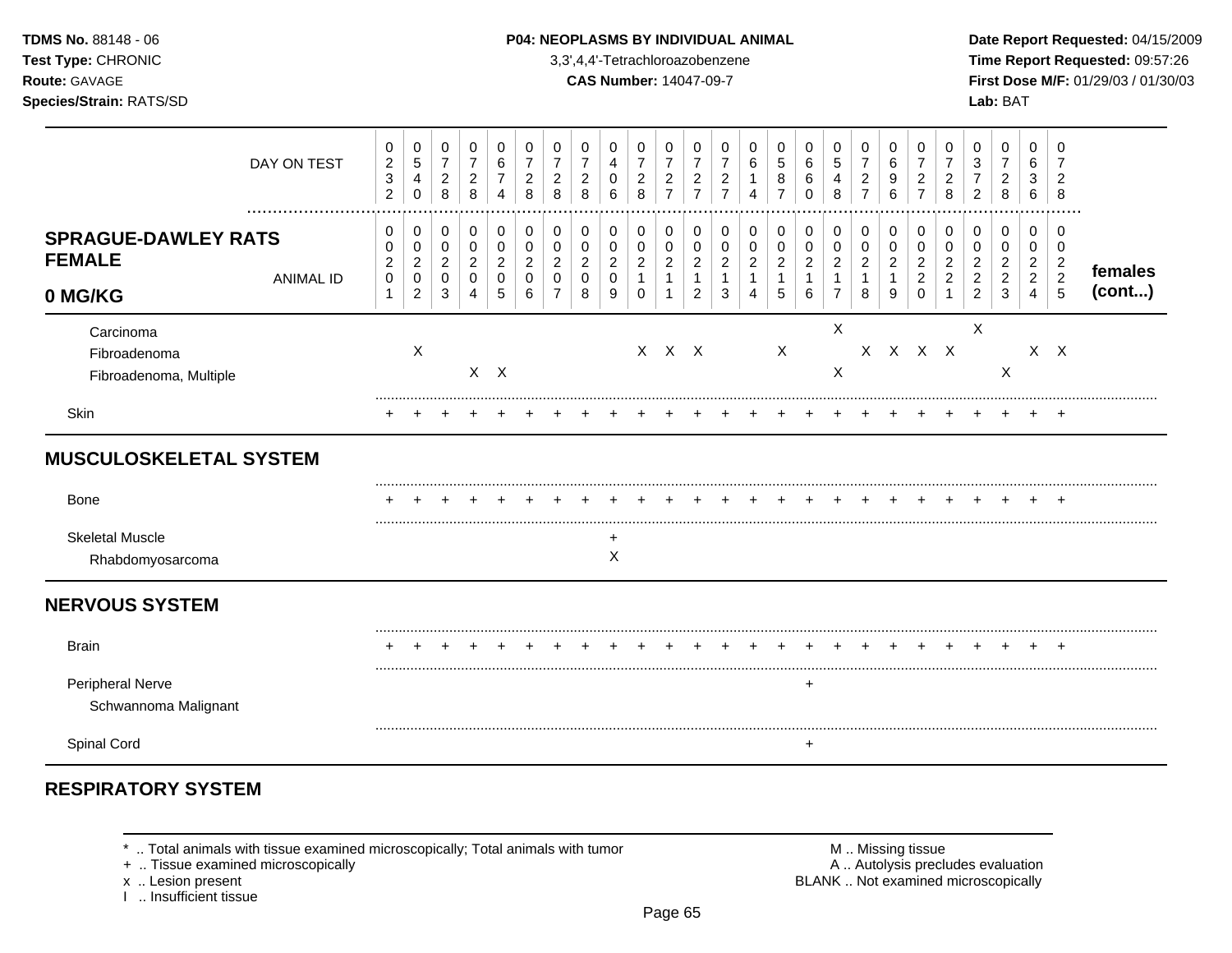### **TDMS No.** 88148 - 06 **P04: NEOPLASMS BY INDIVIDUAL ANIMAL** Date Report Requested: 04/15/2009

**Test Type:** CHRONIC 3,3',4,4'-Tetrachloroazobenzene **Time Report Requested:** 09:57:26 **Route:** GAVAGE **CAS Number:** 14047-09-7 **First Dose M/F:** 01/29/03 / 01/30/03

| DAY ON TEST                                                                                    | 0<br>$\boldsymbol{2}$<br>$\sqrt{3}$<br>$\overline{2}$ | 0<br>$\sqrt{5}$<br>$\overline{4}$<br>$\Omega$             | 0<br>$\boldsymbol{7}$<br>$\overline{a}$<br>8 | 0<br>$\overline{7}$<br>$\overline{2}$<br>8             | 0<br>$\,6\,$<br>$\overline{7}$<br>$\overline{4}$    | 0<br>$\overline{7}$<br>$\overline{2}$<br>8          | 0<br>$\overline{7}$<br>$\overline{c}$<br>8 | 0<br>$\overline{7}$<br>$\overline{c}$<br>8 | 0<br>$\overline{4}$<br>0<br>6                | 0<br>$\overline{7}$<br>$\overline{c}$<br>8           | 0<br>$\overline{7}$<br>$\overline{2}$<br>$\overline{7}$    | 0<br>$\overline{7}$<br>$\overline{c}$<br>$\overline{7}$ | 0<br>$\overline{7}$<br>$\overline{2}$<br>$\overline{7}$ | 0<br>6<br>4                                   | 0<br>$\sqrt{5}$<br>8<br>$\overline{7}$        | 0<br>6<br>6<br>$\Omega$                       | 0<br>$\sqrt{5}$<br>4<br>8                                          | 0<br>$\overline{7}$<br>$\overline{c}$<br>$\overline{7}$ | 0<br>6<br>9<br>6                                | 0<br>$\overline{7}$<br>$\overline{2}$<br>$\overline{7}$          | 0<br>$\overline{7}$<br>$\overline{c}$<br>8 | 0<br>3<br>$\overline{2}$                                     | 0<br>$\overline{7}$<br>$\overline{c}$<br>8      | 0<br>6<br>3<br>6                                                        | 0<br>$\overline{7}$<br>$\overline{2}$<br>8                   |                   |
|------------------------------------------------------------------------------------------------|-------------------------------------------------------|-----------------------------------------------------------|----------------------------------------------|--------------------------------------------------------|-----------------------------------------------------|-----------------------------------------------------|--------------------------------------------|--------------------------------------------|----------------------------------------------|------------------------------------------------------|------------------------------------------------------------|---------------------------------------------------------|---------------------------------------------------------|-----------------------------------------------|-----------------------------------------------|-----------------------------------------------|--------------------------------------------------------------------|---------------------------------------------------------|-------------------------------------------------|------------------------------------------------------------------|--------------------------------------------|--------------------------------------------------------------|-------------------------------------------------|-------------------------------------------------------------------------|--------------------------------------------------------------|-------------------|
| <b>SPRAGUE-DAWLEY RATS</b><br><b>FEMALE</b><br><b>ANIMAL ID</b><br>0 MG/KG                     | 0<br>0<br>$\boldsymbol{2}$<br>$\mathbf 0$<br>1        | 0<br>0<br>$\overline{2}$<br>$\mathbf 0$<br>$\overline{c}$ | 0<br>0<br>$\overline{c}$<br>$\mathbf 0$<br>3 | 0<br>0<br>$\overline{2}$<br>$\Omega$<br>$\overline{4}$ | 0<br>$\pmb{0}$<br>$\boldsymbol{2}$<br>$\Omega$<br>5 | 0<br>$\mathbf 0$<br>$\overline{2}$<br>$\Omega$<br>6 | 0<br>0<br>$\overline{2}$<br>$\Omega$<br>7  | 0<br>0<br>$\sqrt{2}$<br>$\Omega$<br>8      | 0<br>0<br>$\overline{2}$<br>$\mathbf 0$<br>9 | 0<br>0<br>$\overline{2}$<br>$\mathbf{1}$<br>$\Omega$ | 0<br>0<br>$\overline{2}$<br>$\overline{1}$<br>$\mathbf{1}$ | 0<br>0<br>$\overline{c}$<br>$\mathbf{1}$<br>2           | 0<br>0<br>$\overline{2}$<br>1<br>3                      | 0<br>0<br>$\overline{2}$<br>$\mathbf{1}$<br>4 | 0<br>0<br>$\overline{2}$<br>$\mathbf{1}$<br>5 | 0<br>0<br>$\overline{a}$<br>$\mathbf{1}$<br>6 | 0<br>$\pmb{0}$<br>$\overline{c}$<br>$\mathbf{1}$<br>$\overline{7}$ | 0<br>0<br>$\overline{2}$<br>$\mathbf{1}$<br>8           | 0<br>0<br>$\boldsymbol{2}$<br>$\mathbf{1}$<br>9 | 0<br>$\mathbf 0$<br>$\overline{c}$<br>$\overline{2}$<br>$\Omega$ | 0<br>0<br>$\overline{c}$<br>2              | 0<br>0<br>$\overline{2}$<br>$\overline{2}$<br>$\overline{2}$ | 0<br>0<br>$\overline{2}$<br>$\overline{2}$<br>3 | 0<br>$\mathbf{0}$<br>$\overline{2}$<br>$\overline{2}$<br>$\overline{4}$ | 0<br>0<br>$\overline{2}$<br>$\overline{2}$<br>$\overline{5}$ | females<br>(cont) |
| Lung<br>Carcinoma, Metastatic, Mammary Gland                                                   |                                                       |                                                           |                                              |                                                        |                                                     |                                                     |                                            |                                            |                                              |                                                      |                                                            |                                                         |                                                         |                                               |                                               |                                               |                                                                    |                                                         |                                                 |                                                                  |                                            | X                                                            |                                                 |                                                                         | $\overline{ }$                                               |                   |
| Nose                                                                                           |                                                       |                                                           |                                              |                                                        |                                                     |                                                     |                                            |                                            |                                              |                                                      |                                                            |                                                         |                                                         |                                               |                                               |                                               |                                                                    |                                                         |                                                 |                                                                  |                                            |                                                              |                                                 |                                                                         |                                                              |                   |
| Trachea                                                                                        |                                                       |                                                           |                                              |                                                        |                                                     |                                                     |                                            |                                            |                                              |                                                      |                                                            |                                                         |                                                         |                                               |                                               |                                               |                                                                    |                                                         |                                                 |                                                                  |                                            |                                                              |                                                 |                                                                         |                                                              |                   |
| <b>SPECIAL SENSES SYSTEM</b>                                                                   |                                                       |                                                           |                                              |                                                        |                                                     |                                                     |                                            |                                            |                                              |                                                      |                                                            |                                                         |                                                         |                                               |                                               |                                               |                                                                    |                                                         |                                                 |                                                                  |                                            |                                                              |                                                 |                                                                         |                                                              |                   |
| Eye                                                                                            |                                                       |                                                           |                                              |                                                        |                                                     |                                                     |                                            |                                            |                                              |                                                      |                                                            |                                                         |                                                         |                                               |                                               |                                               |                                                                    |                                                         |                                                 |                                                                  |                                            |                                                              |                                                 |                                                                         |                                                              |                   |
| Harderian Gland                                                                                |                                                       |                                                           |                                              |                                                        |                                                     |                                                     |                                            |                                            |                                              |                                                      |                                                            |                                                         |                                                         |                                               |                                               |                                               |                                                                    |                                                         |                                                 |                                                                  |                                            |                                                              |                                                 |                                                                         | ٠                                                            |                   |
| <b>URINARY SYSTEM</b>                                                                          |                                                       |                                                           |                                              |                                                        |                                                     |                                                     |                                            |                                            |                                              |                                                      |                                                            |                                                         |                                                         |                                               |                                               |                                               |                                                                    |                                                         |                                                 |                                                                  |                                            |                                                              |                                                 |                                                                         |                                                              |                   |
| Kidney<br>Carcinoma, Metastatic, Intestine Small,<br>Duodenum<br>Histiocytic Sarcoma<br>Lipoma |                                                       |                                                           |                                              |                                                        |                                                     |                                                     |                                            |                                            |                                              |                                                      |                                                            |                                                         | $\times$                                                |                                               |                                               |                                               |                                                                    |                                                         |                                                 |                                                                  |                                            |                                                              |                                                 |                                                                         | $\overline{+}$                                               |                   |
| Urethra                                                                                        |                                                       |                                                           |                                              |                                                        |                                                     |                                                     |                                            |                                            |                                              |                                                      |                                                            |                                                         |                                                         |                                               |                                               |                                               |                                                                    |                                                         |                                                 |                                                                  |                                            |                                                              |                                                 |                                                                         |                                                              |                   |

\* .. Total animals with tissue examined microscopically; Total animals with tumor **M** metally more than M .. Missing tissue<br>  $\blacksquare$  Tissue examined microscopically

+ .. Tissue examined microscopically

x .. Lesion present<br>I .. Insufficient tissue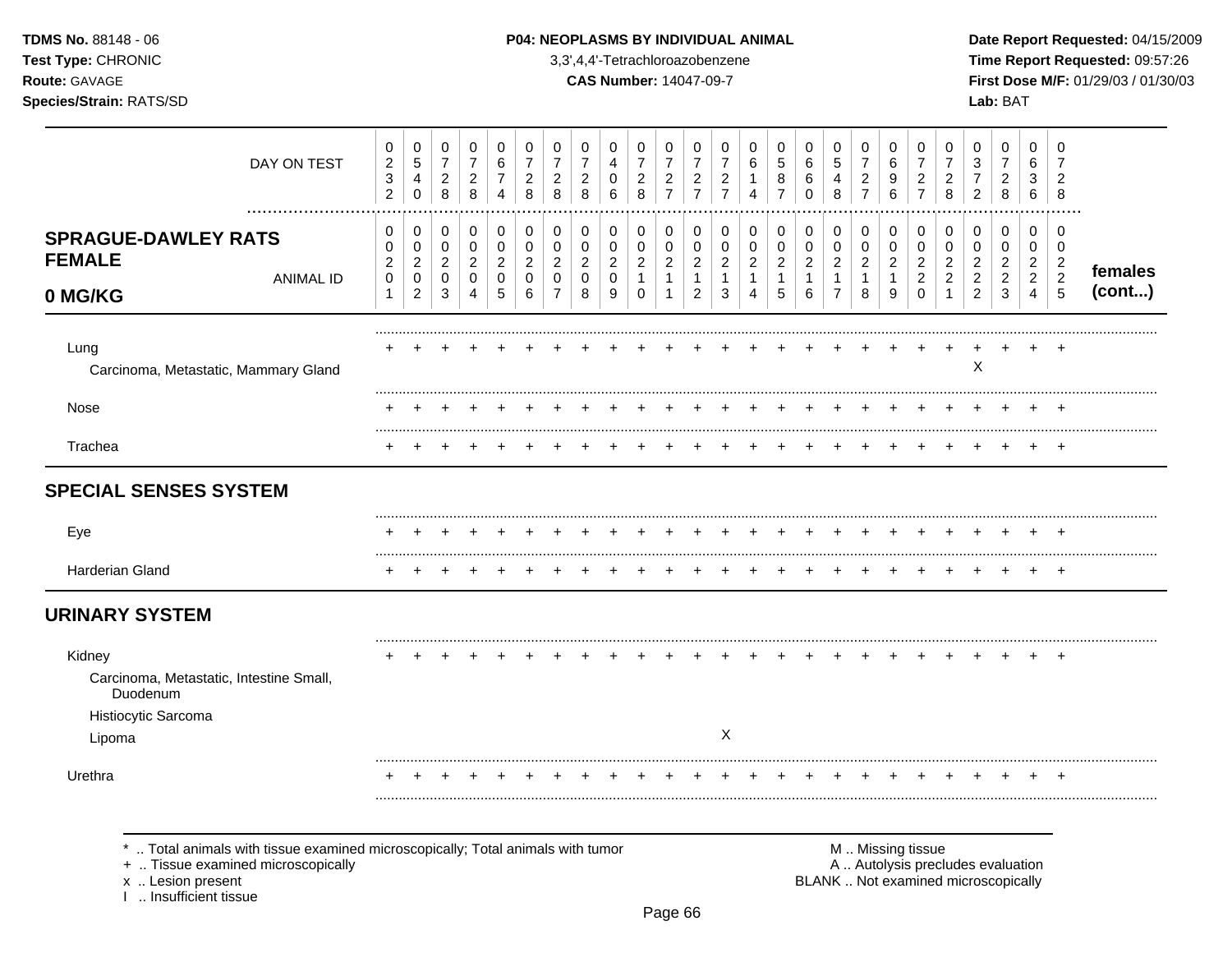### **TDMS No.** 88148 - 06 **P04: NEOPLASMS BY INDIVIDUAL ANIMAL Date Report Requested:** 04/15/2009

**Test Type:** CHRONIC 3,3',4,4'-Tetrachloroazobenzene **Time Report Requested:** 09:57:26 **Route:** GAVAGE **CAS Number:** 14047-09-7 **First Dose M/F:** 01/29/03 / 01/30/03

| DAY ON TEST                                                     | 0<br>$\overline{2}$<br>3<br>$\overline{2}$ | $\sim$<br>U<br>5<br>4<br>$\mathbf 0$                    | 0<br>ົ<br>∠<br>8      | υ<br>າ<br>8                    | 0<br>6<br>-<br>4           | $\mathbf 0$<br>⇁<br>2<br>8   | 2<br>8 | 0<br>-<br>$\sim$<br>8 | 0<br>4<br>$\sim$<br>U.<br>6     | 0<br>ົ<br>∠<br>8                    | υ<br>ົ<br>∠ | 0<br>ົ<br>∼ | 0<br>ົ<br><u>_</u> | 0<br>6<br>4 | 0<br>5<br>8<br>$\overline{ }$ | 0<br>6<br>6<br>0        | 0<br>5<br>4<br>8     | 0<br>$\overline{ }$<br>2<br>⇁ | 6<br>9<br>6 | 0<br>2<br>⇁                          | 0<br>$\overline{ }$<br>2<br>8 | 0<br>3<br>-<br>$\overline{2}$     | 0<br>$\rightarrow$<br>2<br>8 | 0<br>6<br>3<br>6      | -0<br>8 |         |
|-----------------------------------------------------------------|--------------------------------------------|---------------------------------------------------------|-----------------------|--------------------------------|----------------------------|------------------------------|--------|-----------------------|---------------------------------|-------------------------------------|-------------|-------------|--------------------|-------------|-------------------------------|-------------------------|----------------------|-------------------------------|-------------|--------------------------------------|-------------------------------|-----------------------------------|------------------------------|-----------------------|---------|---------|
| <b>SPRAGUE-DAWLEY RATS</b><br><b>FEMALE</b><br><b>ANIMAL ID</b> | 0<br>0<br>C<br>∠<br>0                      | υ<br>$\sim$<br>υ<br>$\sim$<br>$\epsilon$<br>$\sim$<br>U | 0<br>0<br>ົ<br>∠<br>0 | 0<br>$\sqrt{2}$<br>υ<br>າ<br>0 | 0<br>0<br>ົ<br>$\sim$<br>0 | 0<br>0<br>ົ<br><u>_</u><br>0 |        | 0<br>0<br>ົ<br>0      | 0<br>U<br>ົ<br>∼<br>$\sim$<br>U | 0<br>$\Omega$<br>U<br>◠<br><u>.</u> | ົ           | ົ           | 0<br>0<br>ົ        | 0<br>ົ      | 0<br>0<br>ົ<br><u>L</u>       | 0<br>0<br>ົ<br><u>_</u> | 0<br>ົ<br>$\epsilon$ | 0<br>0<br>ົ                   |             | 0<br>0<br>ົ<br>$\sim$<br>ົ<br>$\sim$ | -U<br>U<br>ົ<br>റ             | 0<br>0<br>ົ<br>∠<br>C<br><u>L</u> | 0<br>0<br>ົ<br>∠<br>ົ<br>∠   | 0<br>U<br>ົ<br>▵<br>2 | -0<br>n | females |
| 0 MG/KG                                                         |                                            | $\overline{2}$                                          | 3                     | 4                              | 5                          | 6                            | ⇁      | 8                     | 9                               | U                                   |             | ົ<br>∠      | 3                  | 4           | 5                             | 6                       |                      | 8                             | 9           | 0                                    |                               | $\overline{2}$                    | 3                            |                       | ು       | (cont)  |
| <b>Urinary Bladder</b>                                          |                                            |                                                         |                       |                                |                            |                              |        |                       |                                 |                                     |             |             |                    |             |                               |                         |                      |                               |             |                                      |                               |                                   |                              |                       | $\pm$   |         |

# **SYSTEMIC LESIONS**

......................................................................................................................................................................................................... Multiple Organ + + + + + + + + + + + + + + + + + + + + + + + + + Histiocytic Sarcoma

Leukemia Mononuclear X

\* .. Total animals with tissue examined microscopically; Total animals with tumor **M** . Missing tissue M .. Missing tissue<br>
A .. Tissue examined microscopically by the state of the state of the many control of the state of

- + .. Tissue examined microscopically
- 
- I .. Insufficient tissue

x .. Lesion present **BLANK** .. Not examined microscopically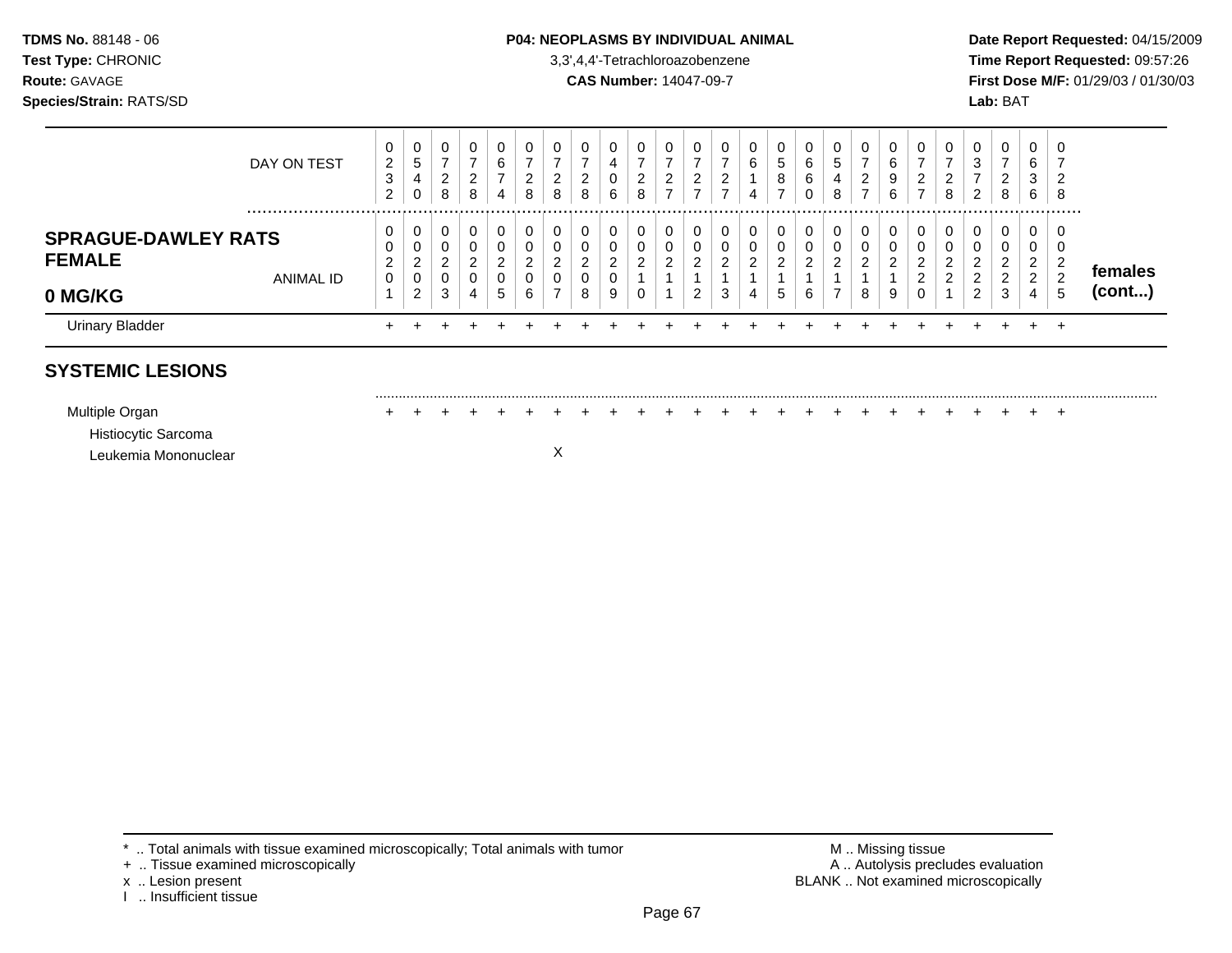#### P04: NEOPLASMS BY INDIVIDUAL ANIMAL

3,3',4,4'-Tetrachloroazobenzene

**CAS Number: 14047-09-7** 

Date Report Requested: 04/15/2009 Time Report Requested: 09:57:26 First Dose M/F: 01/29/03 / 01/30/03 Lab: BAT

| DAY ON TEST                                                                                                                             | 0<br>$\overline{7}$<br>$\overline{2}$<br>8                     | 0<br>$\overline{7}$<br>$\mathsf 0$<br>$\mathbf 0$              | 0<br>$\overline{7}$<br>$\boldsymbol{2}$<br>$\,8\,$        | 0<br>$\overline{7}$<br>$\sqrt{2}$<br>8                             | $\mathbf 0$<br>$\,6$<br>$\overline{7}$<br>4          | 0<br>$\overline{7}$<br>$\overline{c}$<br>$\overline{7}$ | 0<br>7<br>$\overline{c}$<br>$\overline{7}$   | 0<br>5<br>9<br>5                | 0<br>$\overline{7}$<br>$\overline{2}$<br>8                         | 0<br>$\,$ 5 $\,$<br>4<br>8         | 0<br>$\sqrt{5}$<br>$\overline{7}$<br>5              | $\mathbf 0$<br>$\overline{7}$<br>$\sqrt{2}$<br>$\overline{7}$  | 0<br>5<br>6<br>$\mathbf 0$                            | 0<br>5<br>$\mathbf 0$<br>4                            | 0<br>5<br>8<br>8                          | $\mathbf 0$<br>$\,6$<br>8<br>4                         | 0<br>7<br>0<br>6                                                      | 0<br>$\overline{7}$<br>$\boldsymbol{2}$<br>$\overline{7}$ | 0<br>4<br>8<br>3                                                     | 0<br>$\overline{7}$<br>$\overline{c}$<br>8 | 0<br>$\overline{7}$<br>$\mathbf{1}$<br>$\overline{2}$ | 0<br>$\overline{7}$<br>$\overline{c}$<br>8 | 0<br>$\overline{7}$<br>$\overline{2}$<br>8 | 0<br>$\overline{4}$<br>$\overline{7}$<br>8                              | 0<br>6<br>4<br>9                                                |          |
|-----------------------------------------------------------------------------------------------------------------------------------------|----------------------------------------------------------------|----------------------------------------------------------------|-----------------------------------------------------------|--------------------------------------------------------------------|------------------------------------------------------|---------------------------------------------------------|----------------------------------------------|---------------------------------|--------------------------------------------------------------------|------------------------------------|-----------------------------------------------------|----------------------------------------------------------------|-------------------------------------------------------|-------------------------------------------------------|-------------------------------------------|--------------------------------------------------------|-----------------------------------------------------------------------|-----------------------------------------------------------|----------------------------------------------------------------------|--------------------------------------------|-------------------------------------------------------|--------------------------------------------|--------------------------------------------|-------------------------------------------------------------------------|-----------------------------------------------------------------|----------|
| <b>SPRAGUE-DAWLEY RATS</b><br><b>FEMALE</b><br><b>ANIMAL ID</b><br>0 MG/KG                                                              | 0<br>0<br>$\overline{c}$<br>$\boldsymbol{2}$<br>$6\phantom{1}$ | 0<br>0<br>$\overline{c}$<br>$\boldsymbol{2}$<br>$\overline{7}$ | 0<br>$\pmb{0}$<br>$\overline{c}$<br>$\boldsymbol{2}$<br>8 | 0<br>$\pmb{0}$<br>$\overline{c}$<br>$\sqrt{2}$<br>$\boldsymbol{9}$ | 0<br>$\pmb{0}$<br>$\overline{c}$<br>3<br>$\mathbf 0$ | 0<br>$\mathbf 0$<br>$\overline{2}$<br>3                 | 0<br>$\mathbf 0$<br>2<br>3<br>$\overline{c}$ | 0<br>$\mathbf 0$<br>2<br>3<br>3 | 0<br>$\pmb{0}$<br>$\overline{c}$<br>$\mathbf{3}$<br>$\overline{4}$ | 0<br>0<br>$\overline{2}$<br>3<br>5 | 0<br>$\pmb{0}$<br>$\overline{c}$<br>$\sqrt{3}$<br>6 | 0<br>$\pmb{0}$<br>$\sqrt{2}$<br>$\mathbf{3}$<br>$\overline{7}$ | 0<br>$\pmb{0}$<br>$\overline{c}$<br>$\mathbf{3}$<br>8 | 0<br>$\mathbf 0$<br>$\overline{c}$<br>$\sqrt{3}$<br>9 | 0<br>0<br>$\overline{c}$<br>4<br>$\Omega$ | 0<br>$\mathbf 0$<br>$\boldsymbol{2}$<br>$\overline{4}$ | 0<br>0<br>$\overline{a}$<br>$\overline{\mathbf{4}}$<br>$\overline{2}$ | 0<br>$\pmb{0}$<br>$\boldsymbol{2}$<br>4<br>3              | 0<br>$\mathbf 0$<br>$\boldsymbol{2}$<br>$\overline{\mathbf{4}}$<br>4 | 0<br>$\pmb{0}$<br>$\overline{c}$<br>4<br>5 | 0<br>0<br>$\overline{2}$<br>4<br>6                    | 0<br>0<br>2<br>4                           | 0<br>0<br>$\overline{2}$<br>4<br>8         | 0<br>0<br>$\overline{c}$<br>$\overline{\mathbf{4}}$<br>$\boldsymbol{9}$ | 0<br>$\mathbf 0$<br>$\overline{2}$<br>$\sqrt{5}$<br>$\mathsf 0$ | * TOTALS |
| <b>ALIMENTARY SYSTEM</b>                                                                                                                |                                                                |                                                                |                                                           |                                                                    |                                                      |                                                         |                                              |                                 |                                                                    |                                    |                                                     |                                                                |                                                       |                                                       |                                           |                                                        |                                                                       |                                                           |                                                                      |                                            |                                                       |                                            |                                            |                                                                         |                                                                 |          |
| Esophagus                                                                                                                               |                                                                |                                                                |                                                           |                                                                    |                                                      |                                                         |                                              |                                 |                                                                    |                                    |                                                     |                                                                |                                                       |                                                       |                                           |                                                        |                                                                       |                                                           |                                                                      |                                            |                                                       |                                            |                                            |                                                                         |                                                                 | 50       |
| Intestine Large, Cecum                                                                                                                  |                                                                |                                                                |                                                           |                                                                    |                                                      |                                                         |                                              |                                 |                                                                    |                                    |                                                     |                                                                |                                                       |                                                       |                                           |                                                        |                                                                       |                                                           |                                                                      |                                            |                                                       |                                            |                                            |                                                                         |                                                                 | 50       |
| Intestine Large, Colon                                                                                                                  |                                                                |                                                                |                                                           |                                                                    |                                                      |                                                         |                                              |                                 |                                                                    |                                    |                                                     |                                                                |                                                       |                                                       |                                           |                                                        |                                                                       |                                                           |                                                                      |                                            |                                                       |                                            |                                            |                                                                         |                                                                 | 50       |
| Intestine Large, Rectum                                                                                                                 |                                                                |                                                                |                                                           |                                                                    |                                                      |                                                         |                                              |                                 |                                                                    |                                    |                                                     |                                                                |                                                       |                                                       |                                           |                                                        |                                                                       |                                                           |                                                                      |                                            |                                                       |                                            |                                            |                                                                         |                                                                 | 50       |
| Intestine Small, Duodenum<br>Carcinoma                                                                                                  |                                                                |                                                                |                                                           |                                                                    |                                                      |                                                         |                                              |                                 |                                                                    |                                    |                                                     |                                                                |                                                       |                                                       |                                           | $\boldsymbol{\mathsf{X}}$                              |                                                                       |                                                           |                                                                      |                                            |                                                       |                                            |                                            |                                                                         |                                                                 | 50<br>1  |
| Intestine Small, Ileum                                                                                                                  |                                                                |                                                                |                                                           |                                                                    |                                                      |                                                         |                                              |                                 |                                                                    |                                    |                                                     |                                                                |                                                       |                                                       |                                           |                                                        |                                                                       |                                                           |                                                                      |                                            |                                                       |                                            |                                            |                                                                         |                                                                 | 50       |
| Intestine Small, Jejunum                                                                                                                |                                                                |                                                                |                                                           |                                                                    |                                                      |                                                         |                                              |                                 |                                                                    |                                    |                                                     |                                                                |                                                       |                                                       |                                           |                                                        |                                                                       |                                                           |                                                                      |                                            |                                                       |                                            |                                            |                                                                         | $\overline{1}$                                                  | 50       |
| Liver<br>Carcinoma, Metastatic, Pancreas<br>Cholangiocarcinoma<br>Hepatocellular Adenoma<br>Histiocytic Sarcoma<br>Leukemia Mononuclear |                                                                |                                                                |                                                           |                                                                    |                                                      |                                                         |                                              |                                 |                                                                    |                                    |                                                     |                                                                |                                                       |                                                       |                                           | X                                                      |                                                                       |                                                           |                                                                      | X                                          | X                                                     |                                            |                                            |                                                                         |                                                                 | 50       |
|                                                                                                                                         |                                                                |                                                                |                                                           |                                                                    |                                                      |                                                         |                                              |                                 |                                                                    |                                    |                                                     |                                                                |                                                       |                                                       |                                           |                                                        |                                                                       |                                                           |                                                                      |                                            |                                                       |                                            |                                            |                                                                         |                                                                 |          |

\* .. Total animals with tissue examined microscopically; Total animals with tumor

+ .. Tissue examined microscopically

x .. Lesion present<br>I .. Insufficient tissue

M .. Missing tissue<br>A .. Autolysis precludes evaluation BLANK .. Not examined microscopically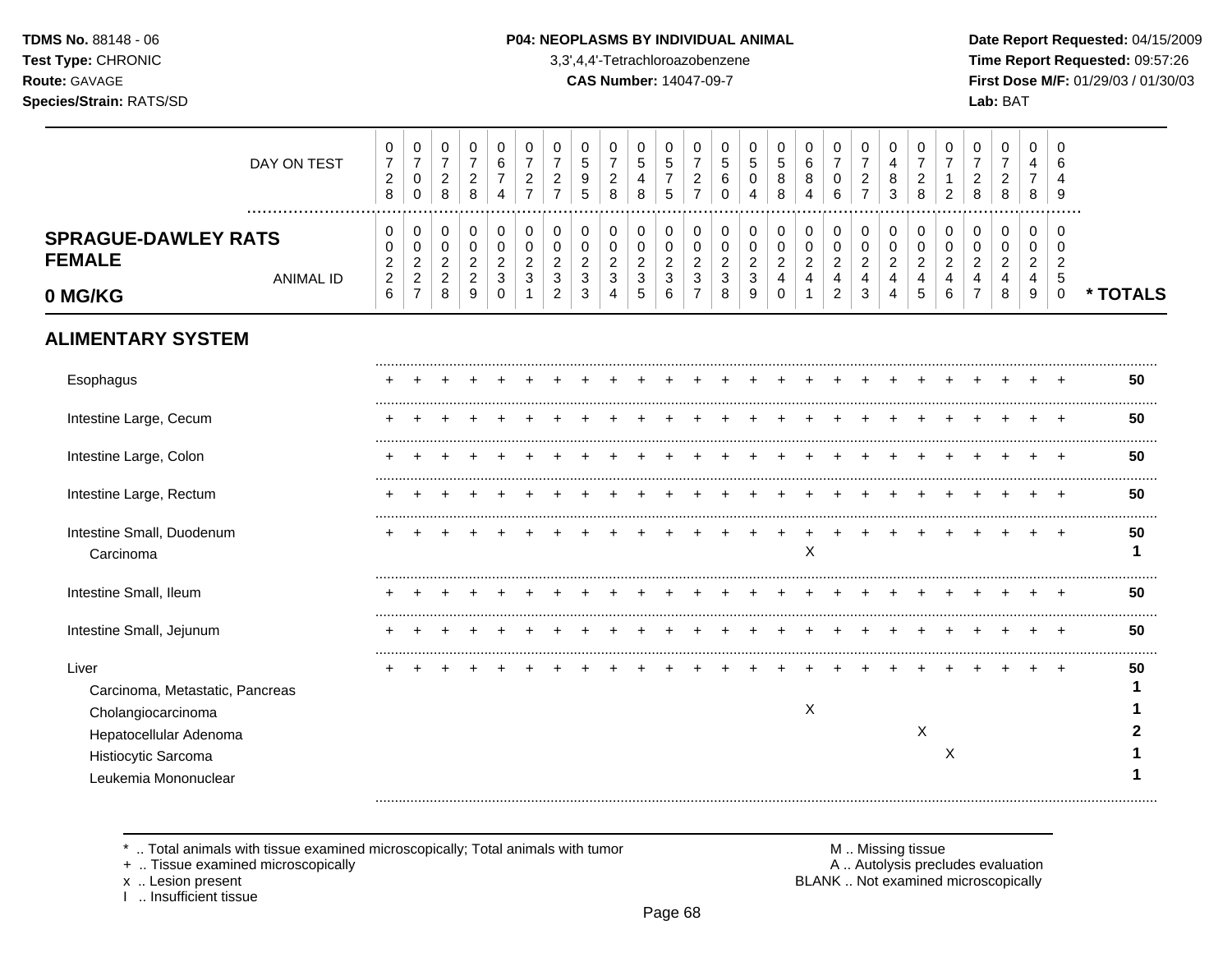# **TDMS No.** 88148 - 06 **P04: NEOPLASMS BY INDIVIDUAL ANIMAL** Date Report Requested: 04/15/2009

**Test Type:** CHRONIC 3,3',4,4'-Tetrachloroazobenzene **Time Report Requested:** 09:57:26 **Route:** GAVAGE **CAS Number:** 14047-09-7 **First Dose M/F:** 01/29/03 / 01/30/03

| DAY ON TEST                                                                                                                                                       | $\pmb{0}$<br>$\boldsymbol{7}$<br>$\overline{c}$<br>8 | $\mathbf 0$<br>$\overline{7}$<br>$\mathsf 0$<br>$\mathbf 0$ | $\mathbf 0$<br>$\overline{7}$<br>$\boldsymbol{2}$<br>8      | $\mathbf 0$<br>$\overline{7}$<br>$\sqrt{2}$<br>8                         | $\mathbf 0$<br>$\,6$<br>7<br>$\overline{4}$              | 0<br>$\overline{7}$<br>$\overline{c}$<br>$\overline{7}$ | 0<br>$\overline{7}$<br>$\overline{2}$<br>$\overline{7}$   | $\mathbf 0$<br>$\,$ 5 $\,$<br>$9\,$<br>5                          | 0<br>$\overline{7}$<br>$\sqrt{2}$<br>8                      | 0<br>$\sqrt{5}$<br>4<br>8                     | $\mathbf 0$<br>$\sqrt{5}$<br>$\overline{7}$<br>5          | 0<br>$\overline{7}$<br>$\overline{c}$<br>$\overline{7}$ | 0<br>$\sqrt{5}$<br>6<br>$\mathbf 0$                       | 0<br>5<br>$\mathbf 0$<br>4                              | 0<br>$\sqrt{5}$<br>$\bf8$<br>8                                            | $\mathbf 0$<br>$\,6\,$<br>$\bf 8$<br>$\overline{4}$      | $\mathbf 0$<br>$\boldsymbol{7}$<br>0<br>6                            | 0<br>$\overline{7}$<br>$\boldsymbol{2}$<br>$\overline{7}$            | 0<br>4<br>8<br>3                         | 0<br>$\overline{7}$<br>$\overline{2}$<br>8                | $\mathbf 0$<br>$\overline{7}$<br>1<br>2                   | 0<br>$\overline{7}$<br>$\overline{c}$<br>8                               | 0<br>$\overline{7}$<br>$\sqrt{2}$<br>8       | $\Omega$<br>4<br>7<br>8                      | $\Omega$<br>6<br>$\overline{4}$<br>9                 |               |
|-------------------------------------------------------------------------------------------------------------------------------------------------------------------|------------------------------------------------------|-------------------------------------------------------------|-------------------------------------------------------------|--------------------------------------------------------------------------|----------------------------------------------------------|---------------------------------------------------------|-----------------------------------------------------------|-------------------------------------------------------------------|-------------------------------------------------------------|-----------------------------------------------|-----------------------------------------------------------|---------------------------------------------------------|-----------------------------------------------------------|---------------------------------------------------------|---------------------------------------------------------------------------|----------------------------------------------------------|----------------------------------------------------------------------|----------------------------------------------------------------------|------------------------------------------|-----------------------------------------------------------|-----------------------------------------------------------|--------------------------------------------------------------------------|----------------------------------------------|----------------------------------------------|------------------------------------------------------|---------------|
| <b>SPRAGUE-DAWLEY RATS</b><br><b>FEMALE</b><br><b>ANIMAL ID</b><br>0 MG/KG                                                                                        | 0<br>0<br>$\boldsymbol{2}$<br>$\overline{c}$<br>6    | 0<br>0<br>$\sqrt{2}$<br>$\overline{2}$<br>$\overline{7}$    | 0<br>$\mathbf 0$<br>$\overline{c}$<br>$\sqrt{2}$<br>$\,8\,$ | 0<br>$\mathbf 0$<br>$\overline{2}$<br>$\overline{2}$<br>$\boldsymbol{9}$ | 0<br>$\mathbf 0$<br>$\boldsymbol{2}$<br>3<br>$\mathbf 0$ | 0<br>$\mathbf 0$<br>$\overline{c}$<br>3<br>1            | 0<br>$\mathbf 0$<br>$\overline{2}$<br>3<br>$\overline{2}$ | $\mathbf 0$<br>$\mathbf 0$<br>$\overline{2}$<br>$\mathbf{3}$<br>3 | 0<br>$\mathbf 0$<br>$\boldsymbol{2}$<br>$\mathfrak{Z}$<br>4 | 0<br>0<br>$\overline{c}$<br>$\mathbf{3}$<br>5 | 0<br>$\mathbf 0$<br>$\overline{c}$<br>$\mathfrak{Z}$<br>6 | 0<br>$\pmb{0}$<br>$\overline{c}$<br>3<br>$\overline{7}$ | 0<br>$\mathbf 0$<br>$\overline{c}$<br>$\mathfrak{S}$<br>8 | 0<br>$\mathbf 0$<br>$\boldsymbol{2}$<br>$\sqrt{3}$<br>9 | $\pmb{0}$<br>$\pmb{0}$<br>$\overline{c}$<br>$\overline{4}$<br>$\mathbf 0$ | 0<br>0<br>$\mathbf{2}$<br>$\overline{4}$<br>$\mathbf{1}$ | 0<br>$\pmb{0}$<br>$\overline{c}$<br>$\overline{4}$<br>$\overline{2}$ | 0<br>$\pmb{0}$<br>$\boldsymbol{2}$<br>$\overline{4}$<br>$\mathbf{3}$ | 0<br>$\mathbf 0$<br>$\sqrt{2}$<br>4<br>4 | 0<br>$\mathbf 0$<br>$\overline{c}$<br>$\overline{4}$<br>5 | 0<br>$\mathbf 0$<br>$\overline{c}$<br>$\overline{4}$<br>6 | 0<br>$\mathbf 0$<br>$\boldsymbol{2}$<br>$\overline{4}$<br>$\overline{7}$ | 0<br>$\mathbf 0$<br>$\overline{c}$<br>4<br>8 | 0<br>$\mathbf 0$<br>$\overline{2}$<br>4<br>9 | 0<br>$\mathbf 0$<br>$\overline{c}$<br>5<br>$\pmb{0}$ | * TOTALS      |
| Mesentery<br>Carcinoma, Metastatic, Pancreas<br>Histiocytic Sarcoma                                                                                               |                                                      |                                                             |                                                             |                                                                          |                                                          |                                                         |                                                           |                                                                   |                                                             |                                               |                                                           |                                                         |                                                           |                                                         |                                                                           |                                                          |                                                                      |                                                                      |                                          | $+$                                                       | $\ddot{}$<br>X                                            |                                                                          |                                              |                                              |                                                      | 3             |
| Oral Mucosa                                                                                                                                                       |                                                      |                                                             |                                                             |                                                                          |                                                          |                                                         |                                                           |                                                                   |                                                             |                                               |                                                           |                                                         |                                                           |                                                         |                                                                           |                                                          |                                                                      |                                                                      |                                          |                                                           |                                                           |                                                                          |                                              |                                              |                                                      | 50            |
| Pancreas<br>Carcinoma, Metastatic, Intestine Small,<br>Duodenum<br>Histiocytic Sarcoma                                                                            |                                                      |                                                             |                                                             |                                                                          |                                                          |                                                         |                                                           |                                                                   |                                                             |                                               |                                                           |                                                         |                                                           |                                                         |                                                                           | X                                                        |                                                                      |                                                                      |                                          |                                                           | $\boldsymbol{\mathsf{X}}$                                 |                                                                          |                                              |                                              | $\div$                                               | 50<br>1       |
| Duct, Carcinoma                                                                                                                                                   |                                                      |                                                             |                                                             |                                                                          |                                                          |                                                         |                                                           |                                                                   |                                                             |                                               |                                                           |                                                         |                                                           |                                                         |                                                                           |                                                          |                                                                      |                                                                      |                                          |                                                           |                                                           |                                                                          |                                              |                                              |                                                      |               |
| Salivary Glands<br>Stomach, Forestomach<br>Histiocytic Sarcoma                                                                                                    |                                                      |                                                             |                                                             |                                                                          |                                                          |                                                         |                                                           |                                                                   |                                                             |                                               |                                                           |                                                         |                                                           |                                                         |                                                                           |                                                          |                                                                      |                                                                      |                                          |                                                           | X                                                         |                                                                          |                                              |                                              |                                                      | 50<br>50<br>1 |
| Stomach, Glandular<br>Carcinoma, Metastatic, Pancreas                                                                                                             |                                                      |                                                             |                                                             |                                                                          |                                                          |                                                         |                                                           |                                                                   |                                                             |                                               |                                                           |                                                         |                                                           |                                                         |                                                                           |                                                          |                                                                      |                                                                      |                                          |                                                           |                                                           |                                                                          |                                              |                                              |                                                      | 50<br>1       |
| Tooth                                                                                                                                                             | +                                                    | $\overline{ }$                                              | +                                                           |                                                                          |                                                          |                                                         |                                                           |                                                                   |                                                             |                                               |                                                           | ÷                                                       |                                                           |                                                         |                                                                           | +                                                        | $\ddot{}$                                                            | $\ddot{}$                                                            |                                          |                                                           |                                                           | $\,^+$                                                                   | $\ddot{}$                                    |                                              | $\overline{ }$                                       | 50            |
| <b>CARDIOVASCULAR SYSTEM</b>                                                                                                                                      |                                                      |                                                             |                                                             |                                                                          |                                                          |                                                         |                                                           |                                                                   |                                                             |                                               |                                                           |                                                         |                                                           |                                                         |                                                                           |                                                          |                                                                      |                                                                      |                                          |                                                           |                                                           |                                                                          |                                              |                                              |                                                      |               |
| <b>Blood Vessel</b>                                                                                                                                               |                                                      |                                                             |                                                             |                                                                          |                                                          |                                                         |                                                           |                                                                   |                                                             |                                               |                                                           |                                                         |                                                           |                                                         |                                                                           |                                                          |                                                                      |                                                                      |                                          |                                                           |                                                           |                                                                          |                                              |                                              |                                                      | 50            |
| Total animals with tissue examined microscopically; Total animals with tumor<br>+  Tissue examined microscopically<br>x  Lesion present<br>1  Insufficient tissue |                                                      |                                                             |                                                             |                                                                          |                                                          |                                                         |                                                           |                                                                   |                                                             |                                               |                                                           |                                                         |                                                           |                                                         |                                                                           |                                                          |                                                                      |                                                                      |                                          | M  Missing tissue                                         |                                                           | A  Autolysis precludes evaluation<br>BLANK  Not examined microscopically |                                              |                                              |                                                      |               |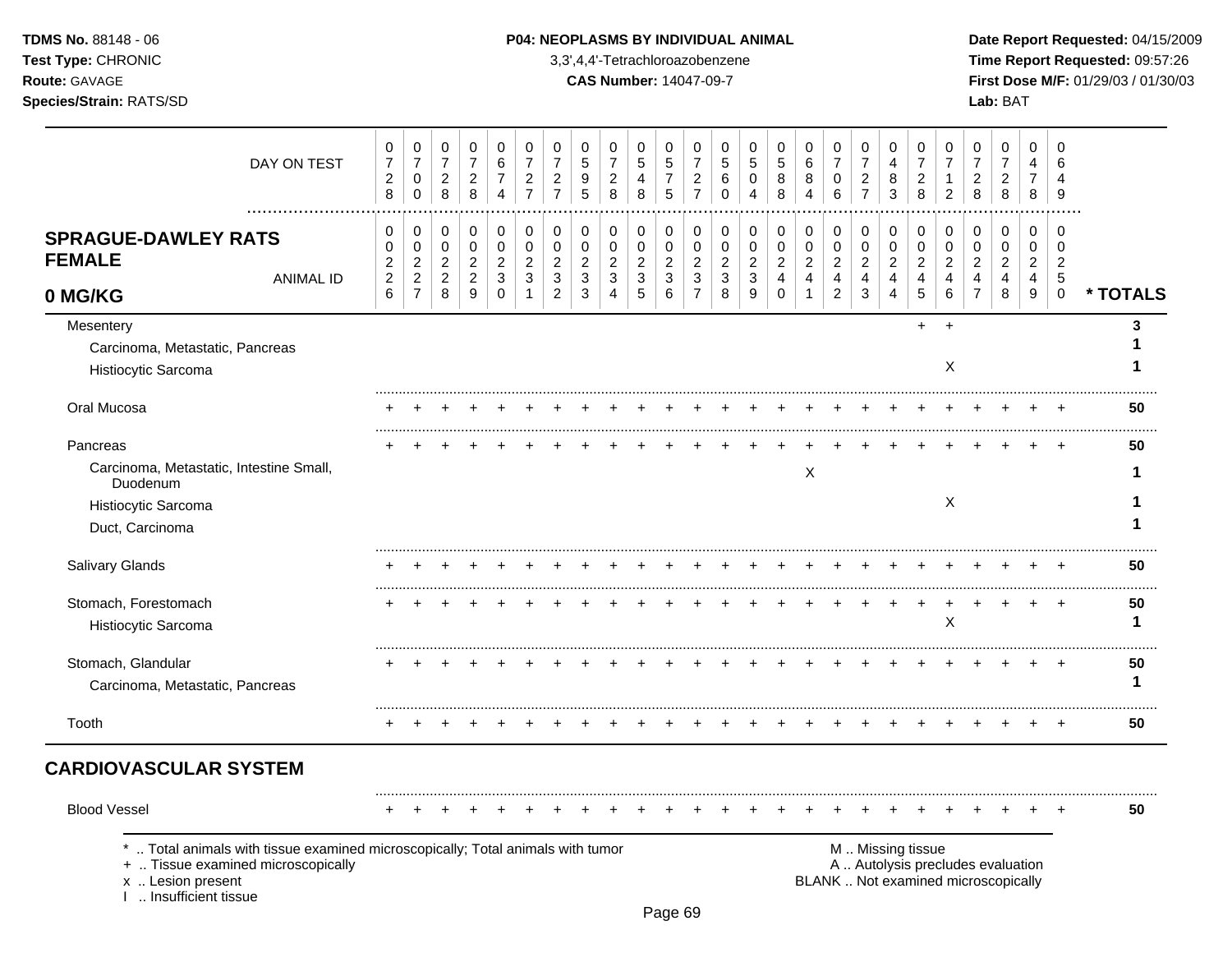# **TDMS No.** 88148 - 06 **P04: NEOPLASMS BY INDIVIDUAL ANIMAL** Date Report Requested: 04/15/2009

**Test Type:** CHRONIC 3,3',4,4'-Tetrachloroazobenzene **Time Report Requested:** 09:57:26 **Route:** GAVAGE **CAS Number:** 14047-09-7 **First Dose M/F:** 01/29/03 / 01/30/03 **Species/Strain:** RATS/SD **Lab:** BAT

|                                                                                            | DAY ON TEST      | 0<br>$\boldsymbol{7}$<br>$\overline{c}$<br>8         | 0<br>$\boldsymbol{7}$<br>0<br>$\mathbf 0$  | 0<br>$\overline{7}$<br>$\overline{c}$<br>8               | 0<br>$\overline{7}$<br>$\overline{c}$<br>8             | $\Omega$<br>6<br>7<br>$\overline{4}$    | 0<br>$\overline{7}$<br>$\overline{c}$<br>$\overline{7}$ | $\mathbf 0$<br>$\overline{7}$<br>$\overline{c}$<br>$\overline{7}$ | 0<br>5<br>9<br>5                                      | 0<br>$\overline{7}$<br>$\overline{c}$<br>8            | $\Omega$<br>5<br>4<br>8                        | 0<br>$\sqrt{5}$<br>$\overline{7}$<br>5   | 0<br>$\overline{7}$<br>$\overline{a}$<br>$\overline{7}$ | 0<br>5<br>6<br>$\Omega$                | 0<br>5<br>0<br>$\boldsymbol{\Lambda}$            | 0<br>$\sqrt{5}$<br>8<br>8                  | 0<br>$\,6\,$<br>$\,8\,$<br>$\boldsymbol{\Lambda}$    | 0<br>$\overline{7}$<br>0<br>6                        | 0<br>$\overline{7}$<br>$\overline{c}$<br>$\overline{7}$ | $\Omega$<br>4<br>8<br>3                                     | 0<br>$\overline{7}$<br>$\overline{a}$<br>8           | 0<br>$\overline{7}$<br>1<br>$\overline{2}$           | 0<br>$\overline{7}$<br>$\overline{c}$<br>8 | 0<br>$\overline{7}$<br>$\overline{c}$<br>8 | 0<br>4<br>$\overline{7}$<br>8             | $\Omega$<br>6<br>4<br>9              |          |
|--------------------------------------------------------------------------------------------|------------------|------------------------------------------------------|--------------------------------------------|----------------------------------------------------------|--------------------------------------------------------|-----------------------------------------|---------------------------------------------------------|-------------------------------------------------------------------|-------------------------------------------------------|-------------------------------------------------------|------------------------------------------------|------------------------------------------|---------------------------------------------------------|----------------------------------------|--------------------------------------------------|--------------------------------------------|------------------------------------------------------|------------------------------------------------------|---------------------------------------------------------|-------------------------------------------------------------|------------------------------------------------------|------------------------------------------------------|--------------------------------------------|--------------------------------------------|-------------------------------------------|--------------------------------------|----------|
| <b>SPRAGUE-DAWLEY RATS</b><br><b>FEMALE</b>                                                | <b>ANIMAL ID</b> | 0<br>$\mathbf 0$<br>$\overline{2}$<br>$\overline{c}$ | 0<br>0<br>$\overline{c}$<br>$\overline{c}$ | 0<br>$\mathbf 0$<br>$\boldsymbol{2}$<br>$\boldsymbol{2}$ | 0<br>$\mathbf 0$<br>$\overline{2}$<br>$\boldsymbol{2}$ | 0<br>$\mathbf 0$<br>$\overline{c}$<br>3 | 0<br>$\mathbf 0$<br>$\overline{c}$<br>3                 | 0<br>$\mathbf 0$<br>$\overline{c}$<br>$\sqrt{3}$                  | 0<br>0<br>$\overline{c}$<br>$\ensuremath{\mathsf{3}}$ | 0<br>0<br>$\overline{c}$<br>$\ensuremath{\mathsf{3}}$ | 0<br>$\mathbf 0$<br>$\sqrt{2}$<br>$\mathbf{3}$ | 0<br>0<br>$\overline{c}$<br>$\mathbf{3}$ | 0<br>$\mathbf 0$<br>$\overline{2}$<br>$\mathbf{3}$      | 0<br>0<br>$\overline{\mathbf{c}}$<br>3 | 0<br>$\mathbf 0$<br>$\overline{c}$<br>$\sqrt{3}$ | 0<br>0<br>$\overline{c}$<br>$\overline{4}$ | 0<br>$\mathbf 0$<br>$\overline{c}$<br>$\overline{a}$ | 0<br>$\mathbf 0$<br>$\overline{c}$<br>$\overline{4}$ | 0<br>$\mathbf 0$<br>$\sqrt{2}$<br>$\overline{4}$        | $\Omega$<br>$\mathbf 0$<br>$\overline{c}$<br>$\overline{4}$ | 0<br>$\mathbf 0$<br>$\overline{2}$<br>$\overline{4}$ | 0<br>$\mathbf 0$<br>$\overline{c}$<br>$\overline{4}$ | 0<br>$\mathbf 0$<br>$\overline{c}$<br>4    | 0<br>0<br>$\overline{c}$<br>4              | 0<br>$\mathbf 0$<br>$\boldsymbol{2}$<br>4 | 0<br>$\Omega$<br>$\overline{2}$<br>5 |          |
| 0 MG/KG                                                                                    |                  | 6                                                    | $\overline{7}$                             | 8                                                        | 9                                                      | $\Omega$                                | -1                                                      | $\overline{2}$                                                    | 3                                                     | 4                                                     | 5                                              | 6                                        | $\overline{7}$                                          | 8                                      | 9                                                | $\Omega$                                   | $\overline{1}$                                       | 2                                                    | 3                                                       | 4                                                           | 5                                                    | 6                                                    | 7                                          | 8                                          | 9                                         | $\mathbf 0$                          | * TOTALS |
| Heart                                                                                      |                  |                                                      |                                            |                                                          |                                                        |                                         |                                                         |                                                                   |                                                       |                                                       |                                                |                                          |                                                         |                                        |                                                  |                                            |                                                      |                                                      |                                                         |                                                             |                                                      |                                                      |                                            |                                            |                                           |                                      | 50       |
| <b>ENDOCRINE SYSTEM</b>                                                                    |                  |                                                      |                                            |                                                          |                                                        |                                         |                                                         |                                                                   |                                                       |                                                       |                                                |                                          |                                                         |                                        |                                                  |                                            |                                                      |                                                      |                                                         |                                                             |                                                      |                                                      |                                            |                                            |                                           |                                      |          |
| <b>Adrenal Cortex</b><br>Adenoma<br>Leukemia Mononuclear                                   |                  |                                                      |                                            |                                                          |                                                        |                                         |                                                         |                                                                   |                                                       | X                                                     |                                                |                                          |                                                         |                                        |                                                  |                                            |                                                      |                                                      |                                                         |                                                             |                                                      |                                                      |                                            |                                            |                                           |                                      | 50       |
| Adrenal Medulla<br>Pheochromocytoma Benign                                                 |                  |                                                      |                                            |                                                          |                                                        |                                         |                                                         |                                                                   |                                                       |                                                       |                                                |                                          |                                                         |                                        |                                                  | $\div$                                     | $\ddot{}$<br>Χ                                       |                                                      |                                                         |                                                             |                                                      |                                                      |                                            |                                            |                                           |                                      | 50<br>3  |
| Islets, Pancreatic                                                                         |                  |                                                      |                                            |                                                          |                                                        |                                         |                                                         |                                                                   |                                                       |                                                       |                                                |                                          |                                                         |                                        |                                                  |                                            |                                                      |                                                      |                                                         |                                                             |                                                      |                                                      |                                            |                                            |                                           |                                      | 50       |
| Parathyroid Gland                                                                          |                  |                                                      |                                            |                                                          |                                                        |                                         |                                                         |                                                                   |                                                       |                                                       |                                                | M                                        |                                                         |                                        |                                                  |                                            |                                                      |                                                      |                                                         | M                                                           |                                                      |                                                      |                                            |                                            |                                           |                                      | 46       |
| <b>Pituitary Gland</b><br>Pars Distalis, Adenoma<br>Pars Intermedia, Adenoma               |                  | X                                                    |                                            | $\sf X$                                                  | $\boldsymbol{\mathsf{X}}$                              |                                         |                                                         |                                                                   |                                                       |                                                       |                                                |                                          |                                                         |                                        |                                                  |                                            |                                                      |                                                      |                                                         |                                                             | X                                                    |                                                      |                                            |                                            |                                           |                                      | 50<br>13 |
| <b>Thyroid Gland</b><br>Bilateral, C-cell, Adenoma<br>C-cell, Adenoma<br>C-cell, Carcinoma |                  |                                                      |                                            |                                                          |                                                        |                                         |                                                         |                                                                   |                                                       |                                                       |                                                |                                          | $\pmb{\times}$                                          |                                        |                                                  | X                                          |                                                      |                                                      | $\boldsymbol{\mathsf{X}}$                               |                                                             | X                                                    |                                                      |                                            |                                            |                                           |                                      | 50       |

\* .. Total animals with tissue examined microscopically; Total animals with tumor **M** metally more than M .. Missing tissue<br>A .. Tissue examined microscopically

+ .. Tissue examined microscopically

x .. Lesion present<br>I .. Insufficient tissue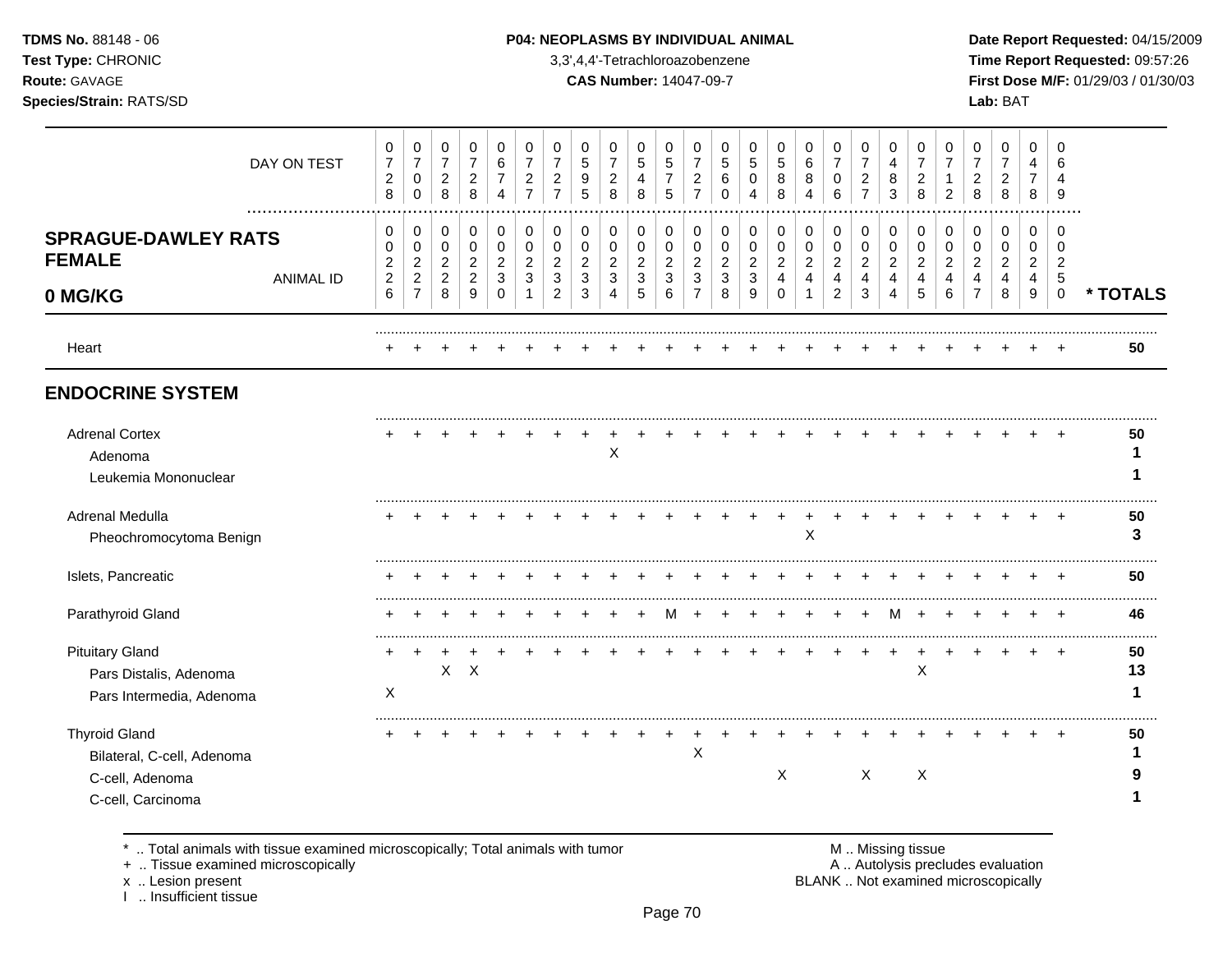### **TDMS No.** 88148 - 06 **P04: NEOPLASMS BY INDIVIDUAL ANIMAL** Date Report Requested: 04/15/2009

**Test Type:** CHRONIC 3,3',4,4'-Tetrachloroazobenzene **Time Report Requested:** 09:57:26 **Route:** GAVAGE **CAS Number:** 14047-09-7 **First Dose M/F:** 01/29/03 / 01/30/03

|                                             | DAY ON TEST | v<br><u>.</u><br>8      | 0<br>-<br>0<br>0          | ິ<br>_<br>8   | υ<br>ົ<br><u>.</u><br>8 | v<br>⌒<br>b<br>4             | 0<br>ົ<br>_           | <u>_</u>           | ÷      | 0<br>◠<br>8      | ◡<br>G<br>4<br>8             | U<br>∽<br>J<br>∽<br>J        | υ<br>_      | نٽ<br>b | <sub>5</sub><br>4  | ◡<br>8<br>$\circ$ | 0<br>6<br>8<br>4 | 0<br>0<br>6                  | υ<br>2                       | 4<br>8<br>3 | ν<br>ົ<br>$\sim$   | ົ<br>8 | 0<br>ົ<br>ے<br>8        | 0<br>4<br>8             | -9 |               |
|---------------------------------------------|-------------|-------------------------|---------------------------|---------------|-------------------------|------------------------------|-----------------------|--------------------|--------|------------------|------------------------------|------------------------------|-------------|---------|--------------------|-------------------|------------------|------------------------------|------------------------------|-------------|--------------------|--------|-------------------------|-------------------------|----|---------------|
| <b>SPRAGUE-DAWLEY RATS</b><br><b>FEMALE</b> | ANIMAL ID   | ັ<br>J<br><u>_</u><br>2 | 0<br>0<br>ີ<br>∠<br>ົ     | _             | 0<br>u<br>◠<br><u>_</u> | υ<br>υ<br>ີ<br><u>_</u><br>0 | 0<br>0<br>◠<br>_<br>3 | 0<br><u>_</u><br>ົ | 0<br>っ | 0<br>0<br>◠<br>3 | v<br>υ<br>◠<br><u>_</u><br>ົ | 0<br>J<br>ີ<br><u>.</u><br>ີ | υ<br>υ<br>◠ |         | ີ<br><u>_</u><br>◠ | c                 | 0<br>0<br>ີ<br>4 | 0<br>0<br>C<br><u>_</u><br>4 | 0<br>U<br>◠<br><u>.</u><br>4 | 4           | U<br>ົ<br><u>_</u> | C.     | 0<br>0<br>റ<br><u>_</u> | 0<br>U<br>ົ<br><u>_</u> |    |               |
| 0 MG/KG                                     |             | b                       | <u>_</u><br>$\rightarrow$ | <u>_</u><br>8 | $\epsilon$<br>9         | J<br>U                       |                       | C<br>◠<br>∠        | Ñ<br>3 | 4                | ັ<br>G                       | v<br>6                       |             | 8       | ັບ<br>9            |                   |                  | ົ<br>▵                       | 3                            | 4           | 4<br>6             | -      | 4<br>8                  | 4<br>9                  | ີວ | <b>TOTALS</b> |

# **GENERAL BODY SYSTEM**

NONE

# **GENITAL SYSTEM**

| <b>Clitoral Gland</b>                                                                             |  |   |  |  |  |  |   |   |   |  |  |   |  |   | 50 |
|---------------------------------------------------------------------------------------------------|--|---|--|--|--|--|---|---|---|--|--|---|--|---|----|
| Ovary<br>Carcinoma, Metastatic, Pancreas<br>Granulosa Cell Tumor Malignant<br>Histiocytic Sarcoma |  |   |  |  |  |  | X |   |   |  |  | ⋏ |  |   | 50 |
| Oviduct                                                                                           |  |   |  |  |  |  |   |   |   |  |  |   |  |   |    |
| <b>Uterus</b>                                                                                     |  |   |  |  |  |  |   |   |   |  |  |   |  |   | 50 |
| Carcinoma, Metastatic, Intestine Small,<br>Duodenum                                               |  |   |  |  |  |  |   |   | ∧ |  |  |   |  |   |    |
| Histiocytic Sarcoma                                                                               |  |   |  |  |  |  |   |   |   |  |  | X |  |   |    |
| Polyp Stromal                                                                                     |  | ⋏ |  |  |  |  |   | X |   |  |  |   |  |   |    |
| Squamous Cell Carcinoma                                                                           |  |   |  |  |  |  |   |   |   |  |  |   |  | X |    |
| Endometrium, Carcinoma                                                                            |  |   |  |  |  |  |   |   |   |  |  |   |  |   |    |
| Endometrium, Polyp Stromal                                                                        |  |   |  |  |  |  |   |   |   |  |  |   |  |   |    |

\* .. Total animals with tissue examined microscopically; Total animals with tumor **M** metally more than M .. Missing tissue<br>  $\blacksquare$  Tissue examined microscopically

+ .. Tissue examined microscopically

I .. Insufficient tissue

x .. Lesion present **BLANK** .. Not examined microscopically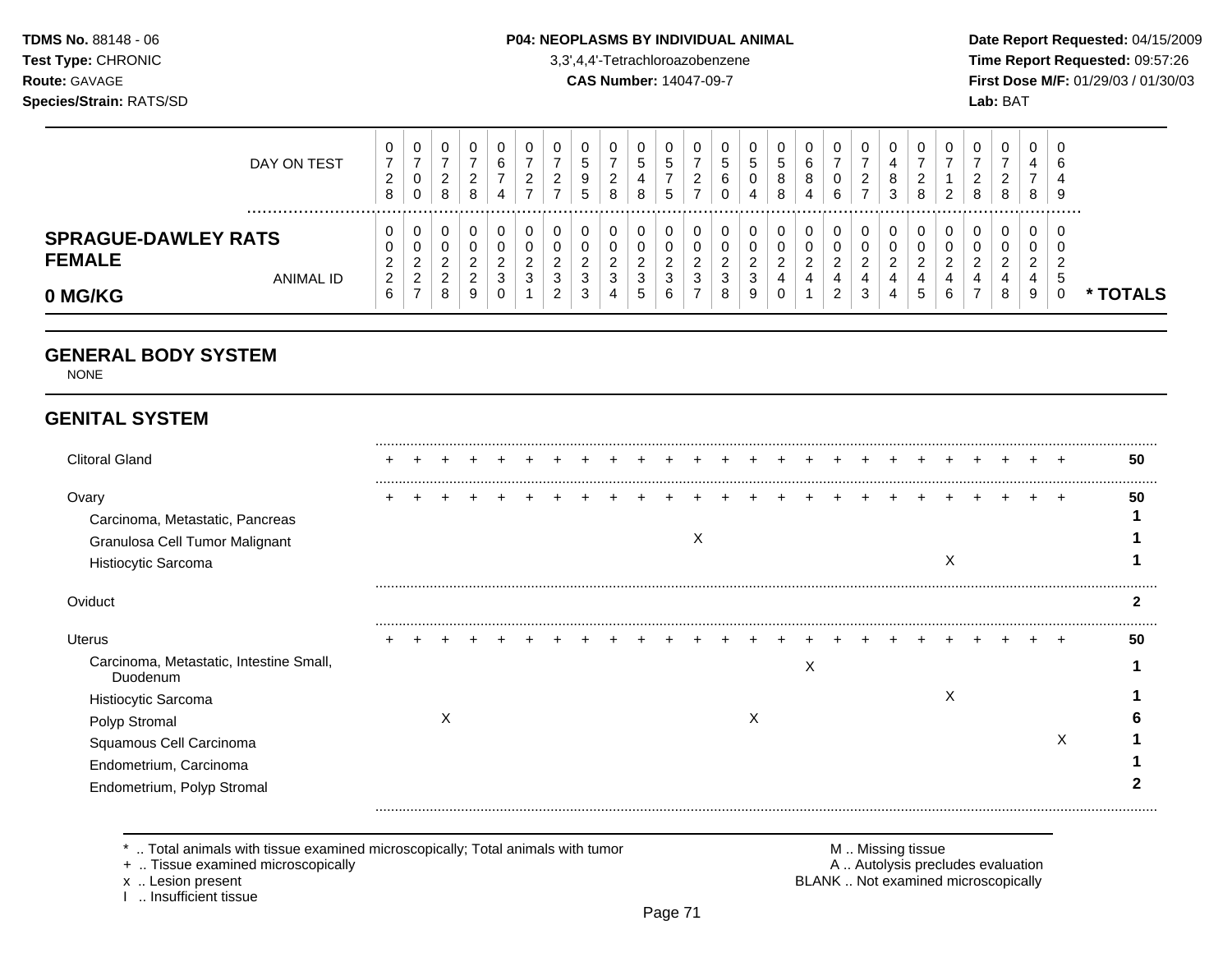I .. Insufficient tissue

### P04: NEOPLASMS BY INDIVIDUAL ANIMAL

3,3',4,4'-Tetrachloroazobenzene

**CAS Number: 14047-09-7** 

Date Report Requested: 04/15/2009 Time Report Requested: 09:57:26 First Dose M/F: 01/29/03 / 01/30/03 Lab: BAT

| DAY ON TEST                                                                                                                             | 0<br>$\overline{7}$<br>$\overline{c}$<br>8                                | 0<br>$\overline{7}$<br>$\pmb{0}$<br>$\mathbf 0$                        | 0<br>$\boldsymbol{7}$<br>$\overline{c}$<br>$\,8\,$          | 0<br>$\overline{7}$<br>$\overline{2}$<br>8                  | 0<br>$\,6$<br>$\overline{7}$<br>4                           | 0<br>$\overline{7}$<br>$\overline{c}$<br>$\overline{7}$ | 0<br>$\overline{7}$<br>$\overline{c}$<br>$\overline{7}$              | 0<br>$\sqrt{5}$<br>9<br>5                    | 0<br>$\overline{7}$<br>$\overline{c}$<br>8               | 0<br>$\mathbf 5$<br>$\overline{4}$<br>8               | 0<br>$\,$ 5 $\,$<br>$\boldsymbol{7}$<br>5     | 0<br>$\overline{7}$<br>$\overline{c}$<br>$\overline{7}$            | 0<br>5<br>$\,6$<br>$\mathbf 0$               | 0<br>$\sqrt{5}$<br>$\pmb{0}$<br>$\overline{4}$          | 0<br>$\sqrt{5}$<br>8<br>8                                          | 0<br>6<br>8<br>$\overline{4}$                | 0<br>$\overline{7}$<br>0<br>6                                            | 0<br>$\boldsymbol{7}$<br>$\overline{c}$<br>$\overline{7}$  | 0<br>4<br>8<br>3                                                                 | 0<br>7<br>$\overline{c}$<br>8                             | 0<br>$\overline{7}$<br>$\mathbf{1}$<br>$\overline{c}$                    | 0<br>$\overline{7}$<br>$\overline{c}$<br>8                | 0<br>$\overline{7}$<br>$\overline{c}$<br>8   | 0<br>4<br>$\overline{7}$<br>8                             | 0<br>6<br>4<br>9                                    |              |
|-----------------------------------------------------------------------------------------------------------------------------------------|---------------------------------------------------------------------------|------------------------------------------------------------------------|-------------------------------------------------------------|-------------------------------------------------------------|-------------------------------------------------------------|---------------------------------------------------------|----------------------------------------------------------------------|----------------------------------------------|----------------------------------------------------------|-------------------------------------------------------|-----------------------------------------------|--------------------------------------------------------------------|----------------------------------------------|---------------------------------------------------------|--------------------------------------------------------------------|----------------------------------------------|--------------------------------------------------------------------------|------------------------------------------------------------|----------------------------------------------------------------------------------|-----------------------------------------------------------|--------------------------------------------------------------------------|-----------------------------------------------------------|----------------------------------------------|-----------------------------------------------------------|-----------------------------------------------------|--------------|
| .<br><b>SPRAGUE-DAWLEY RATS</b><br><b>FEMALE</b><br><b>ANIMAL ID</b><br>0 MG/KG                                                         | 0<br>$\mathbf 0$<br>$\overline{c}$<br>$\boldsymbol{2}$<br>$6\phantom{1}6$ | 0<br>$\mathsf 0$<br>$\overline{c}$<br>$\overline{c}$<br>$\overline{7}$ | 0<br>$\mathbf 0$<br>$\overline{c}$<br>$\boldsymbol{2}$<br>8 | 0<br>$\pmb{0}$<br>$\boldsymbol{2}$<br>$\boldsymbol{2}$<br>9 | 0<br>$\mathbf 0$<br>$\sqrt{2}$<br>$\sqrt{3}$<br>$\mathbf 0$ | 0<br>$\mathbf 0$<br>$\overline{c}$<br>3                 | 0<br>$\mathbf 0$<br>$\overline{c}$<br>$\mathbf{3}$<br>$\overline{c}$ | 0<br>$\mathbf 0$<br>$\overline{c}$<br>3<br>3 | 0<br>0<br>$\overline{c}$<br>$\sqrt{3}$<br>$\overline{4}$ | 0<br>$\mathbf 0$<br>$\overline{c}$<br>$\sqrt{3}$<br>5 | 0<br>0<br>$\overline{c}$<br>$\mathbf{3}$<br>6 | 0<br>$\mathbf 0$<br>$\overline{c}$<br>$\sqrt{3}$<br>$\overline{7}$ | 0<br>$\mathbf 0$<br>$\overline{c}$<br>3<br>8 | 0<br>$\mathbf 0$<br>$\overline{c}$<br>$\mathbf{3}$<br>9 | 0<br>$\mathbf 0$<br>$\boldsymbol{2}$<br>$\overline{a}$<br>$\Omega$ | 0<br>$\pmb{0}$<br>$\boldsymbol{2}$<br>4<br>1 | 0<br>$\mathbf 0$<br>$\boldsymbol{2}$<br>$\overline{4}$<br>$\overline{2}$ | 0<br>0<br>$\overline{c}$<br>$\overline{4}$<br>$\mathbf{3}$ | $\mathbf 0$<br>$\mathbf 0$<br>$\overline{2}$<br>$\overline{4}$<br>$\overline{4}$ | 0<br>$\mathbf 0$<br>$\overline{2}$<br>$\overline{4}$<br>5 | 0<br>$\mathbf 0$<br>$\overline{c}$<br>$\overline{4}$<br>6                | 0<br>$\mathbf 0$<br>$\overline{2}$<br>4<br>$\overline{7}$ | 0<br>$\mathbf 0$<br>$\overline{c}$<br>4<br>8 | 0<br>$\mathbf 0$<br>$\overline{2}$<br>$\overline{4}$<br>9 | 0<br>0<br>$\overline{2}$<br>$\sqrt{5}$<br>$\pmb{0}$ | * TOTALS     |
| Vagina                                                                                                                                  |                                                                           |                                                                        |                                                             |                                                             |                                                             |                                                         |                                                                      |                                              |                                                          |                                                       |                                               |                                                                    |                                              |                                                         |                                                                    |                                              |                                                                          |                                                            |                                                                                  |                                                           |                                                                          |                                                           |                                              |                                                           | $+$                                                 | $\mathbf{2}$ |
| <b>HEMATOPOIETIC SYSTEM</b>                                                                                                             |                                                                           |                                                                        |                                                             |                                                             |                                                             |                                                         |                                                                      |                                              |                                                          |                                                       |                                               |                                                                    |                                              |                                                         |                                                                    |                                              |                                                                          |                                                            |                                                                                  |                                                           |                                                                          |                                                           |                                              |                                                           |                                                     |              |
| <b>Bone Marrow</b>                                                                                                                      |                                                                           |                                                                        |                                                             |                                                             |                                                             |                                                         |                                                                      |                                              |                                                          |                                                       |                                               |                                                                    |                                              |                                                         |                                                                    |                                              |                                                                          |                                                            |                                                                                  |                                                           |                                                                          |                                                           |                                              |                                                           |                                                     | 50           |
| Lymph Node<br>Mediastinal, Histiocytic Sarcoma                                                                                          |                                                                           |                                                                        |                                                             |                                                             |                                                             |                                                         |                                                                      |                                              |                                                          |                                                       |                                               |                                                                    |                                              |                                                         |                                                                    |                                              |                                                                          |                                                            |                                                                                  |                                                           | $\ddot{}$<br>X                                                           |                                                           |                                              |                                                           |                                                     | 1            |
| Lymph Node, Mandibular                                                                                                                  |                                                                           |                                                                        |                                                             |                                                             |                                                             |                                                         |                                                                      |                                              |                                                          |                                                       |                                               |                                                                    |                                              |                                                         |                                                                    |                                              | $\ddot{}$                                                                | $\pm$                                                      |                                                                                  |                                                           |                                                                          |                                                           |                                              |                                                           |                                                     | 50           |
| Lymph Node, Mesenteric                                                                                                                  |                                                                           |                                                                        |                                                             |                                                             |                                                             |                                                         |                                                                      |                                              |                                                          |                                                       |                                               |                                                                    |                                              |                                                         |                                                                    |                                              |                                                                          |                                                            |                                                                                  |                                                           |                                                                          |                                                           |                                              |                                                           |                                                     | 50           |
| Spleen<br>Carcinoma, Metastatic, Pancreas<br>Histiocytic Sarcoma                                                                        |                                                                           |                                                                        |                                                             |                                                             |                                                             |                                                         |                                                                      |                                              |                                                          |                                                       |                                               |                                                                    |                                              |                                                         |                                                                    |                                              |                                                                          |                                                            |                                                                                  |                                                           | X                                                                        |                                                           |                                              |                                                           |                                                     | 50           |
| Leukemia Mononuclear                                                                                                                    |                                                                           |                                                                        |                                                             |                                                             |                                                             |                                                         |                                                                      |                                              |                                                          |                                                       |                                               |                                                                    |                                              |                                                         |                                                                    |                                              |                                                                          |                                                            |                                                                                  |                                                           |                                                                          |                                                           |                                              |                                                           |                                                     |              |
| Thymus                                                                                                                                  |                                                                           |                                                                        |                                                             |                                                             |                                                             |                                                         |                                                                      |                                              |                                                          |                                                       |                                               |                                                                    |                                              |                                                         |                                                                    |                                              |                                                                          |                                                            |                                                                                  |                                                           |                                                                          |                                                           |                                              |                                                           | $\pm$                                               | 50           |
| <b>INTEGUMENTARY SYSTEM</b>                                                                                                             |                                                                           |                                                                        |                                                             |                                                             |                                                             |                                                         |                                                                      |                                              |                                                          |                                                       |                                               |                                                                    |                                              |                                                         |                                                                    |                                              |                                                                          |                                                            |                                                                                  |                                                           |                                                                          |                                                           |                                              |                                                           |                                                     |              |
| <b>Mammary Gland</b><br>Adenoma                                                                                                         |                                                                           |                                                                        |                                                             |                                                             |                                                             |                                                         |                                                                      |                                              |                                                          |                                                       |                                               |                                                                    |                                              |                                                         |                                                                    |                                              |                                                                          |                                                            |                                                                                  |                                                           |                                                                          |                                                           |                                              |                                                           |                                                     | 50<br>1      |
| Total animals with tissue examined microscopically; Total animals with tumor<br>+  Tissue examined microscopically<br>x  Lesion present |                                                                           |                                                                        |                                                             |                                                             |                                                             |                                                         |                                                                      |                                              |                                                          |                                                       |                                               |                                                                    |                                              |                                                         |                                                                    |                                              |                                                                          |                                                            |                                                                                  | M  Missing tissue                                         | A  Autolysis precludes evaluation<br>BLANK  Not examined microscopically |                                                           |                                              |                                                           |                                                     |              |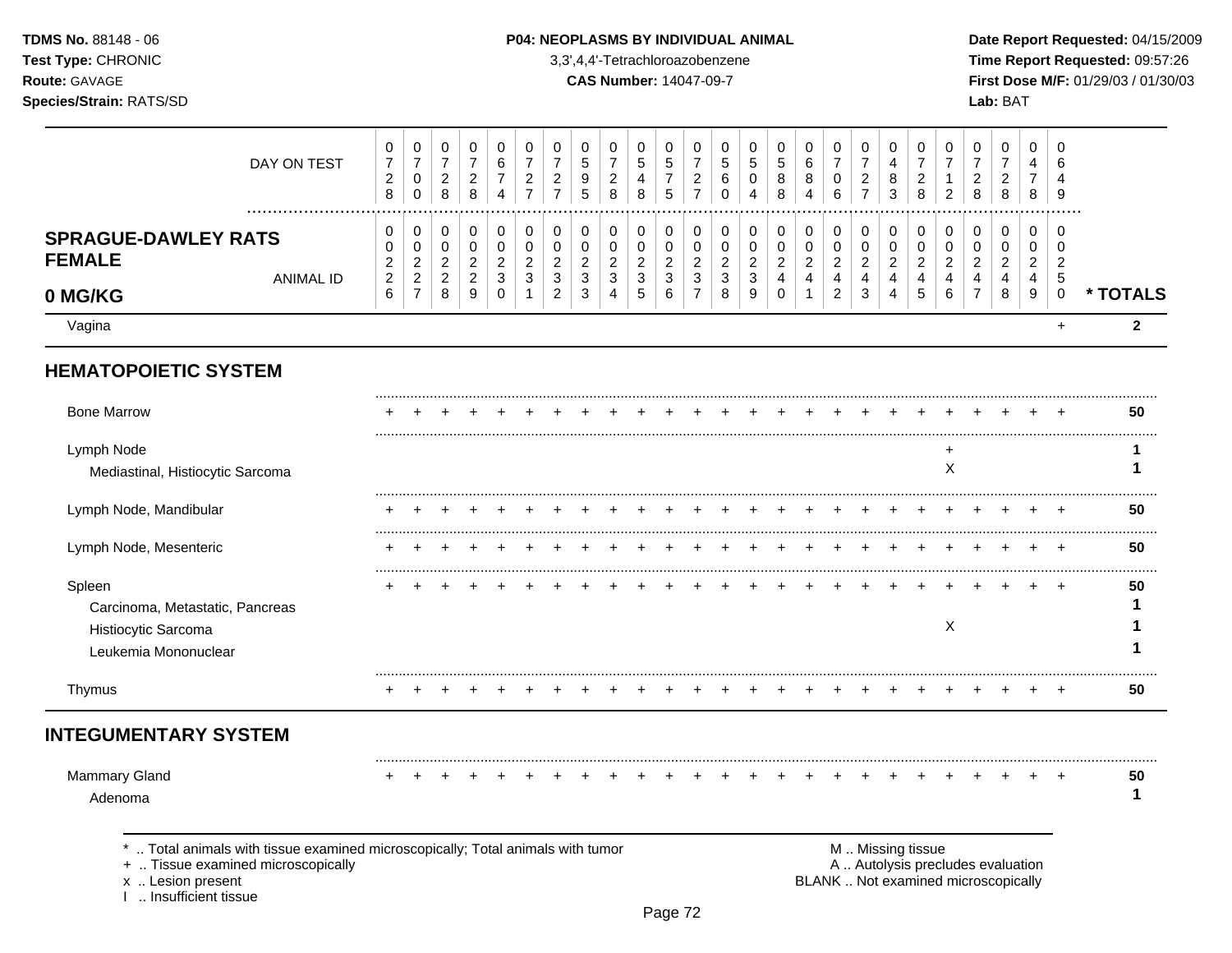### **TDMS No.** 88148 - 06 **P04: NEOPLASMS BY INDIVIDUAL ANIMAL** Date Report Requested: 04/15/2009

**Test Type:** CHRONIC 3,3',4,4'-Tetrachloroazobenzene **Time Report Requested:** 09:57:26 **Route:** GAVAGE **CAS Number:** 14047-09-7 **First Dose M/F:** 01/29/03 / 01/30/03

| DAY ON TEST                                                                | 0<br>$\overline{7}$<br>$\overline{c}$<br>8                       | 0<br>$\overline{7}$<br>0<br>$\mathbf 0$                      | 0<br>$\overline{7}$<br>$\overline{a}$<br>8      | 0<br>$\overline{7}$<br>$\overline{c}$<br>8        | 0<br>6<br>4                  | 0<br>2           | 0<br>7<br>2<br>$\overline{7}$ | 0<br>5<br>9<br>5                              | 0<br>$\overline{7}$<br>$\overline{c}$<br>8 | 0<br>$\,$ 5 $\,$<br>4<br>8         | 0<br>5<br>$\overline{7}$<br>5      | 0<br>$\overline{7}$<br>$\overline{c}$<br>$\overline{7}$ | 0<br>5<br>6<br>0      | 0<br>5<br>Δ           | 0<br>5<br>8<br>8                          | 0<br>6<br>8<br>4              | 0<br>$\overline{7}$<br>0<br>6                   | 0<br>$\overline{7}$<br>$\overline{c}$<br>$\overline{7}$ | 0<br>4<br>8<br>3                            | 0<br>$\overline{7}$<br>$\overline{c}$<br>8  | 0<br>2                | 0<br>2<br>8                                     | 0<br>2<br>8                        | 0<br>4<br>$\overline{7}$<br>8      | 0<br>6<br>4<br>9                                             |              |
|----------------------------------------------------------------------------|------------------------------------------------------------------|--------------------------------------------------------------|-------------------------------------------------|---------------------------------------------------|------------------------------|------------------|-------------------------------|-----------------------------------------------|--------------------------------------------|------------------------------------|------------------------------------|---------------------------------------------------------|-----------------------|-----------------------|-------------------------------------------|-------------------------------|-------------------------------------------------|---------------------------------------------------------|---------------------------------------------|---------------------------------------------|-----------------------|-------------------------------------------------|------------------------------------|------------------------------------|--------------------------------------------------------------|--------------|
| <b>SPRAGUE-DAWLEY RATS</b><br><b>FEMALE</b><br><b>ANIMAL ID</b><br>0 MG/KG | 0<br>0<br>$\boldsymbol{2}$<br>$\boldsymbol{2}$<br>$6\phantom{1}$ | 0<br>0<br>$\overline{2}$<br>$\overline{c}$<br>$\overline{7}$ | 0<br>0<br>$\overline{a}$<br>$\overline{c}$<br>8 | 0<br>0<br>$\overline{c}$<br>$\boldsymbol{2}$<br>9 | 0<br>0<br>2<br>3<br>$\Omega$ | 0<br>0<br>2<br>3 | 0<br>0<br>2<br>3<br>2         | 0<br>0<br>$\overline{c}$<br>$\mathbf{3}$<br>3 | 0<br>0<br>2<br>3<br>4                      | 0<br>0<br>$\overline{c}$<br>3<br>5 | 0<br>0<br>$\overline{c}$<br>3<br>6 | 0<br>0<br>$\overline{c}$<br>3<br>$\overline{7}$         | 0<br>0<br>2<br>3<br>8 | 0<br>0<br>2<br>3<br>9 | 0<br>0<br>$\overline{c}$<br>4<br>$\Omega$ | 0<br>0<br>$\overline{c}$<br>4 | 0<br>0<br>$\overline{c}$<br>4<br>$\overline{2}$ | 0<br>0<br>$\overline{c}$<br>4<br>3                      | 0<br>0<br>$\overline{\mathbf{c}}$<br>4<br>4 | 0<br>0<br>$\overline{\mathbf{c}}$<br>4<br>5 | 0<br>0<br>2<br>4<br>6 | 0<br>0<br>$\overline{2}$<br>4<br>$\overline{7}$ | 0<br>0<br>$\overline{2}$<br>4<br>8 | 0<br>0<br>$\overline{c}$<br>4<br>9 | $\Omega$<br>0<br>$\overline{2}$<br>$\sqrt{5}$<br>$\mathbf 0$ | * TOTALS     |
| Carcinoma<br>Fibroadenoma<br>Fibroadenoma, Multiple                        |                                                                  | X<br>X                                                       |                                                 |                                                   | $X$ $X$                      | X                |                               |                                               |                                            | X                                  |                                    |                                                         |                       | X X X X               |                                           |                               | X                                               | $\mathsf{X}$                                            |                                             | $\sf X$                                     | $\boldsymbol{X}$      |                                                 | $\boldsymbol{\mathsf{X}}$          |                                    | X<br>$X$ $X$                                                 | 4<br>23<br>8 |
| Skin                                                                       |                                                                  |                                                              |                                                 |                                                   |                              |                  |                               |                                               |                                            |                                    |                                    |                                                         |                       |                       |                                           |                               |                                                 |                                                         |                                             |                                             |                       |                                                 |                                    |                                    |                                                              | 50           |
| <b>MUSCULOSKELETAL SYSTEM</b>                                              |                                                                  |                                                              |                                                 |                                                   |                              |                  |                               |                                               |                                            |                                    |                                    |                                                         |                       |                       |                                           |                               |                                                 |                                                         |                                             |                                             |                       |                                                 |                                    |                                    |                                                              |              |
| Bone                                                                       |                                                                  |                                                              |                                                 |                                                   |                              |                  |                               |                                               |                                            |                                    |                                    |                                                         |                       |                       |                                           |                               |                                                 |                                                         |                                             |                                             |                       |                                                 |                                    |                                    |                                                              | 50           |
| <b>Skeletal Muscle</b><br>Rhabdomyosarcoma                                 |                                                                  |                                                              |                                                 |                                                   |                              |                  |                               |                                               |                                            |                                    | +                                  |                                                         |                       |                       |                                           |                               |                                                 |                                                         |                                             |                                             |                       |                                                 |                                    |                                    |                                                              | 2            |
| <b>NERVOUS SYSTEM</b>                                                      |                                                                  |                                                              |                                                 |                                                   |                              |                  |                               |                                               |                                            |                                    |                                    |                                                         |                       |                       |                                           |                               |                                                 |                                                         |                                             |                                             |                       |                                                 |                                    |                                    |                                                              |              |
| <b>Brain</b>                                                               |                                                                  |                                                              |                                                 |                                                   |                              |                  |                               |                                               |                                            |                                    |                                    |                                                         |                       |                       |                                           |                               |                                                 |                                                         |                                             |                                             |                       |                                                 |                                    |                                    |                                                              | 50           |
| <b>Peripheral Nerve</b><br>Schwannoma Malignant                            |                                                                  |                                                              |                                                 |                                                   |                              |                  |                               |                                               |                                            |                                    | ٠<br>X                             |                                                         |                       |                       |                                           |                               |                                                 |                                                         |                                             |                                             |                       |                                                 |                                    |                                    |                                                              |              |
| Spinal Cord                                                                |                                                                  |                                                              |                                                 |                                                   |                              |                  |                               |                                               |                                            |                                    |                                    |                                                         |                       |                       |                                           |                               |                                                 |                                                         |                                             |                                             |                       |                                                 |                                    |                                    |                                                              |              |

# **RESPIRATORY SYSTEM**

\* .. Total animals with tissue examined microscopically; Total animals with tumor **M** metally more than M .. Missing tissue<br>  $\blacksquare$  Tissue examined microscopically

+ .. Tissue examined microscopically

x .. Lesion present<br>I .. Insufficient tissue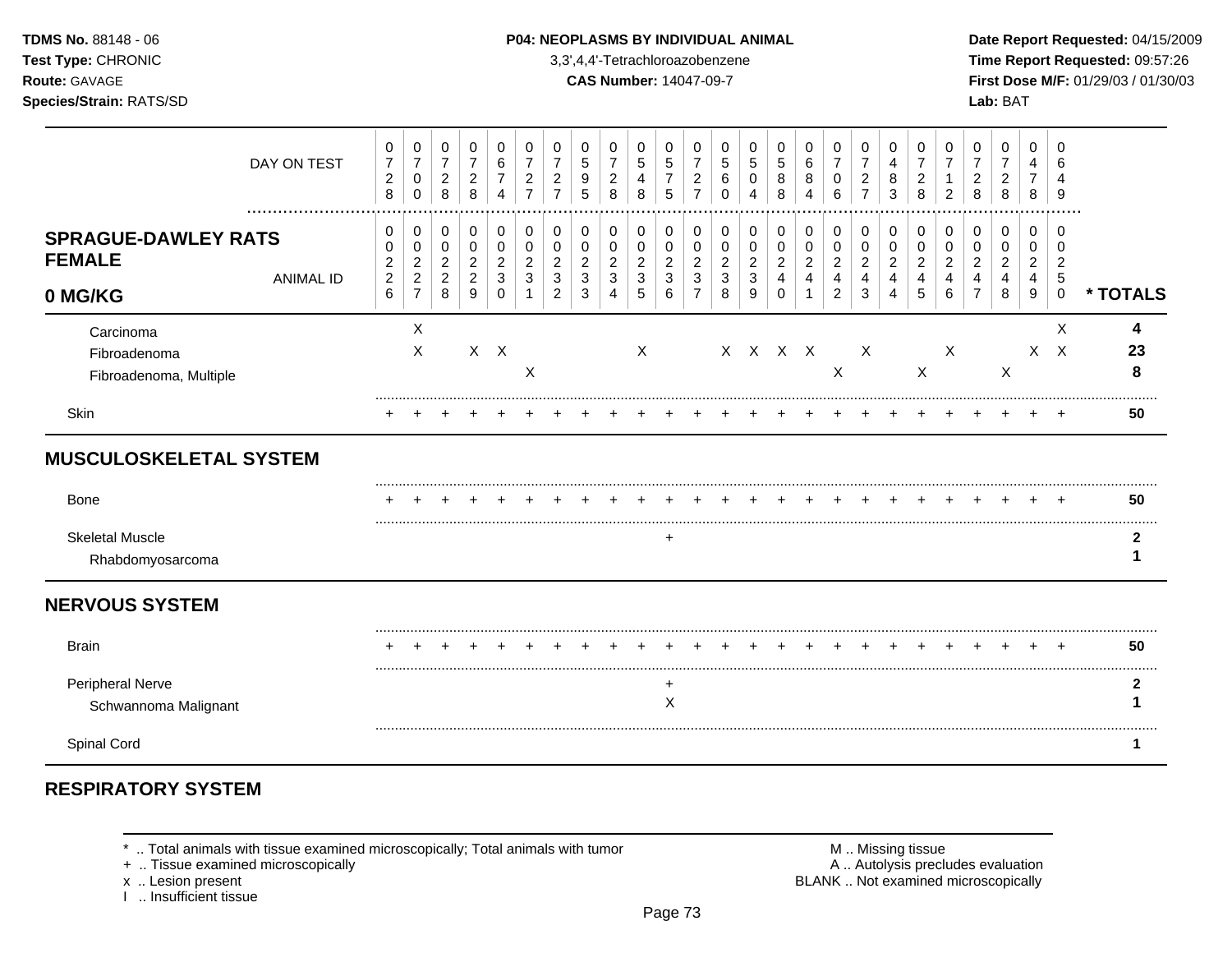### **TDMS No.** 88148 - 06 **P04: NEOPLASMS BY INDIVIDUAL ANIMAL** Date Report Requested: 04/15/2009

**Test Type:** CHRONIC 3,3',4,4'-Tetrachloroazobenzene **Time Report Requested:** 09:57:26 **Route:** GAVAGE **CAS Number:** 14047-09-7 **First Dose M/F:** 01/29/03 / 01/30/03

| DAY ON TEST                                                                                    | 0<br>$\overline{7}$<br>$\overline{c}$                                        | 0<br>$\overline{7}$<br>0                                                          | 0<br>$\overline{7}$<br>$\overline{2}$                          | 0<br>$\overline{7}$<br>$\overline{2}$                          | 0<br>6<br>7                                    | 0<br>$\overline{7}$<br>2<br>$\overline{7}$ | 0<br>$\overline{7}$<br>$\overline{c}$<br>$\overline{7}$ | 0<br>5<br>9                                                                 | 0<br>$\overline{7}$<br>$\overline{c}$              | 0<br>5<br>4                                        | 0<br>$\sqrt{5}$<br>$\overline{7}$                 | 0<br>$\overline{7}$<br>2<br>$\overline{7}$                | 0<br>5<br>6                                              | 0<br>5<br>0                             | 0<br>5<br>8                                         | 0<br>6<br>8                        | 0<br>$\overline{7}$<br>0                             | 0<br>$\overline{7}$<br>$\overline{c}$<br>$\overline{7}$ | 0<br>4<br>8                                                             | 0<br>$\overline{7}$<br>2                          | 0<br>$\overline{7}$                                         | 0<br>$\overline{7}$<br>$\overline{2}$                        | 0<br>$\overline{7}$<br>2                       | 0<br>4<br>7                             | 0<br>6                                                                   |          |
|------------------------------------------------------------------------------------------------|------------------------------------------------------------------------------|-----------------------------------------------------------------------------------|----------------------------------------------------------------|----------------------------------------------------------------|------------------------------------------------|--------------------------------------------|---------------------------------------------------------|-----------------------------------------------------------------------------|----------------------------------------------------|----------------------------------------------------|---------------------------------------------------|-----------------------------------------------------------|----------------------------------------------------------|-----------------------------------------|-----------------------------------------------------|------------------------------------|------------------------------------------------------|---------------------------------------------------------|-------------------------------------------------------------------------|---------------------------------------------------|-------------------------------------------------------------|--------------------------------------------------------------|------------------------------------------------|-----------------------------------------|--------------------------------------------------------------------------|----------|
| <b>SPRAGUE-DAWLEY RATS</b><br><b>FEMALE</b><br><b>ANIMAL ID</b><br>0 MG/KG                     | $\,8\,$<br>0<br>$\Omega$<br>$\overline{\mathbf{c}}$<br>$\boldsymbol{2}$<br>6 | $\mathbf 0$<br>0<br>$\mathbf 0$<br>$\sqrt{2}$<br>$\overline{2}$<br>$\overline{7}$ | 8<br>0<br>$\mathbf 0$<br>$\overline{c}$<br>$\overline{2}$<br>8 | 8<br>0<br>$\mathbf 0$<br>$\overline{2}$<br>$\overline{c}$<br>9 | 4<br>0<br>$\Omega$<br>$\overline{2}$<br>3<br>0 | 0<br>$\Omega$<br>$\overline{2}$<br>3       | 0<br>0<br>$\overline{c}$<br>3<br>$\overline{2}$         | 5<br>$\mathbf 0$<br>0<br>$\boldsymbol{2}$<br>$\ensuremath{\mathsf{3}}$<br>3 | 8<br>0<br>0<br>$\overline{c}$<br>$\mathbf{3}$<br>4 | 8<br>0<br>0<br>$\boldsymbol{2}$<br>$\sqrt{3}$<br>5 | 5<br>0<br>$\mathbf 0$<br>$\overline{2}$<br>3<br>6 | 0<br>$\mathbf 0$<br>$\overline{c}$<br>3<br>$\overline{7}$ | $\Omega$<br>0<br>$\mathbf 0$<br>$\overline{2}$<br>3<br>8 | 4<br>0<br>0<br>$\overline{c}$<br>3<br>9 | 8<br>$\mathbf 0$<br>0<br>$\overline{c}$<br>$\Omega$ | 4<br>0<br>0<br>$\overline{a}$<br>4 | 6<br>0<br>0<br>$\overline{2}$<br>4<br>$\overline{2}$ | 0<br>$\mathbf 0$<br>$\overline{2}$<br>4<br>3            | $\mathbf{3}$<br>0<br>$\pmb{0}$<br>$\overline{c}$<br>$\overline{4}$<br>4 | 8<br>0<br>$\mathbf 0$<br>$\overline{2}$<br>4<br>5 | $\overline{c}$<br>0<br>$\Omega$<br>$\overline{2}$<br>4<br>6 | 8<br>$\mathbf 0$<br>$\Omega$<br>$\sqrt{2}$<br>$\overline{4}$ | 8<br>0<br>$\Omega$<br>$\overline{2}$<br>4<br>8 | 8<br>0<br>0<br>$\overline{c}$<br>4<br>9 | 9<br>$\Omega$<br>$\Omega$<br>$\overline{2}$<br>$\sqrt{5}$<br>$\mathbf 0$ | * TOTALS |
| Lung<br>Carcinoma, Metastatic, Mammary Gland                                                   |                                                                              |                                                                                   |                                                                |                                                                |                                                |                                            |                                                         |                                                                             |                                                    |                                                    |                                                   |                                                           |                                                          |                                         |                                                     |                                    |                                                      |                                                         |                                                                         |                                                   |                                                             |                                                              |                                                |                                         |                                                                          | 50<br>1  |
| Nose                                                                                           |                                                                              |                                                                                   |                                                                |                                                                |                                                |                                            |                                                         |                                                                             |                                                    |                                                    |                                                   |                                                           |                                                          |                                         |                                                     |                                    |                                                      |                                                         |                                                                         |                                                   |                                                             |                                                              |                                                |                                         |                                                                          | 50       |
| Trachea                                                                                        |                                                                              |                                                                                   |                                                                |                                                                |                                                |                                            |                                                         |                                                                             |                                                    |                                                    |                                                   |                                                           |                                                          |                                         |                                                     |                                    |                                                      |                                                         |                                                                         |                                                   |                                                             |                                                              |                                                |                                         |                                                                          | 50       |
| <b>SPECIAL SENSES SYSTEM</b>                                                                   |                                                                              |                                                                                   |                                                                |                                                                |                                                |                                            |                                                         |                                                                             |                                                    |                                                    |                                                   |                                                           |                                                          |                                         |                                                     |                                    |                                                      |                                                         |                                                                         |                                                   |                                                             |                                                              |                                                |                                         |                                                                          |          |
| Eye                                                                                            |                                                                              |                                                                                   |                                                                |                                                                |                                                |                                            |                                                         |                                                                             |                                                    |                                                    |                                                   |                                                           |                                                          |                                         |                                                     |                                    |                                                      |                                                         |                                                                         |                                                   |                                                             |                                                              |                                                |                                         |                                                                          | 50       |
| Harderian Gland                                                                                |                                                                              |                                                                                   |                                                                |                                                                |                                                |                                            |                                                         |                                                                             |                                                    |                                                    |                                                   |                                                           |                                                          |                                         |                                                     |                                    |                                                      |                                                         |                                                                         |                                                   |                                                             |                                                              |                                                |                                         |                                                                          | 50       |
| <b>URINARY SYSTEM</b>                                                                          |                                                                              |                                                                                   |                                                                |                                                                |                                                |                                            |                                                         |                                                                             |                                                    |                                                    |                                                   |                                                           |                                                          |                                         |                                                     |                                    |                                                      |                                                         |                                                                         |                                                   |                                                             |                                                              |                                                |                                         |                                                                          |          |
| Kidney<br>Carcinoma, Metastatic, Intestine Small,<br>Duodenum<br>Histiocytic Sarcoma<br>Lipoma |                                                                              |                                                                                   |                                                                |                                                                |                                                |                                            |                                                         |                                                                             |                                                    |                                                    |                                                   |                                                           |                                                          |                                         |                                                     | X                                  |                                                      |                                                         |                                                                         |                                                   | X                                                           |                                                              |                                                |                                         |                                                                          | 50       |
| Urethra                                                                                        |                                                                              |                                                                                   |                                                                |                                                                |                                                |                                            |                                                         |                                                                             |                                                    |                                                    |                                                   |                                                           |                                                          |                                         |                                                     |                                    |                                                      |                                                         |                                                                         |                                                   |                                                             |                                                              |                                                |                                         |                                                                          | 50       |

\* .. Total animals with tissue examined microscopically; Total animals with tumor **M** metally more than M .. Missing tissue<br>  $\blacksquare$  Tissue examined microscopically

+ .. Tissue examined microscopically

x .. Lesion present<br>I .. Insufficient tissue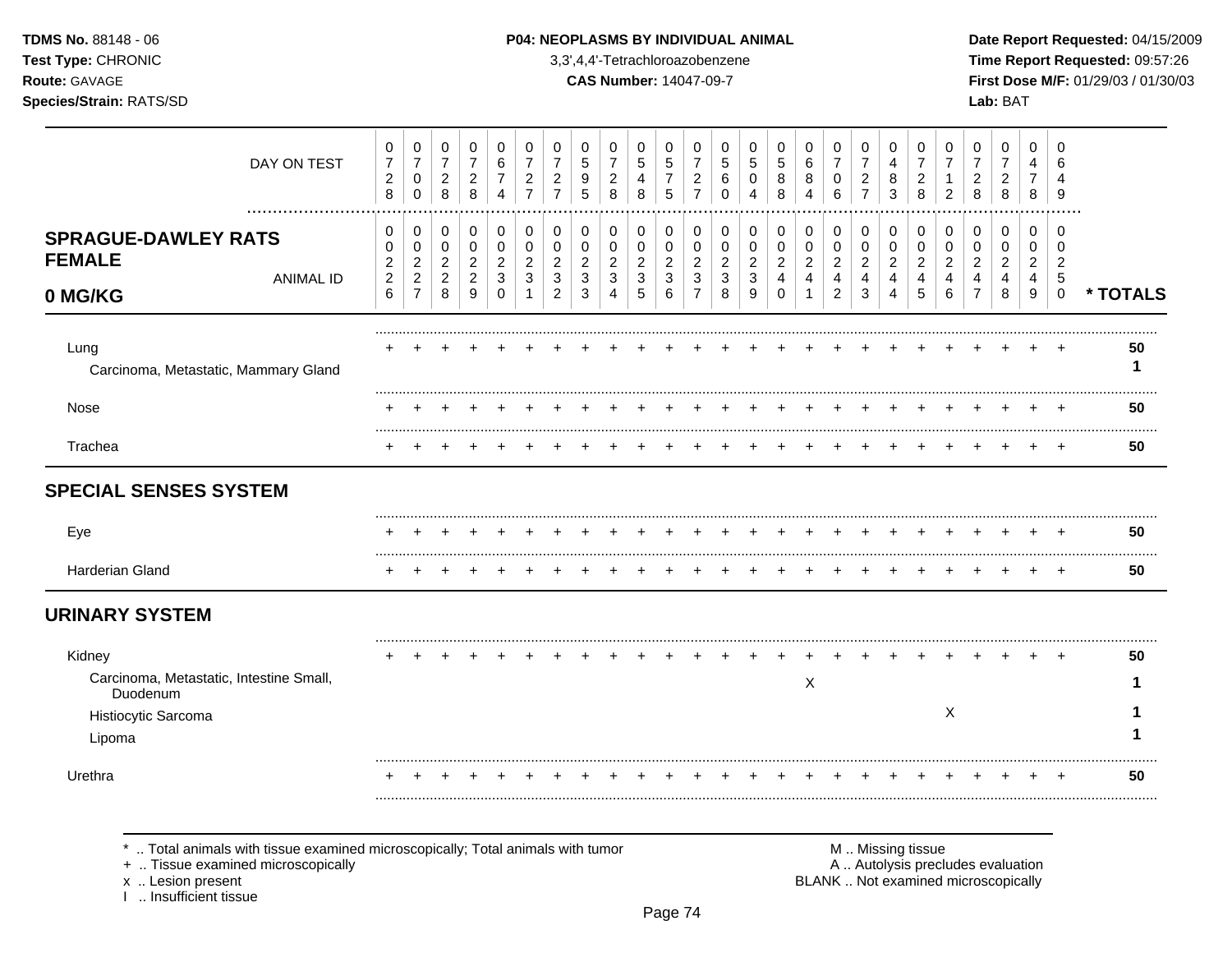### **TDMS No.** 88148 - 06 **P04: NEOPLASMS BY INDIVIDUAL ANIMAL** Date Report Requested: 04/15/2009

**Test Type:** CHRONIC 3,3',4,4'-Tetrachloroazobenzene **Time Report Requested:** 09:57:26 **Route:** GAVAGE **CAS Number:** 14047-09-7 **First Dose M/F:** 01/29/03 / 01/30/03

| <b>Urinary Bladder</b>     | $\pm$                                     |                               |                  |             |             |                                   |                           |                       |                            |                      |                 |               |                        |                   |                               |                  |                  |             |                  |                                   |                    |                              |                       | ÷           | $\div$         | 50            |
|----------------------------|-------------------------------------------|-------------------------------|------------------|-------------|-------------|-----------------------------------|---------------------------|-----------------------|----------------------------|----------------------|-----------------|---------------|------------------------|-------------------|-------------------------------|------------------|------------------|-------------|------------------|-----------------------------------|--------------------|------------------------------|-----------------------|-------------|----------------|---------------|
| 0 MG/KG                    | 6                                         | $\rightarrow$                 | 8                | 9           | 0           |                                   | റ<br>∠                    | 3                     | 4                          | 5                    | 6               |               | 8                      | 9                 | $\sim$<br>υ                   |                  | ົ<br>∠           | 3           | 4                | G                                 | 6                  | $\rightarrow$                | 8                     | 9           |                | <b>TOTALS</b> |
| <b>FEMALE</b><br>ANIMAL ID | 2<br>∼<br>$\overline{2}$                  | 2<br>C.<br>∼                  | 2<br>2           | $\sim$<br>∠ | ົ<br>3      | $\sim$<br>$\sim$<br>دت            | J<br>ົ<br>3               | υ<br>$\sim$<br>-<br>3 | ◡<br>$\sim$<br>$\sim$<br>J | ົ<br>$\epsilon$<br>3 | $\sqrt{2}$<br>3 | ◠<br>3        | U<br>$\sim$<br>ົ<br>J. | ν<br>C<br>∠<br>3  | υ<br>ົ<br>_<br>$\overline{4}$ | ົ<br>4           | ົ<br>∠<br>4      | ົ<br>4      | ົ<br>4           | ົ<br>4                            | u<br>◠             | $\sqrt{2}$<br>4              | $\sim$<br>4           | ົ<br>4      | $\sim$<br>. 5  |               |
| <b>SPRAGUE-DAWLEY RATS</b> | 0<br>0                                    | $\mathbf{0}$<br>0             | 0<br>0           |             | 0<br>0      | -0                                | C                         | U<br>$\sim$           | 0                          | 0<br>0               |                 |               | 0                      | 0                 | υ                             | 0                | 0<br>0           |             |                  | 0<br>0                            |                    |                              |                       | 0<br>U      | - 0            |               |
| DAY ON TEST                | 0<br>$\overline{7}$<br>റ<br><u>.</u><br>8 | 0<br>$\overline{ }$<br>0<br>0 | 0<br>⇁<br>2<br>8 | 8           | 0<br>6<br>4 | 0<br>⇁<br>$\sim$<br><u>_</u><br>⇁ | C<br>-<br>ົ<br>$\epsilon$ | 0<br>G<br>9<br>5      | 0<br>-<br>ົ<br>∼<br>8      | 0<br>5<br>4<br>8     | .5<br>-<br>đ    | 0<br><u>_</u> | υ<br>G<br>6<br>U       | ν<br>ົບ<br>U<br>4 | 0<br>G<br>8<br>8              | 0<br>6<br>8<br>4 | 0<br>⇁<br>0<br>6 | -<br>2<br>⇁ | U<br>4<br>8<br>3 | 0<br>⇁<br>$\sim$<br><u>.</u><br>8 | 0<br>າ<br><u>_</u> | U<br>-<br>ົ<br><u>_</u><br>8 | 0<br>$\sim$<br>▵<br>8 | 0<br>4<br>8 | - 0<br>6<br>-9 |               |
|                            |                                           |                               |                  |             |             |                                   |                           |                       |                            |                      |                 |               |                        |                   |                               |                  |                  |             |                  |                                   |                    |                              |                       |             |                |               |

## **SYSTEMIC LESIONS**

| Multiple Organ       |  |  |  |  |  |  |  |  |  |  |  |  | 50 |
|----------------------|--|--|--|--|--|--|--|--|--|--|--|--|----|
| Histiocytic Sarcoma  |  |  |  |  |  |  |  |  |  |  |  |  |    |
| Leukemia Mononuclear |  |  |  |  |  |  |  |  |  |  |  |  |    |

.........................................................................................................................................................................................................

- + .. Tissue examined microscopically
- 
- I .. Insufficient tissue

\* .. Total animals with tissue examined microscopically; Total animals with tumor <br>
+ .. Tissue examined microscopically<br>
+ .. Tissue examined microscopically x .. Lesion present **BLANK** .. Not examined microscopically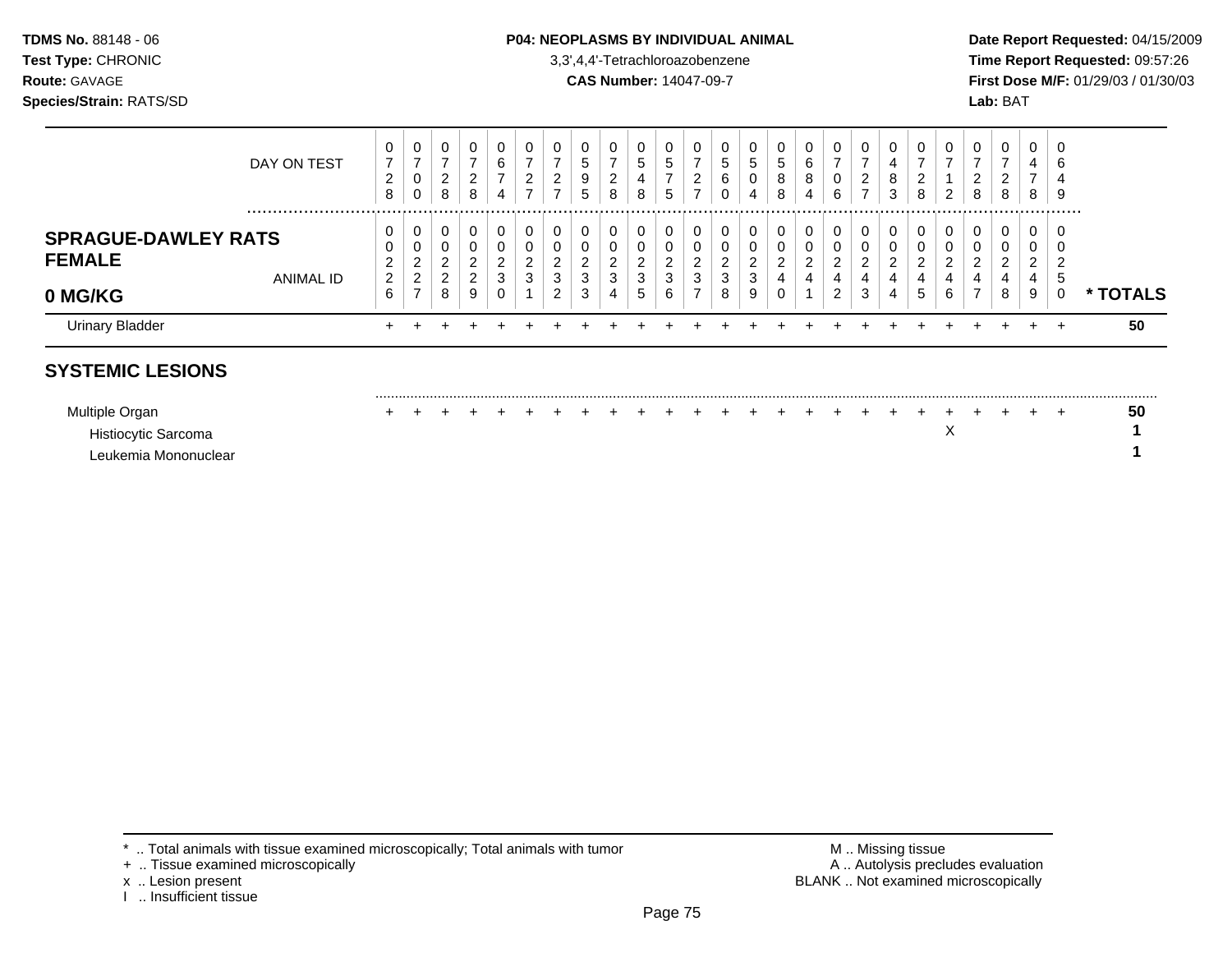TDMS No. 88148 - 06 Test Type: CHRONIC Route: GAVAGE Species/Strain: RATS/SD

#### P04: NEOPLASMS BY INDIVIDUAL ANIMAL

3,3',4,4'-Tetrachloroazobenzene

**CAS Number: 14047-09-7** 

Date Report Requested: 04/15/2009 Time Report Requested: 09:57:26 First Dose M/F: 01/29/03 / 01/30/03 Lab: BAT

| DAY ON TEST                                                           | $\pmb{0}$<br>$\boldsymbol{7}$<br>$\overline{c}$<br>$\,8\,$ | $\pmb{0}$<br>$\overline{\mathbf{7}}$<br>$\overline{c}$<br>$\,8\,$ | 0<br>$\,$ 5 $\,$<br>$\,6\,$<br>$\mathbf 0$                 | 0<br>$\sqrt{5}$<br>8<br>$\overline{7}$          | 0<br>$\sqrt{5}$<br>$\boldsymbol{2}$<br>$\overline{7}$    | 0<br>$\overline{7}$<br>$\overline{2}$<br>$\overline{7}$ | 0<br>$\overline{7}$<br>$\overline{c}$<br>$\overline{7}$ | $\pmb{0}$<br>$\overline{7}$<br>$\boldsymbol{2}$<br>8       | $\mathbf 0$<br>$\mathbf{1}$<br>5<br>3           | 0<br>$\mathbf{3}$<br>6<br>6           | 0<br>$\boldsymbol{7}$<br>$\sqrt{2}$<br>8            | 0<br>$\overline{7}$<br>$\overline{a}$<br>8  | 0<br>$\overline{7}$<br>$\overline{\mathbf{c}}$<br>$\overline{7}$ | 0<br>$\sqrt{5}$<br>$\sqrt{5}$<br>3                    | 0<br>$\sqrt{5}$<br>$\bf8$<br>9                        | $\pmb{0}$<br>$\overline{7}$<br>$\boldsymbol{2}$<br>$\overline{7}$ | 0<br>$\overline{7}$<br>$\overline{c}$<br>$\overline{7}$ | 0<br>$\overline{7}$<br>$\sqrt{2}$<br>$\overline{7}$ | $\mathbf 0$<br>$\,$ 5 $\,$<br>8<br>$\overline{7}$ | 0<br>$\boldsymbol{7}$<br>$\overline{c}$<br>$\overline{7}$ | 0<br>$\overline{7}$<br>$\overline{2}$<br>$\overline{7}$ | 0<br>$\overline{7}$<br>$\overline{c}$<br>8 | $\pmb{0}$<br>$\overline{7}$<br>$\overline{2}$<br>$\overline{7}$ | 0<br>$\overline{7}$<br>$\overline{c}$<br>8         | 0<br>$\overline{c}$<br>$\overline{7}$<br>$\mathbf{1}$          |         |
|-----------------------------------------------------------------------|------------------------------------------------------------|-------------------------------------------------------------------|------------------------------------------------------------|-------------------------------------------------|----------------------------------------------------------|---------------------------------------------------------|---------------------------------------------------------|------------------------------------------------------------|-------------------------------------------------|---------------------------------------|-----------------------------------------------------|---------------------------------------------|------------------------------------------------------------------|-------------------------------------------------------|-------------------------------------------------------|-------------------------------------------------------------------|---------------------------------------------------------|-----------------------------------------------------|---------------------------------------------------|-----------------------------------------------------------|---------------------------------------------------------|--------------------------------------------|-----------------------------------------------------------------|----------------------------------------------------|----------------------------------------------------------------|---------|
| <b>SPRAGUE-DAWLEY RATS</b><br><b>FEMALE</b><br><b>ANIMAL ID</b>       | 0<br>0<br>$\overline{c}$<br>5                              | $\mathbf 0$<br>$\pmb{0}$<br>$\overline{c}$<br>$\overline{5}$      | $\mathbf 0$<br>$\mathbf 0$<br>$\overline{c}$<br>$\sqrt{5}$ | $\mathbf 0$<br>$\pmb{0}$<br>$\overline{c}$<br>5 | $\mathbf 0$<br>$\pmb{0}$<br>$\overline{c}$<br>$\sqrt{5}$ | 0<br>$\mathbf 0$<br>$\overline{2}$<br>5                 | $\mathbf 0$<br>0<br>$\overline{2}$<br>$\sqrt{5}$        | $\mathbf 0$<br>$\mathbf 0$<br>$\overline{c}$<br>$\sqrt{5}$ | $\pmb{0}$<br>$\pmb{0}$<br>$\boldsymbol{2}$<br>5 | 0<br>$\pmb{0}$<br>$\overline{2}$<br>6 | $\pmb{0}$<br>$\pmb{0}$<br>$\overline{c}$<br>$\,6\,$ | 0<br>$\pmb{0}$<br>$\overline{a}$<br>$\,6\,$ | $\mathbf 0$<br>$\pmb{0}$<br>$\overline{c}$<br>$\,6\,$            | $\mathbf 0$<br>$\pmb{0}$<br>$\overline{c}$<br>$\,6\,$ | $\mathbf 0$<br>$\pmb{0}$<br>$\overline{c}$<br>$\,6\,$ | $\pmb{0}$<br>$\pmb{0}$<br>$\sqrt{2}$<br>$\,6\,$                   | 0<br>$\pmb{0}$<br>$\overline{c}$<br>$\,6\,$             | $\pmb{0}$<br>$\pmb{0}$<br>$\overline{a}$<br>$\,6\,$ | 0<br>$\pmb{0}$<br>$\overline{2}$<br>$\,6\,$       | 0<br>$\pmb{0}$<br>$\boldsymbol{2}$<br>$\overline{7}$      | 0<br>0<br>$\overline{2}$<br>7                           | $\mathbf 0$<br>0<br>2<br>$\overline{7}$    | 0<br>$\mathbf 0$<br>$\overline{2}$<br>$\overline{7}$            | $\pmb{0}$<br>0<br>$\overline{c}$<br>$\overline{7}$ | $\mathbf 0$<br>$\mathbf 0$<br>$\overline{c}$<br>$\overline{7}$ | females |
| <b>10 MG/KG</b>                                                       | $\mathbf{1}$                                               | $\overline{2}$                                                    | 3                                                          | 4                                               | $\sqrt{5}$                                               | 6                                                       | $\overline{7}$                                          | 8                                                          | 9                                               | $\Omega$                              | $\mathbf 1$                                         | $\overline{2}$                              | 3                                                                | $\overline{4}$                                        | 5                                                     | $\,6\,$                                                           | $\overline{7}$                                          | 8                                                   | 9                                                 | $\mathbf 0$                                               | 1                                                       | $\overline{c}$                             | 3                                                               | 4                                                  | 5                                                              | (cont)  |
| <b>ALIMENTARY SYSTEM</b>                                              |                                                            |                                                                   |                                                            |                                                 |                                                          |                                                         |                                                         |                                                            |                                                 |                                       |                                                     |                                             |                                                                  |                                                       |                                                       |                                                                   |                                                         |                                                     |                                                   |                                                           |                                                         |                                            |                                                                 |                                                    |                                                                |         |
| Esophagus                                                             |                                                            |                                                                   |                                                            |                                                 |                                                          |                                                         |                                                         |                                                            |                                                 |                                       |                                                     |                                             |                                                                  |                                                       |                                                       |                                                                   |                                                         |                                                     |                                                   |                                                           |                                                         |                                            |                                                                 |                                                    |                                                                |         |
| Intestine Large, Cecum                                                |                                                            |                                                                   |                                                            |                                                 |                                                          |                                                         | м                                                       | $\ddot{}$                                                  | M                                               | $\pm$                                 |                                                     |                                             |                                                                  |                                                       |                                                       |                                                                   |                                                         |                                                     |                                                   | $\pm$                                                     |                                                         |                                            |                                                                 | $\ddot{}$                                          | $+$                                                            |         |
| Intestine Large, Colon                                                |                                                            |                                                                   |                                                            |                                                 |                                                          |                                                         |                                                         |                                                            |                                                 |                                       |                                                     |                                             |                                                                  |                                                       |                                                       |                                                                   |                                                         |                                                     |                                                   |                                                           |                                                         |                                            |                                                                 |                                                    |                                                                |         |
| Intestine Large, Rectum                                               |                                                            |                                                                   |                                                            |                                                 |                                                          |                                                         |                                                         |                                                            |                                                 |                                       |                                                     |                                             |                                                                  |                                                       |                                                       |                                                                   |                                                         |                                                     |                                                   |                                                           |                                                         |                                            |                                                                 |                                                    |                                                                |         |
| Intestine Small, Duodenum                                             |                                                            |                                                                   |                                                            |                                                 |                                                          |                                                         |                                                         |                                                            |                                                 |                                       |                                                     |                                             |                                                                  |                                                       |                                                       |                                                                   |                                                         |                                                     |                                                   |                                                           |                                                         |                                            |                                                                 |                                                    |                                                                |         |
| Intestine Small, Ileum<br>Lymphoma Malignant                          |                                                            |                                                                   |                                                            |                                                 |                                                          |                                                         |                                                         |                                                            |                                                 |                                       |                                                     |                                             |                                                                  |                                                       |                                                       |                                                                   |                                                         |                                                     |                                                   |                                                           |                                                         |                                            |                                                                 |                                                    | $\pm$                                                          |         |
| Intestine Small, Jejunum<br>Leiomyosarcoma                            |                                                            |                                                                   |                                                            |                                                 |                                                          |                                                         |                                                         |                                                            | M                                               |                                       |                                                     |                                             |                                                                  |                                                       |                                                       |                                                                   |                                                         |                                                     |                                                   |                                                           |                                                         |                                            |                                                                 |                                                    | $^+$                                                           |         |
| Liver                                                                 |                                                            |                                                                   |                                                            |                                                 |                                                          |                                                         |                                                         |                                                            |                                                 |                                       |                                                     |                                             |                                                                  |                                                       |                                                       |                                                                   |                                                         |                                                     |                                                   |                                                           |                                                         |                                            |                                                                 |                                                    |                                                                |         |
| Cholangiocarcinoma<br>Hepatocellular Carcinoma<br>Histiocytic Sarcoma |                                                            |                                                                   |                                                            |                                                 | X                                                        |                                                         |                                                         |                                                            |                                                 |                                       |                                                     |                                             |                                                                  |                                                       |                                                       |                                                                   |                                                         |                                                     |                                                   |                                                           |                                                         |                                            |                                                                 |                                                    |                                                                |         |
| Mesentery                                                             |                                                            |                                                                   |                                                            |                                                 |                                                          |                                                         |                                                         |                                                            |                                                 |                                       |                                                     |                                             |                                                                  |                                                       |                                                       |                                                                   |                                                         |                                                     |                                                   |                                                           |                                                         |                                            |                                                                 |                                                    |                                                                |         |

.. Total animals with tissue examined microscopically; Total animals with tumor  $\star$ 

+ .. Tissue examined microscopically

x .. Lesion present<br>I .. Insufficient tissue

M .. Missing tissue A .. Autolysis precludes evaluation BLANK .. Not examined microscopically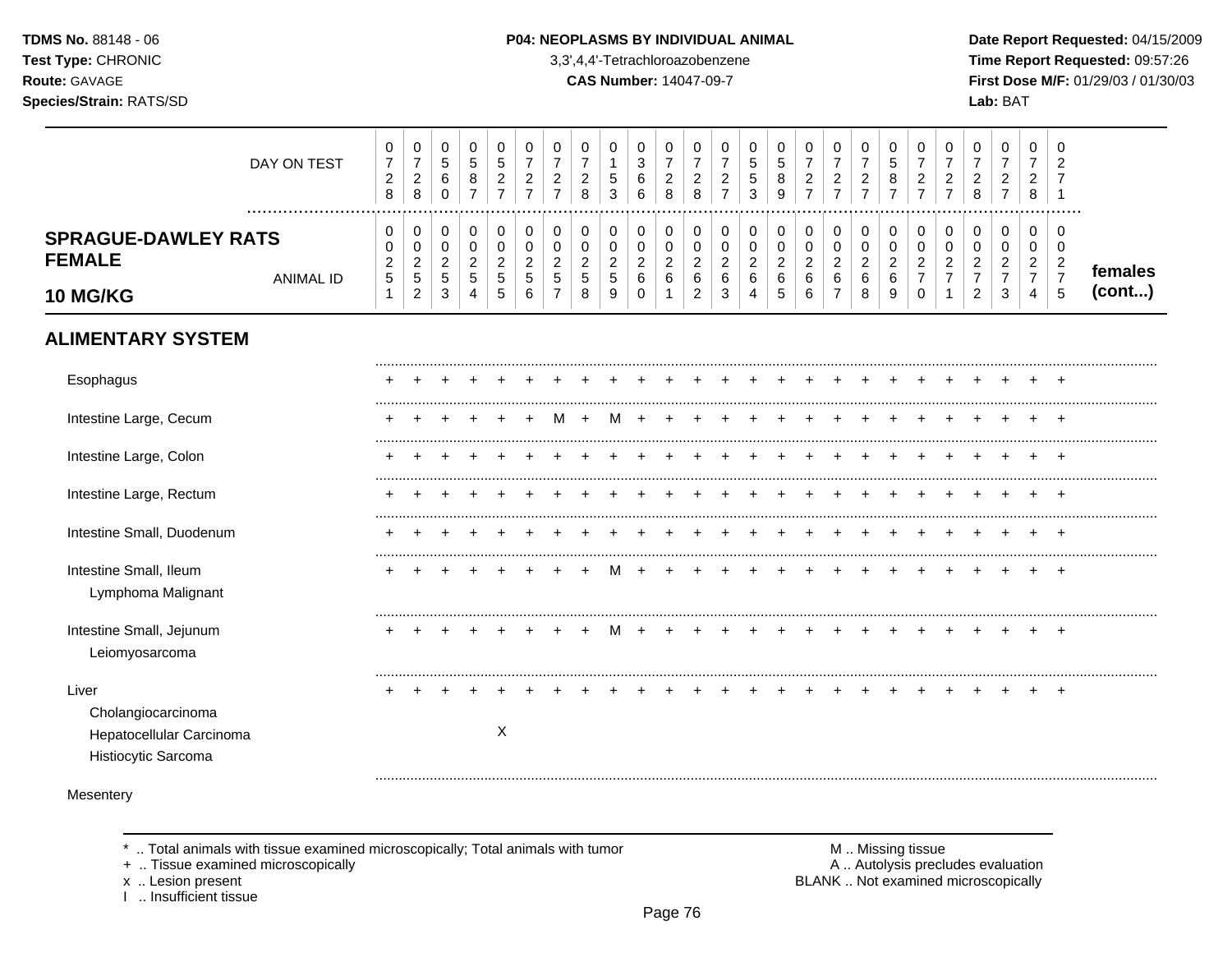| <b>TDMS No. 88148 - 06</b> |
|----------------------------|
| <b>Test Type: CHRONIC</b>  |
| <b>Route: GAVAGE</b>       |
| Species/Strain: RATS/SD    |

#### P04: NEOPLASMS BY INDIVIDUAL ANIMAL

3,3',4,4'-Tetrachloroazobenzene

**CAS Number: 14047-09-7** 

Date Report Requested: 04/15/2009 Time Report Requested: 09:57:26 First Dose M/F: 01/29/03 / 01/30/03 Lab: BAT

|                                                                | DAY ON TEST      | 0<br>$\overline{7}$<br>$\boldsymbol{2}$<br>8 | 0<br>$\overline{7}$<br>$\boldsymbol{2}$<br>8                       | 0<br>$\sqrt{5}$<br>$\,6\,$<br>$\Omega$                         | 0<br>$\sqrt{5}$<br>$\bf 8$<br>$\overline{7}$    | 0<br>5<br>$\boldsymbol{2}$<br>$\overline{7}$ | 0<br>$\overline{7}$<br>$\boldsymbol{2}$<br>$\overline{7}$ | 0<br>$\overline{7}$<br>$\overline{c}$<br>$\overline{7}$ | 0<br>$\overline{7}$<br>$\boldsymbol{2}$<br>8               | 0<br>1<br>$\sqrt{5}$<br>3                             | 0<br>$\mathbf{3}$<br>$\,6\,$<br>6                  | 0<br>$\overline{7}$<br>$\sqrt{2}$<br>8                  | 0<br>$\overline{7}$<br>$\overline{c}$<br>8      | 0<br>$\boldsymbol{2}$<br>$\overline{7}$ | 0<br>5<br>5<br>3                             | 0<br>5<br>8<br>9                                        | 0<br>$\overline{7}$<br>$\boldsymbol{2}$<br>$\overline{7}$ | 0<br>$\boldsymbol{7}$<br>$\frac{2}{7}$                        | 0<br>$\overline{7}$<br>$\sqrt{2}$<br>$\overline{7}$ | 0<br>5<br>8<br>$\overline{7}$              | 0<br>$\overline{7}$<br>$\overline{c}$<br>$\overline{7}$ | 0<br>$\overline{7}$<br>$\overline{c}$<br>$\overline{7}$ | 0<br>$\overline{7}$<br>$\boldsymbol{2}$<br>8                           | 0<br>$\overline{7}$<br>$\boldsymbol{2}$<br>$\overline{7}$ | 0<br>$\overline{7}$<br>$\overline{\mathbf{c}}$<br>8          | 0<br>$\overline{2}$                                                              |                   |
|----------------------------------------------------------------|------------------|----------------------------------------------|--------------------------------------------------------------------|----------------------------------------------------------------|-------------------------------------------------|----------------------------------------------|-----------------------------------------------------------|---------------------------------------------------------|------------------------------------------------------------|-------------------------------------------------------|----------------------------------------------------|---------------------------------------------------------|-------------------------------------------------|-----------------------------------------|----------------------------------------------|---------------------------------------------------------|-----------------------------------------------------------|---------------------------------------------------------------|-----------------------------------------------------|--------------------------------------------|---------------------------------------------------------|---------------------------------------------------------|------------------------------------------------------------------------|-----------------------------------------------------------|--------------------------------------------------------------|----------------------------------------------------------------------------------|-------------------|
| <b>SPRAGUE-DAWLEY RATS</b><br><b>FEMALE</b><br><b>10 MG/KG</b> | <b>ANIMAL ID</b> | 0<br>0<br>$\boldsymbol{2}$<br>$\sqrt{5}$     | 0<br>$\mathbf 0$<br>$\overline{2}$<br>$\sqrt{5}$<br>$\overline{c}$ | 0<br>$\mathbf 0$<br>$\overline{2}$<br>$\sqrt{5}$<br>$\sqrt{3}$ | 0<br>$\pmb{0}$<br>$\sqrt{2}$<br>$\sqrt{5}$<br>4 | 0<br>$\pmb{0}$<br>$\overline{c}$<br>5<br>5   | 0<br>0<br>2<br>5<br>6                                     | 0<br>$\mathbf 0$<br>$\overline{c}$<br>5<br>7            | 0<br>$\boldsymbol{0}$<br>$\overline{c}$<br>$\sqrt{5}$<br>8 | 0<br>$\mathbf 0$<br>$\overline{2}$<br>$\sqrt{5}$<br>9 | 0<br>$\mathbf 0$<br>$\overline{2}$<br>$\,6\,$<br>0 | 0<br>$\pmb{0}$<br>$\sqrt{2}$<br>$\,6\,$<br>$\mathbf{1}$ | 0<br>0<br>$\overline{c}$<br>6<br>$\overline{2}$ | 0<br>0<br>$\overline{2}$<br>6<br>3      | 0<br>$\mathbf 0$<br>$\overline{c}$<br>6<br>4 | 0<br>$\pmb{0}$<br>$\overline{c}$<br>6<br>$\overline{5}$ | 0<br>$\mathbf 0$<br>$\overline{2}$<br>$\,6\,$<br>6        | 0<br>$\pmb{0}$<br>$\overline{2}$<br>$\,6\,$<br>$\overline{7}$ | 0<br>$\pmb{0}$<br>$\sqrt{2}$<br>$\,6\,$<br>8        | 0<br>$\pmb{0}$<br>$\overline{c}$<br>6<br>9 | 0<br>0<br>2<br>$\overline{7}$<br>$\Omega$               | 0<br>$\mathbf 0$<br>$\overline{2}$<br>$\overline{7}$    | 0<br>$\mathbf 0$<br>$\overline{c}$<br>$\overline{7}$<br>$\overline{2}$ | 0<br>0<br>$\overline{2}$<br>$\overline{7}$<br>3           | 0<br>0<br>$\overline{a}$<br>$\overline{7}$<br>$\overline{4}$ | $\mathbf 0$<br>$\mathbf 0$<br>$\overline{2}$<br>$\overline{7}$<br>$\overline{5}$ | females<br>(cont) |
| Lymphoma Malignant                                             |                  |                                              |                                                                    |                                                                |                                                 |                                              |                                                           |                                                         |                                                            |                                                       |                                                    |                                                         |                                                 |                                         |                                              |                                                         |                                                           |                                                               |                                                     |                                            |                                                         |                                                         |                                                                        |                                                           |                                                              |                                                                                  |                   |
| Oral Mucosa                                                    |                  |                                              |                                                                    |                                                                |                                                 |                                              |                                                           |                                                         |                                                            |                                                       |                                                    |                                                         |                                                 |                                         |                                              |                                                         |                                                           |                                                               |                                                     |                                            |                                                         |                                                         |                                                                        |                                                           |                                                              |                                                                                  |                   |
| Pancreas                                                       |                  |                                              |                                                                    |                                                                |                                                 |                                              |                                                           |                                                         |                                                            |                                                       |                                                    |                                                         |                                                 |                                         |                                              |                                                         |                                                           |                                                               |                                                     |                                            |                                                         |                                                         |                                                                        |                                                           |                                                              |                                                                                  |                   |
| Salivary Glands                                                |                  |                                              |                                                                    |                                                                |                                                 |                                              |                                                           |                                                         |                                                            |                                                       | м                                                  |                                                         |                                                 |                                         |                                              |                                                         |                                                           |                                                               |                                                     |                                            |                                                         |                                                         |                                                                        |                                                           |                                                              | $\ddot{}$                                                                        |                   |
| Stomach, Forestomach<br>Squamous Cell Carcinoma                |                  |                                              |                                                                    |                                                                |                                                 |                                              |                                                           | X                                                       |                                                            |                                                       |                                                    |                                                         |                                                 |                                         |                                              |                                                         |                                                           |                                                               |                                                     |                                            |                                                         |                                                         |                                                                        |                                                           |                                                              | $\ddot{}$                                                                        |                   |
| Stomach, Glandular                                             |                  |                                              |                                                                    |                                                                |                                                 |                                              |                                                           |                                                         |                                                            |                                                       |                                                    |                                                         |                                                 |                                         |                                              |                                                         |                                                           |                                                               |                                                     |                                            |                                                         |                                                         |                                                                        |                                                           |                                                              |                                                                                  |                   |
| Tooth                                                          |                  |                                              |                                                                    |                                                                |                                                 |                                              |                                                           |                                                         |                                                            |                                                       |                                                    |                                                         |                                                 |                                         |                                              |                                                         |                                                           |                                                               |                                                     |                                            |                                                         |                                                         |                                                                        |                                                           |                                                              |                                                                                  |                   |
| <b>CARDIOVASCULAR SYSTEM</b>                                   |                  |                                              |                                                                    |                                                                |                                                 |                                              |                                                           |                                                         |                                                            |                                                       |                                                    |                                                         |                                                 |                                         |                                              |                                                         |                                                           |                                                               |                                                     |                                            |                                                         |                                                         |                                                                        |                                                           |                                                              |                                                                                  |                   |
| <b>Blood Vessel</b>                                            |                  |                                              |                                                                    |                                                                |                                                 |                                              |                                                           |                                                         |                                                            |                                                       |                                                    |                                                         |                                                 |                                         |                                              |                                                         |                                                           |                                                               |                                                     |                                            |                                                         |                                                         |                                                                        |                                                           |                                                              |                                                                                  |                   |
| Heart<br>Schwannoma Benign                                     |                  |                                              |                                                                    |                                                                |                                                 |                                              |                                                           |                                                         |                                                            |                                                       |                                                    |                                                         |                                                 |                                         |                                              |                                                         |                                                           |                                                               |                                                     |                                            | Χ                                                       |                                                         |                                                                        |                                                           |                                                              | $\pm$                                                                            |                   |
| <b>ENDOCRINE SYSTEM</b>                                        |                  |                                              |                                                                    |                                                                |                                                 |                                              |                                                           |                                                         |                                                            |                                                       |                                                    |                                                         |                                                 |                                         |                                              |                                                         |                                                           |                                                               |                                                     |                                            |                                                         |                                                         |                                                                        |                                                           |                                                              |                                                                                  |                   |

\* .. Total animals with tissue examined microscopically; Total animals with tumor + .. Tissue examined microscopically

x .. Lesion present<br>I .. Insufficient tissue

M .. Missing tissue<br>A .. Autolysis precludes evaluation BLANK .. Not examined microscopically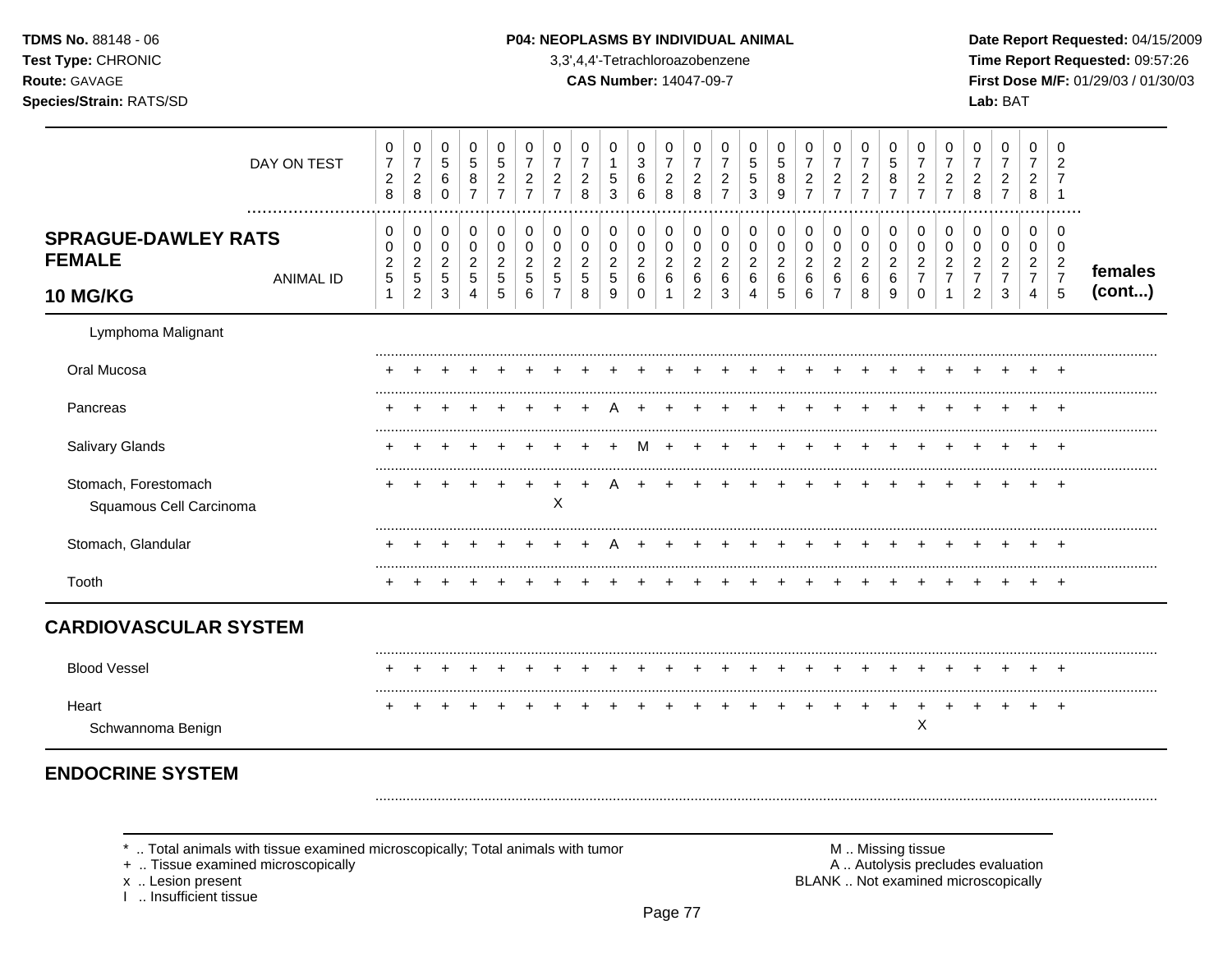### **TDMS No.** 88148 - 06 **P04: NEOPLASMS BY INDIVIDUAL ANIMAL Date Report Requested:** 04/15/2009

**Test Type:** CHRONIC 3,3',4,4'-Tetrachloroazobenzene **Time Report Requested:** 09:57:26 **Route:** GAVAGE **CAS Number:** 14047-09-7 **First Dose M/F:** 01/29/03 / 01/30/03 **Species/Strain:** RATS/SD **Lab:** BAT

|                                                                | DAY ON TEST<br>  | 0<br>$\overline{7}$<br>$\overline{c}$<br>$\bf8$ | 0<br>$\boldsymbol{7}$<br>$\overline{c}$<br>8    | 0<br>$\sqrt{5}$<br>6<br>$\mathbf 0$          | 0<br>$\sqrt{5}$<br>8<br>$\overline{7}$               | 0<br>$\sqrt{5}$<br>$\overline{c}$<br>$\overline{7}$ | 0<br>$\overline{7}$<br>$\overline{c}$<br>$\overline{7}$ | 0<br>$\overline{7}$<br>2<br>$\overline{7}$ | 0<br>$\overline{7}$<br>2<br>8      | 0<br>5<br>3                        | 0<br>$\mathbf{3}$<br>6<br>6                  | 0<br>$\overline{7}$<br>$\overline{a}$<br>8 | 0<br>$\overline{7}$<br>$\overline{c}$<br>8   | 0<br>$\overline{7}$<br>$\overline{c}$<br>$\overline{7}$ | 0<br>5<br>5<br>3                          | 0<br>5<br>8<br>9      | 0<br>$\overline{7}$<br>$\overline{c}$<br>$\overline{7}$ | 0<br>$\overline{7}$<br>$\overline{\mathbf{c}}$<br>$\overline{7}$ | 0<br>$\overline{7}$<br>$\overline{\mathbf{c}}$<br>$\overline{7}$ | 0<br>5<br>8<br>$\overline{7}$                       | 0<br>$\overline{7}$<br>$\overline{c}$<br>$\overline{7}$ | 0<br>$\overline{7}$<br>2<br>$\overline{7}$ | 0<br>2<br>8      | 0<br>2<br>$\overline{7}$ | 0<br>2<br>8                        | 0<br>2<br>.                  |                   |
|----------------------------------------------------------------|------------------|-------------------------------------------------|-------------------------------------------------|----------------------------------------------|------------------------------------------------------|-----------------------------------------------------|---------------------------------------------------------|--------------------------------------------|------------------------------------|------------------------------------|----------------------------------------------|--------------------------------------------|----------------------------------------------|---------------------------------------------------------|-------------------------------------------|-----------------------|---------------------------------------------------------|------------------------------------------------------------------|------------------------------------------------------------------|-----------------------------------------------------|---------------------------------------------------------|--------------------------------------------|------------------|--------------------------|------------------------------------|------------------------------|-------------------|
| <b>SPRAGUE-DAWLEY RATS</b><br><b>FEMALE</b><br><b>10 MG/KG</b> | <b>ANIMAL ID</b> | 0<br>0<br>$\overline{c}$<br>$\sqrt{5}$          | 0<br>0<br>$\overline{2}$<br>5<br>$\overline{c}$ | 0<br>0<br>$\overline{c}$<br>$\,$ 5 $\,$<br>3 | 0<br>$\pmb{0}$<br>$\overline{c}$<br>$\,$ 5 $\,$<br>4 | 0<br>$\mathbf 0$<br>$\overline{c}$<br>5<br>5        | 0<br>$\Omega$<br>$\overline{2}$<br>5<br>6               | 0<br>0<br>2                                | 0<br>0<br>$\overline{c}$<br>5<br>8 | 0<br>0<br>$\overline{c}$<br>5<br>9 | 0<br>$\mathbf 0$<br>$\overline{2}$<br>6<br>0 | 0<br>0<br>$\overline{c}$<br>6              | 0<br>$\mathbf 0$<br>$\overline{c}$<br>6<br>2 | 0<br>0<br>$\overline{c}$<br>6<br>3                      | 0<br>$\Omega$<br>$\overline{2}$<br>6<br>4 | 0<br>0<br>2<br>6<br>5 | 0<br>0<br>$\overline{c}$<br>6<br>6                      | 0<br>$\mathbf 0$<br>$\overline{\mathbf{c}}$<br>6                 | 0<br>$\pmb{0}$<br>$\overline{c}$<br>6<br>8                       | 0<br>$\pmb{0}$<br>$\overline{\mathbf{c}}$<br>6<br>9 | 0<br>0<br>$\overline{c}$<br>$\overline{7}$<br>0         | 0<br>0<br>2                                | 0<br>0<br>2<br>2 | 0<br>0<br>3              | 0<br>0<br>2<br>$\overline{7}$<br>4 | 0<br>0<br>$\frac{2}{7}$<br>5 | females<br>(cont) |
| <b>Adrenal Cortex</b><br>Adenoma                               |                  |                                                 |                                                 |                                              |                                                      |                                                     |                                                         |                                            |                                    |                                    |                                              |                                            |                                              |                                                         |                                           |                       |                                                         |                                                                  |                                                                  |                                                     |                                                         |                                            |                  |                          |                                    | $\ddot{}$                    |                   |
| Adrenal Medulla<br>Pheochromocytoma Benign                     |                  |                                                 |                                                 |                                              |                                                      |                                                     |                                                         |                                            |                                    |                                    | X                                            |                                            |                                              |                                                         |                                           |                       |                                                         |                                                                  |                                                                  |                                                     |                                                         |                                            |                  |                          |                                    | +                            |                   |
| Islets, Pancreatic<br>Adenoma                                  |                  |                                                 |                                                 |                                              |                                                      |                                                     |                                                         |                                            |                                    |                                    |                                              |                                            |                                              |                                                         |                                           |                       |                                                         |                                                                  |                                                                  |                                                     |                                                         |                                            |                  |                          |                                    |                              |                   |
| Parathyroid Gland                                              |                  |                                                 |                                                 |                                              |                                                      |                                                     |                                                         |                                            |                                    |                                    |                                              |                                            |                                              |                                                         |                                           |                       |                                                         |                                                                  |                                                                  |                                                     |                                                         |                                            |                  |                          |                                    |                              |                   |
| <b>Pituitary Gland</b><br>Pars Distalis, Adenoma               |                  |                                                 | X                                               |                                              |                                                      |                                                     |                                                         |                                            |                                    |                                    |                                              |                                            | $X$ $X$                                      |                                                         |                                           |                       |                                                         |                                                                  | X                                                                |                                                     |                                                         |                                            |                  |                          |                                    | +                            |                   |
| <b>Thyroid Gland</b><br>C-cell, Adenoma<br>C-cell, Carcinoma   |                  |                                                 |                                                 |                                              |                                                      |                                                     |                                                         |                                            |                                    | ÷                                  | M                                            | $+$                                        | X                                            | $\mathsf{X}$                                            |                                           |                       |                                                         |                                                                  | X<br>X                                                           |                                                     | $\boldsymbol{\mathsf{X}}$                               |                                            |                  |                          |                                    | $\pm$                        |                   |

# **GENERAL BODY SYSTEM**

Peritoneum

Sarcoma

# **GENITAL SYSTEM**

- 
- + .. Tissue examined microscopically
- 
- I .. Insufficient tissue

\* .. Total animals with tissue examined microscopically; Total animals with tumor **M** . Missing tissue M .. Missing tissue<br>  $\blacksquare$  . Tissue examined microscopically<br>  $\blacksquare$  . Autolysis precludes evaluation x .. Lesion present **BLANK** .. Not examined microscopically

.........................................................................................................................................................................................................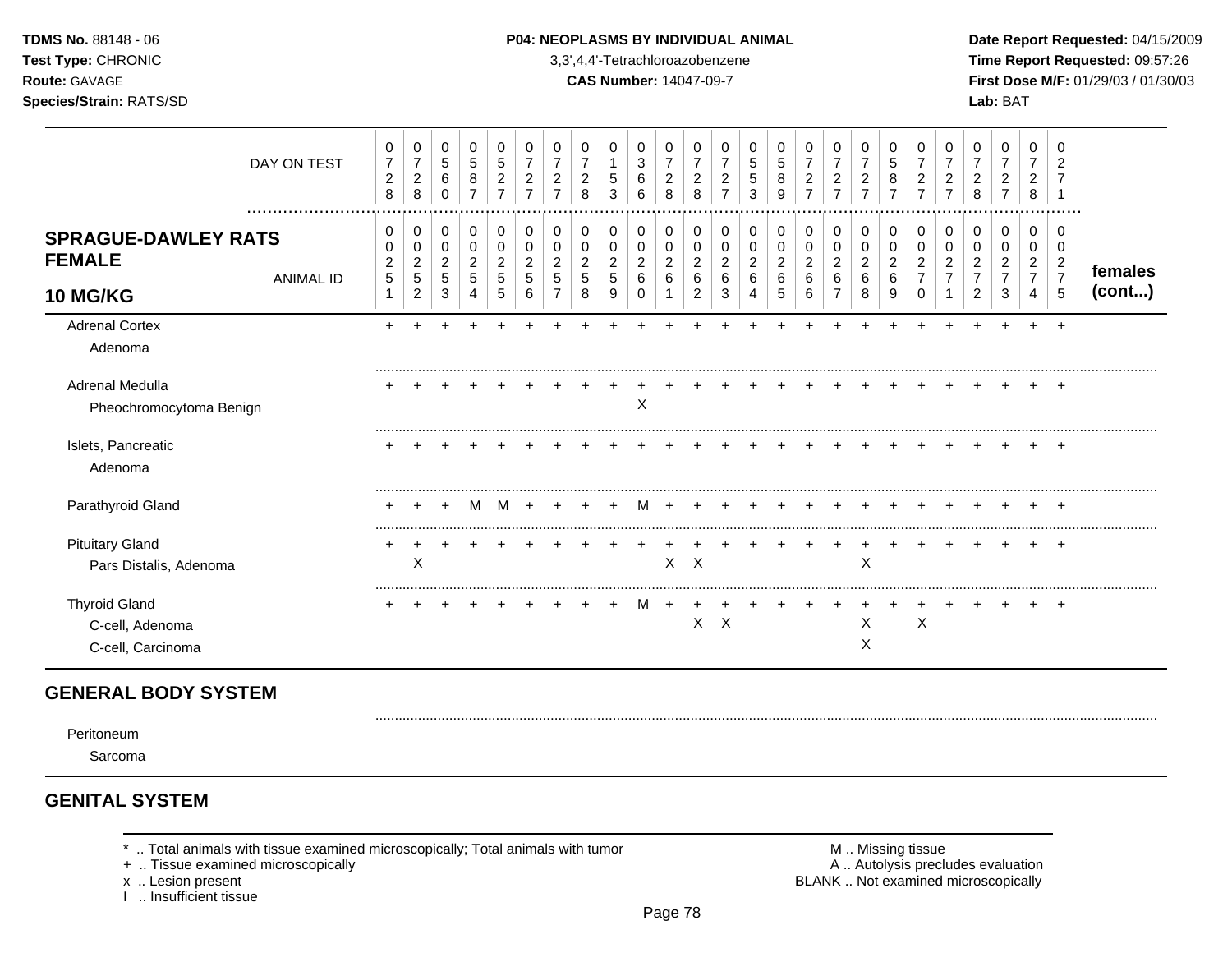TDMS No. 88148 - 06 Test Type: CHRONIC Route: GAVAGE

## Species/Strain: RATS/SD

I .. Insufficient tissue

#### P04: NEOPLASMS BY INDIVIDUAL ANIMAL

3,3',4,4'-Tetrachloroazobenzene

**CAS Number: 14047-09-7** 

Date Report Requested: 04/15/2009 Time Report Requested: 09:57:26 First Dose M/F: 01/29/03 / 01/30/03 Lab: BAT

| DAY ON TEST                                                                                                    | 0<br>$\boldsymbol{7}$<br>$\overline{c}$<br>8     | 0<br>$\boldsymbol{7}$<br>$\overline{c}$<br>$\,8\,$ | 0<br>$\sqrt{5}$<br>$\,6$<br>$\mathbf 0$                | 0<br>$\sqrt{5}$<br>$\,8\,$<br>$\overline{7}$                 | 0<br>$\sqrt{5}$<br>$\overline{c}$<br>$\overline{7}$ | 0<br>$\overline{7}$<br>$\overline{2}$<br>$\overline{7}$ | 0<br>$\overline{7}$<br>$\overline{c}$<br>$\overline{7}$ | 0<br>$\overline{7}$<br>$\overline{c}$<br>8 | 0<br>$\mathbf 1$<br>$\,$ 5 $\,$<br>3   | 0<br>$\ensuremath{\mathsf{3}}$<br>6<br>6 | 0<br>$\overline{7}$<br>$\overline{c}$<br>8 | 0<br>$\overline{7}$<br>$\sqrt{2}$<br>8 | 0<br>$\overline{7}$<br>$\overline{c}$<br>$\overline{7}$ | 0<br>$\sqrt{5}$<br>$\sqrt{5}$<br>$\mathbf{3}$ | 0<br>$\sqrt{5}$<br>8<br>$\overline{9}$        | 0<br>$\overline{7}$<br>$\boldsymbol{2}$<br>$\overline{7}$ | 0<br>$\overline{7}$<br>$\overline{c}$<br>$\overline{7}$ | 0<br>$\overline{7}$<br>$\overline{c}$<br>$\overline{7}$ | 0<br>$\,$ 5 $\,$<br>$\bf 8$<br>$\overline{7}$ | 0<br>$\overline{7}$<br>$\overline{2}$<br>$\overline{7}$ | 0<br>$\overline{7}$<br>$\overline{c}$<br>$\overline{7}$ | 0<br>$\overline{7}$<br>$\sqrt{2}$<br>8               | 0<br>$\overline{7}$<br>$\overline{c}$<br>$\overline{7}$ | $\mathbf 0$<br>$\overline{7}$<br>$\overline{2}$<br>8 | 0<br>$\overline{2}$<br>7<br>$\overline{1}$                     |         |
|----------------------------------------------------------------------------------------------------------------|--------------------------------------------------|----------------------------------------------------|--------------------------------------------------------|--------------------------------------------------------------|-----------------------------------------------------|---------------------------------------------------------|---------------------------------------------------------|--------------------------------------------|----------------------------------------|------------------------------------------|--------------------------------------------|----------------------------------------|---------------------------------------------------------|-----------------------------------------------|-----------------------------------------------|-----------------------------------------------------------|---------------------------------------------------------|---------------------------------------------------------|-----------------------------------------------|---------------------------------------------------------|---------------------------------------------------------|------------------------------------------------------|---------------------------------------------------------|------------------------------------------------------|----------------------------------------------------------------|---------|
| <br><b>SPRAGUE-DAWLEY RATS</b><br><b>FEMALE</b><br><b>ANIMAL ID</b>                                            | 0<br>$\mathbf 0$<br>$\overline{c}$<br>$\sqrt{5}$ | 0<br>0<br>$\sqrt{2}$<br>$\sqrt{5}$                 | $\boldsymbol{0}$<br>$\mathsf 0$<br>$\overline{c}$<br>5 | $\pmb{0}$<br>$\pmb{0}$<br>$\boldsymbol{2}$<br>$\overline{5}$ | 0<br>$\mathbf 0$<br>$\overline{c}$<br>$\sqrt{5}$    | 0<br>$\mathbf 0$<br>$\overline{2}$<br>5                 | 0<br>$\mathbf 0$<br>$\overline{c}$<br>5                 | 0<br>$\pmb{0}$<br>$\overline{c}$<br>5      | 0<br>0<br>$\overline{c}$<br>$\sqrt{5}$ | 0<br>$\mathbf 0$<br>$\overline{2}$<br>6  | 0<br>$\pmb{0}$<br>$\overline{c}$<br>6      | 0<br>0<br>$\overline{c}$<br>$\,6\,$    | 0<br>0<br>$\overline{c}$<br>$\,6$                       | 0<br>$\pmb{0}$<br>$\overline{c}$<br>$\,6\,$   | 0<br>$\mathsf 0$<br>$\overline{2}$<br>$\,6\,$ | 0<br>$\pmb{0}$<br>$\overline{a}$<br>6                     | 0<br>$\mathbf 0$<br>$\sqrt{2}$<br>$\,6\,$               | 0<br>$\pmb{0}$<br>$\overline{c}$<br>$\,6$               | 0<br>0<br>$\overline{c}$<br>$\,6\,$           | 0<br>$\mathbf 0$<br>$\overline{2}$<br>$\overline{7}$    | 0<br>$\pmb{0}$<br>$\overline{c}$<br>$\overline{7}$      | 0<br>$\mathbf 0$<br>$\overline{c}$<br>$\overline{7}$ | 0<br>0<br>$\overline{a}$<br>$\overline{7}$              | $\mathbf 0$<br>0<br>$\overline{2}$<br>$\overline{7}$ | $\mathbf 0$<br>$\mathbf 0$<br>$\overline{2}$<br>$\overline{7}$ | females |
| <b>10 MG/KG</b>                                                                                                | $\mathbf{1}$                                     | $\overline{c}$                                     | 3                                                      | 4                                                            | 5                                                   | 6                                                       | $\overline{7}$                                          | 8                                          | 9                                      | 0                                        | $\mathbf{1}$                               | $\overline{2}$                         | 3                                                       | 4                                             | 5                                             | 6                                                         | $\overline{7}$                                          | 8                                                       | 9                                             | $\Omega$                                                | $\mathbf 1$                                             | $\overline{c}$                                       | 3                                                       | $\overline{4}$                                       | 5                                                              | (cont)  |
| <b>Clitoral Gland</b>                                                                                          |                                                  |                                                    |                                                        |                                                              |                                                     |                                                         |                                                         |                                            |                                        |                                          |                                            |                                        |                                                         |                                               |                                               |                                                           |                                                         |                                                         |                                               |                                                         |                                                         |                                                      |                                                         |                                                      |                                                                |         |
| Ovary<br>Thecoma Benign                                                                                        |                                                  |                                                    |                                                        |                                                              |                                                     |                                                         |                                                         |                                            |                                        |                                          |                                            |                                        | $\mathsf X$                                             |                                               |                                               |                                                           |                                                         |                                                         |                                               |                                                         |                                                         |                                                      |                                                         |                                                      |                                                                |         |
| <b>Uterus</b><br>Polyp Stromal<br>Polyp Stromal, Multiple<br>Squamous Cell Carcinoma<br>Endometrium, Carcinoma |                                                  | $\ddot{}$<br>X                                     | X                                                      |                                                              |                                                     |                                                         |                                                         | X                                          |                                        |                                          | X                                          |                                        |                                                         |                                               |                                               | X                                                         |                                                         |                                                         |                                               |                                                         |                                                         |                                                      | $X$ $X$                                                 |                                                      |                                                                |         |
| Vagina                                                                                                         |                                                  |                                                    |                                                        |                                                              |                                                     |                                                         |                                                         |                                            |                                        |                                          |                                            | $\ddot{}$                              |                                                         |                                               |                                               |                                                           |                                                         |                                                         |                                               |                                                         |                                                         |                                                      |                                                         |                                                      |                                                                |         |
| <b>HEMATOPOIETIC SYSTEM</b>                                                                                    |                                                  |                                                    |                                                        |                                                              |                                                     |                                                         |                                                         |                                            |                                        |                                          |                                            |                                        |                                                         |                                               |                                               |                                                           |                                                         |                                                         |                                               |                                                         |                                                         |                                                      |                                                         |                                                      |                                                                |         |
| <b>Bone Marrow</b>                                                                                             |                                                  |                                                    |                                                        |                                                              |                                                     |                                                         |                                                         |                                            |                                        |                                          |                                            |                                        |                                                         |                                               |                                               |                                                           |                                                         |                                                         |                                               |                                                         |                                                         |                                                      |                                                         |                                                      |                                                                |         |
| Lymph Node, Mandibular                                                                                         |                                                  |                                                    |                                                        |                                                              |                                                     |                                                         |                                                         |                                            |                                        |                                          |                                            |                                        |                                                         |                                               |                                               |                                                           |                                                         |                                                         |                                               |                                                         |                                                         |                                                      |                                                         |                                                      |                                                                |         |
|                                                                                                                |                                                  |                                                    |                                                        |                                                              |                                                     |                                                         |                                                         |                                            |                                        |                                          |                                            |                                        |                                                         |                                               |                                               |                                                           |                                                         |                                                         |                                               |                                                         |                                                         |                                                      |                                                         |                                                      |                                                                |         |
| Lymph Node, Mesenteric                                                                                         |                                                  |                                                    |                                                        |                                                              |                                                     |                                                         |                                                         |                                            | м                                      |                                          |                                            |                                        |                                                         |                                               |                                               |                                                           |                                                         |                                                         |                                               |                                                         |                                                         |                                                      |                                                         |                                                      |                                                                |         |
| Spleen                                                                                                         |                                                  |                                                    |                                                        |                                                              |                                                     |                                                         |                                                         |                                            |                                        |                                          |                                            |                                        |                                                         |                                               |                                               |                                                           |                                                         |                                                         |                                               |                                                         |                                                         |                                                      |                                                         |                                                      |                                                                |         |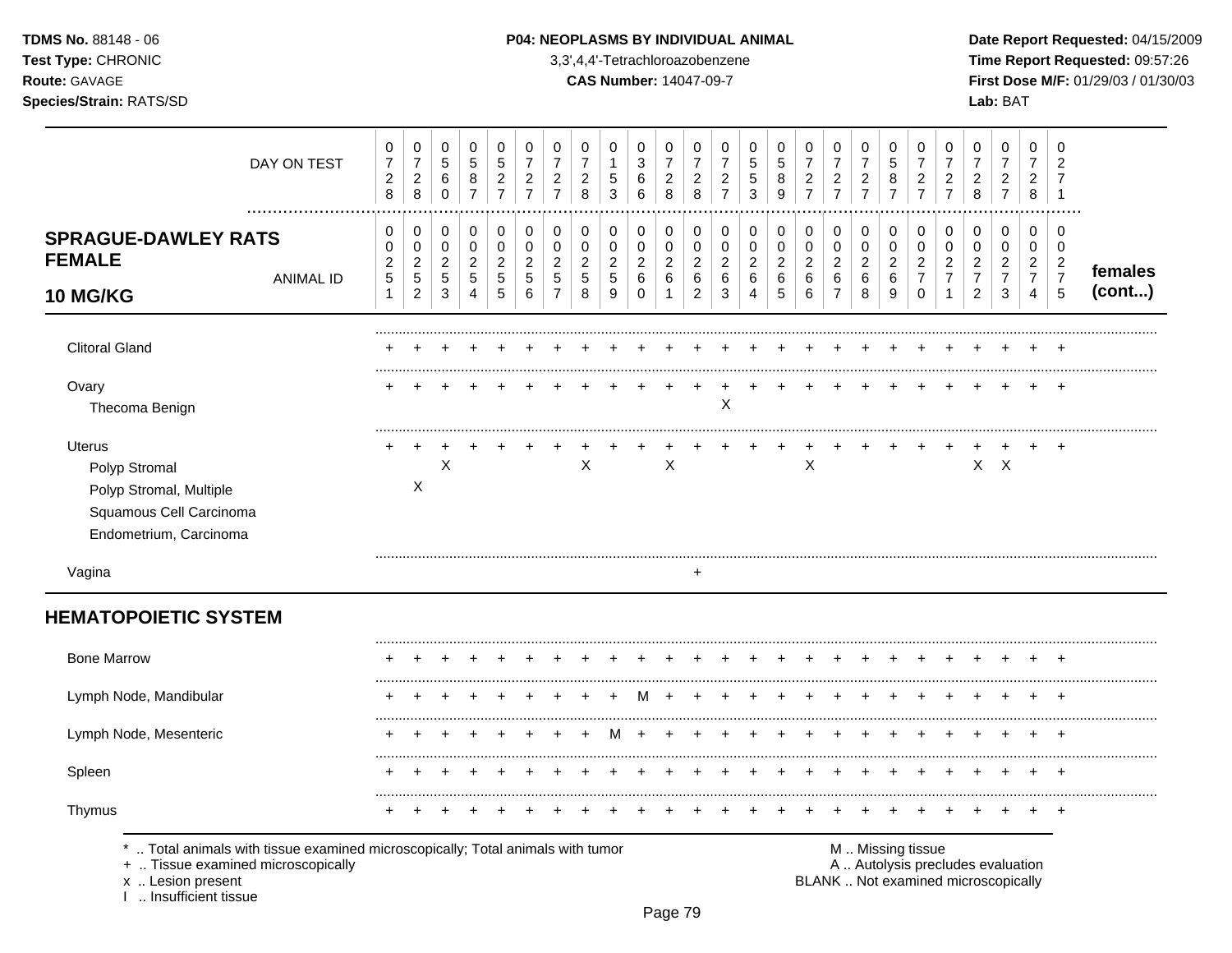### **TDMS No.** 88148 - 06 **P04: NEOPLASMS BY INDIVIDUAL ANIMAL** Date Report Requested: 04/15/2009

**Test Type:** CHRONIC 3,3',4,4'-Tetrachloroazobenzene **Time Report Requested:** 09:57:26 **Route:** GAVAGE **CAS Number:** 14047-09-7 **First Dose M/F:** 01/29/03 / 01/30/03

| DAY ON TEST                                                                            | 0<br>$\overline{7}$<br>$\overline{c}$<br>8 | 0<br>$\overline{z}$<br>$\overline{c}$<br>8 | 0<br>5<br>6<br>$\Omega$                     | 0<br>$\sqrt{5}$<br>8<br>$\overline{ }$ | 0<br>$\mathbf 5$<br>$\overline{2}$<br>⇁ | 0<br>$\overline{ }$<br>$\overline{2}$<br>⇁ | 0<br>$\overline{\phantom{0}}$<br>$\overline{2}$<br>$\overline{ }$ | $\mathbf 0$<br>⇁<br>2<br>8 | 0<br>5<br>3                     | 0<br>3<br>6<br>6      | $\mathbf 0$<br>$\overline{7}$<br>$\overline{a}$<br>8 | 0<br>$\overline{ }$<br>$\overline{2}$<br>8 | $\overline{ }$<br>2   | 5<br>5<br>3              | 0<br>5<br>8<br>9                  | 0<br>$\overline{7}$<br>$\overline{c}$<br>$\rightarrow$ | 0<br>$\overline{7}$<br>$\overline{c}$<br>$\overline{ }$ | 0<br>7<br>$\overline{c}$<br>⇁                | 0<br>5<br>8           | 0<br>$\overline{\phantom{0}}$<br>$\overline{2}$<br>$\overline{ }$ | 2<br>- | $\Omega$<br>$\overline{c}$<br>8      | 0<br>$\overline{ }$<br>$\overline{2}$<br>$\overline{ }$ | 0<br>7<br>2<br>8                                          | C<br>$\overline{2}$                             |                         |
|----------------------------------------------------------------------------------------|--------------------------------------------|--------------------------------------------|---------------------------------------------|----------------------------------------|-----------------------------------------|--------------------------------------------|-------------------------------------------------------------------|----------------------------|---------------------------------|-----------------------|------------------------------------------------------|--------------------------------------------|-----------------------|--------------------------|-----------------------------------|--------------------------------------------------------|---------------------------------------------------------|----------------------------------------------|-----------------------|-------------------------------------------------------------------|--------|--------------------------------------|---------------------------------------------------------|-----------------------------------------------------------|-------------------------------------------------|-------------------------|
| <br><b>SPRAGUE-DAWLEY RATS</b><br><b>FEMALE</b><br><b>ANIMAL ID</b><br><b>10 MG/KG</b> | 0<br>$\overline{c}$<br>$\overline{5}$      | $\overline{c}$<br>5<br>$\overline{2}$      | 0<br>0<br>$\overline{c}$<br>$\sqrt{5}$<br>3 | 0<br>0<br>$\overline{c}$<br>5<br>4     | 0<br>0<br>2<br>$\,$ 5 $\,$<br>5         | 0<br>0<br>$\overline{c}$<br>5<br>6         | 0<br>0<br>$\overline{2}$<br>5                                     | 2<br>5<br>8                | 0<br>0<br>2<br>$\,$ 5 $\,$<br>9 | 0<br>0<br>2<br>6<br>0 | 0<br>0<br>$\overline{c}$<br>6                        | 0<br>0<br>$\overline{2}$<br>6<br>2         | 0<br>0<br>2<br>6<br>3 | $\overline{c}$<br>6<br>4 | $\overline{\mathbf{c}}$<br>6<br>5 | 0<br>0<br>$\overline{c}$<br>6<br>6                     | 0<br>0<br>$\overline{2}$<br>6<br>$\overline{ }$         | $\mathbf 0$<br>0<br>$\overline{c}$<br>6<br>8 | 0<br>0<br>2<br>6<br>9 | 0<br>0<br>$\overline{2}$<br>$\overline{ }$                        |        | $\Omega$<br>0<br>2<br>$\overline{2}$ | 0<br>0<br>2<br>$\overline{\phantom{a}}$<br>3            | 0<br>0<br>$\overline{c}$<br>$\overline{\phantom{a}}$<br>4 | .<br>C<br>$\overline{c}$<br>$\overline{z}$<br>5 | females<br>$($ cont $)$ |
| <b>INTEGUMENTARY SYSTEM</b>                                                            |                                            |                                            |                                             |                                        |                                         |                                            |                                                                   |                            |                                 |                       |                                                      |                                            |                       |                          |                                   |                                                        |                                                         |                                              |                       |                                                                   |        |                                      |                                                         |                                                           |                                                 |                         |
| <b>Mammary Gland</b><br>Adenoma<br>Carcinoma<br>Fibroadenoma                           | $\mathsf{X}$                               |                                            |                                             |                                        | X X X X                                 |                                            |                                                                   |                            |                                 |                       | X                                                    |                                            |                       |                          |                                   | X                                                      |                                                         |                                              |                       |                                                                   |        | X X                                  |                                                         | X                                                         | $+$                                             |                         |
| Fibroadenoma, Multiple<br><b>Skin</b>                                                  |                                            |                                            |                                             |                                        |                                         |                                            |                                                                   | X                          |                                 |                       |                                                      |                                            | X                     |                          |                                   |                                                        | X                                                       |                                              | $\times$              |                                                                   |        |                                      | X                                                       |                                                           | $+$                                             |                         |

# **MUSCULOSKELETAL SYSTEM**

| <b>Bone</b>                                                                                                                                                         |  |  |  |  |  |  |  |  |                   |  |                                                                          |  |  |  |
|---------------------------------------------------------------------------------------------------------------------------------------------------------------------|--|--|--|--|--|--|--|--|-------------------|--|--------------------------------------------------------------------------|--|--|--|
| <b>Skeletal Muscle</b>                                                                                                                                              |  |  |  |  |  |  |  |  |                   |  |                                                                          |  |  |  |
| <b>NERVOUS SYSTEM</b>                                                                                                                                               |  |  |  |  |  |  |  |  |                   |  |                                                                          |  |  |  |
| <b>Brain</b><br>Astrocytoma Benign                                                                                                                                  |  |  |  |  |  |  |  |  |                   |  |                                                                          |  |  |  |
| <b>Peripheral Nerve</b>                                                                                                                                             |  |  |  |  |  |  |  |  |                   |  |                                                                          |  |  |  |
| *  Total animals with tissue examined microscopically; Total animals with tumor<br>+  Tissue examined microscopically<br>x  Lesion present<br>. Insufficient tissue |  |  |  |  |  |  |  |  | M  Missing tissue |  | A  Autolysis precludes evaluation<br>BLANK  Not examined microscopically |  |  |  |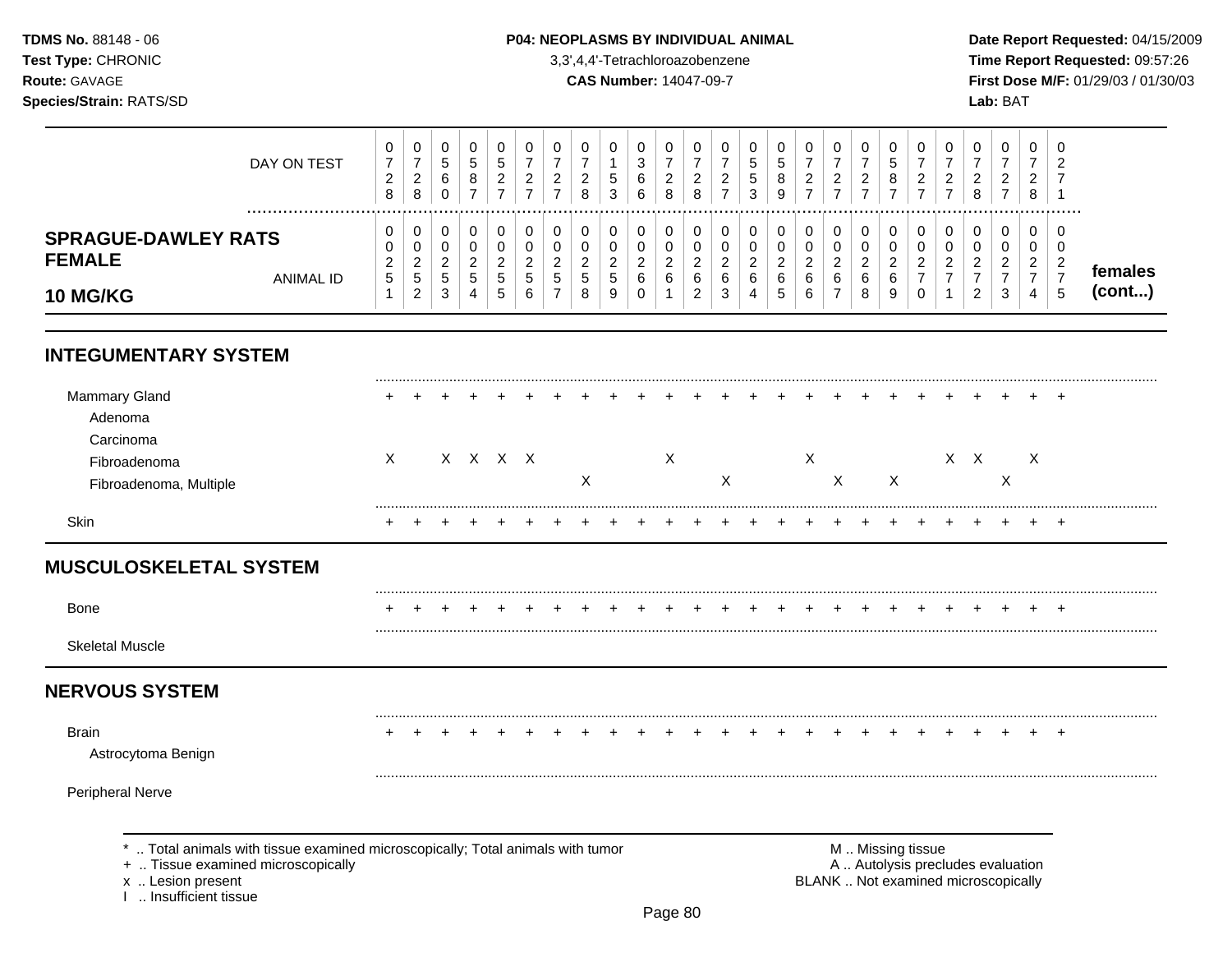### **TDMS No.** 88148 - 06 **P04: NEOPLASMS BY INDIVIDUAL ANIMAL** Date Report Requested: 04/15/2009

**Test Type:** CHRONIC 3,3',4,4'-Tetrachloroazobenzene **Time Report Requested:** 09:57:26 **Route:** GAVAGE **CAS Number:** 14047-09-7 **First Dose M/F:** 01/29/03 / 01/30/03

| DAY ON TEST                                                                                                        | 0<br>$\overline{7}$<br>$\overline{\mathbf{c}}$<br>8  | 0<br>$\overline{7}$<br>$\overline{c}$<br>8  | 0<br>5<br>$\,6$<br>$\mathbf 0$                      | 0<br>$\sqrt{5}$<br>8<br>$\overline{7}$              | 0<br>$\sqrt{5}$<br>$\overline{c}$<br>$\overline{7}$ | 0<br>$\overline{7}$<br>$\overline{c}$<br>$\overline{7}$ | 0<br>2                        | 0<br>$\overline{7}$<br>2<br>8      | 0<br>$\mathbf 5$<br>3                      | 0<br>$\ensuremath{\mathsf{3}}$<br>$\,6$<br>6 | 0<br>$\overline{7}$<br>$\overline{a}$<br>8 | 0<br>$\overline{7}$<br>$\overline{c}$<br>8      | 0<br>2<br>$\overline{7}$ | 0<br>5<br>5<br>3                   | 0<br>5<br>8<br>9      | 0<br>$\overline{7}$<br>$\overline{c}$<br>$\overline{7}$ | 0<br>$\overline{7}$<br>$\overline{c}$<br>$\overline{7}$       | 0<br>$\overline{7}$<br>$\boldsymbol{2}$<br>$\overline{7}$ | 0<br>$\sqrt{5}$<br>8<br>$\overline{7}$       | 0<br>$\overline{7}$<br>2<br>$\overline{7}$ | 0<br>2      | 0<br>$\overline{7}$<br>$\boldsymbol{2}$<br>8    | 0<br>$\overline{7}$<br>$\boldsymbol{2}$         | 0<br>$\overline{7}$<br>$\overline{c}$<br>8                   | 0<br>$\overline{2}$                                      |                   |
|--------------------------------------------------------------------------------------------------------------------|------------------------------------------------------|---------------------------------------------|-----------------------------------------------------|-----------------------------------------------------|-----------------------------------------------------|---------------------------------------------------------|-------------------------------|------------------------------------|--------------------------------------------|----------------------------------------------|--------------------------------------------|-------------------------------------------------|--------------------------|------------------------------------|-----------------------|---------------------------------------------------------|---------------------------------------------------------------|-----------------------------------------------------------|----------------------------------------------|--------------------------------------------|-------------|-------------------------------------------------|-------------------------------------------------|--------------------------------------------------------------|----------------------------------------------------------|-------------------|
| <b>SPRAGUE-DAWLEY RATS</b><br><b>FEMALE</b><br><b>ANIMAL ID</b><br><b>10 MG/KG</b>                                 | 0<br>0<br>$\overline{\mathbf{c}}$<br>$\sqrt{5}$<br>1 | 0<br>0<br>$\overline{c}$<br>$\sqrt{5}$<br>2 | 0<br>$\pmb{0}$<br>$\overline{2}$<br>$\sqrt{5}$<br>3 | 0<br>$\pmb{0}$<br>$\overline{c}$<br>$\sqrt{5}$<br>4 | 0<br>$\mathbf 0$<br>$\overline{c}$<br>5<br>5        | 0<br>$\pmb{0}$<br>$\overline{c}$<br>5<br>6              | 0<br>0<br>$\overline{2}$<br>5 | 0<br>0<br>$\overline{c}$<br>5<br>8 | 0<br>$\pmb{0}$<br>$\overline{c}$<br>5<br>9 | 0<br>0<br>$\overline{2}$<br>6<br>$\Omega$    | 0<br>$\mathbf 0$<br>$\overline{c}$<br>6    | 0<br>0<br>$\overline{2}$<br>6<br>$\overline{2}$ | 0<br>0<br>2<br>6<br>3    | 0<br>0<br>$\overline{c}$<br>6<br>4 | 0<br>0<br>2<br>6<br>5 | 0<br>0<br>$\overline{c}$<br>$\,6\,$<br>6                | 0<br>$\pmb{0}$<br>$\overline{c}$<br>$\,6\,$<br>$\overline{7}$ | 0<br>$\,0\,$<br>$\overline{c}$<br>6<br>8                  | 0<br>$\mathbf 0$<br>$\overline{c}$<br>6<br>9 | 0<br>0<br>2<br>7<br>0                      | 0<br>0<br>2 | 0<br>0<br>$\overline{c}$<br>$\overline{7}$<br>2 | 0<br>0<br>$\overline{2}$<br>$\overline{7}$<br>3 | 0<br>0<br>$\overline{c}$<br>$\overline{7}$<br>$\overline{4}$ | 0<br>0<br>$\overline{c}$<br>$\overline{7}$<br>$\sqrt{5}$ | females<br>(cont) |
| Ganglioneuroma                                                                                                     |                                                      |                                             |                                                     |                                                     |                                                     |                                                         |                               |                                    |                                            |                                              |                                            |                                                 |                          |                                    |                       |                                                         |                                                               |                                                           |                                              |                                            |             |                                                 |                                                 |                                                              |                                                          |                   |
| <b>RESPIRATORY SYSTEM</b>                                                                                          |                                                      |                                             |                                                     |                                                     |                                                     |                                                         |                               |                                    |                                            |                                              |                                            |                                                 |                          |                                    |                       |                                                         |                                                               |                                                           |                                              |                                            |             |                                                 |                                                 |                                                              |                                                          |                   |
| Lung<br><b>Cystic Keratinizing Epithelioma</b><br>Cystic Keratinizing Epithelioma, Multiple<br>Histiocytic Sarcoma |                                                      |                                             |                                                     |                                                     |                                                     | X                                                       |                               |                                    |                                            |                                              |                                            |                                                 | X                        |                                    | X                     |                                                         |                                                               |                                                           |                                              |                                            | X           |                                                 |                                                 |                                                              | $\div$                                                   |                   |
| Nose                                                                                                               |                                                      |                                             |                                                     |                                                     |                                                     |                                                         |                               |                                    |                                            |                                              |                                            |                                                 |                          |                                    |                       |                                                         |                                                               |                                                           |                                              |                                            |             |                                                 |                                                 |                                                              |                                                          |                   |
| Trachea                                                                                                            |                                                      |                                             |                                                     |                                                     |                                                     |                                                         |                               |                                    |                                            |                                              |                                            |                                                 |                          |                                    |                       |                                                         |                                                               |                                                           |                                              |                                            |             |                                                 |                                                 |                                                              |                                                          |                   |
| <b>SPECIAL SENSES SYSTEM</b>                                                                                       |                                                      |                                             |                                                     |                                                     |                                                     |                                                         |                               |                                    |                                            |                                              |                                            |                                                 |                          |                                    |                       |                                                         |                                                               |                                                           |                                              |                                            |             |                                                 |                                                 |                                                              |                                                          |                   |
| Eye                                                                                                                |                                                      |                                             |                                                     |                                                     |                                                     |                                                         |                               |                                    |                                            |                                              |                                            |                                                 |                          |                                    |                       |                                                         |                                                               |                                                           |                                              |                                            |             |                                                 | ٠                                               | $\pm$                                                        | +                                                        |                   |
| Harderian Gland                                                                                                    |                                                      |                                             |                                                     |                                                     |                                                     |                                                         |                               |                                    |                                            |                                              |                                            |                                                 |                          |                                    |                       |                                                         |                                                               |                                                           |                                              |                                            |             |                                                 |                                                 |                                                              | -1                                                       |                   |
| Zymbal's Gland<br>Carcinoma                                                                                        |                                                      |                                             |                                                     |                                                     |                                                     |                                                         |                               |                                    |                                            |                                              |                                            |                                                 |                          | $\ddot{}$<br>$\mathsf X$           |                       |                                                         |                                                               |                                                           |                                              |                                            |             |                                                 |                                                 |                                                              |                                                          |                   |

# **URINARY SYSTEM**

+ .. Tissue examined microscopically

x .. Lesion present<br>I .. Insufficient tissue

\* .. Total animals with tissue examined microscopically; Total animals with tumor **M** metally more than M .. Missing tissue<br>  $\blacksquare$  Tissue examined microscopically BLANK .. Not examined microscopically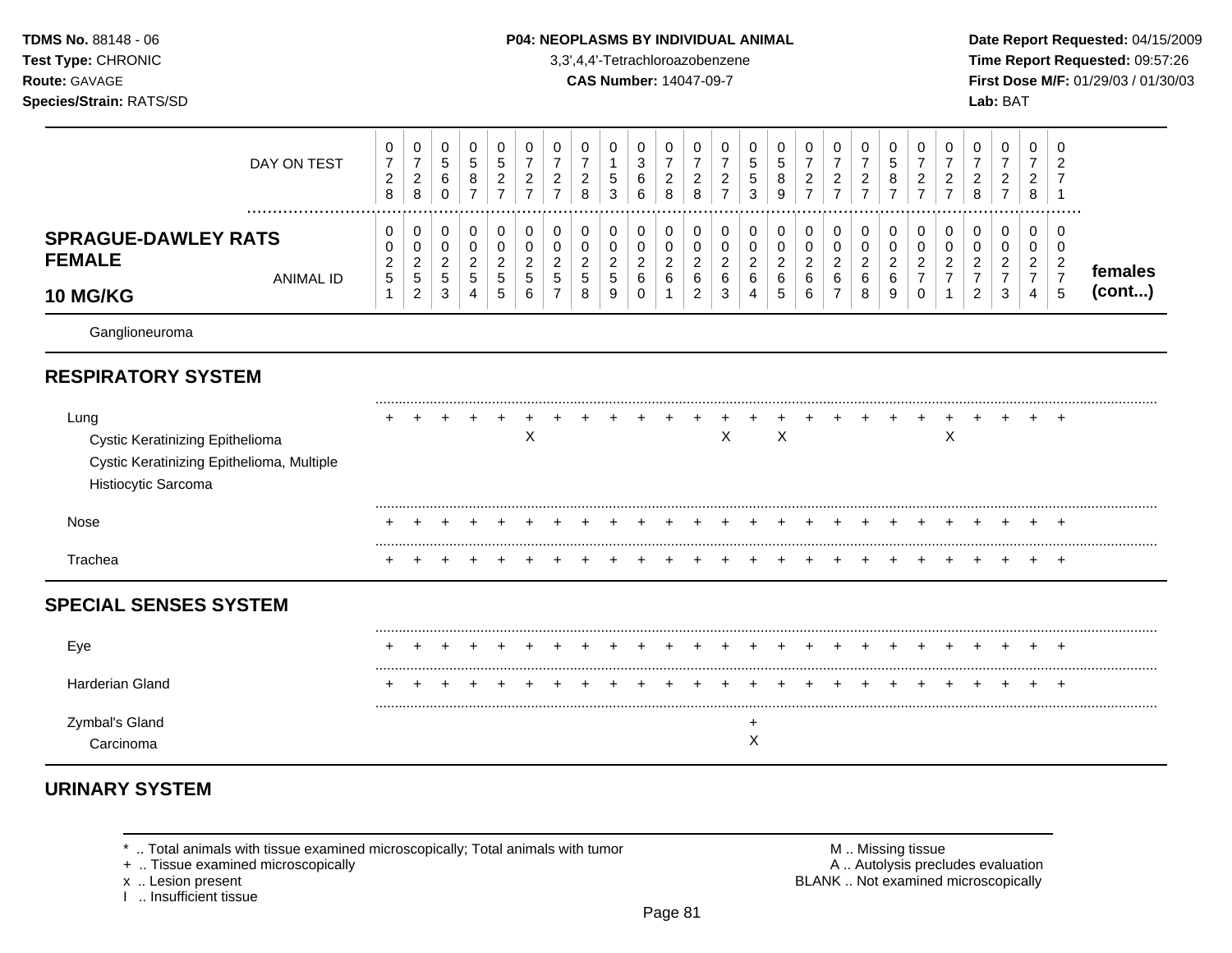### **TDMS No.** 88148 - 06 **P04: NEOPLASMS BY INDIVIDUAL ANIMAL Date Report Requested:** 04/15/2009

**Test Type:** CHRONIC 3,3',4,4'-Tetrachloroazobenzene **Time Report Requested:** 09:57:26 **Route:** GAVAGE **CAS Number:** 14047-09-7 **First Dose M/F:** 01/29/03 / 01/30/03

| DAY ON TEST                                                                     | 0<br>7<br>$\overline{2}$<br>8 | 0<br>$\overline{ }$<br>2<br>8 | 0<br>5<br>6<br>0      | 0<br>5<br>8<br>⇁           | 0<br>5<br>2                       | $\overline{ }$<br>2<br>⇁    | $\epsilon$  | 0<br>2<br>8                | 5<br>3 | 0<br>3<br>6<br>6      | $\overline{ }$<br>2<br>8 | 0<br>-<br>2<br>8                  | 0<br>$\overline{ }$<br>$\overline{c}$<br>$\overline{ }$ | 5<br>5<br>3 | 0<br>5<br>8<br>9                   | 0<br>$\overline{ }$<br>2<br>⇁ | 0<br>$\overline{ }$<br>2 | 0<br>⇁<br>$\overline{2}$        | 0<br>5<br>8           | 2<br>⇁      | ∠ | 0<br>ົ<br>∠<br>8 | 0<br>ົ<br>$\epsilon$<br>$\overline{ }$ | 0<br>-<br>ີ<br>∠<br>8              | 0<br>ົ<br>∠                                                  |                   |
|---------------------------------------------------------------------------------|-------------------------------|-------------------------------|-----------------------|----------------------------|-----------------------------------|-----------------------------|-------------|----------------------------|--------|-----------------------|--------------------------|-----------------------------------|---------------------------------------------------------|-------------|------------------------------------|-------------------------------|--------------------------|---------------------------------|-----------------------|-------------|---|------------------|----------------------------------------|------------------------------------|--------------------------------------------------------------|-------------------|
| <br><b>SPRAGUE-DAWLEY RATS</b><br><b>FEMALE</b><br>ANIMAL ID<br><b>10 MG/KG</b> | 0<br>0<br>$\overline{c}$<br>5 | 0<br>0<br>2<br>5<br>2         | 0<br>0<br>2<br>5<br>3 | υ<br>U<br>ົ<br>∠<br>5<br>4 | 0<br>0<br>$\Omega$<br>∠<br>5<br>5 | 0<br>ົ<br>∠<br>G.<br>⌒<br>b | ∠<br>G<br>- | 0<br>0<br>റ<br>∠<br>5<br>8 | 5<br>9 | 0<br>0<br>2<br>6<br>0 | U<br>U<br>ົ<br>∠<br>6    | 0<br>0<br>$\Omega$<br>∠<br>6<br>2 | 0<br>ົ<br>$\epsilon$<br>6<br>3                          | ∠<br>6<br>4 | 0<br>0<br>$\overline{c}$<br>6<br>5 | 2<br>6<br>6                   | 0<br>0<br>2<br>6         | 0<br>υ<br>ົ<br>∠<br>◠<br>b<br>8 | 0<br>◠<br>∠<br>6<br>9 | ົ<br>∠<br>⇁ | ∠ | 0<br>0<br>◠<br>2 | 0<br>0<br>ົ<br>$\epsilon$<br>3         | 0<br>0<br>2<br>$\overline{ }$<br>4 | <br>0<br>υ<br>$\overline{\mathbf{c}}$<br>$\overline{7}$<br>5 | females<br>(cont) |
| Kidney                                                                          | ٠                             |                               |                       |                            |                                   |                             |             |                            |        |                       |                          |                                   |                                                         |             |                                    |                               |                          |                                 |                       |             |   |                  |                                        |                                    | $\pm$                                                        |                   |
| Urethra<br><b>Urinary Bladder</b>                                               | ÷                             |                               |                       |                            |                                   |                             |             |                            |        |                       |                          |                                   |                                                         |             |                                    |                               |                          |                                 |                       |             |   |                  |                                        |                                    | $\div$<br>$\pm$                                              |                   |

## **SYSTEMIC LESIONS**

Multiple Organ + + + + + + + + + + + + + + + + + + + + + + + + +

.........................................................................................................................................................................................................

Histiocytic Sarcoma

Lymphoma Malignant

\* .. Total animals with tissue examined microscopically; Total animals with tumor **M** . Missing tissue M .. Missing tissue<br>
A .. Tissue examined microscopically by the state of the state of the many control of the state of

+ .. Tissue examined microscopically

I .. Insufficient tissue

x .. Lesion present **BLANK** .. Not examined microscopically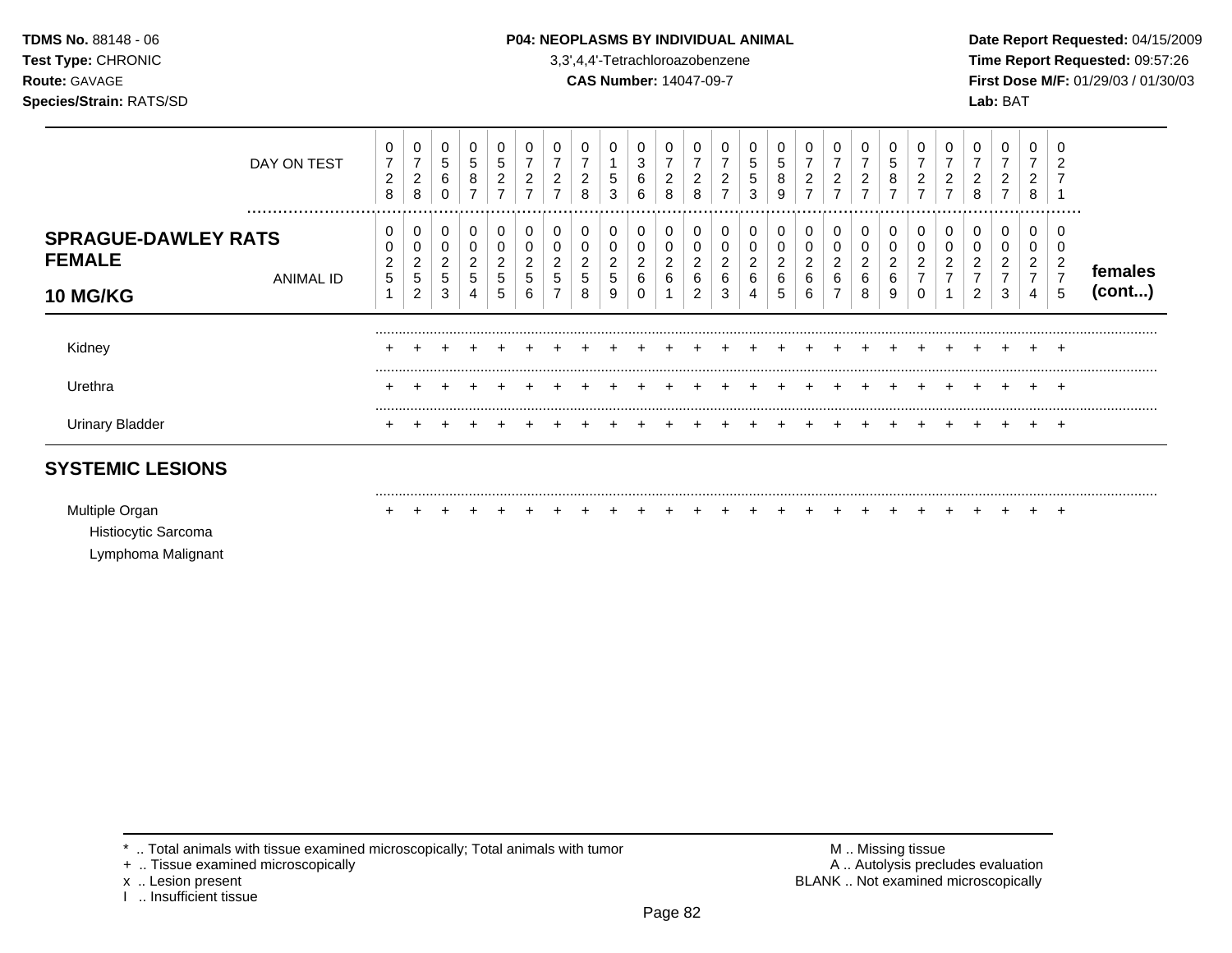TDMS No. 88148 - 06 Test Type: CHRONIC Route: GAVAGE Species/Strain: RATS/SD

#### P04: NEOPLASMS BY INDIVIDUAL ANIMAL

3,3',4,4'-Tetrachloroazobenzene

**CAS Number: 14047-09-7** 

Date Report Requested: 04/15/2009 Time Report Requested: 09:57:26 First Dose M/F: 01/29/03 / 01/30/03 Lab: BAT

| DAY ON TEST<br>.                                                               |                            | 0<br>$\,6$<br>$\mathbf 0$<br>6 | $\pmb{0}$<br>$\overline{7}$<br>$\overline{c}$<br>8   | $\pmb{0}$<br>$\boldsymbol{7}$<br>$\sqrt{2}$<br>$\overline{7}$ | $\pmb{0}$<br>5<br>8<br>9                             | 0<br>$\overline{7}$<br>$\boldsymbol{2}$<br>8 | 0<br>5<br>1<br>$\Omega$              | 0<br>7<br>$\overline{c}$<br>$\overline{7}$ | 0<br>$\overline{7}$<br>$\overline{c}$<br>$\overline{7}$ | 0<br>6<br>$\overline{c}$             | 0<br>$5\phantom{.0}$<br>4<br>4          | $\pmb{0}$<br>$\mathbf{3}$<br>0<br>9     | 0<br>$\overline{7}$<br>$\overline{c}$<br>$\overline{7}$ | 0<br>$\overline{7}$<br>$\overline{c}$<br>8 | 0<br>3<br>3<br>5                     | 0<br>$\overline{7}$<br>$\overline{c}$<br>$\overline{7}$ | 0<br>$\overline{7}$<br>$\overline{c}$<br>8 | $\boldsymbol{0}$<br>$\overline{7}$<br>0<br>5 | 0<br>4<br>6<br>$\Omega$                 | 0<br>$\overline{7}$<br>$\boldsymbol{2}$<br>$\overline{7}$ | 0<br>$\overline{7}$<br>$\overline{c}$<br>$\overline{7}$ | 0<br>$\overline{7}$<br>$\overline{c}$<br>$\overline{7}$ | 0<br>$\overline{7}$<br>$\overline{2}$<br>$\overline{2}$ | 0<br>7<br>$\overline{2}$<br>8        | 0<br>4<br>6<br>$\mathbf 0$           | 0<br>7<br>$\overline{2}$<br>$\overline{7}$ |              |
|--------------------------------------------------------------------------------|----------------------------|--------------------------------|------------------------------------------------------|---------------------------------------------------------------|------------------------------------------------------|----------------------------------------------|--------------------------------------|--------------------------------------------|---------------------------------------------------------|--------------------------------------|-----------------------------------------|-----------------------------------------|---------------------------------------------------------|--------------------------------------------|--------------------------------------|---------------------------------------------------------|--------------------------------------------|----------------------------------------------|-----------------------------------------|-----------------------------------------------------------|---------------------------------------------------------|---------------------------------------------------------|---------------------------------------------------------|--------------------------------------|--------------------------------------|--------------------------------------------|--------------|
| <b>SPRAGUE-DAWLEY RATS</b><br><b>FEMALE</b><br><b>ANIMAL ID</b>                | $\Omega$<br>$\overline{7}$ | 0<br>$\overline{c}$            | 0<br>$\mathbf 0$<br>$\overline{c}$<br>$\overline{7}$ | 0<br>$\mathbf 0$<br>$\sqrt{2}$<br>$\overline{7}$              | 0<br>$\mathbf 0$<br>$\overline{c}$<br>$\overline{7}$ | 0<br>$\mathbf 0$<br>$\boldsymbol{2}$<br>8    | 0<br>$\Omega$<br>$\overline{c}$<br>8 | 0<br>$\Omega$<br>$\overline{2}$<br>8       | 0<br>$\Omega$<br>$\overline{c}$<br>8                    | 0<br>$\Omega$<br>$\overline{c}$<br>8 | 0<br>$\mathbf 0$<br>$\overline{a}$<br>8 | 0<br>$\mathbf 0$<br>$\overline{c}$<br>8 | 0<br>$\mathbf 0$<br>$\sqrt{2}$<br>8                     | 0<br>$\mathbf 0$<br>$\overline{c}$<br>8    | 0<br>$\Omega$<br>$\overline{c}$<br>8 | 0<br>$\mathbf 0$<br>$\overline{a}$<br>9                 | 0<br>$\Omega$<br>$\overline{c}$<br>9       | 0<br>$\mathbf 0$<br>$\overline{c}$<br>9      | 0<br>$\mathbf 0$<br>$\overline{2}$<br>9 | 0<br>$\mathbf 0$<br>$\overline{a}$<br>9                   | 0<br>$\mathbf 0$<br>$\sqrt{2}$<br>9                     | 0<br>$\Omega$<br>$\overline{2}$<br>9                    | 0<br>$\Omega$<br>$\overline{2}$<br>9                    | 0<br>$\Omega$<br>$\overline{c}$<br>9 | 0<br>$\Omega$<br>$\overline{2}$<br>9 | 0<br>$\Omega$<br>3<br>$\mathbf 0$          |              |
| <b>10 MG/KG</b>                                                                | $6\phantom{1}6$            |                                | $\overline{7}$                                       | 8                                                             | 9                                                    | $\Omega$                                     |                                      | $\overline{2}$                             | 3                                                       | 4                                    | 5                                       | 6                                       | $\overline{7}$                                          | 8                                          | 9                                    | $\Omega$                                                |                                            | $\overline{2}$                               | 3                                       | 4                                                         | 5                                                       | 6                                                       | $\overline{7}$                                          | 8                                    | 9                                    | $\pmb{0}$                                  | * TOTALS     |
| <b>ALIMENTARY SYSTEM</b>                                                       |                            |                                |                                                      |                                                               |                                                      |                                              |                                      |                                            |                                                         |                                      |                                         |                                         |                                                         |                                            |                                      |                                                         |                                            |                                              |                                         |                                                           |                                                         |                                                         |                                                         |                                      |                                      |                                            |              |
| Esophagus                                                                      |                            |                                |                                                      |                                                               |                                                      |                                              |                                      |                                            |                                                         |                                      |                                         |                                         |                                                         |                                            |                                      |                                                         |                                            |                                              |                                         |                                                           |                                                         |                                                         |                                                         |                                      |                                      |                                            | 50           |
| Intestine Large, Cecum                                                         |                            |                                |                                                      |                                                               |                                                      |                                              |                                      |                                            |                                                         |                                      |                                         |                                         |                                                         |                                            |                                      |                                                         |                                            |                                              |                                         |                                                           |                                                         |                                                         |                                                         |                                      |                                      |                                            | 48           |
| Intestine Large, Colon                                                         |                            |                                |                                                      |                                                               |                                                      |                                              |                                      |                                            |                                                         |                                      |                                         |                                         |                                                         |                                            |                                      |                                                         |                                            |                                              |                                         |                                                           |                                                         |                                                         |                                                         |                                      |                                      |                                            | 50           |
| Intestine Large, Rectum                                                        |                            |                                |                                                      |                                                               |                                                      |                                              |                                      |                                            |                                                         |                                      |                                         |                                         |                                                         |                                            |                                      |                                                         |                                            |                                              |                                         |                                                           |                                                         |                                                         |                                                         |                                      |                                      |                                            | 50           |
| Intestine Small, Duodenum                                                      |                            |                                |                                                      |                                                               |                                                      |                                              |                                      |                                            |                                                         |                                      |                                         |                                         |                                                         |                                            |                                      |                                                         |                                            |                                              |                                         |                                                           |                                                         |                                                         |                                                         |                                      |                                      |                                            | 50           |
| Intestine Small, Ileum<br>Lymphoma Malignant                                   |                            |                                |                                                      |                                                               |                                                      |                                              |                                      |                                            |                                                         |                                      |                                         |                                         |                                                         |                                            |                                      |                                                         |                                            |                                              | $\ddot{}$                               | $\ddot{}$<br>X                                            |                                                         |                                                         |                                                         |                                      |                                      |                                            | 49<br>1      |
| Intestine Small, Jejunum<br>Leiomyosarcoma                                     |                            |                                |                                                      | $\sf X$                                                       |                                                      |                                              |                                      |                                            |                                                         |                                      |                                         |                                         |                                                         |                                            |                                      |                                                         |                                            |                                              |                                         |                                                           |                                                         |                                                         |                                                         |                                      |                                      |                                            | 49<br>1      |
| Liver<br>Cholangiocarcinoma<br>Hepatocellular Carcinoma<br>Histiocytic Sarcoma |                            |                                |                                                      |                                                               |                                                      |                                              |                                      |                                            |                                                         |                                      |                                         |                                         |                                                         |                                            |                                      |                                                         |                                            |                                              |                                         |                                                           |                                                         |                                                         | X<br>$\times$                                           |                                      |                                      | $\div$                                     | 50           |
| Mesentery                                                                      |                            |                                |                                                      |                                                               |                                                      |                                              |                                      |                                            | $\ddot{}$                                               |                                      |                                         |                                         |                                                         |                                            |                                      |                                                         |                                            |                                              |                                         | $+$                                                       |                                                         |                                                         |                                                         |                                      |                                      |                                            | $\mathbf{2}$ |

.. Total animals with tissue examined microscopically; Total animals with tumor  $\star$ 

+ .. Tissue examined microscopically

x .. Lesion present<br>I .. Insufficient tissue

M .. Missing tissue<br>A .. Autolysis precludes evaluation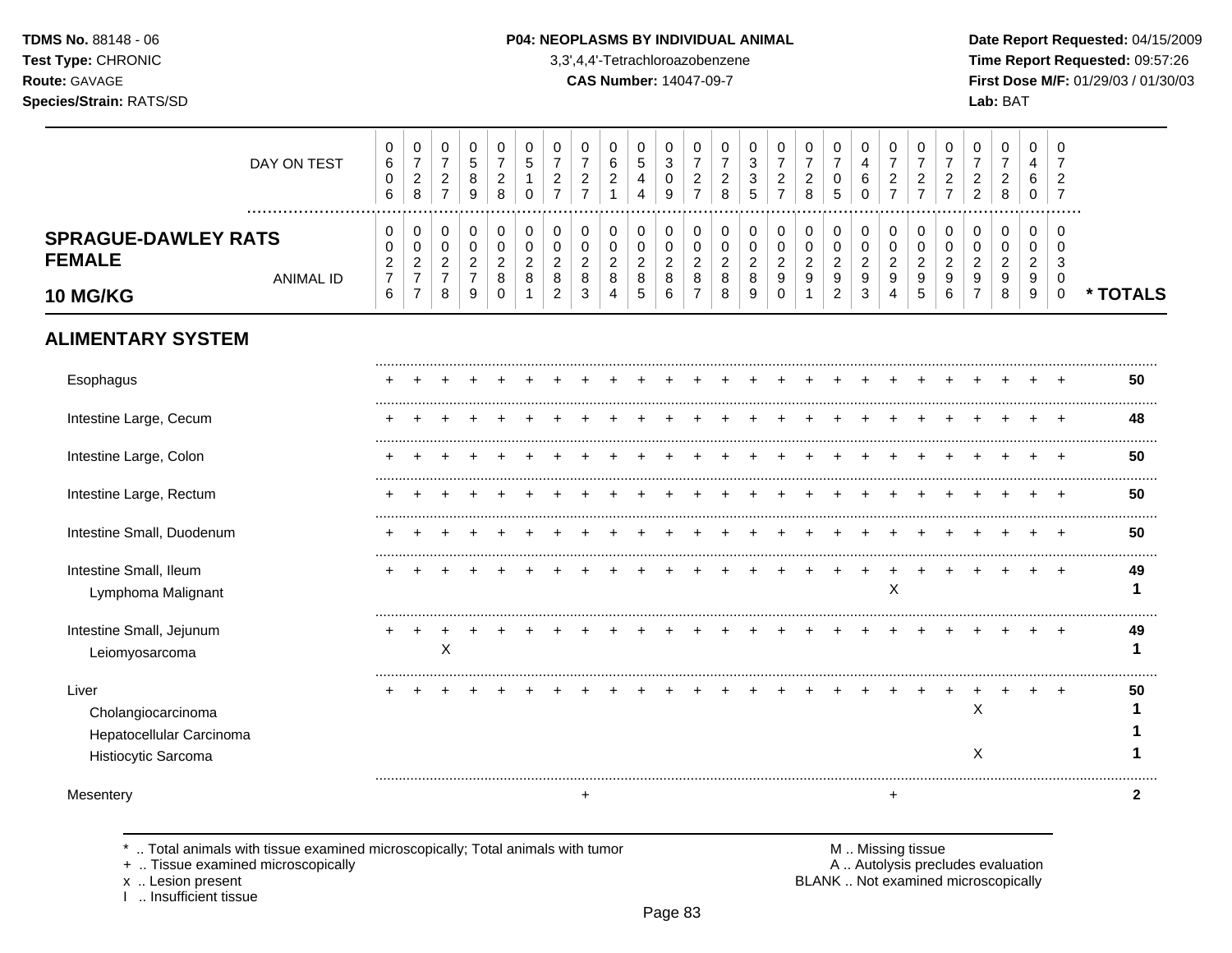TDMS No. 88148 - 06 Test Type: CHRONIC Route: GAVAGE

# Species/Strain: RATS/SD

#### P04: NEOPLASMS BY INDIVIDUAL ANIMAL

3,3',4,4'-Tetrachloroazobenzene

**CAS Number: 14047-09-7** 

Date Report Requested: 04/15/2009 Time Report Requested: 09:57:26 First Dose M/F: 01/29/03 / 01/30/03 Lab: BAT

|                                                         | DAY ON TEST          | 0<br>6<br>$\mathbf 0$<br>6                      | 0<br>$\boldsymbol{7}$<br>$\overline{c}$<br>8                 | 0<br>$\overline{7}$<br>$\overline{c}$<br>$\overline{7}$ | 0<br>$\overline{5}$<br>8<br>9                           | 0<br>$\overline{7}$<br>$\overline{2}$<br>8 | 0<br>5<br>$\Omega$            | 0<br>7<br>$\overline{2}$ | 0<br>$\overline{7}$<br>$\overline{c}$ | 0<br>6<br>$\overline{c}$           | 0<br>$\sqrt{5}$<br>4<br>4                  | 0<br>$\sqrt{3}$<br>0<br>9            | 0<br>$\overline{7}$<br>$\overline{c}$<br>$\overline{7}$ | 0<br>$\overline{7}$<br>$\overline{2}$<br>8 | 0<br>3<br>3<br>5      | 0<br>$\overline{7}$<br>$\overline{c}$     | 0<br>$\overline{7}$<br>$\sqrt{2}$<br>8 | 0<br>$\overline{7}$<br>0<br>5                           | 0<br>$\overline{4}$<br>$\,6$<br>0        | 0<br>$\overline{7}$<br>$\overline{c}$<br>$\overline{7}$ | 0<br>$\overline{7}$<br>$\overline{2}$<br>$\overline{7}$ | 0<br>7<br>$\overline{2}$ | 0<br>2<br>$\overline{2}$ | 0<br>7<br>$\overline{c}$<br>8      | 0<br>4<br>6<br>0                   | 0<br>7<br>$\overline{2}$<br>$\overline{7}$         |          |
|---------------------------------------------------------|----------------------|-------------------------------------------------|--------------------------------------------------------------|---------------------------------------------------------|---------------------------------------------------------|--------------------------------------------|-------------------------------|--------------------------|---------------------------------------|------------------------------------|--------------------------------------------|--------------------------------------|---------------------------------------------------------|--------------------------------------------|-----------------------|-------------------------------------------|----------------------------------------|---------------------------------------------------------|------------------------------------------|---------------------------------------------------------|---------------------------------------------------------|--------------------------|--------------------------|------------------------------------|------------------------------------|----------------------------------------------------|----------|
| <b>SPRAGUE-DAWLEY RATS</b><br><b>FEMALE</b><br>10 MG/KG | <br><b>ANIMAL ID</b> | 0<br>0<br>$\overline{c}$<br>$\overline{7}$<br>6 | 0<br>0<br>$\overline{c}$<br>$\overline{7}$<br>$\overline{7}$ | 0<br>$\pmb{0}$<br>$\overline{c}$<br>$\overline{7}$<br>8 | 0<br>$\pmb{0}$<br>$\overline{c}$<br>$\overline{7}$<br>9 | 0<br>0<br>$\overline{c}$<br>8<br>$\Omega$  | 0<br>0<br>$\overline{2}$<br>8 | 0<br>0<br>2<br>8<br>2    | 0<br>0<br>$\overline{c}$<br>8<br>3    | 0<br>0<br>$\overline{c}$<br>8<br>4 | 0<br>$\pmb{0}$<br>$\overline{c}$<br>8<br>5 | 0<br>0<br>$\boldsymbol{2}$<br>8<br>6 | 0<br>0<br>$\overline{c}$<br>8<br>7                      | 0<br>0<br>$\overline{2}$<br>8<br>8         | 0<br>0<br>2<br>8<br>9 | 0<br>0<br>$\overline{c}$<br>9<br>$\Omega$ | 0<br>0<br>$\overline{c}$<br>9          | 0<br>$\pmb{0}$<br>$\overline{c}$<br>9<br>$\overline{2}$ | 0<br>$\,0\,$<br>$\overline{c}$<br>9<br>3 | 0<br>0<br>$\overline{c}$<br>9<br>4                      | 0<br>0<br>$\overline{2}$<br>9<br>5                      | 0<br>0<br>2<br>9<br>6    | 0<br>0<br>2<br>9         | 0<br>0<br>$\overline{a}$<br>9<br>8 | 0<br>0<br>$\overline{2}$<br>9<br>9 | 0<br>$\Omega$<br>$\sqrt{3}$<br>0<br>$\overline{0}$ | * TOTALS |
| Lymphoma Malignant                                      |                      |                                                 |                                                              |                                                         |                                                         |                                            |                               |                          |                                       |                                    |                                            |                                      |                                                         |                                            |                       |                                           |                                        |                                                         |                                          | X                                                       |                                                         |                          |                          |                                    |                                    |                                                    | 1        |
| Oral Mucosa                                             |                      |                                                 |                                                              |                                                         |                                                         |                                            |                               |                          |                                       |                                    |                                            |                                      |                                                         |                                            |                       |                                           |                                        |                                                         |                                          |                                                         |                                                         |                          |                          |                                    |                                    |                                                    | 50       |
| Pancreas                                                |                      |                                                 |                                                              |                                                         |                                                         |                                            |                               |                          |                                       |                                    |                                            |                                      |                                                         |                                            |                       |                                           |                                        |                                                         |                                          |                                                         |                                                         |                          |                          |                                    |                                    |                                                    | 49       |
| Salivary Glands                                         |                      |                                                 |                                                              |                                                         |                                                         |                                            |                               |                          |                                       |                                    |                                            |                                      |                                                         |                                            |                       |                                           |                                        |                                                         |                                          |                                                         |                                                         |                          |                          |                                    |                                    |                                                    | 49       |
| Stomach, Forestomach<br>Squamous Cell Carcinoma         |                      |                                                 |                                                              |                                                         |                                                         |                                            |                               |                          |                                       |                                    |                                            |                                      |                                                         |                                            |                       |                                           |                                        |                                                         |                                          |                                                         |                                                         |                          |                          |                                    |                                    |                                                    | 49<br>1  |
| Stomach, Glandular                                      |                      |                                                 |                                                              |                                                         |                                                         |                                            |                               |                          |                                       |                                    |                                            |                                      |                                                         |                                            |                       |                                           |                                        |                                                         |                                          |                                                         |                                                         |                          |                          |                                    |                                    |                                                    | 49       |
| Tooth                                                   |                      |                                                 |                                                              |                                                         |                                                         |                                            |                               |                          |                                       |                                    |                                            |                                      |                                                         |                                            |                       |                                           |                                        |                                                         |                                          |                                                         |                                                         |                          |                          |                                    |                                    |                                                    | 50       |
| <b>CARDIOVASCULAR SYSTEM</b>                            |                      |                                                 |                                                              |                                                         |                                                         |                                            |                               |                          |                                       |                                    |                                            |                                      |                                                         |                                            |                       |                                           |                                        |                                                         |                                          |                                                         |                                                         |                          |                          |                                    |                                    |                                                    |          |
| <b>Blood Vessel</b>                                     |                      |                                                 |                                                              |                                                         |                                                         |                                            |                               |                          |                                       |                                    |                                            |                                      |                                                         |                                            |                       |                                           |                                        |                                                         |                                          |                                                         |                                                         |                          |                          |                                    |                                    |                                                    | 50       |
| Heart<br>Schwannoma Benign                              |                      |                                                 |                                                              |                                                         |                                                         |                                            |                               |                          |                                       |                                    |                                            |                                      |                                                         |                                            |                       |                                           |                                        |                                                         |                                          |                                                         |                                                         |                          |                          |                                    |                                    | $+$                                                | 50<br>1  |
|                                                         |                      |                                                 |                                                              |                                                         |                                                         |                                            |                               |                          |                                       |                                    |                                            |                                      |                                                         |                                            |                       |                                           |                                        |                                                         |                                          |                                                         |                                                         |                          |                          |                                    |                                    |                                                    |          |

# **ENDOCRINE SYSTEM**

\* .. Total animals with tissue examined microscopically; Total animals with tumor

+ .. Tissue examined microscopically

x .. Lesion present

1 .. Insufficient tissue

M .. Missing tissue A .. Autolysis precludes evaluation BLANK .. Not examined microscopically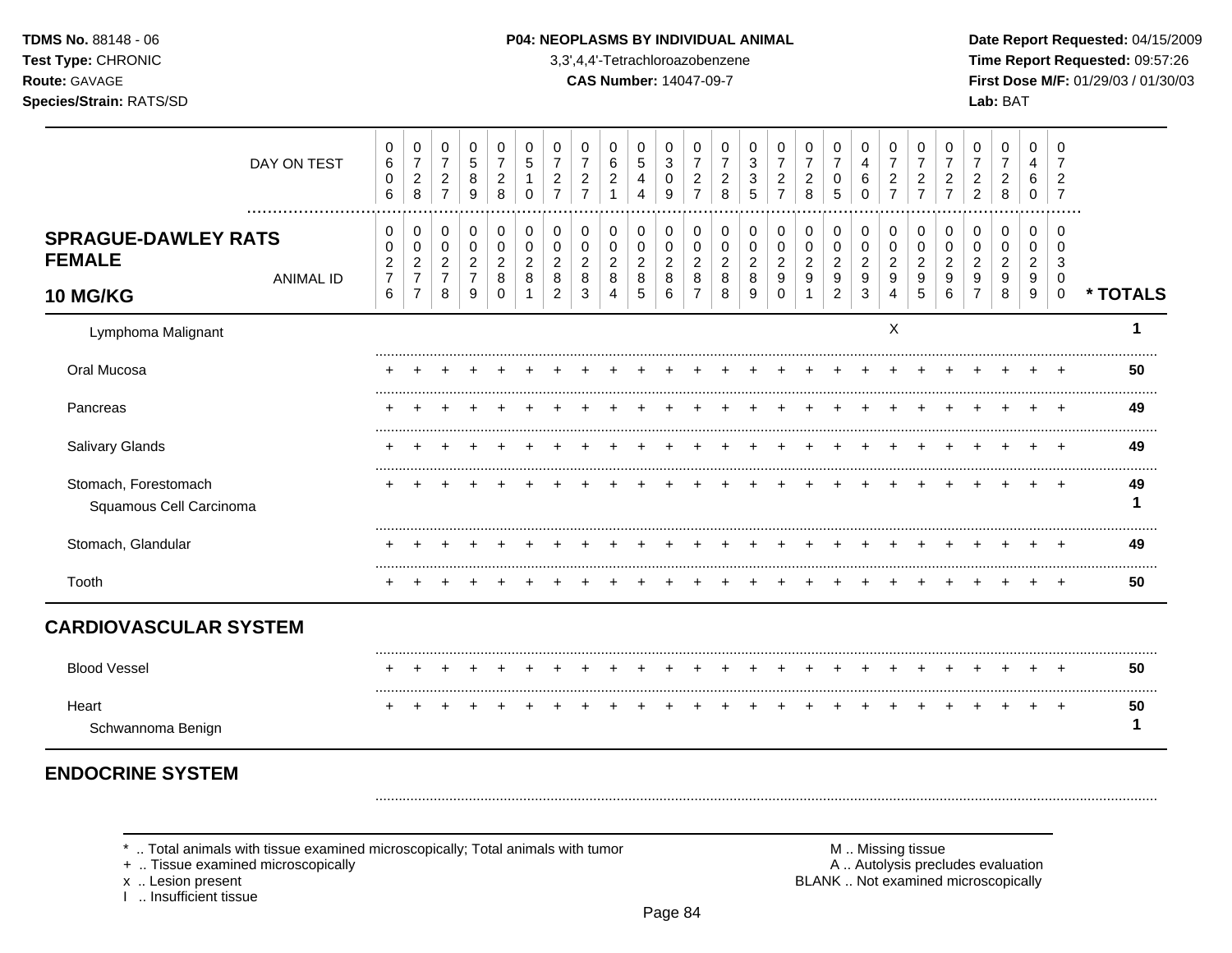### **TDMS No.** 88148 - 06 **P04: NEOPLASMS BY INDIVIDUAL ANIMAL** Date Report Requested: 04/15/2009

**Test Type:** CHRONIC 3,3',4,4'-Tetrachloroazobenzene **Time Report Requested:** 09:57:26 **Route:** GAVAGE **CAS Number:** 14047-09-7 **First Dose M/F:** 01/29/03 / 01/30/03

|                                                              | DAY ON TEST      | 0<br>$\,6\,$<br>0<br>6                          | 0<br>$\boldsymbol{7}$<br>$\overline{c}$<br>8             | 0<br>$\boldsymbol{7}$<br>$\overline{2}$<br>$\overline{7}$ | 0<br>$\,$ 5 $\,$<br>8<br>9                              | 0<br>$\overline{7}$<br>$\overline{c}$<br>8        | 0<br>5<br>0                        | 0<br>$\overline{7}$<br>$\overline{a}$<br>$\overline{7}$ | 0<br>$\overline{7}$<br>$\overline{c}$<br>$\overline{7}$ | 0<br>6<br>$\overline{2}$                     | 0<br>$\sqrt{5}$<br>4<br>4          | $\mathbf 0$<br>3<br>0<br>9                             | 0<br>$\overline{7}$<br>$\overline{c}$<br>$\overline{7}$   | 0<br>7<br>$\overline{2}$<br>8 | 0<br>3<br>3<br>5                   | 0<br>$\overline{7}$<br>$\overline{c}$               | 0<br>$\overline{7}$<br>$\overline{c}$<br>8 | 0<br>$\overline{7}$<br>$\mathbf 0$<br>5                     | 0<br>4<br>6<br>$\Omega$                  | 0<br>$\overline{7}$<br>$\overline{c}$<br>$\overline{7}$ | 0<br>$\overline{7}$<br>2<br>$\overline{7}$ | 0<br>$\overline{7}$<br>2<br>$\overline{7}$ | 0<br>$\overline{7}$<br>$\overline{2}$<br>$\overline{2}$ | 0<br>$\overline{7}$<br>2<br>8      | 0<br>4<br>6<br>0                             | 0<br>7<br>$\overline{2}$                                |          |
|--------------------------------------------------------------|------------------|-------------------------------------------------|----------------------------------------------------------|-----------------------------------------------------------|---------------------------------------------------------|---------------------------------------------------|------------------------------------|---------------------------------------------------------|---------------------------------------------------------|----------------------------------------------|------------------------------------|--------------------------------------------------------|-----------------------------------------------------------|-------------------------------|------------------------------------|-----------------------------------------------------|--------------------------------------------|-------------------------------------------------------------|------------------------------------------|---------------------------------------------------------|--------------------------------------------|--------------------------------------------|---------------------------------------------------------|------------------------------------|----------------------------------------------|---------------------------------------------------------|----------|
| <b>SPRAGUE-DAWLEY RATS</b><br><b>FEMALE</b><br>10 MG/KG      | <b>ANIMAL ID</b> | 0<br>0<br>$\overline{c}$<br>$\overline{7}$<br>6 | 0<br>0<br>$\sqrt{2}$<br>$\overline{7}$<br>$\overline{7}$ | 0<br>$\mathbf 0$<br>$\overline{a}$<br>$\overline{7}$<br>8 | 0<br>$\pmb{0}$<br>$\overline{2}$<br>$\overline{7}$<br>9 | 0<br>$\pmb{0}$<br>$\overline{c}$<br>8<br>$\Omega$ | 0<br>0<br>$\overline{2}$<br>8<br>1 | 0<br>0<br>$\overline{2}$<br>8<br>2                      | 0<br>0<br>$\overline{2}$<br>8<br>3                      | $\mathbf 0$<br>0<br>$\overline{2}$<br>8<br>4 | 0<br>0<br>$\overline{c}$<br>8<br>5 | $\mathbf 0$<br>$\mathbf 0$<br>$\overline{c}$<br>8<br>6 | 0<br>$\mathbf 0$<br>$\overline{c}$<br>8<br>$\overline{7}$ | 0<br>0<br>2<br>8<br>8         | 0<br>0<br>$\overline{c}$<br>8<br>9 | $\mathbf 0$<br>0<br>$\overline{c}$<br>9<br>$\Omega$ | 0<br>0<br>$\overline{c}$<br>9<br>1         | 0<br>$\pmb{0}$<br>$\boldsymbol{2}$<br>$\boldsymbol{9}$<br>2 | 0<br>$\mathbf 0$<br>$\sqrt{2}$<br>9<br>3 | 0<br>$\pmb{0}$<br>$\overline{c}$<br>9<br>4              | 0<br>$\mathbf 0$<br>2<br>9<br>5            | 0<br>0<br>$\overline{2}$<br>9<br>6         | 0<br>0<br>$\overline{2}$<br>9<br>7                      | 0<br>0<br>$\overline{c}$<br>9<br>8 | $\mathbf 0$<br>0<br>$\overline{2}$<br>9<br>9 | $\Omega$<br>$\Omega$<br>3<br>$\mathbf 0$<br>$\mathbf 0$ | * TOTALS |
| <b>Adrenal Cortex</b><br>Adenoma                             |                  |                                                 |                                                          |                                                           |                                                         |                                                   |                                    | Χ                                                       |                                                         |                                              |                                    |                                                        |                                                           |                               |                                    |                                                     |                                            |                                                             |                                          |                                                         |                                            |                                            |                                                         |                                    | ÷                                            | $\div$                                                  | 50       |
| Adrenal Medulla<br>Pheochromocytoma Benign                   |                  |                                                 |                                                          |                                                           |                                                         |                                                   |                                    |                                                         |                                                         |                                              |                                    |                                                        |                                                           |                               |                                    |                                                     |                                            |                                                             |                                          | X                                                       |                                            |                                            |                                                         |                                    |                                              |                                                         | 50<br>2  |
| Islets, Pancreatic<br>Adenoma                                |                  |                                                 |                                                          |                                                           |                                                         | X                                                 |                                    |                                                         |                                                         |                                              |                                    |                                                        |                                                           |                               |                                    |                                                     |                                            |                                                             |                                          |                                                         |                                            |                                            |                                                         |                                    |                                              |                                                         | 50       |
| Parathyroid Gland                                            |                  |                                                 |                                                          |                                                           |                                                         |                                                   |                                    |                                                         |                                                         |                                              |                                    |                                                        |                                                           |                               |                                    |                                                     |                                            | м                                                           |                                          |                                                         |                                            |                                            |                                                         |                                    |                                              |                                                         | 46       |
| <b>Pituitary Gland</b><br>Pars Distalis, Adenoma             |                  |                                                 | X                                                        |                                                           |                                                         | X                                                 |                                    |                                                         | X                                                       |                                              |                                    |                                                        |                                                           |                               |                                    |                                                     |                                            | $X$ $X$                                                     |                                          |                                                         | $\times$                                   |                                            |                                                         |                                    |                                              | $\ddot{}$<br>X                                          | 50<br>11 |
| <b>Thyroid Gland</b><br>C-cell, Adenoma<br>C-cell, Carcinoma |                  |                                                 |                                                          |                                                           |                                                         |                                                   |                                    |                                                         | X                                                       |                                              |                                    |                                                        | X                                                         |                               |                                    |                                                     | $\mathsf X$                                |                                                             |                                          |                                                         |                                            | $\mathsf X$                                |                                                         |                                    | $\ddot{}$                                    | $\ddot{}$<br>$\mathsf X$                                | 49<br>9  |
| <b>GENERAL BODY SYSTEM</b>                                   |                  |                                                 |                                                          |                                                           |                                                         |                                                   |                                    |                                                         |                                                         |                                              |                                    |                                                        |                                                           |                               |                                    |                                                     |                                            |                                                             |                                          |                                                         |                                            |                                            |                                                         |                                    |                                              |                                                         |          |
| Peritoneum<br>Sarcoma                                        |                  |                                                 |                                                          |                                                           |                                                         |                                                   |                                    |                                                         |                                                         |                                              |                                    |                                                        | $\ddot{}$<br>X                                            |                               |                                    |                                                     |                                            |                                                             |                                          |                                                         |                                            |                                            |                                                         |                                    |                                              |                                                         |          |

# **GENITAL SYSTEM**

\* .. Total animals with tissue examined microscopically; Total animals with tumor **M** metally more than M .. Missing tissue<br>  $\blacksquare$  Tissue examined microscopically

+ .. Tissue examined microscopically

x .. Lesion present<br>I .. Insufficient tissue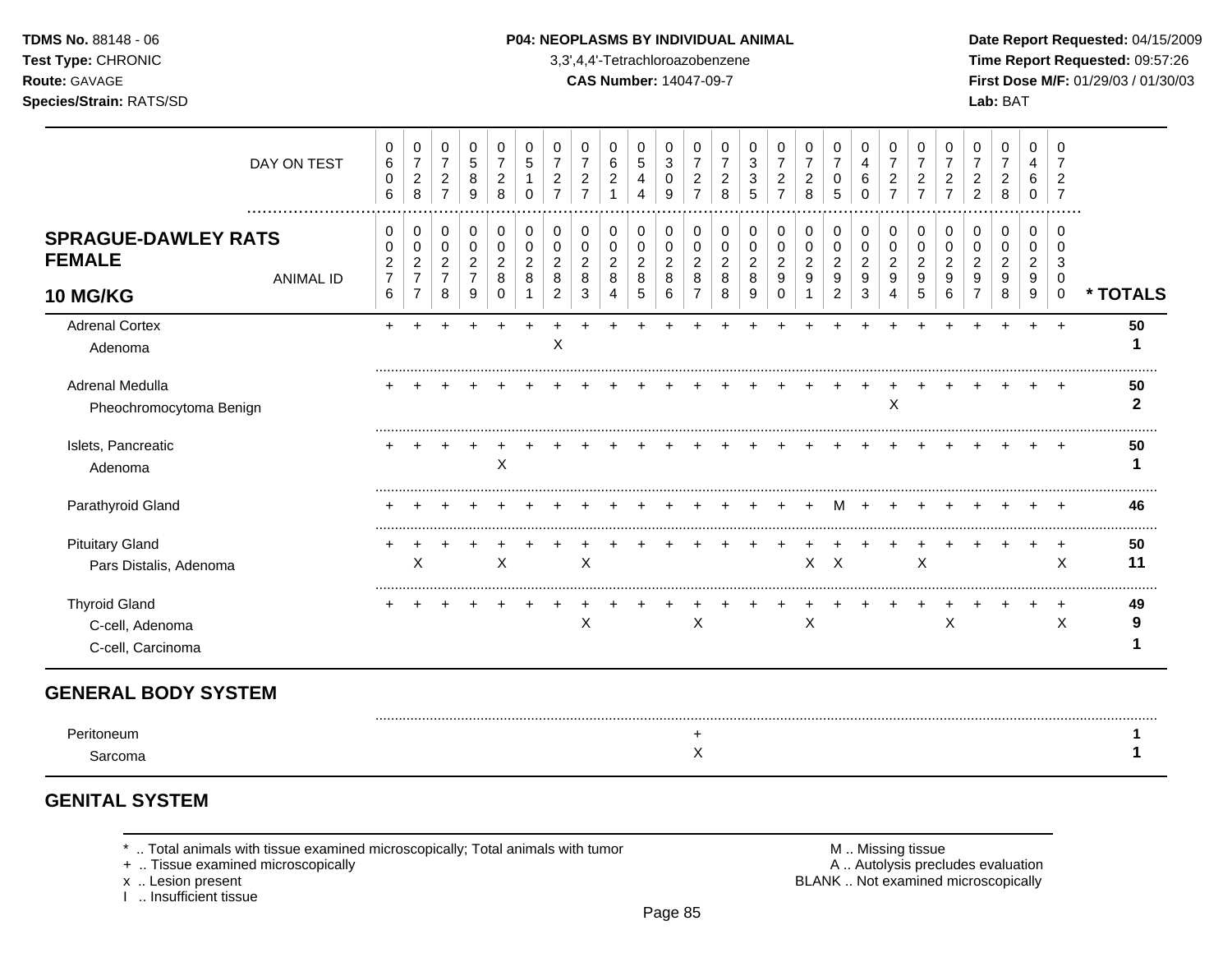TDMS No. 88148 - 06 Test Type: CHRONIC Route: GAVAGE

### Species/Strain: RATS/SD

#### P04: NEOPLASMS BY INDIVIDUAL ANIMAL

3,3',4,4'-Tetrachloroazobenzene

**CAS Number: 14047-09-7** 

Date Report Requested: 04/15/2009 Time Report Requested: 09:57:26 First Dose M/F: 01/29/03 / 01/30/03 Lab: BAT

| DAY ON TEST                                                          | 0<br>$\,6$<br>$\pmb{0}$<br>6                         | $\mathbf 0$<br>$\overline{7}$<br>$\sqrt{2}$<br>8 | $\boldsymbol{0}$<br>$\overline{7}$<br>$\sqrt{2}$<br>$\overline{7}$ | 0<br>$\mathbf 5$<br>$\bf8$<br>9              | 0<br>$\overline{7}$<br>$\boldsymbol{2}$<br>8 | 0<br>5<br>$\Omega$                      | 0<br>$\overline{7}$<br>$\overline{c}$<br>$\overline{7}$ | 0<br>$\overline{7}$<br>$\boldsymbol{2}$<br>$\overline{7}$ | 0<br>6<br>$\overline{c}$<br>$\mathbf{1}$               | 0<br>$\sqrt{5}$<br>$\overline{a}$<br>4    | 0<br>3<br>$\pmb{0}$<br>9      | 0<br>$\overline{7}$<br>$\boldsymbol{2}$<br>$\overline{7}$ | 0<br>$\overline{7}$<br>$\overline{c}$<br>8 | 0<br>3<br>$\ensuremath{\mathsf{3}}$<br>5 | 0<br>$\overline{7}$<br>$\boldsymbol{2}$<br>$\overline{7}$ | 0<br>$\overline{7}$<br>$\overline{c}$<br>8 | 0<br>$\overline{7}$<br>$\pmb{0}$<br>5              | 0<br>4<br>$\,6$<br>$\Omega$   | 0<br>$\overline{7}$<br>$\boldsymbol{2}$<br>$\overline{7}$ | 0<br>$\overline{7}$<br>$\overline{c}$<br>$\overline{7}$ | 0<br>$\overline{7}$<br>$\overline{c}$<br>$\overline{7}$ | 0<br>$\overline{7}$<br>$\boldsymbol{2}$<br>$\overline{2}$ | 0<br>$\overline{7}$<br>$\overline{c}$<br>8 | 0<br>$\overline{4}$<br>6<br>$\mathbf 0$ | 0<br>7<br>$\overline{2}$<br>$\overline{7}$ |              |
|----------------------------------------------------------------------|------------------------------------------------------|--------------------------------------------------|--------------------------------------------------------------------|----------------------------------------------|----------------------------------------------|-----------------------------------------|---------------------------------------------------------|-----------------------------------------------------------|--------------------------------------------------------|-------------------------------------------|-------------------------------|-----------------------------------------------------------|--------------------------------------------|------------------------------------------|-----------------------------------------------------------|--------------------------------------------|----------------------------------------------------|-------------------------------|-----------------------------------------------------------|---------------------------------------------------------|---------------------------------------------------------|-----------------------------------------------------------|--------------------------------------------|-----------------------------------------|--------------------------------------------|--------------|
| .<br><b>SPRAGUE-DAWLEY RATS</b><br><b>FEMALE</b><br><b>ANIMAL ID</b> | $\mathbf 0$<br>0<br>$\overline{c}$<br>$\overline{7}$ | 0<br>$\mathbf 0$<br>$\sqrt{2}$<br>$\overline{7}$ | 0<br>$\mathbf 0$<br>$\sqrt{2}$<br>$\overline{7}$                   | 0<br>0<br>$\boldsymbol{2}$<br>$\overline{7}$ | 0<br>$\mathbf 0$<br>$\overline{c}$<br>8      | 0<br>$\mathbf 0$<br>$\overline{c}$<br>8 | 0<br>0<br>$\overline{2}$<br>8                           | 0<br>$\mathbf 0$<br>$\overline{c}$<br>8                   | 0<br>$\mathbf 0$<br>$\overline{\mathbf{c}}$<br>$\,8\,$ | 0<br>$\mathbf 0$<br>$\sqrt{2}$<br>$\bf 8$ | 0<br>0<br>$\overline{c}$<br>8 | 0<br>0<br>$\overline{c}$<br>8                             | 0<br>0<br>$\overline{c}$<br>8              | 0<br>0<br>$\overline{a}$<br>8            | 0<br>$\mathbf 0$<br>$\overline{c}$<br>9                   | 0<br>0<br>$\overline{\mathbf{c}}$<br>9     | 0<br>$\mathbf 0$<br>$\sqrt{2}$<br>$\boldsymbol{9}$ | 0<br>0<br>$\overline{c}$<br>9 | 0<br>0<br>$\boldsymbol{2}$<br>9                           | 0<br>$\mathbf 0$<br>$\overline{c}$<br>9                 | 0<br>0<br>$\overline{c}$<br>9                           | 0<br>0<br>$\overline{c}$<br>9                             | 0<br>0<br>$\overline{c}$<br>9              | 0<br>$\mathbf 0$<br>$\sqrt{2}$<br>9     | $\Omega$<br>$\Omega$<br>3<br>0             |              |
| 10 MG/KG                                                             | $6\phantom{1}6$                                      | $\overline{7}$                                   | 8                                                                  | 9                                            | $\Omega$                                     |                                         | 2                                                       | 3                                                         | 4                                                      | 5                                         | 6                             | $\overline{7}$                                            | 8                                          | 9                                        | $\Omega$                                                  | $\mathbf{1}$                               | $\overline{c}$                                     | 3                             | $\overline{4}$                                            | 5                                                       | 6                                                       | $\overline{7}$                                            | 8                                          | 9                                       | $\mathbf 0$                                | * TOTALS     |
| <b>Clitoral Gland</b>                                                |                                                      |                                                  |                                                                    |                                              |                                              |                                         |                                                         |                                                           |                                                        |                                           |                               |                                                           |                                            |                                          |                                                           |                                            |                                                    |                               |                                                           |                                                         |                                                         |                                                           |                                            |                                         |                                            | 50           |
| Ovary<br>Thecoma Benign                                              |                                                      |                                                  |                                                                    |                                              |                                              |                                         |                                                         |                                                           |                                                        |                                           |                               |                                                           |                                            |                                          |                                                           |                                            |                                                    |                               |                                                           |                                                         |                                                         |                                                           |                                            |                                         |                                            | 50<br>1      |
| <b>Uterus</b><br>Polyp Stromal<br>Polyp Stromal, Multiple            |                                                      |                                                  |                                                                    |                                              | $\boldsymbol{\mathsf{X}}$                    |                                         | $\times$                                                |                                                           |                                                        |                                           |                               |                                                           |                                            |                                          | $\boldsymbol{\mathsf{X}}$                                 |                                            |                                                    |                               |                                                           |                                                         |                                                         |                                                           |                                            |                                         | X                                          | 50<br>10     |
| Squamous Cell Carcinoma<br>Endometrium, Carcinoma                    |                                                      |                                                  |                                                                    |                                              |                                              |                                         |                                                         |                                                           |                                                        |                                           |                               |                                                           |                                            |                                          |                                                           |                                            |                                                    |                               |                                                           |                                                         |                                                         | $\boldsymbol{\mathsf{X}}$                                 |                                            |                                         | X                                          |              |
| Vagina                                                               |                                                      |                                                  |                                                                    |                                              |                                              |                                         |                                                         |                                                           |                                                        |                                           |                               |                                                           |                                            |                                          |                                                           | $\ddot{}$                                  |                                                    |                               |                                                           |                                                         |                                                         |                                                           |                                            |                                         |                                            | $\mathbf{2}$ |
| <b>HEMATOPOIETIC SYSTEM</b>                                          |                                                      |                                                  |                                                                    |                                              |                                              |                                         |                                                         |                                                           |                                                        |                                           |                               |                                                           |                                            |                                          |                                                           |                                            |                                                    |                               |                                                           |                                                         |                                                         |                                                           |                                            |                                         |                                            |              |
| <b>Bone Marrow</b>                                                   |                                                      |                                                  |                                                                    |                                              |                                              |                                         |                                                         |                                                           |                                                        |                                           |                               |                                                           |                                            |                                          |                                                           |                                            |                                                    |                               |                                                           |                                                         |                                                         |                                                           |                                            |                                         |                                            | 50           |
| Lymph Node, Mandibular                                               |                                                      |                                                  |                                                                    |                                              |                                              |                                         |                                                         |                                                           |                                                        |                                           |                               |                                                           |                                            |                                          |                                                           |                                            |                                                    |                               |                                                           |                                                         |                                                         |                                                           |                                            |                                         |                                            | 49           |
| Lymph Node, Mesenteric                                               |                                                      |                                                  |                                                                    |                                              |                                              |                                         |                                                         |                                                           |                                                        |                                           |                               |                                                           |                                            |                                          |                                                           |                                            |                                                    |                               |                                                           |                                                         |                                                         |                                                           |                                            |                                         | $\div$                                     | 49           |
| Spleen                                                               |                                                      |                                                  |                                                                    |                                              |                                              |                                         |                                                         |                                                           |                                                        |                                           |                               |                                                           |                                            |                                          |                                                           |                                            |                                                    |                               |                                                           |                                                         |                                                         |                                                           |                                            |                                         |                                            | 50           |
|                                                                      |                                                      |                                                  |                                                                    |                                              |                                              |                                         |                                                         |                                                           |                                                        |                                           |                               |                                                           |                                            |                                          |                                                           |                                            |                                                    |                               |                                                           |                                                         |                                                         |                                                           |                                            |                                         |                                            |              |

+ .. Tissue examined microscopically

x .. Lesion present<br>I .. Insufficient tissue

A .. Autolysis precludes evaluation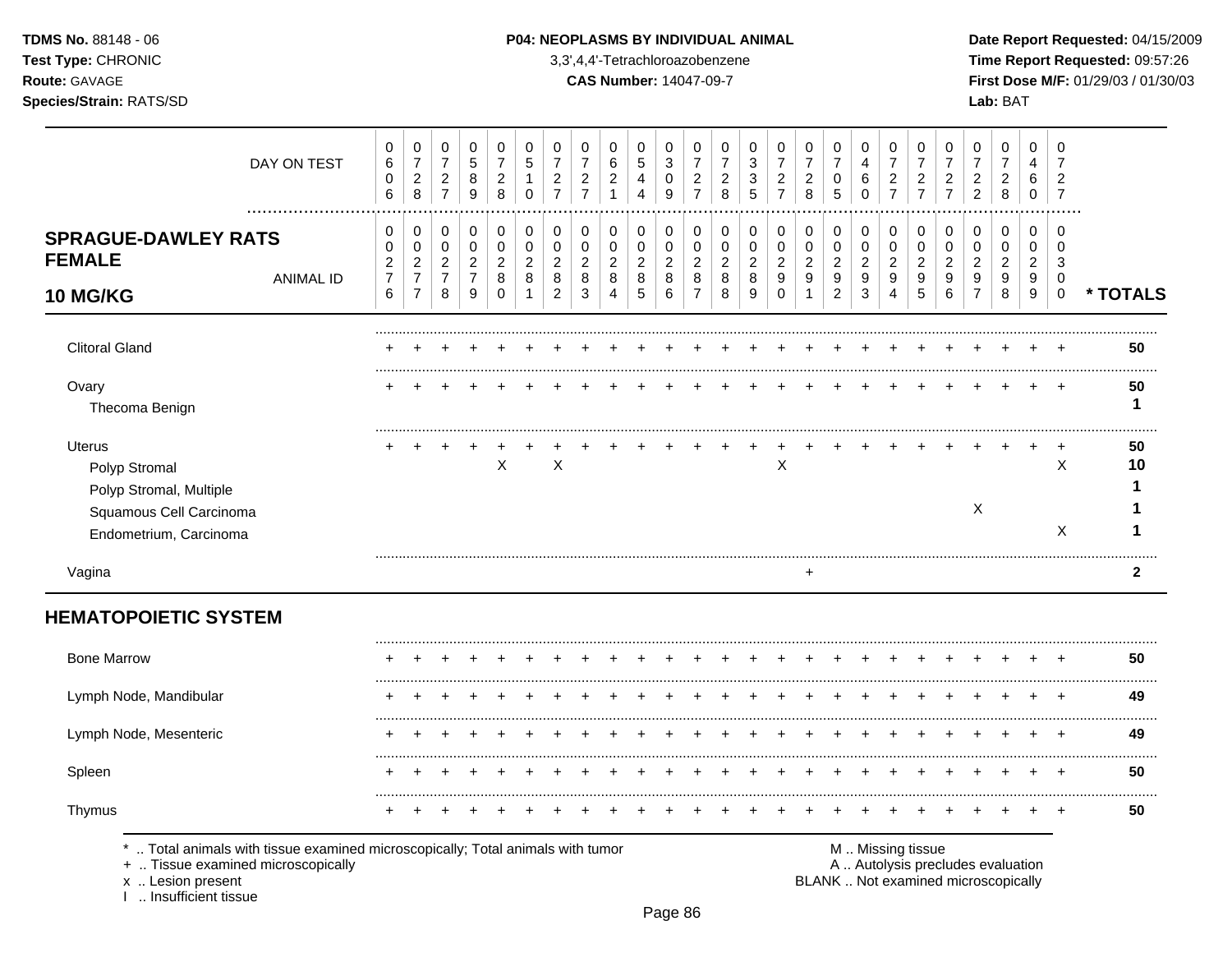### **TDMS No.** 88148 - 06 **P04: NEOPLASMS BY INDIVIDUAL ANIMAL** Date Report Requested: 04/15/2009

**Test Type:** CHRONIC 3,3',4,4'-Tetrachloroazobenzene **Time Report Requested:** 09:57:26 **Route:** GAVAGE **CAS Number:** 14047-09-7 **First Dose M/F:** 01/29/03 / 01/30/03

| DAY ON TEST                                              | v<br>6<br>6                  | 0<br>-<br>റ<br>∠<br>8        | U<br>ົ<br>∼<br>–        |   | 0<br>ົ<br><u>.</u><br>8 | G            | U<br><u>_</u><br>⇁           | ◡<br>c<br>_      | 0<br>6<br>റ<br>∠             | U<br>5<br>4<br>4      | చ<br>9  | <b>U</b><br>ົ | _<br>8           | U<br>າ<br>J<br>3<br>5        | υ<br>റ<br>_<br>-      | 0<br>ົ<br>∠<br>8             | U<br>0<br>.5          | 6                             | 0<br>ົ<br><u>_</u>           | - 0<br><u>_</u>          | U<br><u>_</u>           | υ<br>ີ<br>ົ      | 0<br>റ<br>$\sim$<br>8        | 0<br>4<br>6<br>U             | - G      |               |
|----------------------------------------------------------|------------------------------|------------------------------|-------------------------|---|-------------------------|--------------|------------------------------|------------------|------------------------------|-----------------------|---------|---------------|------------------|------------------------------|-----------------------|------------------------------|-----------------------|-------------------------------|------------------------------|--------------------------|-------------------------|------------------|------------------------------|------------------------------|----------|---------------|
| <b>SPRAGUE-DAWLEY RATS</b><br><b>FEMALE</b><br>ANIMAL ID | v<br>v<br>◠<br><u>_</u><br>⇁ | 0<br>0<br>ົ<br><u>_</u><br>- | U<br>U<br>ົ<br><u>_</u> | ∼ | 0<br>U<br>ີ             | ∼<br>$\circ$ | 0<br>0<br>◠<br><u>_</u><br>8 | 0<br>U<br>ີ<br>8 | 0<br>0<br>റ<br><u>L</u><br>8 | U<br>U<br>ົ<br>∼<br>8 |         | 0<br>0<br>c   | υ<br>n<br>_<br>8 | υ<br>0<br>ີ<br><u>_</u><br>8 | υ<br>υ<br>റ<br>_<br>9 | 0<br>0<br>റ<br><u>L</u><br>9 | U<br>U<br>ົ<br>∼<br>9 | $\overline{\phantom{a}}$<br>9 | 0<br>U<br>ີ<br><u>.</u><br>9 | -0<br>⌒<br><u>_</u><br>9 | 0<br>ີ<br><u>_</u><br>9 | 0<br>υ<br>ີ<br>9 | 0<br>0<br>റ<br><u>.</u><br>9 | U<br>υ<br>ົ<br><u>_</u><br>9 | - ს<br>ĸ |               |
| <b>10 MG/KG</b>                                          | 6                            | -                            | 8                       | 9 | $\circ$<br>0            | O            | ⌒<br><u>_</u>                | 3                | 4                            | .5                    | $\circ$ | $\circ$<br>-  | 8                | 9                            | υ                     |                              | ົ<br>∠                | చ                             | 4                            | G                        | 6                       | -                | 8                            | 9                            |          | <b>TOTALS</b> |

# **INTEGUMENTARY SYSTEM**

| Mammary Gland          | ÷ |   |   |  |  |         |  |   |    |  |  |   |   |   |   |          | 50  |
|------------------------|---|---|---|--|--|---------|--|---|----|--|--|---|---|---|---|----------|-----|
| Adenoma                |   |   |   |  |  |         |  |   |    |  |  |   |   |   | ⌒ |          |     |
| Carcinoma              |   | ㅅ |   |  |  |         |  |   |    |  |  |   |   |   |   |          |     |
| Fibroadenoma           |   | Х |   |  |  | x x x x |  | X | X. |  |  | X |   | X |   | X        | -21 |
| Fibroadenoma, Multiple |   |   | Χ |  |  |         |  |   |    |  |  |   | х |   |   |          | O   |
| Skin                   |   |   |   |  |  |         |  |   |    |  |  |   |   |   |   | <b>+</b> | 50  |

# **MUSCULOSKELETAL SYSTEM**

| <b>Bone</b>                                                                                                                                                    |  |  |  |  |   |  |  |  |                   |  |                                                                          |  | 50 |  |
|----------------------------------------------------------------------------------------------------------------------------------------------------------------|--|--|--|--|---|--|--|--|-------------------|--|--------------------------------------------------------------------------|--|----|--|
| <b>Skeletal Muscle</b>                                                                                                                                         |  |  |  |  |   |  |  |  |                   |  |                                                                          |  |    |  |
| <b>NERVOUS SYSTEM</b>                                                                                                                                          |  |  |  |  |   |  |  |  |                   |  |                                                                          |  |    |  |
| Brain<br>Astrocytoma Benign                                                                                                                                    |  |  |  |  | ∧ |  |  |  |                   |  |                                                                          |  | 50 |  |
| <b>Peripheral Nerve</b>                                                                                                                                        |  |  |  |  |   |  |  |  |                   |  |                                                                          |  |    |  |
| Total animals with tissue examined microscopically; Total animals with tumor<br>+  Tissue examined microscopically<br>x  Lesion present<br>Insufficient tissue |  |  |  |  |   |  |  |  | M  Missing tissue |  | A  Autolysis precludes evaluation<br>BLANK  Not examined microscopically |  |    |  |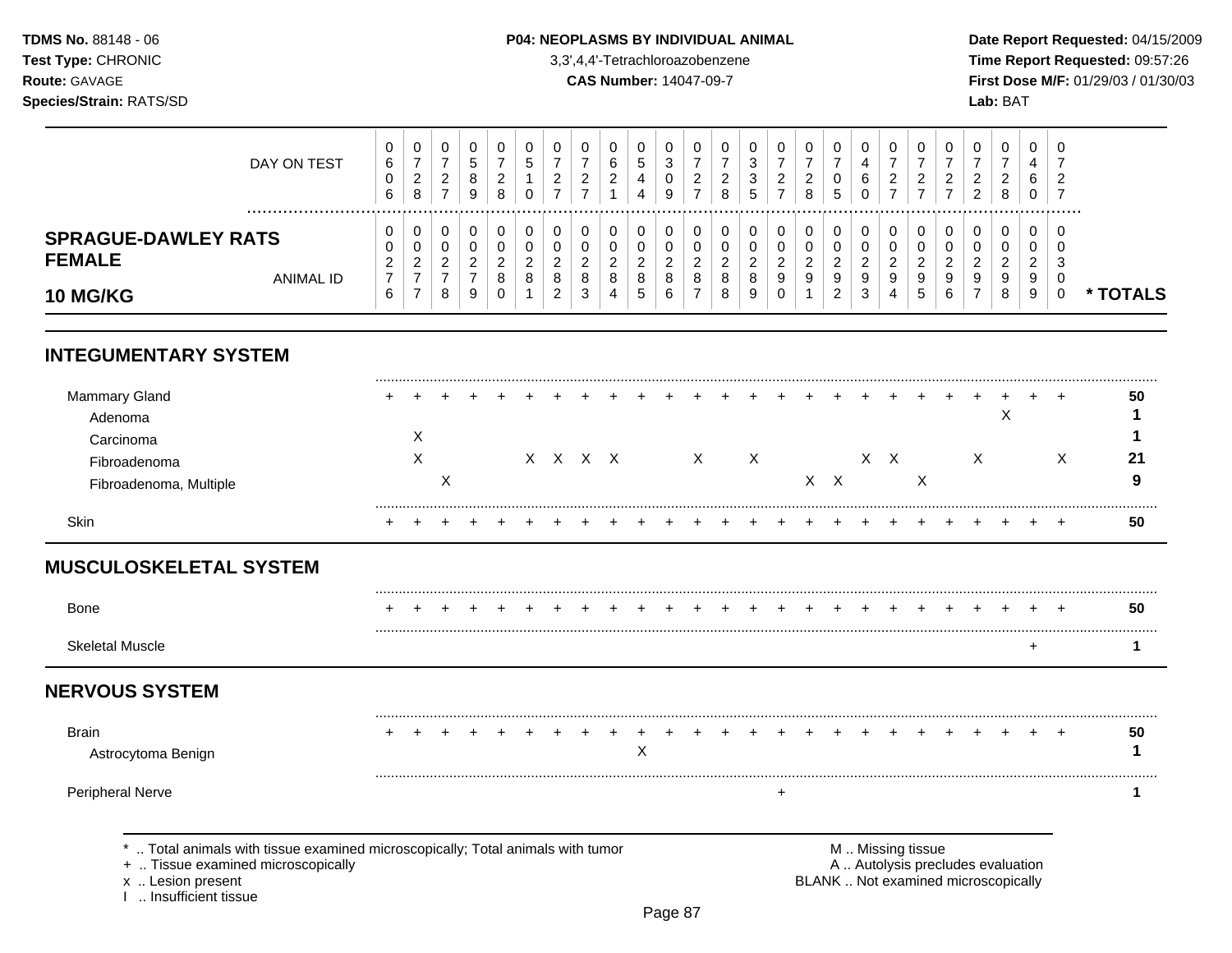| <b>TDMS No. 88148 - 06</b><br>Test Type: CHRONIC<br><b>Route: GAVAGE</b><br><b>Species/Strain: RATS/SD</b>     |                                        |                                                 |                                                            |                                                                  |                                                                |                                         |                                            |                                            |                  |                                         | <b>P04: NEOPLASMS BY INDIVIDUAL ANIMAL</b><br>3,3',4,4'-Tetrachloroazobenzene<br><b>CAS Number: 14047-09-7</b> |                                              |                                       |                              |                              |                                            |                       |                                 |                     |                            |                                       |                                                         | Date Rep<br><b>Time Rep</b><br><b>First Dos</b><br>Lab: BAT |  |
|----------------------------------------------------------------------------------------------------------------|----------------------------------------|-------------------------------------------------|------------------------------------------------------------|------------------------------------------------------------------|----------------------------------------------------------------|-----------------------------------------|--------------------------------------------|--------------------------------------------|------------------|-----------------------------------------|----------------------------------------------------------------------------------------------------------------|----------------------------------------------|---------------------------------------|------------------------------|------------------------------|--------------------------------------------|-----------------------|---------------------------------|---------------------|----------------------------|---------------------------------------|---------------------------------------------------------|-------------------------------------------------------------|--|
| DAY ON TEST                                                                                                    | 0<br>6<br>0<br>6                       | $\overline{7}$<br>2<br>8                        | $\mathbf 0$<br>$\overline{ }$<br>$\overline{2}$<br>7       | 0<br>5<br>8<br>9                                                 | $\mathbf 0$<br>$\overline{\phantom{a}}$<br>$\overline{2}$<br>8 | 0<br>5<br>0                             | 0<br>$\overline{ }$<br>$\overline{2}$<br>⇁ | 0<br>$\overline{ }$<br>$\overline{2}$<br>⇁ | 0<br>6<br>2      | -0<br>5<br>4<br>4                       | $\mathbf 0$<br>3<br>0<br>9                                                                                     | $\overline{ }$<br>2<br>$\overline{ }$        | 0<br>$\overline{ }$<br>2<br>8         | 0<br>3<br>3<br>5             | 0<br>$\overline{ }$<br>2     | 0<br>$\overline{ }$<br>$\overline{2}$<br>8 | 0<br>⇁<br>0<br>5      | $\Omega$<br>4<br>6<br>0         | ⇁<br>$\overline{2}$ | $\Omega$<br>$\overline{2}$ | 0<br>$\overline{2}$<br>$\overline{7}$ | 0<br>$\overline{ }$<br>$\overline{2}$<br>$\overline{2}$ | 2<br>8                                                      |  |
| <b>SPRAGUE-DAWLEY RATS</b><br><b>FEMALE</b><br>ANIMAL ID<br>$\overline{10}$ $\overline{100}$ $\overline{1170}$ | 0<br>$\overline{2}$<br>7<br>$\epsilon$ | 0<br>0<br>$\overline{2}$<br>$\overline{7}$<br>⇁ | 0<br>$\overline{2}$<br>$\overline{\phantom{a}}$<br>$\circ$ | 0<br>0<br>$\overline{2}$<br>$\overline{\phantom{a}}$<br>$\Omega$ | 0<br>0<br>$\overline{2}$<br>8<br>$\Omega$                      | 0<br>$\mathbf 0$<br>$\overline{2}$<br>8 | 0<br>0<br>$\overline{2}$<br>8<br>ົ         | 0<br>0<br>2<br>8<br>ົ                      | 0<br>0<br>2<br>8 | 0<br>$\mathbf 0$<br>$\overline{2}$<br>8 | 0<br>$\mathbf 0$<br>$\overline{2}$<br>8<br>c                                                                   | 0<br>0<br>ົ<br>8<br>$\overline{\phantom{a}}$ | 0<br>$\mathbf 0$<br>2<br>8<br>$\circ$ | 0<br>0<br>2<br>8<br>$\Omega$ | 0<br>0<br>2<br>9<br>$\Omega$ | 0<br>0<br>2<br>9                           | 0<br>0<br>2<br>9<br>ົ | $\mathbf 0$<br>0<br>2<br>9<br>◠ | 9                   | $\Omega$<br>9              | 0<br>9<br>c                           | 0<br>0<br>$\overline{2}$<br>9<br>$\overline{ }$         | 0<br>0<br>2<br>9<br>$\circ$                                 |  |

### **P04: NEOPLASMS BY INDIVIDUAL ANIMAL Date Report Requested: 04/15/2009**

**Time Report Requested:** 09:57:26 **CAS Number:** 14047-09-7 **First Dose M/F:** 01/29/03 / 01/30/03

|                                                                                                             | DAY ON TEST      | 0<br>$\,6\,$<br>$\mathbf 0$<br>6                | $\mathbf 0$<br>$\overline{7}$<br>$\sqrt{2}$<br>8                       | 0<br>$\overline{7}$<br>$\overline{c}$<br>$\overline{7}$ | 0<br>$\sqrt{5}$<br>8<br>9                       | 0<br>$\overline{7}$<br>$\overline{c}$<br>8 | 0<br>5<br>$\Omega$            | 0<br>$\overline{7}$<br>$\overline{c}$<br>$\overline{7}$ | 0<br>$\overline{7}$<br>$\overline{c}$<br>$\overline{7}$ | 0<br>$\,6\,$<br>$\overline{c}$<br>1               | 0<br>5<br>4<br>4                             | 0<br>$\mathbf{3}$<br>0<br>9        | 0<br>$\overline{7}$<br>$\overline{c}$<br>$\overline{7}$ | 0<br>$\overline{7}$<br>$\overline{c}$<br>8 | 0<br>$\mathbf{3}$<br>3<br>5                  | 0<br>$\overline{7}$<br>$\overline{c}$<br>$\overline{7}$ | 0<br>$\overline{7}$<br>$\overline{c}$<br>8 | 0<br>$\overline{7}$<br>0<br>5                             | 0<br>$\overline{4}$<br>6<br>$\Omega$ | 0<br>$\overline{7}$<br>$\overline{2}$<br>$\overline{7}$ | 0<br>$\overline{7}$<br>$\overline{2}$<br>$\overline{7}$ | 0<br>$\overline{7}$<br>$\overline{c}$<br>$\overline{7}$ | 0<br>$\overline{7}$<br>$\overline{2}$<br>$\overline{2}$ | 0<br>$\overline{7}$<br>$\overline{c}$<br>8 | 0<br>4<br>6<br>0                   | 0<br>$\overline{2}$<br>$\overline{7}$ |          |
|-------------------------------------------------------------------------------------------------------------|------------------|-------------------------------------------------|------------------------------------------------------------------------|---------------------------------------------------------|-------------------------------------------------|--------------------------------------------|-------------------------------|---------------------------------------------------------|---------------------------------------------------------|---------------------------------------------------|----------------------------------------------|------------------------------------|---------------------------------------------------------|--------------------------------------------|----------------------------------------------|---------------------------------------------------------|--------------------------------------------|-----------------------------------------------------------|--------------------------------------|---------------------------------------------------------|---------------------------------------------------------|---------------------------------------------------------|---------------------------------------------------------|--------------------------------------------|------------------------------------|---------------------------------------|----------|
| <b>SPRAGUE-DAWLEY RATS</b><br><b>FEMALE</b><br><b>10 MG/KG</b>                                              | <b>ANIMAL ID</b> | 0<br>0<br>$\overline{c}$<br>$\overline{7}$<br>6 | 0<br>$\mathbf 0$<br>$\overline{c}$<br>$\overline{7}$<br>$\overline{7}$ | 0<br>0<br>$\overline{c}$<br>7<br>8                      | 0<br>0<br>$\overline{c}$<br>$\overline{7}$<br>9 | 0<br>0<br>$\overline{2}$<br>8<br>0         | 0<br>0<br>$\overline{2}$<br>8 | 0<br>$\mathbf 0$<br>$\overline{c}$<br>8<br>2            | 0<br>0<br>$\overline{c}$<br>8<br>3                      | 0<br>$\mathbf 0$<br>$\overline{c}$<br>$\bf8$<br>4 | 0<br>$\mathbf 0$<br>$\overline{2}$<br>8<br>5 | 0<br>0<br>$\overline{c}$<br>8<br>6 | 0<br>0<br>$\overline{2}$<br>8                           | 0<br>0<br>$\overline{a}$<br>8<br>8         | 0<br>$\mathbf 0$<br>$\overline{2}$<br>8<br>9 | 0<br>$\pmb{0}$<br>$\overline{c}$<br>9<br>$\Omega$       | 0<br>$\mathbf 0$<br>$\overline{c}$<br>9    | 0<br>$\mathbf 0$<br>$\overline{c}$<br>9<br>$\overline{a}$ | 0<br>0<br>$\overline{2}$<br>9<br>3   | 0<br>0<br>$\overline{2}$<br>9                           | 0<br>0<br>$\overline{c}$<br>9<br>5                      | 0<br>0<br>$\overline{2}$<br>9<br>6                      | 0<br>0<br>$\overline{c}$<br>9<br>7                      | 0<br>0<br>$\overline{2}$<br>9<br>8         | 0<br>0<br>$\overline{2}$<br>9<br>9 | $\Omega$<br>$\Omega$<br>3<br>0<br>0   | * TOTALS |
| Ganglioneuroma                                                                                              |                  |                                                 |                                                                        |                                                         |                                                 |                                            |                               |                                                         |                                                         |                                                   |                                              |                                    |                                                         |                                            |                                              | X                                                       |                                            |                                                           |                                      |                                                         |                                                         |                                                         |                                                         |                                            |                                    |                                       |          |
| <b>RESPIRATORY SYSTEM</b>                                                                                   |                  |                                                 |                                                                        |                                                         |                                                 |                                            |                               |                                                         |                                                         |                                                   |                                              |                                    |                                                         |                                            |                                              |                                                         |                                            |                                                           |                                      |                                                         |                                                         |                                                         |                                                         |                                            |                                    |                                       |          |
| Lung<br>Cystic Keratinizing Epithelioma<br>Cystic Keratinizing Epithelioma, Multiple<br>Histiocytic Sarcoma |                  |                                                 |                                                                        |                                                         |                                                 |                                            |                               |                                                         |                                                         |                                                   |                                              |                                    |                                                         | X                                          |                                              |                                                         |                                            |                                                           |                                      |                                                         |                                                         |                                                         | X<br>X                                                  |                                            |                                    |                                       | 50       |
| Nose                                                                                                        |                  |                                                 |                                                                        |                                                         |                                                 |                                            |                               |                                                         |                                                         |                                                   |                                              |                                    |                                                         |                                            |                                              |                                                         |                                            |                                                           |                                      |                                                         |                                                         |                                                         |                                                         |                                            |                                    |                                       | 50       |
| Trachea                                                                                                     |                  |                                                 |                                                                        |                                                         |                                                 |                                            |                               |                                                         |                                                         |                                                   |                                              |                                    |                                                         |                                            |                                              |                                                         |                                            |                                                           |                                      |                                                         |                                                         |                                                         |                                                         |                                            |                                    |                                       | 50       |
| <b>SPECIAL SENSES SYSTEM</b>                                                                                |                  |                                                 |                                                                        |                                                         |                                                 |                                            |                               |                                                         |                                                         |                                                   |                                              |                                    |                                                         |                                            |                                              |                                                         |                                            |                                                           |                                      |                                                         |                                                         |                                                         |                                                         |                                            |                                    |                                       |          |
| Eye                                                                                                         |                  |                                                 |                                                                        |                                                         |                                                 |                                            |                               |                                                         |                                                         |                                                   |                                              |                                    |                                                         |                                            |                                              |                                                         |                                            |                                                           |                                      |                                                         |                                                         |                                                         |                                                         |                                            |                                    |                                       | 50       |
| <b>Harderian Gland</b>                                                                                      |                  | ٠                                               |                                                                        |                                                         |                                                 |                                            |                               |                                                         |                                                         |                                                   |                                              |                                    |                                                         |                                            |                                              |                                                         |                                            |                                                           |                                      |                                                         |                                                         |                                                         |                                                         |                                            | $\pm$                              | $^+$                                  | 50       |
| Zymbal's Gland<br>Carcinoma                                                                                 |                  |                                                 |                                                                        |                                                         |                                                 |                                            |                               |                                                         |                                                         |                                                   |                                              |                                    |                                                         |                                            |                                              |                                                         |                                            |                                                           |                                      |                                                         |                                                         |                                                         |                                                         |                                            |                                    |                                       |          |

# **URINARY SYSTEM**

+ .. Tissue examined microscopically

x .. Lesion present<br>I .. Insufficient tissue

\* .. Total animals with tissue examined microscopically; Total animals with tumor <br>
+ .. Tissue examined microscopically<br>
+ .. Tissue examined microscopically BLANK .. Not examined microscopically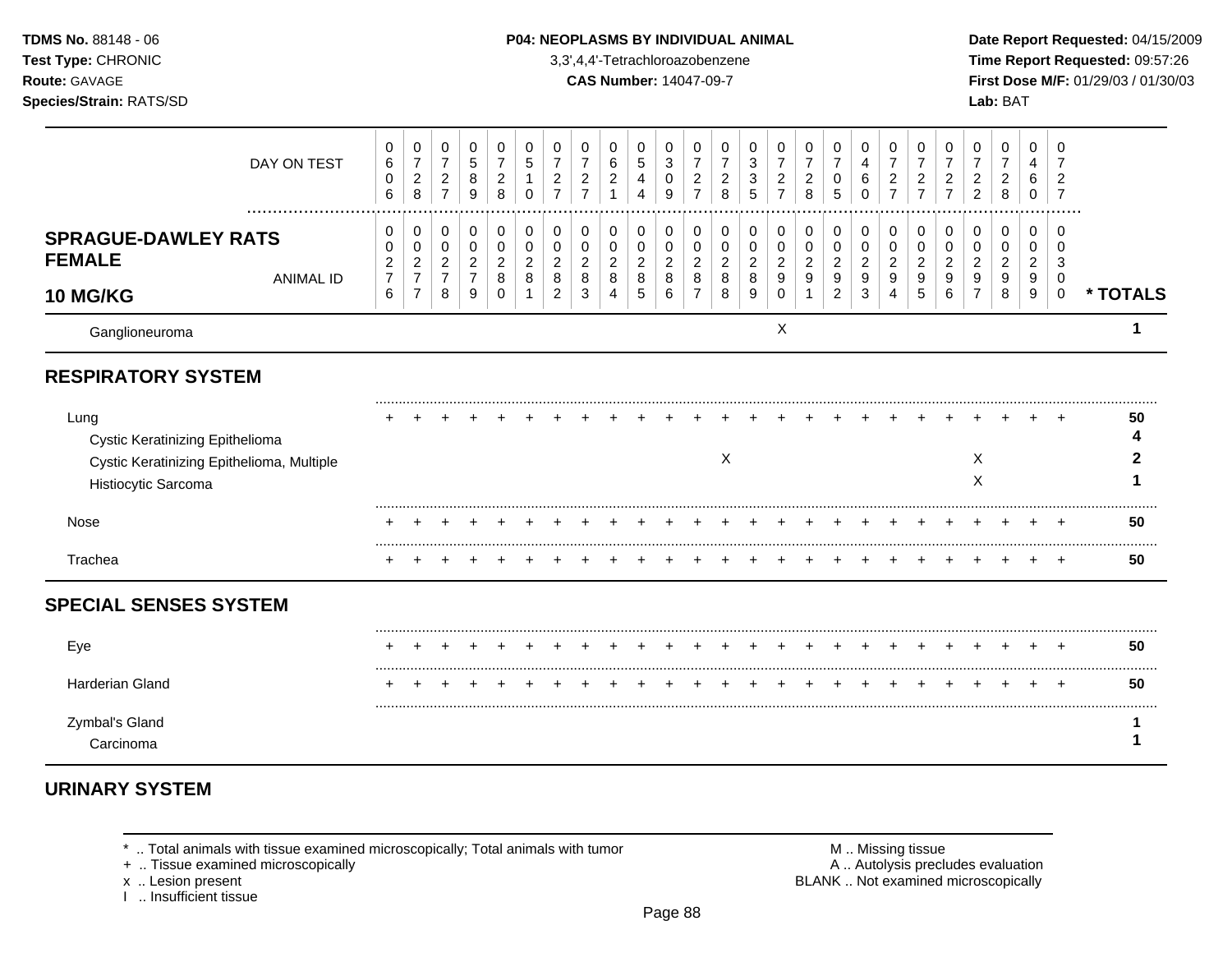### **TDMS No.** 88148 - 06 **P04: NEOPLASMS BY INDIVIDUAL ANIMAL** Date Report Requested: 04/15/2009

**Test Type:** CHRONIC 3,3',4,4'-Tetrachloroazobenzene **Time Report Requested:** 09:57:26 **Route:** GAVAGE **CAS Number:** 14047-09-7 **First Dose M/F:** 01/29/03 / 01/30/03 **Species/Strain:** RATS/SD **Lab:** BAT

| DAY ON TEST                                                                     | 0<br>6<br>0<br>6         | $\overline{7}$<br>$\overline{\mathbf{c}}$<br>8 | ົ<br>∠           | 5<br>8<br>9 | 2<br>8 | đ | ົ<br>∠      | 2           | 6<br>$\overline{2}$ | 5<br>4           | 3<br>9      | 2<br>⇁ | ∠<br>8      | 0<br>3<br>3<br>5      | 2           | 7<br>2<br>8      | 7<br>0<br>5                | 4<br>6                |        | ∠ | ∠   | 2<br>2 | 0<br>⇁<br>$\overline{c}$<br>8 | 4<br>6           | ∠                |               |
|---------------------------------------------------------------------------------|--------------------------|------------------------------------------------|------------------|-------------|--------|---|-------------|-------------|---------------------|------------------|-------------|--------|-------------|-----------------------|-------------|------------------|----------------------------|-----------------------|--------|---|-----|--------|-------------------------------|------------------|------------------|---------------|
| <br><b>SPRAGUE-DAWLEY RATS</b><br><b>FEMALE</b><br>ANIMAL ID<br><b>10 MG/KG</b> | 0<br>$\overline{ }$<br>6 | 0<br>2<br>$\overline{ }$                       | 0<br>∠<br>⇁<br>8 | 0<br>9      | 0<br>8 |   | 0<br>8<br>ົ | 0<br>8<br>3 | 0<br>2<br>8<br>4    | 0<br>ົ<br>∠<br>8 | 0<br>8<br>6 | 0<br>8 | ∠<br>8<br>8 | 0<br>0<br>2<br>8<br>9 | 0<br>2<br>9 | 0<br>0<br>2<br>9 | 0<br>0<br>2<br>9<br>ົ<br>∠ | 0<br>0<br>2<br>9<br>3 | 0      |   | 6   | 0<br>9 | 0<br>0<br>2<br>9<br>8         | 0<br>∠<br>9<br>9 | .<br>3<br>0<br>0 | <b>TOTALS</b> |
| Kidney                                                                          |                          |                                                |                  |             |        |   |             |             |                     |                  |             |        |             |                       |             |                  |                            |                       |        |   |     |        |                               |                  | $\pm$            | 50            |
| Urethra                                                                         |                          |                                                |                  |             |        |   |             |             |                     |                  |             |        |             |                       |             |                  |                            |                       |        |   |     |        |                               |                  |                  | 50            |
| <b>Urinary Bladder</b>                                                          |                          |                                                |                  |             |        |   |             |             |                     |                  |             |        |             | $+$                   |             | $\ddot{}$        | $+$                        | $+$                   | $\div$ |   | $+$ |        |                               |                  | $+$              | 50            |
| <b>SYSTEMIC LESIONS</b>                                                         |                          |                                                |                  |             |        |   |             |             |                     |                  |             |        |             |                       |             |                  |                            |                       |        |   |     |        |                               |                  |                  |               |
| $\mathbf{A}$                                                                    |                          |                                                |                  |             |        |   |             |             |                     |                  |             |        |             |                       |             |                  |                            |                       |        |   |     |        |                               |                  |                  | <b>ra</b>     |

| Multiple Organ      |  |  |  |  |  |  |  |  |  |  |  |  |  | 50 |
|---------------------|--|--|--|--|--|--|--|--|--|--|--|--|--|----|
| Histiocytic Sarcoma |  |  |  |  |  |  |  |  |  |  |  |  |  |    |
| Lymphoma Malignant  |  |  |  |  |  |  |  |  |  |  |  |  |  |    |

\* .. Total animals with tissue examined microscopically; Total animals with tumor <br>
+ .. Tissue examined microscopically<br>
+ .. Tissue examined microscopically

+ .. Tissue examined microscopically

x .. Lesion present<br>I .. Insufficient tissue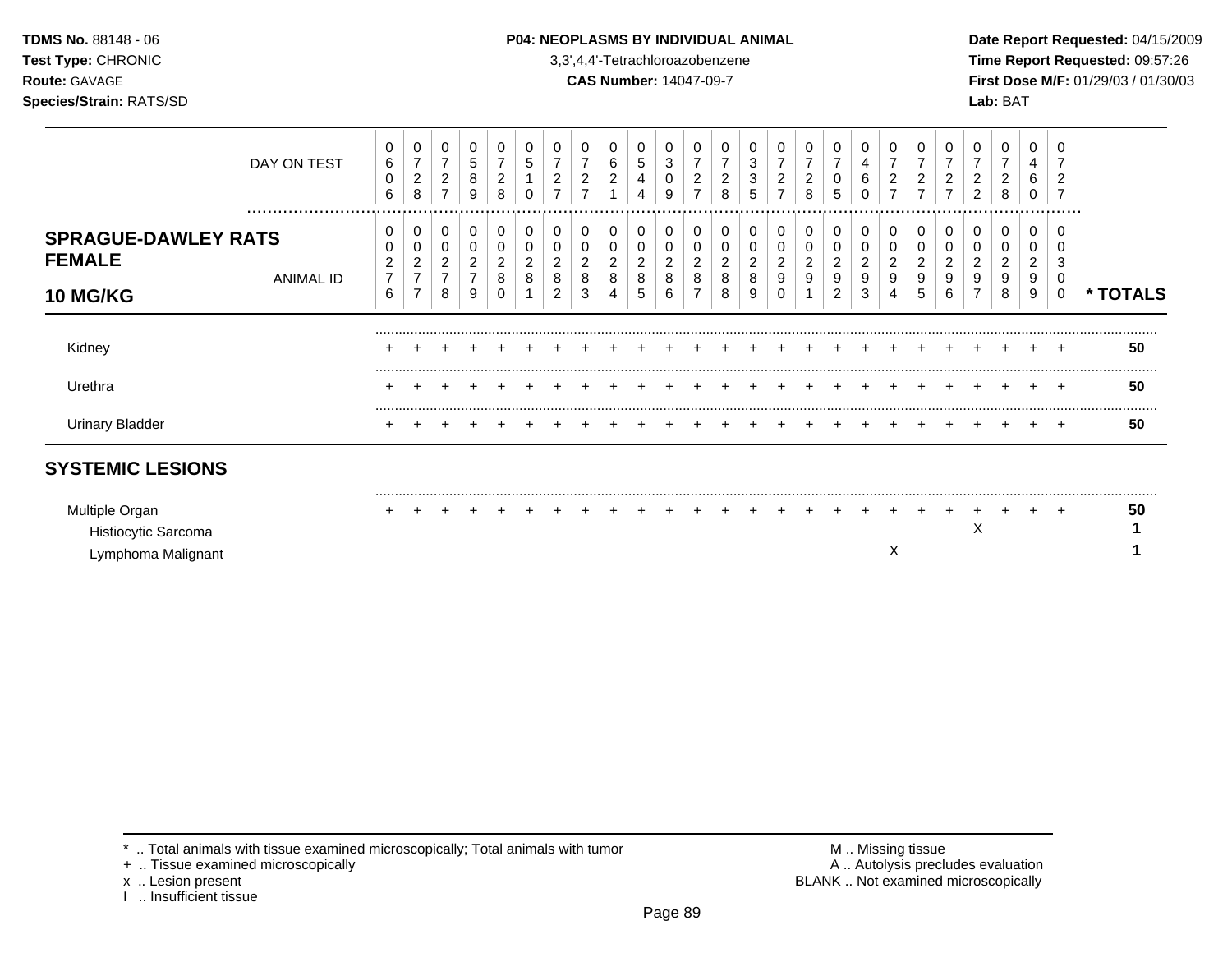TDMS No. 88148 - 06 Test Type: CHRONIC Route: GAVAGE Species/Strain: RATS/SD

#### P04: NEOPLASMS BY INDIVIDUAL ANIMAL

3,3',4,4'-Tetrachloroazobenzene

**CAS Number: 14047-09-7** 

Date Report Requested: 04/15/2009 Time Report Requested: 09:57:26 First Dose M/F: 01/29/03 / 01/30/03 Lab: BAT

 $\overline{\phantom{a}}$  $\overline{\phantom{a}}$  $\overline{\phantom{a}}$ 

| DAY ON TEST                                                                                                        | 0<br>$\overline{7}$<br>$\boldsymbol{2}$<br>$\overline{7}$ | 0<br>$\boldsymbol{7}$<br>$\sqrt{2}$<br>8 | 0<br>$\boldsymbol{7}$<br>$\sqrt{2}$<br>8    | 0<br>$\mathbf 5$<br>6<br>$\Omega$ | 0<br>$\,6$<br>$\,6\,$<br>8     | 0<br>$\mathbf 5$<br>4<br>$\Omega$ | 0<br>5<br>8<br>$\overline{7}$ | $\mathbf 0$<br>6<br>$\mathbf{1}$<br>$\overline{2}$ | 0<br>$\overline{c}$<br>$\overline{c}$<br>9 | 0<br>$\boldsymbol{7}$<br>$\overline{c}$<br>8 | 0<br>$\overline{7}$<br>$\overline{c}$<br>$\overline{7}$ | 0<br>$\overline{7}$<br>$\overline{c}$<br>8 | 0<br>7<br>$\overline{c}$<br>8 | 0<br>$\overline{7}$<br>$\sqrt{2}$<br>$\,8\,$ | 0<br>$\overline{\mathbf{c}}$<br>$\overline{7}$<br>3 | 0<br>$\overline{7}$<br>$\boldsymbol{2}$<br>$\overline{7}$ | 0<br>6<br>$\mathbf{3}$<br>4                 | 0<br>$\overline{7}$<br>$\overline{a}$<br>$\overline{7}$ | 0<br>$\overline{7}$<br>$\sqrt{2}$<br>$\overline{7}$ | 0<br>6<br>$\mathbf{1}$<br>5 | $\mathbf 0$<br>6<br>$\overline{4}$<br>9 | 0<br>$\overline{7}$<br>$\overline{2}$<br>$\overline{7}$ | $\Omega$<br>$\overline{7}$<br>1<br>6 | 0<br>5<br>$\overline{c}$<br>5    | 0<br>7<br>$\overline{c}$<br>$\overline{7}$ |         |
|--------------------------------------------------------------------------------------------------------------------|-----------------------------------------------------------|------------------------------------------|---------------------------------------------|-----------------------------------|--------------------------------|-----------------------------------|-------------------------------|----------------------------------------------------|--------------------------------------------|----------------------------------------------|---------------------------------------------------------|--------------------------------------------|-------------------------------|----------------------------------------------|-----------------------------------------------------|-----------------------------------------------------------|---------------------------------------------|---------------------------------------------------------|-----------------------------------------------------|-----------------------------|-----------------------------------------|---------------------------------------------------------|--------------------------------------|----------------------------------|--------------------------------------------|---------|
| <b>SPRAGUE-DAWLEY RATS</b><br><b>FEMALE</b>                                                                        | 0<br>0<br>3                                               | 0<br>0<br>$\ensuremath{\mathsf{3}}$      | 0<br>$\pmb{0}$<br>$\ensuremath{\mathsf{3}}$ | 0<br>0<br>$\mathbf{3}$            | 0<br>$\pmb{0}$<br>$\mathbf{3}$ | 0<br>$\mathbf 0$<br>3             | 0<br>0<br>3                   | 0<br>$\mathbf 0$<br>$\sqrt{3}$                     | 0<br>$\pmb{0}$<br>3                        | 0<br>$\pmb{0}$<br>3                          | $\Omega$<br>0<br>$\mathbf{3}$                           | 0<br>0<br>$\sqrt{3}$                       | 0<br>0<br>3                   | 0<br>0<br>$\ensuremath{\mathsf{3}}$          | 0<br>0<br>$\mathbf{3}$                              | 0<br>$\pmb{0}$<br>$\mathbf{3}$                            | 0<br>$\pmb{0}$<br>$\ensuremath{\mathsf{3}}$ | 0<br>0<br>$\sqrt{3}$                                    | 0<br>$\pmb{0}$<br>$\ensuremath{\mathsf{3}}$         | 0<br>0<br>$\sqrt{3}$        | 0<br>0<br>3                             | 0<br>0<br>3                                             | 0<br>0<br>3                          | 0<br>0<br>3                      | 0<br>$\mathbf 0$<br>3                      | females |
| <b>ANIMAL ID</b><br><b>30 MG/KG</b>                                                                                | 0                                                         | $\mathbf 0$<br>$\overline{c}$            | $\boldsymbol{0}$<br>$\mathbf{3}$            | 0<br>4                            | $\pmb{0}$<br>5                 | $\mathbf 0$<br>6                  | $\mathbf 0$                   | $\mathbf 0$<br>8                                   | 0<br>9                                     | $\overline{1}$<br>0                          | $\mathbf{1}$<br>$\mathbf{1}$                            | $\mathbf{1}$<br>$\overline{c}$             | $\mathbf{1}$<br>3             | $\mathbf{1}$<br>4                            | $\mathbf{1}$<br>5                                   | $\mathbf{1}$<br>6                                         | $\mathbf{1}$<br>$\overline{7}$              | $\mathbf{1}$<br>8                                       | $\mathbf{1}$<br>9                                   | $\overline{2}$<br>0         | $\overline{2}$<br>1                     | $\overline{2}$<br>$\overline{2}$                        | $\boldsymbol{2}$<br>3                | $\overline{2}$<br>$\overline{4}$ | $\sqrt{2}$<br>$\overline{5}$               | (cont)  |
| <b>ALIMENTARY SYSTEM</b>                                                                                           |                                                           |                                          |                                             |                                   |                                |                                   |                               |                                                    |                                            |                                              |                                                         |                                            |                               |                                              |                                                     |                                                           |                                             |                                                         |                                                     |                             |                                         |                                                         |                                      |                                  |                                            |         |
| Esophagus                                                                                                          |                                                           |                                          |                                             |                                   |                                |                                   |                               |                                                    |                                            |                                              |                                                         |                                            |                               |                                              |                                                     |                                                           |                                             |                                                         |                                                     |                             |                                         |                                                         |                                      |                                  |                                            |         |
| Intestine Large, Cecum                                                                                             |                                                           |                                          |                                             |                                   |                                |                                   |                               |                                                    |                                            |                                              |                                                         |                                            |                               |                                              |                                                     |                                                           |                                             |                                                         |                                                     |                             |                                         |                                                         |                                      |                                  |                                            |         |
| Intestine Large, Colon                                                                                             |                                                           |                                          |                                             |                                   |                                |                                   |                               |                                                    |                                            |                                              |                                                         |                                            |                               |                                              |                                                     |                                                           |                                             |                                                         |                                                     |                             |                                         |                                                         |                                      |                                  |                                            |         |
| Intestine Large, Rectum                                                                                            |                                                           |                                          |                                             |                                   |                                |                                   |                               |                                                    |                                            |                                              |                                                         |                                            |                               |                                              |                                                     |                                                           |                                             |                                                         |                                                     |                             |                                         |                                                         |                                      |                                  |                                            |         |
| Intestine Small, Duodenum                                                                                          |                                                           |                                          |                                             |                                   |                                |                                   |                               |                                                    |                                            |                                              |                                                         |                                            |                               |                                              |                                                     |                                                           |                                             |                                                         |                                                     |                             |                                         |                                                         |                                      |                                  |                                            |         |
| Intestine Small, Ileum                                                                                             |                                                           |                                          |                                             |                                   |                                |                                   |                               |                                                    |                                            |                                              |                                                         |                                            |                               |                                              |                                                     |                                                           |                                             |                                                         |                                                     |                             |                                         |                                                         |                                      |                                  |                                            |         |
| Intestine Small, Jejunum                                                                                           |                                                           |                                          |                                             |                                   |                                |                                   |                               |                                                    |                                            |                                              |                                                         |                                            |                               |                                              |                                                     |                                                           |                                             |                                                         |                                                     |                             |                                         |                                                         |                                      |                                  |                                            |         |
| Liver<br>Carcinoma, Metastatic, Pancreas<br>Cholangiocarcinoma<br>Hepatocellular Adenoma                           |                                                           | X                                        |                                             |                                   |                                |                                   |                               |                                                    |                                            |                                              |                                                         |                                            |                               |                                              |                                                     |                                                           |                                             |                                                         |                                                     |                             |                                         |                                                         |                                      |                                  | $\ddot{}$                                  |         |
| Mesentery                                                                                                          |                                                           |                                          |                                             |                                   |                                |                                   |                               |                                                    |                                            |                                              |                                                         |                                            |                               |                                              |                                                     |                                                           |                                             |                                                         |                                                     |                             |                                         |                                                         |                                      |                                  |                                            |         |
| Oral Mucosa<br>Gingival, Squamous Cell Carcinoma                                                                   |                                                           |                                          |                                             |                                   |                                |                                   | X                             |                                                    |                                            |                                              |                                                         |                                            |                               |                                              |                                                     |                                                           |                                             |                                                         |                                                     |                             |                                         |                                                         |                                      |                                  | $\overline{ }$                             |         |
| Total animals with tissue examined microscopically; Total animals with tumor<br>+  Tissue examined microscopically |                                                           |                                          |                                             |                                   |                                |                                   |                               |                                                    |                                            |                                              |                                                         |                                            |                               |                                              |                                                     |                                                           |                                             |                                                         |                                                     | M  Missing tissue           |                                         | A  Autolysis precludes evaluation                       |                                      |                                  |                                            |         |

x .. Lesion present<br>I .. Insufficient tissue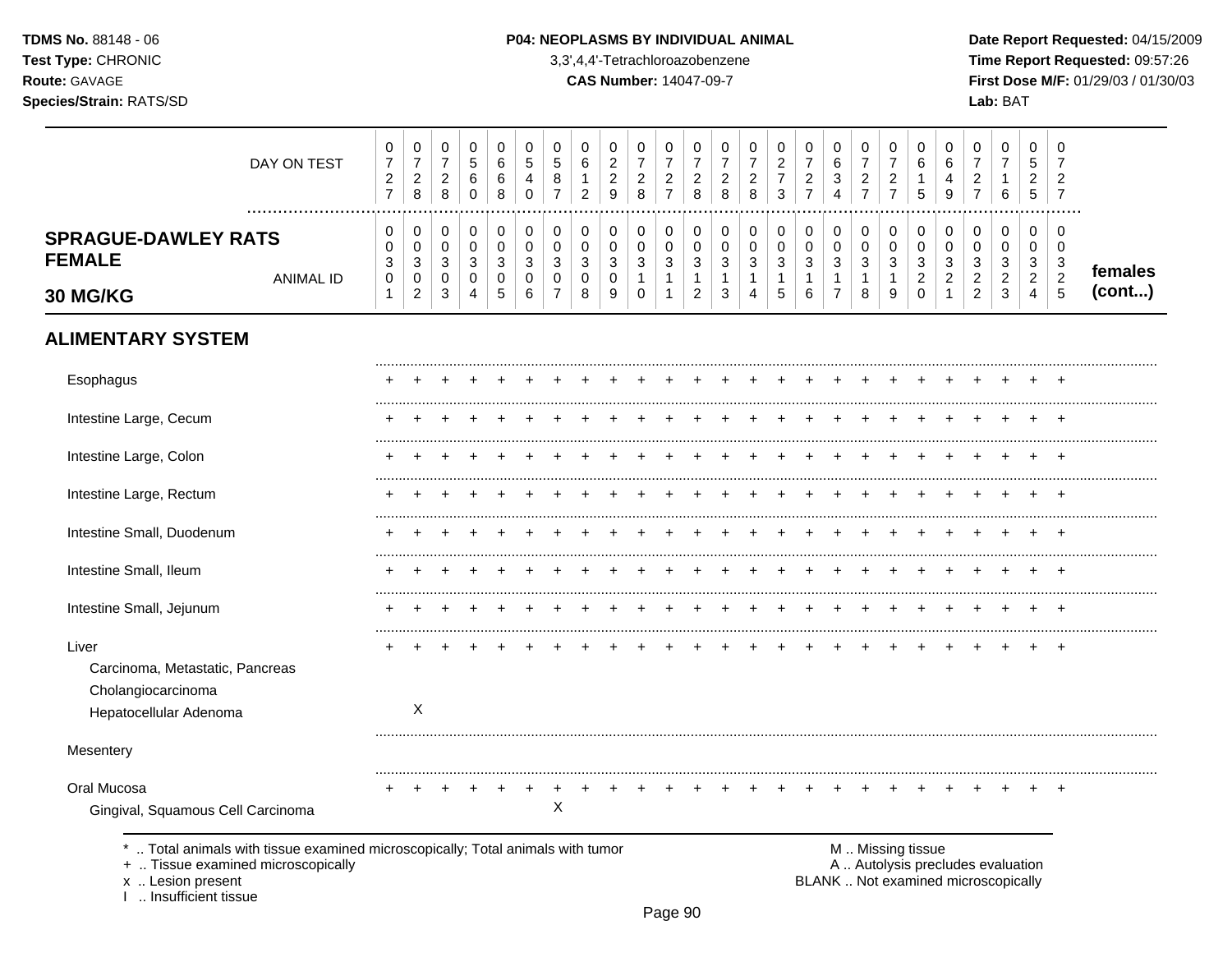### **TDMS No.** 88148 - 06 **P04: NEOPLASMS BY INDIVIDUAL ANIMAL** Date Report Requested: 04/15/2009

**Test Type:** CHRONIC 3,3',4,4'-Tetrachloroazobenzene **Time Report Requested:** 09:57:26 **Route:** GAVAGE **CAS Number:** 14047-09-7 **First Dose M/F:** 01/29/03 / 01/30/03

| DAY ON TEST                                                                                                                                                       | 0<br>$\boldsymbol{7}$<br>$\overline{c}$<br>$\overline{7}$ | 0<br>$\boldsymbol{7}$<br>$\sqrt{2}$<br>8      | 0<br>$\boldsymbol{7}$<br>$\boldsymbol{2}$<br>8      | 0<br>$\mathbf 5$<br>$\,6\,$<br>$\mathbf 0$ | $\,0\,$<br>$\,6$<br>6<br>8               | 0<br>$\,$ 5 $\,$<br>4<br>0      | 0<br>$\mathbf 5$<br>8<br>$\overline{7}$                 | 0<br>6<br>1<br>$\overline{2}$                        | 0<br>$\sqrt{2}$<br>$\sqrt{2}$<br>9     | 0<br>$\boldsymbol{7}$<br>$\overline{c}$<br>8    | 0<br>$\overline{7}$<br>$\overline{c}$<br>$\overline{7}$        | 0<br>$\overline{7}$<br>$\sqrt{2}$<br>8        | 0<br>$\overline{7}$<br>$\overline{c}$<br>8          | 0<br>$\overline{7}$<br>$\overline{c}$<br>8             | 0<br>$\overline{c}$<br>$\overline{7}$<br>$\mathbf{3}$ | 0<br>$\overline{7}$<br>$\sqrt{2}$<br>$\overline{7}$ | 0<br>6<br>$\mathbf{3}$<br>$\overline{4}$                         | 0<br>$\overline{7}$<br>$\sqrt{2}$<br>$\overline{7}$ | 0<br>$\boldsymbol{7}$<br>$\sqrt{2}$<br>$\overline{7}$ | 0<br>6<br>$\mathbf{1}$<br>5                         | 0<br>6<br>4<br>9                              | 0<br>$\overline{7}$<br>$\overline{c}$<br>$\overline{7}$                  | 0<br>7<br>1<br>6                              | $\mathbf 0$<br>5<br>$\overline{a}$<br>$\overline{5}$ | 0<br>$\overline{7}$<br>$\overline{2}$<br>$\overline{7}$  |                   |
|-------------------------------------------------------------------------------------------------------------------------------------------------------------------|-----------------------------------------------------------|-----------------------------------------------|-----------------------------------------------------|--------------------------------------------|------------------------------------------|---------------------------------|---------------------------------------------------------|------------------------------------------------------|----------------------------------------|-------------------------------------------------|----------------------------------------------------------------|-----------------------------------------------|-----------------------------------------------------|--------------------------------------------------------|-------------------------------------------------------|-----------------------------------------------------|------------------------------------------------------------------|-----------------------------------------------------|-------------------------------------------------------|-----------------------------------------------------|-----------------------------------------------|--------------------------------------------------------------------------|-----------------------------------------------|------------------------------------------------------|----------------------------------------------------------|-------------------|
| <b>SPRAGUE-DAWLEY RATS</b><br><b>FEMALE</b><br><b>ANIMAL ID</b><br>30 MG/KG                                                                                       | 0<br>0<br>$\mathbf{3}$<br>$\mathbf 0$<br>$\mathbf{1}$     | 0<br>0<br>$\mathbf{3}$<br>0<br>$\overline{c}$ | 0<br>$\pmb{0}$<br>$\mathbf{3}$<br>0<br>$\mathbf{3}$ | 0<br>$\pmb{0}$<br>$\mathbf{3}$<br>0<br>4   | 0<br>$\pmb{0}$<br>$\mathbf{3}$<br>0<br>5 | 0<br>$\mathbf 0$<br>3<br>0<br>6 | 0<br>$\mathbf 0$<br>$\mathbf{3}$<br>0<br>$\overline{7}$ | 0<br>$\mathbf 0$<br>$\mathbf{3}$<br>$\mathbf 0$<br>8 | 0<br>$\pmb{0}$<br>$\sqrt{3}$<br>0<br>9 | 0<br>$\pmb{0}$<br>3<br>$\mathbf{1}$<br>$\Omega$ | 0<br>$\pmb{0}$<br>$\mathbf{3}$<br>$\mathbf{1}$<br>$\mathbf{1}$ | 0<br>0<br>3<br>$\mathbf{1}$<br>$\overline{c}$ | 0<br>$\pmb{0}$<br>$\mathbf{3}$<br>$\mathbf{1}$<br>3 | 0<br>0<br>$\sqrt{3}$<br>$\mathbf{1}$<br>$\overline{4}$ | 0<br>$\pmb{0}$<br>$\sqrt{3}$<br>1<br>5                | 0<br>$\pmb{0}$<br>$\mathbf{3}$<br>$\mathbf{1}$<br>6 | 0<br>$\pmb{0}$<br>$\mathbf{3}$<br>$\mathbf{1}$<br>$\overline{7}$ | 0<br>$\pmb{0}$<br>$\sqrt{3}$<br>$\mathbf{1}$<br>8   | 0<br>$\pmb{0}$<br>3<br>$\mathbf{1}$<br>9              | 0<br>$\mathbf 0$<br>3<br>$\overline{c}$<br>$\Omega$ | 0<br>0<br>3<br>$\overline{c}$<br>$\mathbf{1}$ | 0<br>$\mathbf 0$<br>$\sqrt{3}$<br>$\overline{c}$<br>$\overline{2}$       | 0<br>0<br>3<br>$\overline{2}$<br>$\mathbf{3}$ | 0<br>0<br>3<br>$\overline{2}$<br>4                   | 0<br>0<br>$\mathbf{3}$<br>$\boldsymbol{2}$<br>$\sqrt{5}$ | females<br>(cont) |
| Pancreas<br>Duct, Carcinoma                                                                                                                                       |                                                           |                                               |                                                     |                                            |                                          |                                 |                                                         |                                                      |                                        |                                                 |                                                                |                                               |                                                     |                                                        |                                                       |                                                     |                                                                  |                                                     |                                                       |                                                     |                                               |                                                                          |                                               |                                                      |                                                          |                   |
| Salivary Glands                                                                                                                                                   |                                                           |                                               |                                                     |                                            |                                          |                                 |                                                         |                                                      |                                        |                                                 |                                                                |                                               |                                                     |                                                        |                                                       |                                                     |                                                                  |                                                     |                                                       |                                                     |                                               |                                                                          |                                               |                                                      |                                                          |                   |
| Stomach, Forestomach<br>Leiomyosarcoma                                                                                                                            |                                                           |                                               |                                                     |                                            |                                          |                                 |                                                         |                                                      |                                        |                                                 |                                                                | X                                             |                                                     |                                                        |                                                       |                                                     |                                                                  |                                                     |                                                       |                                                     |                                               |                                                                          |                                               |                                                      | $\div$                                                   |                   |
| Stomach, Glandular                                                                                                                                                |                                                           |                                               |                                                     |                                            |                                          |                                 |                                                         |                                                      |                                        |                                                 |                                                                |                                               |                                                     |                                                        |                                                       |                                                     |                                                                  |                                                     |                                                       |                                                     |                                               |                                                                          |                                               |                                                      |                                                          |                   |
| Tooth                                                                                                                                                             |                                                           |                                               |                                                     |                                            |                                          |                                 |                                                         |                                                      |                                        |                                                 |                                                                |                                               |                                                     |                                                        |                                                       |                                                     |                                                                  |                                                     |                                                       |                                                     |                                               |                                                                          |                                               |                                                      |                                                          |                   |
| <b>CARDIOVASCULAR SYSTEM</b>                                                                                                                                      |                                                           |                                               |                                                     |                                            |                                          |                                 |                                                         |                                                      |                                        |                                                 |                                                                |                                               |                                                     |                                                        |                                                       |                                                     |                                                                  |                                                     |                                                       |                                                     |                                               |                                                                          |                                               |                                                      |                                                          |                   |
| <b>Blood Vessel</b>                                                                                                                                               |                                                           |                                               |                                                     |                                            |                                          |                                 |                                                         |                                                      |                                        |                                                 |                                                                |                                               |                                                     |                                                        |                                                       |                                                     |                                                                  |                                                     |                                                       |                                                     |                                               |                                                                          |                                               |                                                      |                                                          |                   |
| Heart<br>Sarcoma                                                                                                                                                  | ÷                                                         | +                                             |                                                     |                                            |                                          |                                 |                                                         |                                                      |                                        |                                                 |                                                                |                                               |                                                     |                                                        |                                                       |                                                     |                                                                  |                                                     |                                                       |                                                     |                                               |                                                                          | ÷                                             | $\pm$                                                | $+$                                                      |                   |
| <b>ENDOCRINE SYSTEM</b>                                                                                                                                           |                                                           |                                               |                                                     |                                            |                                          |                                 |                                                         |                                                      |                                        |                                                 |                                                                |                                               |                                                     |                                                        |                                                       |                                                     |                                                                  |                                                     |                                                       |                                                     |                                               |                                                                          |                                               |                                                      |                                                          |                   |
| <b>Adrenal Cortex</b><br>Adenoma                                                                                                                                  |                                                           |                                               |                                                     |                                            |                                          |                                 |                                                         |                                                      |                                        |                                                 |                                                                |                                               |                                                     |                                                        |                                                       |                                                     |                                                                  |                                                     |                                                       |                                                     | X                                             |                                                                          |                                               |                                                      |                                                          |                   |
| Total animals with tissue examined microscopically; Total animals with tumor<br>+  Tissue examined microscopically<br>x  Lesion present<br>1  Insufficient tissue |                                                           |                                               |                                                     |                                            |                                          |                                 |                                                         |                                                      |                                        |                                                 |                                                                |                                               |                                                     |                                                        |                                                       |                                                     |                                                                  |                                                     | M  Missing tissue                                     |                                                     |                                               | A  Autolysis precludes evaluation<br>BLANK  Not examined microscopically |                                               |                                                      |                                                          |                   |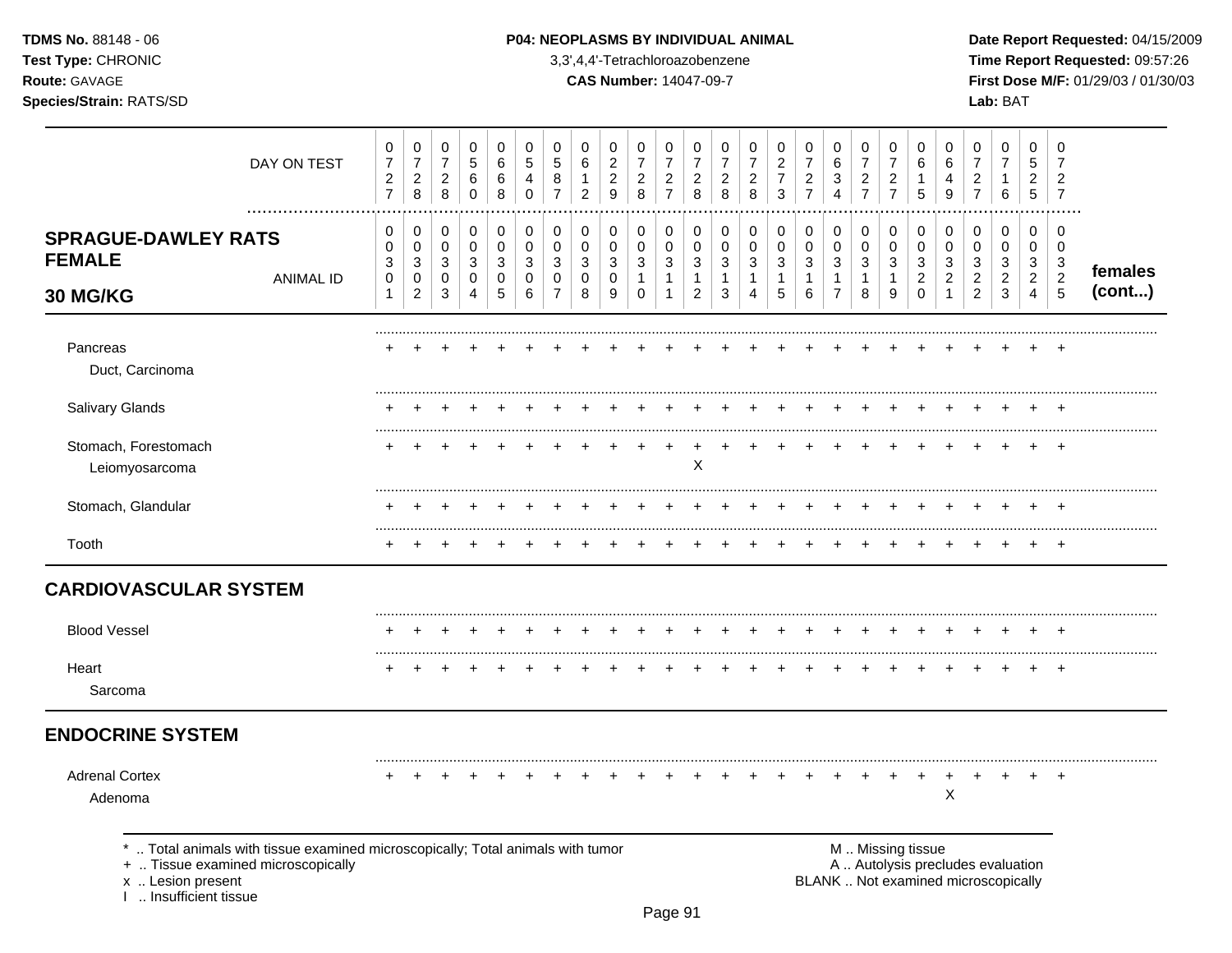### **TDMS No.** 88148 - 06 **P04: NEOPLASMS BY INDIVIDUAL ANIMAL** Date Report Requested: 04/15/2009

**Test Type:** CHRONIC 3,3',4,4'-Tetrachloroazobenzene **Time Report Requested:** 09:57:26 **Route:** GAVAGE **CAS Number:** 14047-09-7 **First Dose M/F:** 01/29/03 / 01/30/03 **Species/Strain:** RATS/SD **Lab:** BAT

| DAY ON TEST                                                                                                                                                          | 0<br>$\overline{7}$<br>$\boldsymbol{2}$<br>$\overline{7}$ | $\pmb{0}$<br>$\overline{7}$<br>$\sqrt{2}$<br>$\,8\,$  | 0<br>$\boldsymbol{7}$<br>$\overline{2}$<br>8 | $\mathbf 0$<br>$\sqrt{5}$<br>6<br>$\mathbf 0$ | 0<br>6<br>6<br>8                | $\mathbf 0$<br>5<br>4<br>$\Omega$          | 0<br>$\overline{5}$<br>$\,8\,$<br>$\overline{7}$        | $\mathbf 0$<br>$\,6$<br>$\mathbf{1}$<br>$\overline{2}$ | 0<br>$\overline{c}$<br>$\sqrt{2}$<br>$\mathsf g$ | 0<br>$\overline{7}$<br>$\overline{c}$<br>8 | 0<br>$\overline{7}$<br>$\sqrt{2}$<br>$\overline{7}$                      | 0<br>$\overline{7}$<br>$\overline{2}$<br>8              | 0<br>$\overline{7}$<br>$\overline{a}$<br>8 | 0<br>$\overline{7}$<br>$\overline{c}$<br>8                    | 0<br>$\overline{c}$<br>$\overline{7}$<br>$\mathbf{3}$ | 0<br>$\boldsymbol{7}$<br>$\sqrt{2}$<br>$\overline{7}$ | $\mathbf 0$<br>$\,6\,$<br>3<br>4                                 | 0<br>$\overline{7}$<br>$\sqrt{2}$<br>$\overline{7}$ | $\mathbf 0$<br>$\overline{7}$<br>$\overline{c}$<br>$\overline{7}$ | 0<br>6<br>$\mathbf{1}$<br>5                                    | $\mathbf 0$<br>6<br>4<br>9                              | 0<br>$\overline{7}$<br>$\overline{c}$<br>$\overline{7}$ | 0<br>$\overline{7}$<br>$\mathbf{1}$<br>6                                 | 0<br>$\sqrt{5}$<br>$\overline{a}$<br>5 | $\mathbf 0$<br>$\overline{7}$<br>$\overline{2}$<br>$\overline{7}$ |                   |
|----------------------------------------------------------------------------------------------------------------------------------------------------------------------|-----------------------------------------------------------|-------------------------------------------------------|----------------------------------------------|-----------------------------------------------|---------------------------------|--------------------------------------------|---------------------------------------------------------|--------------------------------------------------------|--------------------------------------------------|--------------------------------------------|--------------------------------------------------------------------------|---------------------------------------------------------|--------------------------------------------|---------------------------------------------------------------|-------------------------------------------------------|-------------------------------------------------------|------------------------------------------------------------------|-----------------------------------------------------|-------------------------------------------------------------------|----------------------------------------------------------------|---------------------------------------------------------|---------------------------------------------------------|--------------------------------------------------------------------------|----------------------------------------|-------------------------------------------------------------------|-------------------|
| <b>SPRAGUE-DAWLEY RATS</b><br><b>FEMALE</b><br><b>ANIMAL ID</b><br>30 MG/KG                                                                                          | 0<br>0<br>3<br>$\pmb{0}$<br>$\mathbf{1}$                  | 0<br>0<br>$\mathbf{3}$<br>$\pmb{0}$<br>$\overline{2}$ | 0<br>$\pmb{0}$<br>$\mathbf{3}$<br>0<br>3     | 0<br>$\pmb{0}$<br>3<br>0<br>4                 | 0<br>$\mathbf 0$<br>3<br>0<br>5 | 0<br>$\mathbf 0$<br>$\mathbf{3}$<br>0<br>6 | 0<br>$\mathbf 0$<br>$\mathbf{3}$<br>0<br>$\overline{7}$ | 0<br>$\mathbf 0$<br>3<br>$\mathbf 0$<br>8              | 0<br>0<br>3<br>0<br>9                            | 0<br>0<br>3<br>$\mathbf{1}$<br>$\Omega$    | 0<br>$\mathsf{O}\xspace$<br>$\mathbf{3}$<br>$\mathbf{1}$<br>$\mathbf{1}$ | 0<br>$\mathbf 0$<br>3<br>$\mathbf{1}$<br>$\overline{2}$ | 0<br>$\mathbf 0$<br>$\sqrt{3}$<br>1<br>3   | 0<br>$\pmb{0}$<br>$\mathbf{3}$<br>1<br>$\boldsymbol{\Lambda}$ | 0<br>$\pmb{0}$<br>3<br>$\mathbf{1}$<br>5              | 0<br>$\pmb{0}$<br>$\mathbf{3}$<br>$\mathbf{1}$<br>6   | 0<br>$\pmb{0}$<br>$\mathbf{3}$<br>$\mathbf{1}$<br>$\overline{7}$ | 0<br>$\mathbf 0$<br>3<br>$\mathbf{1}$<br>8          | 0<br>$\mathbf 0$<br>$\mathbf{3}$<br>$\mathbf{1}$<br>9             | 0<br>$\mathbf 0$<br>$\mathbf{3}$<br>$\overline{c}$<br>$\Omega$ | 0<br>$\mathbf 0$<br>3<br>$\overline{2}$<br>$\mathbf{1}$ | 0<br>0<br>3<br>$\overline{a}$<br>$\overline{2}$         | 0<br>$\mathbf 0$<br>$\mathbf{3}$<br>$\overline{2}$<br>3                  | 0<br>0<br>3<br>$\overline{2}$<br>4     | $\mathbf 0$<br>$\Omega$<br>3<br>$\overline{c}$<br>$\overline{5}$  | females<br>(cont) |
| Adrenal Medulla<br>Pheochromocytoma Benign<br>Pheochromocytoma Benign, Multiple                                                                                      |                                                           |                                                       |                                              |                                               | $\times$                        |                                            |                                                         |                                                        |                                                  |                                            |                                                                          |                                                         | X                                          |                                                               |                                                       |                                                       |                                                                  |                                                     |                                                                   |                                                                |                                                         |                                                         |                                                                          |                                        |                                                                   |                   |
| Islets, Pancreatic<br>Adenoma                                                                                                                                        |                                                           |                                                       |                                              |                                               | X                               |                                            |                                                         |                                                        |                                                  |                                            |                                                                          |                                                         |                                            |                                                               |                                                       |                                                       |                                                                  |                                                     |                                                                   |                                                                |                                                         |                                                         |                                                                          |                                        |                                                                   |                   |
| Parathyroid Gland                                                                                                                                                    |                                                           |                                                       |                                              |                                               |                                 |                                            |                                                         |                                                        |                                                  |                                            |                                                                          |                                                         |                                            |                                                               |                                                       |                                                       |                                                                  |                                                     |                                                                   |                                                                |                                                         |                                                         |                                                                          |                                        |                                                                   |                   |
| <b>Pituitary Gland</b><br>Pars Distalis, Adenoma                                                                                                                     |                                                           | X                                                     |                                              |                                               |                                 |                                            |                                                         |                                                        |                                                  |                                            |                                                                          |                                                         |                                            |                                                               |                                                       |                                                       |                                                                  |                                                     |                                                                   |                                                                |                                                         |                                                         |                                                                          |                                        |                                                                   |                   |
| <b>Thyroid Gland</b><br>C-cell, Adenoma                                                                                                                              |                                                           |                                                       | X                                            |                                               |                                 | $X$ $X$                                    |                                                         |                                                        |                                                  |                                            |                                                                          |                                                         | $X$ $X$                                    |                                                               |                                                       |                                                       |                                                                  |                                                     |                                                                   |                                                                | X                                                       |                                                         |                                                                          |                                        |                                                                   |                   |
| <b>GENERAL BODY SYSTEM</b>                                                                                                                                           |                                                           |                                                       |                                              |                                               |                                 |                                            |                                                         |                                                        |                                                  |                                            |                                                                          |                                                         |                                            |                                                               |                                                       |                                                       |                                                                  |                                                     |                                                                   |                                                                |                                                         |                                                         |                                                                          |                                        |                                                                   |                   |
| Peritoneum<br>Carcinoma, Metastatic, Pancreas                                                                                                                        |                                                           |                                                       |                                              |                                               |                                 |                                            |                                                         |                                                        |                                                  |                                            |                                                                          |                                                         |                                            |                                                               |                                                       |                                                       |                                                                  |                                                     |                                                                   |                                                                |                                                         |                                                         |                                                                          |                                        |                                                                   |                   |
| <b>GENITAL SYSTEM</b>                                                                                                                                                |                                                           |                                                       |                                              |                                               |                                 |                                            |                                                         |                                                        |                                                  |                                            |                                                                          |                                                         |                                            |                                                               |                                                       |                                                       |                                                                  |                                                     |                                                                   |                                                                |                                                         |                                                         |                                                                          |                                        |                                                                   |                   |
| <b>Clitoral Gland</b>                                                                                                                                                |                                                           |                                                       |                                              |                                               |                                 |                                            |                                                         |                                                        |                                                  |                                            |                                                                          |                                                         |                                            |                                                               |                                                       |                                                       |                                                                  |                                                     |                                                                   |                                                                |                                                         |                                                         |                                                                          |                                        |                                                                   |                   |
| *  Total animals with tissue examined microscopically; Total animals with tumor<br>+  Tissue examined microscopically<br>x  Lesion present<br>I  Insufficient tissue |                                                           |                                                       |                                              |                                               |                                 |                                            |                                                         |                                                        |                                                  |                                            |                                                                          |                                                         |                                            |                                                               |                                                       |                                                       |                                                                  |                                                     | M  Missing tissue                                                 |                                                                |                                                         |                                                         | A  Autolysis precludes evaluation<br>BLANK  Not examined microscopically |                                        |                                                                   |                   |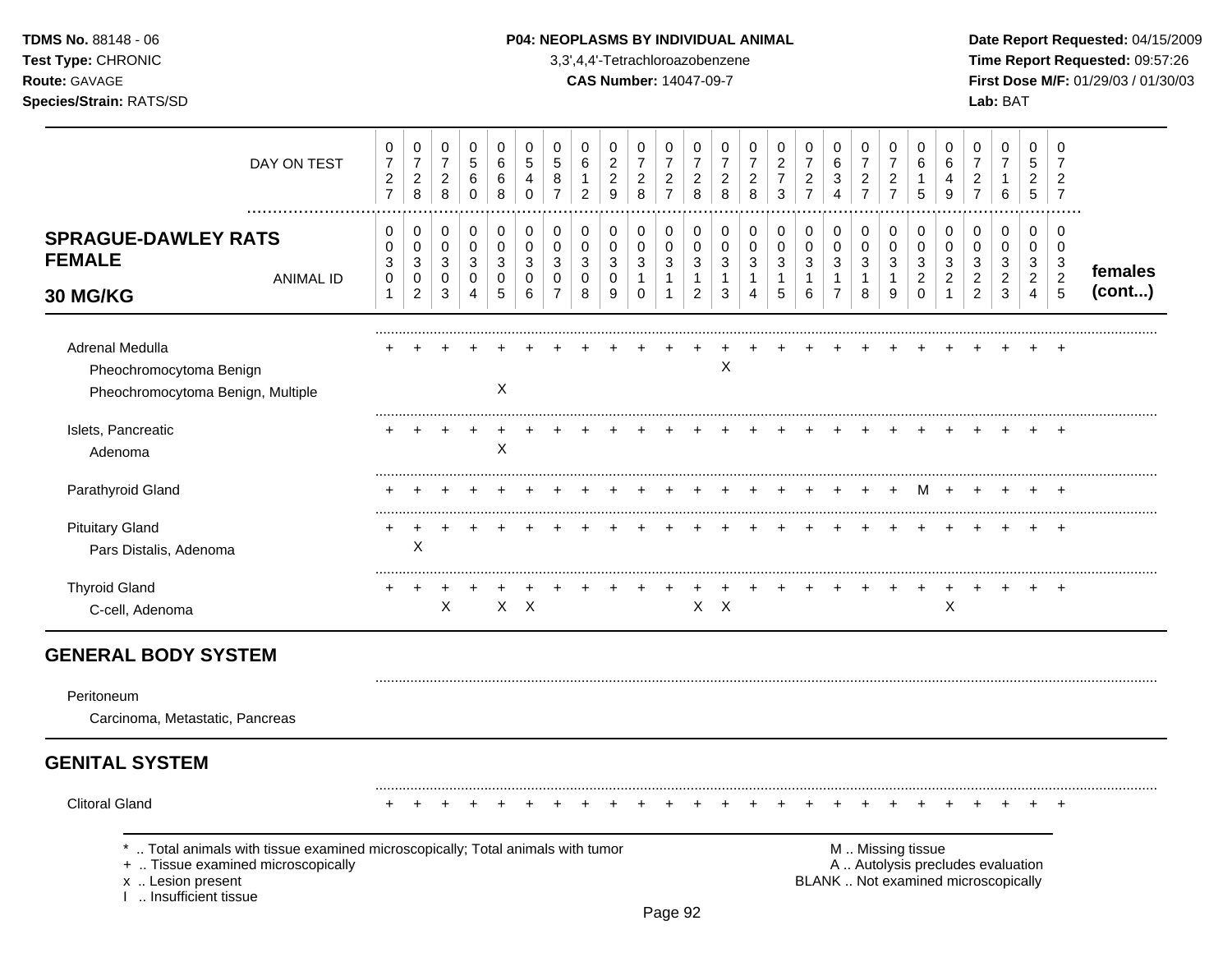TDMS No. 88148 - 06 Test Type: CHRONIC Route: GAVAGE

## Species/Strain: RATS/SD

### P04: NEOPLASMS BY INDIVIDUAL ANIMAL

3,3',4,4'-Tetrachloroazobenzene

**CAS Number: 14047-09-7** 

Date Report Requested: 04/15/2009 Time Report Requested: 09:57:26 First Dose M/F: 01/29/03 / 01/30/03 Lab: BAT

| DAY ON TEST                                                                                                                                                       | 0<br>$\overline{7}$<br>$\sqrt{2}$<br>$\overline{7}$ | 0<br>$\boldsymbol{7}$<br>$\overline{c}$<br>8 | $\pmb{0}$<br>$\overline{7}$<br>$\sqrt{2}$<br>8 | 0<br>5<br>6<br>$\mathbf 0$      | 0<br>6<br>6<br>8                | $\mathbf 0$<br>5<br>4<br>$\mathbf 0$ | 0<br>5<br>8<br>$\overline{7}$                       | 0<br>6<br>1<br>$\overline{2}$              | 0<br>$\overline{c}$<br>$\sqrt{2}$<br>9 | 0<br>$\overline{7}$<br>$\overline{c}$<br>8 | 0<br>$\overline{7}$<br>$\sqrt{2}$<br>$\overline{7}$    | 0<br>7<br>$\overline{2}$<br>8                 | 0<br>$\overline{7}$<br>$\overline{c}$<br>8  | 0<br>$\overline{7}$<br>$\sqrt{2}$<br>8   | 0<br>$\overline{c}$<br>$\overline{7}$<br>3    | 0<br>$\overline{7}$<br>$\overline{c}$<br>$\overline{7}$ | 0<br>$\,6\,$<br>$\ensuremath{\mathsf{3}}$<br>$\overline{4}$        | 0<br>$\overline{7}$<br>$\sqrt{2}$<br>$\overline{7}$ | 0<br>7<br>$\overline{2}$<br>$\overline{7}$ | 0<br>6<br>$\mathbf{1}$<br>5                         | 0<br>6<br>4<br>9                 | 0<br>$\overline{7}$<br>$\boldsymbol{2}$<br>$\overline{7}$                | $\mathbf 0$<br>$\overline{7}$<br>$\mathbf{1}$<br>$\,6\,$ | 0<br>5<br>$\overline{2}$<br>5      | 0<br>7<br>2<br>$\overline{7}$                                  |                   |
|-------------------------------------------------------------------------------------------------------------------------------------------------------------------|-----------------------------------------------------|----------------------------------------------|------------------------------------------------|---------------------------------|---------------------------------|--------------------------------------|-----------------------------------------------------|--------------------------------------------|----------------------------------------|--------------------------------------------|--------------------------------------------------------|-----------------------------------------------|---------------------------------------------|------------------------------------------|-----------------------------------------------|---------------------------------------------------------|--------------------------------------------------------------------|-----------------------------------------------------|--------------------------------------------|-----------------------------------------------------|----------------------------------|--------------------------------------------------------------------------|----------------------------------------------------------|------------------------------------|----------------------------------------------------------------|-------------------|
| <b>SPRAGUE-DAWLEY RATS</b><br><b>FEMALE</b><br><b>ANIMAL ID</b><br>30 MG/KG                                                                                       | 0<br>0<br>3<br>$\mathbf 0$<br>$\mathbf{1}$          | 0<br>0<br>3<br>0<br>$\overline{c}$           | 0<br>0<br>3<br>0<br>3                          | 0<br>$\mathbf 0$<br>3<br>0<br>4 | 0<br>$\mathbf 0$<br>3<br>0<br>5 | 0<br>0<br>3<br>$\mathbf 0$<br>6      | 0<br>$\mathbf 0$<br>3<br>$\Omega$<br>$\overline{7}$ | 0<br>$\mathbf 0$<br>$\mathbf{3}$<br>0<br>8 | 0<br>0<br>3<br>0<br>9                  | 0<br>0<br>3<br>$\mathbf{1}$<br>$\Omega$    | 0<br>0<br>$\mathbf{3}$<br>$\mathbf{1}$<br>$\mathbf{1}$ | 0<br>0<br>3<br>$\mathbf{1}$<br>$\overline{2}$ | 0<br>0<br>$\mathbf{3}$<br>$\mathbf{1}$<br>3 | 0<br>$\mathbf 0$<br>$\sqrt{3}$<br>1<br>4 | 0<br>0<br>$\mathfrak{S}$<br>$\mathbf{1}$<br>5 | 0<br>0<br>3<br>$\mathbf{1}$<br>6                        | 0<br>$\mathbf 0$<br>$\mathbf{3}$<br>$\mathbf{1}$<br>$\overline{7}$ | 0<br>$\mathbf 0$<br>3<br>$\mathbf{1}$<br>8          | 0<br>$\mathbf 0$<br>3<br>$\mathbf{1}$<br>9 | 0<br>$\mathbf 0$<br>3<br>$\overline{c}$<br>$\Omega$ | 0<br>0<br>3<br>2<br>$\mathbf{1}$ | 0<br>0<br>$\mathbf{3}$<br>$\overline{c}$<br>$\overline{c}$               | 0<br>0<br>$\mathbf{3}$<br>$\overline{c}$<br>$\mathbf{3}$ | 0<br>0<br>3<br>$\overline{2}$<br>4 | 0<br>$\mathbf 0$<br>$\sqrt{3}$<br>$\overline{2}$<br>$\sqrt{5}$ | females<br>(cont) |
| Ovary<br>Carcinoma, Metastatic, Pancreas<br>Schwannoma Malignant<br>Thecoma Benign                                                                                |                                                     |                                              | $X$ $X$                                        |                                 |                                 |                                      |                                                     |                                            |                                        |                                            |                                                        | $\times$                                      |                                             |                                          |                                               |                                                         |                                                                    |                                                     |                                            |                                                     |                                  |                                                                          |                                                          |                                    |                                                                |                   |
| Oviduct                                                                                                                                                           |                                                     |                                              |                                                |                                 |                                 |                                      |                                                     |                                            |                                        |                                            |                                                        |                                               |                                             |                                          |                                               | +                                                       |                                                                    |                                                     |                                            |                                                     |                                  |                                                                          | +                                                        |                                    |                                                                |                   |
| <b>Uterus</b><br>Carcinoma, Metastatic, Pancreas<br>Polyp Stromal<br>Cervix, Fibroma<br>Endometrium, Carcinoma                                                    | X                                                   |                                              |                                                | $\mathsf{X}$                    |                                 |                                      |                                                     | X                                          |                                        | X<br>X                                     |                                                        |                                               |                                             | $X$ $X$                                  |                                               | X<br>$\times$                                           |                                                                    |                                                     |                                            |                                                     |                                  |                                                                          |                                                          |                                    |                                                                |                   |
| <b>HEMATOPOIETIC SYSTEM</b>                                                                                                                                       |                                                     |                                              |                                                |                                 |                                 |                                      |                                                     |                                            |                                        |                                            |                                                        |                                               |                                             |                                          |                                               |                                                         |                                                                    |                                                     |                                            |                                                     |                                  |                                                                          |                                                          |                                    |                                                                |                   |
| <b>Bone Marrow</b>                                                                                                                                                |                                                     |                                              |                                                |                                 |                                 |                                      |                                                     |                                            |                                        |                                            |                                                        |                                               |                                             |                                          |                                               |                                                         |                                                                    |                                                     |                                            |                                                     |                                  |                                                                          |                                                          |                                    |                                                                |                   |
| Lymph Node<br>Lymphoma Malignant<br>Thoracic, Lymphoma Malignant                                                                                                  |                                                     |                                              |                                                |                                 |                                 |                                      |                                                     |                                            |                                        |                                            |                                                        |                                               |                                             |                                          |                                               |                                                         |                                                                    |                                                     | $\ddot{}$<br>X                             |                                                     |                                  |                                                                          |                                                          |                                    |                                                                |                   |
| Lymph Node, Mandibular                                                                                                                                            |                                                     |                                              |                                                |                                 |                                 |                                      |                                                     |                                            |                                        |                                            |                                                        |                                               |                                             |                                          |                                               |                                                         |                                                                    |                                                     |                                            |                                                     |                                  |                                                                          |                                                          |                                    |                                                                |                   |
| Total animals with tissue examined microscopically; Total animals with tumor<br>+  Tissue examined microscopically<br>x  Lesion present<br>1  Insufficient tissue |                                                     |                                              |                                                |                                 |                                 |                                      |                                                     |                                            |                                        |                                            |                                                        |                                               |                                             |                                          |                                               |                                                         |                                                                    |                                                     | M  Missing tissue                          |                                                     |                                  | A  Autolysis precludes evaluation<br>BLANK  Not examined microscopically |                                                          |                                    |                                                                |                   |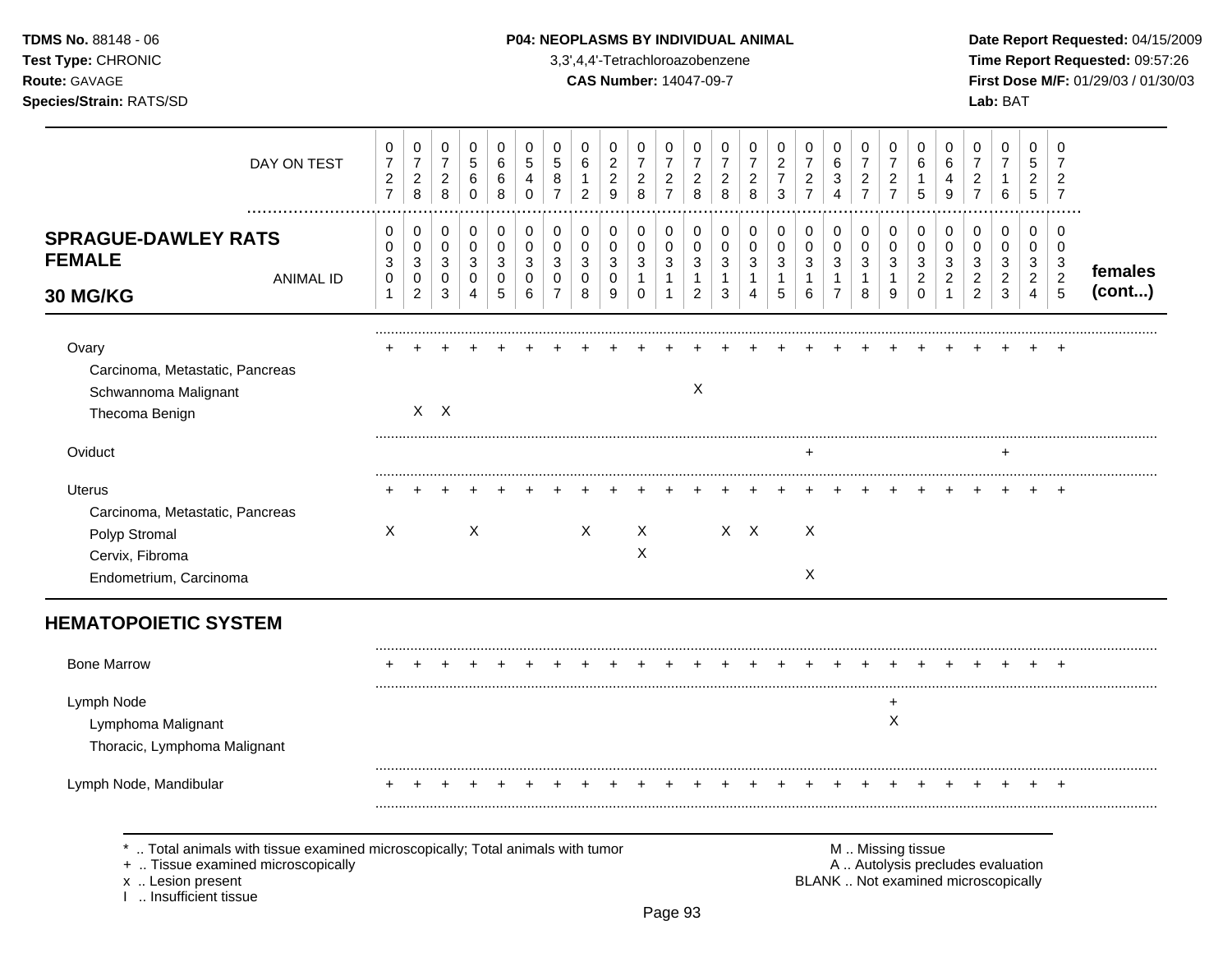### **TDMS No.** 88148 - 06 **P04: NEOPLASMS BY INDIVIDUAL ANIMAL** Date Report Requested: 04/15/2009

**Test Type:** CHRONIC 3,3',4,4'-Tetrachloroazobenzene **Time Report Requested:** 09:57:26 **Route:** GAVAGE **CAS Number:** 14047-09-7 **First Dose M/F:** 01/29/03 / 01/30/03

| DAY ON TEST                                                                 | 0<br>$\overline{7}$<br>$\overline{c}$<br>$\overline{7}$ | 0<br>$\overline{7}$<br>$\overline{c}$<br>8            | 0<br>$\overline{7}$<br>$\overline{a}$<br>8 | 0<br>$\sqrt{5}$<br>6<br>$\mathbf 0$   | $\mathbf 0$<br>$\,6\,$<br>6<br>8           | 0<br>$\sqrt{5}$<br>4<br>0       | 0<br>5<br>8                            | 0<br>6<br>2                         | 0<br>$\overline{c}$<br>$\overline{c}$<br>9 | 0<br>$\overline{7}$<br>$\overline{2}$<br>8 | 0<br>$\overline{7}$<br>$\overline{a}$<br>$\overline{7}$ | 0<br>$\overline{7}$<br>$\overline{2}$<br>8                | 0<br>$\overline{7}$<br>$\overline{\mathbf{c}}$<br>8 | 0<br>$\overline{7}$<br>$\overline{c}$<br>8 | 0<br>$\overline{c}$<br>$\overline{7}$<br>3 | 0<br>$\overline{7}$<br>$\overline{\mathbf{c}}$<br>$\overline{7}$ | 0<br>6<br>3<br>$\overline{A}$                                  | 0<br>$\overline{7}$<br>$\overline{a}$<br>$\overline{7}$ | 0<br>$\overline{7}$<br>$\overline{c}$<br>$\overline{7}$ | 0<br>6<br>1<br>5             | 0<br>6<br>4<br>9 | 0<br>$\overline{7}$<br>2<br>$\overline{7}$                         | 0<br>$\overline{7}$<br>6                  | 0<br>5<br>$\overline{2}$<br>5                                              | 0<br>$\overline{7}$<br>$\overline{2}$<br>$\overline{7}$       |                   |
|-----------------------------------------------------------------------------|---------------------------------------------------------|-------------------------------------------------------|--------------------------------------------|---------------------------------------|--------------------------------------------|---------------------------------|----------------------------------------|-------------------------------------|--------------------------------------------|--------------------------------------------|---------------------------------------------------------|-----------------------------------------------------------|-----------------------------------------------------|--------------------------------------------|--------------------------------------------|------------------------------------------------------------------|----------------------------------------------------------------|---------------------------------------------------------|---------------------------------------------------------|------------------------------|------------------|--------------------------------------------------------------------|-------------------------------------------|----------------------------------------------------------------------------|---------------------------------------------------------------|-------------------|
| <b>SPRAGUE-DAWLEY RATS</b><br><b>FEMALE</b><br><b>ANIMAL ID</b><br>30 MG/KG | 0<br>0<br>3<br>0<br>$\mathbf 1$                         | 0<br>$\mathbf 0$<br>$\sqrt{3}$<br>0<br>$\overline{c}$ | 0<br>0<br>3<br>0<br>3                      | $\pmb{0}$<br>$\pmb{0}$<br>3<br>0<br>4 | 0<br>$\mathbf 0$<br>$\mathbf{3}$<br>0<br>5 | 0<br>$\mathbf 0$<br>3<br>0<br>6 | $\pmb{0}$<br>$\Omega$<br>3<br>$\Omega$ | 0<br>$\Omega$<br>3<br>$\Omega$<br>8 | $\pmb{0}$<br>$\mathbf 0$<br>3<br>0<br>9    | 0<br>0<br>3<br>$\mathbf{1}$<br>$\Omega$    | 0<br>0<br>$\mathsf 3$<br>$\mathbf{1}$<br>$\mathbf{1}$   | 0<br>$\mathbf 0$<br>3<br>$\overline{1}$<br>$\overline{c}$ | 0<br>0<br>3<br>1<br>3                               | $\pmb{0}$<br>0<br>3<br>4                   | 0<br>0<br>$\sqrt{3}$<br>$\mathbf 1$<br>5   | 0<br>0<br>$\sqrt{3}$<br>6                                        | $\pmb{0}$<br>$\mathbf 0$<br>3<br>$\mathbf 1$<br>$\overline{7}$ | 0<br>$\mathbf 0$<br>$\mathbf{3}$<br>$\mathbf{1}$<br>8   | 0<br>$\mathbf 0$<br>3<br>1<br>9                         | 0<br>0<br>3<br>2<br>$\Omega$ | 0<br>0<br>3<br>2 | $\pmb{0}$<br>0<br>$\mathbf{3}$<br>$\overline{c}$<br>$\overline{2}$ | 0<br>$\Omega$<br>3<br>$\overline{c}$<br>3 | $\pmb{0}$<br>$\mathbf 0$<br>$\sqrt{3}$<br>$\overline{a}$<br>$\overline{4}$ | 0<br>$\Omega$<br>$\mathbf{3}$<br>$\overline{2}$<br>$\sqrt{5}$ | females<br>(cont) |
| Lymph Node, Mesenteric<br>Carcinoma, Metastatic, Pancreas                   | $+$                                                     |                                                       |                                            |                                       |                                            |                                 |                                        |                                     |                                            |                                            |                                                         |                                                           |                                                     |                                            |                                            |                                                                  |                                                                |                                                         |                                                         |                              |                  |                                                                    |                                           | $\ddot{}$                                                                  | $\overline{+}$                                                |                   |
| Spleen                                                                      |                                                         |                                                       |                                            |                                       |                                            |                                 |                                        |                                     |                                            |                                            |                                                         |                                                           |                                                     |                                            |                                            |                                                                  |                                                                |                                                         |                                                         |                              |                  |                                                                    |                                           |                                                                            |                                                               |                   |
| Thymus                                                                      |                                                         |                                                       |                                            |                                       |                                            |                                 |                                        |                                     |                                            |                                            |                                                         |                                                           |                                                     |                                            |                                            |                                                                  |                                                                |                                                         |                                                         |                              |                  | м                                                                  | $\overline{ }$                            |                                                                            |                                                               |                   |
| <b>INTEGUMENTARY SYSTEM</b>                                                 |                                                         |                                                       |                                            |                                       |                                            |                                 |                                        |                                     |                                            |                                            |                                                         |                                                           |                                                     |                                            |                                            |                                                                  |                                                                |                                                         |                                                         |                              |                  |                                                                    |                                           |                                                                            |                                                               |                   |
| <b>Mammary Gland</b><br>Fibroadenoma<br>Fibroadenoma, Multiple              |                                                         | X                                                     |                                            | $\boldsymbol{\mathsf{X}}$             |                                            | $\times$                        |                                        | $\boldsymbol{\mathsf{X}}$           |                                            | $\mathsf{X}$                               | $X$ $X$                                                 |                                                           |                                                     |                                            | $X$ $X$                                    |                                                                  |                                                                | $X$ $X$                                                 |                                                         |                              | X                | $\times$                                                           | $\mathsf X$                               |                                                                            | $\times$                                                      |                   |
| Skin                                                                        |                                                         |                                                       |                                            |                                       |                                            |                                 |                                        |                                     |                                            |                                            |                                                         |                                                           |                                                     |                                            |                                            |                                                                  |                                                                |                                                         |                                                         |                              |                  |                                                                    |                                           |                                                                            |                                                               |                   |
| <b>MUSCULOSKELETAL SYSTEM</b>                                               |                                                         |                                                       |                                            |                                       |                                            |                                 |                                        |                                     |                                            |                                            |                                                         |                                                           |                                                     |                                            |                                            |                                                                  |                                                                |                                                         |                                                         |                              |                  |                                                                    |                                           |                                                                            |                                                               |                   |
| Bone                                                                        |                                                         |                                                       |                                            |                                       |                                            |                                 |                                        |                                     |                                            |                                            |                                                         |                                                           |                                                     |                                            |                                            |                                                                  |                                                                |                                                         |                                                         |                              |                  |                                                                    |                                           | $\ddot{}$                                                                  | $^{+}$                                                        |                   |
| <b>NERVOUS SYSTEM</b>                                                       |                                                         |                                                       |                                            |                                       |                                            |                                 |                                        |                                     |                                            |                                            |                                                         |                                                           |                                                     |                                            |                                            |                                                                  |                                                                |                                                         |                                                         |                              |                  |                                                                    |                                           |                                                                            |                                                               |                   |
| <b>Brain</b>                                                                |                                                         |                                                       |                                            |                                       |                                            |                                 |                                        |                                     |                                            |                                            |                                                         |                                                           |                                                     |                                            |                                            |                                                                  |                                                                |                                                         |                                                         |                              |                  |                                                                    | $\div$                                    | $\ddot{}$                                                                  | $^{+}$                                                        |                   |

+ .. Tissue examined microscopically

x .. Lesion present<br>I .. Insufficient tissue

\* .. Total animals with tissue examined microscopically; Total animals with tumor M .. Missing tissue M .. Missing tissue<br>
+ .. Tissue examined microscopically BLANK .. Not examined microscopically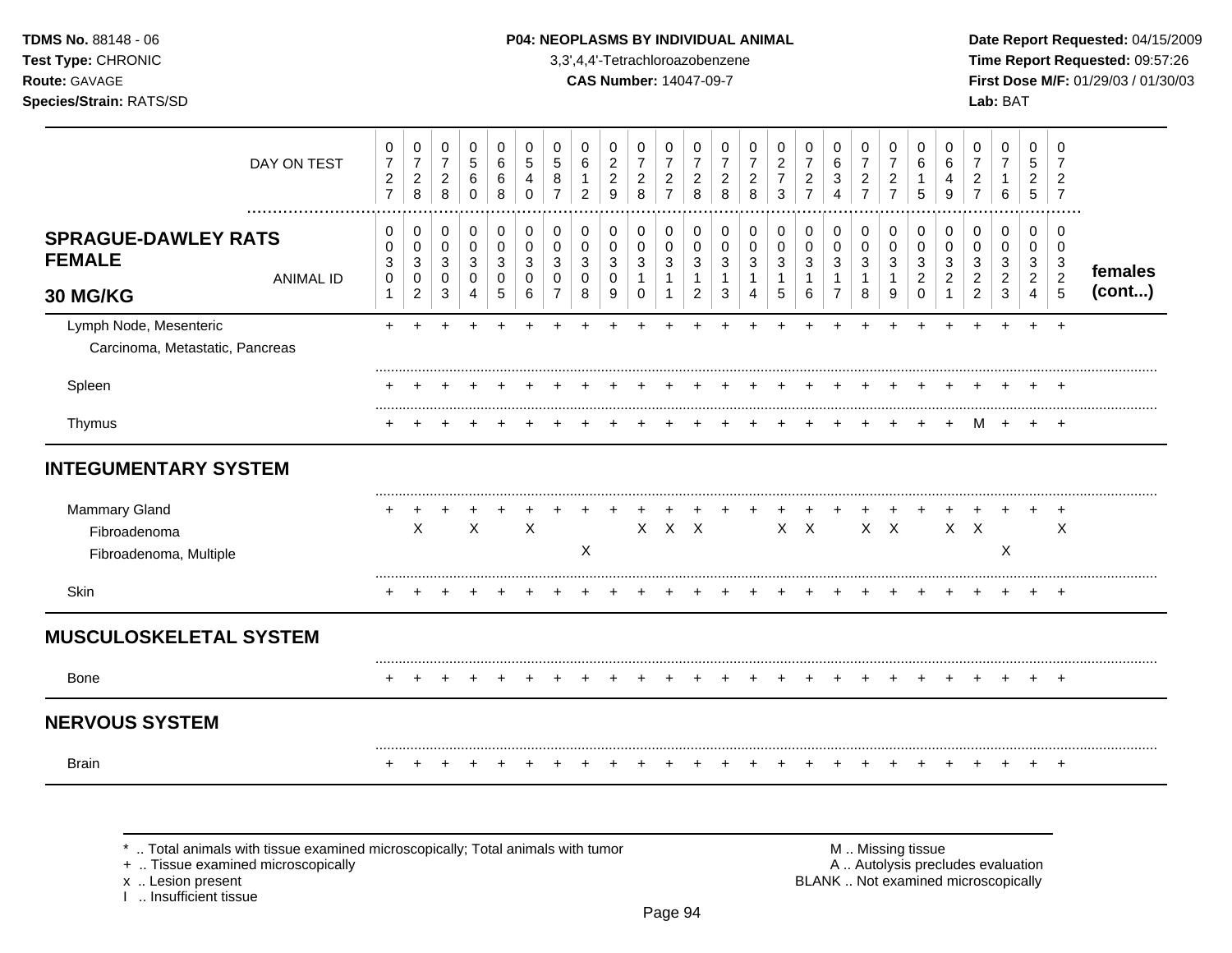### **TDMS No.** 88148 - 06 **P04: NEOPLASMS BY INDIVIDUAL ANIMAL** Date Report Requested: 04/15/2009

**Test Type:** CHRONIC 3,3',4,4'-Tetrachloroazobenzene **Time Report Requested:** 09:57:26 **Route:** GAVAGE **CAS Number:** 14047-09-7 **First Dose M/F:** 01/29/03 / 01/30/03

| DAY ON TEST                                                                                                                                                       | 0<br>$\boldsymbol{7}$<br>$\frac{2}{7}$           | $\pmb{0}$<br>$\overline{7}$<br>$_{\rm 2}^2$ | 0<br>$\overline{7}$<br>$\overline{a}$<br>$\,8\,$ | 0<br>$\sqrt{5}$<br>6<br>$\pmb{0}$                  | 0<br>6<br>6<br>$\,8\,$                      | 0<br>5<br>4<br>$\pmb{0}$          | 0<br>$\sqrt{5}$<br>8<br>$\overline{7}$ | 0<br>6<br>$\mathbf{1}$<br>$\overline{c}$ | 0<br>$\boldsymbol{2}$<br>$\mathbf 2$<br>$\mathsf g$ | 0<br>$\overline{7}$<br>$\begin{array}{c} 2 \\ 8 \end{array}$ | 0<br>$\overline{7}$<br>$\frac{2}{7}$                     | 0<br>$\overline{7}$<br>$\overline{\mathbf{c}}$<br>8 | 0<br>$\overline{7}$<br>$\overline{c}$<br>$\,8\,$ | 0<br>$\overline{7}$<br>$\overline{c}$<br>8                          | 0<br>$\boldsymbol{2}$<br>$\overline{7}$<br>3 | 0<br>$\overline{7}$<br>$\overline{c}$<br>$\overline{7}$ | 0<br>$\,6\,$<br>3<br>$\overline{4}$ | 0<br>$\overline{7}$<br>$\frac{2}{7}$         | 0<br>$\overline{7}$<br>$\overline{c}$<br>$\overline{7}$ | 0<br>6<br>1<br>$\sqrt{5}$                          | 0<br>6<br>$\overline{4}$<br>9                        | 0<br>$\overline{7}$<br>$\overline{\mathbf{c}}$<br>$\overline{7}$         | 0<br>$\overline{7}$<br>1<br>$\,6$                            | $\Omega$<br>5<br>$\overline{c}$<br>5              | 0<br>7<br>$\overline{c}$<br>$\overline{7}$           |         |
|-------------------------------------------------------------------------------------------------------------------------------------------------------------------|--------------------------------------------------|---------------------------------------------|--------------------------------------------------|----------------------------------------------------|---------------------------------------------|-----------------------------------|----------------------------------------|------------------------------------------|-----------------------------------------------------|--------------------------------------------------------------|----------------------------------------------------------|-----------------------------------------------------|--------------------------------------------------|---------------------------------------------------------------------|----------------------------------------------|---------------------------------------------------------|-------------------------------------|----------------------------------------------|---------------------------------------------------------|----------------------------------------------------|------------------------------------------------------|--------------------------------------------------------------------------|--------------------------------------------------------------|---------------------------------------------------|------------------------------------------------------|---------|
| <b>SPRAGUE-DAWLEY RATS</b><br><b>FEMALE</b><br><b>ANIMAL ID</b>                                                                                                   | 0<br>0<br>$\ensuremath{\mathsf{3}}$<br>$\pmb{0}$ | 0<br>$\pmb{0}$<br>$\sqrt{3}$<br>$\pmb{0}$   | 0<br>$\mathbf 0$<br>$\mathbf{3}$<br>$\mathbf 0$  | 0<br>$\pmb{0}$<br>$\mathbf{3}$<br>$\boldsymbol{0}$ | 0<br>$\pmb{0}$<br>$\sqrt{3}$<br>$\mathbf 0$ | 0<br>$\,0\,$<br>$\mathbf{3}$<br>0 | $\mathbf 0$<br>$\pmb{0}$<br>3<br>0     | 0<br>$\mathbf 0$<br>$\mathbf{3}$<br>0    | 0<br>0<br>$\sqrt{3}$<br>$\mathbf 0$                 | 0<br>0<br>3<br>$\mathbf{1}$                                  | $\mathbf 0$<br>$\mathbf 0$<br>$\sqrt{3}$<br>$\mathbf{1}$ | 0<br>$\pmb{0}$<br>$\sqrt{3}$<br>$\mathbf{1}$        | 0<br>0<br>$\sqrt{3}$<br>$\mathbf{1}$             | $\pmb{0}$<br>$\pmb{0}$<br>$\ensuremath{\mathsf{3}}$<br>$\mathbf{1}$ | 0<br>$\pmb{0}$<br>$\sqrt{3}$<br>$\mathbf{1}$ | 0<br>$\pmb{0}$<br>$\mathbf{3}$<br>$\mathbf{1}$          | 0<br>$\pmb{0}$<br>3<br>$\mathbf{1}$ | 0<br>$\pmb{0}$<br>$\sqrt{3}$<br>$\mathbf{1}$ | 0<br>$\,0\,$<br>$\sqrt{3}$<br>$\mathbf{1}$              | $\mathbf 0$<br>0<br>$\mathbf{3}$<br>$\overline{c}$ | 0<br>$\mathbf 0$<br>$\mathbf{3}$<br>$\boldsymbol{2}$ | 0<br>0<br>$\ensuremath{\mathsf{3}}$<br>$\overline{2}$                    | $\mathbf 0$<br>$\mathbf 0$<br>$\mathbf{3}$<br>$\overline{c}$ | $\mathbf 0$<br>$\mathbf 0$<br>3<br>$\overline{2}$ | 0<br>$\mathbf 0$<br>$\mathbf{3}$<br>$\boldsymbol{2}$ | females |
| 30 MG/KG                                                                                                                                                          | $\mathbf{1}$                                     | $\overline{c}$                              | $\mathbf{3}$                                     | $\overline{4}$                                     | $\sqrt{5}$                                  | 6                                 | $\overline{7}$                         | 8                                        | $\boldsymbol{9}$                                    | $\mathbf 0$                                                  | $\mathbf{1}$                                             | $\overline{c}$                                      | 3                                                | $\overline{4}$                                                      | 5                                            | 6                                                       | $\overline{7}$                      | 8                                            | 9                                                       | $\Omega$                                           | $\mathbf{1}$                                         | $\overline{2}$                                                           | $\mathbf{3}$                                                 | $\overline{4}$                                    | $\overline{5}$                                       | (cont)  |
| <b>RESPIRATORY SYSTEM</b>                                                                                                                                         |                                                  |                                             |                                                  |                                                    |                                             |                                   |                                        |                                          |                                                     |                                                              |                                                          |                                                     |                                                  |                                                                     |                                              |                                                         |                                     |                                              |                                                         |                                                    |                                                      |                                                                          |                                                              |                                                   |                                                      |         |
| Lung<br>Cystic Keratinizing Epithelioma<br>Cystic Keratinizing Epithelioma, Multiple<br>Sarcoma, Metastatic, Heart                                                | $\boldsymbol{\mathsf{X}}$                        | X                                           |                                                  |                                                    |                                             | $X$ $X$                           |                                        | X                                        |                                                     |                                                              | X                                                        |                                                     |                                                  | X                                                                   |                                              |                                                         | $\mathsf X$                         |                                              | X X X                                                   |                                                    | X                                                    |                                                                          | $X$ $X$                                                      |                                                   |                                                      |         |
| Nose                                                                                                                                                              |                                                  |                                             |                                                  |                                                    |                                             |                                   |                                        |                                          |                                                     |                                                              |                                                          |                                                     |                                                  |                                                                     |                                              |                                                         |                                     |                                              |                                                         |                                                    |                                                      |                                                                          |                                                              |                                                   |                                                      |         |
| Trachea                                                                                                                                                           |                                                  |                                             |                                                  |                                                    |                                             |                                   |                                        |                                          |                                                     |                                                              |                                                          |                                                     |                                                  |                                                                     |                                              |                                                         |                                     |                                              |                                                         |                                                    |                                                      |                                                                          |                                                              |                                                   | $\pm$                                                |         |
| <b>SPECIAL SENSES SYSTEM</b>                                                                                                                                      |                                                  |                                             |                                                  |                                                    |                                             |                                   |                                        |                                          |                                                     |                                                              |                                                          |                                                     |                                                  |                                                                     |                                              |                                                         |                                     |                                              |                                                         |                                                    |                                                      |                                                                          |                                                              |                                                   |                                                      |         |
| Ear                                                                                                                                                               |                                                  |                                             |                                                  |                                                    |                                             |                                   |                                        |                                          |                                                     |                                                              |                                                          | $\div$                                              |                                                  |                                                                     |                                              |                                                         |                                     |                                              |                                                         |                                                    |                                                      |                                                                          |                                                              |                                                   |                                                      |         |
| Eye                                                                                                                                                               |                                                  |                                             |                                                  |                                                    |                                             |                                   |                                        |                                          |                                                     |                                                              |                                                          |                                                     |                                                  |                                                                     |                                              |                                                         |                                     |                                              |                                                         |                                                    |                                                      |                                                                          |                                                              |                                                   |                                                      |         |
| Harderian Gland                                                                                                                                                   |                                                  |                                             |                                                  |                                                    |                                             |                                   |                                        |                                          |                                                     |                                                              |                                                          |                                                     |                                                  |                                                                     |                                              |                                                         |                                     |                                              |                                                         |                                                    |                                                      |                                                                          | +                                                            |                                                   | $\overline{ }$                                       |         |
| <b>URINARY SYSTEM</b>                                                                                                                                             |                                                  |                                             |                                                  |                                                    |                                             |                                   |                                        |                                          |                                                     |                                                              |                                                          |                                                     |                                                  |                                                                     |                                              |                                                         |                                     |                                              |                                                         |                                                    |                                                      |                                                                          |                                                              |                                                   |                                                      |         |
| Kidney                                                                                                                                                            |                                                  |                                             |                                                  |                                                    |                                             |                                   |                                        |                                          |                                                     |                                                              |                                                          |                                                     |                                                  |                                                                     |                                              |                                                         |                                     |                                              |                                                         |                                                    |                                                      |                                                                          |                                                              |                                                   |                                                      |         |
| Urethra                                                                                                                                                           |                                                  |                                             |                                                  |                                                    |                                             |                                   |                                        |                                          |                                                     |                                                              |                                                          |                                                     |                                                  |                                                                     |                                              |                                                         |                                     |                                              |                                                         |                                                    |                                                      |                                                                          |                                                              |                                                   |                                                      |         |
| Total animals with tissue examined microscopically; Total animals with tumor<br>+  Tissue examined microscopically<br>x  Lesion present<br>I  Insufficient tissue |                                                  |                                             |                                                  |                                                    |                                             |                                   |                                        |                                          |                                                     |                                                              |                                                          |                                                     |                                                  |                                                                     |                                              |                                                         |                                     |                                              |                                                         | M  Missing tissue                                  |                                                      | A  Autolysis precludes evaluation<br>BLANK  Not examined microscopically |                                                              |                                                   |                                                      |         |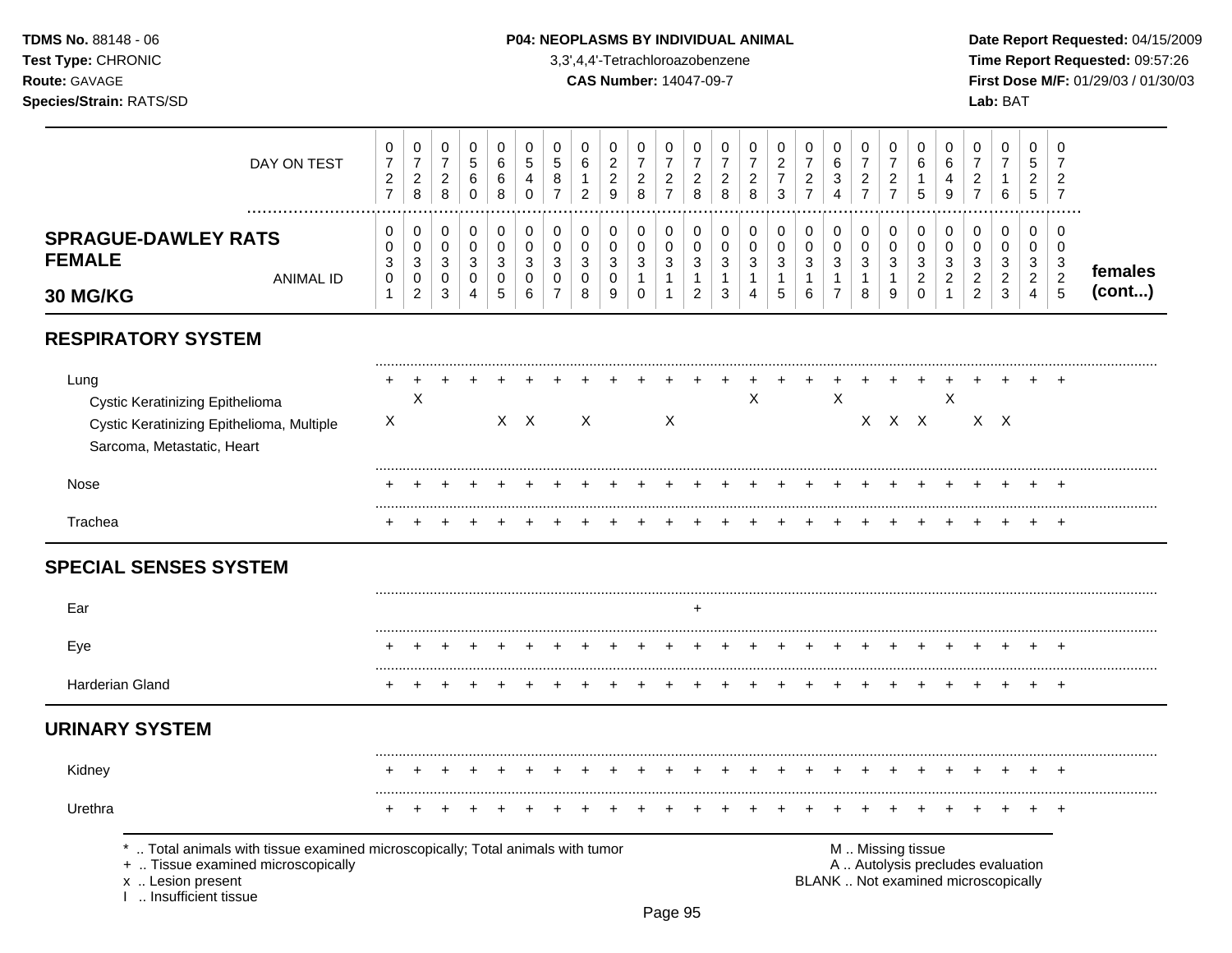### **TDMS No.** 88148 - 06 **P04: NEOPLASMS BY INDIVIDUAL ANIMAL** Date Report Requested: 04/15/2009

**Test Type:** CHRONIC 3,3',4,4'-Tetrachloroazobenzene **Time Report Requested:** 09:57:26 **Route:** GAVAGE **CAS Number:** 14047-09-7 **First Dose M/F:** 01/29/03 / 01/30/03

| DAY ON TEST                                                                     | 0<br>$\overline{7}$<br>$\overline{2}$<br>$\overline{ }$ | 0<br>$\overline{7}$<br>$\overline{a}$<br>8 | 0<br>$\overline{7}$<br>$\overline{2}$<br>8 | 0<br>5<br>6<br>0      | 0<br>6<br>6<br>8      | 0<br>5<br>4<br>0 | 5<br>8<br>$\overline{ }$ | 0<br>6<br>$\overline{2}$ | $\mathbf 0$<br>$\overline{c}$<br>$\overline{2}$<br>9 | 0<br>$\overline{7}$<br>$\overline{c}$<br>8 | 7<br>ົ<br>∠<br>⇁ | ົ<br>∠<br>8               | 0<br>⇁<br>2<br>8 | 2<br>8      | $\overline{2}$<br>$\overline{\phantom{a}}$<br>3 | 0<br>$\overline{ }$<br>2<br>$\overline{ }$ | 0<br>6<br>3<br>4 | 0<br>7<br>$\overline{c}$<br>7 | 0<br>2<br>⇁      | 0<br>6<br>5      | 6<br>9 | 0<br>⇁<br>2<br>⇁                   | 0<br>6                | 0<br>5<br>2<br>5      | 0<br>2<br>$\overline{7}$               |                   |
|---------------------------------------------------------------------------------|---------------------------------------------------------|--------------------------------------------|--------------------------------------------|-----------------------|-----------------------|------------------|--------------------------|--------------------------|------------------------------------------------------|--------------------------------------------|------------------|---------------------------|------------------|-------------|-------------------------------------------------|--------------------------------------------|------------------|-------------------------------|------------------|------------------|--------|------------------------------------|-----------------------|-----------------------|----------------------------------------|-------------------|
| <br><b>SPRAGUE-DAWLEY RATS</b><br><b>FEMALE</b><br>ANIMAL ID<br><b>30 MG/KG</b> | 0<br>3<br>0                                             | 0<br>0<br>3<br>0<br>$\overline{2}$         | 0<br>0<br>3<br>0<br>3                      | 0<br>0<br>3<br>0<br>4 | 0<br>0<br>3<br>0<br>5 | 0<br>0<br>3<br>6 | 0<br>3<br>-              | 0<br>3<br>8              | 0<br>3<br>9                                          | 0<br>0<br>3<br>0                           | $\mathbf 0$<br>3 | 0<br>0<br>3<br>$\sqrt{2}$ | 0<br>0<br>3<br>3 | 0<br>3<br>4 | 0<br>3<br>5                                     | 0<br>0<br>3<br>6                           | 0<br>0<br>3      | 0<br>0<br>3<br>8              | 0<br>0<br>3<br>9 | 0<br>0<br>3<br>2 | ∠      | 0<br>0<br>3<br>$\overline{2}$<br>2 | 0<br>0<br>3<br>2<br>3 | 0<br>0<br>3<br>2<br>4 | <br>0<br>0<br>3<br>$\overline{2}$<br>5 | females<br>(cont) |
| <b>Urinary Bladder</b><br>Carcinoma, Metastatic, Uterus                         |                                                         |                                            | $\div$                                     |                       |                       |                  |                          |                          |                                                      |                                            |                  |                           |                  |             |                                                 | $\ddot{}$                                  | $\div$           |                               | $+$              |                  |        |                                    |                       | $\pm$                 | $+$                                    |                   |
| <b>SYSTEMIC LESIONS</b>                                                         |                                                         |                                            |                                            |                       |                       |                  |                          |                          |                                                      |                                            |                  |                           |                  |             |                                                 |                                            |                  |                               |                  |                  |        |                                    |                       |                       |                                        |                   |
| Multiple Organ<br>Lymphoma Malignant                                            |                                                         |                                            |                                            |                       |                       |                  |                          |                          |                                                      |                                            |                  |                           |                  |             |                                                 |                                            |                  |                               | X                |                  |        |                                    |                       |                       | $\div$                                 |                   |

+ .. Tissue examined microscopically

x .. Lesion present<br>I .. Insufficient tissue

\* .. Total animals with tissue examined microscopically; Total animals with tumor <br>
+ .. Tissue examined microscopically<br>
+ .. Tissue examined microscopically BLANK .. Not examined microscopically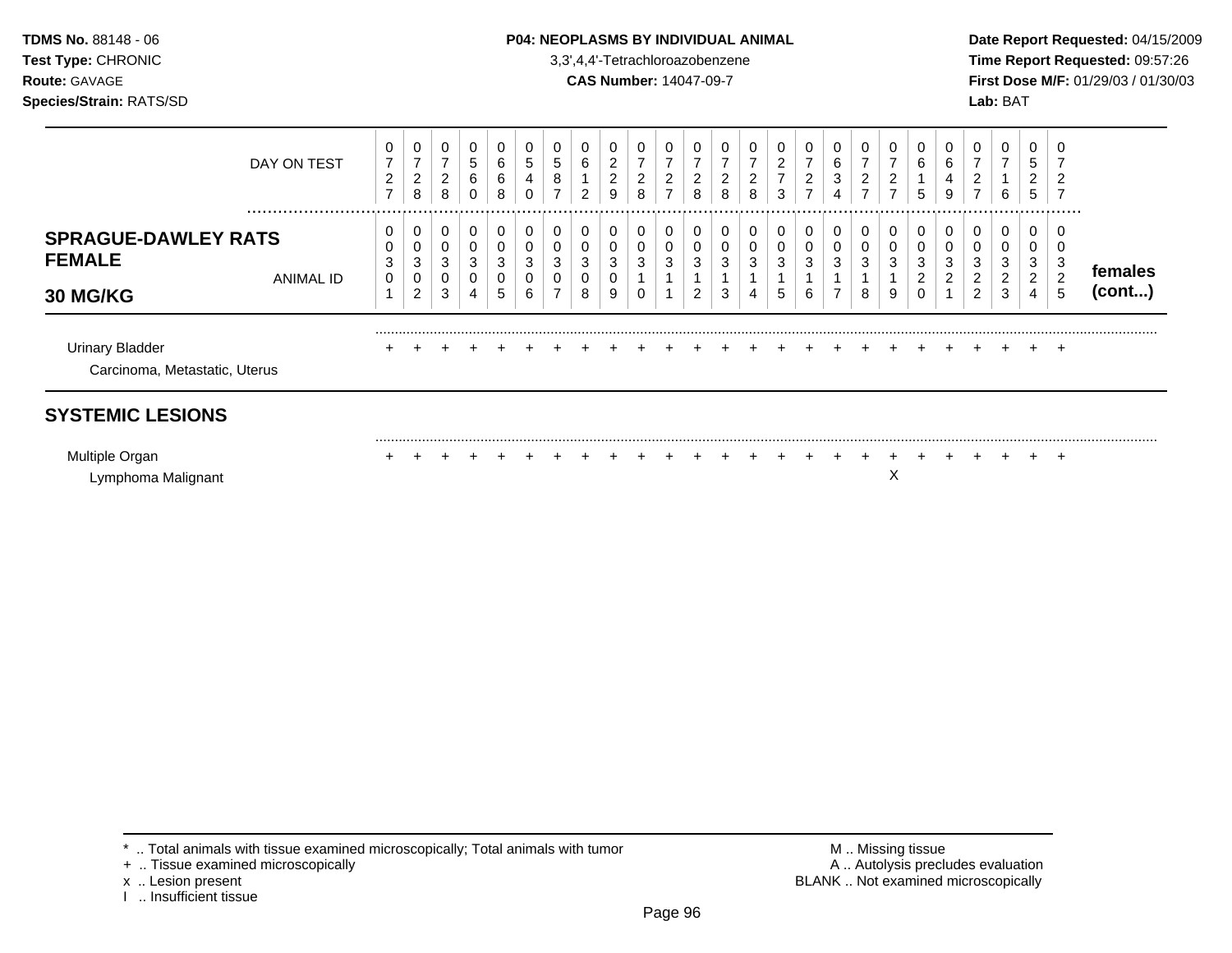TDMS No. 88148 - 06 Test Type: CHRONIC Route: GAVAGE Species/Strain: RATS/SD

#### P04: NEOPLASMS BY INDIVIDUAL ANIMAL

3,3',4,4'-Tetrachloroazobenzene

**CAS Number: 14047-09-7** 

Date Report Requested: 04/15/2009 Time Report Requested: 09:57:26 First Dose M/F: 01/29/03 / 01/30/03 Lab: BAT

| DAY ON TEST                                                                              | 0<br>$\,$ 5 $\,$<br>9<br>$\overline{7}$                        | 0<br>$\,6\,$<br>8<br>8                                          | 0<br>6<br>$\mathbf{1}$<br>1                           | 0<br>$\overline{7}$<br>$\overline{c}$<br>$\mathbf{1}$ | 0<br>$\overline{7}$<br>$\overline{c}$<br>$\overline{7}$ | 0<br>$\overline{7}$<br>$\overline{c}$<br>$\mathbf 0$ | 0<br>6<br>5<br>9         | 0<br>$\mathbf{3}$<br>9   | 0<br>$\,6\,$<br>$\overline{c}$<br>8                    | 0<br>$\sqrt{5}$<br>$\overline{7}$<br>$\overline{4}$ | 0<br>$\overline{7}$<br>$\overline{2}$<br>$\overline{7}$ | 0<br>4<br>$\mathbf{3}$<br>9 | 0<br>$\,$ 5 $\,$<br>9<br>3 | 0<br>6<br>4<br>$\overline{4}$        | 0<br>$\,$ 5 $\,$<br>8<br>$\mathbf 0$    | 0<br>$\,6\,$<br>$\mathbf{3}$<br>$\Omega$          | 0<br>$\overline{7}$<br>$\overline{c}$<br>$\overline{7}$      | 0<br>$\sqrt{5}$<br>4<br>8                     | 0<br>$\overline{7}$<br>$\mathbf{1}$<br>$\Omega$   | 0<br>$\overline{7}$<br>$\overline{c}$<br>$\overline{7}$ | 0<br>5<br>9<br>$\overline{7}$        | 0<br>4<br>6<br>$\Omega$ | 0<br>6<br>7<br>3                     | 0<br>$\overline{7}$<br>2<br>$\overline{7}$ | 0<br>$\overline{7}$<br>$\overline{c}$<br>$\overline{7}$ |          |
|------------------------------------------------------------------------------------------|----------------------------------------------------------------|-----------------------------------------------------------------|-------------------------------------------------------|-------------------------------------------------------|---------------------------------------------------------|------------------------------------------------------|--------------------------|--------------------------|--------------------------------------------------------|-----------------------------------------------------|---------------------------------------------------------|-----------------------------|----------------------------|--------------------------------------|-----------------------------------------|---------------------------------------------------|--------------------------------------------------------------|-----------------------------------------------|---------------------------------------------------|---------------------------------------------------------|--------------------------------------|-------------------------|--------------------------------------|--------------------------------------------|---------------------------------------------------------|----------|
| <br><b>SPRAGUE-DAWLEY RATS</b><br><b>FEMALE</b><br><b>ANIMAL ID</b>                      | 0<br>$\Omega$<br>$\ensuremath{\mathsf{3}}$<br>$\boldsymbol{2}$ | 0<br>$\mathbf 0$<br>$\ensuremath{\mathsf{3}}$<br>$\overline{a}$ | 0<br>0<br>$\ensuremath{\mathsf{3}}$<br>$\overline{c}$ | 0<br>$\mathbf 0$<br>$\mathbf{3}$<br>$\overline{c}$    | $\mathbf 0$<br>$\mathbf 0$<br>3<br>$\mathbf{3}$         | $\pmb{0}$<br>$\mathbf 0$<br>3<br>3                   | $\pmb{0}$<br>0<br>3<br>3 | $\pmb{0}$<br>0<br>3<br>3 | $\pmb{0}$<br>$\pmb{0}$<br>$\mathbf{3}$<br>$\mathbf{3}$ | 0<br>$\mathbf 0$<br>3<br>3                          | 0<br>0<br>3<br>$\sqrt{3}$                               | 0<br>0<br>3<br>$\sqrt{3}$   | 0<br>0<br>3<br>3           | $\mathbf 0$<br>$\mathbf 0$<br>3<br>3 | 0<br>$\mathbf 0$<br>3<br>$\overline{4}$ | $\mathbf 0$<br>$\mathbf 0$<br>3<br>$\overline{4}$ | $\mathbf 0$<br>$\mathbf 0$<br>$\ensuremath{\mathsf{3}}$<br>4 | $\mathbf 0$<br>$\mathbf 0$<br>$\sqrt{3}$<br>4 | $\mathbf 0$<br>$\mathbf 0$<br>3<br>$\overline{4}$ | $\mathbf 0$<br>$\mathbf 0$<br>3<br>$\overline{4}$       | 0<br>$\Omega$<br>3<br>$\overline{4}$ | 0<br>$\Omega$<br>3<br>4 | 0<br>$\Omega$<br>3<br>$\overline{4}$ | 0<br>$\Omega$<br>3<br>4                    | 0<br>$\Omega$<br>3<br>$\sqrt{5}$                        |          |
| 30 MG/KG                                                                                 | 6                                                              | $\overline{7}$                                                  | 8                                                     | 9                                                     | 0                                                       | 1                                                    | 2                        | 3                        | 4                                                      | 5                                                   | 6                                                       | $\overline{7}$              | 8                          | 9                                    | $\Omega$                                | $\mathbf 1$                                       | $\overline{c}$                                               | $\mathfrak{S}$                                | $\overline{4}$                                    | 5                                                       | 6                                    | $\overline{7}$          | 8                                    | 9                                          | $\mathbf 0$                                             | * TOTALS |
| <b>ALIMENTARY SYSTEM</b>                                                                 |                                                                |                                                                 |                                                       |                                                       |                                                         |                                                      |                          |                          |                                                        |                                                     |                                                         |                             |                            |                                      |                                         |                                                   |                                                              |                                               |                                                   |                                                         |                                      |                         |                                      |                                            |                                                         |          |
| Esophagus                                                                                |                                                                |                                                                 |                                                       |                                                       |                                                         |                                                      |                          |                          |                                                        |                                                     |                                                         |                             |                            |                                      |                                         |                                                   |                                                              |                                               |                                                   |                                                         |                                      |                         |                                      |                                            |                                                         | 50       |
| Intestine Large, Cecum                                                                   |                                                                |                                                                 |                                                       |                                                       |                                                         |                                                      |                          |                          |                                                        |                                                     |                                                         |                             |                            |                                      |                                         |                                                   |                                                              |                                               |                                                   |                                                         |                                      |                         |                                      |                                            |                                                         | 50       |
| Intestine Large, Colon                                                                   |                                                                |                                                                 |                                                       |                                                       |                                                         |                                                      |                          |                          |                                                        |                                                     |                                                         |                             |                            |                                      |                                         |                                                   |                                                              |                                               |                                                   |                                                         |                                      |                         |                                      |                                            |                                                         | 50       |
| Intestine Large, Rectum                                                                  |                                                                |                                                                 |                                                       |                                                       |                                                         |                                                      |                          |                          |                                                        |                                                     |                                                         |                             |                            |                                      |                                         |                                                   |                                                              |                                               |                                                   |                                                         |                                      |                         |                                      |                                            |                                                         | 50       |
| Intestine Small, Duodenum                                                                |                                                                |                                                                 |                                                       |                                                       |                                                         |                                                      |                          |                          |                                                        |                                                     |                                                         |                             |                            |                                      |                                         |                                                   |                                                              |                                               |                                                   |                                                         |                                      |                         |                                      |                                            |                                                         | 50       |
| Intestine Small, Ileum                                                                   |                                                                |                                                                 |                                                       |                                                       |                                                         |                                                      |                          |                          |                                                        |                                                     |                                                         |                             |                            |                                      |                                         |                                                   |                                                              |                                               |                                                   |                                                         |                                      |                         |                                      |                                            |                                                         | 49       |
| Intestine Small, Jejunum                                                                 |                                                                |                                                                 |                                                       |                                                       |                                                         |                                                      |                          |                          |                                                        |                                                     |                                                         |                             |                            |                                      |                                         |                                                   |                                                              |                                               |                                                   |                                                         |                                      |                         |                                      |                                            |                                                         | 50       |
| Liver<br>Carcinoma, Metastatic, Pancreas<br>Cholangiocarcinoma<br>Hepatocellular Adenoma |                                                                |                                                                 |                                                       |                                                       |                                                         |                                                      |                          |                          |                                                        |                                                     |                                                         |                             | X                          |                                      |                                         |                                                   |                                                              |                                               |                                                   | X                                                       |                                      |                         |                                      |                                            |                                                         | 49       |
| Mesentery                                                                                |                                                                |                                                                 |                                                       |                                                       |                                                         |                                                      |                          |                          |                                                        |                                                     |                                                         |                             |                            |                                      |                                         |                                                   |                                                              |                                               |                                                   |                                                         |                                      |                         |                                      |                                            |                                                         | 1        |
| Oral Mucosa<br>Gingival, Squamous Cell Carcinoma                                         |                                                                |                                                                 |                                                       |                                                       |                                                         | $\mathsf{X}$                                         |                          |                          |                                                        |                                                     | $X$ $X$                                                 |                             |                            |                                      |                                         |                                                   |                                                              |                                               |                                                   |                                                         |                                      |                         |                                      |                                            |                                                         | 50<br>Δ  |
|                                                                                          |                                                                |                                                                 |                                                       |                                                       |                                                         |                                                      |                          |                          |                                                        |                                                     |                                                         |                             |                            |                                      |                                         |                                                   |                                                              |                                               |                                                   |                                                         |                                      |                         |                                      |                                            |                                                         |          |

\* .. Total animals with tissue examined microscopically; Total animals with tumor

+ .. Tissue examined microscopically

x .. Lesion present<br>I .. Insufficient tissue

M .. Missing tissue

A .. Autolysis precludes evaluation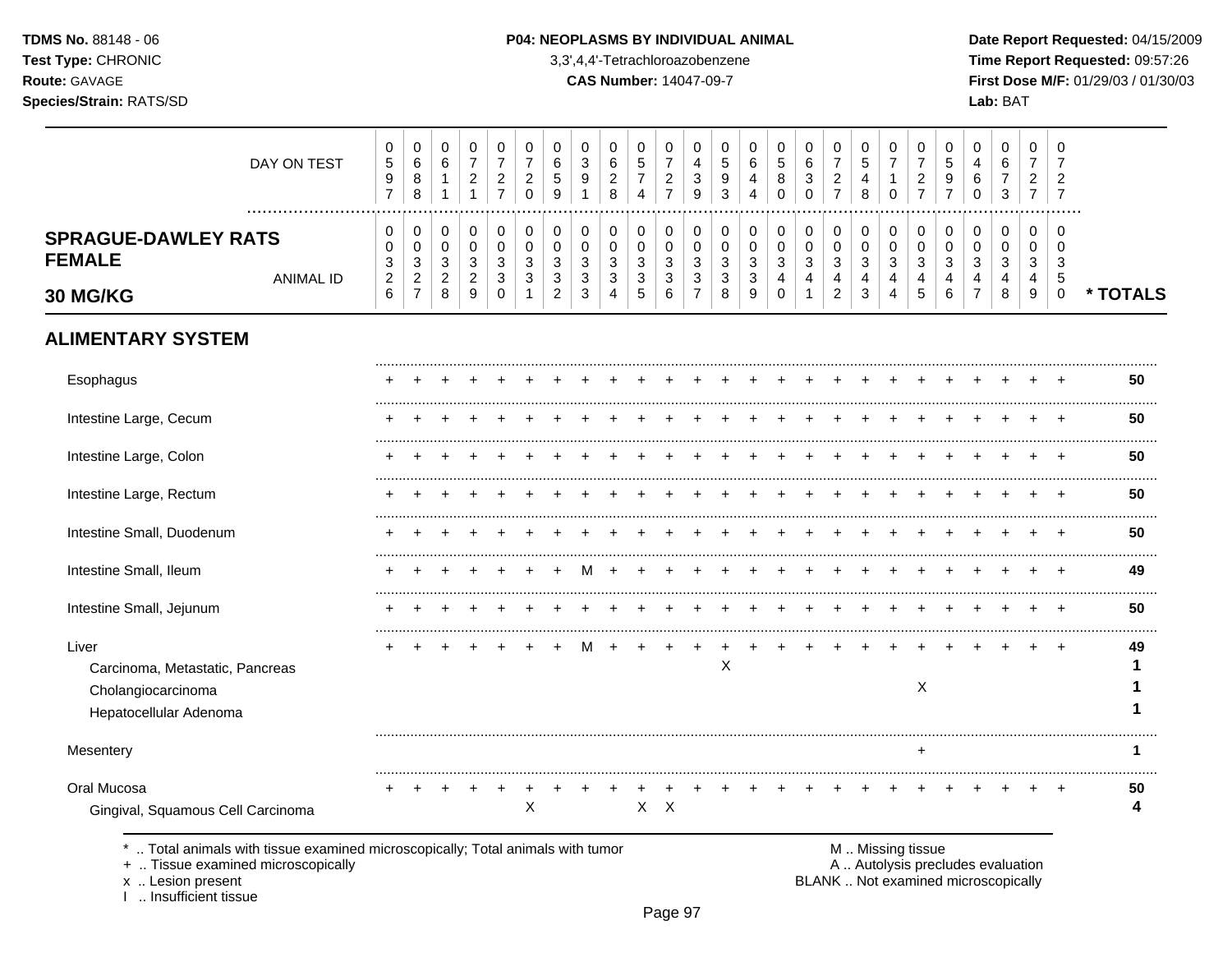### **TDMS No.** 88148 - 06 **P04: NEOPLASMS BY INDIVIDUAL ANIMAL** Date Report Requested: 04/15/2009

**Test Type:** CHRONIC 3,3',4,4'-Tetrachloroazobenzene **Time Report Requested:** 09:57:26 **Route:** GAVAGE **CAS Number:** 14047-09-7 **First Dose M/F:** 01/29/03 / 01/30/03 **Species/Strain:** RATS/SD **Lab:** BAT

|                                                         | DAY ON TEST                                                                                                        | 0<br>$\sqrt{5}$<br>9<br>$\overline{7}$                 | 0<br>$\,6$<br>8<br>8                                    | 0<br>$\,6\,$<br>$\mathbf 1$<br>1                        | $\pmb{0}$<br>$\overline{7}$<br>$\overline{c}$<br>$\mathbf{1}$ | 0<br>$\overline{7}$<br>$\overline{c}$<br>$\overline{7}$       | 0<br>$\overline{7}$<br>$\boldsymbol{2}$<br>$\mathbf 0$ | 0<br>6<br>5<br>9                   | $\mathbf 0$<br>$\mathbf{3}$<br>9<br>1 | 0<br>6<br>$\overline{c}$<br>8                | 0<br>$\sqrt{5}$<br>$\overline{7}$<br>$\overline{4}$ | 0<br>$\overline{7}$<br>$\overline{\mathbf{c}}$<br>$\overline{7}$ | 0<br>4<br>3<br>$\boldsymbol{9}$                       | 0<br>$\sqrt{5}$<br>9<br>3                  | 0<br>6<br>4<br>4      | 0<br>$\overline{5}$<br>8<br>$\mathbf 0$                | 0<br>$\,6$<br>3<br>$\Omega$             | 0<br>$\overline{7}$<br>$\frac{2}{7}$         | 0<br>5<br>4<br>8                | 0<br>$\overline{7}$<br>$\mathbf{1}$<br>$\mathbf 0$ | 0<br>$\overline{7}$<br>$\overline{c}$<br>$\overline{7}$ | 0<br>5<br>9<br>$\overline{7}$   | 0<br>4<br>6<br>0                                       | 0<br>6<br>7<br>3              | 0<br>$\overline{7}$<br>$\overline{c}$<br>$\overline{7}$ | 0<br>$\overline{7}$<br>$\overline{\mathbf{c}}$<br>$\overline{7}$ |          |
|---------------------------------------------------------|--------------------------------------------------------------------------------------------------------------------|--------------------------------------------------------|---------------------------------------------------------|---------------------------------------------------------|---------------------------------------------------------------|---------------------------------------------------------------|--------------------------------------------------------|------------------------------------|---------------------------------------|----------------------------------------------|-----------------------------------------------------|------------------------------------------------------------------|-------------------------------------------------------|--------------------------------------------|-----------------------|--------------------------------------------------------|-----------------------------------------|----------------------------------------------|---------------------------------|----------------------------------------------------|---------------------------------------------------------|---------------------------------|--------------------------------------------------------|-------------------------------|---------------------------------------------------------|------------------------------------------------------------------|----------|
| <b>SPRAGUE-DAWLEY RATS</b><br><b>FEMALE</b><br>30 MG/KG | <b>ANIMAL ID</b>                                                                                                   | 0<br>$\mathbf 0$<br>3<br>$\sqrt{2}$<br>$6\phantom{1}6$ | 0<br>$\pmb{0}$<br>3<br>$\overline{c}$<br>$\overline{7}$ | 0<br>$\pmb{0}$<br>$\mathbf{3}$<br>$\boldsymbol{2}$<br>8 | 0<br>$\pmb{0}$<br>3<br>$\overline{c}$<br>$\boldsymbol{9}$     | 0<br>$\pmb{0}$<br>$\mathbf{3}$<br>$\mathbf{3}$<br>$\mathbf 0$ | 0<br>$\mathbf 0$<br>3<br>3<br>1                        | 0<br>0<br>3<br>3<br>$\overline{c}$ | 0<br>$\Omega$<br>3<br>3<br>3          | 0<br>$\mathbf 0$<br>3<br>3<br>$\overline{4}$ | 0<br>$\pmb{0}$<br>$\mathbf{3}$<br>3<br>$\sqrt{5}$   | 0<br>$\pmb{0}$<br>3<br>3<br>6                                    | 0<br>$\pmb{0}$<br>3<br>$\mathbf{3}$<br>$\overline{7}$ | 0<br>$\mathbf 0$<br>$\mathbf{3}$<br>3<br>8 | 0<br>0<br>3<br>3<br>9 | 0<br>$\mathbf 0$<br>3<br>$\overline{4}$<br>$\mathbf 0$ | 0<br>$\pmb{0}$<br>3<br>4<br>$\mathbf 1$ | 0<br>$\mathbf 0$<br>3<br>4<br>$\overline{2}$ | 0<br>$\mathbf 0$<br>3<br>4<br>3 | 0<br>$\pmb{0}$<br>3<br>4<br>$\overline{4}$         | 0<br>$\mathbf 0$<br>3<br>4<br>5                         | 0<br>$\mathbf 0$<br>3<br>4<br>6 | 0<br>$\Omega$<br>3<br>$\overline{4}$<br>$\overline{7}$ | 0<br>$\pmb{0}$<br>3<br>4<br>8 | 0<br>$\pmb{0}$<br>3<br>4<br>9                           | 0<br>$\Omega$<br>3<br>$\sqrt{5}$<br>$\mathbf 0$                  | * TOTALS |
| Pancreas<br>Duct, Carcinoma                             |                                                                                                                    |                                                        |                                                         |                                                         |                                                               |                                                               |                                                        |                                    |                                       |                                              |                                                     |                                                                  |                                                       | Χ                                          |                       |                                                        |                                         |                                              |                                 |                                                    |                                                         |                                 |                                                        |                               |                                                         |                                                                  | 49<br>1  |
| Salivary Glands                                         |                                                                                                                    |                                                        |                                                         |                                                         |                                                               |                                                               |                                                        |                                    |                                       |                                              |                                                     |                                                                  |                                                       |                                            |                       |                                                        |                                         |                                              |                                 |                                                    |                                                         |                                 |                                                        |                               |                                                         |                                                                  | 50       |
| Stomach, Forestomach<br>Leiomyosarcoma                  |                                                                                                                    |                                                        |                                                         |                                                         |                                                               |                                                               |                                                        |                                    |                                       |                                              |                                                     |                                                                  |                                                       |                                            |                       |                                                        |                                         |                                              |                                 |                                                    |                                                         |                                 |                                                        |                               | $\ddot{}$                                               | $\ddot{}$                                                        | 50<br>1  |
| Stomach, Glandular                                      |                                                                                                                    |                                                        |                                                         |                                                         |                                                               |                                                               |                                                        |                                    |                                       |                                              |                                                     |                                                                  |                                                       |                                            |                       |                                                        |                                         |                                              |                                 |                                                    |                                                         |                                 |                                                        |                               |                                                         | $\div$                                                           | 49       |
| Tooth                                                   |                                                                                                                    |                                                        |                                                         |                                                         |                                                               |                                                               |                                                        |                                    |                                       |                                              |                                                     |                                                                  |                                                       |                                            |                       |                                                        |                                         |                                              |                                 |                                                    |                                                         |                                 |                                                        |                               |                                                         |                                                                  | 50       |
| <b>CARDIOVASCULAR SYSTEM</b>                            |                                                                                                                    |                                                        |                                                         |                                                         |                                                               |                                                               |                                                        |                                    |                                       |                                              |                                                     |                                                                  |                                                       |                                            |                       |                                                        |                                         |                                              |                                 |                                                    |                                                         |                                 |                                                        |                               |                                                         |                                                                  |          |
| <b>Blood Vessel</b>                                     |                                                                                                                    |                                                        |                                                         |                                                         |                                                               |                                                               |                                                        |                                    |                                       |                                              |                                                     |                                                                  |                                                       |                                            |                       |                                                        |                                         |                                              |                                 |                                                    |                                                         |                                 |                                                        |                               |                                                         |                                                                  | 50       |
| Heart<br>Sarcoma                                        |                                                                                                                    |                                                        |                                                         |                                                         |                                                               |                                                               |                                                        |                                    |                                       |                                              |                                                     |                                                                  |                                                       |                                            | X                     |                                                        |                                         |                                              |                                 |                                                    |                                                         |                                 |                                                        |                               | $\div$                                                  | $\overline{ }$                                                   | 49<br>1  |
| <b>ENDOCRINE SYSTEM</b>                                 |                                                                                                                    |                                                        |                                                         |                                                         |                                                               |                                                               |                                                        |                                    |                                       |                                              |                                                     |                                                                  |                                                       |                                            |                       |                                                        |                                         |                                              |                                 |                                                    |                                                         |                                 |                                                        |                               |                                                         |                                                                  |          |
| <b>Adrenal Cortex</b><br>Adenoma                        |                                                                                                                    |                                                        | $\pm$                                                   | $\ddot{}$                                               | $\cdot$<br>$\boldsymbol{\mathsf{X}}$                          |                                                               |                                                        |                                    |                                       |                                              |                                                     |                                                                  |                                                       |                                            |                       |                                                        |                                         |                                              |                                 |                                                    |                                                         |                                 |                                                        | +<br>X                        | +                                                       |                                                                  | 50<br>3  |
|                                                         | Total animals with tissue examined microscopically; Total animals with tumor<br>+  Tissue examined microscopically |                                                        |                                                         |                                                         |                                                               |                                                               |                                                        |                                    |                                       |                                              |                                                     |                                                                  |                                                       |                                            |                       |                                                        |                                         |                                              |                                 | M  Missing tissue                                  |                                                         |                                 | A  Autolysis precludes evaluation                      |                               |                                                         |                                                                  |          |

x .. Lesion present<br>I .. Insufficient tissue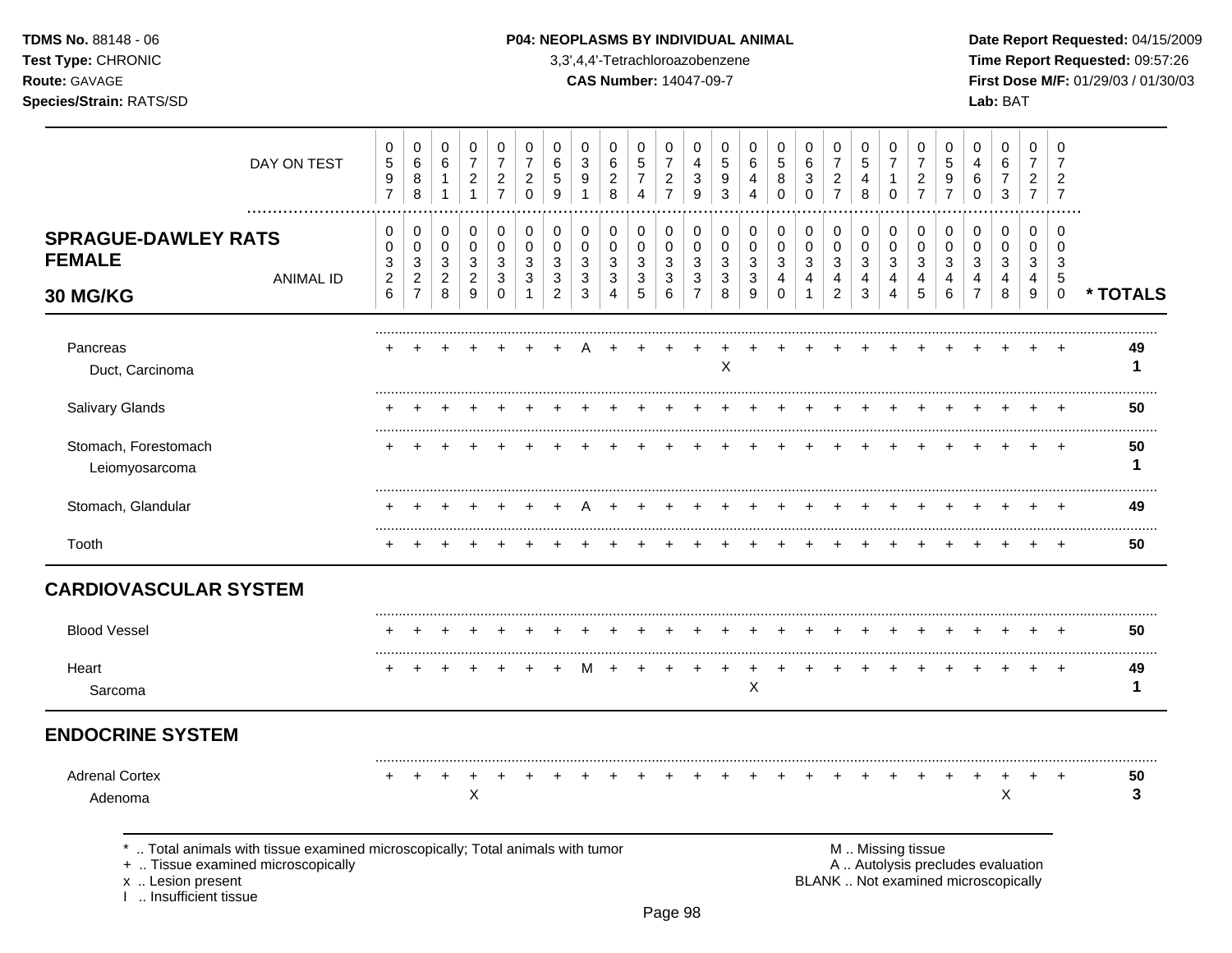### **TDMS No.** 88148 - 06 **P04: NEOPLASMS BY INDIVIDUAL ANIMAL** Date Report Requested: 04/15/2009

**Test Type:** CHRONIC 3,3',4,4'-Tetrachloroazobenzene **Time Report Requested:** 09:57:26 **Route:** GAVAGE **CAS Number:** 14047-09-7 **First Dose M/F:** 01/29/03 / 01/30/03 **Species/Strain:** RATS/SD **Lab:** BAT

| DAY ON TEST                                                                                                                                                    | 0<br>$\,$ 5 $\,$<br>$\mathsf g$<br>$\overline{7}$             | $\pmb{0}$<br>$\,6\,$<br>8<br>8              | 0<br>6<br>$\mathbf{1}$<br>$\mathbf{1}$         | 0<br>$\overline{7}$<br>$\boldsymbol{2}$<br>$\mathbf{1}$ | 0<br>$\overline{7}$<br>$\overline{c}$<br>$\overline{7}$ | 0<br>$\overline{7}$<br>$\overline{c}$<br>$\mathbf 0$     | 0<br>6<br>5<br>9                                         | 0<br>3<br>$\boldsymbol{9}$<br>1 | 0<br>6<br>$\overline{c}$<br>8 | 0<br>5<br>$\overline{7}$<br>$\overline{4}$     | 0<br>$\overline{7}$<br>$\boldsymbol{2}$<br>$\overline{7}$ | 0<br>4<br>3<br>9                    | 0<br>5<br>9<br>3         | 0<br>$\,6\,$<br>$\overline{4}$<br>$\overline{4}$ | 0<br>$\sqrt{5}$<br>8<br>$\mathbf 0$ | 0<br>$\,6\,$<br>$\ensuremath{\mathsf{3}}$<br>$\mathsf 0$      | 0<br>$\overline{7}$<br>$\frac{2}{7}$               | 0<br>5<br>4<br>8                                 | 0<br>$\overline{7}$<br>$\overline{1}$<br>$\mathbf 0$       | 0<br>$\overline{7}$<br>$\overline{c}$<br>$\overline{7}$  | 0<br>$\sqrt{5}$<br>9<br>$\overline{7}$ | 0<br>4<br>6<br>$\mathbf 0$              | 0<br>$\,6\,$<br>$\overline{7}$<br>$\mathbf{3}$                           | $\mathbf 0$<br>$\overline{7}$<br>$\overline{c}$<br>$\overline{7}$ | 0<br>$\overline{7}$<br>$\overline{2}$<br>$\overline{7}$ |                         |
|----------------------------------------------------------------------------------------------------------------------------------------------------------------|---------------------------------------------------------------|---------------------------------------------|------------------------------------------------|---------------------------------------------------------|---------------------------------------------------------|----------------------------------------------------------|----------------------------------------------------------|---------------------------------|-------------------------------|------------------------------------------------|-----------------------------------------------------------|-------------------------------------|--------------------------|--------------------------------------------------|-------------------------------------|---------------------------------------------------------------|----------------------------------------------------|--------------------------------------------------|------------------------------------------------------------|----------------------------------------------------------|----------------------------------------|-----------------------------------------|--------------------------------------------------------------------------|-------------------------------------------------------------------|---------------------------------------------------------|-------------------------|
| .<br><b>SPRAGUE-DAWLEY RATS</b><br><b>FEMALE</b><br><b>ANIMAL ID</b>                                                                                           | 0<br>$\pmb{0}$<br>$\ensuremath{\mathsf{3}}$<br>$\overline{c}$ | 0<br>$\pmb{0}$<br>$\mathbf 3$<br>$\sqrt{2}$ | 0<br>$\pmb{0}$<br>$\sqrt{3}$<br>$\overline{c}$ | 0<br>$\mathbf 0$<br>$\mathbf{3}$<br>$\boldsymbol{2}$    | 0<br>$\mathbf 0$<br>3<br>3                              | $\pmb{0}$<br>$\mathbf 0$<br>$\mathbf{3}$<br>$\mathbf{3}$ | $\pmb{0}$<br>$\mathbf 0$<br>$\mathbf{3}$<br>$\mathbf{3}$ | 0<br>0<br>3<br>$\mathbf{3}$     | 0<br>$\mathbf 0$<br>3<br>3    | 0<br>$\mathbf 0$<br>$\sqrt{3}$<br>$\mathbf{3}$ | 0<br>$\pmb{0}$<br>$\mathbf{3}$<br>$\mathbf{3}$            | 0<br>$\mathbf 0$<br>3<br>$\sqrt{3}$ | 0<br>$\pmb{0}$<br>3<br>3 | 0<br>$\mathbf 0$<br>$\mathbf{3}$<br>$\sqrt{3}$   | 0<br>$\pmb{0}$<br>$\mathbf{3}$<br>4 | 0<br>$\pmb{0}$<br>$\ensuremath{\mathsf{3}}$<br>$\overline{4}$ | 0<br>$\mathbf 0$<br>$\ensuremath{\mathsf{3}}$<br>4 | 0<br>$\mathsf 0$<br>3<br>$\overline{\mathbf{4}}$ | $\mathbf 0$<br>$\pmb{0}$<br>$\mathbf{3}$<br>$\overline{4}$ | $\pmb{0}$<br>$\pmb{0}$<br>$\mathbf{3}$<br>$\overline{4}$ | 0<br>$\mathbf 0$<br>3<br>4             | 0<br>$\mathbf 0$<br>3<br>$\overline{4}$ | 0<br>$\pmb{0}$<br>$\ensuremath{\mathsf{3}}$<br>$\overline{4}$            | $\mathbf 0$<br>0<br>$\sqrt{3}$<br>4                               | $\Omega$<br>$\mathbf 0$<br>3<br>$\overline{5}$          |                         |
| 30 MG/KG                                                                                                                                                       | $\,6$                                                         | $\overline{7}$                              | 8                                              | 9                                                       | $\mathbf 0$                                             |                                                          | $\overline{2}$                                           | 3                               | 4                             | 5                                              | 6                                                         | $\overline{7}$                      | 8                        | 9                                                | $\Omega$                            |                                                               | $\overline{2}$                                     | 3                                                | $\overline{4}$                                             | 5                                                        | 6                                      | $\overline{7}$                          | 8                                                                        | 9                                                                 | $\mathbf 0$                                             | * TOTALS                |
| Adrenal Medulla<br>Pheochromocytoma Benign<br>Pheochromocytoma Benign, Multiple                                                                                |                                                               |                                             |                                                |                                                         |                                                         |                                                          |                                                          |                                 |                               |                                                |                                                           |                                     |                          |                                                  |                                     |                                                               |                                                    |                                                  |                                                            |                                                          |                                        |                                         |                                                                          |                                                                   | X                                                       | 50<br>$\mathbf{2}$<br>1 |
| Islets, Pancreatic<br>Adenoma                                                                                                                                  |                                                               |                                             |                                                |                                                         |                                                         |                                                          |                                                          |                                 |                               |                                                |                                                           |                                     |                          |                                                  |                                     |                                                               |                                                    |                                                  |                                                            |                                                          |                                        |                                         |                                                                          |                                                                   |                                                         | 50<br>1                 |
| Parathyroid Gland                                                                                                                                              |                                                               |                                             |                                                |                                                         |                                                         |                                                          |                                                          |                                 |                               |                                                |                                                           |                                     | м                        |                                                  |                                     |                                                               |                                                    |                                                  |                                                            |                                                          |                                        |                                         | м                                                                        |                                                                   |                                                         | 46                      |
| <b>Pituitary Gland</b><br>Pars Distalis, Adenoma                                                                                                               |                                                               |                                             | X                                              |                                                         |                                                         |                                                          |                                                          |                                 |                               |                                                |                                                           |                                     |                          |                                                  |                                     |                                                               |                                                    |                                                  | X                                                          |                                                          |                                        |                                         | X                                                                        |                                                                   |                                                         | 50<br>4                 |
| <b>Thyroid Gland</b><br>C-cell, Adenoma                                                                                                                        |                                                               | $\ddot{}$                                   |                                                | $\mathsf{X}$                                            |                                                         | X                                                        |                                                          |                                 |                               |                                                |                                                           |                                     |                          |                                                  |                                     |                                                               | X                                                  |                                                  | X                                                          |                                                          |                                        |                                         |                                                                          |                                                                   | $\ddot{}$<br>X                                          | 50<br>11                |
| <b>GENERAL BODY SYSTEM</b>                                                                                                                                     |                                                               |                                             |                                                |                                                         |                                                         |                                                          |                                                          |                                 |                               |                                                |                                                           |                                     |                          |                                                  |                                     |                                                               |                                                    |                                                  |                                                            |                                                          |                                        |                                         |                                                                          |                                                                   |                                                         |                         |
| Peritoneum<br>Carcinoma, Metastatic, Pancreas                                                                                                                  |                                                               |                                             |                                                |                                                         |                                                         |                                                          |                                                          |                                 |                               |                                                |                                                           |                                     | $\ddot{}$<br>X           |                                                  |                                     |                                                               |                                                    |                                                  |                                                            |                                                          |                                        |                                         |                                                                          |                                                                   |                                                         | $\mathbf 1$             |
| <b>GENITAL SYSTEM</b>                                                                                                                                          |                                                               |                                             |                                                |                                                         |                                                         |                                                          |                                                          |                                 |                               |                                                |                                                           |                                     |                          |                                                  |                                     |                                                               |                                                    |                                                  |                                                            |                                                          |                                        |                                         |                                                                          |                                                                   |                                                         |                         |
| <b>Clitoral Gland</b>                                                                                                                                          | $\div$                                                        | $\div$                                      |                                                |                                                         |                                                         |                                                          |                                                          |                                 |                               |                                                |                                                           |                                     |                          |                                                  |                                     |                                                               |                                                    |                                                  |                                                            |                                                          |                                        |                                         |                                                                          |                                                                   |                                                         | 50                      |
| Total animals with tissue examined microscopically; Total animals with tumor<br>+  Tissue examined microscopically<br>x  Lesion present<br>Insufficient tissue |                                                               |                                             |                                                |                                                         |                                                         |                                                          |                                                          |                                 |                               |                                                |                                                           |                                     |                          |                                                  |                                     |                                                               |                                                    |                                                  |                                                            | M  Missing tissue                                        |                                        |                                         | A  Autolysis precludes evaluation<br>BLANK  Not examined microscopically |                                                                   |                                                         |                         |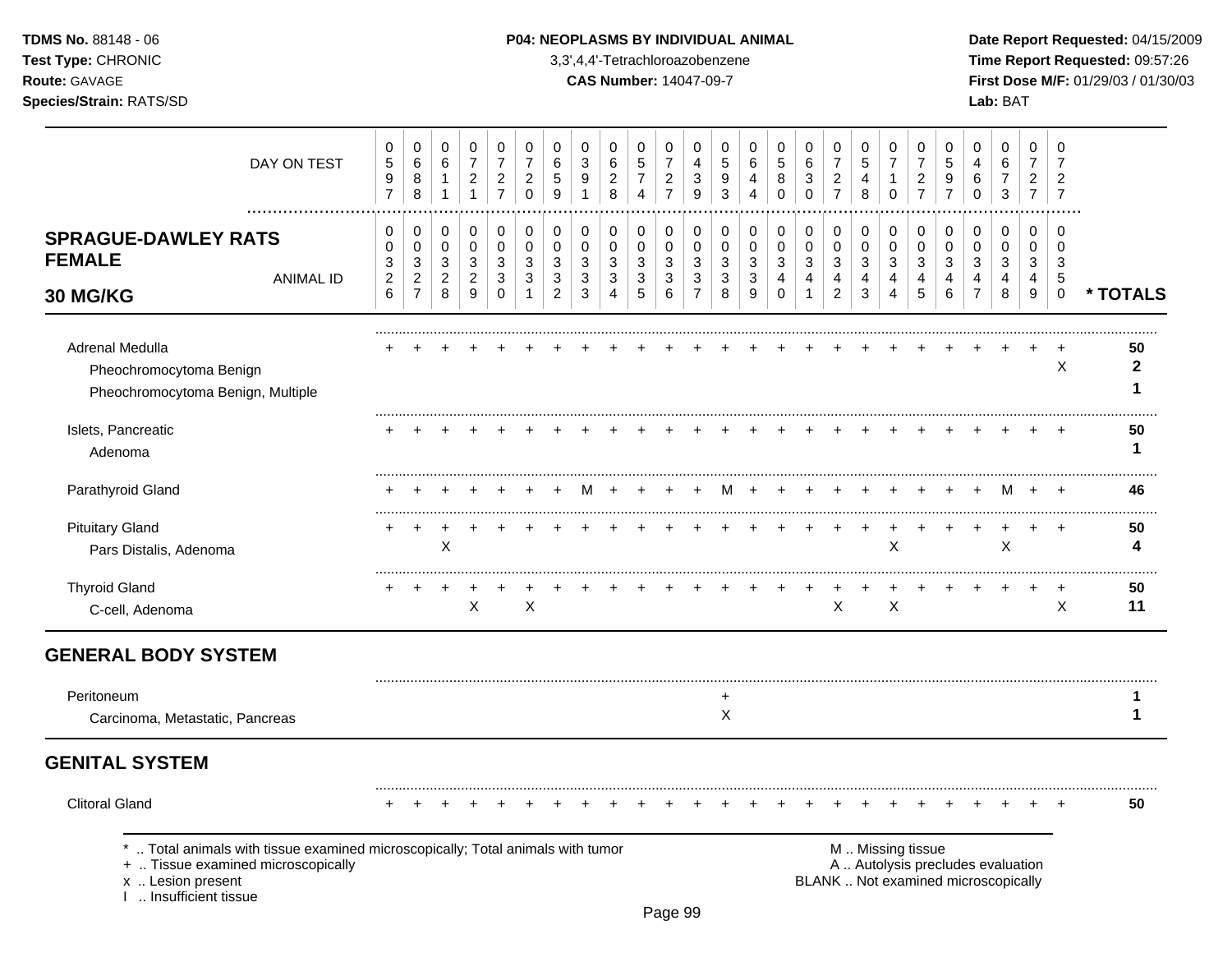| <b>TDMS No. 88148 - 06</b>                       |
|--------------------------------------------------|
| <b>Test Type: CHRONIC</b>                        |
| <b>Route: GAVAGE</b>                             |
| $\sim$ $\sim$ $\sim$ $\sim$ $\sim$ $\sim$ $\sim$ |

### **P04: NEOPLASMS BY INDIVIDUAL ANIMAL Date Report Requested: 04/15/2009**

**Time Report Requested:** 09:57:26 **CAS Number:** 14047-09-7 **First Dose M/F:** 01/29/03 / 01/30/03 **Species/Strain:** RATS/SD **Lab:** BAT

| DAY ON TEST                                                                                                        | 0<br>$\mathbf 5$<br>$\boldsymbol{9}$<br>$\overline{7}$                 | 0<br>6<br>$\,8\,$<br>8                                                  | 0<br>$\,6$<br>$\mathbf{1}$<br>1                   | 0<br>$\boldsymbol{7}$<br>$\overline{c}$<br>$\mathbf{1}$            | 0<br>$\overline{7}$<br>$\boldsymbol{2}$<br>$\overline{7}$ | 0<br>7<br>$\overline{c}$<br>$\mathbf 0$ | 0<br>6<br>5<br>9                   | 0<br>3<br>9                     | 0<br>6<br>$\boldsymbol{2}$<br>8 | 0<br>$\sqrt{5}$<br>$\boldsymbol{7}$<br>$\overline{4}$ | 0<br>$\overline{7}$<br>$\overline{c}$<br>$\overline{7}$ | 0<br>4<br>3<br>9                                                     | 0<br>$\mathbf 5$<br>9<br>3 | 0<br>6<br>4<br>4      | 0<br>$\overline{5}$<br>8<br>$\Omega$                           | 0<br>6<br>3<br>$\Omega$ | 0<br>$\boldsymbol{7}$<br>$\overline{\mathbf{c}}$<br>$\overline{7}$ | 0<br>$\mathbf 5$<br>4<br>8                              | 0<br>$\overline{7}$<br>$\mathbf{1}$<br>$\Omega$ | 0<br>$\overline{7}$<br>$\overline{c}$<br>$\overline{7}$ | 0<br>5<br>9<br>$\overline{7}$ | 0<br>4<br>6<br>$\Omega$            | 0<br>6<br>$\overline{7}$<br>3 | 0<br>$\overline{7}$<br>$\overline{a}$<br>$\overline{7}$ | 0<br>$\overline{7}$<br>2<br>$\overline{7}$ |                    |
|--------------------------------------------------------------------------------------------------------------------|------------------------------------------------------------------------|-------------------------------------------------------------------------|---------------------------------------------------|--------------------------------------------------------------------|-----------------------------------------------------------|-----------------------------------------|------------------------------------|---------------------------------|---------------------------------|-------------------------------------------------------|---------------------------------------------------------|----------------------------------------------------------------------|----------------------------|-----------------------|----------------------------------------------------------------|-------------------------|--------------------------------------------------------------------|---------------------------------------------------------|-------------------------------------------------|---------------------------------------------------------|-------------------------------|------------------------------------|-------------------------------|---------------------------------------------------------|--------------------------------------------|--------------------|
| <b>SPRAGUE-DAWLEY RATS</b><br><b>FEMALE</b><br><b>ANIMAL ID</b>                                                    | $\mathbf 0$<br>0<br>$\ensuremath{\mathsf{3}}$<br>$\boldsymbol{2}$<br>6 | 0<br>0<br>$\ensuremath{\mathsf{3}}$<br>$\overline{c}$<br>$\overline{7}$ | 0<br>$\mathbf 0$<br>$\sqrt{3}$<br>$\sqrt{2}$<br>8 | 0<br>$\pmb{0}$<br>$\ensuremath{\mathsf{3}}$<br>$\overline{2}$<br>9 | 0<br>$\mathbf 0$<br>3<br>3<br>$\mathbf 0$                 | 0<br>0<br>3<br>3                        | 0<br>0<br>3<br>3<br>$\overline{2}$ | 0<br>$\mathbf 0$<br>3<br>3<br>3 | 0<br>$\mathbf 0$<br>3<br>3<br>4 | 0<br>0<br>3<br>3<br>5                                 | 0<br>$\mathbf 0$<br>$\sqrt{3}$<br>3<br>6                | 0<br>$\mathbf 0$<br>3<br>$\ensuremath{\mathsf{3}}$<br>$\overline{7}$ | 0<br>0<br>3<br>3<br>8      | 0<br>0<br>3<br>3<br>9 | 0<br>$\mathbf 0$<br>$\ensuremath{\mathsf{3}}$<br>4<br>$\Omega$ | 0<br>0<br>3<br>4        | 0<br>$\mathbf 0$<br>$\sqrt{3}$<br>4<br>$\overline{c}$              | 0<br>$\mathbf 0$<br>$\ensuremath{\mathsf{3}}$<br>4<br>3 | 0<br>$\pmb{0}$<br>3<br>4<br>4                   | 0<br>$\mathbf 0$<br>3<br>4<br>5                         | 0<br>0<br>3<br>4<br>6         | 0<br>0<br>3<br>4<br>$\overline{7}$ | 0<br>0<br>3<br>4<br>8         | 0<br>0<br>3<br>$\overline{4}$<br>9                      | $\Omega$<br>0<br>3<br>5<br>$\mathbf 0$     | * TOTALS           |
| 30 MG/KG                                                                                                           |                                                                        |                                                                         |                                                   |                                                                    |                                                           |                                         |                                    |                                 |                                 |                                                       |                                                         |                                                                      |                            |                       |                                                                |                         |                                                                    |                                                         |                                                 |                                                         |                               |                                    |                               |                                                         |                                            |                    |
| Ovary<br>Carcinoma, Metastatic, Pancreas<br>Schwannoma Malignant<br>Thecoma Benign                                 |                                                                        |                                                                         |                                                   |                                                                    |                                                           |                                         |                                    |                                 |                                 |                                                       |                                                         |                                                                      | Χ                          |                       |                                                                |                         |                                                                    |                                                         |                                                 |                                                         |                               |                                    |                               |                                                         |                                            | 50<br>1<br>2       |
| Oviduct                                                                                                            |                                                                        |                                                                         |                                                   |                                                                    |                                                           |                                         |                                    |                                 | $\ddot{}$                       |                                                       |                                                         |                                                                      |                            |                       |                                                                |                         |                                                                    |                                                         |                                                 |                                                         |                               |                                    |                               |                                                         |                                            | 3                  |
| Uterus<br>Carcinoma, Metastatic, Pancreas<br>Polyp Stromal<br>Cervix, Fibroma<br>Endometrium, Carcinoma            | $\boldsymbol{\mathsf{X}}$                                              |                                                                         |                                                   | $X$ $X$                                                            |                                                           |                                         |                                    |                                 |                                 |                                                       |                                                         |                                                                      | Χ                          |                       |                                                                |                         |                                                                    |                                                         | Χ                                               |                                                         |                               |                                    |                               |                                                         |                                            | 50<br>1<br>10<br>2 |
| <b>HEMATOPOIETIC SYSTEM</b>                                                                                        |                                                                        |                                                                         |                                                   |                                                                    |                                                           |                                         |                                    |                                 |                                 |                                                       |                                                         |                                                                      |                            |                       |                                                                |                         |                                                                    |                                                         |                                                 |                                                         |                               |                                    |                               |                                                         |                                            |                    |
| <b>Bone Marrow</b>                                                                                                 |                                                                        |                                                                         |                                                   |                                                                    |                                                           |                                         |                                    |                                 |                                 |                                                       |                                                         |                                                                      |                            |                       |                                                                |                         |                                                                    |                                                         |                                                 |                                                         |                               |                                    |                               |                                                         |                                            | 50                 |
| Lymph Node<br>Lymphoma Malignant<br>Thoracic, Lymphoma Malignant                                                   |                                                                        |                                                                         |                                                   |                                                                    |                                                           |                                         |                                    |                                 |                                 |                                                       |                                                         |                                                                      |                            | $\ddot{}$             | $\ddot{}$                                                      |                         |                                                                    |                                                         |                                                 |                                                         |                               |                                    | $\ddot{}$<br>X                |                                                         |                                            | 1                  |
| Lymph Node, Mandibular                                                                                             |                                                                        |                                                                         |                                                   |                                                                    |                                                           |                                         |                                    |                                 |                                 |                                                       |                                                         |                                                                      |                            |                       |                                                                |                         |                                                                    |                                                         |                                                 |                                                         |                               |                                    |                               |                                                         |                                            | 49                 |
| Total animals with tissue examined microscopically; Total animals with tumor<br>+  Tissue examined microscopically |                                                                        |                                                                         |                                                   |                                                                    |                                                           |                                         |                                    |                                 |                                 |                                                       |                                                         |                                                                      |                            |                       |                                                                |                         |                                                                    | M  Missing tissue                                       |                                                 |                                                         |                               | A  Autolysis precludes evaluation  |                               |                                                         |                                            |                    |

x .. Lesion present<br>I .. Insufficient tissue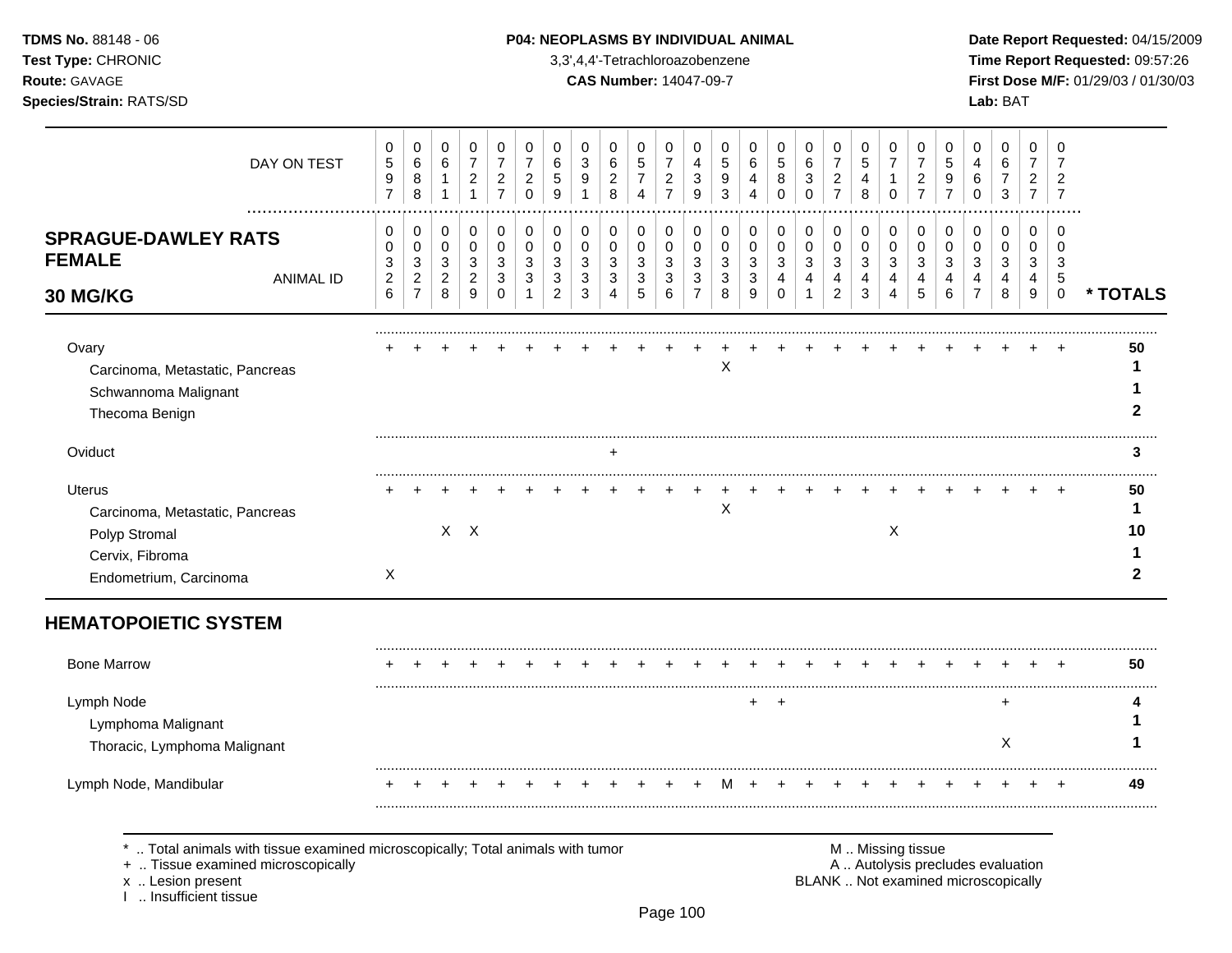### **TDMS No.** 88148 - 06 **P04: NEOPLASMS BY INDIVIDUAL ANIMAL** Date Report Requested: 04/15/2009

**Test Type:** CHRONIC 3,3',4,4'-Tetrachloroazobenzene **Time Report Requested:** 09:57:26 **Route:** GAVAGE **CAS Number:** 14047-09-7 **First Dose M/F:** 01/29/03 / 01/30/03 **Species/Strain:** RATS/SD **Lab:** BAT

| <b>Brain</b>                                                   |                  |                                                        |                                                            |                                               |                                                     |                                                                           |                                                   |                                    |                                        |                               |                                                             |                                                         |                                               |                       |                       |                                         |                            |                                                         |                                          |                                  |                               |                               |                  |                       |                                            | $\pm$                                        | 50       |
|----------------------------------------------------------------|------------------|--------------------------------------------------------|------------------------------------------------------------|-----------------------------------------------|-----------------------------------------------------|---------------------------------------------------------------------------|---------------------------------------------------|------------------------------------|----------------------------------------|-------------------------------|-------------------------------------------------------------|---------------------------------------------------------|-----------------------------------------------|-----------------------|-----------------------|-----------------------------------------|----------------------------|---------------------------------------------------------|------------------------------------------|----------------------------------|-------------------------------|-------------------------------|------------------|-----------------------|--------------------------------------------|----------------------------------------------|----------|
| <b>NERVOUS SYSTEM</b>                                          |                  |                                                        |                                                            |                                               |                                                     |                                                                           |                                                   |                                    |                                        |                               |                                                             |                                                         |                                               |                       |                       |                                         |                            |                                                         |                                          |                                  |                               |                               |                  |                       |                                            |                                              |          |
| Bone                                                           |                  |                                                        |                                                            |                                               |                                                     |                                                                           |                                                   |                                    |                                        |                               |                                                             |                                                         |                                               |                       |                       |                                         |                            |                                                         |                                          |                                  |                               |                               |                  |                       |                                            |                                              | 50       |
| <b>MUSCULOSKELETAL SYSTEM</b>                                  |                  |                                                        |                                                            |                                               |                                                     |                                                                           |                                                   |                                    |                                        |                               |                                                             |                                                         |                                               |                       |                       |                                         |                            |                                                         |                                          |                                  |                               |                               |                  |                       |                                            |                                              |          |
| Skin                                                           |                  |                                                        |                                                            |                                               |                                                     |                                                                           |                                                   |                                    |                                        |                               |                                                             |                                                         |                                               |                       |                       |                                         |                            |                                                         |                                          |                                  |                               |                               |                  |                       |                                            |                                              | 50       |
| Fibroadenoma, Multiple                                         |                  |                                                        |                                                            |                                               |                                                     |                                                                           |                                                   |                                    |                                        |                               |                                                             |                                                         |                                               |                       | $X$ $X$               |                                         |                            |                                                         |                                          |                                  |                               |                               |                  |                       |                                            |                                              |          |
| <b>Mammary Gland</b><br>Fibroadenoma                           |                  |                                                        |                                                            | $\mathsf{X}$                                  |                                                     | $\boldsymbol{\mathsf{X}}$                                                 |                                                   |                                    |                                        | $X$ $X$                       |                                                             |                                                         |                                               |                       |                       |                                         | $\mathsf{X}$               | $\mathsf{X}$                                            |                                          |                                  |                               |                               |                  | X                     |                                            |                                              | 50<br>20 |
| <b>INTEGUMENTARY SYSTEM</b>                                    |                  |                                                        |                                                            |                                               |                                                     |                                                                           |                                                   |                                    |                                        |                               |                                                             |                                                         |                                               |                       |                       |                                         |                            |                                                         |                                          |                                  |                               |                               |                  |                       |                                            |                                              |          |
| Thymus                                                         |                  |                                                        |                                                            |                                               |                                                     |                                                                           |                                                   |                                    |                                        |                               |                                                             |                                                         |                                               |                       |                       |                                         |                            |                                                         |                                          |                                  |                               |                               |                  |                       |                                            |                                              | 47       |
| Spleen                                                         |                  |                                                        |                                                            |                                               |                                                     |                                                                           |                                                   |                                    |                                        |                               |                                                             |                                                         |                                               |                       |                       |                                         |                            |                                                         |                                          |                                  |                               |                               |                  |                       |                                            |                                              | 49       |
| Lymph Node, Mesenteric<br>Carcinoma, Metastatic, Pancreas      |                  | $+$                                                    | $\div$                                                     | ÷                                             |                                                     | ÷                                                                         |                                                   |                                    |                                        |                               |                                                             |                                                         |                                               | X                     |                       |                                         |                            |                                                         |                                          |                                  |                               | +                             | ÷                | $\ddot{}$             | $+$                                        | $+$                                          | 50       |
| <b>SPRAGUE-DAWLEY RATS</b><br><b>FEMALE</b><br><b>30 MG/KG</b> | <b>ANIMAL ID</b> | 0<br>0<br>3<br>$\overline{c}$<br>6                     | 0<br>0<br>$\mathbf{3}$<br>$\overline{a}$<br>$\overline{7}$ | 0<br>0<br>$\mathbf{3}$<br>$\overline{2}$<br>8 | 0<br>$\pmb{0}$<br>$\sqrt{3}$<br>$\overline{c}$<br>9 | 0<br>$\pmb{0}$<br>$\mathbf{3}$<br>3<br>$\Omega$                           | 0<br>$\mathbf 0$<br>3<br>3                        | 0<br>0<br>3<br>3<br>$\overline{2}$ | $\mathbf 0$<br>$\Omega$<br>3<br>3<br>3 | 0<br>0<br>3<br>3<br>4         | 0<br>0<br>$\mathbf{3}$<br>3<br>5                            | 0<br>0<br>3<br>3<br>6                                   | 0<br>0<br>$\mathbf{3}$<br>3<br>$\overline{7}$ | 0<br>0<br>3<br>3<br>8 | 0<br>0<br>3<br>3<br>9 | 0<br>0<br>$\mathbf{3}$<br>4<br>$\Omega$ | $\mathbf 0$<br>0<br>3<br>4 | 0<br>0<br>$\sqrt{3}$<br>4<br>2                          | 0<br>$\pmb{0}$<br>$\mathbf{3}$<br>4<br>3 | 0<br>0<br>$\mathbf{3}$<br>4<br>4 | 0<br>0<br>3<br>4<br>5         | 0<br>0<br>3<br>4<br>6         | 0<br>0<br>3<br>4 | 0<br>0<br>3<br>4<br>8 | $\mathbf 0$<br>0<br>3<br>4<br>9            | $\Omega$<br>0<br>3<br>$\sqrt{5}$<br>$\Omega$ | * TOTALS |
|                                                                | DAY ON TEST      | 0<br>$\,$ 5 $\,$<br>$\boldsymbol{9}$<br>$\overline{7}$ | 0<br>$\,6\,$<br>8<br>8                                     | 0<br>6<br>$\mathbf{1}$                        | 0<br>$\overline{7}$<br>$\boldsymbol{2}$<br>1        | 0<br>$\overline{\mathbf{7}}$<br>$\overline{\mathbf{c}}$<br>$\overline{7}$ | 0<br>$\overline{7}$<br>$\overline{c}$<br>$\Omega$ | 0<br>6<br>5<br>9                   | 0<br>3<br>9                            | 0<br>6<br>$\overline{c}$<br>8 | 0<br>$\sqrt{5}$<br>$\overline{7}$<br>$\boldsymbol{\Lambda}$ | 0<br>$\overline{7}$<br>$\overline{c}$<br>$\overline{7}$ | 0<br>4<br>3<br>9                              | 0<br>5<br>9<br>3      | 0<br>6<br>4           | 0<br>$\sqrt{5}$<br>8<br>$\Omega$        | 0<br>6<br>3<br>$\Omega$    | 0<br>$\overline{7}$<br>$\overline{c}$<br>$\overline{7}$ | 0<br>$\,$ 5 $\,$<br>4<br>8               | 0<br>$\overline{7}$<br>$\Omega$  | 0<br>7<br>2<br>$\overline{7}$ | 0<br>5<br>9<br>$\overline{7}$ | 0<br>4<br>6<br>0 | 0<br>6<br>3           | 0<br>$\overline{7}$<br>2<br>$\overline{7}$ | 0<br>7<br>$\mathfrak{p}$<br>7                |          |

+ .. Tissue examined microscopically

x .. Lesion present<br>I .. Insufficient tissue

\* .. Total animals with tissue examined microscopically; Total animals with tumor **M** metally more than M .. Missing tissue<br>  $\blacksquare$  Tissue examined microscopically BLANK .. Not examined microscopically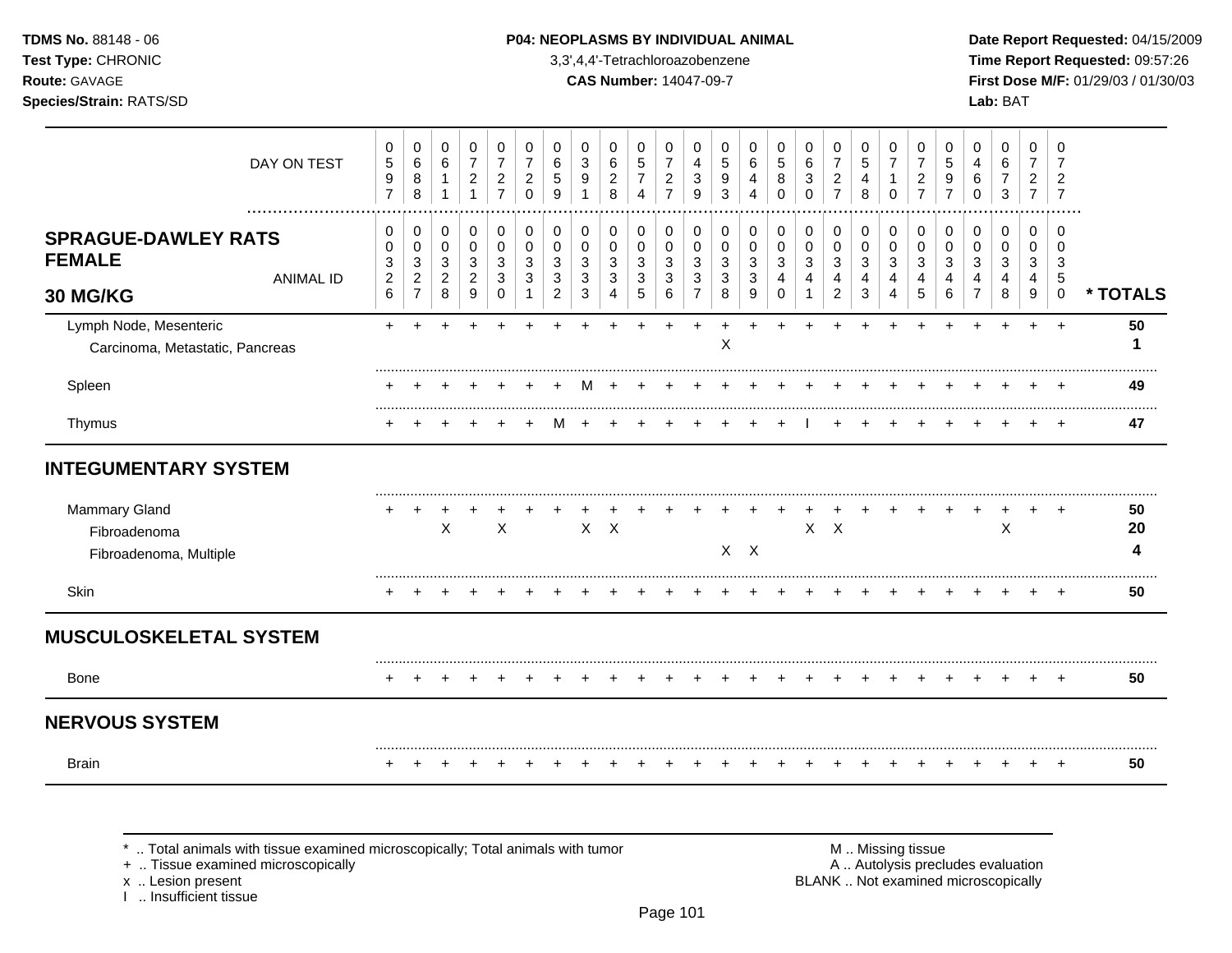### **TDMS No.** 88148 - 06 **P04: NEOPLASMS BY INDIVIDUAL ANIMAL** Date Report Requested: 04/15/2009

**Test Type:** CHRONIC 3,3',4,4'-Tetrachloroazobenzene **Time Report Requested:** 09:57:26 **Route:** GAVAGE **CAS Number:** 14047-09-7 **First Dose M/F:** 01/29/03 / 01/30/03

|                                                                                                                    | DAY ON TEST                                                                                                        | 0<br>$\sqrt{5}$<br>9<br>$\overline{7}$ | $\pmb{0}$<br>$\,6\,$<br>$\,8\,$<br>8 | 0<br>$\,6$<br>$\mathbf{1}$<br>$\mathbf{1}$ | $\pmb{0}$<br>$\overline{7}$<br>$\overline{c}$<br>$\mathbf{1}$   | $\pmb{0}$<br>$\overline{7}$<br>$\overline{c}$<br>$\overline{7}$ | $\,0\,$<br>$\overline{7}$<br>$\overline{c}$<br>$\mathbf 0$      | $\mathbf 0$<br>6<br>5<br>9 | 0<br>3<br>9<br>1            | 0<br>$\,6$<br>$\overline{c}$<br>8              | 0<br>5<br>$\boldsymbol{7}$<br>$\overline{4}$ | $\,0\,$<br>$\overline{7}$<br>$\overline{c}$<br>$\overline{7}$ | $\mathbf 0$<br>4<br>$\ensuremath{\mathsf{3}}$<br>$\boldsymbol{9}$ | 0<br>$\mathbf 5$<br>9<br>3                          | 0<br>6<br>4<br>$\overline{4}$                       | 0<br>5<br>8<br>$\mathbf 0$ | $\pmb{0}$<br>$\,6\,$<br>3<br>$\mathsf 0$                | $\,0\,$<br>$\overline{7}$<br>$\overline{c}$<br>$\overline{7}$ | $\boldsymbol{0}$<br>5<br>$\overline{\mathbf{4}}$<br>8 | 0<br>$\overline{7}$<br>$\mathbf{1}$<br>$\mathbf 0$ | 0<br>$\overline{7}$<br>$\overline{c}$<br>$\overline{7}$ | 0<br>5<br>9<br>$\overline{7}$ | 0<br>4<br>6<br>$\mathbf 0$                                               | $\,0\,$<br>6<br>$\overline{7}$<br>3                | $\pmb{0}$<br>$\overline{7}$<br>$\overline{c}$<br>$\overline{7}$ | 0<br>7<br>2<br>$\overline{7}$               |                    |
|--------------------------------------------------------------------------------------------------------------------|--------------------------------------------------------------------------------------------------------------------|----------------------------------------|--------------------------------------|--------------------------------------------|-----------------------------------------------------------------|-----------------------------------------------------------------|-----------------------------------------------------------------|----------------------------|-----------------------------|------------------------------------------------|----------------------------------------------|---------------------------------------------------------------|-------------------------------------------------------------------|-----------------------------------------------------|-----------------------------------------------------|----------------------------|---------------------------------------------------------|---------------------------------------------------------------|-------------------------------------------------------|----------------------------------------------------|---------------------------------------------------------|-------------------------------|--------------------------------------------------------------------------|----------------------------------------------------|-----------------------------------------------------------------|---------------------------------------------|--------------------|
| <b>SPRAGUE-DAWLEY RATS</b><br><b>FEMALE</b>                                                                        | <b>ANIMAL ID</b>                                                                                                   | 0<br>0<br>$\frac{3}{2}$                | 0<br>0<br>$\sqrt{3}$<br>$\sqrt{2}$   | 0<br>$\pmb{0}$<br>3<br>$\overline{2}$      | 0<br>$\mathsf 0$<br>$\ensuremath{\mathsf{3}}$<br>$\overline{c}$ | 0<br>$\pmb{0}$<br>3<br>3                                        | $\,0\,$<br>$\pmb{0}$<br>$\ensuremath{\mathsf{3}}$<br>$\sqrt{3}$ | $\pmb{0}$<br>0<br>3<br>3   | 0<br>0<br>3<br>$\mathbf{3}$ | 0<br>$\mathbf 0$<br>$\sqrt{3}$<br>$\mathbf{3}$ | 0<br>0<br>$\mathbf{3}$<br>$\mathbf{3}$       | 0<br>0<br>$\sqrt{3}$<br>$\mathbf{3}$                          | 0<br>0<br>$\sqrt{3}$<br>$\sqrt{3}$                                | 0<br>0<br>$\ensuremath{\mathsf{3}}$<br>$\mathbf{3}$ | 0<br>0<br>$\mathbf{3}$<br>$\ensuremath{\mathsf{3}}$ | 0<br>0<br>3<br>4           | 0<br>$\pmb{0}$<br>$\sqrt{3}$<br>$\overline{\mathbf{4}}$ | 0<br>$\mathsf 0$<br>$\sqrt{3}$<br>$\overline{4}$              | 0<br>0<br>3<br>4                                      | 0<br>0<br>$\sqrt{3}$<br>4                          | 0<br>0<br>3<br>$\overline{4}$                           | 0<br>0<br>3<br>4              | 0<br>$\mathbf 0$<br>3<br>4                                               | 0<br>$\mathbf 0$<br>$\mathbf{3}$<br>$\overline{4}$ | 0<br>0<br>$\mathbf{3}$<br>$\overline{4}$                        | 0<br>$\Omega$<br>$\mathbf{3}$<br>$\sqrt{5}$ |                    |
| 30 MG/KG                                                                                                           |                                                                                                                    | 6                                      | $\overline{7}$                       | 8                                          | 9                                                               | 0                                                               | $\mathbf{1}$                                                    | $\overline{c}$             | 3                           |                                                | $\sqrt{5}$                                   | 6                                                             | $\overline{7}$                                                    | $\,8\,$                                             | 9                                                   | $\Omega$                   |                                                         | $\overline{2}$                                                | 3                                                     | 4                                                  | 5                                                       | 6                             | $\overline{7}$                                                           | 8                                                  | 9                                                               | $\mathbf 0$                                 | * TOTALS           |
| <b>RESPIRATORY SYSTEM</b>                                                                                          |                                                                                                                    |                                        |                                      |                                            |                                                                 |                                                                 |                                                                 |                            |                             |                                                |                                              |                                                               |                                                                   |                                                     |                                                     |                            |                                                         |                                                               |                                                       |                                                    |                                                         |                               |                                                                          |                                                    |                                                                 |                                             |                    |
| Lung<br>Cystic Keratinizing Epithelioma<br>Cystic Keratinizing Epithelioma, Multiple<br>Sarcoma, Metastatic, Heart |                                                                                                                    | X                                      |                                      | $\pmb{\times}$                             | X                                                               |                                                                 |                                                                 | $X \times$                 |                             | X                                              |                                              | $\mathsf X$                                                   |                                                                   | X                                                   | $\times$                                            |                            |                                                         |                                                               |                                                       | $\boldsymbol{\mathsf{X}}$                          |                                                         | X                             |                                                                          | X                                                  |                                                                 | X                                           | 49<br>7<br>19<br>1 |
| Nose                                                                                                               |                                                                                                                    |                                        |                                      |                                            |                                                                 |                                                                 |                                                                 |                            |                             |                                                |                                              |                                                               |                                                                   |                                                     |                                                     |                            |                                                         |                                                               |                                                       |                                                    |                                                         |                               |                                                                          |                                                    |                                                                 |                                             | 50                 |
| Trachea                                                                                                            |                                                                                                                    |                                        |                                      |                                            |                                                                 |                                                                 |                                                                 |                            |                             |                                                |                                              |                                                               |                                                                   |                                                     |                                                     |                            |                                                         |                                                               |                                                       |                                                    |                                                         |                               |                                                                          |                                                    |                                                                 |                                             | 50                 |
| <b>SPECIAL SENSES SYSTEM</b>                                                                                       |                                                                                                                    |                                        |                                      |                                            |                                                                 |                                                                 |                                                                 |                            |                             |                                                |                                              |                                                               |                                                                   |                                                     |                                                     |                            |                                                         |                                                               |                                                       |                                                    |                                                         |                               |                                                                          |                                                    |                                                                 |                                             |                    |
| Ear                                                                                                                |                                                                                                                    |                                        |                                      |                                            |                                                                 |                                                                 |                                                                 |                            |                             |                                                |                                              |                                                               |                                                                   |                                                     |                                                     |                            |                                                         |                                                               |                                                       |                                                    |                                                         |                               |                                                                          |                                                    |                                                                 |                                             |                    |
| Eye                                                                                                                |                                                                                                                    |                                        |                                      |                                            |                                                                 |                                                                 |                                                                 |                            |                             |                                                |                                              |                                                               |                                                                   |                                                     |                                                     |                            |                                                         |                                                               |                                                       |                                                    |                                                         |                               |                                                                          |                                                    |                                                                 |                                             | 50                 |
| Harderian Gland                                                                                                    |                                                                                                                    |                                        |                                      |                                            |                                                                 |                                                                 |                                                                 |                            |                             |                                                |                                              |                                                               |                                                                   |                                                     |                                                     |                            |                                                         |                                                               |                                                       |                                                    |                                                         |                               |                                                                          |                                                    |                                                                 | $\ddot{}$                                   | 50                 |
| <b>URINARY SYSTEM</b>                                                                                              |                                                                                                                    |                                        |                                      |                                            |                                                                 |                                                                 |                                                                 |                            |                             |                                                |                                              |                                                               |                                                                   |                                                     |                                                     |                            |                                                         |                                                               |                                                       |                                                    |                                                         |                               |                                                                          |                                                    |                                                                 |                                             |                    |
| Kidney                                                                                                             |                                                                                                                    |                                        |                                      |                                            |                                                                 |                                                                 |                                                                 |                            |                             |                                                |                                              |                                                               |                                                                   |                                                     |                                                     |                            |                                                         |                                                               |                                                       |                                                    |                                                         |                               |                                                                          |                                                    |                                                                 | $\pm$                                       | 50                 |
| Urethra                                                                                                            |                                                                                                                    |                                        |                                      |                                            |                                                                 |                                                                 |                                                                 |                            |                             |                                                |                                              |                                                               |                                                                   |                                                     |                                                     |                            |                                                         |                                                               |                                                       |                                                    |                                                         |                               |                                                                          |                                                    |                                                                 |                                             | 50                 |
| x  Lesion present<br>Insufficient tissue                                                                           | Total animals with tissue examined microscopically; Total animals with tumor<br>+  Tissue examined microscopically |                                        |                                      |                                            |                                                                 |                                                                 |                                                                 |                            |                             |                                                |                                              |                                                               |                                                                   |                                                     |                                                     |                            |                                                         |                                                               | M  Missing tissue                                     |                                                    |                                                         |                               | A  Autolysis precludes evaluation<br>BLANK  Not examined microscopically |                                                    |                                                                 |                                             |                    |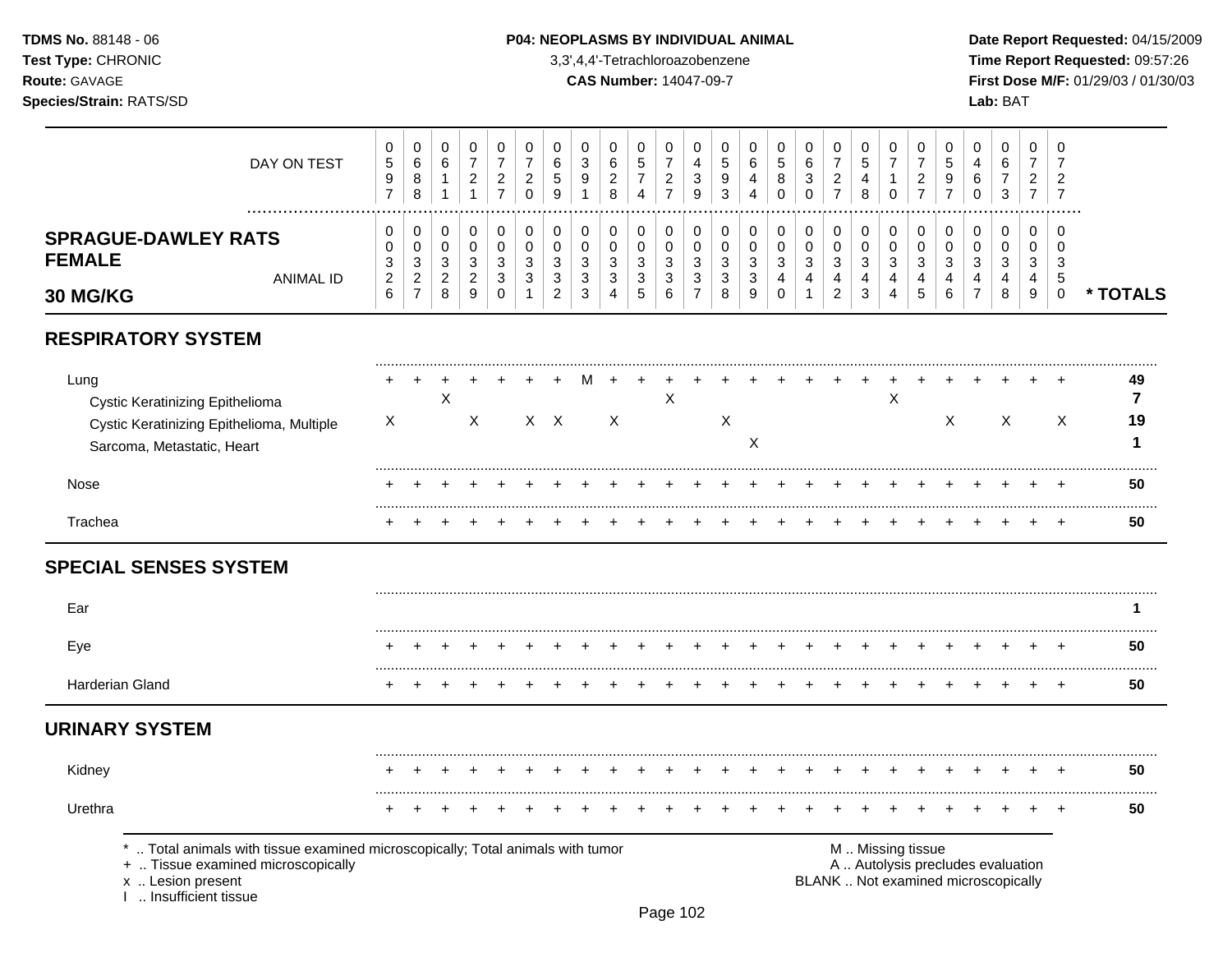### **TDMS No.** 88148 - 06 **P04: NEOPLASMS BY INDIVIDUAL ANIMAL** Date Report Requested: 04/15/2009

**Test Type:** CHRONIC 3,3',4,4'-Tetrachloroazobenzene **Time Report Requested:** 09:57:26 **Route:** GAVAGE **CAS Number:** 14047-09-7 **First Dose M/F:** 01/29/03 / 01/30/03

| DAY ON TEST                                                                     | 0<br>5<br>9                                          | 0<br>6<br>8                             | 0<br>6                             | 0<br>$\overline{7}$<br>$\overline{c}$ | 0<br>$\overline{c}$        | 0<br>⇁<br>2           | 6<br>5           | υ<br>3<br>9 | 0<br>6<br>2                | 0<br>5<br>$\overline{7}$   | 7<br>$\overline{2}$                               | 4<br>3                     | 0<br>5<br>9                | 6<br>4           | υ<br>5<br>8 | 0<br>6<br>3           | 0<br>$\overline{7}$<br>$\overline{c}$   | 5<br>4                |                            | 0<br>2                                       | 5<br>9      | υ<br>4<br>6 | 0<br>6<br>$\overline{ }$   | 0<br>$\overline{ }$<br>$\overline{c}$   |                       |          |
|---------------------------------------------------------------------------------|------------------------------------------------------|-----------------------------------------|------------------------------------|---------------------------------------|----------------------------|-----------------------|------------------|-------------|----------------------------|----------------------------|---------------------------------------------------|----------------------------|----------------------------|------------------|-------------|-----------------------|-----------------------------------------|-----------------------|----------------------------|----------------------------------------------|-------------|-------------|----------------------------|-----------------------------------------|-----------------------|----------|
| <br><b>SPRAGUE-DAWLEY RATS</b><br><b>FEMALE</b><br>ANIMAL ID<br><b>30 MG/KG</b> | $\overline{ }$<br>0<br>0<br>3<br>$\overline{c}$<br>6 | 8<br>0<br>0<br>3<br>2<br>$\overline{ }$ | 0<br>0<br>3<br>$\overline{2}$<br>8 | 0<br>0<br>3<br>2<br>9                 | ⇁<br>0<br>0<br>3<br>3<br>0 | 0<br>0<br>0<br>3<br>3 | 9<br>3<br>3<br>2 | 3<br>3<br>3 | 8<br>0<br>0<br>3<br>3<br>4 | 4<br>0<br>0<br>3<br>3<br>5 | $\overline{ }$<br>0<br>$\mathbf 0$<br>3<br>3<br>6 | 9<br>0<br>0<br>3<br>3<br>⇁ | 3<br>0<br>0<br>3<br>3<br>8 | 4<br>3<br>3<br>9 | 3<br>4      | 0<br>0<br>0<br>3<br>4 | $\overline{ }$<br>0<br>0<br>3<br>4<br>2 | 8<br>0<br>3<br>4<br>3 | 0<br>0<br>0<br>3<br>4<br>4 | $\overline{\phantom{a}}$<br>0<br>3<br>4<br>5 | 3<br>4<br>6 | 3<br>4<br>⇁ | 3<br>0<br>0<br>3<br>4<br>8 | $\overline{7}$<br>0<br>0<br>3<br>4<br>9 | 7<br>.<br>ა<br>G<br>0 | * TOTALS |
| <b>Urinary Bladder</b><br>Carcinoma, Metastatic, Uterus                         | X                                                    |                                         |                                    |                                       |                            |                       |                  |             |                            |                            |                                                   |                            |                            |                  |             |                       |                                         |                       |                            |                                              |             |             |                            |                                         | $\ddot{}$             | 50       |
| <b>SYSTEMIC LESIONS</b><br>Multiple Organ<br>Lymphoma Malignant                 |                                                      |                                         |                                    |                                       |                            |                       |                  |             |                            |                            |                                                   |                            |                            |                  |             |                       |                                         |                       |                            |                                              |             |             | ∧                          |                                         | $\ddot{}$             | 50       |

+ .. Tissue examined microscopically

x .. Lesion present<br>I .. Insufficient tissue

\* .. Total animals with tissue examined microscopically; Total animals with tumor **M** metally more than M .. Missing tissue<br>  $\blacksquare$  Tissue examined microscopically BLANK .. Not examined microscopically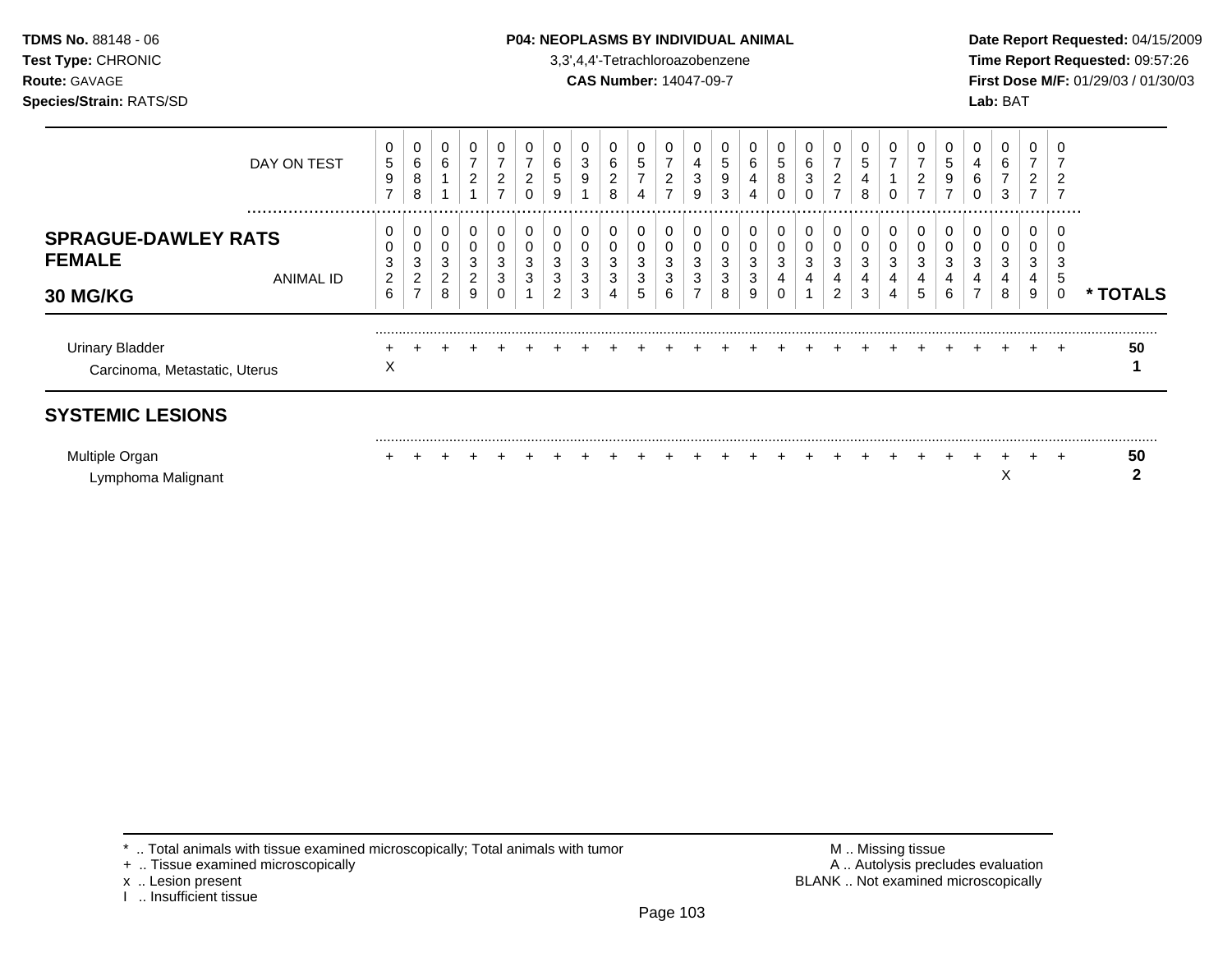TDMS No. 88148 - 06 Test Type: CHRONIC Route: GAVAGE Species/Strain: RATS/SD

#### P04: NEOPLASMS BY INDIVIDUAL ANIMAL

3,3',4,4'-Tetrachloroazobenzene

**CAS Number: 14047-09-7** 

Date Report Requested: 04/15/2009 Time Report Requested: 09:57:26 First Dose M/F: 01/29/03 / 01/30/03 Lab: BAT

| DAY ON TEST                                                                                                                                                    | 0<br>$\overline{7}$<br>$\boldsymbol{2}$<br>$\overline{7}$ | 0<br>4<br>$\,6\,$<br>$\overline{7}$                            | 0<br>$\boldsymbol{7}$<br>$\sqrt{2}$<br>8                      | 0<br>$\,6$<br>$\mathbf{3}$<br>$\mathbf 0$               | $\,0\,$<br>$\overline{7}$<br>$\sqrt{2}$<br>8      | 0<br>$\mathbf{3}$<br>$\mathbf{1}$<br>4    | 0<br>$\overline{7}$<br>$\sqrt{2}$<br>8 | 0<br>$\sqrt{3}$<br>$\overline{7}$<br>8 | 0<br>$\overline{7}$<br>$\overline{\mathbf{c}}$<br>8              | 0<br>$\boldsymbol{7}$<br>$\sqrt{2}$<br>$\overline{1}$ | 0<br>$\boldsymbol{7}$<br>$\sqrt{2}$<br>8 | 0<br>$\,6$<br>$\boldsymbol{7}$<br>$\mathbf{1}$                | 0<br>$\overline{7}$<br>$\sqrt{2}$<br>$\overline{7}$ | 0<br>$\,$ 5 $\,$<br>$\,6\,$<br>$\mathbf 0$                | 0<br>$\,6$<br>$\boldsymbol{9}$<br>$\mathbf{3}$ | $\pmb{0}$<br>$\,6$<br>$\ensuremath{\mathsf{3}}$<br>$\overline{2}$ | 0<br>$\mathbf 5$<br>$\sqrt{2}$<br>$\mathbf{3}$   | 0<br>$\overline{7}$<br>$\mathsf{O}\xspace$<br>5 | $\mathbf 0$<br>$\overline{7}$<br>$\sqrt{2}$<br>8            | 0<br>$\,6\,$<br>$\mathbf{1}$<br>6                   | $\mathbf 0$<br>$\sqrt{5}$<br>$\,$ 5 $\,$<br>8 | 0<br>6<br>8<br>4                                                         | 0<br>$\overline{7}$<br>$\boldsymbol{2}$<br>8            | 0<br>6<br>$\mathbf 0$<br>8         | 0<br>$\overline{7}$<br>$\mathbf 1$<br>8                           |                   |
|----------------------------------------------------------------------------------------------------------------------------------------------------------------|-----------------------------------------------------------|----------------------------------------------------------------|---------------------------------------------------------------|---------------------------------------------------------|---------------------------------------------------|-------------------------------------------|----------------------------------------|----------------------------------------|------------------------------------------------------------------|-------------------------------------------------------|------------------------------------------|---------------------------------------------------------------|-----------------------------------------------------|-----------------------------------------------------------|------------------------------------------------|-------------------------------------------------------------------|--------------------------------------------------|-------------------------------------------------|-------------------------------------------------------------|-----------------------------------------------------|-----------------------------------------------|--------------------------------------------------------------------------|---------------------------------------------------------|------------------------------------|-------------------------------------------------------------------|-------------------|
| <b>SPRAGUE-DAWLEY RATS</b><br><b>FEMALE</b><br><b>ANIMAL ID</b><br><b>100 MG/KG</b>                                                                            | 0<br>0<br>3<br>5<br>$\mathbf{1}$                          | 0<br>$\mathbf 0$<br>$\sqrt{3}$<br>$\sqrt{5}$<br>$\overline{2}$ | 0<br>$\pmb{0}$<br>$\mathbf{3}$<br>$\,$ 5 $\,$<br>$\mathbf{3}$ | 0<br>$\mathbf 0$<br>$\mathbf{3}$<br>5<br>$\overline{4}$ | 0<br>$\pmb{0}$<br>$\mathbf{3}$<br>$\sqrt{5}$<br>5 | 0<br>$\mathbf 0$<br>3<br>$\mathbf 5$<br>6 | 0<br>0<br>3<br>5<br>$\overline{7}$     | 0<br>0<br>$\mathbf{3}$<br>5<br>8       | 0<br>$\mathbf 0$<br>$\ensuremath{\mathsf{3}}$<br>$\sqrt{5}$<br>9 | 0<br>0<br>$\mathbf{3}$<br>$\,6$<br>$\Omega$           | 0<br>0<br>3<br>6<br>$\mathbf{1}$         | 0<br>$\mathbf 0$<br>$\mathbf{3}$<br>$\,6\,$<br>$\overline{2}$ | 0<br>0<br>$\mathbf{3}$<br>6<br>3                    | 0<br>$\pmb{0}$<br>$\mathbf{3}$<br>$\,6$<br>$\overline{4}$ | 0<br>$\pmb{0}$<br>$\sqrt{3}$<br>6<br>5         | $\pmb{0}$<br>$\pmb{0}$<br>$\sqrt{3}$<br>6<br>6                    | 0<br>$\pmb{0}$<br>3<br>$\,6\,$<br>$\overline{7}$ | 0<br>0<br>3<br>6<br>8                           | 0<br>$\mathbf 0$<br>$\ensuremath{\mathsf{3}}$<br>$\,6$<br>9 | 0<br>$\mathbf 0$<br>3<br>$\overline{7}$<br>$\Omega$ | 0<br>$\mathbf 0$<br>3<br>7<br>$\mathbf{1}$    | 0<br>$\mathbf 0$<br>$\mathbf{3}$<br>7<br>$\overline{2}$                  | 0<br>$\mathbf 0$<br>$\mathbf{3}$<br>$\overline{7}$<br>3 | 0<br>0<br>3<br>$\overline{7}$<br>4 | $\mathbf 0$<br>$\mathbf 0$<br>3<br>$\boldsymbol{7}$<br>$\sqrt{5}$ | females<br>(cont) |
| <b>ALIMENTARY SYSTEM</b>                                                                                                                                       |                                                           |                                                                |                                                               |                                                         |                                                   |                                           |                                        |                                        |                                                                  |                                                       |                                          |                                                               |                                                     |                                                           |                                                |                                                                   |                                                  |                                                 |                                                             |                                                     |                                               |                                                                          |                                                         |                                    |                                                                   |                   |
| Esophagus                                                                                                                                                      |                                                           |                                                                |                                                               |                                                         |                                                   |                                           |                                        |                                        |                                                                  |                                                       |                                          |                                                               |                                                     |                                                           |                                                |                                                                   |                                                  |                                                 |                                                             |                                                     |                                               |                                                                          |                                                         |                                    |                                                                   |                   |
| Intestine Large, Cecum                                                                                                                                         |                                                           |                                                                |                                                               |                                                         |                                                   |                                           |                                        |                                        |                                                                  |                                                       |                                          |                                                               |                                                     |                                                           |                                                |                                                                   |                                                  |                                                 |                                                             |                                                     |                                               |                                                                          |                                                         |                                    |                                                                   |                   |
| Intestine Large, Colon                                                                                                                                         |                                                           |                                                                |                                                               |                                                         |                                                   |                                           |                                        |                                        |                                                                  |                                                       |                                          |                                                               |                                                     |                                                           |                                                |                                                                   |                                                  |                                                 |                                                             |                                                     |                                               |                                                                          |                                                         |                                    |                                                                   |                   |
| Intestine Large, Rectum                                                                                                                                        |                                                           |                                                                |                                                               |                                                         |                                                   |                                           |                                        |                                        |                                                                  |                                                       |                                          |                                                               |                                                     |                                                           |                                                |                                                                   |                                                  |                                                 |                                                             |                                                     |                                               |                                                                          |                                                         |                                    |                                                                   |                   |
| Intestine Small, Duodenum                                                                                                                                      |                                                           |                                                                |                                                               |                                                         |                                                   |                                           |                                        |                                        |                                                                  |                                                       |                                          |                                                               |                                                     |                                                           |                                                |                                                                   |                                                  |                                                 |                                                             |                                                     |                                               |                                                                          |                                                         |                                    |                                                                   |                   |
| Intestine Small, Ileum                                                                                                                                         |                                                           |                                                                |                                                               |                                                         |                                                   |                                           |                                        |                                        |                                                                  |                                                       |                                          |                                                               |                                                     |                                                           |                                                |                                                                   |                                                  |                                                 |                                                             |                                                     |                                               |                                                                          |                                                         |                                    |                                                                   |                   |
| Intestine Small, Jejunum                                                                                                                                       |                                                           |                                                                |                                                               |                                                         |                                                   |                                           |                                        |                                        |                                                                  |                                                       |                                          |                                                               |                                                     |                                                           |                                                |                                                                   |                                                  |                                                 |                                                             |                                                     |                                               |                                                                          |                                                         |                                    |                                                                   |                   |
| Liver<br>Cholangiocarcinoma<br>Hepatocellular Adenoma                                                                                                          |                                                           |                                                                |                                                               |                                                         |                                                   |                                           |                                        |                                        |                                                                  | $\mathsf X$                                           |                                          |                                                               |                                                     |                                                           |                                                |                                                                   |                                                  |                                                 |                                                             |                                                     |                                               |                                                                          |                                                         |                                    | $\ddot{}$                                                         |                   |
| Mesentery<br>Schwannoma Malignant                                                                                                                              |                                                           |                                                                |                                                               |                                                         |                                                   |                                           |                                        |                                        |                                                                  |                                                       |                                          |                                                               |                                                     |                                                           |                                                |                                                                   |                                                  |                                                 |                                                             |                                                     | $\ddot{}$<br>X                                |                                                                          |                                                         |                                    |                                                                   |                   |
| Oral Mucosa<br>Gingival, Squamous Cell Carcinoma                                                                                                               |                                                           |                                                                |                                                               |                                                         |                                                   |                                           |                                        |                                        |                                                                  | $\pmb{\times}$                                        |                                          | $\boldsymbol{\mathsf{X}}$                                     |                                                     |                                                           |                                                |                                                                   |                                                  |                                                 |                                                             |                                                     |                                               |                                                                          |                                                         |                                    |                                                                   |                   |
| Total animals with tissue examined microscopically; Total animals with tumor<br>+  Tissue examined microscopically<br>x  Lesion present<br>Insufficient tissue |                                                           |                                                                |                                                               |                                                         |                                                   |                                           |                                        |                                        |                                                                  |                                                       |                                          |                                                               |                                                     |                                                           |                                                |                                                                   |                                                  |                                                 |                                                             | M  Missing tissue                                   |                                               | A  Autolysis precludes evaluation<br>BLANK  Not examined microscopically |                                                         |                                    |                                                                   |                   |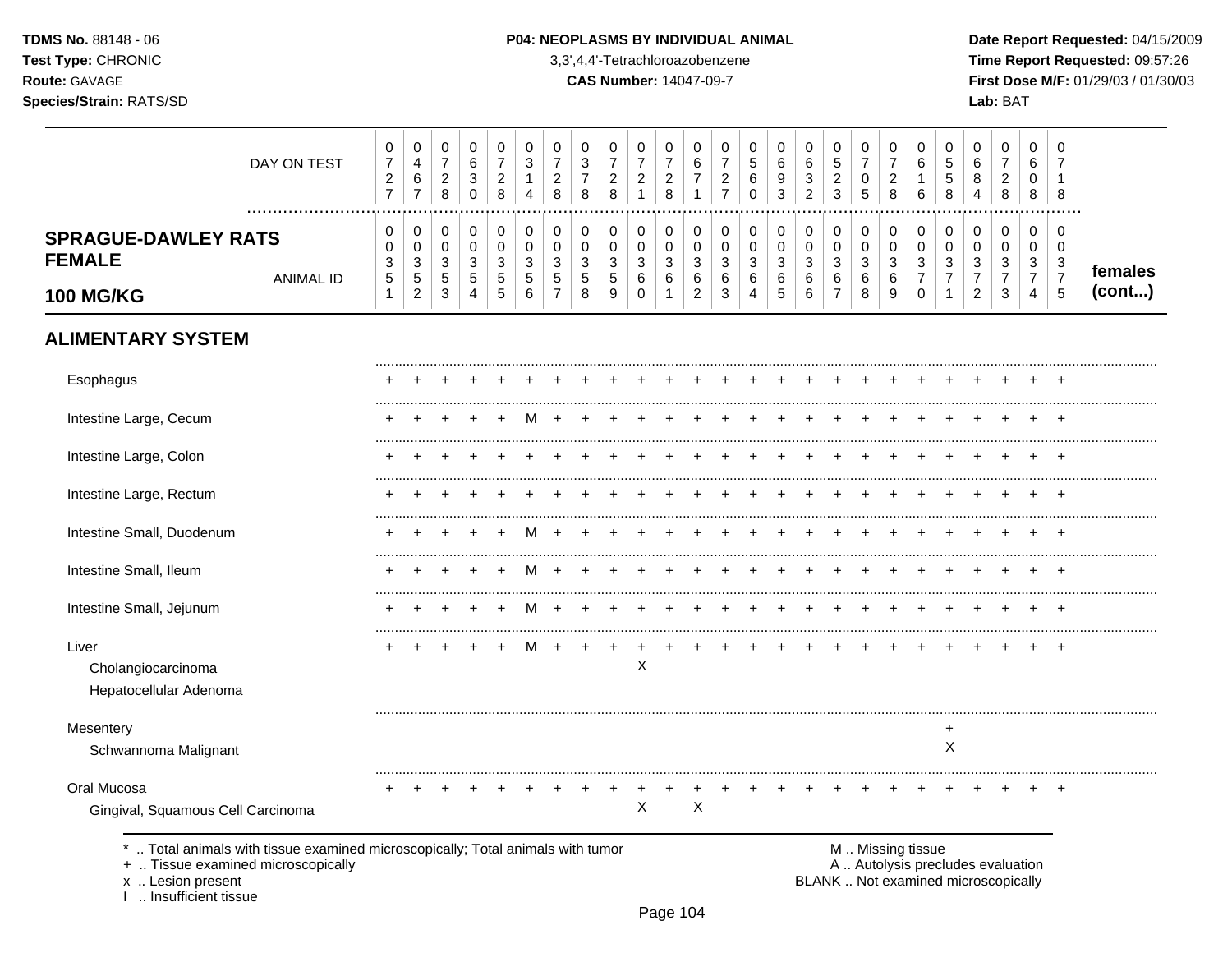| TDMS No. 88148 - 06<br>Test Type: CHRONIC<br>Route: GAVAGE<br>Species/Strain: RATS/SD                           |                                                         |                                                                              |                                                                       |                                                                         |                                                     |                                                                  |                                                                 |                                          | 3,3',4,4'-Tetrachloroazobenzene<br><b>CAS Number: 14047-09-7</b> |                                                                    |                                              |                                                                         |                                                     | P04: NEOPLASMS BY INDIVIDUAL ANIMAL    |                                                 |                                                                     |                                                        |                                               |                                                            |                                                                 |                                                                   |                                                           | Lab: BAT                                            |                                                                     |                                                           | Date Report Requested: 04/15/2009<br>Time Report Requested: 09:57:26<br>First Dose M/F: 01/29/03 / 01/30/03 |
|-----------------------------------------------------------------------------------------------------------------|---------------------------------------------------------|------------------------------------------------------------------------------|-----------------------------------------------------------------------|-------------------------------------------------------------------------|-----------------------------------------------------|------------------------------------------------------------------|-----------------------------------------------------------------|------------------------------------------|------------------------------------------------------------------|--------------------------------------------------------------------|----------------------------------------------|-------------------------------------------------------------------------|-----------------------------------------------------|----------------------------------------|-------------------------------------------------|---------------------------------------------------------------------|--------------------------------------------------------|-----------------------------------------------|------------------------------------------------------------|-----------------------------------------------------------------|-------------------------------------------------------------------|-----------------------------------------------------------|-----------------------------------------------------|---------------------------------------------------------------------|-----------------------------------------------------------|-------------------------------------------------------------------------------------------------------------|
| DAY ON TEST                                                                                                     | 0<br>$\overline{7}$<br>$\overline{c}$<br>$\overline{7}$ | 0<br>$\overline{\mathbf{4}}$<br>$\,6\,$<br>$\overline{7}$                    | 0<br>$\overline{7}$<br>$\boldsymbol{2}$<br>8                          | 0<br>$\,6\,$<br>$\ensuremath{\mathsf{3}}$<br>$\mathbf 0$                | 0<br>$\overline{7}$<br>$\sqrt{2}$<br>8              | 0<br>$\ensuremath{\mathsf{3}}$<br>$\mathbf{1}$<br>$\overline{4}$ | 0<br>$\overline{7}$<br>$\sqrt{2}$<br>8                          | 0<br>3<br>$\overline{7}$<br>8            | 0<br>$\overline{7}$<br>$\overline{c}$<br>8                       | 0<br>$\overline{7}$<br>$\boldsymbol{2}$<br>$\mathbf{1}$            | 0<br>$\overline{7}$<br>$\boldsymbol{2}$<br>8 | 0<br>$\,6\,$<br>$\overline{7}$<br>$\mathbf{1}$                          | 0<br>$\overline{7}$<br>$\sqrt{2}$<br>$\overline{7}$ | 0<br>$\sqrt{5}$<br>$\,6\,$<br>$\Omega$ | $\mathbf 0$<br>$\,6\,$<br>$\boldsymbol{9}$<br>3 | 0<br>$6\phantom{1}6$<br>$\ensuremath{\mathsf{3}}$<br>$\overline{2}$ | $\Omega$<br>$\sqrt{5}$<br>$\overline{\mathbf{c}}$<br>3 | 0<br>$\overline{7}$<br>0<br>5                 | 0<br>$\overline{7}$<br>$\sqrt{2}$<br>8                     | 0<br>$\,6\,$<br>$\mathbf{1}$<br>$\,6\,$                         | $\mathbf 0$<br>$\overline{5}$<br>$\sqrt{5}$<br>8                  | 0<br>6<br>8<br>4                                          | $\Omega$<br>$\overline{7}$<br>$\boldsymbol{2}$<br>8 | 0<br>6<br>$\mathbf 0$<br>8                                          | $\Omega$<br>8                                             |                                                                                                             |
| <br><b>SPRAGUE-DAWLEY RATS</b><br><b>FEMALE</b><br><b>ANIMAL ID</b><br><b>100 MG/KG</b>                         | 0<br>$\Omega$<br>3<br>5<br>$\mathbf{1}$                 | $\mathbf 0$<br>$\mathbf 0$<br>$\mathbf{3}$<br>$\sqrt{5}$<br>$\boldsymbol{2}$ | $\mathbf 0$<br>$\mathbf 0$<br>$\sqrt{3}$<br>$\,$ 5 $\,$<br>$\sqrt{3}$ | $\mathbf 0$<br>$\mathbf 0$<br>3<br>$\sqrt{5}$<br>$\boldsymbol{\Lambda}$ | $\mathbf 0$<br>$\mathbf 0$<br>3<br>$\,$ 5 $\,$<br>5 | $\mathbf 0$<br>$\pmb{0}$<br>3<br>$\sqrt{5}$<br>6                 | $\mathbf 0$<br>$\mathbf 0$<br>3<br>$\sqrt{5}$<br>$\overline{7}$ | 0<br>$\mathbf 0$<br>3<br>$\sqrt{5}$<br>8 | 0<br>$\mathbf 0$<br>3<br>5<br>9                                  | $\mathbf 0$<br>$\mathbf 0$<br>$\mathbf{3}$<br>$\,6$<br>$\mathbf 0$ | 0<br>0<br>3<br>$\,6\,$                       | $\mathbf 0$<br>$\mathbf 0$<br>$\mathbf{3}$<br>$\,6\,$<br>$\overline{c}$ | 0<br>$\mathbf 0$<br>3<br>6<br>3                     | $\mathbf 0$<br>$\mathbf 0$<br>3<br>6   | 0<br>$\mathbf 0$<br>3<br>$\,6\,$<br>5           | $\mathbf 0$<br>$\pmb{0}$<br>$\ensuremath{\mathsf{3}}$<br>6<br>6     | 0<br>$\mathbf 0$<br>3<br>6<br>$\overline{7}$           | $\mathbf 0$<br>$\mathbf 0$<br>3<br>$\,6$<br>8 | $\mathbf 0$<br>$\mathbf 0$<br>$\mathbf{3}$<br>$\,6\,$<br>9 | 0<br>$\mathbf 0$<br>$\sqrt{3}$<br>$\overline{7}$<br>$\mathbf 0$ | $\mathbf 0$<br>$\mathbf 0$<br>$\mathbf{3}$<br>$\overline{7}$<br>1 | 0<br>$\mathbf 0$<br>3<br>$\overline{7}$<br>$\overline{2}$ | $\mathbf 0$<br>$\Omega$<br>3<br>$\overline{7}$<br>3 | $\mathbf 0$<br>$\mathbf 0$<br>3<br>$\overline{7}$<br>$\overline{4}$ | $\Omega$<br>$\Omega$<br>3<br>$\overline{7}$<br>$\sqrt{5}$ | females<br>(cont)                                                                                           |
| Gingival, Squamous Cell Carcinoma,<br>Multiple                                                                  |                                                         |                                                                              |                                                                       |                                                                         |                                                     |                                                                  |                                                                 |                                          |                                                                  |                                                                    |                                              |                                                                         |                                                     |                                        |                                                 |                                                                     |                                                        |                                               |                                                            | $\boldsymbol{\mathsf{X}}$                                       |                                                                   |                                                           |                                                     |                                                                     |                                                           |                                                                                                             |
| Pancreas                                                                                                        |                                                         |                                                                              |                                                                       |                                                                         |                                                     | M                                                                | $+$                                                             |                                          |                                                                  |                                                                    |                                              |                                                                         |                                                     |                                        |                                                 |                                                                     |                                                        |                                               |                                                            |                                                                 |                                                                   |                                                           |                                                     |                                                                     |                                                           |                                                                                                             |
| Salivary Glands                                                                                                 |                                                         | $\pm$                                                                        | M                                                                     |                                                                         |                                                     |                                                                  |                                                                 |                                          |                                                                  |                                                                    |                                              |                                                                         |                                                     |                                        |                                                 |                                                                     |                                                        |                                               |                                                            | $\div$                                                          | $\ddot{}$                                                         |                                                           |                                                     |                                                                     | $+$                                                       |                                                                                                             |
| Stomach, Forestomach<br>Squamous Cell Carcinoma<br>Squamous Cell Papilloma<br>Squamous Cell Papilloma, Multiple |                                                         |                                                                              |                                                                       |                                                                         |                                                     | M                                                                | $+$                                                             |                                          |                                                                  |                                                                    |                                              |                                                                         |                                                     |                                        |                                                 |                                                                     | $\ddot{}$                                              | $+$                                           | $\overline{+}$                                             | $\ddot{}$<br>X                                                  | $+$                                                               | $+$                                                       |                                                     |                                                                     |                                                           |                                                                                                             |
| Stomach, Glandular                                                                                              | +                                                       | $\pm$                                                                        |                                                                       |                                                                         | $\ddot{}$                                           |                                                                  | M +                                                             | $\ddot{}$                                |                                                                  |                                                                    | $\pm$                                        |                                                                         | $\pm$                                               |                                        |                                                 |                                                                     | $\ddot{}$                                              | $+$                                           | $\overline{+}$                                             | $\pm$                                                           | $\pm$                                                             | $\pm$                                                     |                                                     | $\ddot{}$                                                           | $\overline{+}$                                            |                                                                                                             |
| Tooth                                                                                                           |                                                         |                                                                              |                                                                       |                                                                         |                                                     |                                                                  |                                                                 |                                          |                                                                  |                                                                    |                                              |                                                                         |                                                     |                                        |                                                 |                                                                     |                                                        |                                               |                                                            |                                                                 |                                                                   |                                                           |                                                     |                                                                     | $+$                                                       |                                                                                                             |
| <b>CARDIOVASCULAR SYSTEM</b>                                                                                    |                                                         |                                                                              |                                                                       |                                                                         |                                                     |                                                                  |                                                                 |                                          |                                                                  |                                                                    |                                              |                                                                         |                                                     |                                        |                                                 |                                                                     |                                                        |                                               |                                                            |                                                                 |                                                                   |                                                           |                                                     |                                                                     |                                                           |                                                                                                             |
| <b>Blood Vessel</b>                                                                                             |                                                         |                                                                              |                                                                       |                                                                         |                                                     |                                                                  |                                                                 |                                          |                                                                  |                                                                    |                                              |                                                                         |                                                     |                                        |                                                 |                                                                     |                                                        |                                               |                                                            |                                                                 |                                                                   |                                                           |                                                     |                                                                     | $\div$                                                    |                                                                                                             |
| Heart<br>Schwannoma Malignant                                                                                   | $\ddot{}$                                               |                                                                              |                                                                       |                                                                         |                                                     | м                                                                |                                                                 |                                          |                                                                  |                                                                    |                                              |                                                                         |                                                     |                                        |                                                 |                                                                     |                                                        |                                               |                                                            |                                                                 |                                                                   |                                                           |                                                     |                                                                     | $+$                                                       |                                                                                                             |

# **ENDOCRINE SYSTEM**

 $*$  .. Total animals with tissue examined microscopically; Total animals with tumor  $\blacksquare$  M .. Missing tissue

x .. Lesion present<br>I .. Insufficient tissue

+ .. Tissue examined microscopically  $\blacksquare$  A .. Autolysis precludes evaluation M .. Missing tissue<br>A .. Autolysis precludes evaluation<br>BLANK .. Not examined microscopically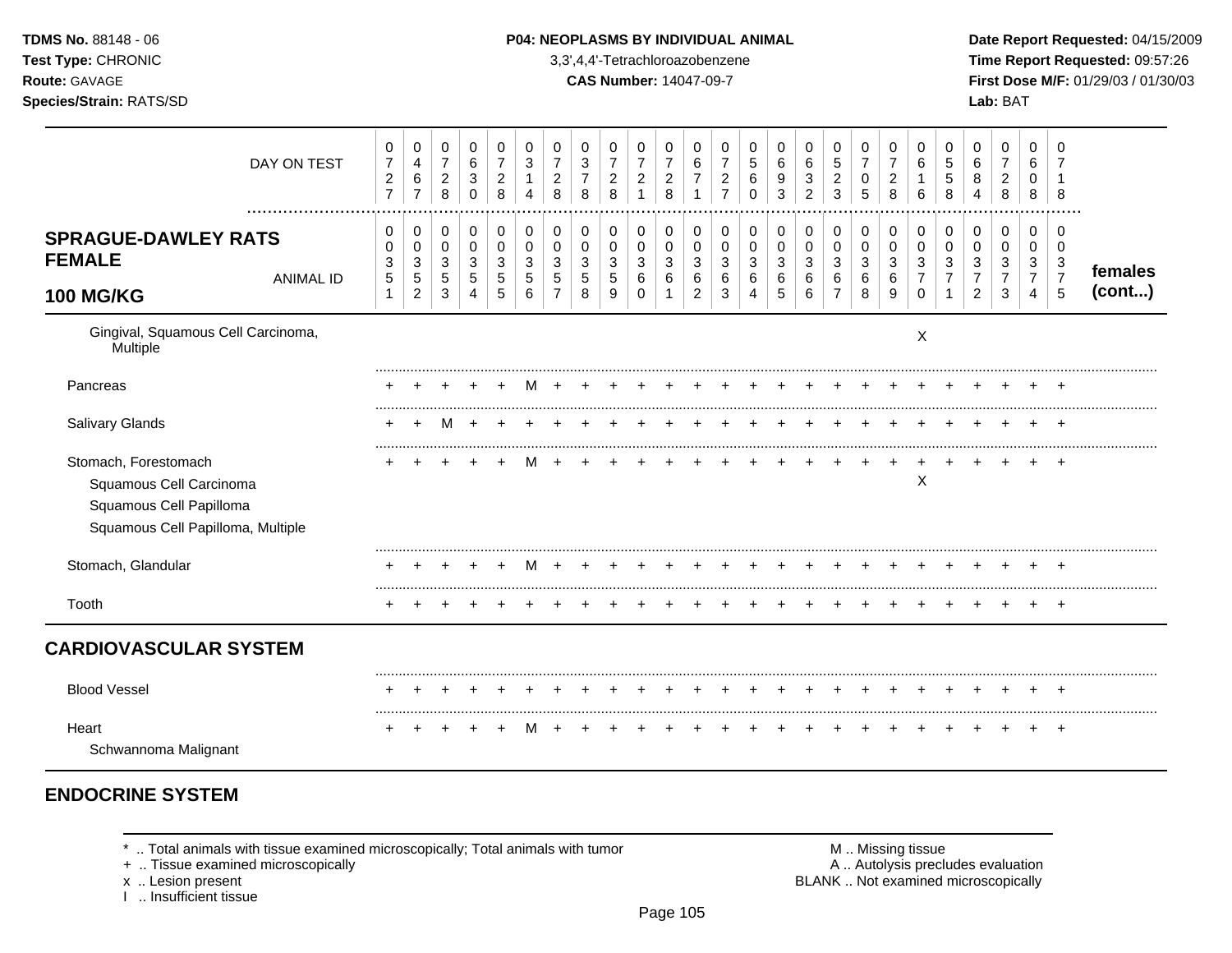### **TDMS No.** 88148 - 06 **P04: NEOPLASMS BY INDIVIDUAL ANIMAL Date Report Requested:** 04/15/2009

**Test Type:** CHRONIC 3,3',4,4'-Tetrachloroazobenzene **Time Report Requested:** 09:57:26 **Route:** GAVAGE **CAS Number:** 14047-09-7 **First Dose M/F:** 01/29/03 / 01/30/03

|                                                                 | DAY ON TEST<br>  | 0<br>$\overline{7}$<br>$\overline{c}$<br>$\overline{7}$ | 0<br>4<br>6<br>$\overline{7}$ | 0<br>$\overline{7}$<br>$\overline{c}$<br>8 | 0<br>6<br>3<br>0      | 0<br>$\overline{7}$<br>$\boldsymbol{2}$<br>8 | 0<br>3<br>4      | 0<br>2<br>8 | 0<br>3<br>8           | 0<br>$\overline{7}$<br>2<br>8 | 0<br>$\overline{7}$<br>$\overline{c}$ | 0<br>7<br>$\overline{c}$<br>8 | 0<br>6                | 0<br>2                | 0<br>5<br>6<br>0      | 0<br>6<br>3      | 0<br>6<br>3<br>2            | 0<br>5<br>$\overline{\mathbf{c}}$<br>3 | 0<br>$\overline{7}$<br>0<br>5 | 0<br>$\overline{7}$<br>$\overline{c}$<br>8 | 0<br>6<br>6      | 0<br>5<br>5<br>8 | 0<br>6 | 0<br>$\overline{2}$<br>8   | 0<br>6<br>0<br>8                   | 0<br>8                                                 |                   |
|-----------------------------------------------------------------|------------------|---------------------------------------------------------|-------------------------------|--------------------------------------------|-----------------------|----------------------------------------------|------------------|-------------|-----------------------|-------------------------------|---------------------------------------|-------------------------------|-----------------------|-----------------------|-----------------------|------------------|-----------------------------|----------------------------------------|-------------------------------|--------------------------------------------|------------------|------------------|--------|----------------------------|------------------------------------|--------------------------------------------------------|-------------------|
| <b>SPRAGUE-DAWLEY RATS</b><br><b>FEMALE</b><br><b>100 MG/KG</b> | <b>ANIMAL ID</b> | 0<br>0<br>3<br>5                                        | 0<br>0<br>3<br>5<br>2         | 0<br>0<br>3<br>5<br>3                      | 0<br>0<br>3<br>5<br>4 | $\,0\,$<br>0<br>3<br>5<br>5                  | 0<br>0<br>3<br>6 | 0           | 0<br>0<br>3<br>5<br>8 | 0<br>0<br>3<br>5<br>9         | 0<br>0<br>3<br>6<br>$\Omega$          | 0<br>0<br>3<br>6              | 0<br>0<br>3<br>6<br>2 | 0<br>0<br>3<br>6<br>3 | 0<br>0<br>3<br>6<br>4 | 0<br>3<br>6<br>5 | $\,0\,$<br>0<br>3<br>6<br>6 | 0<br>0<br>3<br>6                       | $\pmb{0}$<br>0<br>3<br>6<br>8 | 0<br>0<br>3<br>6<br>9                      | 0<br>0<br>3<br>0 | 0<br>0<br>3      | 0<br>2 | $\mathbf 0$<br>0<br>3<br>3 | 0<br>0<br>3<br>$\overline{7}$<br>4 | 0<br>0<br>$\mathbf{3}$<br>$\overline{7}$<br>$\sqrt{5}$ | females<br>(cont) |
| <b>Adrenal Cortex</b><br>Adenoma                                |                  |                                                         |                               |                                            | Χ                     |                                              |                  |             |                       |                               |                                       |                               |                       |                       |                       |                  |                             |                                        |                               |                                            |                  |                  |        |                            |                                    |                                                        |                   |
| Adrenal Medulla<br>Pheochromocytoma Benign                      |                  |                                                         |                               |                                            |                       |                                              |                  |             |                       |                               |                                       |                               |                       |                       |                       |                  |                             |                                        |                               |                                            |                  |                  |        |                            |                                    |                                                        |                   |
| Islets, Pancreatic                                              |                  |                                                         |                               |                                            |                       |                                              |                  |             |                       |                               |                                       |                               |                       |                       |                       |                  |                             |                                        |                               |                                            |                  |                  |        |                            |                                    |                                                        |                   |
| Parathyroid Gland<br>Adenoma                                    |                  |                                                         |                               |                                            |                       |                                              |                  |             |                       |                               |                                       |                               |                       |                       |                       |                  |                             |                                        |                               |                                            |                  |                  |        |                            |                                    | $\overline{+}$                                         |                   |
| <b>Pituitary Gland</b><br>Pars Distalis, Adenoma                |                  |                                                         |                               |                                            |                       |                                              |                  | X           |                       |                               |                                       |                               | X                     |                       |                       |                  |                             |                                        |                               | X                                          |                  |                  |        |                            | X                                  | $\pm$                                                  |                   |
| <b>Thyroid Gland</b><br>C-cell, Adenoma                         |                  |                                                         |                               |                                            |                       |                                              |                  |             |                       |                               |                                       |                               |                       |                       |                       |                  |                             |                                        |                               |                                            |                  |                  |        |                            |                                    | $\pm$                                                  |                   |
| Follicular Cell, Adenoma                                        |                  | Χ                                                       |                               |                                            |                       |                                              |                  |             |                       |                               |                                       |                               |                       |                       |                       |                  |                             |                                        |                               |                                            |                  |                  |        |                            |                                    |                                                        |                   |

# **GENERAL BODY SYSTEM**

NONE

# **GENITAL SYSTEM**

- \* .. Total animals with tissue examined microscopically; Total animals with tumor **M** . Missing tissue M .. Missing tissue<br>  $\blacksquare$  . Tissue examined microscopically<br>  $\blacksquare$  . Autolysis precludes evaluation
- + .. Tissue examined microscopically
- 
- I .. Insufficient tissue

x .. Lesion present **BLANK** .. Not examined microscopically

.........................................................................................................................................................................................................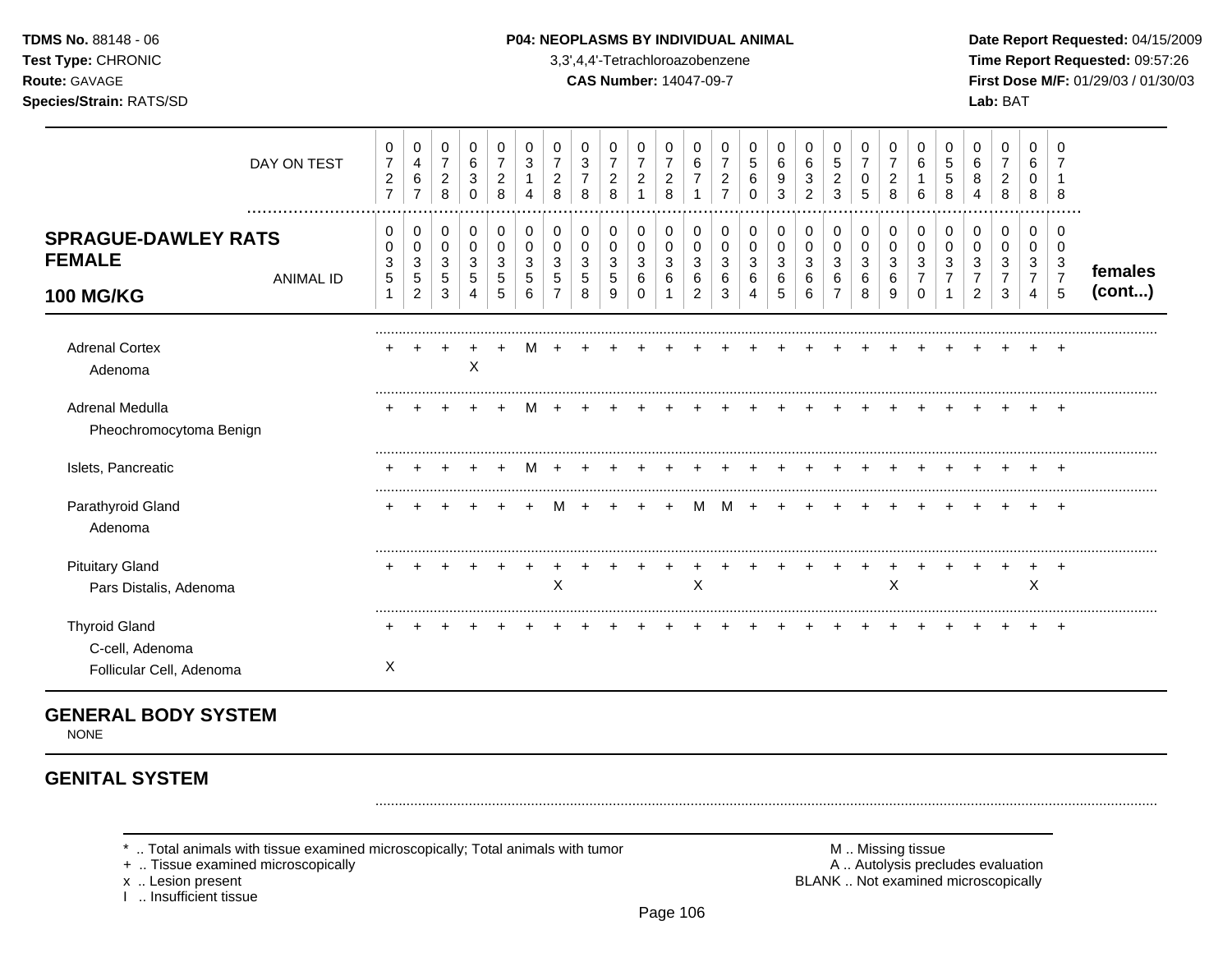### **TDMS No.** 88148 - 06 **P04: NEOPLASMS BY INDIVIDUAL ANIMAL** Date Report Requested: 04/15/2009

**Test Type:** CHRONIC 3,3',4,4'-Tetrachloroazobenzene **Time Report Requested:** 09:57:26 **Route:** GAVAGE **CAS Number:** 14047-09-7 **First Dose M/F:** 01/29/03 / 01/30/03

| DAY ON TEST                                                                     | 0<br>$\overline{7}$<br>$\sqrt{2}$<br>$\overline{7}$ | 0<br>$\overline{\mathbf{4}}$<br>$\,6\,$<br>$\overline{7}$ | 0<br>$\overline{7}$<br>$_{\rm 2}^2$  | 0<br>$\,6$<br>$\ensuremath{\mathsf{3}}$<br>$\pmb{0}$ | 0<br>$\boldsymbol{7}$<br>$\overline{c}$<br>8 | 0<br>3<br>1<br>4           | 0<br>$\overline{7}$<br>$\overline{c}$<br>8 | 0<br>$\ensuremath{\mathsf{3}}$<br>$\overline{7}$<br>8 | 0<br>$\overline{7}$<br>$\overline{c}$<br>8 | 0<br>$\overline{7}$<br>$\overline{c}$<br>$\mathbf{1}$ | 0<br>$\boldsymbol{7}$<br>$\boldsymbol{2}$<br>8 | 0<br>$\,6\,$<br>$\overline{7}$<br>$\mathbf{1}$ | 0<br>$\overline{7}$<br>$\overline{c}$<br>$\overline{7}$ | 0<br>5<br>6<br>$\mathbf 0$ | 0<br>$\,6\,$<br>9<br>3     | 0<br>6<br>3<br>$\overline{2}$ | 0<br>$\,$ 5 $\,$<br>$\frac{2}{3}$           | 0<br>$\overline{7}$<br>0<br>5 | 0<br>$\boldsymbol{7}$<br>$\boldsymbol{2}$<br>8 | 0<br>6<br>1<br>6           | 0<br>$\mathbf 5$<br>5<br>8    | 0<br>6<br>8<br>4                        | 0<br>$\overline{7}$<br>$\overline{c}$<br>8 | 0<br>6<br>0<br>8                | 0<br>$\overline{7}$<br>í<br>8                     |         |
|---------------------------------------------------------------------------------|-----------------------------------------------------|-----------------------------------------------------------|--------------------------------------|------------------------------------------------------|----------------------------------------------|----------------------------|--------------------------------------------|-------------------------------------------------------|--------------------------------------------|-------------------------------------------------------|------------------------------------------------|------------------------------------------------|---------------------------------------------------------|----------------------------|----------------------------|-------------------------------|---------------------------------------------|-------------------------------|------------------------------------------------|----------------------------|-------------------------------|-----------------------------------------|--------------------------------------------|---------------------------------|---------------------------------------------------|---------|
| <b>SPRAGUE-DAWLEY RATS</b><br><b>FEMALE</b><br><b>ANIMAL ID</b>                 | 0<br>0<br>3<br>5                                    | 0<br>$\pmb{0}$<br>3<br>$\sqrt{5}$                         | 0<br>0<br>$\mathbf{3}$<br>$\sqrt{5}$ | 0<br>$\mathbf 0$<br>3<br>5                           | 0<br>$\pmb{0}$<br>3<br>$\sqrt{5}$            | 0<br>$\mathbf 0$<br>3<br>5 | 0<br>0<br>3<br>5                           | 0<br>$\mathbf 0$<br>$\mathbf{3}$<br>$\sqrt{5}$        | 0<br>$\pmb{0}$<br>3<br>5                   | 0<br>0<br>$\sqrt{3}$<br>$\,6$                         | 0<br>$\mathbf 0$<br>$\mathbf{3}$<br>6          | 0<br>0<br>3<br>6                               | 0<br>$\mathbf 0$<br>3<br>6                              | 0<br>0<br>3<br>$\,6$       | 0<br>$\mathbf 0$<br>3<br>6 | 0<br>0<br>3<br>6              | 0<br>$\mathbf 0$<br>$\mathbf{3}$<br>$\,6\,$ | 0<br>$\mathbf 0$<br>3<br>6    | 0<br>$\pmb{0}$<br>3<br>6                       | 0<br>$\mathbf 0$<br>3<br>7 | 0<br>0<br>3<br>$\overline{7}$ | 0<br>$\mathbf 0$<br>3<br>$\overline{7}$ | 0<br>$\mathbf 0$<br>3<br>$\overline{7}$    | 0<br>0<br>3<br>$\boldsymbol{7}$ | $\mathbf 0$<br>$\mathbf 0$<br>3<br>$\overline{7}$ | females |
| <b>100 MG/KG</b>                                                                | $\mathbf{1}$                                        | $\overline{2}$                                            | 3                                    | $\overline{4}$                                       | 5                                            | 6                          | $\overline{7}$                             | 8                                                     | 9                                          | $\mathbf 0$                                           | $\mathbf{1}$                                   | $\overline{2}$                                 | 3                                                       | $\overline{4}$             | 5                          | 6                             | $\overline{7}$                              | 8                             | 9                                              | $\mathbf 0$                | $\mathbf{1}$                  | 2                                       | 3                                          | $\overline{4}$                  | 5                                                 | (cont)  |
| <b>Clitoral Gland</b>                                                           | $\ddot{}$                                           |                                                           |                                      |                                                      |                                              |                            |                                            |                                                       |                                            |                                                       |                                                |                                                |                                                         |                            |                            |                               |                                             |                               |                                                | ÷.                         |                               |                                         | $\div$                                     | $\ddot{}$                       | $+$                                               |         |
| Ovary                                                                           |                                                     |                                                           |                                      |                                                      |                                              |                            |                                            |                                                       |                                            |                                                       |                                                |                                                |                                                         |                            |                            |                               |                                             |                               |                                                |                            |                               |                                         |                                            |                                 |                                                   |         |
| Oviduct                                                                         |                                                     |                                                           |                                      |                                                      |                                              |                            |                                            |                                                       |                                            |                                                       |                                                |                                                |                                                         |                            |                            |                               |                                             |                               |                                                |                            |                               |                                         |                                            |                                 |                                                   |         |
| Uterus<br>Polyp Stromal<br>Sarcoma Stromal<br>Squamous Cell Papilloma           | Χ                                                   |                                                           |                                      |                                                      |                                              |                            | X                                          |                                                       | $\sf X$                                    |                                                       |                                                |                                                |                                                         |                            | X                          | X                             |                                             |                               |                                                |                            |                               |                                         | $\mathsf{X}$                               | $\mathsf{X}$                    |                                                   |         |
| Endometrium, Carcinoma                                                          |                                                     |                                                           |                                      |                                                      |                                              |                            |                                            |                                                       |                                            |                                                       |                                                |                                                | X                                                       |                            |                            |                               |                                             |                               |                                                |                            |                               |                                         |                                            |                                 |                                                   |         |
| Vagina<br>Sarcoma Stromal, Metastatic, Uterus                                   |                                                     |                                                           |                                      |                                                      |                                              |                            |                                            |                                                       |                                            |                                                       |                                                |                                                |                                                         |                            |                            |                               |                                             |                               |                                                |                            |                               |                                         |                                            |                                 |                                                   |         |
| <b>HEMATOPOIETIC SYSTEM</b>                                                     |                                                     |                                                           |                                      |                                                      |                                              |                            |                                            |                                                       |                                            |                                                       |                                                |                                                |                                                         |                            |                            |                               |                                             |                               |                                                |                            |                               |                                         |                                            |                                 |                                                   |         |
| <b>Bone Marrow</b>                                                              |                                                     |                                                           |                                      |                                                      |                                              |                            |                                            |                                                       |                                            |                                                       |                                                |                                                |                                                         |                            |                            |                               |                                             |                               |                                                |                            |                               |                                         |                                            |                                 | $\div$                                            |         |
| Lymph Node<br>Mediastinal, Lymphoma Malignant                                   |                                                     |                                                           | +<br>$\pmb{\times}$                  |                                                      |                                              |                            |                                            |                                                       |                                            |                                                       |                                                |                                                |                                                         |                            |                            |                               |                                             |                               |                                                |                            |                               |                                         |                                            |                                 |                                                   |         |
| Lymph Node, Mandibular<br>Lymphoma Malignant                                    |                                                     |                                                           | м                                    |                                                      |                                              |                            |                                            |                                                       |                                            | X                                                     |                                                |                                                |                                                         |                            |                            |                               |                                             |                               |                                                |                            |                               |                                         |                                            |                                 | $\div$                                            |         |
| *  Total animals with tissue examined microscopically; Total animals with tumor |                                                     |                                                           |                                      |                                                      |                                              |                            |                                            |                                                       |                                            |                                                       |                                                |                                                |                                                         |                            |                            |                               |                                             |                               | M  Missing tissue                              |                            |                               |                                         |                                            |                                 |                                                   |         |

x .. Lesion present<br>I .. Insufficient tissue

+ ... Tissue examined microscopically and conservation with the conservation and the conservation of the conservation of the conservation of the conservation of the conservation of the conservation of the conservation of t BLANK .. Not examined microscopically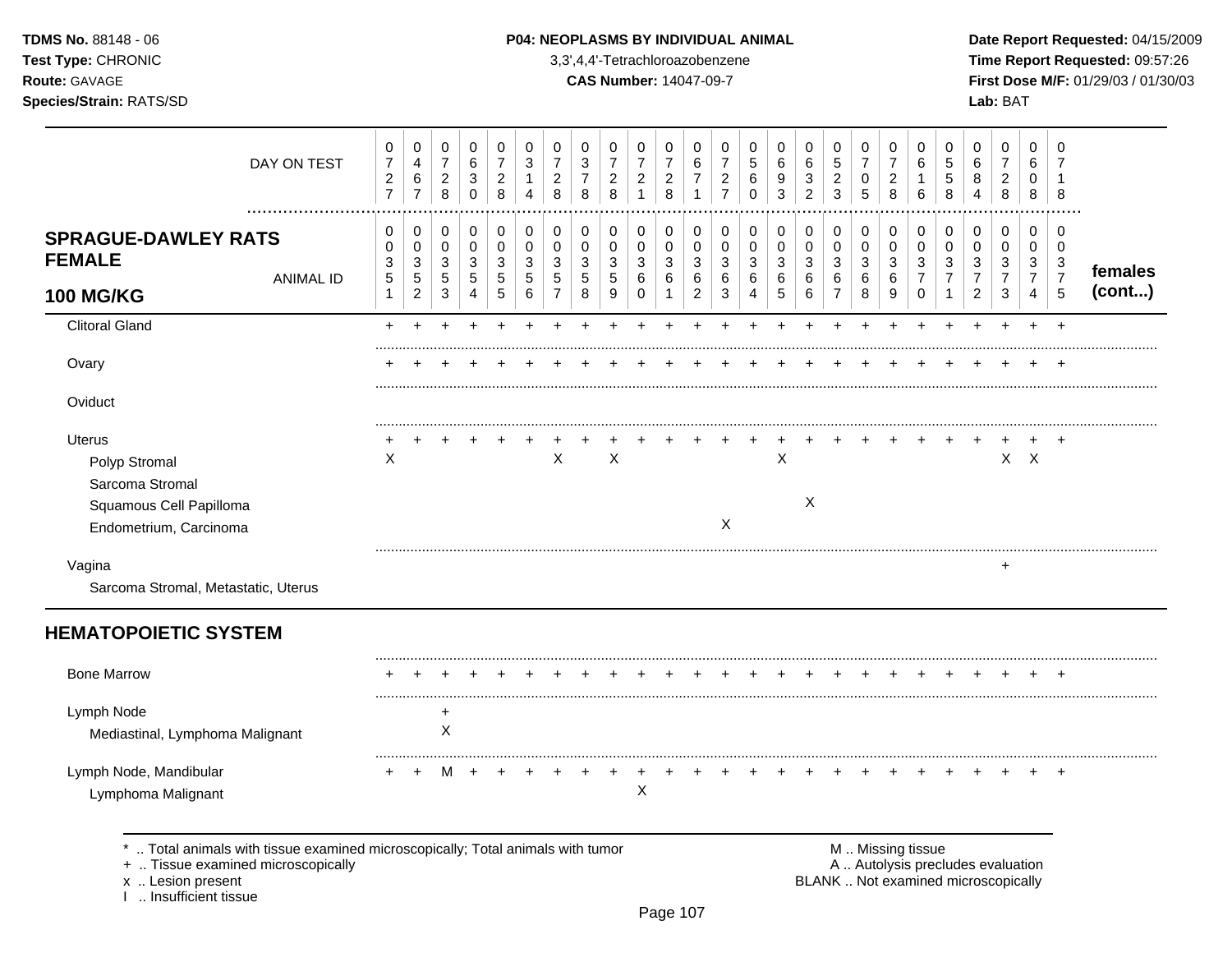### **TDMS No.** 88148 - 06 **P04: NEOPLASMS BY INDIVIDUAL ANIMAL** Date Report Requested: 04/15/2009

**Test Type:** CHRONIC 3,3',4,4'-Tetrachloroazobenzene **Time Report Requested:** 09:57:26 **Route:** GAVAGE **CAS Number:** 14047-09-7 **First Dose M/F:** 01/29/03 / 01/30/03

| DAY ON TEST                                                                                                                                                          | 0<br>$\overline{7}$<br>$\overline{2}$<br>$\overline{7}$ | 0<br>4<br>6<br>$\overline{7}$     | 0<br>$\boldsymbol{7}$<br>$\overline{a}$<br>8 | 0<br>$\,6$<br>3<br>$\mathbf 0$                | 0<br>$\overline{7}$<br>$\overline{2}$<br>8 | 0<br>3<br>$\mathbf{1}$<br>$\overline{4}$ | 0<br>$\overline{7}$<br>$\overline{2}$<br>8 | 0<br>$\ensuremath{\mathsf{3}}$<br>$\overline{7}$<br>8 | 0<br>$\overline{7}$<br>$\overline{c}$<br>$\,8\,$ | 0<br>$\overline{7}$<br>$\overline{2}$<br>$\mathbf{1}$ | 0<br>$\overline{7}$<br>$\overline{c}$<br>8 | 0<br>6<br>$\overline{7}$<br>$\mathbf{1}$ | 0<br>$\overline{7}$<br>$\overline{c}$<br>$\overline{7}$ | 0<br>5<br>6<br>$\Omega$          | 0<br>6<br>9<br>3       | 0<br>$\,6$<br>$\mathbf{3}$<br>$\overline{2}$  | 0<br>$\sqrt{5}$<br>$\overline{2}$<br>3 | 0<br>$\overline{7}$<br>$\mathbf 0$<br>5 | 0<br>$\overline{7}$<br>$\overline{2}$<br>8 | 0<br>6<br>$\mathbf{1}$<br>$\,6\,$ | 0<br>5<br>5<br>8               | 0<br>6<br>8<br>4                 | 0<br>$\overline{7}$<br>$\overline{2}$<br>8                               | 0<br>6<br>0<br>8                 | $\Omega$<br>7<br>$\overline{1}$ |         |
|----------------------------------------------------------------------------------------------------------------------------------------------------------------------|---------------------------------------------------------|-----------------------------------|----------------------------------------------|-----------------------------------------------|--------------------------------------------|------------------------------------------|--------------------------------------------|-------------------------------------------------------|--------------------------------------------------|-------------------------------------------------------|--------------------------------------------|------------------------------------------|---------------------------------------------------------|----------------------------------|------------------------|-----------------------------------------------|----------------------------------------|-----------------------------------------|--------------------------------------------|-----------------------------------|--------------------------------|----------------------------------|--------------------------------------------------------------------------|----------------------------------|---------------------------------|---------|
|                                                                                                                                                                      |                                                         |                                   |                                              |                                               |                                            |                                          |                                            |                                                       |                                                  |                                                       |                                            |                                          |                                                         |                                  |                        |                                               |                                        |                                         |                                            |                                   |                                |                                  |                                                                          |                                  | 8                               |         |
| <b>SPRAGUE-DAWLEY RATS</b><br><b>FEMALE</b>                                                                                                                          | 0<br>0<br>3                                             | 0<br>0<br>3                       | 0<br>0<br>3                                  | 0<br>$\mathbf 0$<br>$\ensuremath{\mathsf{3}}$ | 0<br>$\mathbf 0$<br>3                      | 0<br>0<br>3                              | 0<br>$\mathbf 0$<br>3                      | 0<br>0<br>3                                           | 0<br>$\pmb{0}$<br>3                              | 0<br>$\mathbf 0$<br>$\mathbf{3}$                      | 0<br>$\pmb{0}$<br>$\sqrt{3}$               | 0<br>$\mathbf 0$<br>3                    | 0<br>0<br>3                                             | 0<br>$\mathbf 0$<br>$\mathbf{3}$ | 0<br>0<br>$\mathbf{3}$ | 0<br>$\mathbf 0$<br>$\ensuremath{\mathsf{3}}$ | 0<br>$\pmb{0}$<br>$\sqrt{3}$           | $\mathbf 0$<br>$\mathbf 0$<br>3         | $\pmb{0}$<br>$\pmb{0}$<br>3                | 0<br>$\mathbf 0$<br>$\sqrt{3}$    | 0<br>0<br>3                    | 0<br>0<br>3                      | 0<br>0<br>3                                                              | $\mathbf 0$<br>$\mathbf 0$<br>3  | $\mathbf 0$<br>$\mathbf 0$<br>3 | females |
| <b>ANIMAL ID</b><br><b>100 MG/KG</b>                                                                                                                                 | $\sqrt{5}$<br>$\mathbf{1}$                              | $5\phantom{.0}$<br>$\overline{c}$ | $\sqrt{5}$<br>3                              | 5<br>$\overline{4}$                           | 5<br>5                                     | 5<br>6                                   | 5<br>$\overline{7}$                        | 5<br>8                                                | $\sqrt{5}$<br>9                                  | 6<br>$\Omega$                                         | 6<br>$\mathbf{1}$                          | 6<br>$\overline{c}$                      | 6<br>3                                                  | 6<br>$\boldsymbol{\Lambda}$      | 6<br>5                 | 6<br>6                                        | 6<br>$\overline{7}$                    | 6<br>8                                  | 6<br>9                                     | $\overline{7}$<br>$\Omega$        | $\overline{7}$<br>$\mathbf{1}$ | $\overline{7}$<br>$\overline{2}$ | $\overline{7}$<br>3                                                      | $\overline{7}$<br>$\overline{4}$ | $\overline{7}$<br>5             | (cont)  |
| Lymph Node, Mesenteric                                                                                                                                               |                                                         |                                   |                                              |                                               |                                            |                                          |                                            |                                                       |                                                  |                                                       |                                            |                                          |                                                         |                                  |                        |                                               |                                        |                                         |                                            |                                   |                                |                                  |                                                                          |                                  |                                 |         |
| Spleen                                                                                                                                                               |                                                         |                                   |                                              |                                               |                                            |                                          |                                            |                                                       |                                                  |                                                       |                                            |                                          |                                                         |                                  |                        |                                               |                                        |                                         |                                            |                                   |                                |                                  |                                                                          |                                  |                                 |         |
| Thymus                                                                                                                                                               |                                                         |                                   |                                              |                                               |                                            |                                          |                                            |                                                       |                                                  |                                                       |                                            |                                          |                                                         |                                  |                        |                                               |                                        |                                         |                                            |                                   |                                |                                  |                                                                          |                                  | $\div$                          |         |
| <b>INTEGUMENTARY SYSTEM</b>                                                                                                                                          |                                                         |                                   |                                              |                                               |                                            |                                          |                                            |                                                       |                                                  |                                                       |                                            |                                          |                                                         |                                  |                        |                                               |                                        |                                         |                                            |                                   |                                |                                  |                                                                          |                                  |                                 |         |
| <b>Mammary Gland</b><br>Fibroadenoma<br>Fibroadenoma, Multiple                                                                                                       |                                                         |                                   | $X$ $X$ $X$ $X$                              |                                               |                                            |                                          |                                            |                                                       |                                                  |                                                       |                                            |                                          | $X$ $X$                                                 |                                  |                        | $\boldsymbol{\mathsf{X}}$                     |                                        |                                         | $X \times$                                 |                                   |                                |                                  |                                                                          |                                  |                                 |         |
| Skin<br><b>Basal Cell Adenoma</b><br>Subcutaneous Tissue, Fibrosarcoma                                                                                               |                                                         |                                   |                                              |                                               |                                            |                                          |                                            |                                                       |                                                  |                                                       |                                            | $\mathsf{X}$                             |                                                         |                                  |                        |                                               |                                        | $\ddot{}$<br>$\boldsymbol{\mathsf{X}}$  | $\ddot{}$                                  | $\pm$                             |                                |                                  |                                                                          |                                  |                                 |         |
| <b>MUSCULOSKELETAL SYSTEM</b>                                                                                                                                        |                                                         |                                   |                                              |                                               |                                            |                                          |                                            |                                                       |                                                  |                                                       |                                            |                                          |                                                         |                                  |                        |                                               |                                        |                                         |                                            |                                   |                                |                                  |                                                                          |                                  |                                 |         |
| <b>Bone</b>                                                                                                                                                          |                                                         |                                   |                                              |                                               |                                            |                                          |                                            |                                                       |                                                  |                                                       |                                            |                                          |                                                         |                                  |                        |                                               |                                        |                                         |                                            |                                   |                                |                                  |                                                                          | $+$                              | $\overline{+}$                  |         |
| <b>NERVOUS SYSTEM</b>                                                                                                                                                |                                                         |                                   |                                              |                                               |                                            |                                          |                                            |                                                       |                                                  |                                                       |                                            |                                          |                                                         |                                  |                        |                                               |                                        |                                         |                                            |                                   |                                |                                  |                                                                          |                                  |                                 |         |
| <b>Brain</b>                                                                                                                                                         | $\ddot{}$                                               | +                                 | $\ddot{}$                                    |                                               |                                            |                                          |                                            |                                                       |                                                  |                                                       |                                            |                                          |                                                         | $\ddot{}$                        | +                      | $\ddot{}$                                     |                                        |                                         |                                            |                                   |                                | +                                |                                                                          | $+$                              | $\ddot{}$                       |         |
| *  Total animals with tissue examined microscopically; Total animals with tumor<br>+  Tissue examined microscopically<br>x  Lesion present<br>I  Insufficient tissue |                                                         |                                   |                                              |                                               |                                            |                                          |                                            |                                                       |                                                  |                                                       |                                            |                                          |                                                         |                                  |                        |                                               |                                        |                                         | M  Missing tissue                          |                                   |                                |                                  | A  Autolysis precludes evaluation<br>BLANK  Not examined microscopically |                                  |                                 |         |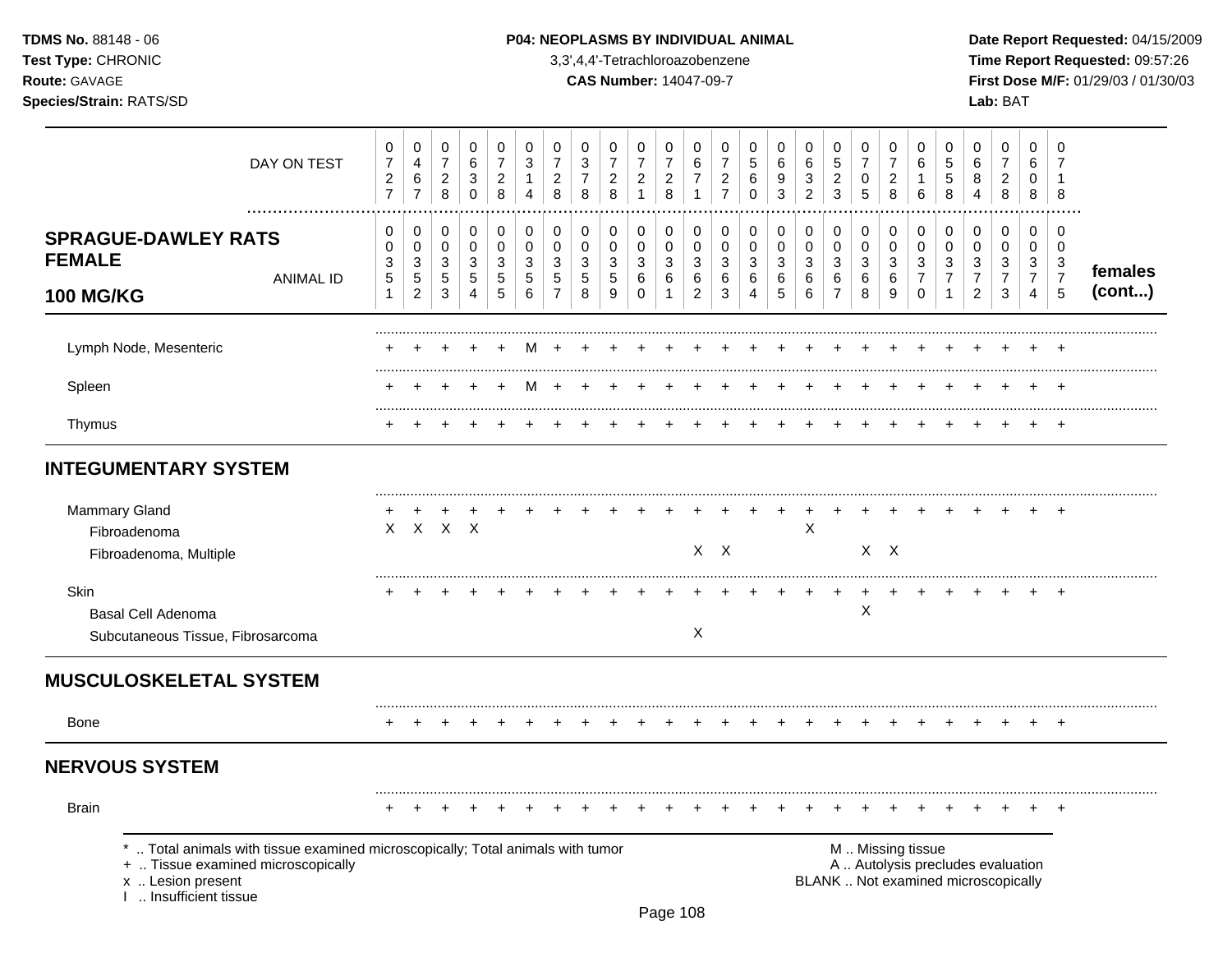## **TDMS No.** 88148 - 06 **P04: NEOPLASMS BY INDIVIDUAL ANIMAL** Date Report Requested: 04/15/2009

**Test Type:** CHRONIC 3,3',4,4'-Tetrachloroazobenzene **Time Report Requested:** 09:57:26 **Route:** GAVAGE **CAS Number:** 14047-09-7 **First Dose M/F:** 01/29/03 / 01/30/03

| DAY ON TEST                                                                                                                                                       | 0<br>$\overline{7}$<br>$\overline{c}$<br>$\overline{7}$       | 0<br>4<br>6<br>$\overline{7}$                       | $\pmb{0}$<br>$\boldsymbol{7}$<br>$\overline{c}$<br>8 | $\pmb{0}$<br>6<br>3<br>$\mathbf 0$         | 0<br>$\overline{7}$<br>$\boldsymbol{2}$<br>8 | $\mathbf 0$<br>3<br>$\overline{1}$<br>4                       | 0<br>$\overline{7}$<br>$\overline{c}$<br>8   | $\,0\,$<br>$\ensuremath{\mathsf{3}}$<br>$\overline{7}$<br>8 | $\pmb{0}$<br>$\overline{7}$<br>$\overline{2}$<br>8 | 0<br>$\boldsymbol{7}$<br>$\overline{2}$<br>$\overline{1}$ | 0<br>$\overline{7}$<br>$\overline{c}$<br>$\,8\,$ | 0<br>6<br>$\overline{7}$<br>$\mathbf{1}$     | 0<br>$\overline{7}$<br>$\overline{\mathbf{c}}$<br>$\overline{7}$ | $\mathbf 0$<br>$\sqrt{5}$<br>6<br>$\mathbf 0$          | 0<br>$\,6$<br>9<br>3  | 0<br>6<br>$\sqrt{3}$<br>$\overline{2}$ | 0<br>$\sqrt{5}$<br>$\overline{c}$<br>3              | 0<br>$\overline{7}$<br>0<br>$5\phantom{.0}$           | 0<br>7<br>$\overline{c}$<br>8                                                                 | 0<br>6<br>6                                         | $\pmb{0}$<br>$\sqrt{5}$<br>$\sqrt{5}$<br>8                     | $\mathbf 0$<br>$\,6$<br>8<br>$\overline{4}$                    | $\mathbf 0$<br>$\overline{7}$<br>$\overline{a}$<br>8  | $\mathbf 0$<br>6<br>0<br>8                                        | 0<br>7<br>$\mathbf{1}$<br>8                             |                   |
|-------------------------------------------------------------------------------------------------------------------------------------------------------------------|---------------------------------------------------------------|-----------------------------------------------------|------------------------------------------------------|--------------------------------------------|----------------------------------------------|---------------------------------------------------------------|----------------------------------------------|-------------------------------------------------------------|----------------------------------------------------|-----------------------------------------------------------|--------------------------------------------------|----------------------------------------------|------------------------------------------------------------------|--------------------------------------------------------|-----------------------|----------------------------------------|-----------------------------------------------------|-------------------------------------------------------|-----------------------------------------------------------------------------------------------|-----------------------------------------------------|----------------------------------------------------------------|----------------------------------------------------------------|-------------------------------------------------------|-------------------------------------------------------------------|---------------------------------------------------------|-------------------|
| <b>SPRAGUE-DAWLEY RATS</b><br><b>FEMALE</b><br><b>ANIMAL ID</b><br><b>100 MG/KG</b>                                                                               | $\mathbf 0$<br>$\mathbf 0$<br>$\sqrt{3}$<br>5<br>$\mathbf{1}$ | 0<br>$\pmb{0}$<br>$\sqrt{3}$<br>5<br>$\overline{2}$ | 0<br>0<br>$\sqrt{3}$<br>$\,$ 5 $\,$<br>$\sqrt{3}$    | 0<br>$\pmb{0}$<br>3<br>$\overline{5}$<br>4 | 0<br>$\pmb{0}$<br>$\,$ 3 $\,$<br>5<br>5      | $\mathbf 0$<br>$\mathbf 0$<br>$\mathbf{3}$<br>$\sqrt{5}$<br>6 | 0<br>$\mathbf 0$<br>3<br>5<br>$\overline{7}$ | $\pmb{0}$<br>$\pmb{0}$<br>$\sqrt{3}$<br>5<br>8              | 0<br>0<br>$\sqrt{3}$<br>$\,$ 5 $\,$<br>9           | 0<br>0<br>3<br>6<br>$\mathbf 0$                           | 0<br>$\mathbf 0$<br>3<br>6<br>1                  | 0<br>$\mathbf 0$<br>3<br>6<br>$\overline{c}$ | 0<br>0<br>3<br>6<br>3                                            | $\mathbf 0$<br>$\mathbf 0$<br>3<br>6<br>$\overline{4}$ | 0<br>0<br>3<br>6<br>5 | 0<br>$\pmb{0}$<br>$\sqrt{3}$<br>6<br>6 | 0<br>$\pmb{0}$<br>$\sqrt{3}$<br>6<br>$\overline{7}$ | 0<br>$\pmb{0}$<br>$\ensuremath{\mathsf{3}}$<br>6<br>8 | 0<br>0<br>$\sqrt{3}$<br>$\,6\,$<br>9                                                          | 0<br>$\mathbf 0$<br>3<br>$\overline{7}$<br>$\Omega$ | 0<br>$\pmb{0}$<br>$\sqrt{3}$<br>$\overline{7}$<br>$\mathbf{1}$ | 0<br>$\mathbf 0$<br>$\sqrt{3}$<br>$\overline{7}$<br>$\sqrt{2}$ | 0<br>$\mathbf 0$<br>$\sqrt{3}$<br>$\overline{7}$<br>3 | $\pmb{0}$<br>$\mathbf 0$<br>3<br>$\overline{7}$<br>$\overline{4}$ | 0<br>$\mathbf 0$<br>$\mathbf{3}$<br>$\overline{7}$<br>5 | females<br>(cont) |
| Peripheral Nerve<br>Squamous Cell Carcinoma, Metastatic,<br>Oral Mucosa                                                                                           |                                                               |                                                     |                                                      |                                            |                                              |                                                               |                                              |                                                             |                                                    | X                                                         |                                                  |                                              |                                                                  |                                                        |                       |                                        |                                                     |                                                       |                                                                                               |                                                     |                                                                |                                                                |                                                       |                                                                   |                                                         |                   |
| <b>RESPIRATORY SYSTEM</b>                                                                                                                                         |                                                               |                                                     |                                                      |                                            |                                              |                                                               |                                              |                                                             |                                                    |                                                           |                                                  |                                              |                                                                  |                                                        |                       |                                        |                                                     |                                                       |                                                                                               |                                                     |                                                                |                                                                |                                                       |                                                                   |                                                         |                   |
| Lung<br>Cystic Keratinizing Epithelioma<br>Cystic Keratinizing Epithelioma, Multiple<br>Schwannoma Malignant, Metastatic,<br>Heart                                | $\times$                                                      |                                                     |                                                      | $X \times X$                               |                                              |                                                               | $\times$                                     |                                                             |                                                    | $X$ $X$ $X$                                               |                                                  | X                                            | X                                                                |                                                        | X                     | X                                      |                                                     |                                                       | $X \times$                                                                                    |                                                     |                                                                |                                                                |                                                       | x x x x x                                                         |                                                         |                   |
| <b>Nose</b>                                                                                                                                                       |                                                               |                                                     |                                                      |                                            |                                              |                                                               |                                              |                                                             |                                                    |                                                           |                                                  |                                              |                                                                  |                                                        |                       |                                        |                                                     |                                                       |                                                                                               |                                                     |                                                                |                                                                |                                                       |                                                                   |                                                         |                   |
| Trachea<br>Schwannoma Malignant, Metastatic,<br>Heart                                                                                                             |                                                               |                                                     |                                                      |                                            |                                              |                                                               |                                              |                                                             |                                                    |                                                           |                                                  |                                              |                                                                  |                                                        |                       |                                        |                                                     |                                                       |                                                                                               |                                                     |                                                                |                                                                |                                                       | $\div$                                                            | $\div$                                                  |                   |
| <b>SPECIAL SENSES SYSTEM</b>                                                                                                                                      |                                                               |                                                     |                                                      |                                            |                                              |                                                               |                                              |                                                             |                                                    |                                                           |                                                  |                                              |                                                                  |                                                        |                       |                                        |                                                     |                                                       |                                                                                               |                                                     |                                                                |                                                                |                                                       |                                                                   |                                                         |                   |
| Eye                                                                                                                                                               |                                                               |                                                     |                                                      |                                            |                                              |                                                               |                                              |                                                             |                                                    |                                                           |                                                  |                                              |                                                                  |                                                        |                       |                                        |                                                     |                                                       |                                                                                               |                                                     |                                                                |                                                                |                                                       |                                                                   |                                                         |                   |
| Harderian Gland                                                                                                                                                   |                                                               |                                                     |                                                      |                                            |                                              |                                                               |                                              |                                                             |                                                    |                                                           |                                                  |                                              |                                                                  |                                                        |                       |                                        |                                                     |                                                       |                                                                                               |                                                     |                                                                |                                                                |                                                       |                                                                   | $\ddot{}$                                               |                   |
| Total animals with tissue examined microscopically; Total animals with tumor<br>+  Tissue examined microscopically<br>x  Lesion present<br>1  Insufficient tissue |                                                               |                                                     |                                                      |                                            |                                              |                                                               |                                              |                                                             |                                                    |                                                           |                                                  |                                              |                                                                  |                                                        |                       |                                        |                                                     |                                                       | M  Missing tissue<br>A  Autolysis precludes evaluation<br>BLANK  Not examined microscopically |                                                     |                                                                |                                                                |                                                       |                                                                   |                                                         |                   |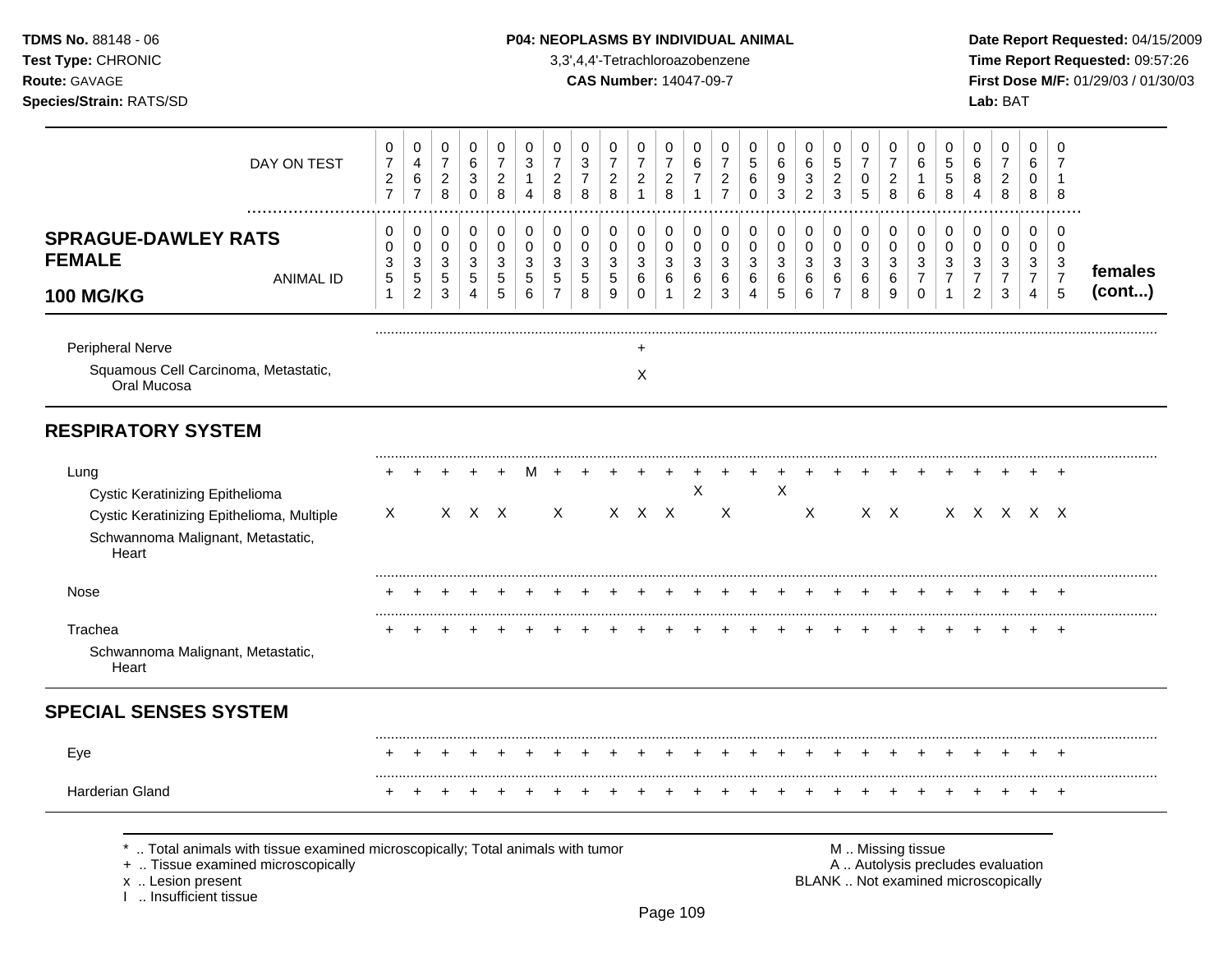## **TDMS No.** 88148 - 06 **P04: NEOPLASMS BY INDIVIDUAL ANIMAL** Date Report Requested: 04/15/2009

**Test Type:** CHRONIC 3,3',4,4'-Tetrachloroazobenzene **Time Report Requested:** 09:57:26 **Route:** GAVAGE **CAS Number:** 14047-09-7 **First Dose M/F:** 01/29/03 / 01/30/03

|                                                                 | DAY ON TEST          | 0<br>$\overline{7}$<br>$\overline{\mathbf{c}}$<br>$\overline{7}$ | 0<br>4<br>6<br>$\overline{7}$      | 0<br>$\overline{7}$<br>$\overline{\mathbf{c}}$<br>8 | 0<br>6<br>$\mathbf{3}$<br>0         | 0<br>$\overline{7}$<br>$\boldsymbol{2}$<br>8 | 0<br>$\mathbf{3}$<br>4 | 0<br>$\overline{7}$<br>$\overline{c}$<br>8 | 3<br>8                | 0<br>2<br>8           | 0<br>7<br>$\overline{c}$     | 0<br>7<br>$\overline{c}$<br>8 | 0<br>6<br>$\overline{7}$<br>4 | 0<br>7<br>$\overline{\mathbf{c}}$<br>$\overline{ }$ | 0<br>5<br>6<br>0      | 0<br>6<br>9<br>3 | 0<br>6<br>3<br>$\overline{2}$ | 0<br>5<br>2<br>3      | 0<br>$\overline{7}$<br>0<br>5 | 0<br>$\overline{7}$<br>$\overline{c}$<br>8 | 0<br>6<br>6      | 0<br>5<br>5<br>8 | 0<br>6<br>8<br>4         | 0<br>$\overline{7}$<br>$\overline{a}$<br>8 | 0<br>6<br>0<br>8                   | 8                                                       |                   |
|-----------------------------------------------------------------|----------------------|------------------------------------------------------------------|------------------------------------|-----------------------------------------------------|-------------------------------------|----------------------------------------------|------------------------|--------------------------------------------|-----------------------|-----------------------|------------------------------|-------------------------------|-------------------------------|-----------------------------------------------------|-----------------------|------------------|-------------------------------|-----------------------|-------------------------------|--------------------------------------------|------------------|------------------|--------------------------|--------------------------------------------|------------------------------------|---------------------------------------------------------|-------------------|
| <b>SPRAGUE-DAWLEY RATS</b><br><b>FEMALE</b><br><b>100 MG/KG</b> | <br><b>ANIMAL ID</b> | 0<br>3<br>5                                                      | 0<br>0<br>3<br>5<br>$\overline{2}$ | 0<br>0<br>3<br>5<br>3                               | 0<br>0<br>3<br>$5\phantom{.0}$<br>4 | 0<br>0<br>3<br>5<br>5                        | 0<br>0<br>3<br>5<br>6  | 0<br>0<br>3<br>5                           | 0<br>0<br>3<br>5<br>8 | 0<br>0<br>3<br>5<br>9 | 0<br>0<br>3<br>6<br>$\Omega$ | 0<br>0<br>3<br>6              | 0<br>0<br>3<br>6<br>2         | 0<br>0<br>3<br>6<br>3                               | 0<br>0<br>3<br>6<br>4 | 0<br>3<br>6<br>5 | 0<br>0<br>3<br>6<br>6         | 0<br>0<br>3<br>6<br>7 | 0<br>0<br>3<br>6<br>8         | 0<br>0<br>3<br>6<br>9                      | 0<br>0<br>3<br>0 | 0<br>0<br>3      | 0<br>3<br>$\overline{2}$ | 0<br>0<br>3<br>$\overline{7}$<br>3         | 0<br>0<br>3<br>$\overline{7}$<br>4 | <br><sup>0</sup><br>$\mathbf{3}$<br>$\overline{7}$<br>5 | females<br>(cont) |
| <b>URINARY SYSTEM</b>                                           |                      |                                                                  |                                    |                                                     |                                     |                                              |                        |                                            |                       |                       |                              |                               |                               |                                                     |                       |                  |                               |                       |                               |                                            |                  |                  |                          |                                            |                                    |                                                         |                   |
| Kidney                                                          |                      |                                                                  |                                    |                                                     |                                     |                                              | M                      |                                            |                       |                       |                              |                               |                               |                                                     |                       |                  |                               |                       |                               |                                            |                  |                  |                          |                                            |                                    | $\div$                                                  |                   |
| Urethra                                                         |                      | ٠                                                                |                                    |                                                     |                                     |                                              |                        |                                            |                       |                       |                              |                               |                               |                                                     |                       |                  |                               |                       |                               |                                            |                  |                  |                          |                                            |                                    | $\div$                                                  |                   |
| <b>Urinary Bladder</b><br>Carcinoma, Metastatic, Uterus         |                      |                                                                  |                                    |                                                     |                                     |                                              |                        |                                            |                       |                       |                              |                               |                               |                                                     |                       |                  |                               |                       |                               |                                            |                  |                  |                          |                                            |                                    | $+$                                                     |                   |
| <b>SYSTEMIC LESIONS</b>                                         |                      |                                                                  |                                    |                                                     |                                     |                                              |                        |                                            |                       |                       |                              |                               |                               |                                                     |                       |                  |                               |                       |                               |                                            |                  |                  |                          |                                            |                                    |                                                         |                   |
| Multiple Organ<br>Lymphoma Malignant                            |                      |                                                                  |                                    | X                                                   |                                     |                                              |                        |                                            |                       |                       | Χ                            |                               |                               |                                                     |                       |                  |                               |                       |                               |                                            |                  |                  |                          |                                            |                                    | $\ddot{}$                                               |                   |

\* .. Total animals with tissue examined microscopically; Total animals with tumor <br>
+ .. Tissue examined microscopically<br>
+ .. Tissue examined microscopically

+ .. Tissue examined microscopically

x .. Lesion present<br>I .. Insufficient tissue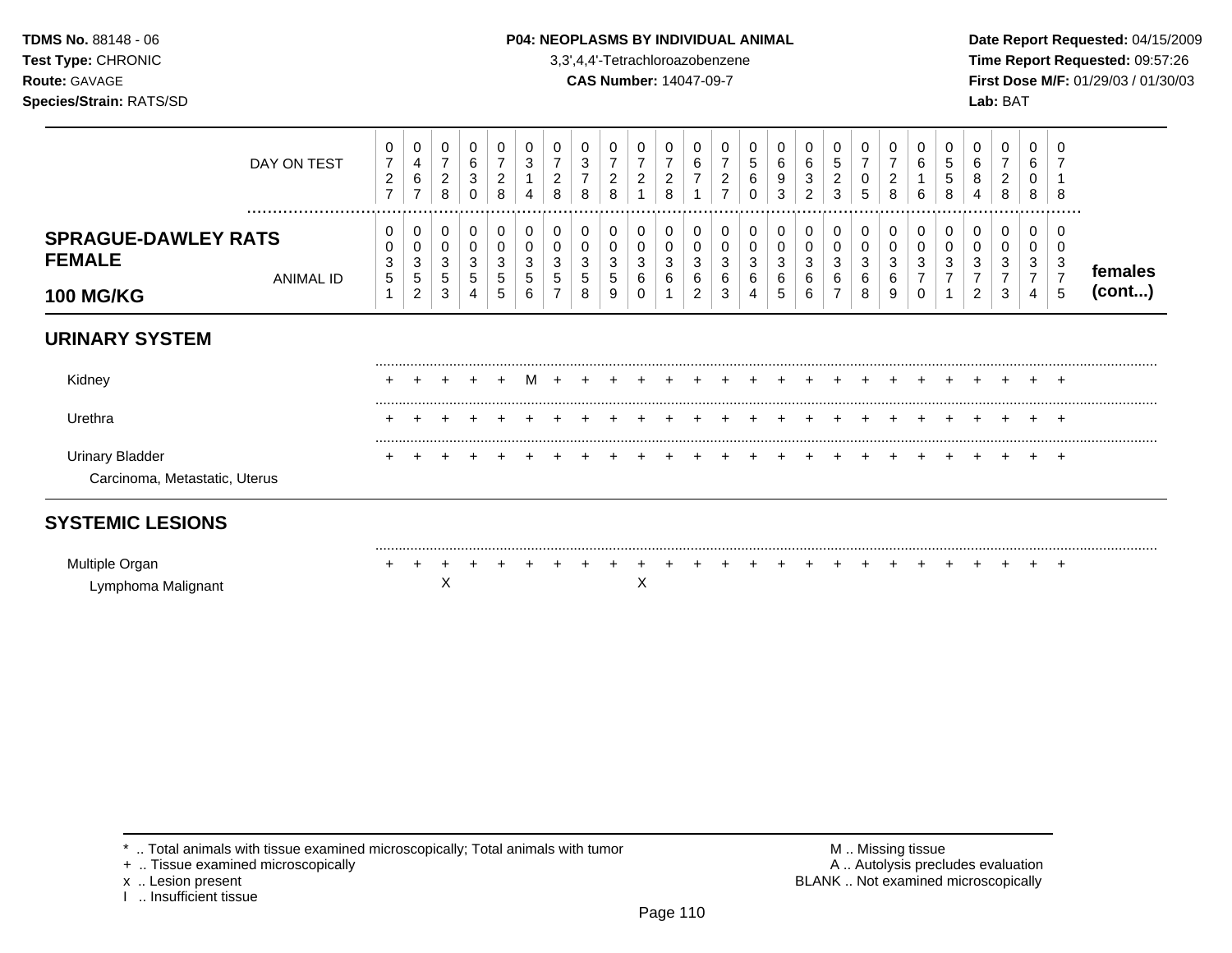TDMS No. 88148 - 06 Test Type: CHRONIC Route: GAVAGE Species/Strain: RATS/SD

#### P04: NEOPLASMS BY INDIVIDUAL ANIMAL

3,3',4,4'-Tetrachloroazobenzene

**CAS Number: 14047-09-7** 

Date Report Requested: 04/15/2009 Time Report Requested: 09:57:26 First Dose M/F: 01/29/03 / 01/30/03 Lab: BAT

| DAY ON TEST                                                                  | 0<br>6<br>$\sqrt{5}$<br>8 | 0<br>$\overline{7}$<br>$\overline{c}$<br>$\overline{7}$ | 0<br>$\overline{4}$<br>0<br>$\mathbf{1}$ | 0<br>$\overline{7}$<br>$\overline{\mathbf{c}}$<br>$\overline{7}$ | 0<br>6<br>9<br>3      | 0<br>$\overline{7}$<br>$\overline{c}$<br>5 | 0<br>6<br>9         | 0<br>$\overline{7}$<br>0<br>5 | 0<br>$\overline{7}$<br>$\overline{a}$<br>8 | 0<br>$\overline{7}$<br>$\overline{c}$<br>8 | 0<br>$\overline{7}$<br>$\overline{c}$<br>8 | 0<br>5<br>5<br>1    | 0<br>6<br>3<br>$\overline{2}$ | $\mathbf 0$<br>$\overline{4}$<br>8<br>1 | 0<br>5<br>9<br>$\Omega$ | 0<br>$\overline{7}$<br>$\overline{c}$<br>$\overline{7}$ | 0<br>6<br>8<br>9                   | 0<br>6<br>8<br>4      | 0<br>$\overline{7}$<br>$\overline{c}$<br>$\overline{7}$ | 0<br>6<br>4<br>9      | 0<br>5<br>3<br>6   | 0<br>$\overline{7}$<br>2<br>$\overline{7}$ | 0<br>6<br>1<br>$\overline{7}$ | 0<br>6<br>8<br>4 | $\Omega$<br>5<br>8<br>8 |          |
|------------------------------------------------------------------------------|---------------------------|---------------------------------------------------------|------------------------------------------|------------------------------------------------------------------|-----------------------|--------------------------------------------|---------------------|-------------------------------|--------------------------------------------|--------------------------------------------|--------------------------------------------|---------------------|-------------------------------|-----------------------------------------|-------------------------|---------------------------------------------------------|------------------------------------|-----------------------|---------------------------------------------------------|-----------------------|--------------------|--------------------------------------------|-------------------------------|------------------|-------------------------|----------|
| <b>SPRAGUE-DAWLEY RATS</b><br><b>FEMALE</b>                                  | 0<br>0<br>3               | 0<br>0<br>3                                             | 0<br>$\pmb{0}$<br>3                      | 0<br>$\pmb{0}$<br>3                                              | 0<br>$\mathbf 0$<br>3 | 0<br>0<br>3                                | 0<br>0<br>3         | 0<br>0<br>3                   | 0<br>0<br>3                                | 0<br>$\pmb{0}$<br>3                        | 0<br>$\pmb{0}$<br>3                        | 0<br>0<br>3         | 0<br>0<br>3                   | 0<br>$\mathbf 0$<br>3                   | 0<br>$\mathbf 0$<br>3   | 0<br>0<br>3                                             | 0<br>$\mathbf 0$<br>3              | 0<br>$\mathbf 0$<br>3 | 0<br>$\pmb{0}$<br>3                                     | 0<br>$\mathbf 0$<br>3 | 0<br>$\Omega$<br>3 | 0<br>0<br>3                                | 0<br>$\mathbf 0$<br>3         | 0<br>0<br>3      | 0<br>$\Omega$<br>4      |          |
| <b>ANIMAL ID</b><br><b>100 MG/KG</b>                                         | $\boldsymbol{7}$<br>6     | $\overline{7}$<br>$\overline{7}$                        | $\overline{7}$<br>8                      | $\overline{7}$<br>9                                              | 8<br>$\Omega$         | 8                                          | 8<br>$\overline{2}$ | 8<br>3                        | 8<br>4                                     | 8<br>5                                     | 8<br>6                                     | 8<br>$\overline{7}$ | 8<br>8                        | 8<br>9                                  | 9<br>$\Omega$           | 9                                                       | $\boldsymbol{9}$<br>$\overline{c}$ | 9<br>$\sqrt{3}$       | 9<br>4                                                  | 9<br>5                | 9<br>6             | 9<br>$\overline{7}$                        | 9<br>8                        | 9<br>9           | 0<br>$\mathbf 0$        | * TOTALS |
| <b>ALIMENTARY SYSTEM</b>                                                     |                           |                                                         |                                          |                                                                  |                       |                                            |                     |                               |                                            |                                            |                                            |                     |                               |                                         |                         |                                                         |                                    |                       |                                                         |                       |                    |                                            |                               |                  |                         |          |
| Esophagus                                                                    |                           |                                                         |                                          |                                                                  |                       |                                            |                     |                               |                                            |                                            |                                            |                     |                               |                                         |                         |                                                         |                                    |                       |                                                         |                       |                    |                                            |                               |                  |                         | 50       |
| Intestine Large, Cecum                                                       |                           |                                                         |                                          |                                                                  |                       |                                            |                     |                               |                                            |                                            |                                            |                     |                               |                                         |                         |                                                         |                                    |                       |                                                         |                       |                    |                                            |                               |                  |                         | 49       |
| Intestine Large, Colon                                                       |                           |                                                         |                                          |                                                                  |                       |                                            |                     |                               |                                            |                                            |                                            |                     |                               |                                         |                         |                                                         |                                    |                       |                                                         |                       |                    |                                            |                               |                  |                         | 50       |
| Intestine Large, Rectum                                                      |                           |                                                         |                                          |                                                                  |                       |                                            |                     |                               |                                            |                                            |                                            |                     |                               |                                         |                         |                                                         |                                    |                       |                                                         |                       |                    |                                            |                               |                  |                         | 50       |
| Intestine Small, Duodenum                                                    |                           |                                                         |                                          |                                                                  |                       |                                            |                     |                               |                                            |                                            |                                            |                     |                               |                                         |                         |                                                         |                                    |                       |                                                         |                       |                    |                                            |                               |                  |                         | 49       |
| Intestine Small, Ileum                                                       |                           |                                                         |                                          |                                                                  |                       |                                            |                     |                               |                                            |                                            |                                            |                     |                               |                                         |                         |                                                         |                                    |                       |                                                         |                       |                    |                                            |                               |                  |                         | 49       |
| Intestine Small, Jejunum                                                     |                           |                                                         |                                          |                                                                  |                       |                                            |                     |                               |                                            |                                            |                                            |                     |                               |                                         |                         |                                                         |                                    |                       |                                                         |                       |                    |                                            |                               |                  |                         | 49       |
| Liver<br>Cholangiocarcinoma<br>Hepatocellular Adenoma                        | X                         |                                                         |                                          |                                                                  |                       |                                            |                     | X                             |                                            | X                                          |                                            |                     |                               |                                         |                         |                                                         |                                    |                       |                                                         |                       |                    |                                            |                               |                  |                         | 49<br>3  |
| Mesentery<br>Schwannoma Malignant                                            |                           |                                                         |                                          |                                                                  |                       |                                            |                     | +                             |                                            |                                            |                                            |                     |                               |                                         |                         |                                                         |                                    |                       |                                                         |                       |                    | ÷                                          |                               |                  |                         | 3        |
| Oral Mucosa<br>Gingival, Squamous Cell Carcinoma                             |                           |                                                         |                                          |                                                                  |                       |                                            |                     | X                             |                                            |                                            |                                            | X                   |                               |                                         |                         | $\sf X$                                                 |                                    |                       |                                                         |                       |                    |                                            |                               |                  |                         | 50<br>5  |
| Total animals with tissue examined microscopically; Total animals with tumor |                           |                                                         |                                          |                                                                  |                       |                                            |                     |                               |                                            |                                            |                                            |                     |                               |                                         |                         |                                                         |                                    | M  Missing tissue     |                                                         |                       |                    |                                            |                               |                  |                         |          |

+ .. Tissue examined microscopically

x .. Lesion present

I .. Insufficient tissue

M .. Missing tissue

A .. Autolysis precludes evaluation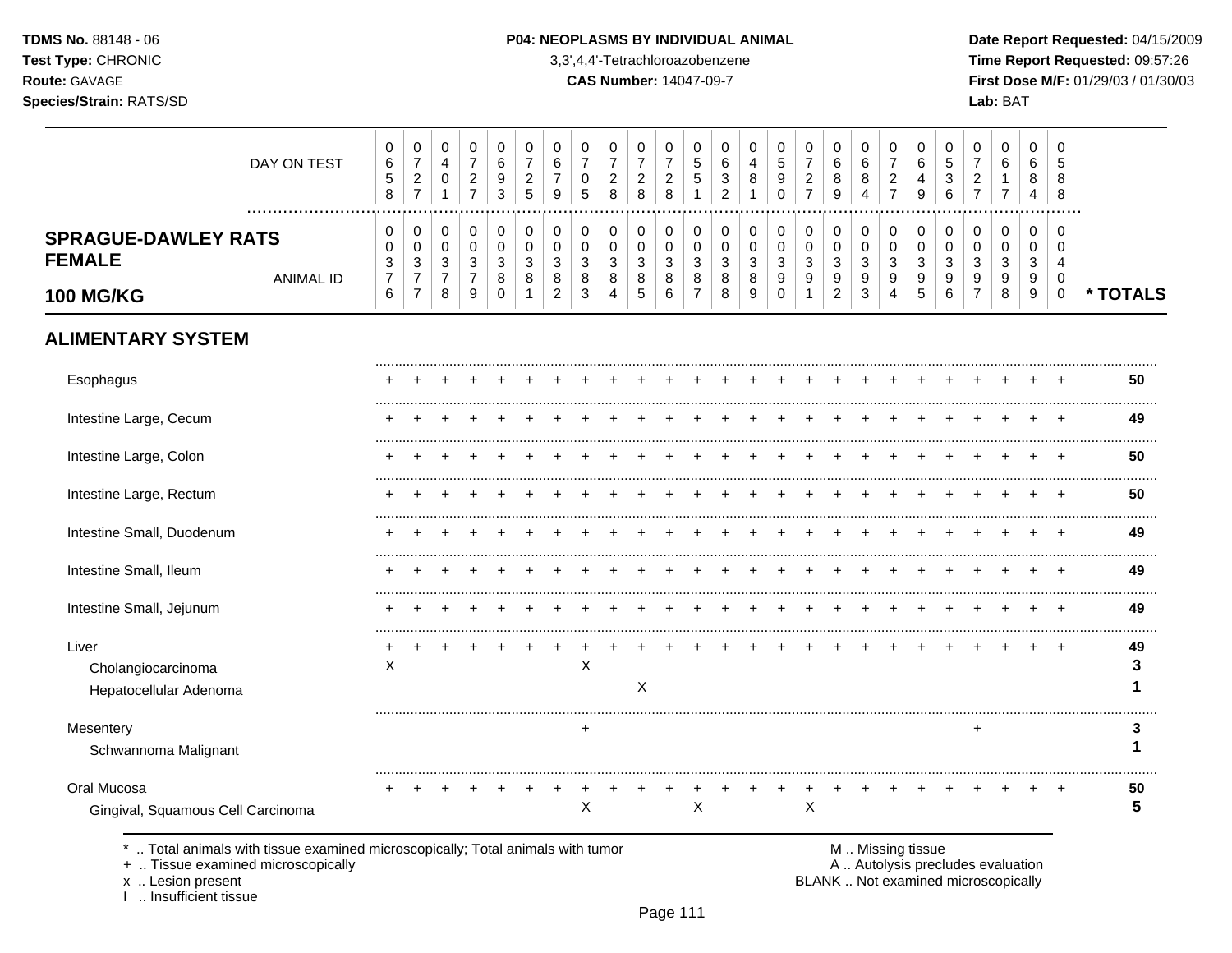| <b>TDMS No. 88148 - 06</b>     | <b>P04: NEOPLASMS BY INDIVIDUAL ANIMAL</b> | Date Repo         |
|--------------------------------|--------------------------------------------|-------------------|
| <b>Test Type: CHRONIC</b>      | 3,3',4,4'-Tetrachloroazobenzene            | Time Rep          |
| <b>Route: GAVAGE</b>           | <b>CAS Number: 14047-09-7</b>              | <b>First Dose</b> |
| <b>Species/Strain: RATS/SD</b> |                                            | Lab: BAT          |

## **TDMS No.** 88148 - 06 **P04: NEOPLASMS BY INDIVIDUAL ANIMAL** Date Report Requested: 04/15/2009

**Test Type:** CHRONIC 3,3',4,4'-Tetrachloroazobenzene **Time Report Requested:** 09:57:26 **Route:** GAVAGE **CAS Number:** 14047-09-7 **First Dose M/F:** 01/29/03 / 01/30/03

| DAY ON TEST<br>.                                                                                                | 0<br>6<br>$\sqrt{5}$<br>8          | 0<br>$\overline{7}$<br>$\overline{2}$<br>$\overline{7}$ | 0<br>$\overline{4}$<br>$\mathbf 0$           | 0<br>$\overline{7}$<br>$\overline{c}$<br>$\overline{7}$ | 0<br>$\,6\,$<br>9<br>3               | 0<br>$\overline{7}$<br>$\overline{2}$<br>5 | 0<br>6<br>$\overline{7}$<br>9 | 0<br>$\overline{7}$<br>0<br>5 | 0<br>$\overline{7}$<br>$\overline{c}$<br>8 | 0<br>$\overline{7}$<br>$\overline{c}$<br>8 | 0<br>$\overline{7}$<br>$\overline{c}$<br>8 | 0<br>$\overline{5}$<br>5                     | 0<br>6<br>3<br>2                | 0<br>4<br>8           | 0<br>5<br>9<br>$\Omega$              | 0<br>$\overline{7}$<br>$\overline{c}$<br>$\overline{7}$ | 0<br>6<br>8<br>9                              | 0<br>6<br>8<br>4              | 0<br>$\overline{7}$<br>$\overline{c}$<br>$\overline{7}$ | 0<br>6<br>4<br>9                | 0<br>5<br>3<br>6      | 0<br>$\overline{7}$<br>2           | 0<br>6                | 0<br>6<br>8           | 0<br>5<br>8<br>8                                    |          |
|-----------------------------------------------------------------------------------------------------------------|------------------------------------|---------------------------------------------------------|----------------------------------------------|---------------------------------------------------------|--------------------------------------|--------------------------------------------|-------------------------------|-------------------------------|--------------------------------------------|--------------------------------------------|--------------------------------------------|----------------------------------------------|---------------------------------|-----------------------|--------------------------------------|---------------------------------------------------------|-----------------------------------------------|-------------------------------|---------------------------------------------------------|---------------------------------|-----------------------|------------------------------------|-----------------------|-----------------------|-----------------------------------------------------|----------|
| <b>SPRAGUE-DAWLEY RATS</b><br><b>FEMALE</b><br><b>ANIMAL ID</b><br><b>100 MG/KG</b>                             | 0<br>0<br>3<br>$\overline{7}$<br>6 | 0<br>0<br>3<br>$\overline{7}$<br>$\overline{7}$         | 0<br>$\mathbf 0$<br>3<br>$\overline{7}$<br>8 | 0<br>$\pmb{0}$<br>3<br>$\overline{7}$<br>9              | 0<br>$\pmb{0}$<br>3<br>8<br>$\Omega$ | $\mathbf 0$<br>$\mathbf 0$<br>3<br>8       | 0<br>0<br>3<br>8<br>2         | 0<br>0<br>3<br>8<br>3         | 0<br>0<br>3<br>8<br>$\boldsymbol{\Lambda}$ | 0<br>$\mathbf 0$<br>3<br>8<br>5            | 0<br>0<br>3<br>8<br>6                      | 0<br>$\mathbf 0$<br>3<br>8<br>$\overline{7}$ | 0<br>$\mathbf 0$<br>3<br>8<br>8 | 0<br>0<br>3<br>8<br>9 | 0<br>$\pmb{0}$<br>3<br>9<br>$\Omega$ | 0<br>0<br>3<br>9                                        | 0<br>0<br>$\mathbf{3}$<br>9<br>$\overline{2}$ | 0<br>$\pmb{0}$<br>3<br>9<br>3 | 0<br>$\pmb{0}$<br>3<br>9<br>4                           | 0<br>$\mathbf 0$<br>3<br>9<br>5 | 0<br>0<br>3<br>9<br>6 | 0<br>0<br>3<br>9<br>$\overline{7}$ | 0<br>0<br>3<br>9<br>8 | 0<br>0<br>3<br>9<br>9 | 0<br>$\Omega$<br>$\overline{4}$<br>0<br>$\mathbf 0$ | * TOTALS |
| Gingival, Squamous Cell Carcinoma,<br>Multiple                                                                  |                                    |                                                         |                                              |                                                         |                                      |                                            |                               |                               |                                            |                                            |                                            |                                              |                                 |                       |                                      |                                                         |                                               |                               |                                                         |                                 |                       |                                    |                       |                       |                                                     |          |
| Pancreas                                                                                                        |                                    |                                                         |                                              |                                                         |                                      |                                            |                               |                               |                                            |                                            |                                            |                                              |                                 |                       |                                      |                                                         |                                               |                               |                                                         |                                 |                       |                                    |                       |                       |                                                     | 49       |
| Salivary Glands                                                                                                 |                                    |                                                         |                                              |                                                         |                                      |                                            |                               |                               |                                            |                                            |                                            |                                              |                                 |                       |                                      |                                                         |                                               |                               |                                                         |                                 |                       |                                    |                       |                       |                                                     | 49       |
| Stomach, Forestomach<br>Squamous Cell Carcinoma<br>Squamous Cell Papilloma<br>Squamous Cell Papilloma, Multiple |                                    |                                                         |                                              |                                                         |                                      | Χ                                          | $\times$                      |                               |                                            |                                            |                                            |                                              |                                 |                       | X                                    |                                                         |                                               |                               |                                                         |                                 |                       |                                    |                       |                       |                                                     | 49       |
| Stomach, Glandular                                                                                              |                                    |                                                         |                                              |                                                         |                                      |                                            |                               |                               |                                            |                                            |                                            |                                              |                                 |                       |                                      |                                                         |                                               |                               |                                                         |                                 |                       |                                    |                       |                       |                                                     | 49       |
| Tooth                                                                                                           |                                    |                                                         |                                              |                                                         |                                      |                                            |                               |                               |                                            |                                            |                                            |                                              |                                 |                       |                                      |                                                         |                                               |                               |                                                         |                                 |                       |                                    |                       |                       |                                                     | 50       |
| <b>CARDIOVASCULAR SYSTEM</b>                                                                                    |                                    |                                                         |                                              |                                                         |                                      |                                            |                               |                               |                                            |                                            |                                            |                                              |                                 |                       |                                      |                                                         |                                               |                               |                                                         |                                 |                       |                                    |                       |                       |                                                     |          |
| <b>Blood Vessel</b>                                                                                             |                                    |                                                         |                                              |                                                         |                                      |                                            |                               |                               |                                            |                                            |                                            |                                              |                                 |                       |                                      |                                                         |                                               |                               |                                                         |                                 |                       |                                    |                       |                       |                                                     | 50       |
| Heart<br>Schwannoma Malignant                                                                                   |                                    |                                                         |                                              |                                                         |                                      |                                            |                               |                               |                                            |                                            |                                            |                                              |                                 |                       | X                                    |                                                         |                                               |                               |                                                         |                                 |                       |                                    |                       |                       |                                                     | 49       |

# **ENDOCRINE SYSTEM**

\* .. Total animals with tissue examined microscopically; Total animals with tumor **M** metal metal M .. Missing tissue<br>  $\blacksquare$  A .. Autolysis precludes evaluation<br>
A .. Autolysis precludes evaluation

+ .. Tissue examined microscopically

x .. Lesion present<br>I .. Insufficient tissue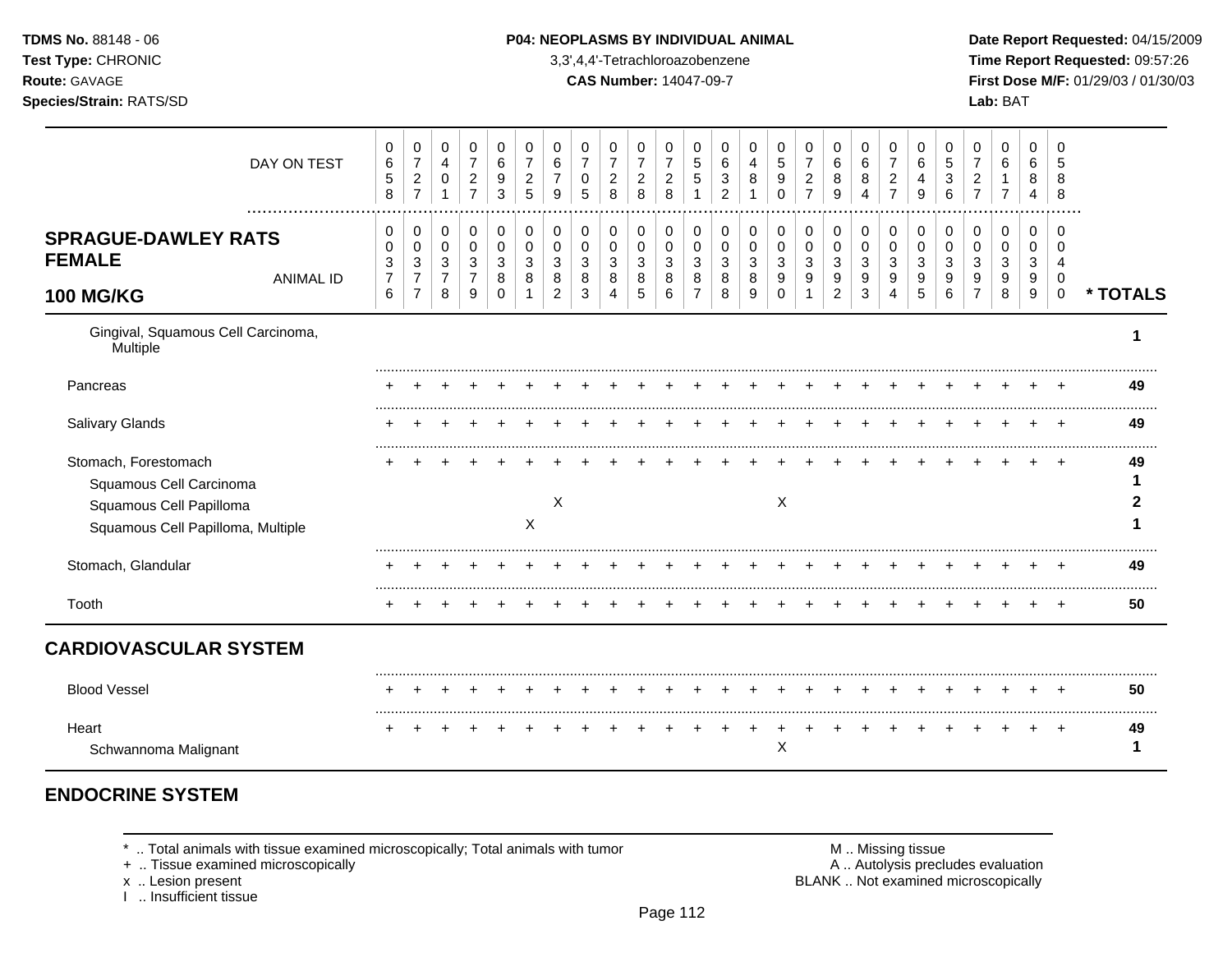#### **TDMS No.** 88148 - 06 **P04: NEOPLASMS BY INDIVIDUAL ANIMAL Date Report Requested:** 04/15/2009

**Test Type:** CHRONIC 3,3',4,4'-Tetrachloroazobenzene **Time Report Requested:** 09:57:26 **Route:** GAVAGE **CAS Number:** 14047-09-7 **First Dose M/F:** 01/29/03 / 01/30/03

|                                                                     | DAY ON TEST      | 0<br>$\,6\,$<br>$\sqrt{5}$<br>8               | 0<br>$\overline{7}$<br>$\overline{2}$<br>$\overline{7}$ | 0<br>4<br>0                        | 0<br>7<br>2<br>$\overline{ }$ | 0<br>6<br>9<br>3      | 0<br>2<br>5 | 0<br>6<br>9           | 0<br>$\overline{7}$<br>0<br>5 | 0<br>$\overline{7}$<br>$\overline{c}$<br>8 | 0<br>$\overline{7}$<br>$\overline{\mathbf{c}}$<br>8 | 0<br>$\overline{7}$<br>$\overline{c}$<br>8 | 0<br>5<br>5      | 0<br>6<br>3<br>$\overline{2}$ | 0<br>4           | 0<br>5<br>9<br>$\Omega$ | 0<br>$\overline{7}$<br>$\overline{c}$<br>$\overline{7}$ | 0<br>$\,6\,$<br>8<br>9 | 0<br>6<br>8<br>4      | 0<br>$\overline{7}$<br>2<br>7 | 0<br>6<br>9           | 0<br>5<br>6 | 0<br>2           | 0<br>6                | 0<br>6<br>8<br>4      | 0<br>5<br>8<br>8                |          |
|---------------------------------------------------------------------|------------------|-----------------------------------------------|---------------------------------------------------------|------------------------------------|-------------------------------|-----------------------|-------------|-----------------------|-------------------------------|--------------------------------------------|-----------------------------------------------------|--------------------------------------------|------------------|-------------------------------|------------------|-------------------------|---------------------------------------------------------|------------------------|-----------------------|-------------------------------|-----------------------|-------------|------------------|-----------------------|-----------------------|---------------------------------|----------|
| <b>SPRAGUE-DAWLEY RATS</b><br><b>FEMALE</b><br><b>100 MG/KG</b>     | <b>ANIMAL ID</b> | $\mathbf{0}$<br>0<br>3<br>$\overline{7}$<br>6 | 0<br>0<br>3<br>$\overline{7}$<br>$\overline{7}$         | 0<br>0<br>3<br>$\overline{7}$<br>8 | 0<br>0<br>3<br>9              | 0<br>0<br>3<br>8<br>0 | 0<br>0<br>8 | 0<br>0<br>3<br>8<br>2 | 0<br>0<br>3<br>8<br>3         | 0<br>0<br>3<br>8<br>4                      | 0<br>0<br>3<br>8<br>5                               | 0<br>0<br>3<br>8<br>6                      | 0<br>0<br>3<br>8 | 0<br>3<br>8<br>8              | 0<br>3<br>8<br>9 | 0<br>0<br>3<br>9<br>0   | 0<br>0<br>3<br>9                                        | 0<br>0<br>3<br>9<br>2  | 0<br>0<br>3<br>9<br>3 | 0<br>0<br>3<br>9              | 0<br>0<br>3<br>9<br>5 | 0<br>6      | 0<br>0<br>3<br>9 | 0<br>0<br>3<br>9<br>8 | 0<br>0<br>3<br>9<br>9 | 0<br>0<br>4<br>0<br>$\mathbf 0$ | * TOTALS |
| <b>Adrenal Cortex</b><br>Adenoma                                    |                  |                                               |                                                         |                                    |                               |                       |             |                       | X                             |                                            |                                                     |                                            |                  |                               |                  | X                       |                                                         |                        |                       | X                             |                       |             |                  |                       |                       |                                 | 49       |
| Adrenal Medulla<br>Pheochromocytoma Benign                          |                  |                                               |                                                         |                                    |                               |                       |             |                       |                               |                                            |                                                     |                                            |                  |                               |                  |                         |                                                         |                        | X                     |                               |                       |             |                  |                       |                       |                                 | 49       |
| Islets, Pancreatic                                                  |                  |                                               |                                                         |                                    |                               |                       |             |                       |                               |                                            |                                                     |                                            |                  |                               |                  |                         |                                                         |                        |                       |                               |                       |             |                  |                       |                       |                                 | 49       |
| Parathyroid Gland<br>Adenoma                                        |                  |                                               |                                                         |                                    |                               |                       |             |                       |                               |                                            |                                                     |                                            |                  |                               |                  | X                       |                                                         | м                      |                       |                               |                       |             |                  |                       |                       | M                               | 45       |
| <b>Pituitary Gland</b><br>Pars Distalis, Adenoma                    |                  |                                               | X                                                       |                                    |                               |                       |             |                       |                               | Χ                                          |                                                     |                                            |                  |                               |                  |                         |                                                         |                        |                       |                               |                       |             |                  |                       |                       |                                 | 50       |
| <b>Thyroid Gland</b><br>C-cell, Adenoma<br>Follicular Cell, Adenoma |                  |                                               |                                                         |                                    |                               |                       |             |                       |                               |                                            | Х                                                   |                                            |                  |                               |                  |                         |                                                         |                        |                       |                               |                       |             |                  |                       |                       |                                 | 50       |

## **GENERAL BODY SYSTEM**

NONE

# **GENITAL SYSTEM**

\* .. Total animals with tissue examined microscopically; Total animals with tumor **M** . Missing tissue M .. Missing tissue<br>  $\blacksquare$  . Tissue examined microscopically<br>  $\blacksquare$  . Autolysis precludes evaluation

+ .. Tissue examined microscopically

I .. Insufficient tissue

x .. Lesion present **BLANK** .. Not examined microscopically

.........................................................................................................................................................................................................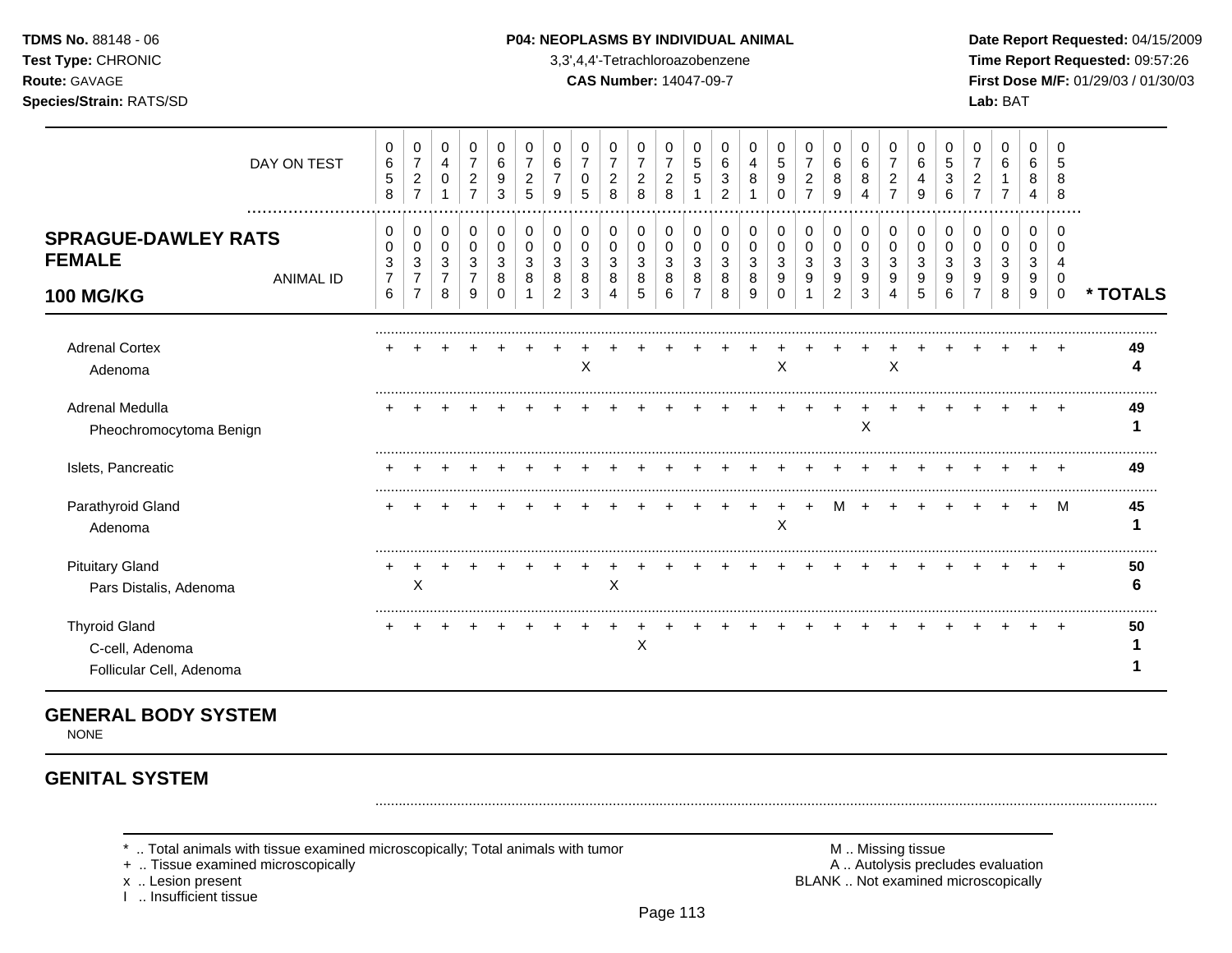## **TDMS No.** 88148 - 06 **P04: NEOPLASMS BY INDIVIDUAL ANIMAL** Date Report Requested: 04/15/2009

**Test Type:** CHRONIC 3,3',4,4'-Tetrachloroazobenzene **Time Report Requested:** 09:57:26 **Route:** GAVAGE **CAS Number:** 14047-09-7 **First Dose M/F:** 01/29/03 / 01/30/03

| DAY ON TEST                                                                                            | 0<br>$\,6$<br>$\,$ 5 $\,$<br>8         | 0<br>$\boldsymbol{7}$<br>$\overline{2}$<br>$\overline{7}$            | 0<br>$\overline{4}$<br>0<br>$\mathbf{1}$ | 0<br>$\overline{7}$<br>$\overline{c}$<br>$\overline{7}$ | 0<br>6<br>9<br>3         | 0<br>$\overline{7}$<br>$\overline{a}$<br>5 | 0<br>6<br>9      | 0<br>$\overline{7}$<br>0<br>5                   | 0<br>$\overline{7}$<br>$\overline{c}$<br>8 | 0<br>$\boldsymbol{7}$<br>$\overline{c}$<br>8 | 0<br>$\overline{7}$<br>$\overline{c}$<br>8 | 0<br>$\mathbf 5$<br>5              | 0<br>6<br>3<br>$\overline{2}$ | 0<br>4<br>8      | 0<br>$\sqrt{5}$<br>9<br>$\Omega$              | 0<br>$\overline{7}$<br>$\overline{c}$<br>$\overline{7}$ | 0<br>6<br>8<br>9                                     | 0<br>$\,6$<br>8<br>4                            | 0<br>$\overline{7}$<br>$\overline{c}$<br>$\overline{7}$ | 0<br>6<br>4<br>9 | 0<br>$\mathbf 5$<br>3<br>6 | 0<br>$\overline{7}$<br>$\overline{c}$<br>$\overline{7}$       | 0<br>$\,6$<br>1<br>$\overline{7}$ | 0<br>6<br>8<br>4           | 0<br>5<br>8<br>8               |              |
|--------------------------------------------------------------------------------------------------------|----------------------------------------|----------------------------------------------------------------------|------------------------------------------|---------------------------------------------------------|--------------------------|--------------------------------------------|------------------|-------------------------------------------------|--------------------------------------------|----------------------------------------------|--------------------------------------------|------------------------------------|-------------------------------|------------------|-----------------------------------------------|---------------------------------------------------------|------------------------------------------------------|-------------------------------------------------|---------------------------------------------------------|------------------|----------------------------|---------------------------------------------------------------|-----------------------------------|----------------------------|--------------------------------|--------------|
| <b>SPRAGUE-DAWLEY RATS</b><br><b>FEMALE</b><br><b>ANIMAL ID</b>                                        | 0<br>0<br>$\sqrt{3}$<br>$\overline{7}$ | 0<br>$\mathbf 0$<br>$\mathbf{3}$<br>$\overline{7}$<br>$\overline{7}$ | 0<br>0<br>$\sqrt{3}$<br>$\overline{7}$   | 0<br>$\mathbf 0$<br>$\sqrt{3}$<br>$\overline{7}$        | 0<br>$\pmb{0}$<br>3<br>8 | 0<br>$\mathbf 0$<br>3<br>8                 | 0<br>0<br>3<br>8 | $\mathbf 0$<br>$\mathbf 0$<br>$\mathbf{3}$<br>8 | 0<br>0<br>3<br>8                           | 0<br>0<br>$\sqrt{3}$<br>8                    | 0<br>$\mathbf 0$<br>$\sqrt{3}$<br>8        | 0<br>0<br>3<br>8<br>$\overline{7}$ | 0<br>0<br>$\mathbf{3}$<br>8   | 0<br>0<br>3<br>8 | $\pmb{0}$<br>$\pmb{0}$<br>$\mathfrak{S}$<br>9 | 0<br>0<br>3<br>9                                        | 0<br>$\mathbf 0$<br>$\mathbf{3}$<br>$\boldsymbol{9}$ | $\mathbf 0$<br>$\mathbf 0$<br>$\mathbf{3}$<br>9 | 0<br>0<br>3<br>9                                        | 0<br>0<br>3<br>9 | $\pmb{0}$<br>0<br>3<br>9   | $\pmb{0}$<br>$\pmb{0}$<br>$\mathbf{3}$<br>9<br>$\overline{7}$ | 0<br>$\mathbf 0$<br>3<br>9<br>8   | $\mathbf 0$<br>0<br>3<br>9 | $\Omega$<br>$\Omega$<br>4<br>0 |              |
| <b>100 MG/KG</b>                                                                                       | 6                                      |                                                                      | 8                                        | 9                                                       | $\Omega$                 |                                            | $\overline{2}$   | 3                                               | 4                                          | 5                                            | 6                                          |                                    | 8                             | 9                | $\Omega$                                      | $\mathbf{1}$                                            | $\overline{2}$                                       | 3                                               | 4                                                       | 5                | 6                          |                                                               |                                   | 9                          | $\pmb{0}$                      | * TOTALS     |
| <b>Clitoral Gland</b>                                                                                  | $\ddot{}$                              |                                                                      |                                          |                                                         |                          |                                            |                  |                                                 |                                            |                                              |                                            |                                    |                               |                  |                                               |                                                         |                                                      |                                                 |                                                         |                  |                            | $\div$                                                        | $\ddot{}$                         | $\ddot{}$                  | $\overline{+}$                 | 50           |
| Ovary                                                                                                  |                                        |                                                                      |                                          |                                                         |                          |                                            |                  |                                                 |                                            |                                              |                                            |                                    |                               |                  |                                               |                                                         |                                                      |                                                 |                                                         |                  |                            |                                                               |                                   |                            |                                | 50           |
| Oviduct                                                                                                |                                        |                                                                      |                                          | $\ddot{}$                                               |                          |                                            |                  |                                                 |                                            |                                              |                                            |                                    |                               |                  | +                                             |                                                         |                                                      |                                                 |                                                         |                  |                            |                                                               |                                   |                            |                                | $\mathbf{2}$ |
| <b>Uterus</b><br>Polyp Stromal<br>Sarcoma Stromal<br>Squamous Cell Papilloma<br>Endometrium, Carcinoma |                                        |                                                                      |                                          |                                                         |                          |                                            |                  |                                                 |                                            |                                              | X                                          |                                    | X                             |                  | $\boldsymbol{\mathsf{X}}$                     | X                                                       |                                                      |                                                 |                                                         |                  |                            |                                                               | $X$ $X$                           |                            |                                | 50<br>10     |
| Vagina<br>Sarcoma Stromal, Metastatic, Uterus                                                          |                                        |                                                                      |                                          |                                                         |                          |                                            |                  |                                                 |                                            |                                              |                                            |                                    |                               |                  | X                                             |                                                         |                                                      |                                                 |                                                         |                  |                            |                                                               |                                   |                            |                                |              |
| <b>HEMATOPOIETIC SYSTEM</b>                                                                            |                                        |                                                                      |                                          |                                                         |                          |                                            |                  |                                                 |                                            |                                              |                                            |                                    |                               |                  |                                               |                                                         |                                                      |                                                 |                                                         |                  |                            |                                                               |                                   |                            |                                |              |
| <b>Bone Marrow</b>                                                                                     |                                        |                                                                      |                                          |                                                         |                          |                                            |                  |                                                 |                                            |                                              |                                            |                                    |                               |                  |                                               |                                                         |                                                      |                                                 |                                                         |                  |                            |                                                               |                                   |                            |                                | 50           |
| Lymph Node<br>Mediastinal, Lymphoma Malignant                                                          |                                        |                                                                      |                                          |                                                         |                          |                                            | +                |                                                 |                                            |                                              |                                            |                                    |                               |                  |                                               |                                                         |                                                      |                                                 |                                                         |                  |                            |                                                               |                                   |                            |                                | 2<br>1       |
| Lymph Node, Mandibular<br>Lymphoma Malignant                                                           |                                        |                                                                      |                                          |                                                         |                          |                                            |                  |                                                 |                                            |                                              |                                            |                                    |                               |                  |                                               |                                                         |                                                      |                                                 |                                                         |                  |                            |                                                               |                                   |                            |                                | 49<br>1      |

\* .. Total animals with tissue examined microscopically; Total animals with tumor <br>
+ .. Tissue examined microscopically<br>
+ .. Tissue examined microscopically

+ .. Tissue examined microscopically

x .. Lesion present<br>I .. Insufficient tissue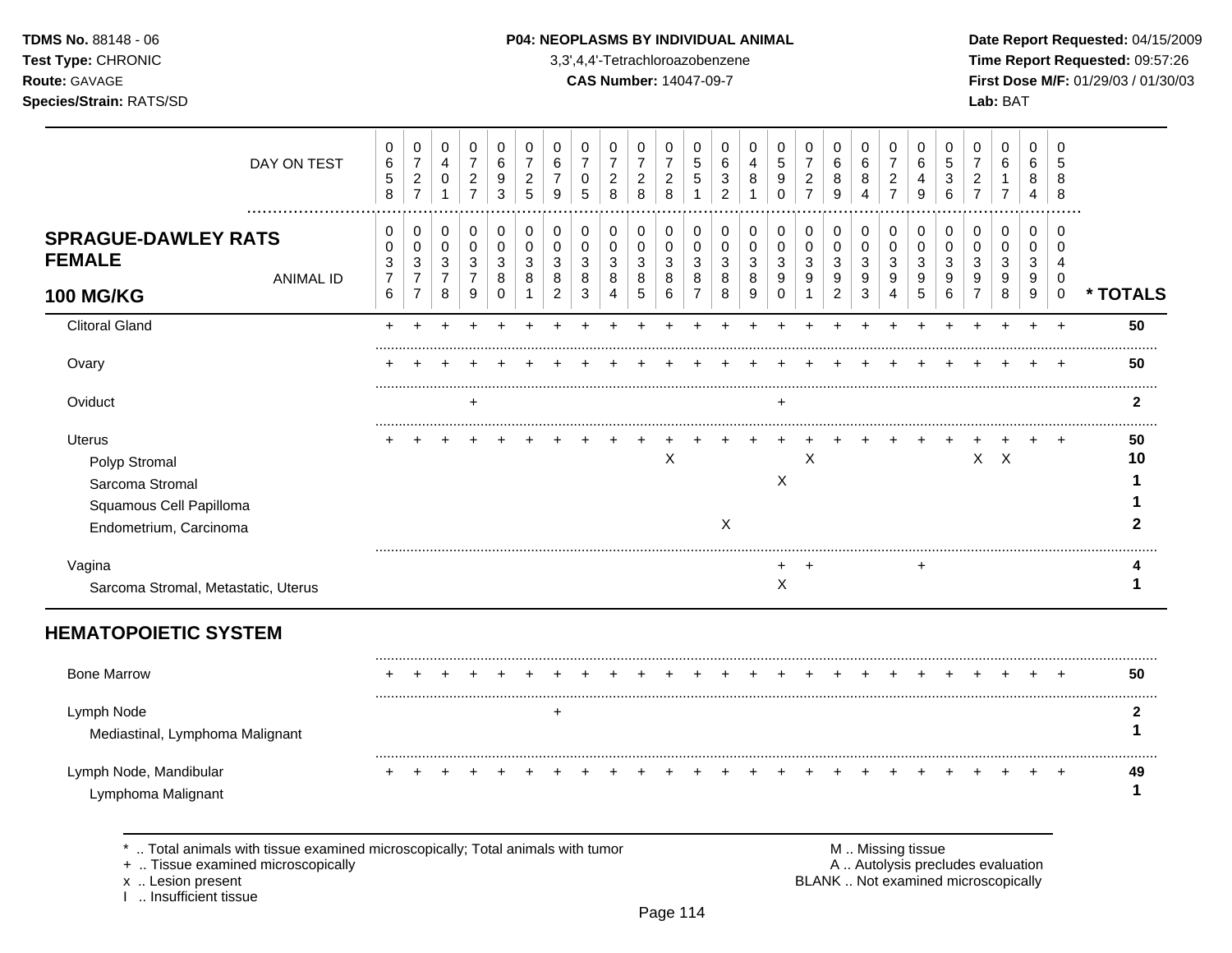## **TDMS No.** 88148 - 06 **P04: NEOPLASMS BY INDIVIDUAL ANIMAL** Date Report Requested: 04/15/2009

**Test Type:** CHRONIC 3,3',4,4'-Tetrachloroazobenzene **Time Report Requested:** 09:57:26 **Route:** GAVAGE **CAS Number:** 14047-09-7 **First Dose M/F:** 01/29/03 / 01/30/03 **Species/Strain:** RATS/SD **Lab:** BAT

| DAY ON TEST                                                                                                                                                       | 0<br>$\,6$<br>$\,$ 5 $\,$<br>$\,8\,$                              | 0<br>$\overline{7}$<br>$\sqrt{2}$<br>$\overline{7}$ | 0<br>4<br>$\mathbf 0$<br>$\mathbf{1}$ | 0<br>$\overline{7}$<br>$\sqrt{2}$<br>$\overline{7}$ | 0<br>$\,6$<br>$\boldsymbol{9}$<br>$\mathbf{3}$ | 0<br>$\overline{7}$<br>$\overline{c}$<br>5 | 0<br>6<br>$\boldsymbol{7}$<br>9    | 0<br>$\overline{7}$<br>0<br>5             | 0<br>$\overline{7}$<br>$\overline{c}$<br>8 | 0<br>$\boldsymbol{7}$<br>$\sqrt{2}$<br>8 | 0<br>$\overline{7}$<br>$\sqrt{2}$<br>8 | 0<br>$\overline{5}$<br>$\sqrt{5}$<br>$\mathbf{1}$ | 0<br>6<br>3<br>$\overline{c}$ | 0<br>4<br>8<br>$\mathbf{1}$ | $\mathbf 0$<br>$\overline{5}$<br>$\boldsymbol{9}$<br>$\mathbf 0$ | 0<br>$\overline{7}$<br>$\boldsymbol{2}$<br>$\overline{7}$ | 0<br>$\,6$<br>8<br>9                                        | 0<br>6<br>8<br>4                | 0<br>$\overline{7}$<br>$\boldsymbol{2}$<br>$\overline{7}$ | $\mathbf 0$<br>6<br>4<br>9      | 0<br>5<br>3<br>6                                     | 0<br>$\overline{7}$<br>$\overline{a}$<br>$\overline{7}$                  | 0<br>6<br>$\mathbf 1$<br>$\overline{7}$ | 0<br>6<br>8<br>4      | $\mathbf 0$<br>5<br>8<br>8                              |               |
|-------------------------------------------------------------------------------------------------------------------------------------------------------------------|-------------------------------------------------------------------|-----------------------------------------------------|---------------------------------------|-----------------------------------------------------|------------------------------------------------|--------------------------------------------|------------------------------------|-------------------------------------------|--------------------------------------------|------------------------------------------|----------------------------------------|---------------------------------------------------|-------------------------------|-----------------------------|------------------------------------------------------------------|-----------------------------------------------------------|-------------------------------------------------------------|---------------------------------|-----------------------------------------------------------|---------------------------------|------------------------------------------------------|--------------------------------------------------------------------------|-----------------------------------------|-----------------------|---------------------------------------------------------|---------------|
| <b>SPRAGUE-DAWLEY RATS</b><br><b>FEMALE</b><br><b>ANIMAL ID</b><br><b>100 MG/KG</b>                                                                               | $\mathbf 0$<br>$\Omega$<br>3<br>$\overline{7}$<br>$6\phantom{1}6$ | 0<br>0<br>3<br>$\overline{7}$<br>$\overline{7}$     | 0<br>0<br>3<br>$\overline{7}$<br>8    | 0<br>$\mathbf 0$<br>3<br>$\overline{7}$<br>9        | $\,0\,$<br>$\pmb{0}$<br>3<br>8<br>$\mathbf 0$  | 0<br>0<br>3<br>8<br>1                      | 0<br>0<br>3<br>8<br>$\overline{2}$ | $\mathbf 0$<br>$\mathbf 0$<br>3<br>8<br>3 | 0<br>$\mathbf 0$<br>3<br>8<br>4            | 0<br>0<br>3<br>8<br>$\sqrt{5}$           | 0<br>$\mathbf 0$<br>3<br>8<br>6        | 0<br>0<br>3<br>8<br>$\overline{7}$                | 0<br>0<br>3<br>8<br>8         | 0<br>0<br>3<br>8<br>9       | $\mathbf 0$<br>$\mathbf 0$<br>3<br>9<br>$\Omega$                 | 0<br>0<br>3<br>9<br>1                                     | 0<br>$\mathbf 0$<br>$\mathbf{3}$<br>$9\,$<br>$\overline{2}$ | 0<br>$\mathbf 0$<br>3<br>9<br>3 | 0<br>$\pmb{0}$<br>3<br>9<br>$\overline{4}$                | 0<br>$\mathbf 0$<br>3<br>9<br>5 | $\mathbf 0$<br>$\mathbf 0$<br>$\mathbf{3}$<br>9<br>6 | $\mathbf 0$<br>$\mathbf 0$<br>3<br>9<br>$\overline{7}$                   | 0<br>$\mathbf 0$<br>3<br>9<br>8         | 0<br>0<br>3<br>9<br>9 | $\Omega$<br>$\Omega$<br>4<br>$\mathbf 0$<br>$\mathbf 0$ | * TOTALS      |
| Lymph Node, Mesenteric                                                                                                                                            |                                                                   |                                                     |                                       |                                                     |                                                |                                            |                                    |                                           |                                            |                                          |                                        |                                                   |                               |                             |                                                                  |                                                           |                                                             |                                 |                                                           |                                 |                                                      |                                                                          |                                         |                       |                                                         | 49            |
| Spleen                                                                                                                                                            |                                                                   |                                                     |                                       |                                                     |                                                |                                            |                                    |                                           |                                            |                                          |                                        |                                                   |                               |                             |                                                                  |                                                           |                                                             |                                 |                                                           |                                 |                                                      |                                                                          |                                         |                       |                                                         | 49            |
| Thymus                                                                                                                                                            |                                                                   |                                                     |                                       |                                                     |                                                |                                            |                                    |                                           |                                            |                                          |                                        |                                                   |                               |                             |                                                                  |                                                           |                                                             |                                 |                                                           |                                 |                                                      |                                                                          |                                         |                       |                                                         | 50            |
| <b>INTEGUMENTARY SYSTEM</b>                                                                                                                                       |                                                                   |                                                     |                                       |                                                     |                                                |                                            |                                    |                                           |                                            |                                          |                                        |                                                   |                               |                             |                                                                  |                                                           |                                                             |                                 |                                                           |                                 |                                                      |                                                                          |                                         |                       |                                                         |               |
| Mammary Gland<br>Fibroadenoma<br>Fibroadenoma, Multiple                                                                                                           | X                                                                 |                                                     |                                       |                                                     |                                                |                                            |                                    | X                                         |                                            |                                          |                                        |                                                   | X                             |                             |                                                                  | $\mathsf{X}$                                              | $\mathsf{X}$                                                | $\mathsf{X}$                    | X                                                         |                                 | $X$ $X$                                              |                                                                          | $\sf X$                                 |                       | $\times$                                                | 50<br>12<br>8 |
| Skin<br>Basal Cell Adenoma<br>Subcutaneous Tissue, Fibrosarcoma                                                                                                   |                                                                   |                                                     |                                       |                                                     |                                                |                                            |                                    |                                           |                                            |                                          |                                        |                                                   |                               |                             |                                                                  |                                                           |                                                             |                                 |                                                           |                                 |                                                      |                                                                          |                                         |                       |                                                         | 50<br>1<br>1  |
| <b>MUSCULOSKELETAL SYSTEM</b>                                                                                                                                     |                                                                   |                                                     |                                       |                                                     |                                                |                                            |                                    |                                           |                                            |                                          |                                        |                                                   |                               |                             |                                                                  |                                                           |                                                             |                                 |                                                           |                                 |                                                      |                                                                          |                                         |                       |                                                         |               |
| <b>Bone</b>                                                                                                                                                       |                                                                   |                                                     |                                       |                                                     |                                                |                                            |                                    |                                           |                                            |                                          |                                        |                                                   |                               |                             |                                                                  |                                                           |                                                             |                                 |                                                           |                                 |                                                      |                                                                          |                                         |                       |                                                         | 50            |
| <b>NERVOUS SYSTEM</b>                                                                                                                                             |                                                                   |                                                     |                                       |                                                     |                                                |                                            |                                    |                                           |                                            |                                          |                                        |                                                   |                               |                             |                                                                  |                                                           |                                                             |                                 |                                                           |                                 |                                                      |                                                                          |                                         |                       |                                                         |               |
| <b>Brain</b>                                                                                                                                                      |                                                                   |                                                     |                                       |                                                     |                                                |                                            |                                    |                                           |                                            |                                          |                                        |                                                   |                               |                             |                                                                  |                                                           |                                                             |                                 |                                                           |                                 |                                                      |                                                                          |                                         |                       |                                                         | 50            |
| Total animals with tissue examined microscopically; Total animals with tumor<br>+  Tissue examined microscopically<br>x  Lesion present<br>1  Insufficient tissue |                                                                   |                                                     |                                       |                                                     |                                                |                                            |                                    |                                           |                                            |                                          |                                        |                                                   |                               |                             |                                                                  |                                                           |                                                             |                                 |                                                           | M  Missing tissue               |                                                      | A  Autolysis precludes evaluation<br>BLANK  Not examined microscopically |                                         |                       |                                                         |               |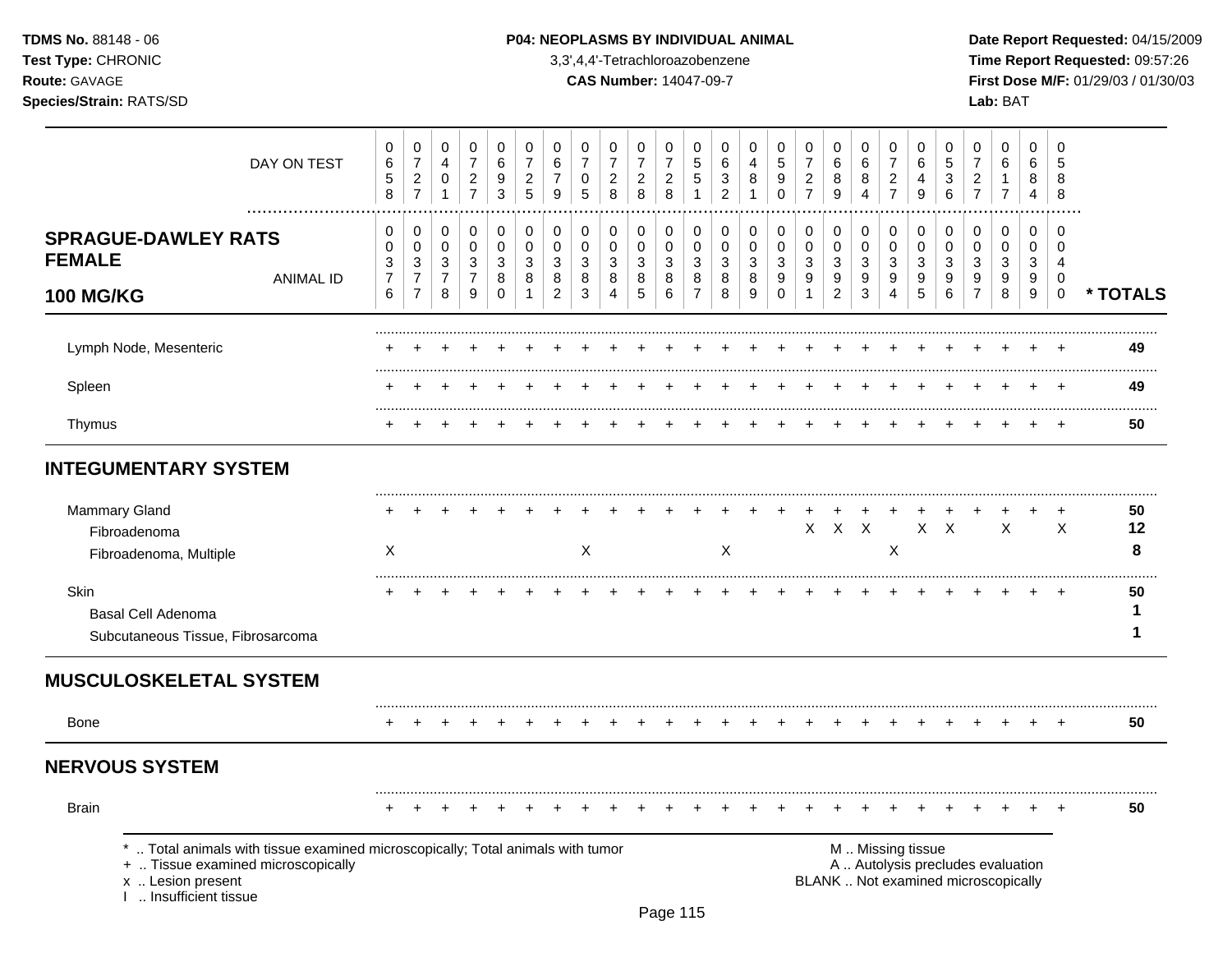## **TDMS No.** 88148 - 06 **P04: NEOPLASMS BY INDIVIDUAL ANIMAL** Date Report Requested: 04/15/2009

**Test Type:** CHRONIC 3,3',4,4'-Tetrachloroazobenzene **Time Report Requested:** 09:57:26 **Route:** GAVAGE **CAS Number:** 14047-09-7 **First Dose M/F:** 01/29/03 / 01/30/03

| DAY ON TEST                                                                                                                        | 0<br>6<br>5<br>8                   | $\mathbf 0$<br>$\overline{7}$<br>$\sqrt{2}$<br>$\overline{7}$      | 0<br>4<br>$\mathbf 0$<br>$\mathbf{1}$                              | 0<br>$\overline{7}$<br>$\overline{c}$<br>$\overline{7}$            | $\pmb{0}$<br>6<br>9<br>$\mathbf{3}$       | 0<br>$\overline{7}$<br>$\overline{c}$<br>5       | 0<br>6<br>$\overline{7}$<br>9                | 0<br>$\overline{7}$<br>0<br>5   | 0<br>$\overline{7}$<br>$\overline{c}$<br>8 | 0<br>$\overline{7}$<br>$\overline{2}$<br>8 | 0<br>$\overline{7}$<br>$\boldsymbol{2}$<br>8          | 0<br>5<br>5<br>1                                                     | 0<br>6<br>3<br>$\overline{c}$ | 0<br>4<br>8<br>$\mathbf{1}$ | 0<br>5<br>9<br>$\mathbf 0$                                     | 0<br>$\overline{7}$<br>$\overline{c}$<br>$\overline{7}$ | 0<br>6<br>8<br>$\boldsymbol{9}$                                                   | 0<br>6<br>8<br>4                                          | 0<br>$\overline{7}$<br>$\overline{c}$<br>$\overline{7}$ | 0<br>6<br>$\overline{4}$<br>9                        | 0<br>5<br>3<br>6                 | $\mathbf 0$<br>$\overline{7}$<br>$\overline{c}$<br>$\overline{7}$ | 0<br>6<br>1<br>$\overline{7}$ | 0<br>6<br>8<br>4                         | $\mathbf 0$<br>5<br>8<br>8                                           |                     |
|------------------------------------------------------------------------------------------------------------------------------------|------------------------------------|--------------------------------------------------------------------|--------------------------------------------------------------------|--------------------------------------------------------------------|-------------------------------------------|--------------------------------------------------|----------------------------------------------|---------------------------------|--------------------------------------------|--------------------------------------------|-------------------------------------------------------|----------------------------------------------------------------------|-------------------------------|-----------------------------|----------------------------------------------------------------|---------------------------------------------------------|-----------------------------------------------------------------------------------|-----------------------------------------------------------|---------------------------------------------------------|------------------------------------------------------|----------------------------------|-------------------------------------------------------------------|-------------------------------|------------------------------------------|----------------------------------------------------------------------|---------------------|
| <b>SPRAGUE-DAWLEY RATS</b><br><b>FEMALE</b><br><b>ANIMAL ID</b><br><b>100 MG/KG</b>                                                | 0<br>0<br>3<br>$\overline{7}$<br>6 | 0<br>$\mathbf 0$<br>$\sqrt{3}$<br>$\overline{7}$<br>$\overline{7}$ | 0<br>$\pmb{0}$<br>$\ensuremath{\mathsf{3}}$<br>$\overline{7}$<br>8 | 0<br>$\pmb{0}$<br>$\ensuremath{\mathsf{3}}$<br>$\overline{7}$<br>9 | 0<br>$\mathbf 0$<br>3<br>8<br>$\mathbf 0$ | 0<br>$\mathbf 0$<br>3<br>$\,8\,$<br>$\mathbf{1}$ | 0<br>$\mathbf 0$<br>3<br>8<br>$\overline{2}$ | 0<br>$\mathbf 0$<br>3<br>8<br>3 | 0<br>$\pmb{0}$<br>$\sqrt{3}$<br>8<br>4     | 0<br>0<br>$\mathbf{3}$<br>8<br>$\sqrt{5}$  | 0<br>$\pmb{0}$<br>$\ensuremath{\mathsf{3}}$<br>8<br>6 | 0<br>$\mathbf 0$<br>$\ensuremath{\mathsf{3}}$<br>8<br>$\overline{7}$ | 0<br>0<br>3<br>$\bf8$<br>8    | 0<br>0<br>3<br>8<br>9       | 0<br>$\mathbf 0$<br>$\sqrt{3}$<br>$\boldsymbol{9}$<br>$\Omega$ | 0<br>$\pmb{0}$<br>3<br>9<br>1                           | 0<br>$\pmb{0}$<br>$\ensuremath{\mathsf{3}}$<br>$\boldsymbol{9}$<br>$\overline{2}$ | 0<br>$\pmb{0}$<br>$\ensuremath{\mathsf{3}}$<br>$9\,$<br>3 | 0<br>0<br>$\sqrt{3}$<br>9<br>4                          | $\mathbf 0$<br>$\mathbf 0$<br>$\mathbf{3}$<br>9<br>5 | 0<br>0<br>$\mathbf{3}$<br>9<br>6 | 0<br>$\mathbf 0$<br>3<br>$\boldsymbol{9}$<br>$\overline{7}$       | 0<br>0<br>3<br>9<br>8         | 0<br>$\mathbf 0$<br>$\sqrt{3}$<br>9<br>9 | $\Omega$<br>$\Omega$<br>$\overline{4}$<br>$\mathbf 0$<br>$\mathbf 0$ | * TOTALS            |
| Peripheral Nerve<br>Squamous Cell Carcinoma, Metastatic,<br>Oral Mucosa                                                            |                                    |                                                                    |                                                                    |                                                                    |                                           |                                                  |                                              |                                 |                                            |                                            |                                                       |                                                                      |                               |                             |                                                                |                                                         |                                                                                   |                                                           |                                                         |                                                      |                                  |                                                                   |                               |                                          |                                                                      | 1                   |
| <b>RESPIRATORY SYSTEM</b>                                                                                                          |                                    |                                                                    |                                                                    |                                                                    |                                           |                                                  |                                              |                                 |                                            |                                            |                                                       |                                                                      |                               |                             |                                                                |                                                         |                                                                                   |                                                           |                                                         |                                                      |                                  |                                                                   |                               |                                          |                                                                      |                     |
| Lung<br>Cystic Keratinizing Epithelioma<br>Cystic Keratinizing Epithelioma, Multiple<br>Schwannoma Malignant, Metastatic,<br>Heart |                                    | $X \times$                                                         |                                                                    | X                                                                  |                                           |                                                  |                                              |                                 | X X X X X X                                |                                            |                                                       |                                                                      | X                             | $\mathsf{X}^-$              | $\boldsymbol{\mathsf{X}}$<br>X                                 | $\times$                                                |                                                                                   |                                                           | $X$ $X$ $X$                                             |                                                      |                                  |                                                                   |                               | X X X X                                  |                                                                      | 49<br>4<br>35<br>-1 |
| <b>Nose</b>                                                                                                                        |                                    |                                                                    |                                                                    |                                                                    |                                           |                                                  |                                              |                                 |                                            |                                            |                                                       |                                                                      |                               |                             |                                                                |                                                         |                                                                                   |                                                           |                                                         |                                                      |                                  |                                                                   |                               |                                          |                                                                      | 50                  |
| Trachea<br>Schwannoma Malignant, Metastatic,<br>Heart                                                                              |                                    |                                                                    |                                                                    |                                                                    |                                           |                                                  |                                              |                                 |                                            |                                            |                                                       |                                                                      |                               |                             | $\boldsymbol{\mathsf{X}}$                                      |                                                         |                                                                                   |                                                           |                                                         |                                                      |                                  |                                                                   |                               |                                          | $\ddot{}$                                                            | 50<br>1             |
| <b>SPECIAL SENSES SYSTEM</b>                                                                                                       |                                    |                                                                    |                                                                    |                                                                    |                                           |                                                  |                                              |                                 |                                            |                                            |                                                       |                                                                      |                               |                             |                                                                |                                                         |                                                                                   |                                                           |                                                         |                                                      |                                  |                                                                   |                               |                                          |                                                                      |                     |
| Eye                                                                                                                                |                                    |                                                                    |                                                                    |                                                                    |                                           |                                                  |                                              |                                 |                                            |                                            |                                                       |                                                                      |                               |                             |                                                                |                                                         |                                                                                   |                                                           |                                                         |                                                      |                                  |                                                                   |                               |                                          |                                                                      | 50                  |
| Harderian Gland                                                                                                                    |                                    |                                                                    |                                                                    |                                                                    |                                           |                                                  |                                              |                                 |                                            |                                            |                                                       |                                                                      |                               |                             |                                                                |                                                         |                                                                                   |                                                           |                                                         |                                                      |                                  |                                                                   |                               |                                          |                                                                      | 50                  |

x .. Lesion present<br>I .. Insufficient tissue